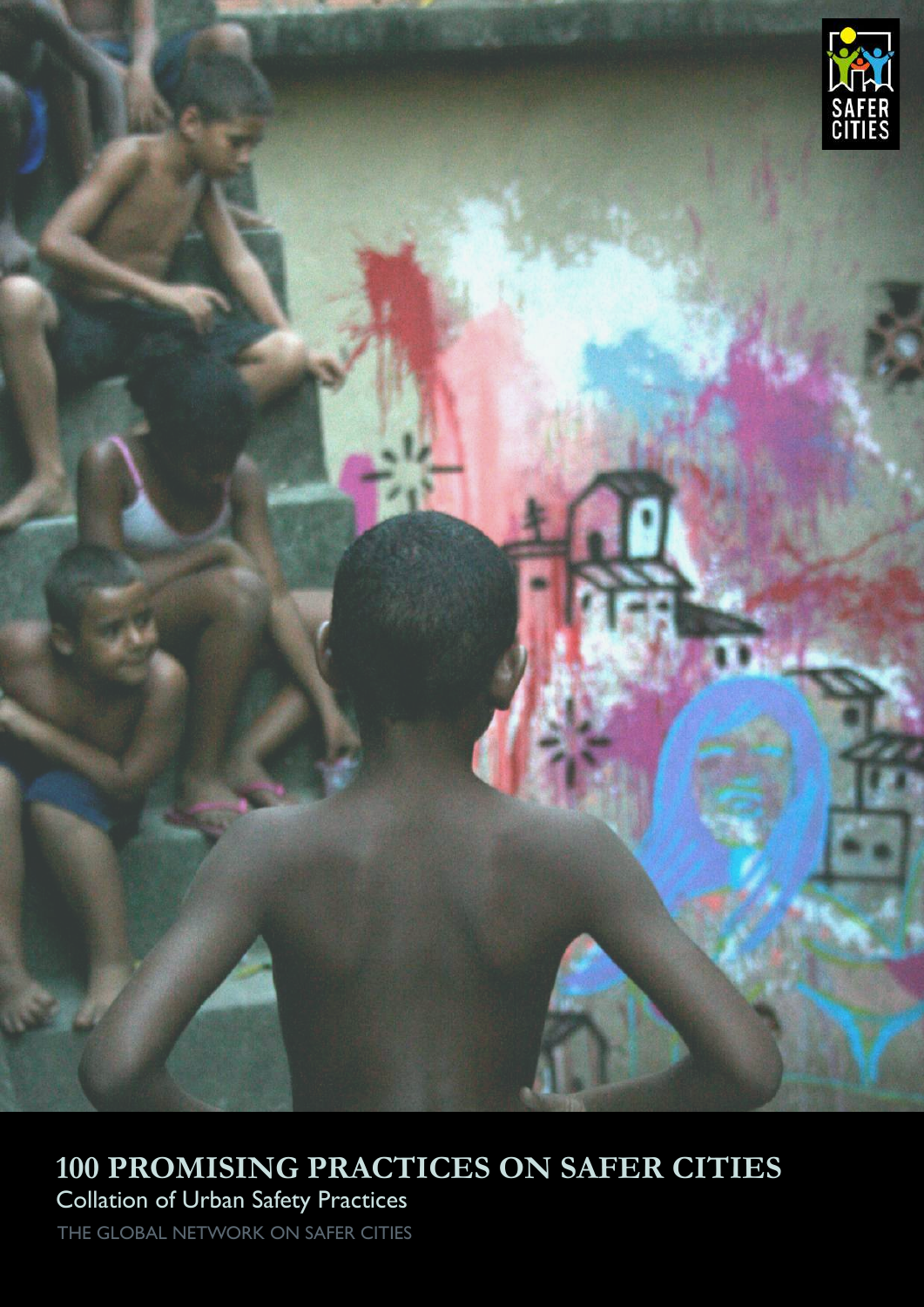**100 Promising Practices on Safer Cities:** Collation of Urban Safety Practices

The Global Network on Safer Cities 2014

#### **Sponsored by:**

The International Centre for the Prevention of Crime The European Forum for Urban Security United Nations Human Settlements Programme

**Prepared by:** Naomi Williams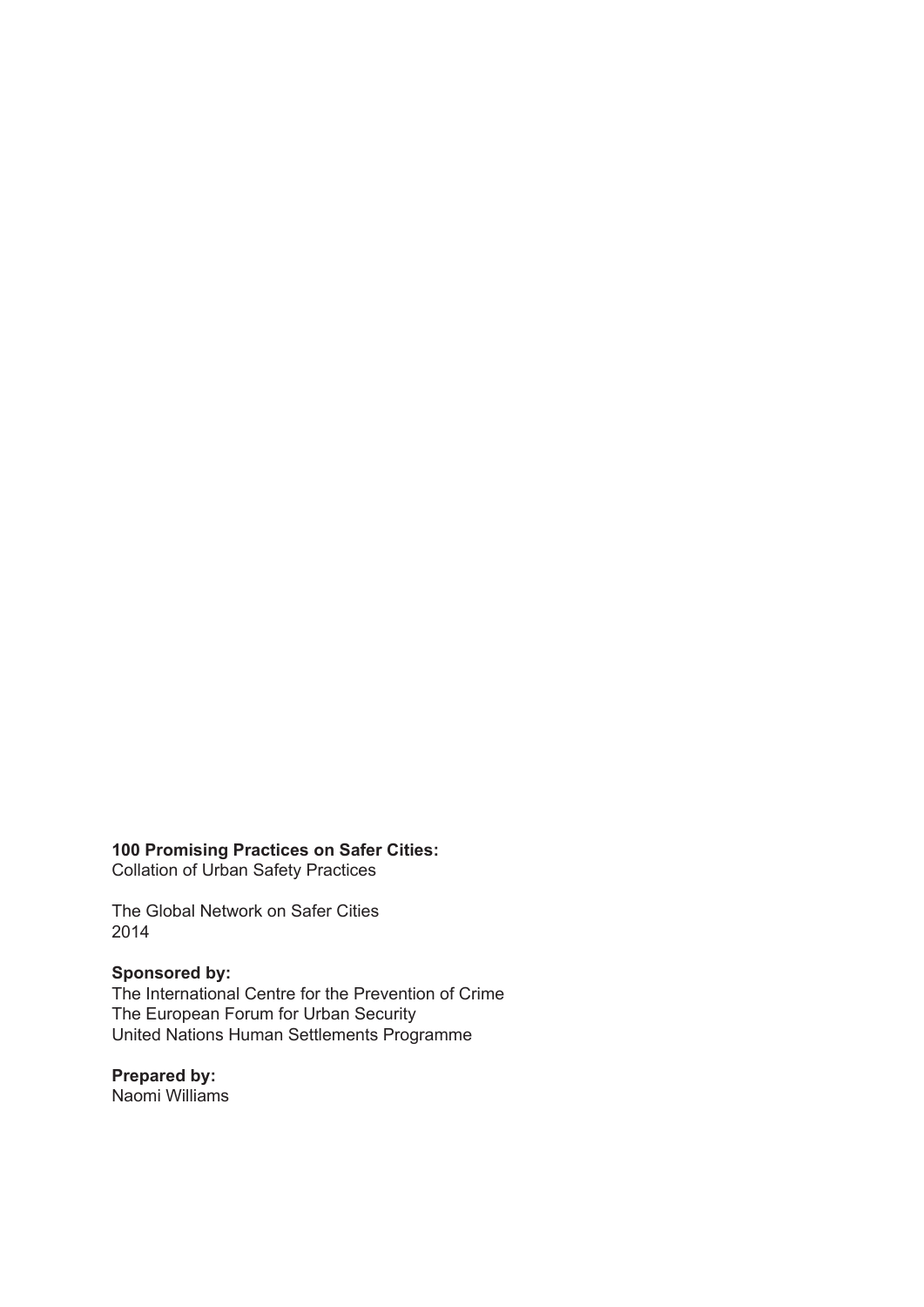Over the years, through many programmes, events, and as the result of many rich exchanges that define our networks, a wide range of promising practices on safer cities have been collected by the International Crime Prevention Centre (ICPC) and the European Forum for Urban Security (Efus). Together, under the impulse and guidance of UN-Habitat, we have worked to give you a sample of those practices which have been instrumental for safety and security stakeholders at the local level, in many cities around the world.

In a rapidly evolving urban environment, local security stakeholders need to invest into a process of lifelong learning and capacity building. It is our wish that this report may be a tool, giving ideas and means to think out of the box, shaping policies and strategies in the years to come. These practices can help us start from the problems on the ground and to return to them by nourishing action with thought, and vice versa.

Indeed for mayors and their staff working on urban security, knowing that the difficulties that they encounter in designing and delivering adequate projects to answer to crime and disorder are the same difficulties than other cities or countries is a considerable help. Although it is the result of many different policies and projects, initiatives and ideas, that have to be adapted and improved by others throughout the world, this report is a first step to help us find similar answers to similar problems.

It is this worldwide exchange and cooperation based on practices which will make our strength.

Daniel Cauchy

Elizabeth Johnston

*Director General* International Centre for the Prevention of Crime



*Executive Director* European Forum for Urban Security

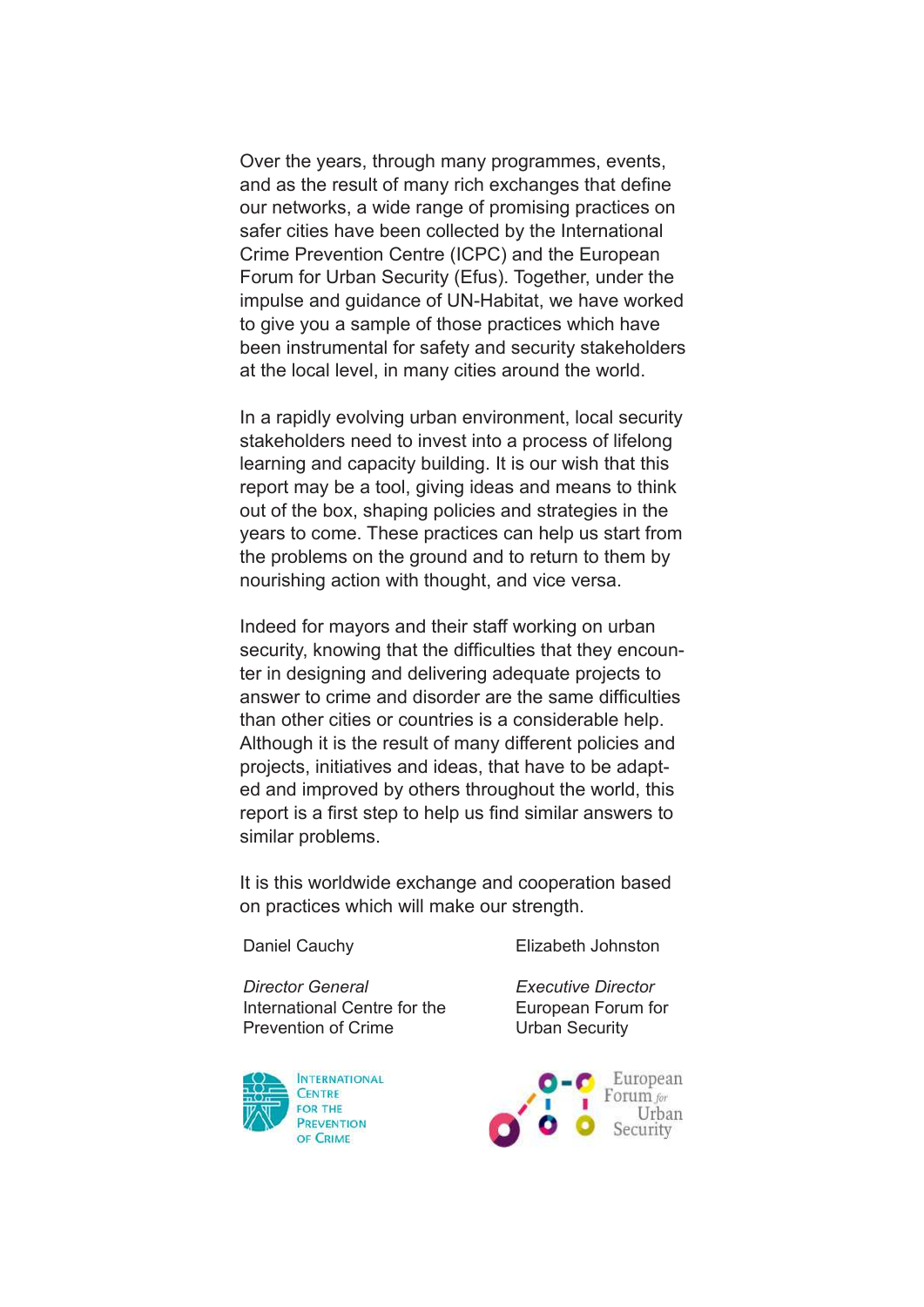### **Preface:**

As crime and violence becomes an even greater concern for residents in urban areas globally, two general approaches have been developed to address this scourge. On one hand, national governments have attempted to reinforce security through repression. These repressive measures include increasing police manpower, increasing the term of prison sentences, and applying repressive measures which are difficult to administer and at the same time questionable, e.g. "zero tolerance". Such measures can also include curfews for minors or the lowering of the age of legal responsibility.

The second approach favours prevention in addition to repression. This can be undertaken in two ways. One way involves the centralisation of the fight against insecurity by making police officers the key players in the matter and subordinating the prevention´ practitioners to them. The other tends to decentralise the fight through the delegation to the local authorities of the leadership through a partnership between civil associations in which the police can participate.

It should be noted that in the two approaches, one often sees police reform applied in parallel to the implementation of preventive actions. While the repressive approach has the advantage of having immediate effects which can satisfy the short-term demands of public opinion and the needs for effectiveness of the political class, it is clearly evident, however, that the cost of repression is much higher than that of prevention and that prevention has a long term and broad range of effects on quality of life.

A social call for safer cities and urban spaces is nowadays clearly voiced. Such a demand concerns directly all those who are responsible for urban development projects. Bearing this in mind, UN-Habitat has embarked on the progressive development of an urban safety approach that builds on a culture of prevention within a sustainable human settlement and more specifically a sustainable urban development agenda

The development of this urban approach to crime and violence prevention reveals that the principles governing the layout, functionality and management of streets and urban spaces that determine quality of urban life are close to those that contribute to feelings of safety of urban users. That is why urban safety has become an accepted goal of urban development projects and has provided local authorities and urban stakeholders with a great opportunity to take advantage of the Safer Cities approach to change the face of cities for the better – to produce better quality of life for urban residents, to enhance values of citizenship and social cohesion and to create liveable urban environments. But equally, without documenting lessons from practice on the application of the prevention approach at the local level, there is an enormous risk that urban stakeholders continue to apply the prevention models of two decades ago that have achieved little impact due to their design and lack of systematization – consequently the scourge of crime and violence continues to perpetuate itself in those cities and communities and more segregated urban communities continue to be produced offer¬ing no social context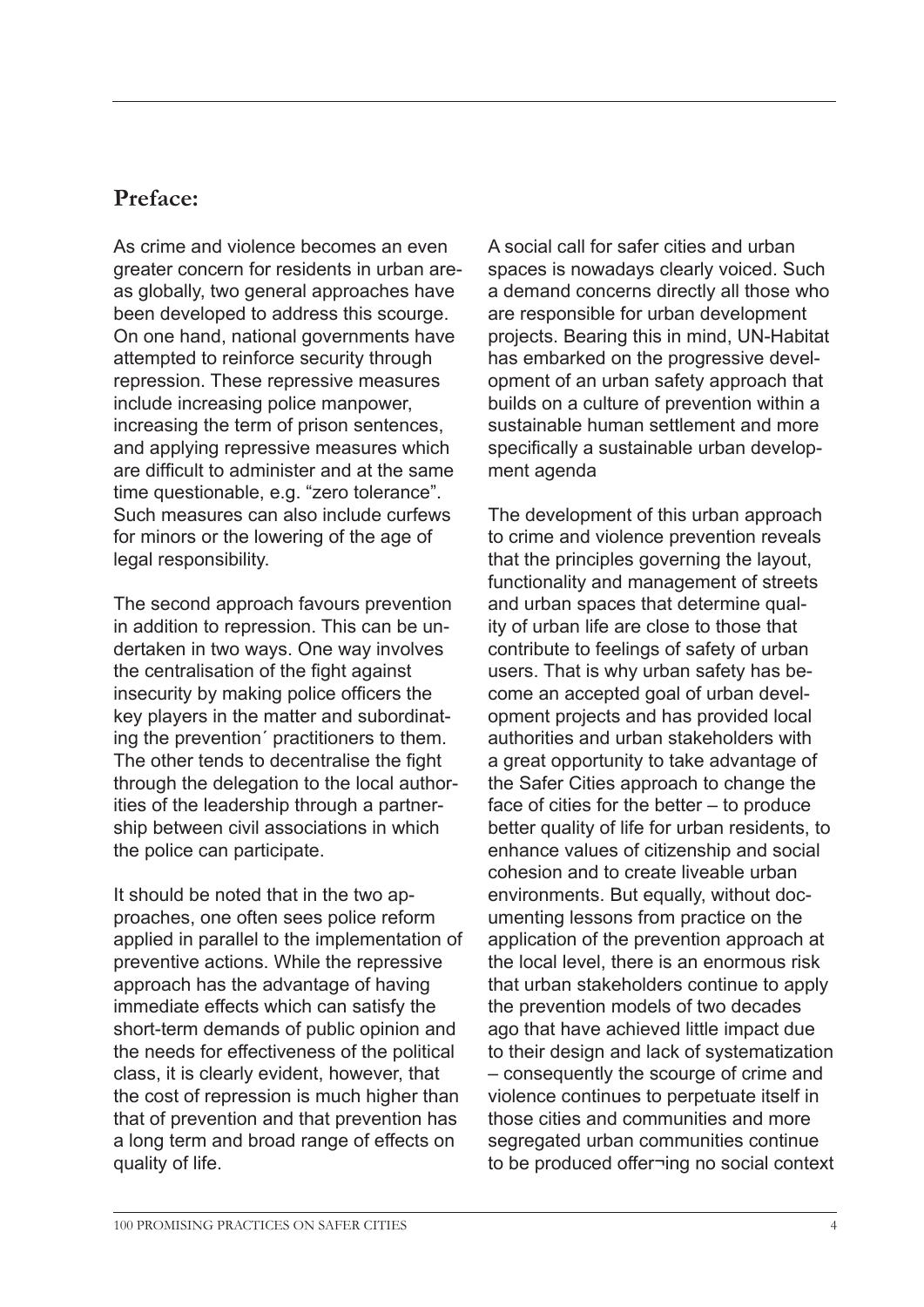or cohesion, no new hopes or possibilities for the most vulnerable groups in the society.

There is plenty of evidence about the right and wrong ways to go about the prevention and reduction of urban crime and violence and there is a gathering consensus that the way forward is enhancing multi-dimensional, multi-stakeholder, integrated and holistic approaches to urban safety. Yet there is still not much debate and application of the principles of this approach to urban safety to address the problem of delivery of urban safety for all.

The problem of delivery is multifaceted, how¬ever two key aspects can be underlined: the weak institutional capacity of local government in many countries often manifested by bad urban governance, planning and management practices; and the lack of political will to decentralize national security policies to the institutions of local government, often seeing local as the interface of the police station with local communities.

Coupled with this, is the fact that in the face of rising crime and violence, many local authorities resort to short term quick win actions as opposed to long term social prevention measures which many suspect as more costly to plan and develop. In addition, planning authorities are not well enough informed about the multi-sectoral benefits which are associated with holistic approaches on the prevention of urban crime and enhancement of urban safety, to incorporate these more enlightened principles more robustly in their urban planning, urban management and urban governance principles, nor confident enough to work to actively implement this type of safety-conscious urban development.

Accordingly, this report, which presents the case for urban safety, has been written with two audiences in mind – public authorities on the one hand and urban stakeholders on the other hand. The goal of this report is not to be prescriptive but rather to foster an understanding of how the safer cities model has evolved from practice and to provide a source of reference for the elaboration of UN Guidelines on Safer **Cities** 

Franz Vanderscheuren

*Founder* Safer Cities Programme, UN-Habitat *Advisor* Global Network on Safer Cities (GNSC)

### **UN@HABITAT**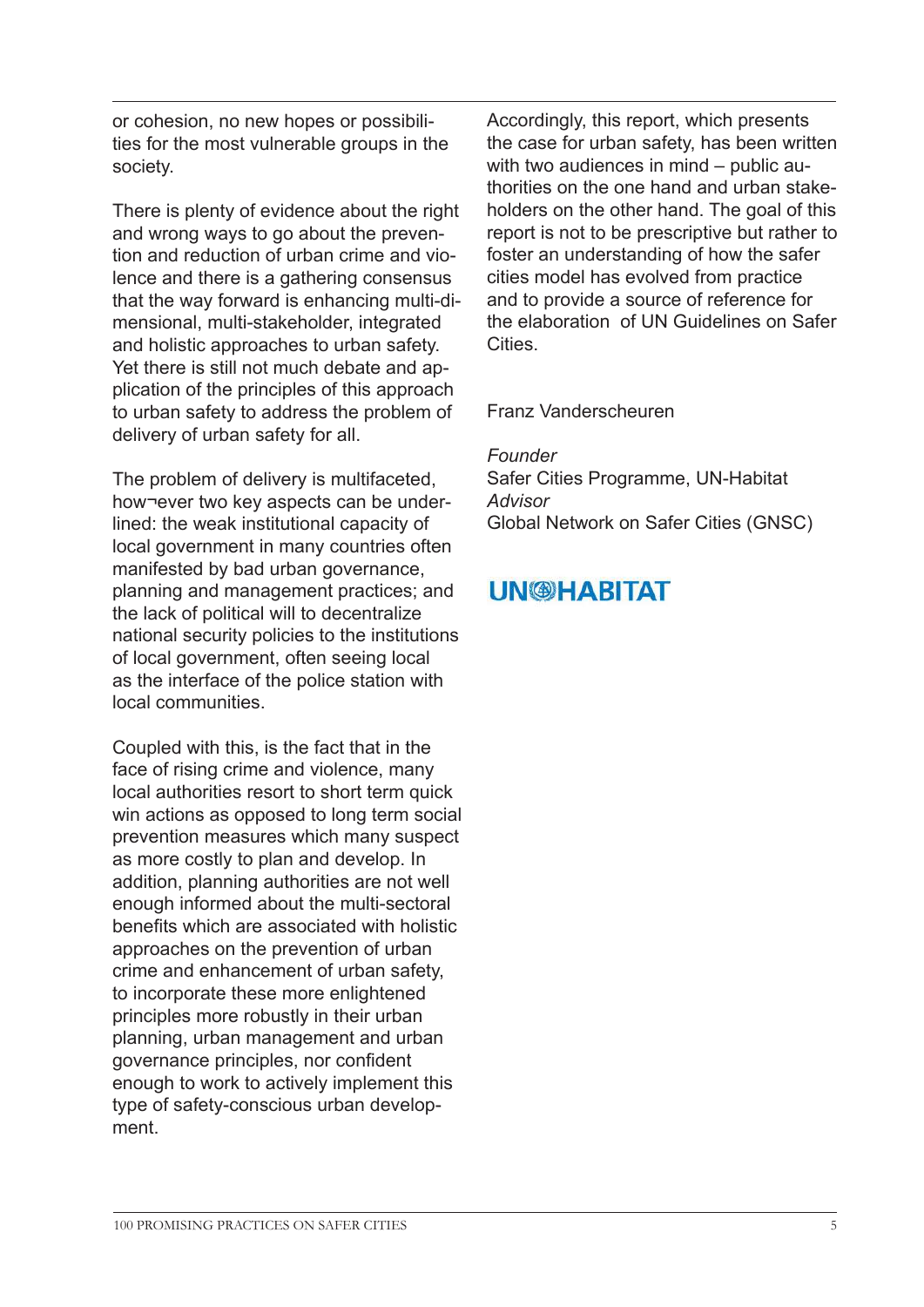### **Table of Contents:**

| <b>Barcelona</b><br>Creation of cultural associations for the Latin Kings and Netas gangs<br>Child Friendly City Initiative<br>Barisal<br>Get Involved!<br>Dusseldorf<br>Gottingen<br>The Open Prison<br>Minas Gerais<br><b>Stay Alive</b><br>A decompression "airlock" to prevent violence in schools<br>Mons<br>PSI Montreal - Intensive Monitoring Program<br>Montreal<br>Evening watchmen for the prevention of alchohol abuse<br><b>Nantes</b><br>New Orleans<br>School Community Response Program<br>Drug Prevention in the Party Scene, Fetez Clairs<br>Paris<br>Midnight sports program (Esporte a Meia Noite)<br>Planaltina<br>Rio de Janeiro Children's Space for Hope (Espaceo Crianca Esperanca)<br>Rio de Janeiro Schools of Peace Programme<br>Saint-Denis<br>Tete a Tete: Prevention Centre for Young People<br>Seattle Youth Violence Prevention Initiative (SYVPI)<br>Seattle<br>Neighbourhood tutors in Quinta da Princesa<br>Seixal<br>House of Juvenile Law<br>Stuttgart<br>Toronto<br>Breaking the Cycle: Youth Gang Exit and Ambassador Leadership<br><b>REMIX Project</b><br>Toronto<br>Access to the law in schools<br>Tourcoing<br>Yaounde VI<br>Project for the social integration of youth at risk |  |
|-------------------------------------------------------------------------------------------------------------------------------------------------------------------------------------------------------------------------------------------------------------------------------------------------------------------------------------------------------------------------------------------------------------------------------------------------------------------------------------------------------------------------------------------------------------------------------------------------------------------------------------------------------------------------------------------------------------------------------------------------------------------------------------------------------------------------------------------------------------------------------------------------------------------------------------------------------------------------------------------------------------------------------------------------------------------------------------------------------------------------------------------------------------------------------------------------------------------------------|--|
|                                                                                                                                                                                                                                                                                                                                                                                                                                                                                                                                                                                                                                                                                                                                                                                                                                                                                                                                                                                                                                                                                                                                                                                                                               |  |

**GENDER SAFETY PRACTICES** .................................................................................................. 52

| Bologna       | The "Bus Angels"                                                                    |
|---------------|-------------------------------------------------------------------------------------|
| Catalonia     | Programme for the safety of, and support to victims of gender and domestic violence |
| Charlottetown | Turning the Tide on Family Violence Program                                         |
| Dehli         | Gender Inclusive Cities Programme                                                   |
| Gatineau      | Creating Safer Communities for Marginalized Women and Everyone                      |
| Kampala       | Mobilizing Communities to Prevent Domestic Violence                                 |
| Mexico City   | Let women travel safely in public transport in Mexico City                          |
| Montreal      | Les survivantes (The survivors)                                                     |
| Ravenna       | Training local police and medical staff who assist victims of domestic violence     |
| San Miguel    | Women's Self-Help Group                                                             |
| of Tucuman    |                                                                                     |

### **URBAN DEVELOPMENT SAFETY PRACTICES** ............................................................... 73

| Violence Prevention through Urban Upgrading Programme (VPUU) |
|--------------------------------------------------------------|
|                                                              |
| Upgrading of Oshodi Urban Interchange in Metropolitan Lagos  |
|                                                              |
|                                                              |
|                                                              |
|                                                              |
|                                                              |
|                                                              |
|                                                              |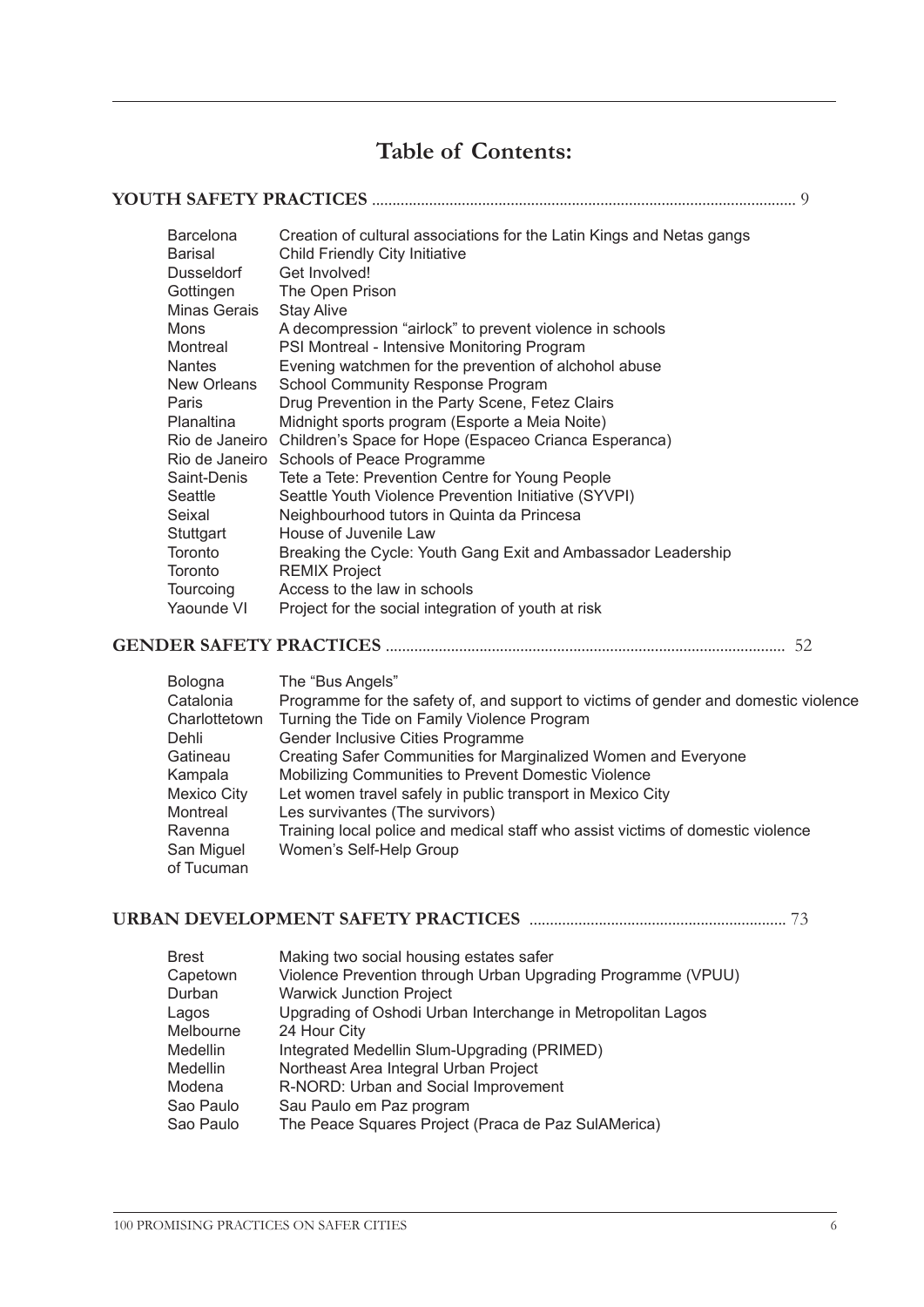### **COMMUNITY MOBILIZATION SAFETY PRACTICES** .................................................. 93

| Amiens               | The role of citizens in shaping urban security policies                         |
|----------------------|---------------------------------------------------------------------------------|
| <b>Belfast</b>       | Helping recently released prisoners to reintegrate into their communities       |
| Bogota               | <b>Cultural Events in Public Spaces</b>                                         |
| Bogota               | Mimes and Zebra Crossing                                                        |
| <b>Brno</b>          | Information leaflet for Elderly people                                          |
| <b>Brussels</b>      | Social Mediation                                                                |
| Charleroi            | Prevention of violent theft committed against shopkeepers                       |
| Dakar                | Volunteers engagement and the management of public space                        |
|                      | Dar es Salaam Safer Cities Dar es Salaam                                        |
| <b>Halluin</b>       | <b>Parenting Workshops</b>                                                      |
| Heraklion            | I am Roma                                                                       |
| Huimilpan            | Jamadi Assistance Centre for at-risk groups                                     |
| La Rochelle          | Prevention and Nightlife management                                             |
| Liege                | Preventing Hooliganism - Fan coaching                                           |
| Medellin             | Un arma menos son muchas vidas mas                                              |
| Montreal             | TAPAJ (Alternative work paid by the day)                                        |
| Ottawa               | Our Home Project                                                                |
| Ottawa               | <b>United Neighbours</b>                                                        |
| Pierrefitte-         | Right of Access to Mediation                                                    |
| sur-Seine            |                                                                                 |
|                      | Port-au-Prince PRODEPPAP (Urban community-driven development pilot project)     |
| <b>Prince Albert</b> | Community Mobilization (CMPA)                                                   |
| Reggio               | Initiative against organised crime                                              |
| Reggio Emilia        | Street prevention team and alchohol-free bar in the railway station area        |
| Rome                 | Assistance to Elderly Victims of Crime                                          |
| Saxony               | Communities That Care Pilot Programme                                           |
| Setubal              | <b>Senior Patrols</b>                                                           |
| Vancouver            | At home/Chez soi                                                                |
| Vienna               | SAM: Mobile teams of social workers ensure peaceful co-existence in the streets |
| Waitakere            | Ranui Acttion project (RAP)                                                     |

### **POLICING & SECURITY SAFETY PRACTICES** ............................................................... 150

| Amsterdam       | Harm reduction program for Chronic Alchohol (ab)users                     |
|-----------------|---------------------------------------------------------------------------|
| <b>Brussels</b> | Nigh-time Street Guards                                                   |
| Chicago         | Cure Violence                                                             |
| Emilia-         | Inter-cultural Representatives in the Local Police Force                  |
| Romagna         |                                                                           |
| Emilia-         | Pronto Polizia Locale App                                                 |
| Romagna         |                                                                           |
| Hackney         | Integrated Gangs Intervention Project                                     |
| Liege           | Training sessions on the LIPOL security system (Liaising with the Police) |
| Lisbon          | Community Policing in Uptown Lisbon                                       |
| Milan           | Together in the Neighbourhood                                             |
| New Orleans     | Group Violence Reduction Strategy                                         |
| Philadelphia    | Philadelphia Foot Patrol                                                  |
|                 | Rio de Janeiro UPP Social Program                                         |
| Rotterdam       | <b>City Marines</b>                                                       |
| Toulouse        | <b>Office for Public Tranguillity</b>                                     |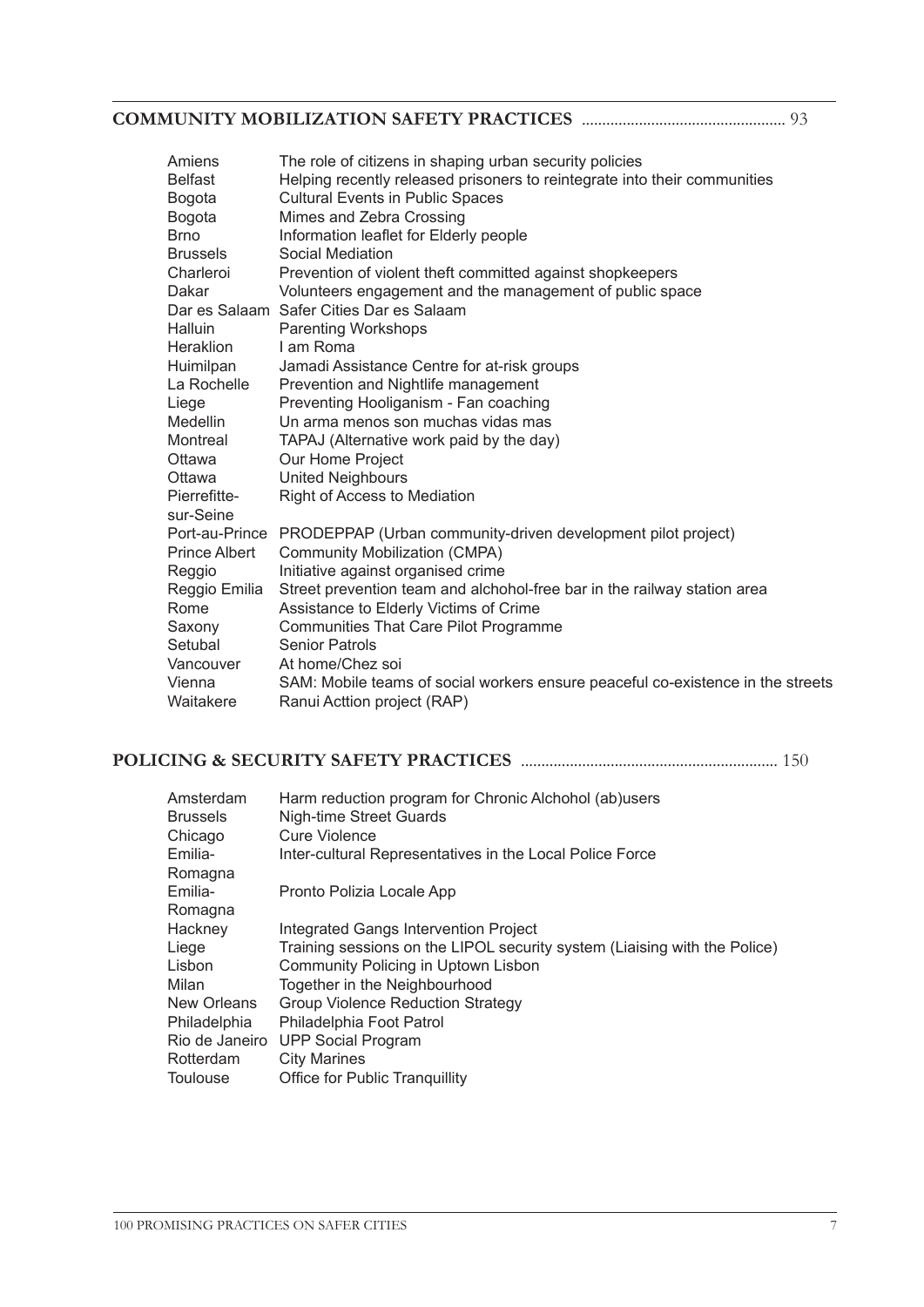#### **GOVERNANCE SAFETY PRACTICES** ........................................................................................ 178

| Bogota       | Human Bogota, Now!                                                                   |
|--------------|--------------------------------------------------------------------------------------|
| Boston       | Mayor's Office of New Bostonians                                                     |
| Brescia      | <b>Help Desk for Victims</b>                                                         |
| Heidelberg   | Heidelberg Audit Concept of Urban Security - HAKUS                                   |
| Ikwezi       | Inclusive Violence and Crime Prevention for Safe Public Spaces Programme (VCP)       |
| Juarez       | Observatory on Citizen Security and Coexistence of the Municipality of Ciudad Juárez |
| Lisbon       | SALOC - joint operations room                                                        |
| Mannheim     | Pilot Project on CCTV                                                                |
| Meuse-Rhine  | Meuse-Rhine Euroregion Crime Observatory (EMROD)                                     |
| Newport      | No longer lost in translation: Strengthening ties with the Spanish community         |
| Paris        | Video protection plan for Paris (PVPP)                                               |
| Pernambuco   | Pact for Life (Pacto pela vida)                                                      |
| Rotterdam    | Rotterdam Safety Index                                                               |
| Saint-Gilles | Global and Integrated Approach "Local safety Audit"                                  |
| Sao Paulo    | Metropolitan Forum of Public Security                                                |
| The Hague    | <b>Safety Houses</b>                                                                 |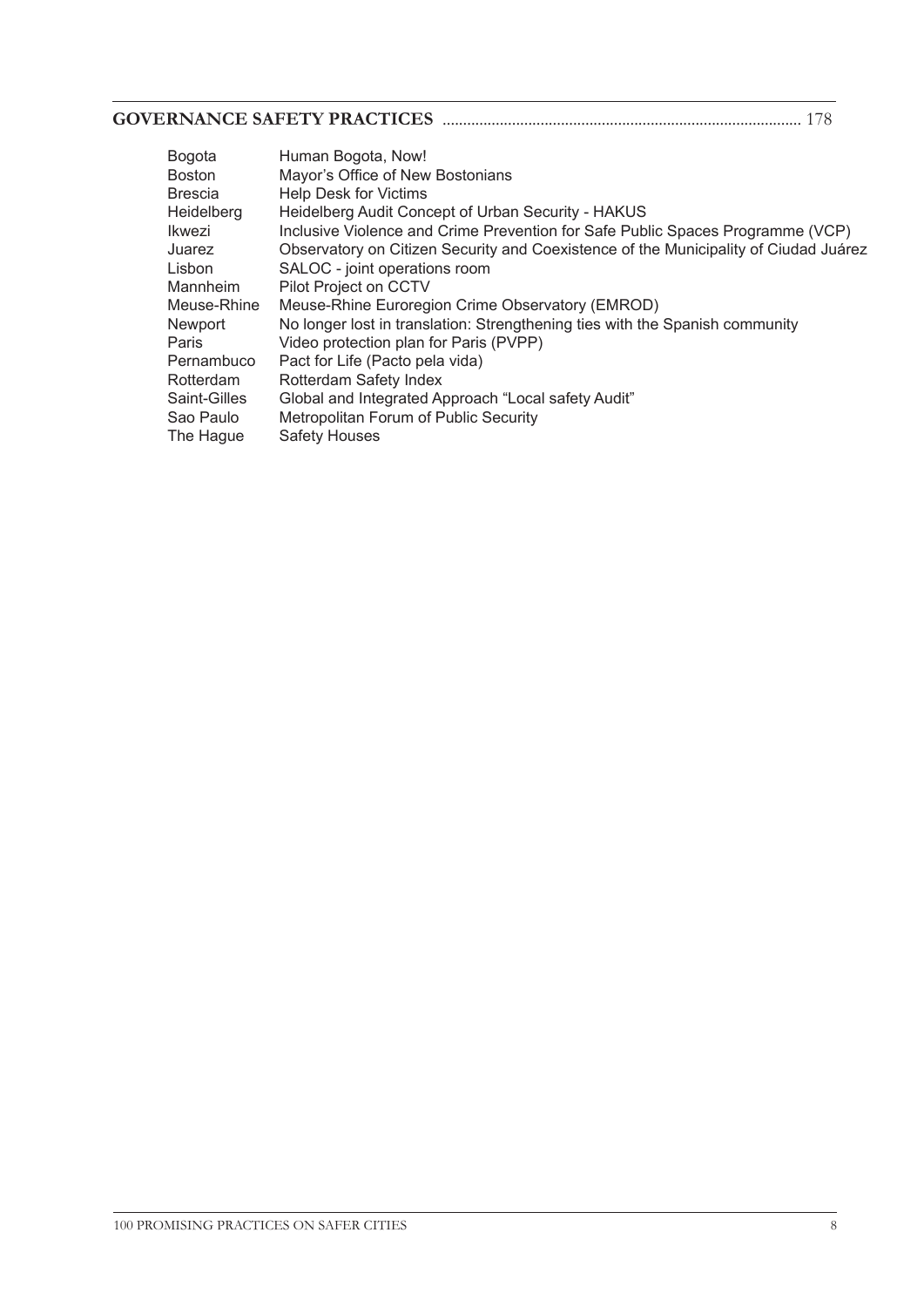# **YOUTH SAFETY PRACTICES**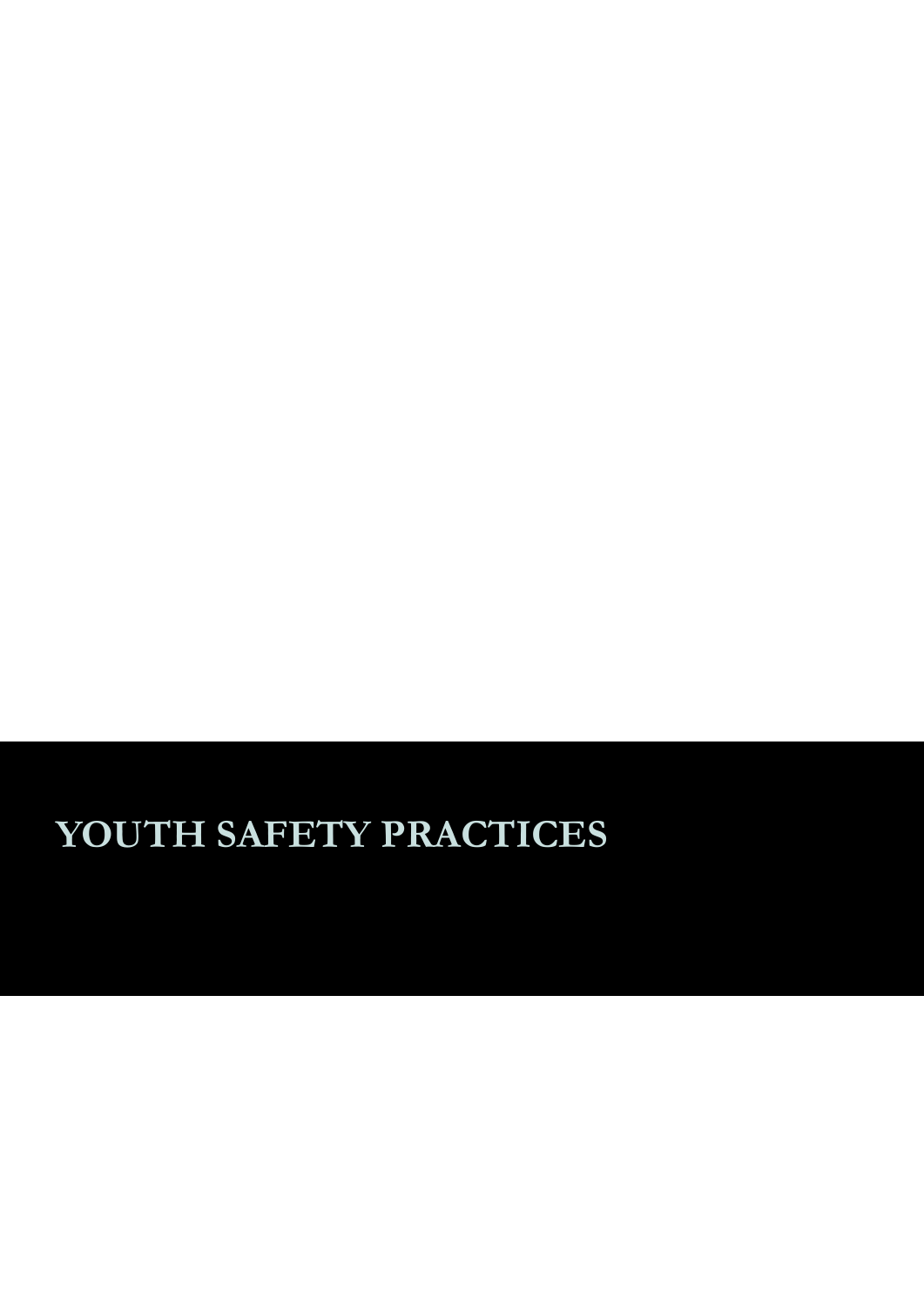### **CREATION OF CULTURAL ASSOCIATIONS FOR THE LATIN KINGS AND NETAS GANGS**

*Barcelona, Spain*

| <b>Region:</b> | Europe                                                |
|----------------|-------------------------------------------------------|
| Years:         | 2006 - 2007                                           |
| Keywords:      | Young migrants, Gang violence, Culture and prevention |
| Organisation:  | City of Barcelona                                     |

#### **Objective:**

- To integrate and engage young Latin Kings and Ñetas gang members in Spanish society.
- To reduce gang violence in Barcelona;
- To encouraging young people who are excluded from gangs to participate in security projects in the city;
- To prevent young people at risk from getting involved in gangs;
- To promote the coexistence of migrants in the city.

#### **Target Population:**

Young gang members, Violent gangs, High-risk youth.

#### **Summary:**

The Catalan Institute for Human Rights undertook the project under the supervision of the Prevention Services of the City of Barcelona. Between 2006 and 2007, assistance was provided to members of the two gangs and two cultural associations were set up as a result, their aim being to enable gangs to participate in the community.

After a series of meetings between the Prevention services of the local government of Barcelona and the young gang leaders, the latter agreed to transform their gangs into associations. This led to a series of meetings and deals between the two groups in order to draw up the statutes of the associations. Associations' activities focus on organising sports events, plays and inter-cultural mediation through music.

#### **Main Partners:**

City of Barcelona, Catalan Institute for Human Rights, Ombudsman, Fedelatina (Federation of Latin-American institutions of Catalonia)

#### **Outcomes/Evaluation:**

Several findings emerged from this initiative. Above all, the number of conflicts between the Latin Kings & Queens and the Ñetas fell immediately.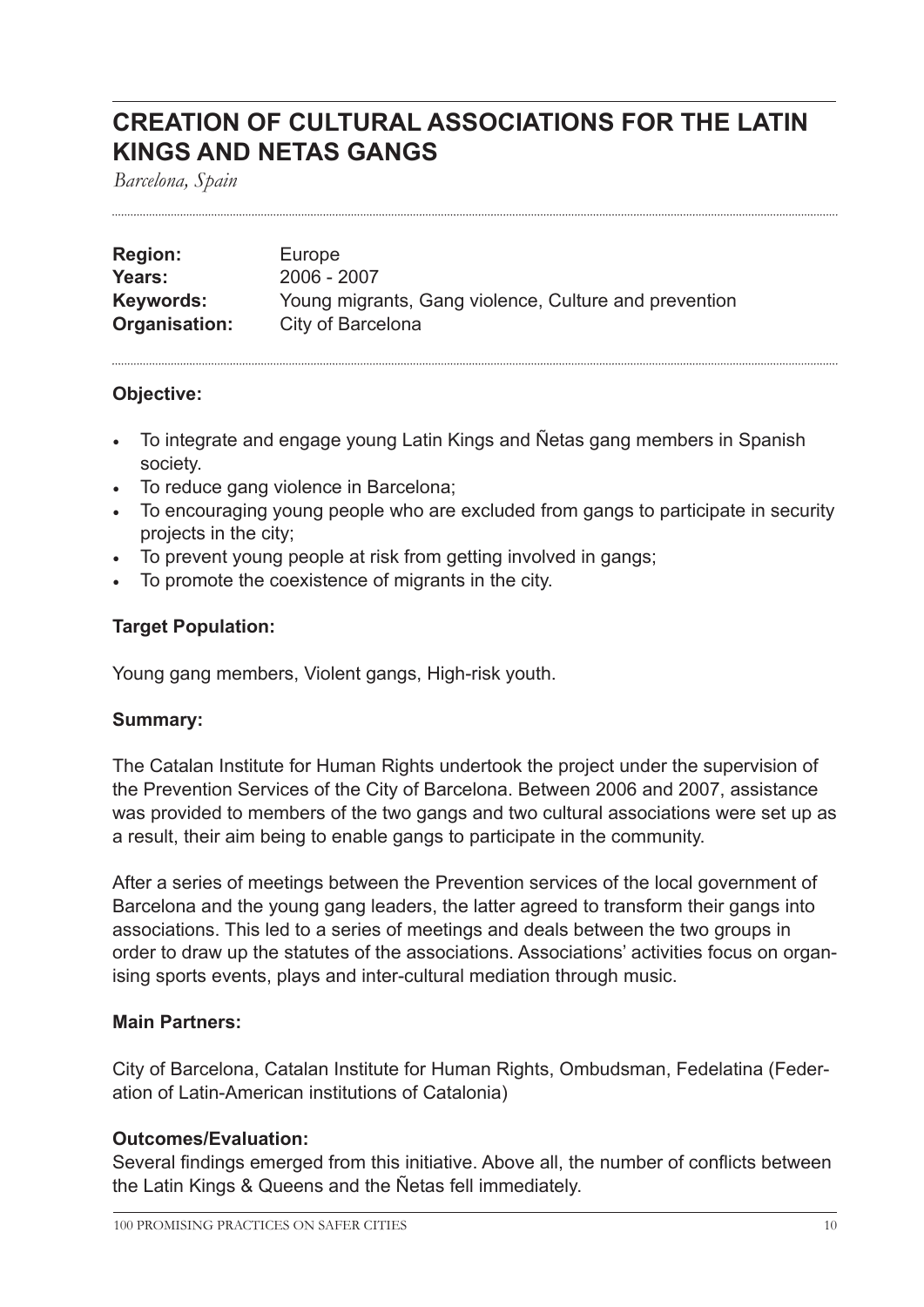The number of acts of violence significantly decreased and were transformed into cultural and sport activities. These newly created associations contacted various youth organisations. Thus the Latin Kings & Queens became members of the Fedelatina, like any other association.

#### **Further Information:**

• [Institut de Drets: Humans de Catalunya](http://www.idhc.org/eng/132_Altres.asp
)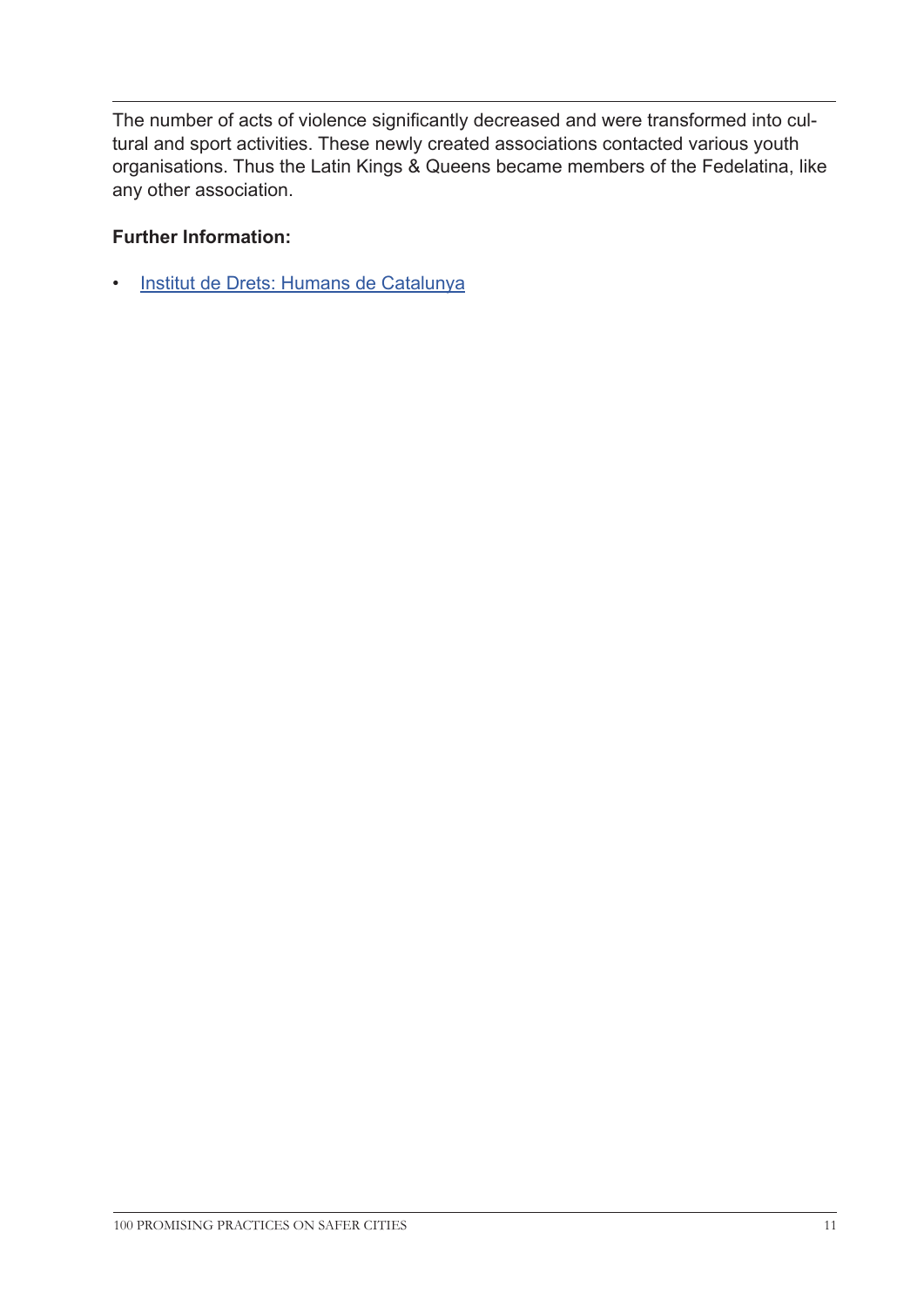### **CHILD FRIENDLY CITY INITIATIVE**

*Barisal, Bangladesh*

**Region:** Asia **Years:** 2010 – 2015 **Keywords:** Violence, Justice, Delinquency, Police **Organisation:** Barisal City Corporation

#### **Objective:**

• To advance the well being and rights of children.

#### **Target Population:**

Children, Youth, and citizens living in poverty.

#### **Summary:**

Barisal City Corporation is implementing a five-year work plan (2010-2015) for the Child Friendly City Initiative which is a slum upgrading project. It is being funded by UNDP and UN-Habitat. The work plan includes: child education; child health; child protection and development of special needs; recreational activities; environment and disaster management; water and sanitation; governance; management; and coordination.

Some of the Initiative's targets include that all children living in Barisal city will be enrolled in formal, non-formal or vocational education system by 2015 and that 100% of children under one-year of age living in slums will be immunized by 2014. Barisal City Corporation has also set up pre-primary learning centers in slum areas.

Actions of Barisal City Corporation include:

- Constructing footpaths on the sides of main roads, allowing citizens to walk within city limits and preventing road accidents;
- Halting permissions for the installation of environmentally damaging factories or small industries in residential areas;
- Constructing a 2-km embankment on the sides of the river Kirtankhola, and planting trees and shrubbery;
- Setting up an online birth registration in order to prevent early marriage and pregnancy.
- Constructing an embankment along the river site and implementing a drainage upgrade project.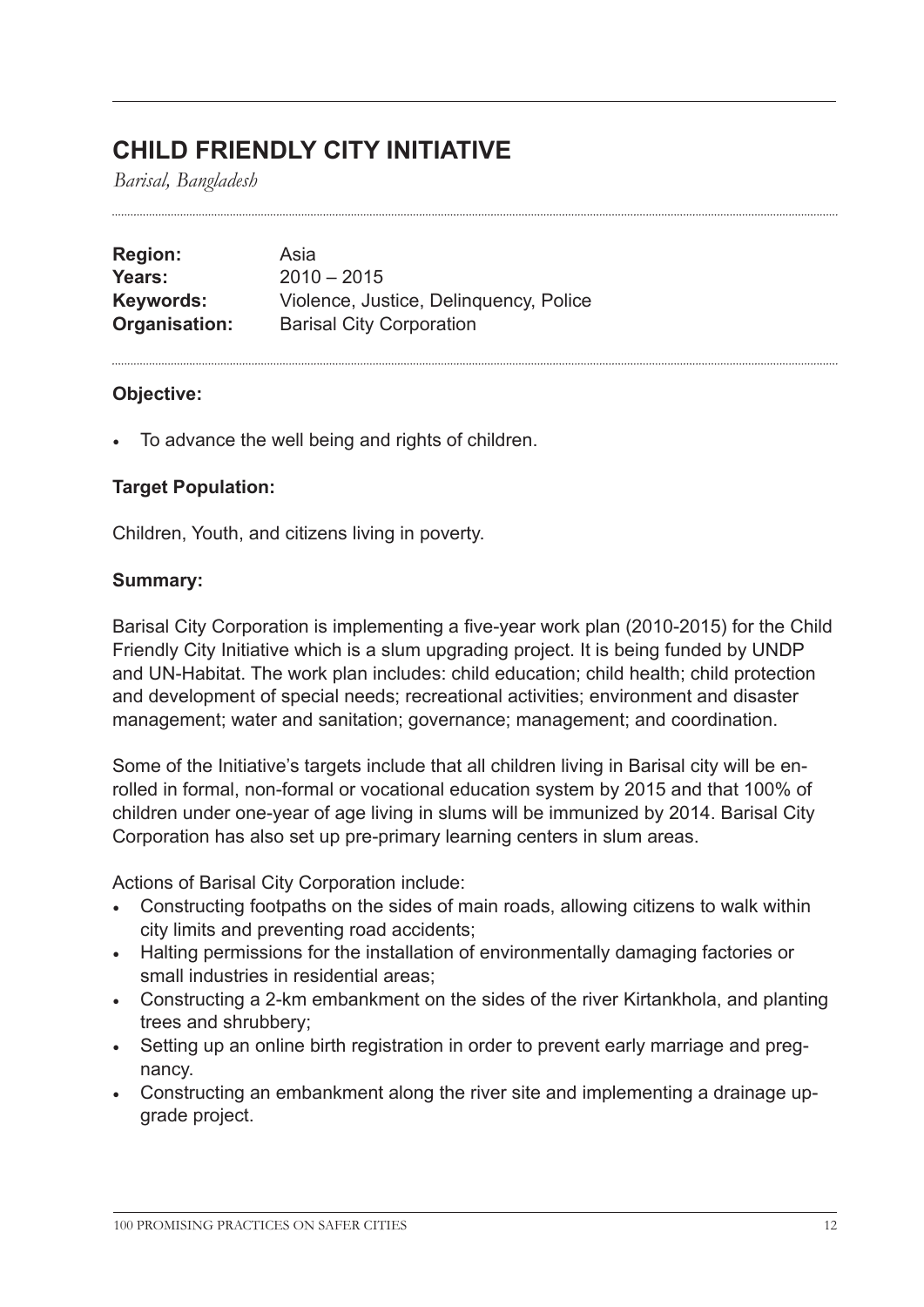#### **Main Partners:**

Police, the Mayor, UNICEF, UNDP, UN-Habitat

#### **Outcomes/Evaluation:**

This project has proven very successful for Bangladesh and has provided health care services to 684,349 clients at no cost, among them 379,831 underprivileged people. Further, waste collection authorities have removed more than 120 dustbins from streets.

#### **Further Information:**

- [City Net](http://citynet-ap.org/wp-content/uploads/2011/11/CityVoices-Disaster-2011.pdf 
)
- [UCLG ASPAC](http://www.uclg-aspac.org 
)
- [Dr. Md. Matiur Rahman, Chief Health Officer, Barisal City Corporation, Bangladesh](mailto:drrahmanchobcc%40yahoo.com%20?subject=Child%20Friendly%20City%20Initiative)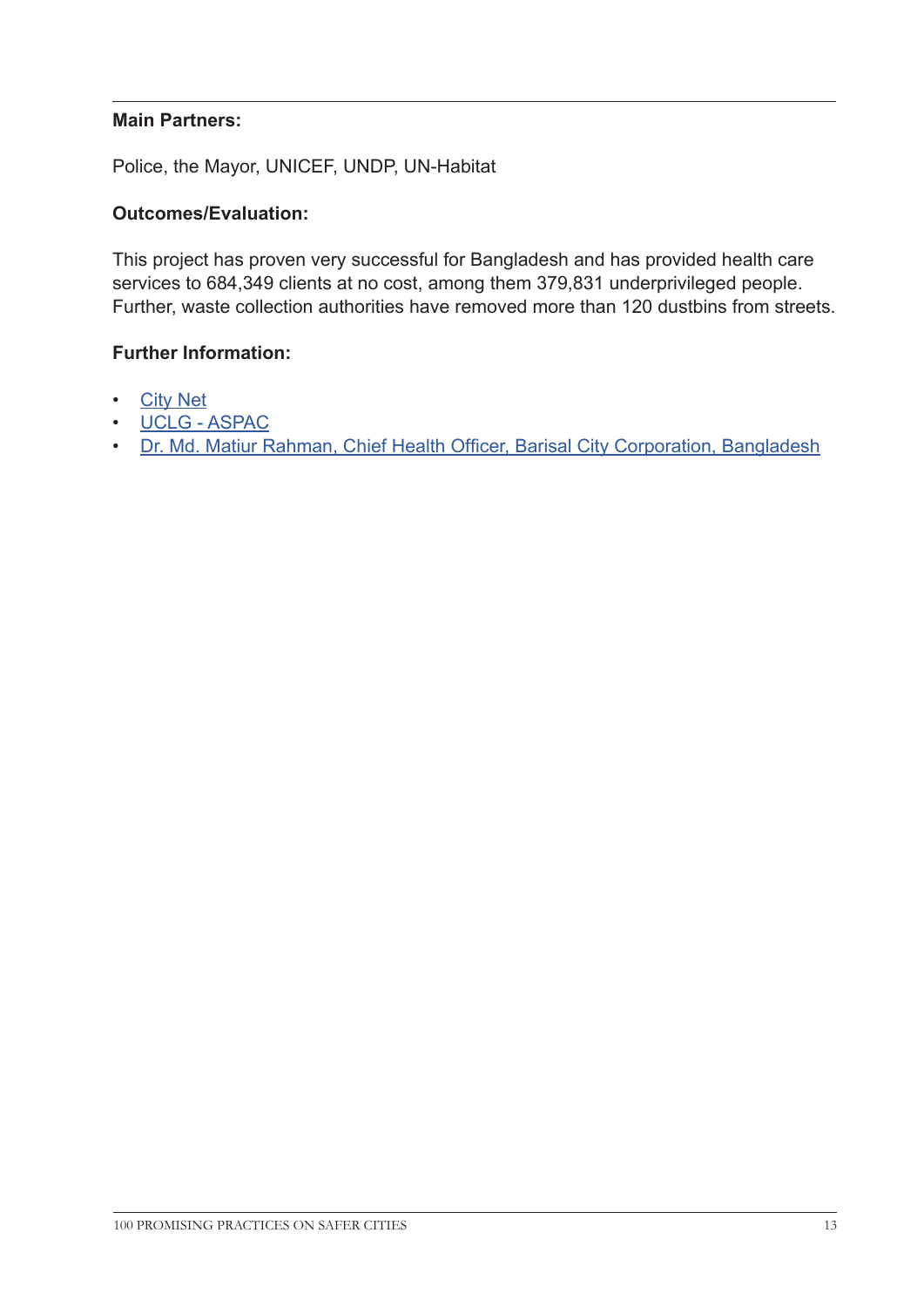### **GET INVOLVED!**

*Dusseldorf, Germany*

| <b>Region:</b> | Europe                              |
|----------------|-------------------------------------|
| Years:         | 1999 - ongoing                      |
| Keywords:      | Moral courage, Youth, Participation |
| Organisation:  | City of Dusseldorf                  |

#### **Objective:**

- To encourage and reward citizens (especially young people) for showing moral courage in difficult situations in everyday life.
- To empower young people by showing them alternatives to turning a blind eye in difficult situations;
- To teach young people how and when they can intervene without putting themselves in danger;
- To involve young people in civic activities such as making videos on moral courage and use the material produced to foster public debate and civic awareness.

#### **Target Population:**

Students, School Staff, Teachers, Families and the General Public

#### **Summary:**

In 1999 a women was a victim of sexual abuse after being taken out of a public tram where none of the passengers did anything to help her. Following this crime, Düsseldorf developed several projects focusing on moral courage. The project "Get Involved" started in 2009 and was organised in three phases: (1) Teenagers were invited to write scripts for videos on moral courage from which a panel selected four scripts out of thirty; (2) Short-listed scripts were used to make four films with a professional crew and young people were involved in all the production phases and often acted in their own videos; (3) Films were presented to the general public during an official ceremony. They were also broadcast by local TV, DVDs were produced and disseminated, and the video was posted online.

One of the films was subtitled in English for a festival in California and won the second prize in the "Narrative student" category. The project was renewed in the following years and is still ongoing.

#### **Main Partners:**

Crime Prevention Council of the city of Düsseldorf, Media Studio of the association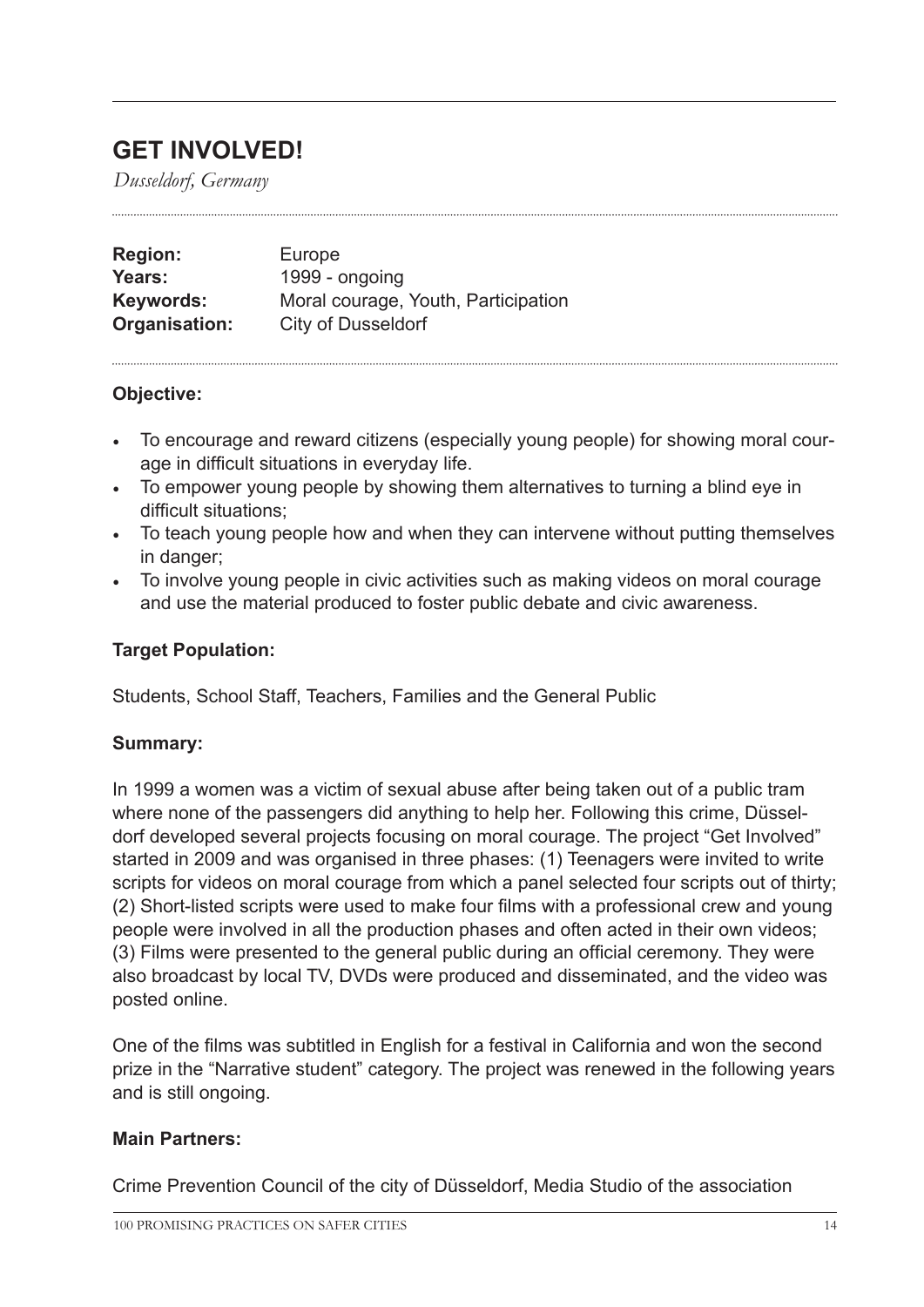"Action & Culture with Children" (Akki), Department for the Prevention of Violence of the city of Düsseldorf, Schools, Respect and Courage initiative.

#### **Outcomes/Evaluation:**

The choice of film as the main tool helped to engage young people, capture their attention and increased its impact on the general public. There was also cooperation of professional film-makers.

Quality of scripts received the second year were poorer than compared to the first. This led the organisers to re-think and improve the preparation phase with more classroom debates.

#### **Further Information:**

• [Duesseldorf - Projects](http://www.duesseldorf.de/eng/kpr/projects/courage.shtml	
)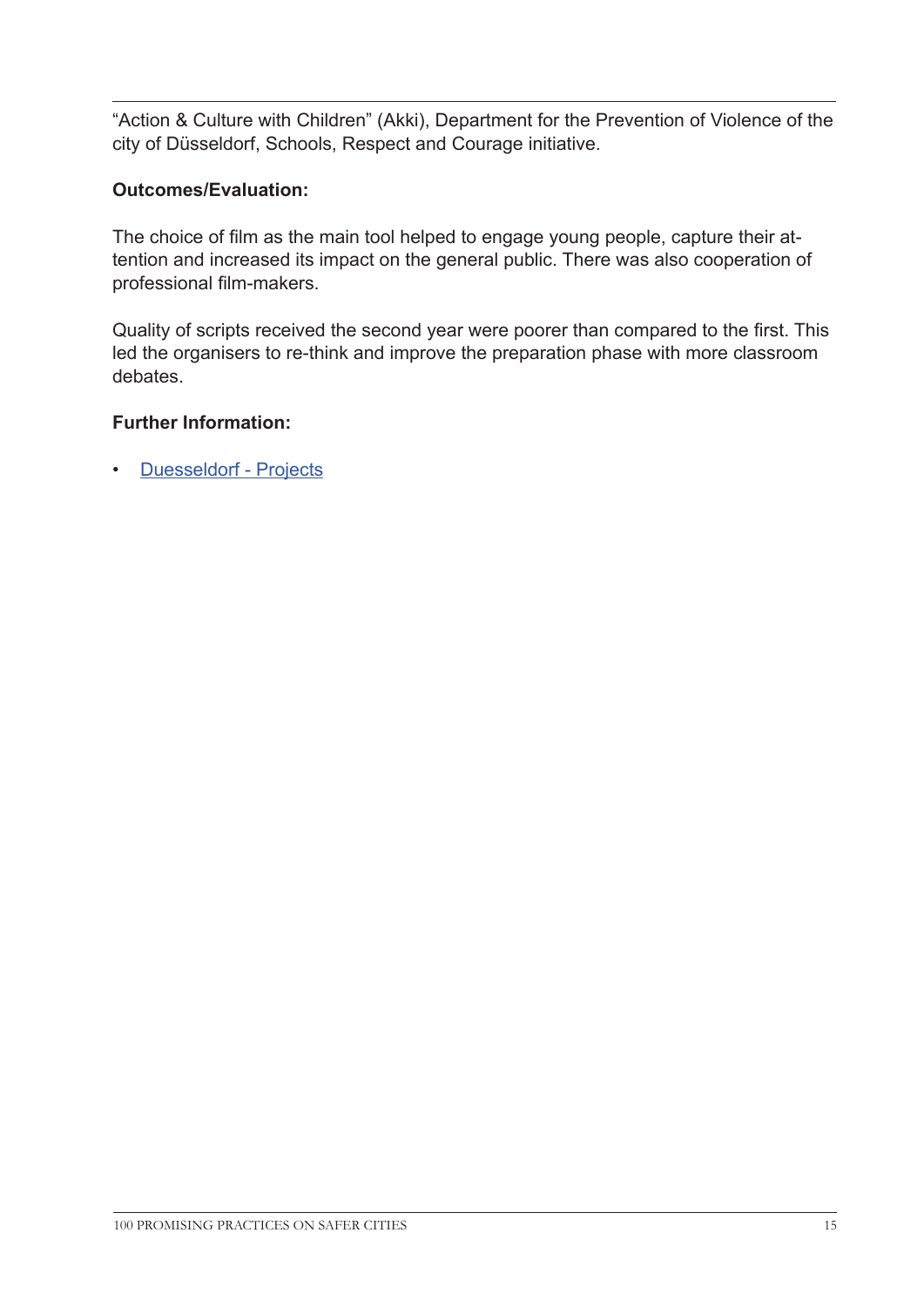### **THE OPEN PRISON IN GOTTINGEN**

*Gottingen, Germany*

| <b>Region:</b> | Europe                        |
|----------------|-------------------------------|
| Years:         | $2000 -$ ongoing              |
| Keywords:      | Re-offending, Minors, Justice |
| Organisation:  | City of Gottingen             |

#### **Objective:**

- To involve young detainees in the rehabilitation process through awareness of their crime and its consequences;
- To use "detention" time to educate young people by teaching them a profession, how to live as a community and how to look after themselves (physically, economically) with a view to preventing re-offending.

#### **Target Population:**

The beneficiaries of the project are young convicts ages 15 to 24.

#### **Summary:**

The open prison in Göttingen is an innovative approach towards the prevention of re-offending. It is not an alternative to prison as detainees are still confined, however they are not in isolation; it represents a last chance before imprisonment. The project relies on young people's motivation and individual responsibility

The judicial authority chooses who goes to the open prison according to their personality and facts of their conviction. Around 50% of the files studied are accepted. The open prison has no walls nor CCTV cameras and directly overlooks the city's streets. Imprisonment is therefore not physical but mental as detainees must obtain permission before going out. The main activities are learning how to live together and alone; professional training; education through sport and leisure; and specific working groups on drug addiction and social behaviour.

The decision to send a young person to the open prison can be revoked if day-parole is used to commit or prepare a criminal act. The main challenge for young offenders is therefore not to run away but to actively participate in the activities offered.

#### **Main Partners:**

Land of Lower Saxony; City of Göttingen; NGO Jugendhilfe (Youth Help), Schools, Employment bureau, and Counselling Centres.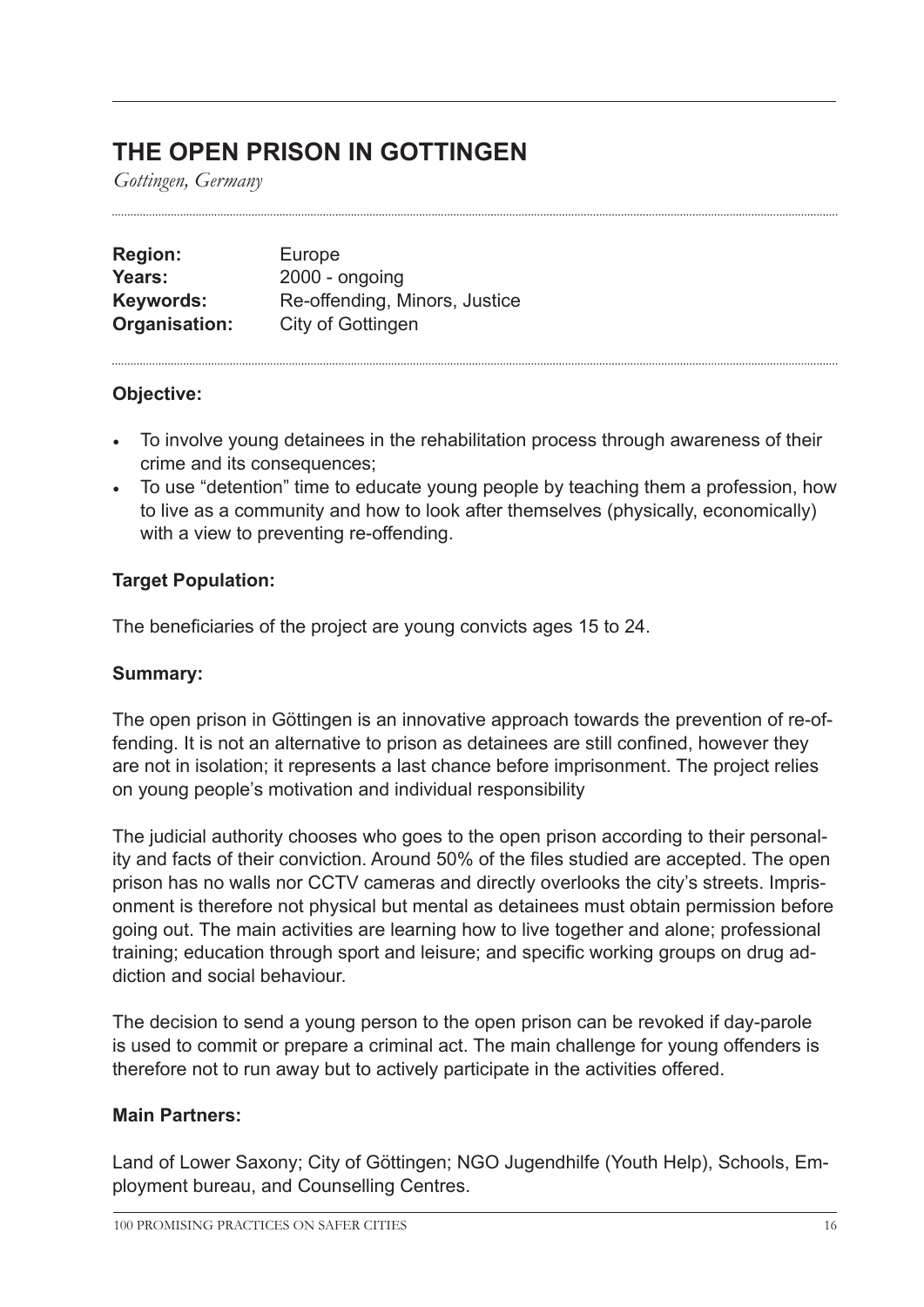#### **Outcomes/Evaluation:**

The open prison is very successful. Results show that only 40% of young people re-offend after their release, as opposed to 80-90% from a closed prison. It offers welcome and better living conditions compared to a traditional prison. The practical job training that takes place outside the prison enables detainees to integrate into real life by helping their mental attitude and reintegration after release.

Factors for success include a strong trust-based relationship between detainees and social workers; making young people responsible for their duties and consequences if rules are not respected; continuity so that young people are supported and monitored throughout their stay by specialised staff.

#### **Further Information:**

• [European Forum for Urban Security TV - Outils pour la prévention de la récidive à](http://www.youtube.com/watch?v=xozkGwei1X0
)  [Göttingen - Siegfried Löprick](http://www.youtube.com/watch?v=xozkGwei1X0
)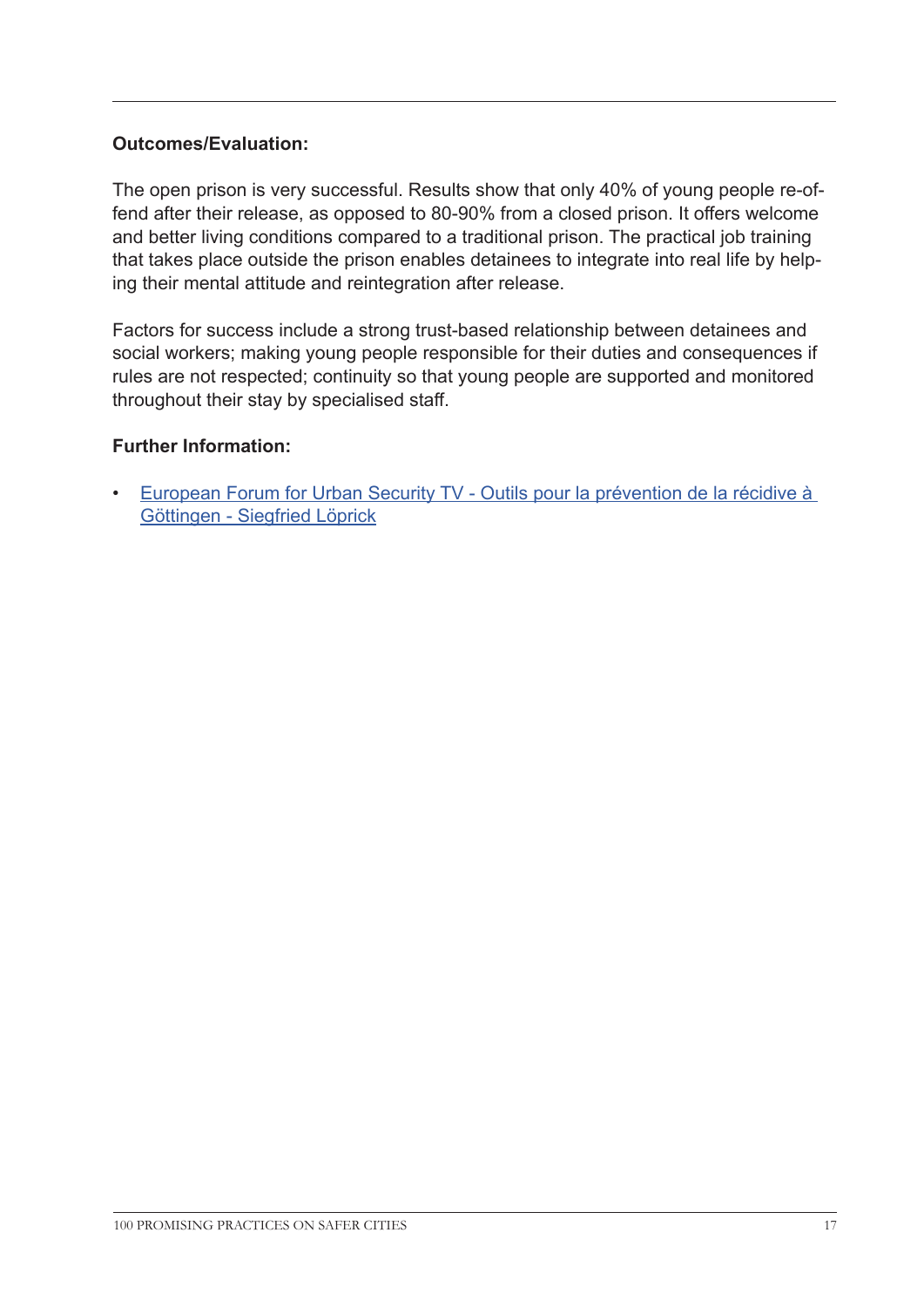### **STAY ALIVE**

*Minas Gerais, Brazil*

| <b>Region:</b> | South America                                               |
|----------------|-------------------------------------------------------------|
| Years:         | 2002                                                        |
| Keywords:      | Delinquency, Exclusion, Youth, Participation                |
| Organisation:  | Federal University at Minas Gerais (UFMG) - Study Centre on |
|                | Crime and Public Safety (CRISP)                             |

#### **Objective:**

• To decrease violent crime (especially amongst youth) in the most vulnerable communities.

#### **Target Population:**

Around 150,000 people living within a cluster of the most violent slum areas.

#### **Summary:**

The 'Stay Alive' programme used a problem-oriented approach including scanning, crime mapping, analysis and assessment of priorities, in order to decrease the number of homicides, especially among young people. Regular team meetings were held with all partners under the coordination of the Social Defence Office of the State of Minas Gerais, and the programme has implemented a series of projects targeting youth in these areas.

The projects included social support and educational, leisure and sports components. The programme also offered workshops on issues affecting youth, including violence, drugs, sexually transmitted diseases, sports, arts performance and computers. These workshops involved about 3,000 young people, including 200 who attended the job-training component. Training on crime and violence prevention activities were offered to police officers, community members, educators, school directors, social workers and health care workers. In each slum area, direct patrols by the military police were established. A community forum was also set up and monthly community meetings were held to discuss problems such as crime prevention, unemployment, and education. The forum helped to decrease residents' fears and increase community mobilization to develop solutions to local problems.

#### **Main Partners:**

Belo Horizonte City Office, State Social Defence Office, Military, Civil and Federal Police, Public Attorney's Office, Federal University of Minas Gerais, SEBRAE – Support to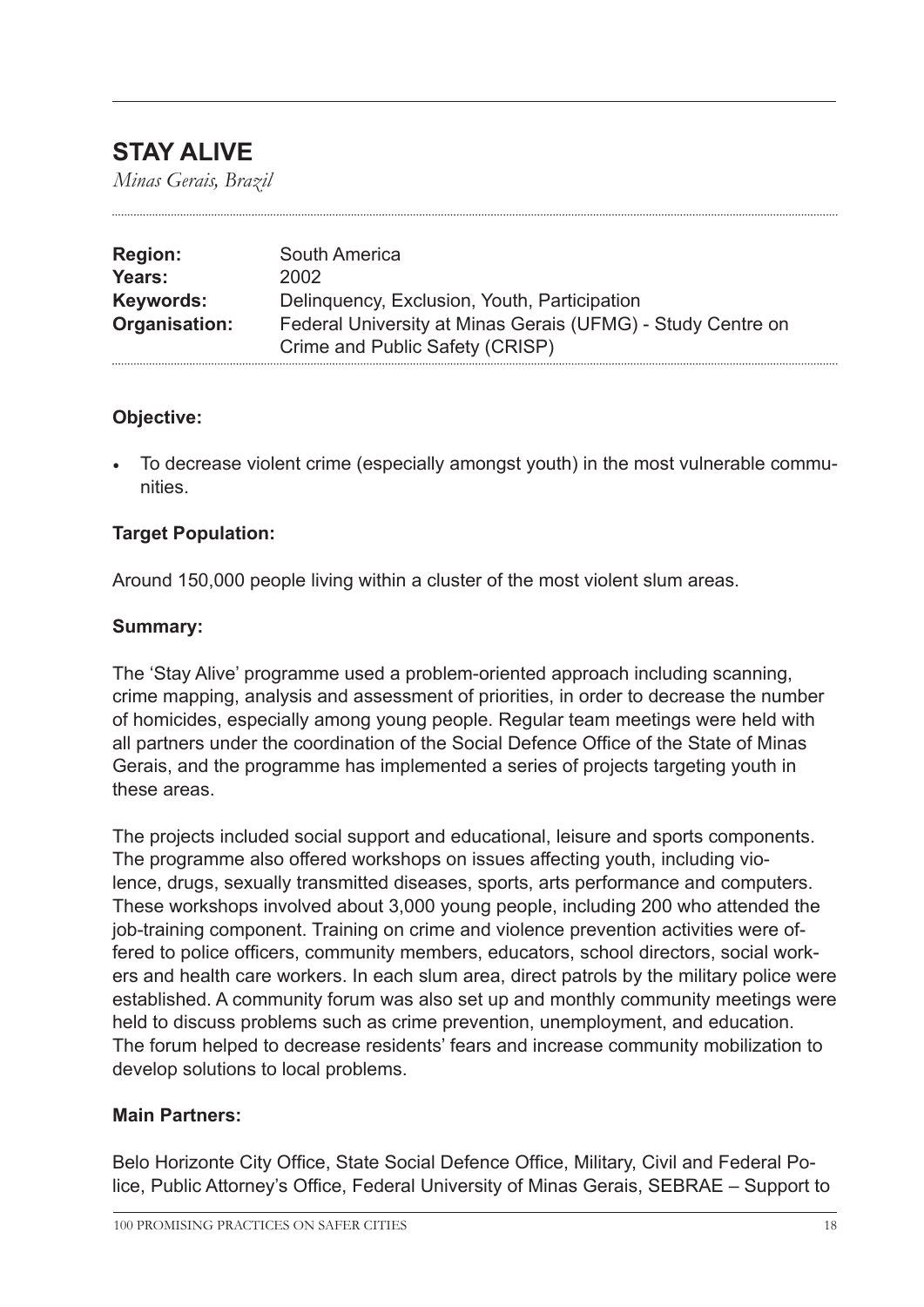Micro and Small Business, and the Shop Owner's Association.

#### **Outcomes/Evaluation:**

Thirty months after the implementation of the project, there has been an overall decrease in violent crimes, especially homicides and attempted homicides in the targeted areas. Specifically, this included a 47% decrease in homicides, a 65% decrease in attempted homicide, and a 46% decrease in robberies in one of the slum areas. This was over a period when there was an 11% increase in violent crime in the typically non-violent areas of the city. The success of the programme has been attributed mainly to the use of an integrated approach, and to the involvement and participation of community members. This has stimulated the State and Federal government to support the expansion of the 'Stay Alive' Programme to four other clusters of violent slums in the metropolitan area of Belo Horizonte.

#### **Further Information:**

- International Center for the Prevention of Crime. (2005). Urban Crime Prevention [and Youth at Risk.](http://www.crime-prevention-intl.org/fileadmin/user_upload/Publications/Urban_Crime_Prevention_and_Youth_at_Risk_ANG.pdf)
- [Scielo Brazil. \(2010\). Impact of the Staying Alive Program on the reduction of homi](http://www.scielo.br/scielo.php?pid=S0034-89102010000300013&script=sci_arttext&tlng=en)[cides in a community in Belo Horizonte.](http://www.scielo.br/scielo.php?pid=S0034-89102010000300013&script=sci_arttext&tlng=en)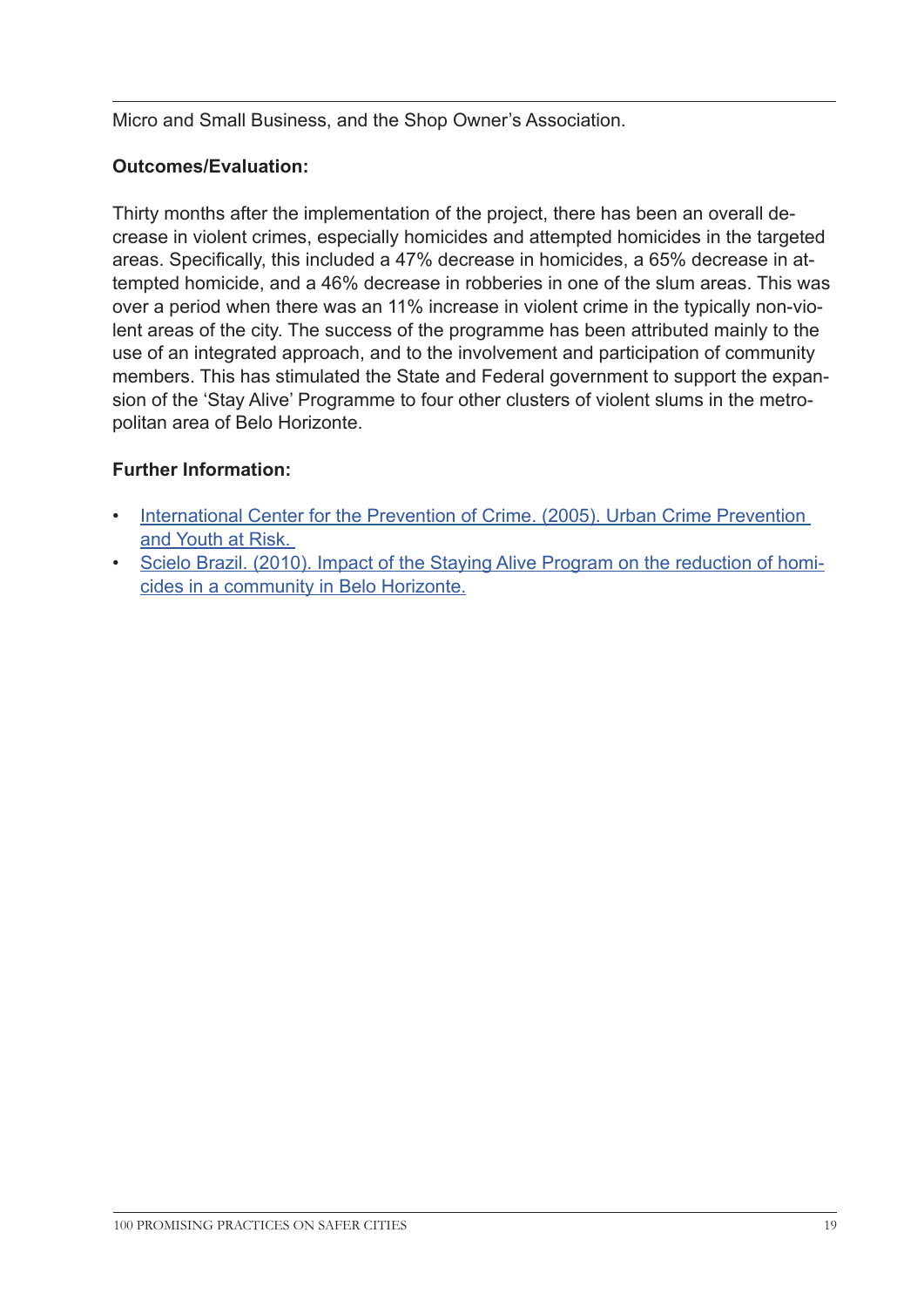### **A DECOMPRESSION "AIRLOCK" TO PREVENT VIOLENCE IN SCHOOLS**

*Mons, Belgium*

| <b>Region:</b> | Europe                                 |
|----------------|----------------------------------------|
| Years:         | 1994 - ongoing                         |
| Keywords:      | Violence prevention, Training, Schools |
| Organisation:  | City of Mons                           |

#### **Objective:**

- To address problems in schools including petty crime, racketeering, drug dealing/ use, physical and verbal violence;
- To anticipate violence and school drop-outs by improving the school climate;
- To better appreciate everyone in the education chain (teachers, parents, other educational workers) according to their role in pupils' school careers.

#### **Target Population:**

Children and young people in every school in Mons.

#### **Summary:**

The methodology used depends on the school's needs and characteristics, although it is inspired by the same coherent principles. Different stages constituting a real school project have been identified: (a) analyse and clarify the problem and school's request; (b) meet the education team; (c) present the programme and training plan; (d) set up a group of motivated voluntary teachers; (e) train the group in violence prevention techniques (communication, participation); (f) identify relevant measures after training to be set up at the school according to the needs analysis; (g) implementation; (h) monthly follow-up and annual evaluation; (i) additional training can be provided if specific needs arise.

Among many potential measures, the decompression airlock is a welcoming space for pupils, teachers and service providers to relax, talk, listen and have access to mediation. The space must be accessible, designed and decorated by pupils, and provide some intimacy. Adults must be available nearby for interventions under professional confidentiality. The airlock can be a transition point for other more appropriate facilities (psychological or medical support).

#### **Main Partners:**

City of Mons (Crime Prevention Department), Schools, External independent trainer.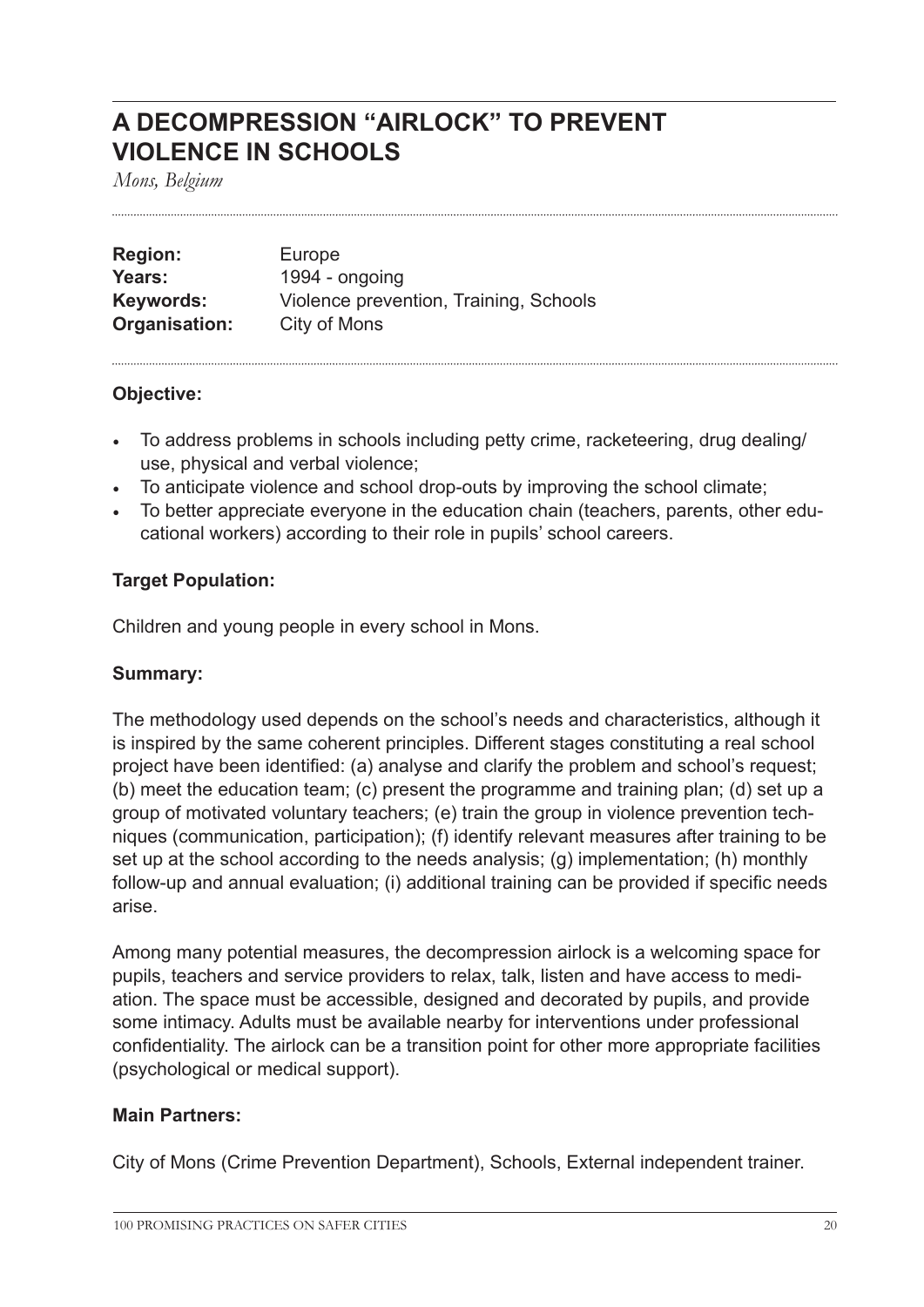#### **Outcomes/Evaluation:**

 A thorough evaluation process giving quantitative and qualitative data is important to monitor the programme's impact. Support from school governors is essential as headmasters provided the impetus and means for pupils and teachers' involvement .

In one year, one school's decompression airlock saw 155 interventions including 64 interventions regarding relationships, physical violence or racketeering; 18 mediations involving teachers, 72 mediations amongst pupils, 1 severe case referral to another service. The evaluations highlight a significant climate improvement in schools where action has been taken. Partnerships have intensified over the years and today a real network is in place favouring the exchange of practices between schools. The communication strategy also enabled the publication of presentation flyers, winning the Crime Prevention Award in Belgium, press articles and more.

#### **Further Information:**

[Mons - Prevention](http://www.mons.be/vivre-a-mons/cadre-de-vie/prevention
)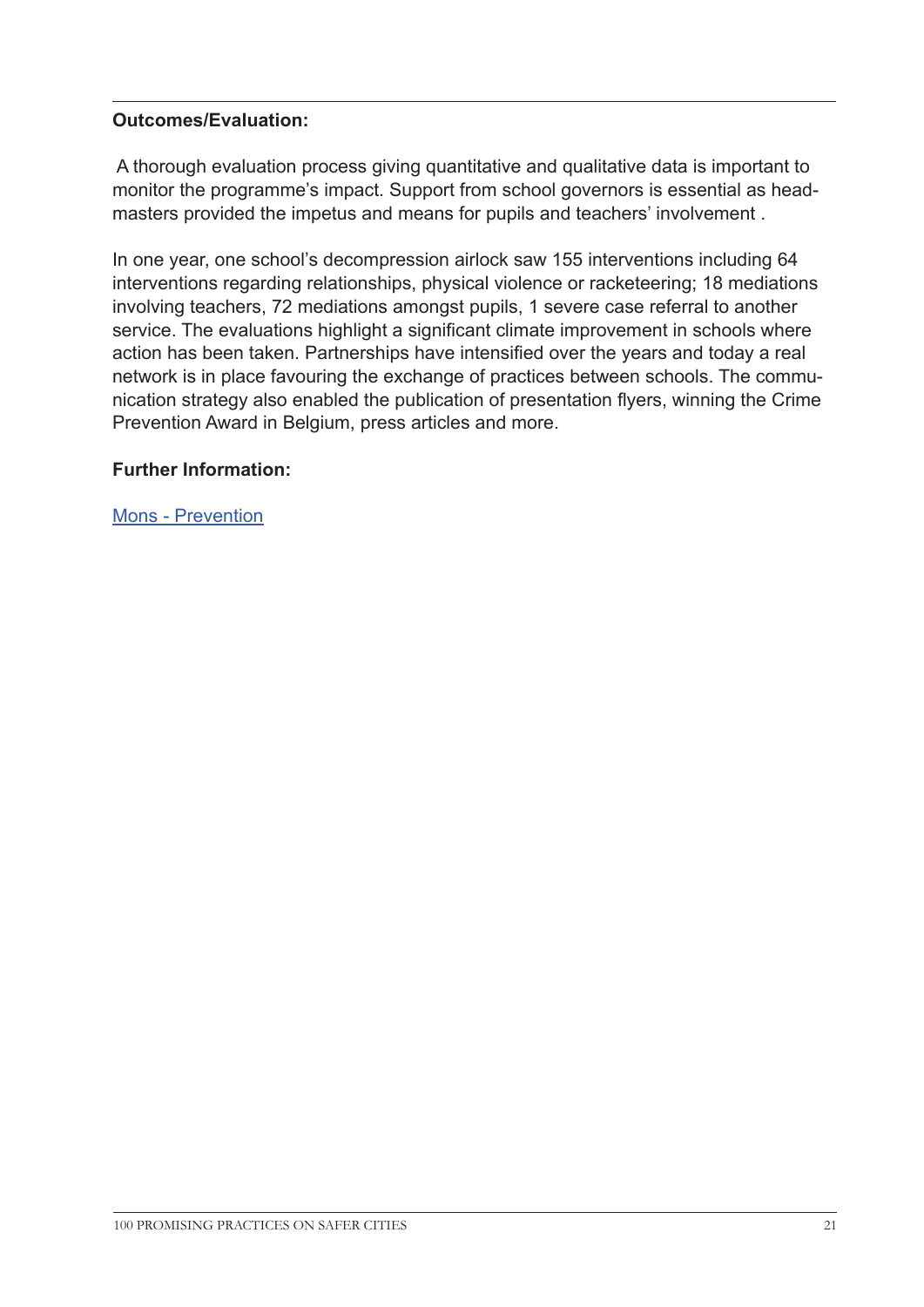### **PSI MONTREAL – INTENSIVE MONITORING PROGRAM**

*Montreal, Canada*

| <b>Region:</b> | North America                                    |
|----------------|--------------------------------------------------|
| Years:         | $2009 - ongoing$                                 |
| Keywords:      | Violence, Risks, Delinguency, Youth, Partnership |
| Organisation:  | Youth centre of Montreal                         |

#### **Objective:**

• To promote social integration by preventing gang membership among youth and by increasing participation in pro-social activities.

#### **Target Population:**

Youth (12-25 years old) at-risk of becoming a street gang member or who are already a member, and for gang members who have detained, released and have specific court orders.

#### **Summary:**

The program was inspired by the Philadelphia Youth Violence Reduction Partnership and the model of the Office of Juvenile Justice and Delinquency Prevention, which combined prevention, intervention and suppression. This model, inspired by Irving Spergel Ph.D., is considered effective and promising, with a high probability of reducing criminal activity produced by youth and adults associated with gangs and high-risk recurrences.

The program is a concerted strategy of intensive monitoring of offenders at high risk of associated criminal gang activities and at risk of returning to a gang. As a first step, a risk assessment is conducted and needs are identified. An intensive action plan is developed for each participant and his/her family. Three or four times a week the youth, his/her family, and program staff meet with community organizations to support the youth in various ways. Participants spend 20 to 40 hours per week on program activities, which may include school programs, vocational training, job searching, volunteering and recreational activities. Further, street workers support the youth in their efforts and offer workshops on several topics.

#### **Main Partners:**

City of Montreal, Quebec Ministry of Public Safety, Projet ado communautaire en travail de rue (PACT de rue), Centre de Jeunesse (Youth Centre), Montreal Police Services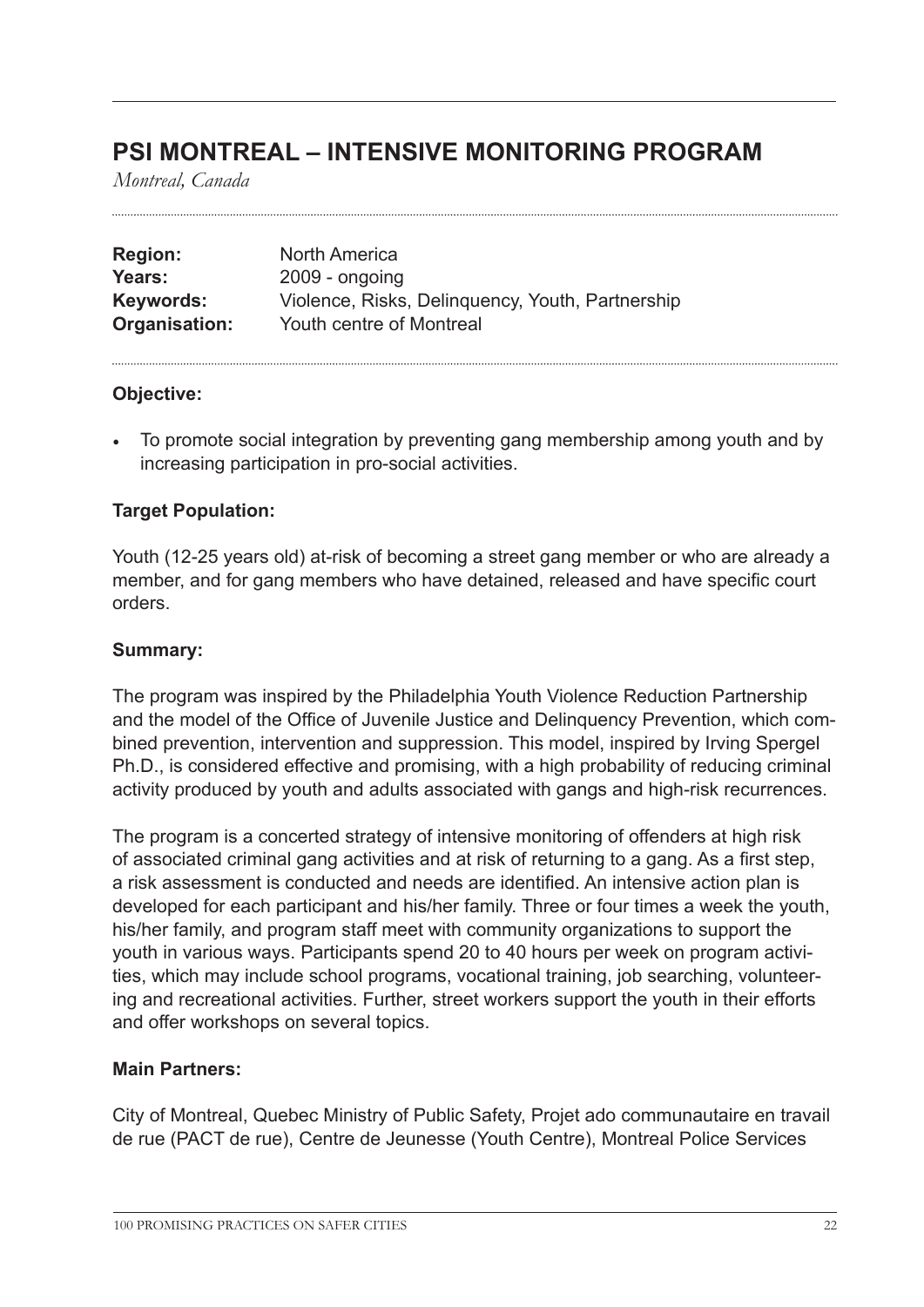#### **Outcomes/Evaluation:**

The project is in its last year and so an evaluation report will be available in June 2014. Observations from the project team show that there has been a change in participants' behaviours and a reduction of recidivism rates.

#### **Further Information:**

- [Centre Jeunesse de Montreal PSI Montreal](http://centrejeunessedemontreal.qc.ca/rapportannuel2010-2011/Page%20Video/psi-montreal/ )
- International Centre for the Prevention of Crime (2011). Rapport Comparatif sur les [modes d'intervention aupres desjeunes a risque d'adherer a un gang de rue](http://www.crime-prevention-intl.org/fileadmin/user_upload/Publications/Rapport_comparatif_sur_les_modes_d_intervention_aupres_des_jeunes_a_risque_d_adherer_a_un_gang_de_rue_.pdf 
)
- [Securite Publique Canada Programme de suivi intensif de Montreal](http://www.securitepublique.gc.ca/cnt/rsrcs/pblctns/prgrm-sv-ntsf/index-fra.aspx 
)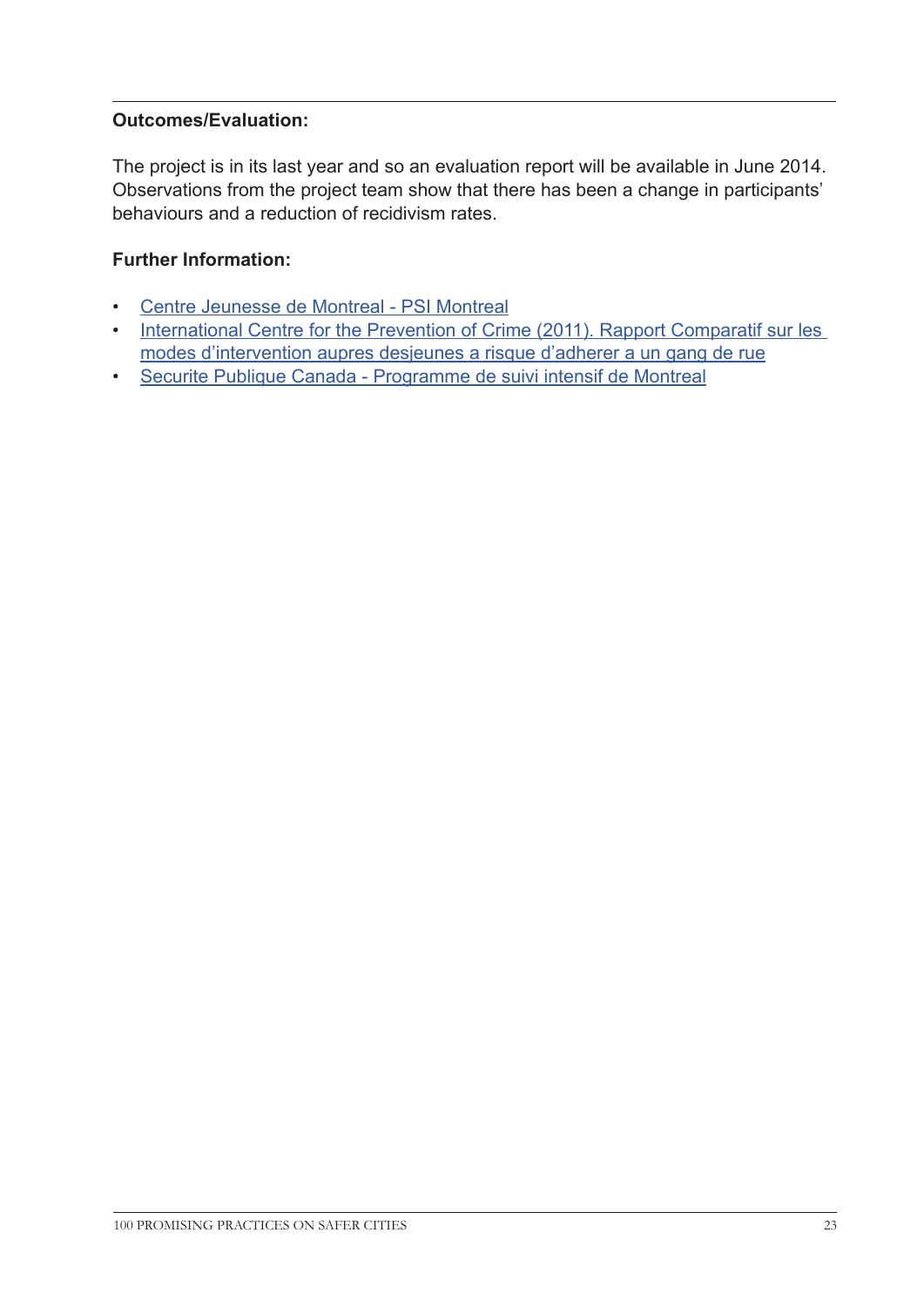### **EVENING WATCHMEN FOR THE PREVENTION OF ALCOHOL ABUSE**

*Nantes, France*

| <b>Region:</b> | Europe                                            |
|----------------|---------------------------------------------------|
| Years:         | $2008 - ongoing$                                  |
| Keywords:      | Risk Reduction; Nightlife management; Street work |
| Organisation:  | City of Nantes                                    |

#### **Objective:**

- To implement a responsible approach to alcohol and other drugs;
- To prevent and reduce risks linked to alcohol abuse amongst young people attending parties or festive events;
- To work on the capacity of young people and residents to "live together" in order to reduce noise disturbances.

#### **Target Population:**

Young people between 13 - 30 years old, going out in the nightlife districts of Nantes.

#### **Summary:**

Given the changing patterns of alcohol consumption and drug use, as well as the development of risky behaviour, in 2008 the city of Nantes and its partners decided to implement an "Alcohol Plan" combining various public health and security measures. A Nightlife Charter was signed by all the stakeholders concerned about the issue of binge drinking.

"Evening Watchmen" are a mobile prevention and risk reduction team, reaching out to young people in the streets at night. It includes public health professionals, community service workers and volunteers, who are out on Thursdays, Fridays and Saturdays between 9pm and 3am close to nightlife venues. Through their visible adult presence, the team works on regulation and mediation in public spaces. They provide information about alcohol and other drugs, a tool to assess alcohol consumption throughout the evening, and guidance on counselling or a health facility. They will help people find the best possible way to get home and will alert emergency services if necessary.

This approach is considered reassuring and comforting by the people they meet. The team's observation and assessment work serves as a health monitoring system for local authorities on youth's partying habits and public space ownership.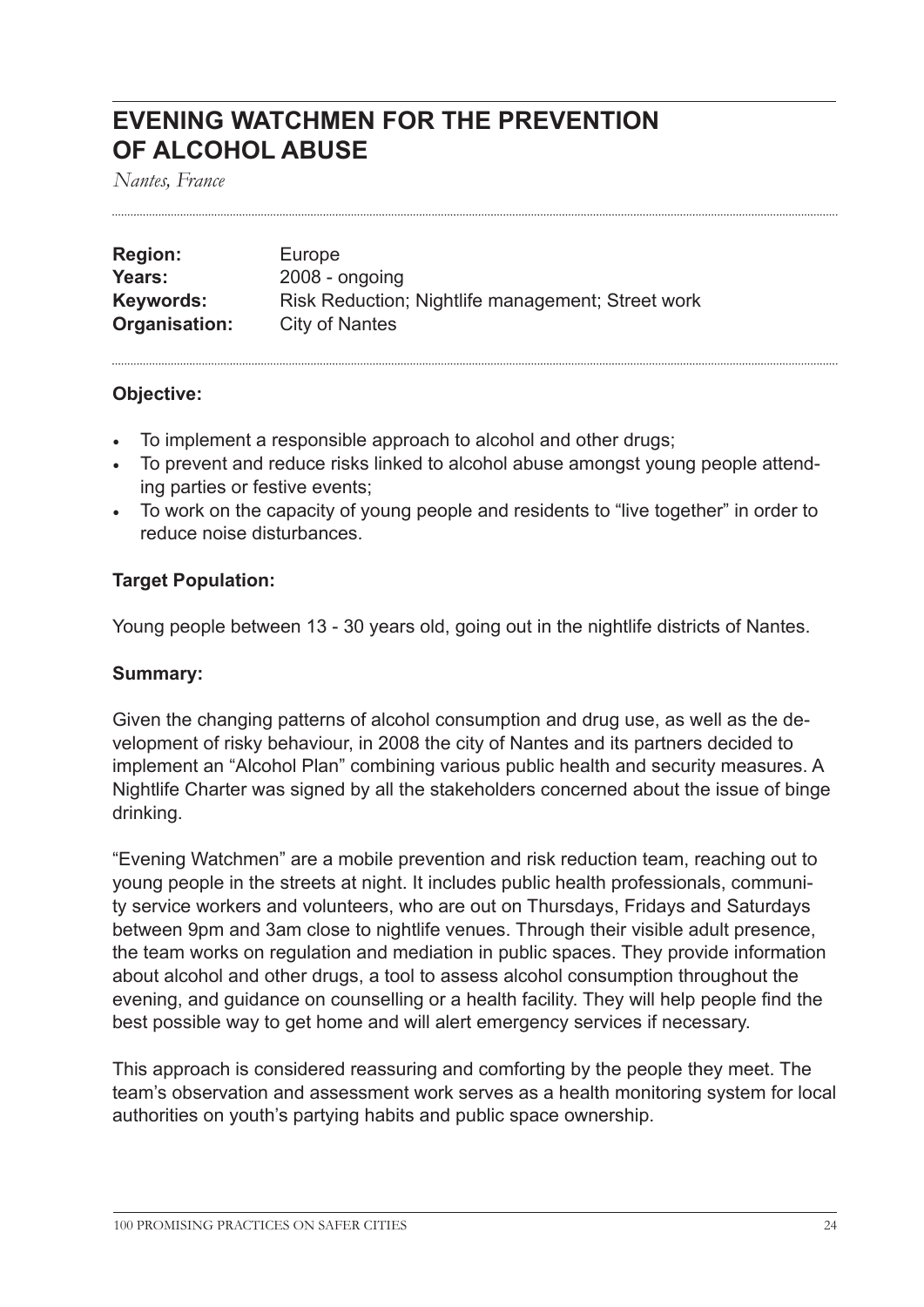#### **Main Partners:**

City of Nantes (Department of Public Health together with the Department of Public Security), local NGO called "Avenir Santé."

#### **Outcomes/Evaluation:**

This scheme has been effective for the last 5 years and the partnerships implementing it have been renewed. From May to August 2012, the team met over 600 young people, 94% of whom were for the first time.

Further development prospects include: working towards the sustainability of the scheme, evaluating effects on health and safety, adapting to new trends of partying.

#### **Further Information:**

• [Nantes – Plan Alcool](www.nantes.fr/home/ville-de-nantes/solidarites/sante-publique/plan-alcool.html
)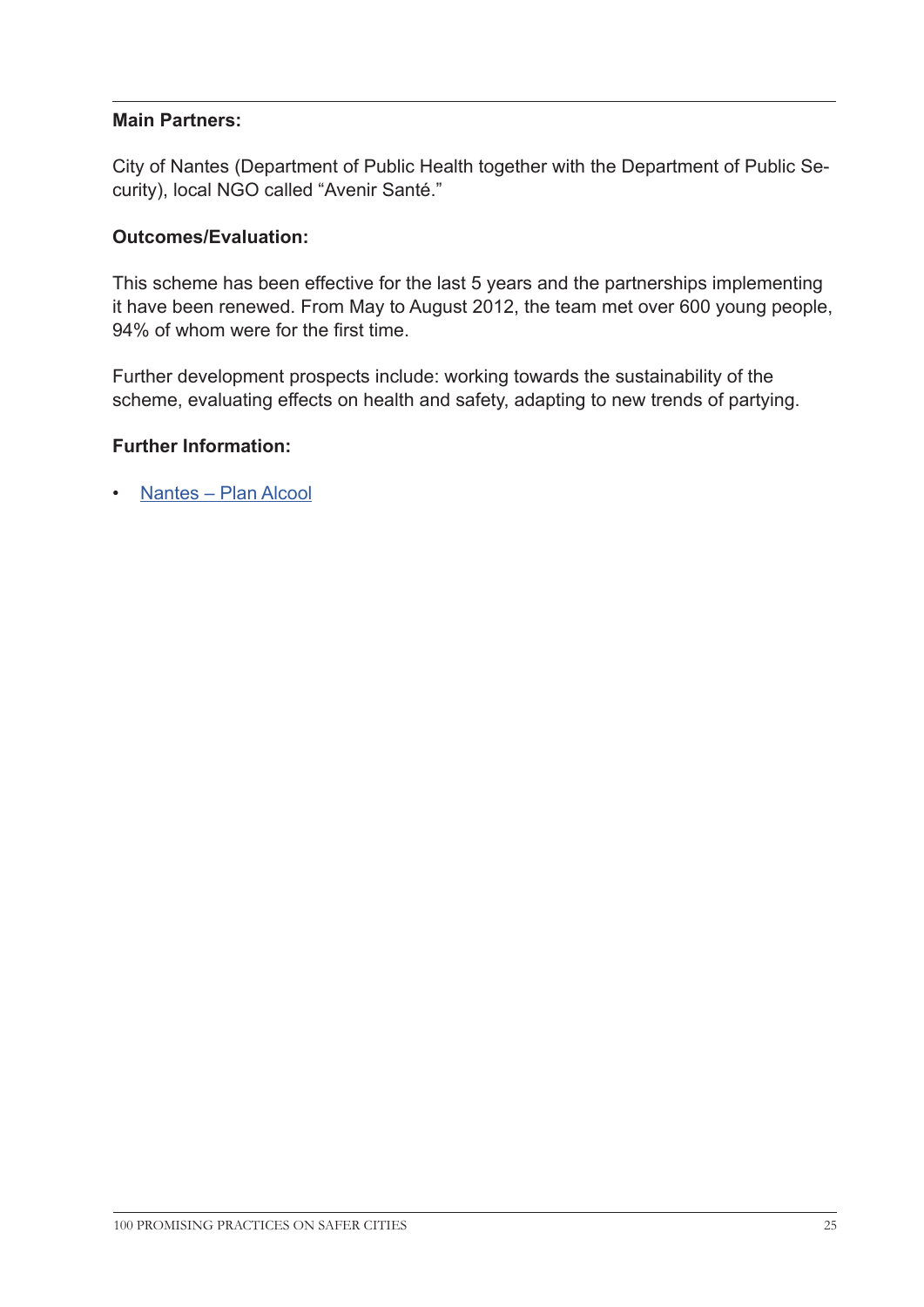## **SCHOOL COMMUNITY RESPONSE PROGRAM**

*New Orleans, United States*

| <b>Region:</b> | <b>North America</b>       |
|----------------|----------------------------|
| Years:         | $2012 -$ ongoing           |
| Keywords:      | Schools, Violence, Youth   |
| Organisation:  | New Orleans Mayor's Office |

#### **Objective:**

• To partner with schools and develop a plan that expands service capacity and provides a well-crafted means to coordinate schools' crisis/trauma response to violent crimes involving students.

#### **Target Population:**

Students of 71 Recovery Schools District Charter, Recovery Schools District Direct-Run, Orleans Parish School Board Charter, Orleans Parish School Board Direct-Run, and independent Board of Elementary and Secondary Education or state schools, and parochial schools.

#### **Summary:**

The City of New Orleans partnered with 61% of public schools in the city to assess and develop crisis and trauma response plans. The purpose of these plans is to develop a coordinated response to violent incidents and homicides, in order to give students healthier ways to respond during the aftermath of student-involved shootings both on and off campus. Further, in order to build on existing violence prevention and intervention programming for students, service capacity gaps will be evaluated and addressed.

The plans elements include, but are not limited to the following: (a) identification of team members and specific crisis/trauma team functions; (b) communication plan; (c) crisis/ Trauma Response protocols; (d) evacuation and lock down plans; and (e) specified crisis/trauma response policies.

#### **Main Partners:**

Schools in New Orleans

#### **Outcomes/Evaluation:**

The program is being monitored according to the following indicators: (1) documentation of completion and implementation of the plan; (2) assessing if the plan is activated each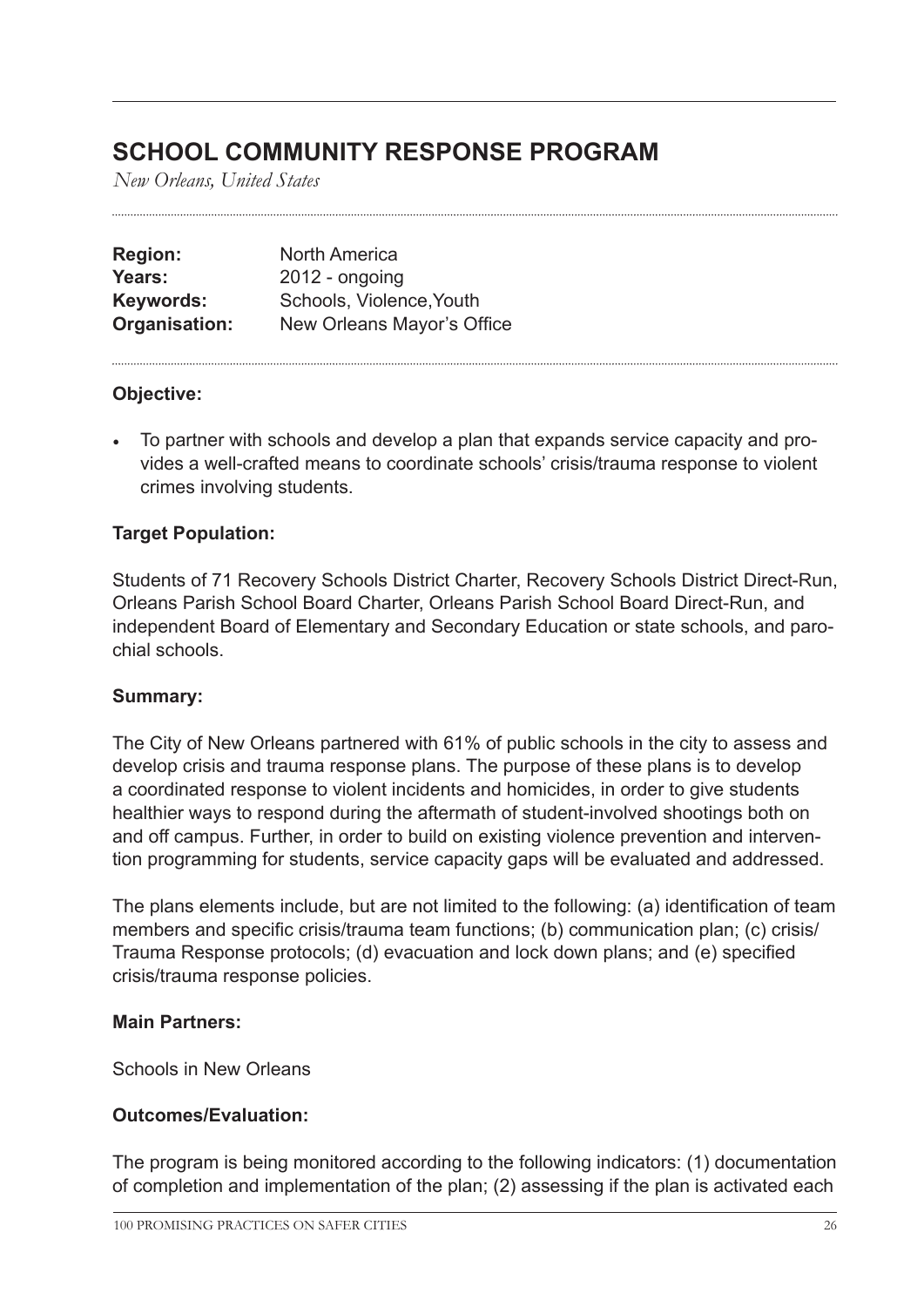time there is a student-involved violent incident; (3) number of referrals and services provided to students; (4) assessment of the capacity of behavioural health resources in New Orleans schools. No results are available.

#### **Further Information:**

- [City of New Orleans. \(2012\). NOLA for Life: A comprehensive Murder Reduction](http://www.fbi.gov/neworleans/press-releases/2013/multi-agency-gang-unit-investigation-nets-sweeping-indictment-of-20-defendants)  Strategy.
- [The Lens. \(2013\). NOLA for Life Measures.]( http://lensnola.wpengine.netdna-cdn.com/wp-content/uploads/2013/05/NOLA-For-Life-Measures-1.pdf
)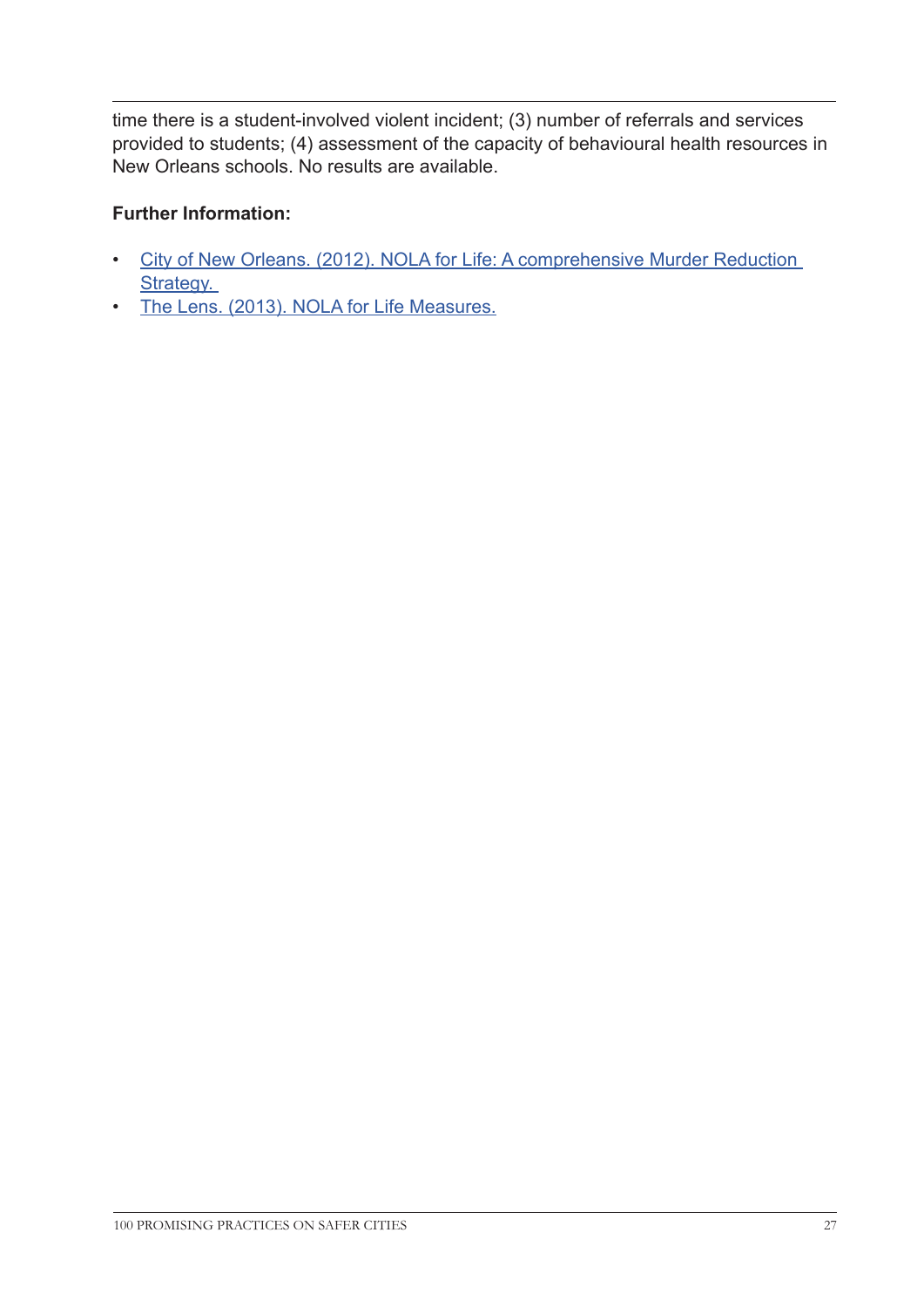### **DRUG PREVENTION IN THE PARTY SCENE, FETES CLAIRS**

*Paris, France*

| <b>Region:</b> | Europe                                                     |
|----------------|------------------------------------------------------------|
| Years:         | $2006$ - ongoing                                           |
| Keywords:      | Night-life, Training, Research, Drugs                      |
| Organisation:  | Inter-ministerial Mission against Drugs and Drug Addiction |

#### **Objective:**

- To gather different actors involved in night-life issues regarding drug prevention activities;
- To raise nightclub staff and managers' awareness of the risks of drug abuse at their venue;
- To produce information documents adapted to drug users' behaviour and club culture in order to raise awareness of the health and security risks of substance abuse;
- To distribute these documents in nightclubs and carrying out prevention activities with associations;
- To conduct studies and discussions at the European level;
- To create a network of nightclubs involved in the project and allowing them to exchange expertise and information easily with each other.

#### **Target Population:**

Nightclub managers and staff. Prevention campaigns targeted primarily customers.

#### **Summary:**

A pilot group of 5 nightclubs agreed to participate as volunteers in a pilot project involving training nightclub staff and risk reduction activities. Training sessions for nightclub staff were carried out by members of the "Paris drug squad" unit. An initial session was set up as an open debate involving all participants. After several months participants were brought together again to see if their working methods had changed. An evaluation questionnaire was developed after the pilot project.

Risk reduction activities involved designing, editing and distributing flyers on the negative effects of drugs. Moreover, a network of nightclubs was set up, allowing partners to be informed and exchange information on new risks, types of drugs and drug use.

#### **Main Partners:**

Interministerial Mission against Drugs and Drug Addiction, Paris Drug Squad, Paris Police, Paris Youth and Sports Regional and Departmental Management, Health Services,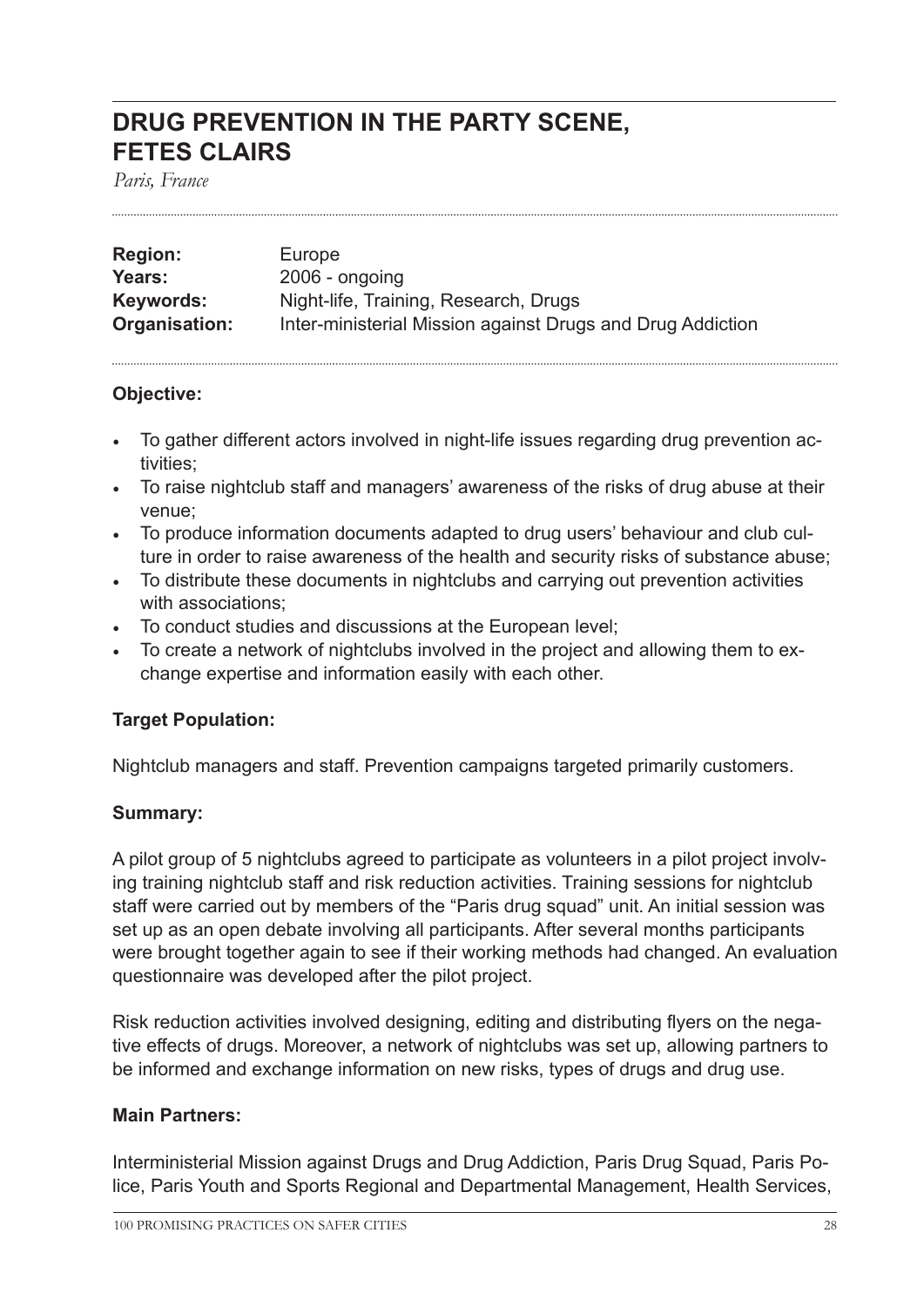#### Associations and unions (Techno Plus...)

#### **Outcomes/Evaluation:**

Factors for success included creating trust-based relationships among all partners on a sensitive subject; the valorisation of nightclubs' staff involved in specific training with institutional partners; the dissemination of information targeting drugs users specifically and focuses on risk prevention; including a European dimension through the study of practices in other countries and a study visit to Brussels. Furthermore, a significant result is the strong cooperation between police forces and nightclubs;

#### **Further Information:**

**[Fetez Clairs](http://www.fetez-clairs.org/
)**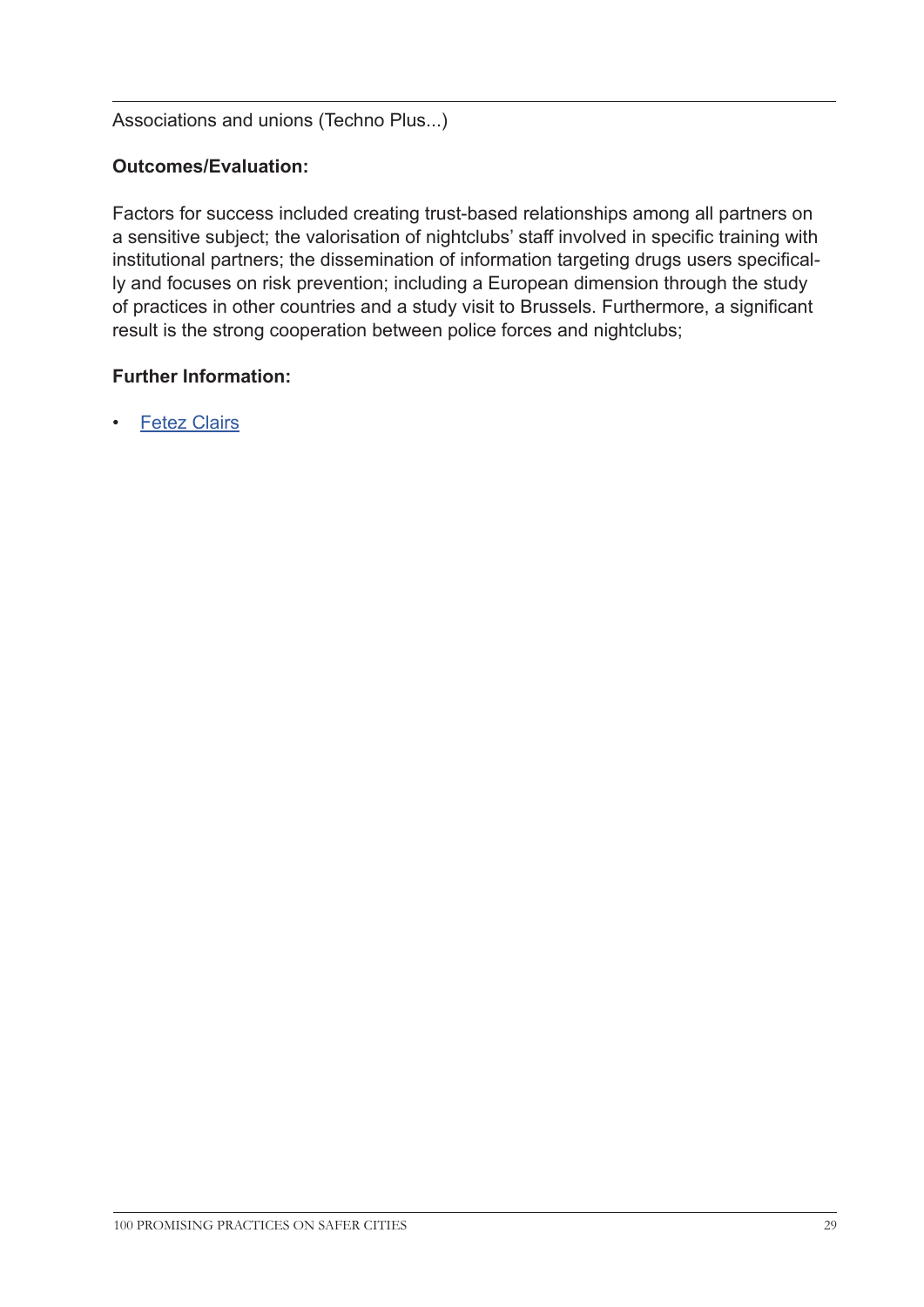### **MIDNIGHT SPORTS PROGRAM (ESPORTE A MEIA-NOITE)**

*Planaltina, Brazil*

| <b>Region:</b> | South America                                                     |
|----------------|-------------------------------------------------------------------|
| Years:         | 1999                                                              |
| Keywords:      | Night, Youth, Sport, Gang                                         |
| Organisation:  | The Federal District Province Secretariats of Public Security and |
|                | Education                                                         |

#### **Objective:**

- To use a community friendly approach to prevention, using inclusion, to combat juvenile delinquency and youth gang involvement;
- To engage youth in sports, training, and leisure activities geared towards enhancing cultural values and promoting safer communities;
- To encourage greater interaction between the Secretariat of Public Security and targeted communities through sports, cultural events and educational activities;
- To promote better integration of young people into their families through the provision of information to youth and participation of parents and guardians.

#### **Target Population:**

Youth

#### **Summary:**

In 1999, the program was implemented to provide sports for youth late at night when crime rates are high. Initially, two centres were built in areas with the highest rates of gang violence in Planaltina to provide a place for youth to engage in sports. The program began with 90 youths (aged 13-17 years). Of these, 50 were enrolled in a professional training education program. The program ran from 11 pm - 2 am Monday to Saturday.

The program also provided a bus service with free transportation and a brief police search before boarding. If one of the program's participants stopped attending school, the program team was informed by the Office of Education, and professionals would be sent out to conduct home visits with that participant. The program depended largely on a network of professionals. Security professionals included agents from the Fire Department as well as civil and military police. Police officers were trained to interact with youth in a friendly, non-confrontational way, acting as positive role models. Psychologists and social workers were also present, providing information on health and sexuality as well as counseling on family planning, contraception, prevention of STDs and drug abuse. Certain groups also set up stands at events where youth could receive information on various topics. Activities varied widely and included outdoor and indoor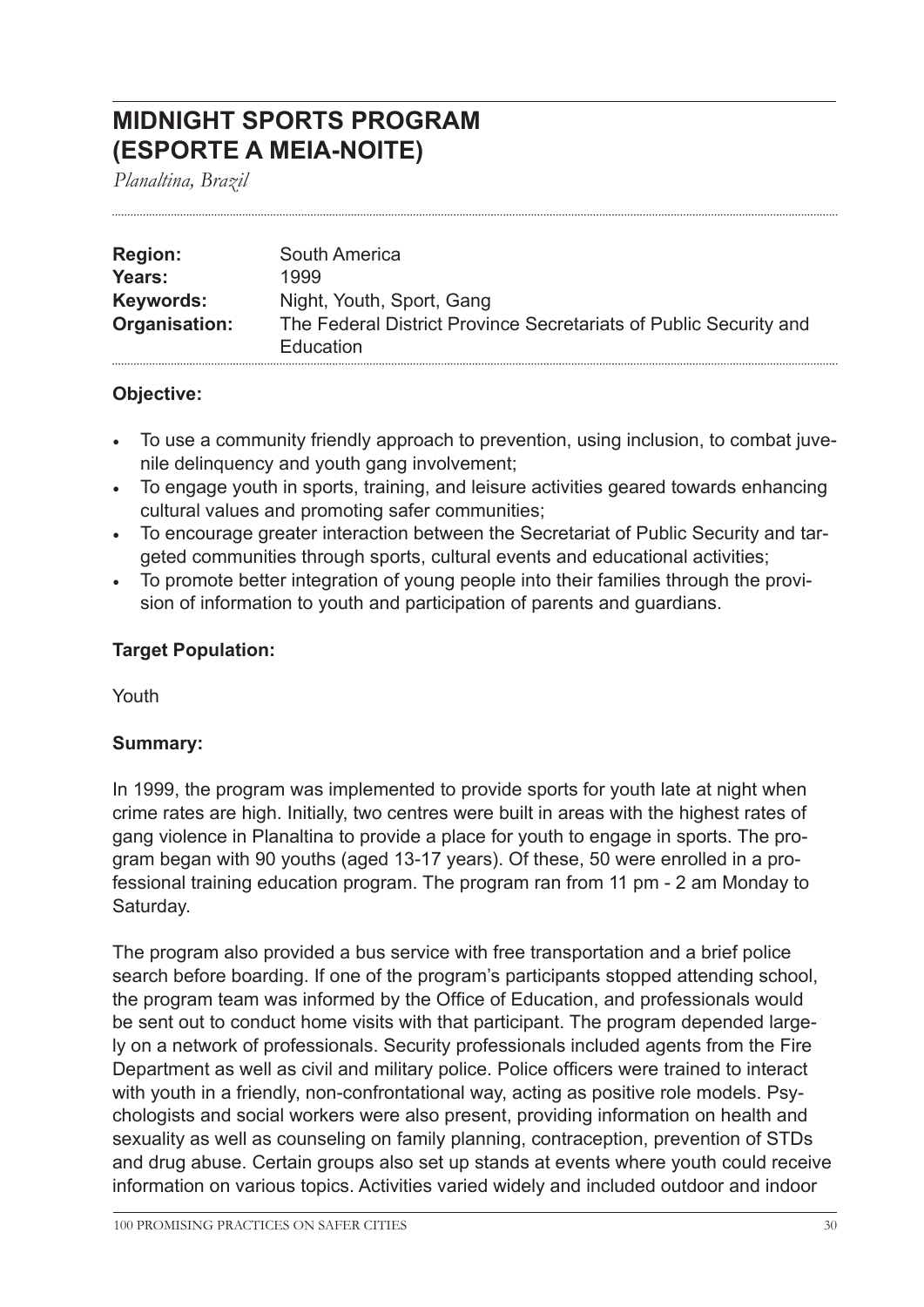soccer, volleyball, basketball, table tennis, dominoes, dance, capoeira, music, and the occasional movie projection.

#### **Main Partners:**

Secretariat of Federal District Government, the Ministry of Health, the Ministry of Communications and the Ministry of Culture, local authorities, police, military police, firefighters, a local radio station, Institute for the Integration and Promotion of Civic Responsibilities and donors such as Petrobras.

#### **Outcomes/Evaluation:**

During the first three months, there was a reduction in general crime by 30%; sexual assault/rape by 50%; theft by 52%; and personal injury by 75%. Since then, the program has expanded to three other cities. It has assisted nearly 358,000 young people since its inception in 1999.

An independent evaluation of the project was conducted from May to December 2006, where 310 of the 500 youth volunteered to answer questions. Only 13% admitted to having committed an offense since the program was offered.

#### **Further Information:**

• [Esporte a Meia Noite](http://www.ssp.df.gov.br/servicos/programas-comunitarios/esporte-a-meia-noite.html )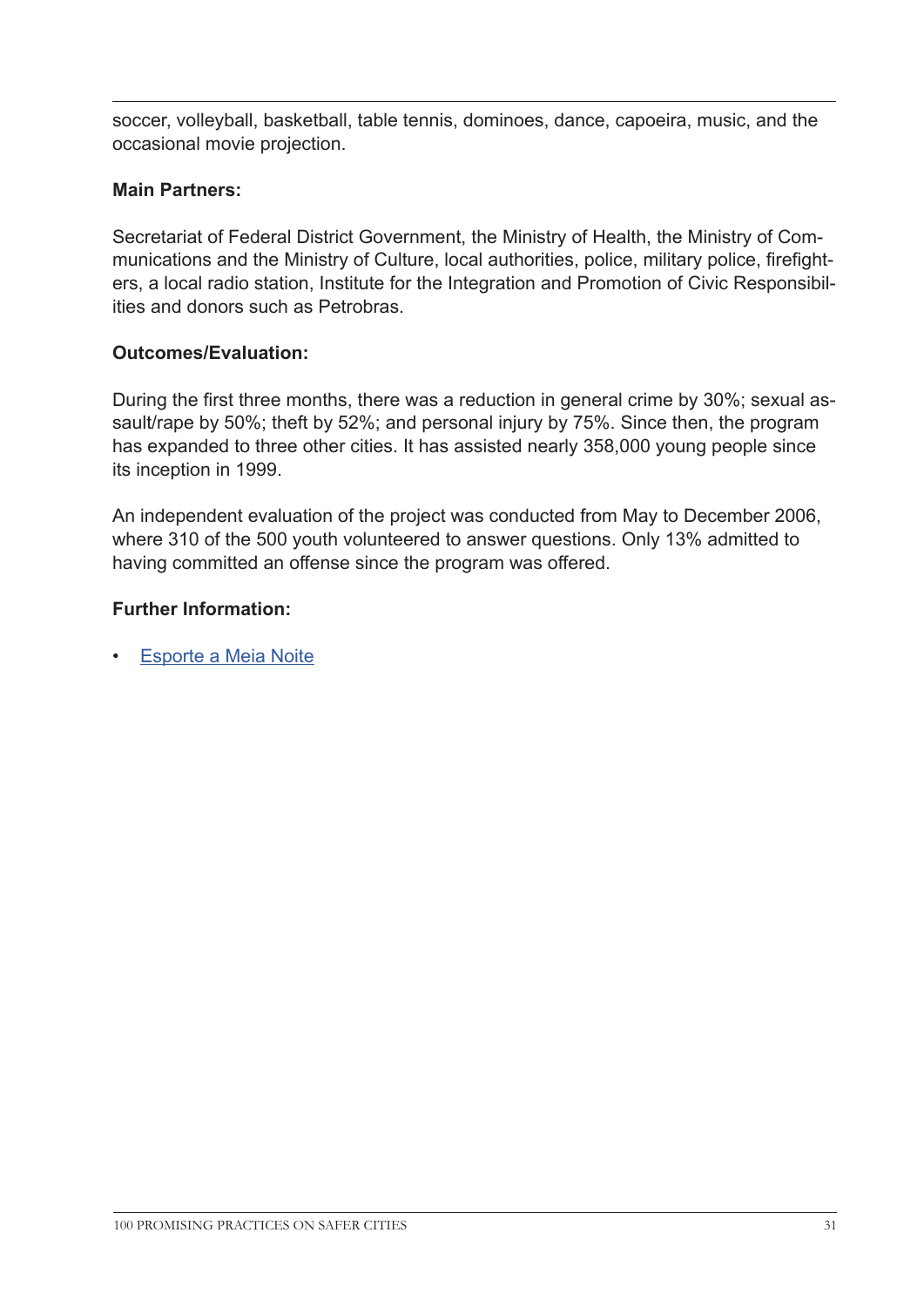### **CHILDREN'S SPACE FOR HOPE (ESPACO CRIANCA ESPERANCA)**

*Rio de Janeiro, Brazil*

| <b>Region:</b>   | South America               |
|------------------|-----------------------------|
| Years:           | $2001 - ongoing$            |
| <b>Keywords:</b> | Youth, Education, Inclusion |
| Organisation:    | Viva Rio                    |

#### **Objective:**

- To provide youth with positive alternatives;
- To minimise the risk of youth being exposed to violence;
- To promote education, culture, social inclusion, and social development in the neighbourhood.

#### **Target Population:**

Youth living in the favelas in Rio de Janeiro

#### **Summary:**

In 2001, the Espaço Criança Esperança was implemented in two deprived neighbourhoods in Brazil. It is a programme that combines cultural and recreational activities with accelerated learning to improve children's and adolescents' self-esteem and life chances in poor and violent neighbourhoods. The programme includes classrooms for homework and schooling, a library, computers and indoor spaces for youth to socialise and be safe. It delivers recreational activities such as football, volleyball, basketball, martial arts classes, swimming lessons, theatre and dance. Youth are also offered free professional classes. These classes involve the cooperation of the Gas Natural Foundation, and include basic computer sciences, cultural activities and social responsibility programmes. These classes help to facilitate the social re-insertion of youth through employment. The project has also been implemented in two other areas in Brazil.

#### **Main Partners:**

State Secretariat for Social Action and Citizenship of Rio de Janeiro, UNESCO, Globo Television Network, Gas Natural Foundation

#### **Outcomes/Evaluation:**

Project partners reveal that each year since 2001, 500 youth attended the library and information technology classes, and an average of 200 students attended professional courses at the Centro de Capacitação Gás Natural (Natural Gas Training Centre).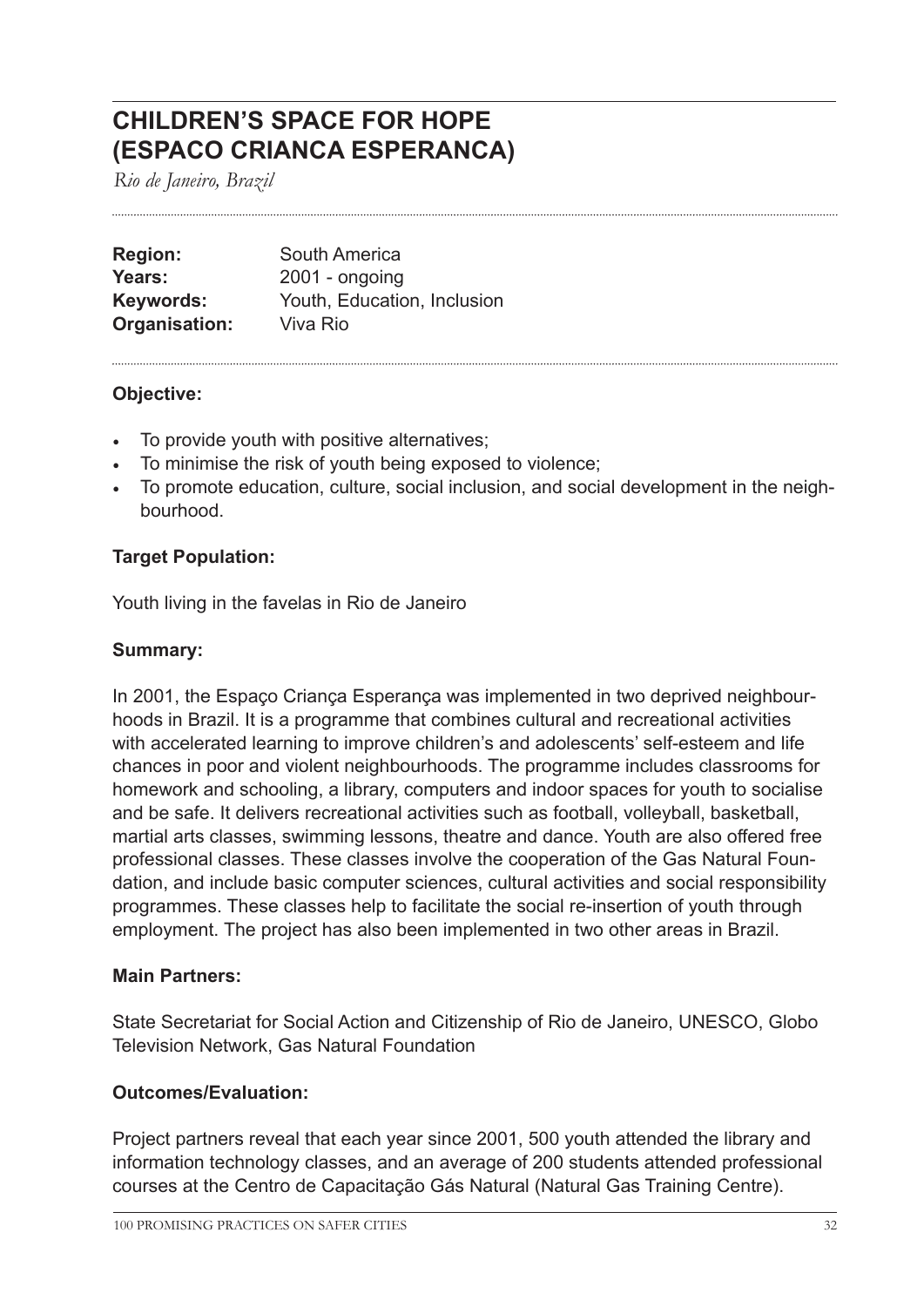In 2006, 15 different professional training courses were offerred, which resulted in the hiring of 272 previously unemployed youth. In 2007, all four neighbourhoods provided services to 44,145 local community residents, and 83 activities were conducted in the area of sports, culture and education. Further, 6 professional classes were made available, which generated employment for 120 youth.

#### **Further Information:**

- [Viva Rio Espaco Crianca Esperanca](http://vivario.org.br/en/education-arts-and-sports/espaco-crianca-esperanca/
)
- [International Center for the Prevention of Crime. \(2011\). I](http://www.crime-prevention-intl.org/fileadmin/user_upload/Publications/International_Compendium_of_Crime_Prevention_Practices_ANG.pdf)nternational Compendium of Crime Prevention Practices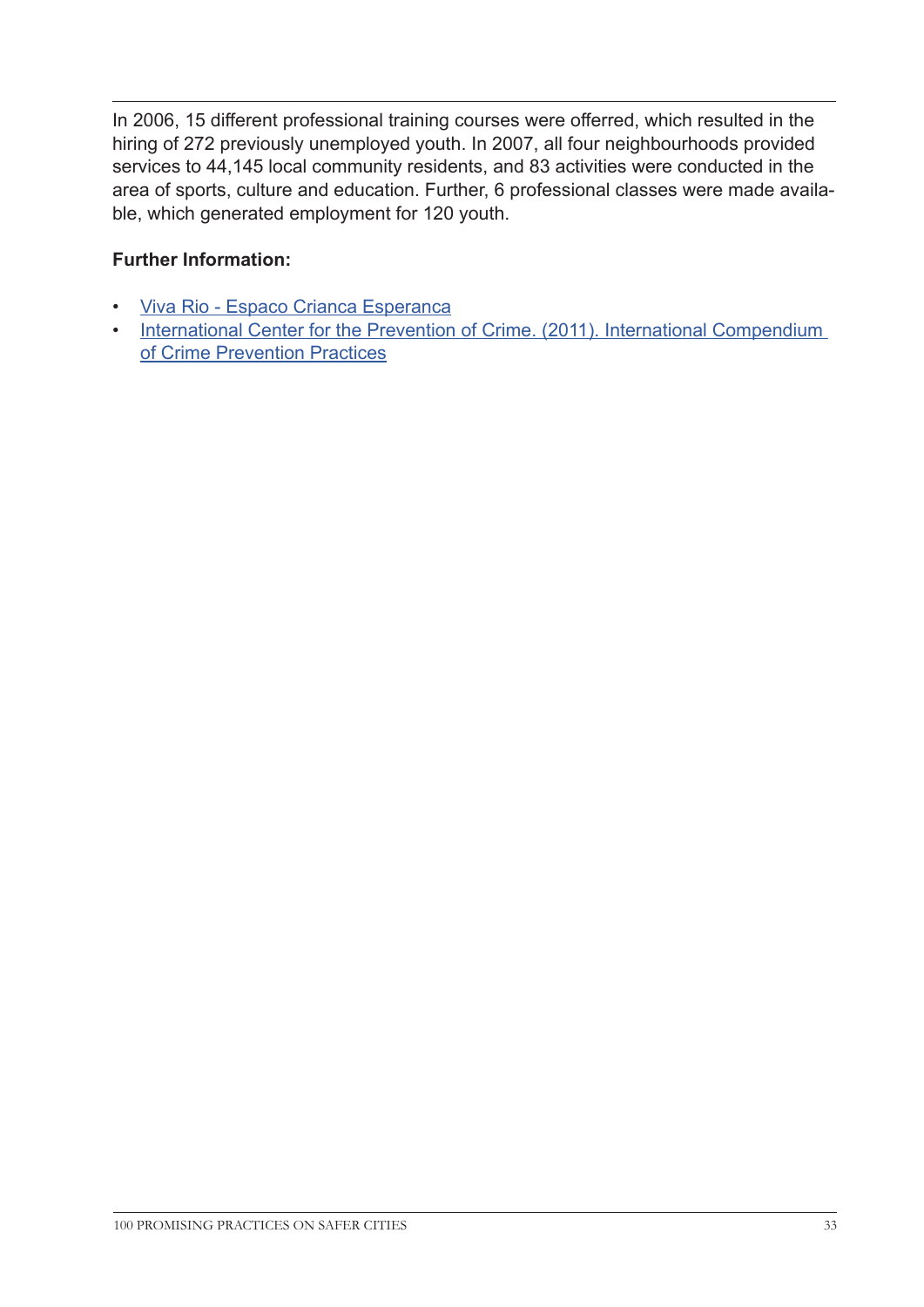### **SCHOOLS OF PEACE PROGRAMME**

*Rio de Janeiro, Brazil*

| South America                  |
|--------------------------------|
| 2000                           |
| Schools, Youth, Violence       |
| Municipality of Rio de Janeiro |
|                                |

#### **Objective:**

• To change the attitude and behaviour of youth actively or passively exposed to violence in schools.

#### **Target Population:**

Youths actively or passively exposed to violence in 111 schools (elementary, secondary and high school). The criteria for school participation in the programme included: (a) availability of adequate physical space; (b) location of violence and (c) presence of community-based initiatives.

#### **Summary:**

The initiative had three stages. From August to December 2000, schools in the metropolitan region of Rio de Janeiro with higher levels of violence and fewer alternatives for culture and leisure were selected. The participants received training on core themes such as the culture of peace, cultural activities and citizenship, among others. From June 2001 to July 2002, the scope was expanded and the selection process prioritized schools in violent areas with a low Human Development Index and those lacking infrastructure for culture, education and leisure. Capoeira, arts and crafts, dance, theatre, music, hip-hop and sports activities are examples of some of the most popular workshops provided. In June 2003, the programme intensified actions in the areas of participatory management, training, communications, and mobilization. The programme also sought to consolidate the role of schools as promoters of ethics and citizenship training processes; fostering youth access to cultural and sports activities; and broadening alternatives offered to communities by strengthening ties between the school and social networks.

#### **Main Partners:**

United Nations Education, Scientific and Cultural Organization (UNESCO), Viva Rio, Rock in Rio, State University of Rio de Janeiro (UERJ), Bank of Brazil, Folha Dirigida Newspaper, Metropolitan Secondary School Students Association (AMES)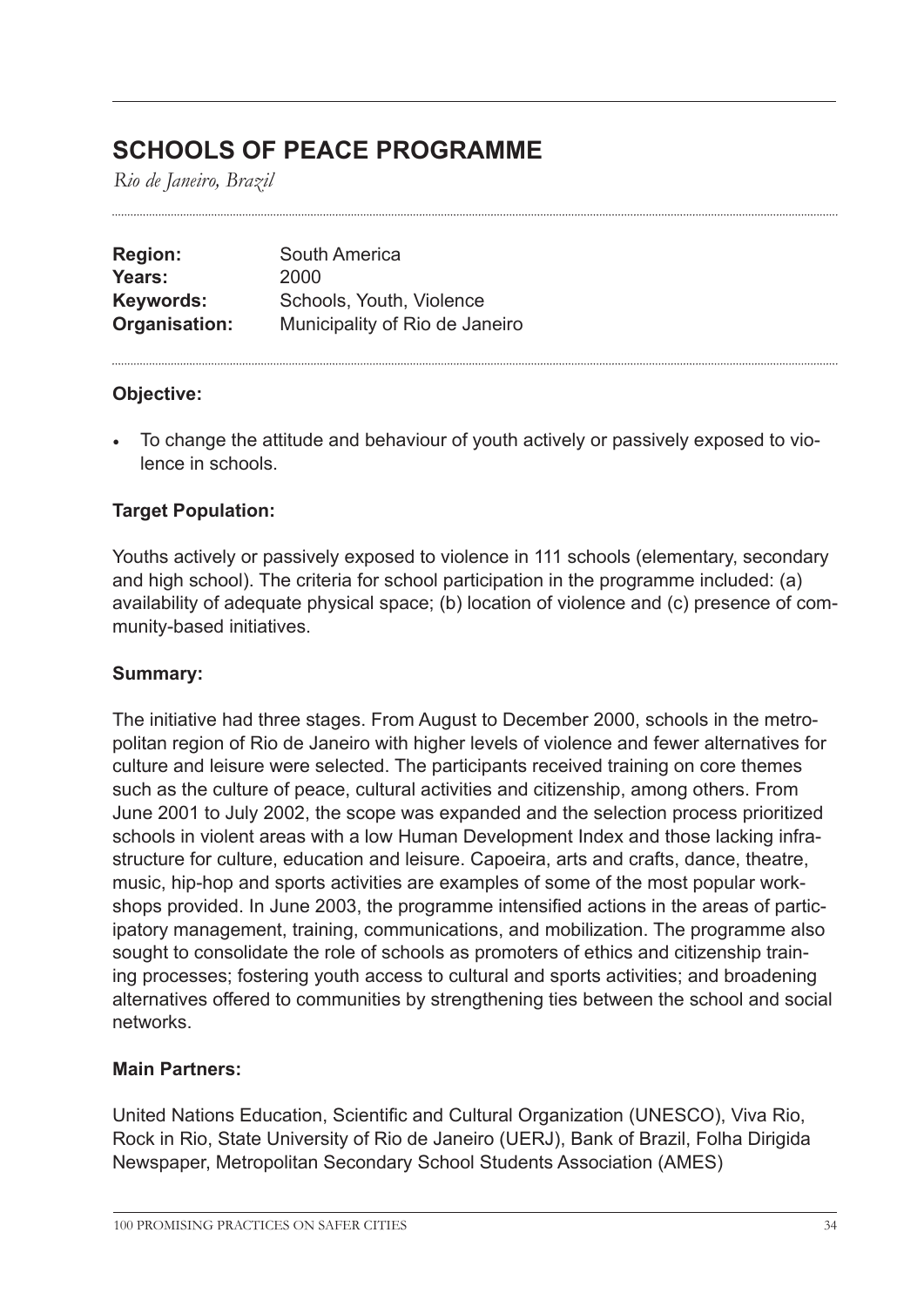#### **Outcomes/Evaluation:**

The results included reduction in school violence (reported by 69.5% of the students); reduction in violence in other places (reported by 43.2% of the students); reduction in violence in the neighbourhood (reported by 43% of the students); and reduction in family violence (reported by 36.3% of the students).

#### **Further Information:**

- [UNESCO. \(2001\). Schools of Peace.](http://unesdoc.unesco.org/images/0012/001244/124483eo.pdf)
- [UNESCO. \(2009\). A Step-by-Step Guide for Implementation of the Open School](http://unesdoc.unesco.org/images/0019/001919/191906e.pdf)  [Programme: Education and Culture for Peace.](http://unesdoc.unesco.org/images/0019/001919/191906e.pdf)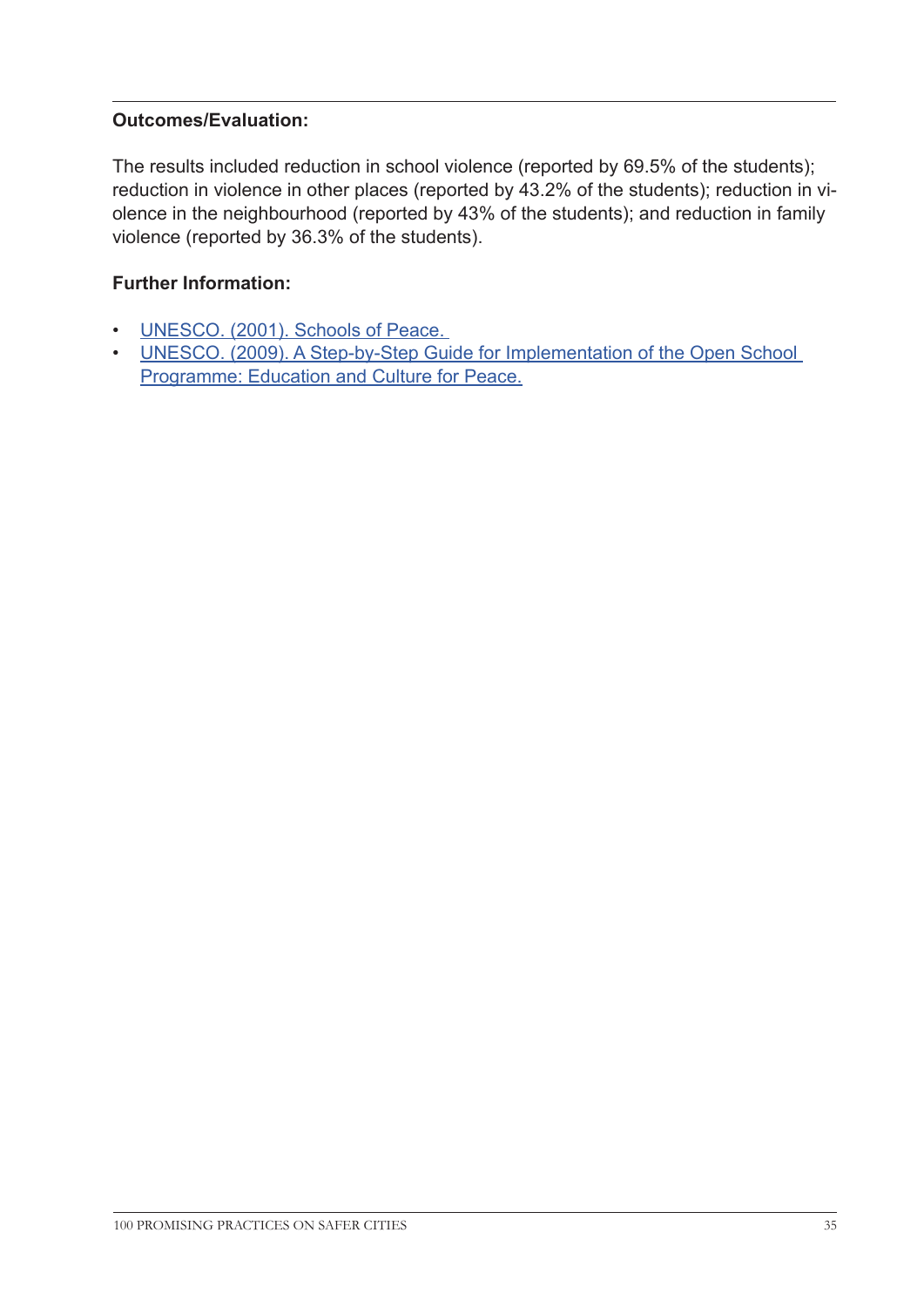### **TETE A TETE, PREVENTION CENTRE FOR YOUNG PEOPLE**

*Seine Saint-Denis, France*

| <b>Region:</b> | Europe                       |
|----------------|------------------------------|
| Years:         | $2006$ - ongoing             |
| Keywords:      | Prevention, Advice, Youth    |
| Organisation:  | Seine Saint-Denis Department |

#### **Objective:**

- To create a free and accessible place for young people to come and discuss issues relating to drugs, sexuality, violence and well-being;
- To reduce the stigmatisation that characterises such topics;
- To enable those seeking information to get advice anonymously, confidentially and without being judged;
- To set up the centre in an accessible place for young people.

#### **Target Population:**

Young people between 13 and 25 seeking advice or information.

#### **Summary:**

The support centre is located in the largest shopping centre of the Ile-de-France region (Rosny 2). It can be reached by public transport and is frequented mostly by young people under the age of 30. Its design makes the centre look like a normal shop, thus reaching a larger audience.

The staff consists of a team of 8 professionals with diverse backgrounds (sociology, psychology, education, ...). Tête à Tête is an interactive centre that has multimedia booths, video corners, posters, magazines, and temporary and permanent exhibitions. Exhibitions last for 10-12 months on topics brought up by those who visit the centre.

Young people can arrange an appointment with a staff member, attend a group session or simply drop in and have a chat. If the problem requires further advice, Tête à Tête can answer specific demands or guide visitors to adapted structures.

#### **Main Partners:**

Seine Saint Denis Department; Ile-de-France region; Rosny 2 shopping centre; Regional Health Agency; Inter-ministerial Mission Against Drugs and Addiction; Ministry of National Education.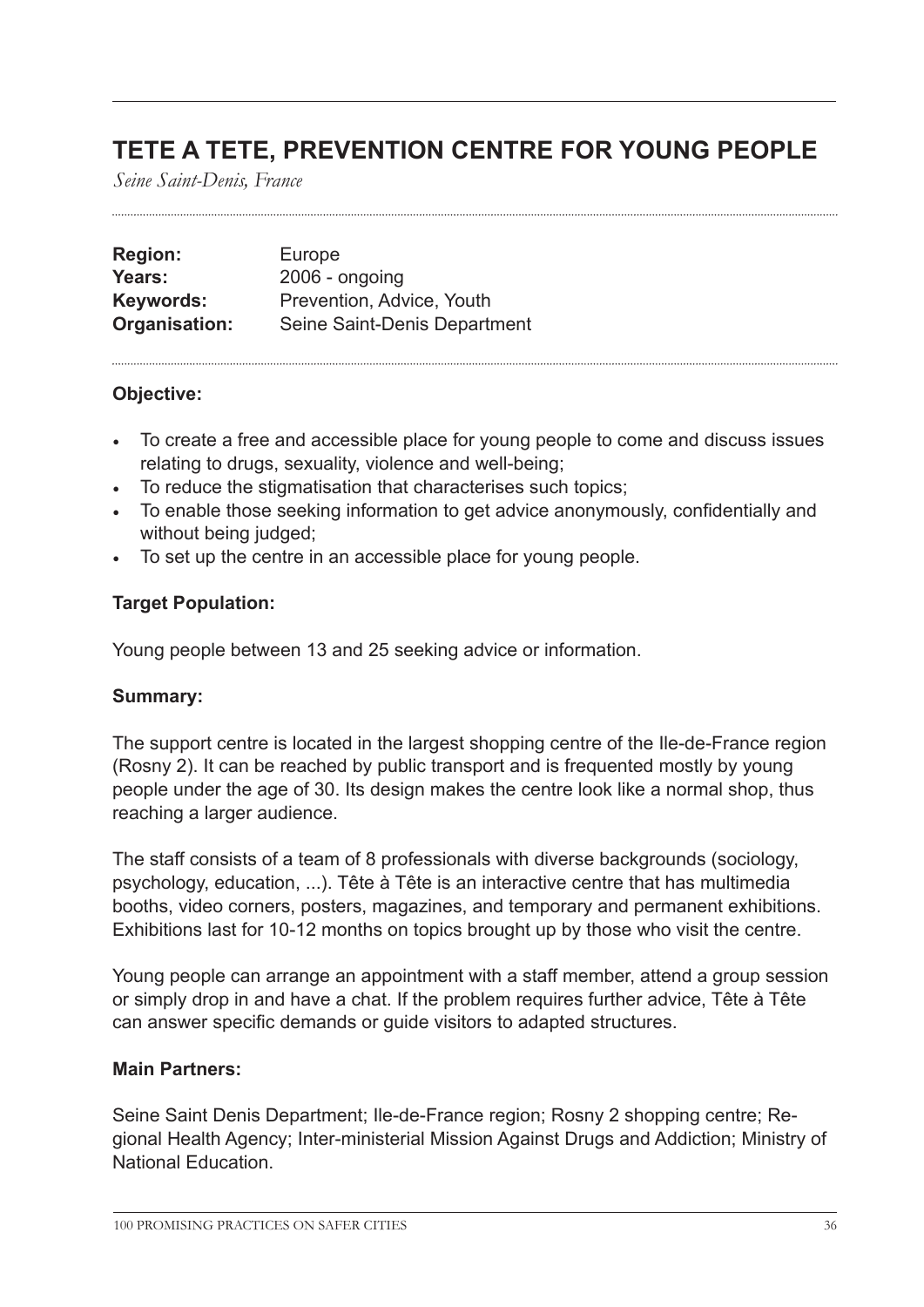# **Outcomes/Evaluation:**

Two evaluation surveys were conducted by external agencies in order to assess the results of this initiative. The first survey was conducted in 2009 and focused on professionals (from the areas of education, social work, health, etc.). The second survey was conducted in 2010/2011 and focused on interviews of young Tête à Tête visitors.

Success factors include the location and design of the centre, which made it possible to reach a great number of youngsters (17,000 a year); the capacity of the team to provide tailored answers to meet different needs and answer visitors' questions; and that the privacy of young people is carefully respected.

# **Further Information:**

• [Seine Saint Denis – Tete a Tete](http://www.seine-saint-denis.fr/Tete-a-Tete,206.html	
)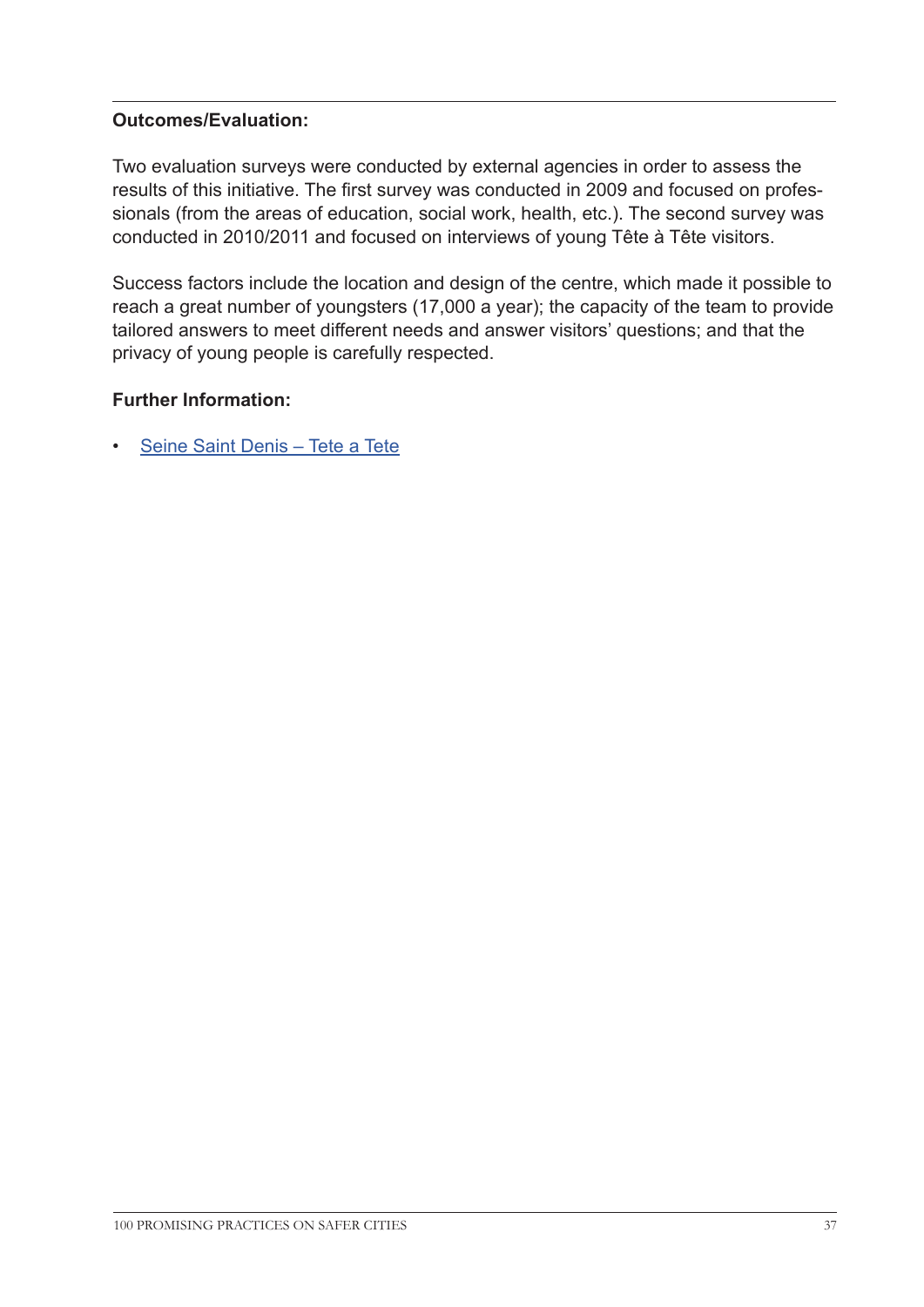# **SEATTLE YOUTH VIOLENCE PREVENTION INITIATIVE**

*Seattle, United States*

| <b>Region:</b> | <b>North America</b>                           |
|----------------|------------------------------------------------|
| Years:         | $2009$ - ongoing                               |
| Keywords:      | Youth, Prevention, Justice, Schools, Mediation |
| Organisation:  | The Seattle Human Services Department          |

### **Objective:**

- To achieve a 50% reduction in certain court referrals of juveniles;
- To achieve a 50% reduction in suspensions and expulsions from selected middle schools due to violence-related incidents.

# **Target Population:**

Youth between the ages of 12 and 17 who have been convicted of violent offences and released; have been arrested but not detained; are middle school students at risk of chronic truancy or multiple suspensions due to violent behaviour; and/or are victims of violence and their friends and associates may be at risk of retaliation.

### **Summary:**

The Initiative was set up following the homicide of five young people in 2008 in Seattle. This was the breaking point for a community that had seen escalating levels of youth violence. The 2008 homicides led to community residents demanding action and the creation of the Seattle Youth Violence Prevention Initiative. The Initiative consists of several activities led by the Seattle Human Services Department:

- Connect and coordinate services to youth through the establishment of Neighbourhood Networks led by long-standing community organizations;
- Assess the needs of at-risk youth, help them set goals and connect them to the services they need to succeed;
- Deploy street outreach workers to meet and engage youth wherever they are;
- Train and employ youth and help prepare them for the job market;
- Mediate conflicts before they escalate by deploying School Emphasis Officers in four middle schools;
- Teach youth how to manage anger;
- Empower youth by engaging them in the design and creation of their own recreation and arts programming at youth and community centres;
- Connect youth to adult mentors;
- Engage and fund community and grassroots groups to provide programs and services through matching grants.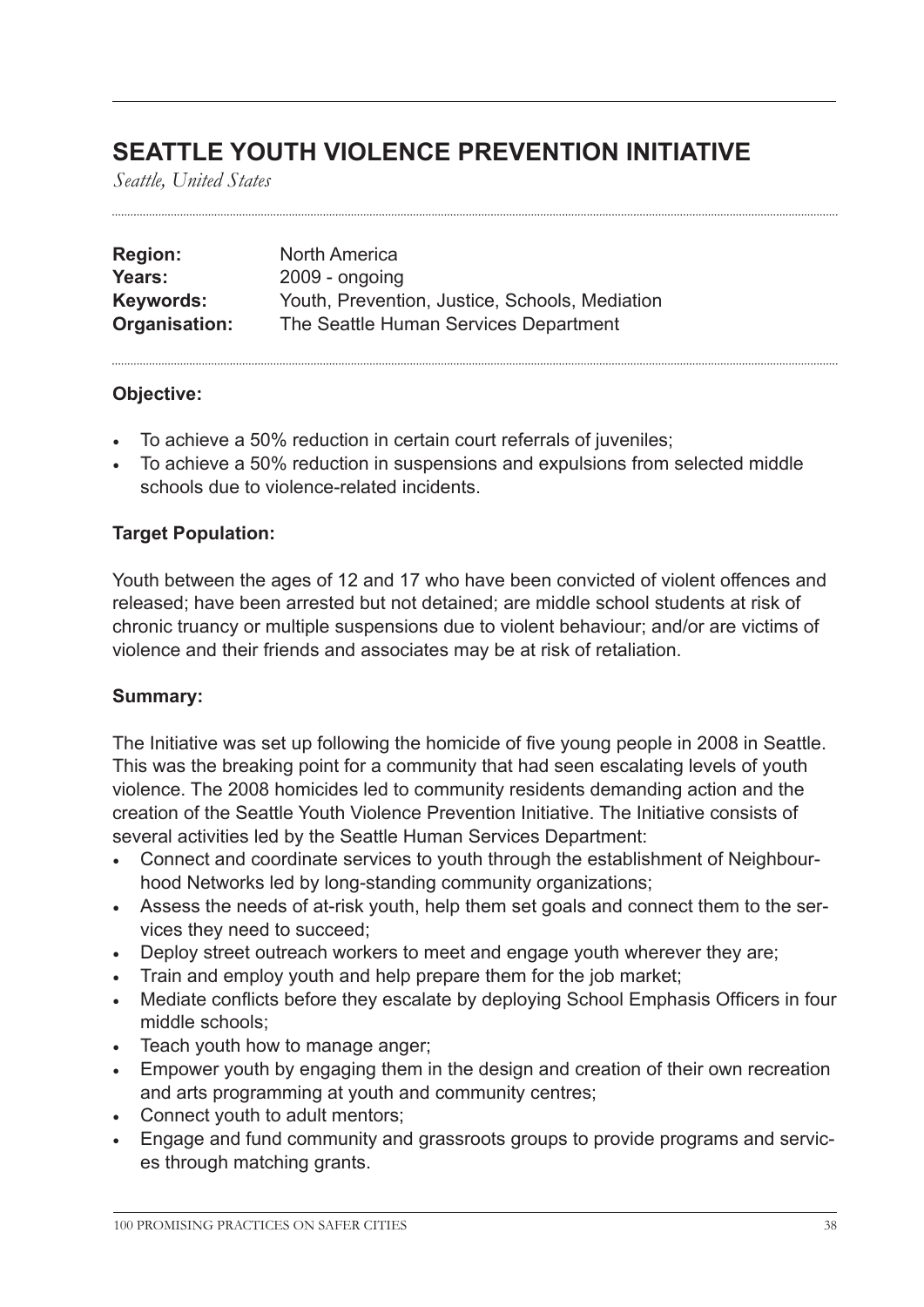### **Main Partners:**

Many partners are involved and are listed [here.](http://safeyouthseattle.org/whoweare/ourpartners/
)

### **Outcomes/Evaluation:**

The number of juveniles from SYVPI-served neighborhoods referred to King County Superior Court for violent or person offences declined more rapidly than for youth from other areas of Seattle. The number of youth from SYVPI-served neighborhoods referred for violent offenses fell by 19.3% from 2008 to 2011, compared to 17.1% for youth from non-SYVPI neighborhoods.

### **Further Information:**

• [Safe Youth Seattle](http://safeyouthseattle.org/ourimpact/
)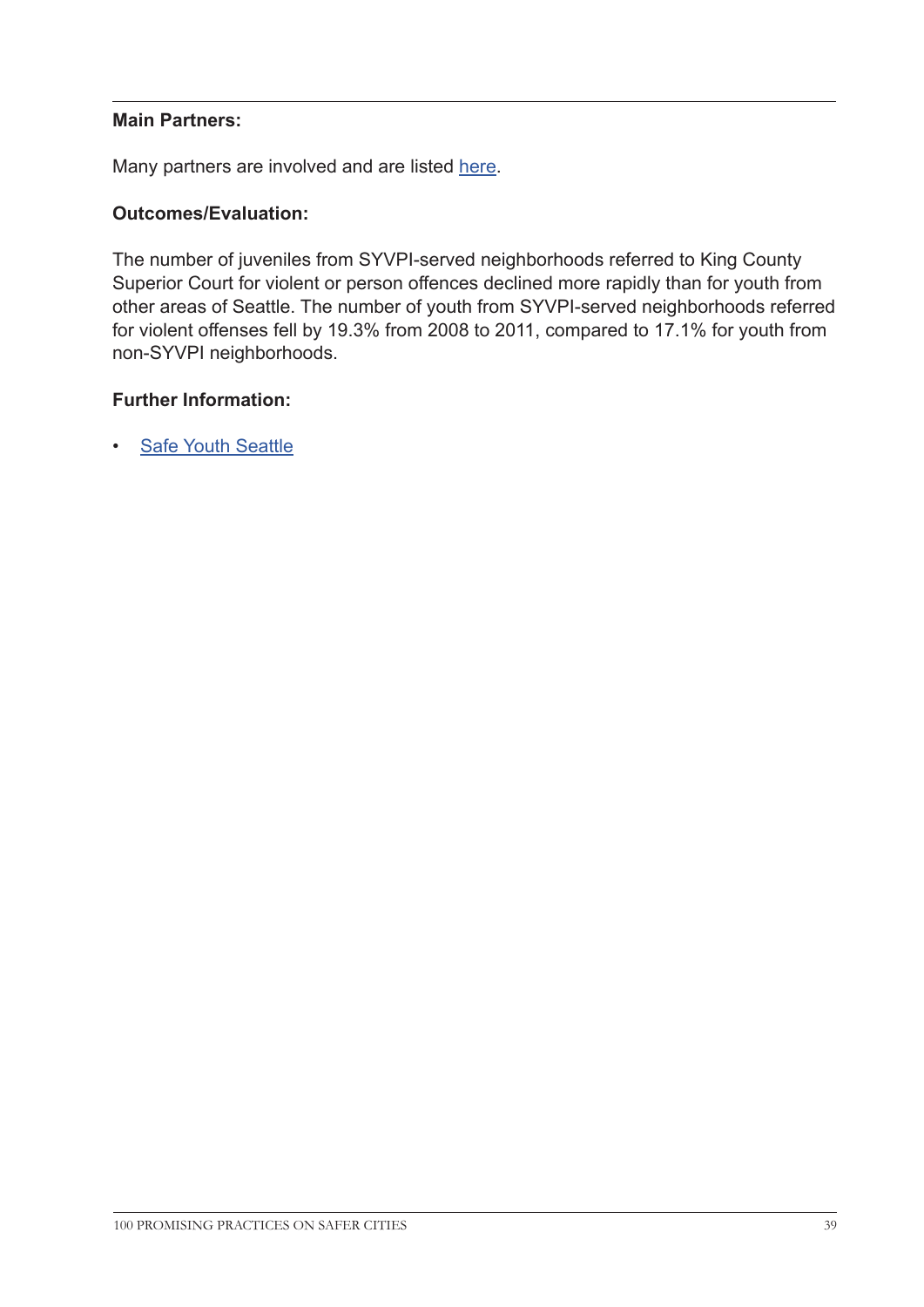# **NEIGHBOURHOOD TUTORS IN QUINTA DA PRINCESA**

*Seixal, Portugal*

| <b>Region:</b> | Europe                                                          |
|----------------|-----------------------------------------------------------------|
| Years:         | 2002                                                            |
| Keywords:      | Social integration, Young immigrant offenders, Crime prevention |
| Organisation:  | <b>City of Seixal</b>                                           |

### **Objective:**

- To promote professional and social inclusion of young people at risk;
- To reduce school failure, drop-outs, and aggressive behaviour;
- To develop social, interpersonal and pre-vocational skills.

### **Target Population:**

There are about 1000 inhabitants in Quinta da Princesa, a socially disadvantaged neighbourhood in Seixal; most come from former Portuguese colonies in Africa (55%). The population is young (65,9% are younger than 35) and affected by a high level of poverty and unemployment (14%).

# **Summary:**

The tutor is a key figure in the prevention work done in the neighbourhood. S/he is integrated in the school and the community, and works as an active and preventive agent, a positive role-model, and a link between the family, the school and the community. Usually, s/he will be a young person who grew up in the same circumstances, knows the neighbourhood, knows the kids, speaks creole, and is a mentor 24 hours a day.

The "Neighbourhood Tutors" project consists of 3 main stages:

- 1. Selecting and training tutors: Integration of the selected tutors, a social worker and a psychologist in an educational context. The psychologist and the social worker work on a full-time basis, the tutors work 5 hours per day
- 2. Setting up activities: Occupational (sports, theatre, camping, gardening …), Pedagogical (Social and Personal Skills Development Program), Social and Psychological intervention. These activities are developed and managed by the staff, tutors and teachers. They have enabled the identification of students at risk of ill-treatment, parental negligence, learning difficulties and delinquency. Partners have specific tasks that are clearly defined in "partnership contracts" that define everyone's role, clarifying who does what and when.
- 3. Follow up: The team started monthly informal meetings on Saturdays with parents. Two parents promoted workshops on hairdressing and carpentry, the tutors started a neighbourhood newspaper and a trip for all ages takes place every summer.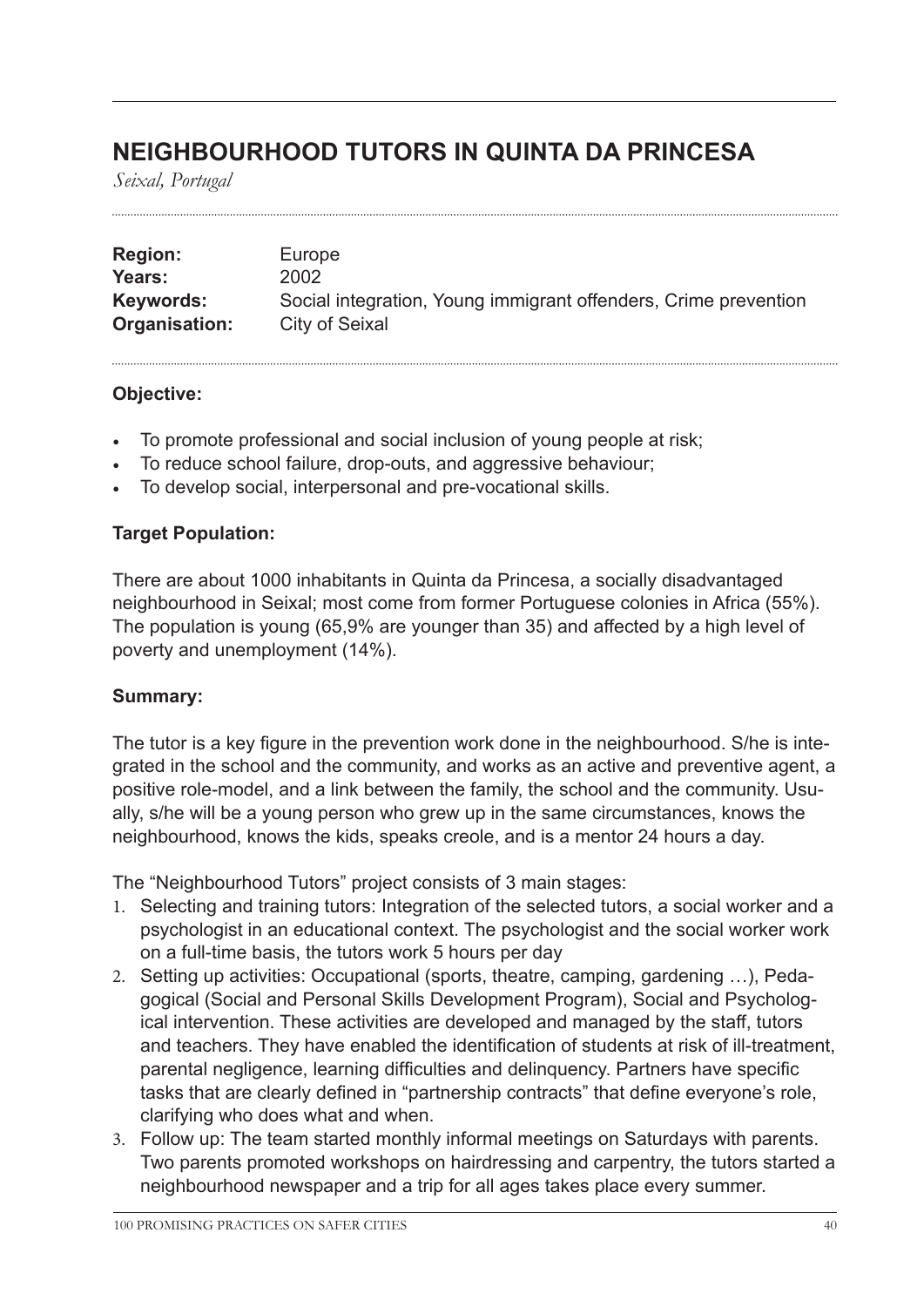### **Main Partners:**

City of Seixal, Portuguese government (Programa Escolhas), Schools, Police, Drug work organisations, Local social and sports organisations, Municipal district representatives, Training and job organisations.

### **Outcomes/Evaluation:**

School dropout in primary school has been eradicated and the number of teenager pregnancies reduced. Ten years after its implementation, the project can be considered a success. The project had 173 participants in the period 2001-2003, 610 children and young people in 2006-2009 and 300 children in 2011.

### **Further Information:**

• [Seixal Camera Municipal](http://www.cm-seixal.pt/CMSEIXAL/ 
)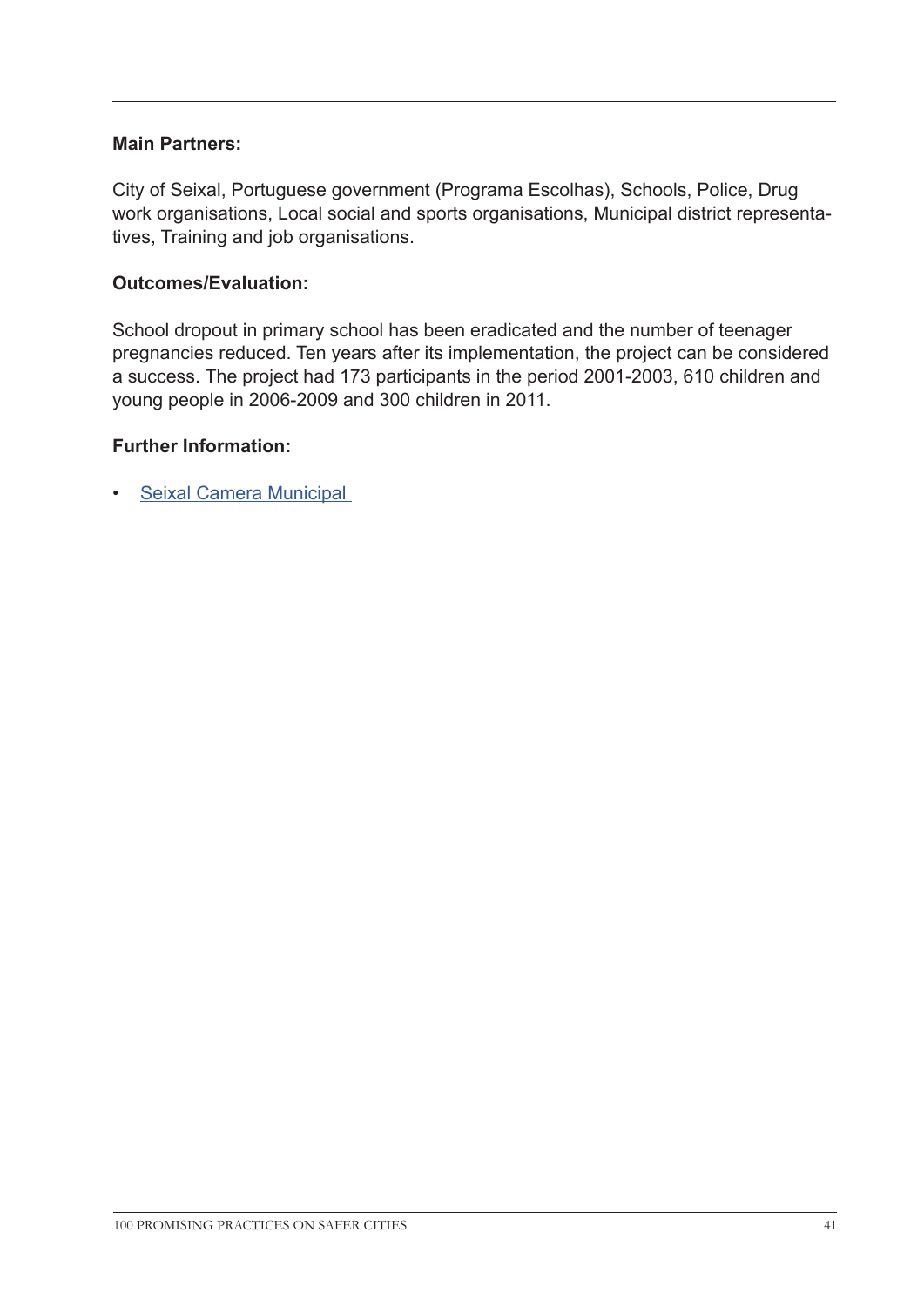# **HOUSE OF JUVENILE LAW**

*Stuttgart, Germany*

| <b>Region:</b> | Europe                                   |
|----------------|------------------------------------------|
| Years:         | $2002$ - ongoing                         |
| Keywords:      | Youth, Partnership, Alternative measures |
| Organisation:  | City of Stuttgart                        |

### **Objective:**

- To reduce juvenile delinquency and re-offending in the long term;
- To take rapid and parallel action on all parties involved in youth (criminal) proceedings in order to improve horizontal cooperation between all the authorities and agencies involved in one case;
- To lead to a faster reaction of local actors to youth delinquency through fast action on antisocial behaviour from the very first offence or crime.

# **Target Population:**

Young people of the Stuttgart-Bad Cannstatt district.

# **Summary:**

The rise in juvenile delinquency between 1987 and 1997 led to increased concerns about prevention and how crime is treated through judicial proceedings and alternative measures. This made the City of Stuttgart develop a model based on the community-courts in New York.

Traditionally, the various stakeholders take turns in dealing with the young person concerned. First the police, then the social welfare organisations, and finally, the decision by the Public Prosecution Office. This is a very lengthy process when one knows that immediate sanction has a better educational effect, and the crucial re-socialisation aspect of youth justice can be better realised by offering rapid and efficient support on parallel issues (school, housing etc.).

To improve cooperation, tools used are: weekly case conferences, early consultations, additional case conferences according to need (principle of round table), house conferences every two months, and regular internships in other organisations/administrations.

The House of Juvenile Law can take action on all cases of youth under the age of 21 and it is competent for almost all forms of infringements depending on where the young people lives and not on where the crime/offence has been committed.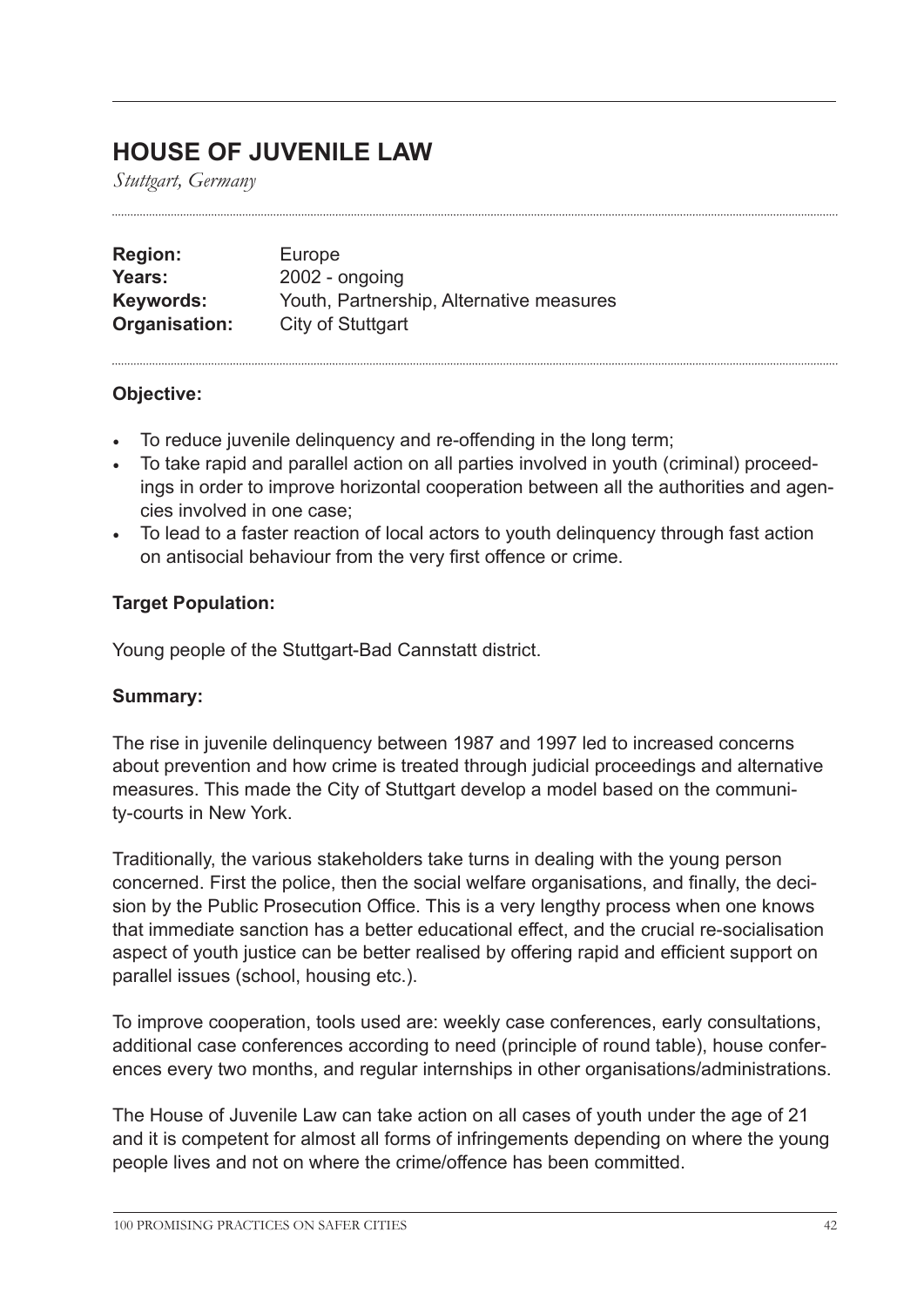### **Main Partners:**

Police Department and youth welfare authority of the City of Stuttgart, the Public Prosecution Office, the local Juvenile Court in Stuttgart-Bad Cannstatt.

### **Outcomes/Evaluation:**

Key elements for success include: police, public prosecution and youth justice being located under one roof; short-cutting of lengthy administrative and postal procedures; early notification of public prosecution by the police; personal implication of the youth public prosecutor; just-in-time treatment of hearings of the court.

The number of days needed for a decision has been divided by more than 2, from 230 days to 105 days.

### **Further Information:**

**[Stuttgart](https://www.stuttgart.de/en/ 
)**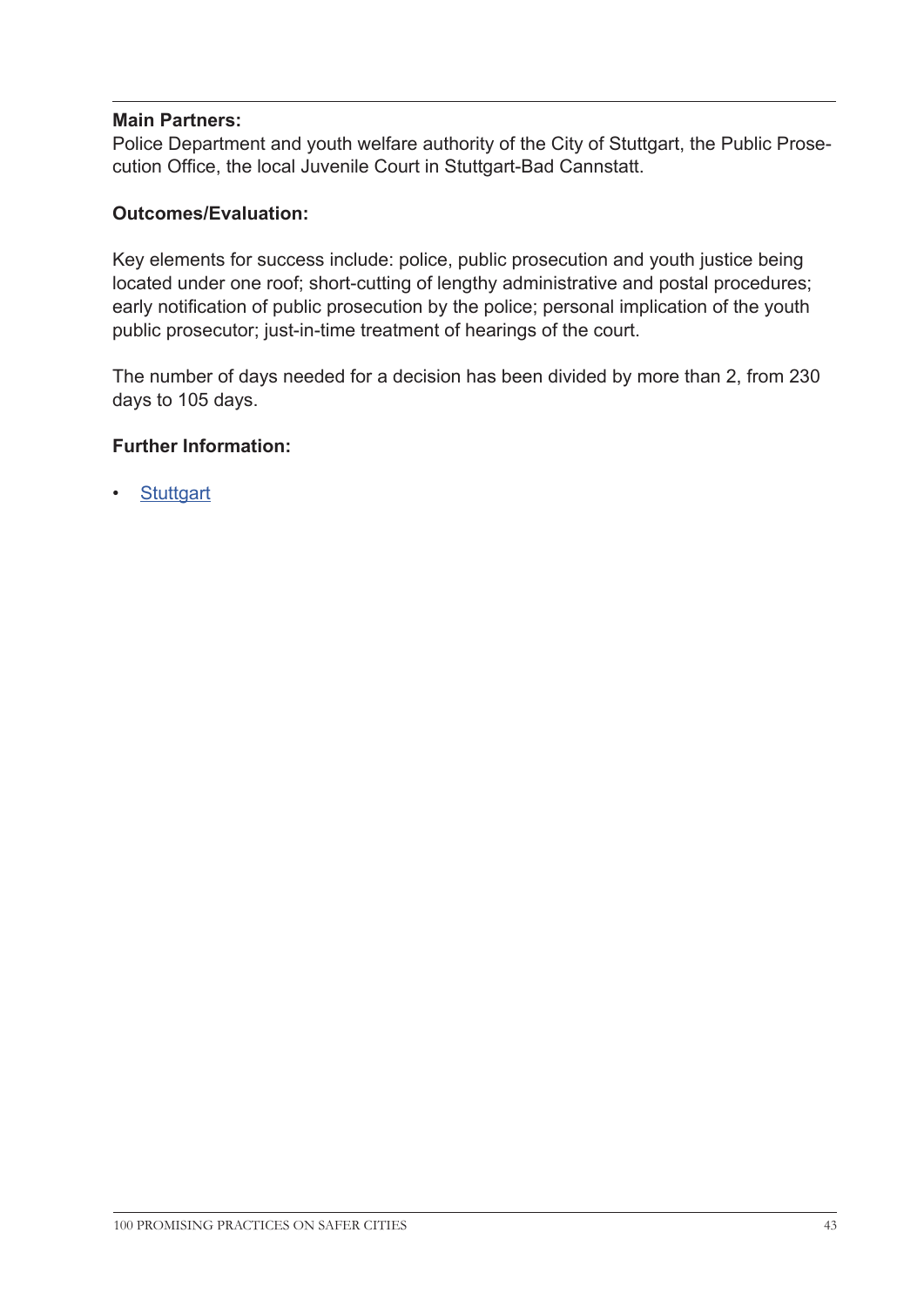# **BREAKING THE CYCLE: YOUTH GANG EXIT AND AMBAS-SADOR LEADERSHIP**

*Toronto, Canada*

| <b>Region:</b> | <b>North America</b>                                                |
|----------------|---------------------------------------------------------------------|
| Years:         | $2005$ - ongoing                                                    |
| Keywords:      | Youth, Participation, Communities, Antisocial Behaviour, Prevention |
| Organisation:  | CTI Canadian Training Institute                                     |

### **Objective:**

- To reduce gang membership in the targeted communities;
- To reduce risk factors such as aggression, substance abuse, unemployment and negative peer relationships, which contribute to potential gang involvement;
- To increase labour force participation among the participants;
- To increase pro-social community participation among the participants.

# **Target Population:**

Youth at-risk of gang participation ages 15 to 26, and those currently or previously involved in gangs, currently unemployed and not attending school

### **Summary:**

The program is based on the experience of the Canadian Training Institute on gangs when implementing the "Beyond the Halls" project in the late 1990s. The initiative has several components. The first phase involves two to three weeks of intensive personal development programs that are divided into two learning programs, one for males and one for females. There are different topics, such as sexism and violence. There is also an emphasis on communication skills and interpersonal relationships. The next step involves one week of case management where individual plans are developed. The youth's progress is evaluated throughout the program. At the end of the evaluation, certain youth are selected for the Youth Ambassador Program.

The 25-week Youth Ambassador Leadership and Employment Program is limited to two groups of 25 youth per 28-week sessions. The youth spend their time between personal development sessions (developing and acquiring social, cognitive, behavioural and moral skills) and outreach activities such as giving presentations to their peers in schools, families, community groups and the media to raise awareness among at-risk youth and the general public of the dangers of gang membership.

# **Main Partners:**

Albion Neighbourhood Services, Central Toronto Youth Services Community Members,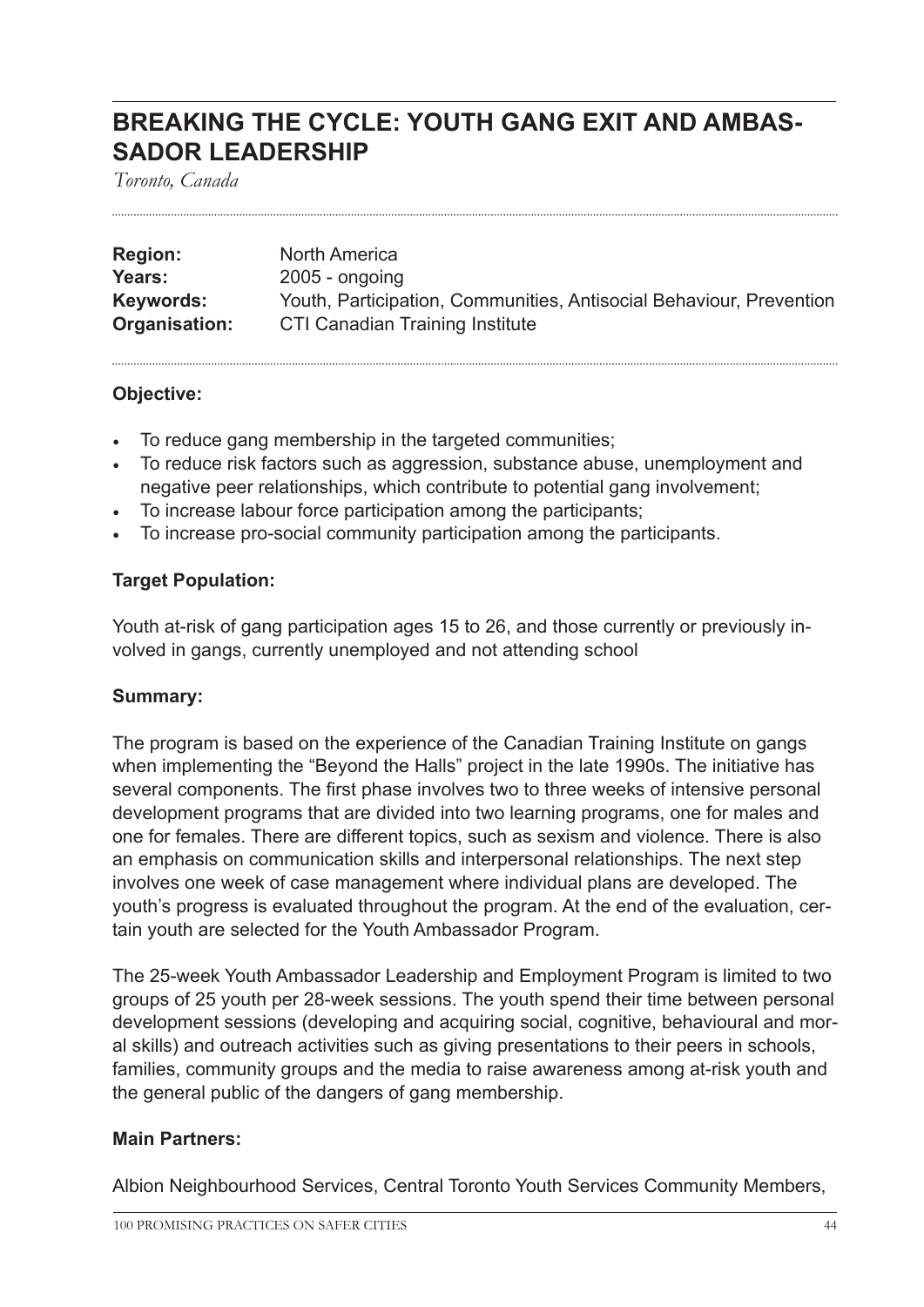Jamal Clarke, Winston Mapp, Correctional Services of Canada, Counsellor Suzan Hall's Office, Father Henry Carr Secondary School Humber College, 'It's In Me' Program, Midaynta Association of Somali Service Agencies, Ministry of Public Safety and Security, North Albion Collegiate Institute, Operation Springboard, Probation & Parole Services Rexdale Community Health Centre, Rexdale Youth Advocates Rexdale Youth Resource Centre, Toronto Parks and Recreation, Toronto Police Services, Toronto Public Health, Youth Centre and Pilot Programs, Youth Leadership Group

# **Outcomes/Evaluation:**

During an evaluation (2009) by Public Safety Canada, the initiative was compared with other promising gang exit models in the United States. It was found to have similar and in some cases greater breadth in programming components to these others models. The program has been delivered to 303 youth (96 female, 207 males), and the graduation rate in completing the full-time 28 week program is 74%.

# **Further Information:**

- [Public Safety Canada Promising and Model Crime Prevention Programs Volume II](http://www.publicsafety.gc.ca/cnt/rsrcs/pblctns/prmsng-mdl-vlm2/index-eng.aspx#toc_5b
)
- [Public Safety Canada The Breaking the Cycle Youth Gang Exit and Ambassador](http://www.publicsafety.gc.ca/cnt/rsrcs/pblctns/prmsng-mdl-vlm2/index-eng.aspx#toc_5b
)  [Leadership Program](http://www.publicsafety.gc.ca/cnt/rsrcs/pblctns/prmsng-mdl-vlm2/index-eng.aspx#toc_5b
)
- [Canadian Training Institute](http://www.canadiantraininginstitute.com/)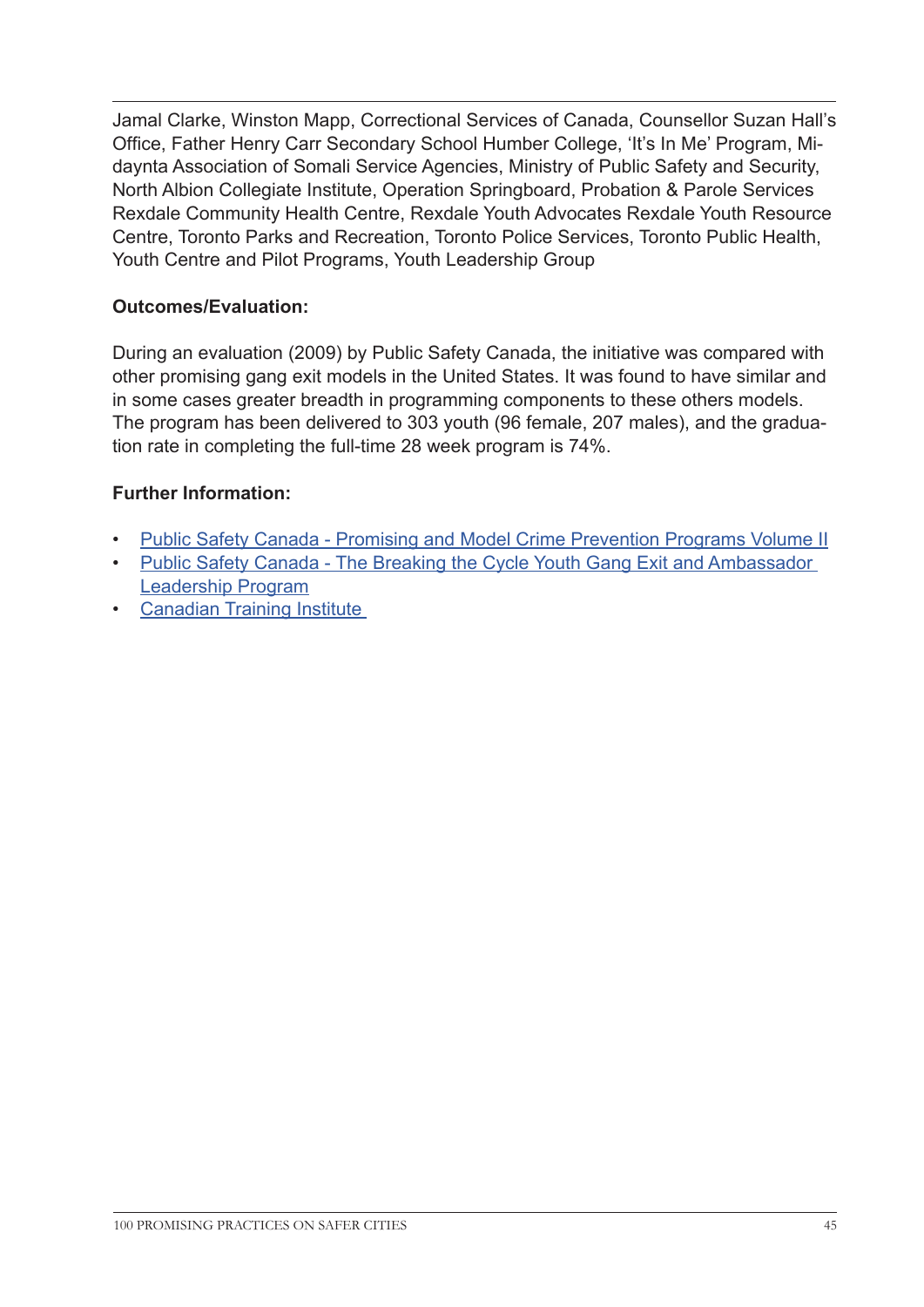# **REMIX PROJECT**

*Toronto, North America*

| <b>Region:</b> | <b>North America</b>                         |
|----------------|----------------------------------------------|
| Years:         | $2006$ - ongoing                             |
| Keywords:      | Youth, Insertion, Jobs                       |
| Organisation:  | <b>Community Knowledge Centre of Toronto</b> |

### **Objective:**

• To help young people from disadvantaged and marginalized communities in the Greater Toronto Area (GTA) to transform their talents into viable economic revenue streams, thus providing them with alternatives to crime.

### **Target Population:**

Youth at risk in the Greater Toronto Area.

#### **Summary:**

The REMIX Project provides alternative, creative and educational programs, facilitators and facilities. The mission is to help refine the talents of young people from across the GTA in order to find success, defined by participants on their own terms. Participants are selected based on talent, creativity, drive and need. At the beginning of the program, participants meet with program staff to identify their objectives and create an action plan for the next six months. In the program, participants receive mentoring from industry professionals, internships with companies, grant support, high school credit and multiple professional networking opportunities. It provides access to high quality equipment for participants' artistic projects, such as a full recording studio, photography studio, business development centre, creative arts laboratory and video editing.

#### **Main Partners:**

City of Toronto, Laidlaw Foundation, Toronto Arts Council, Ontario Arts Council, Astral Media, The Toronto Trillium Foundation, United Way, TD Bank, Toronto Community Foundation, RBC Foundation, Virgin Unite, Sony Music, The Co-operators, Government of Ontario, MTV News, Universal Music Canada, Etc.

Partners' involvement may take the form of internships, publicity or even financial support for participants wishing to go back to school.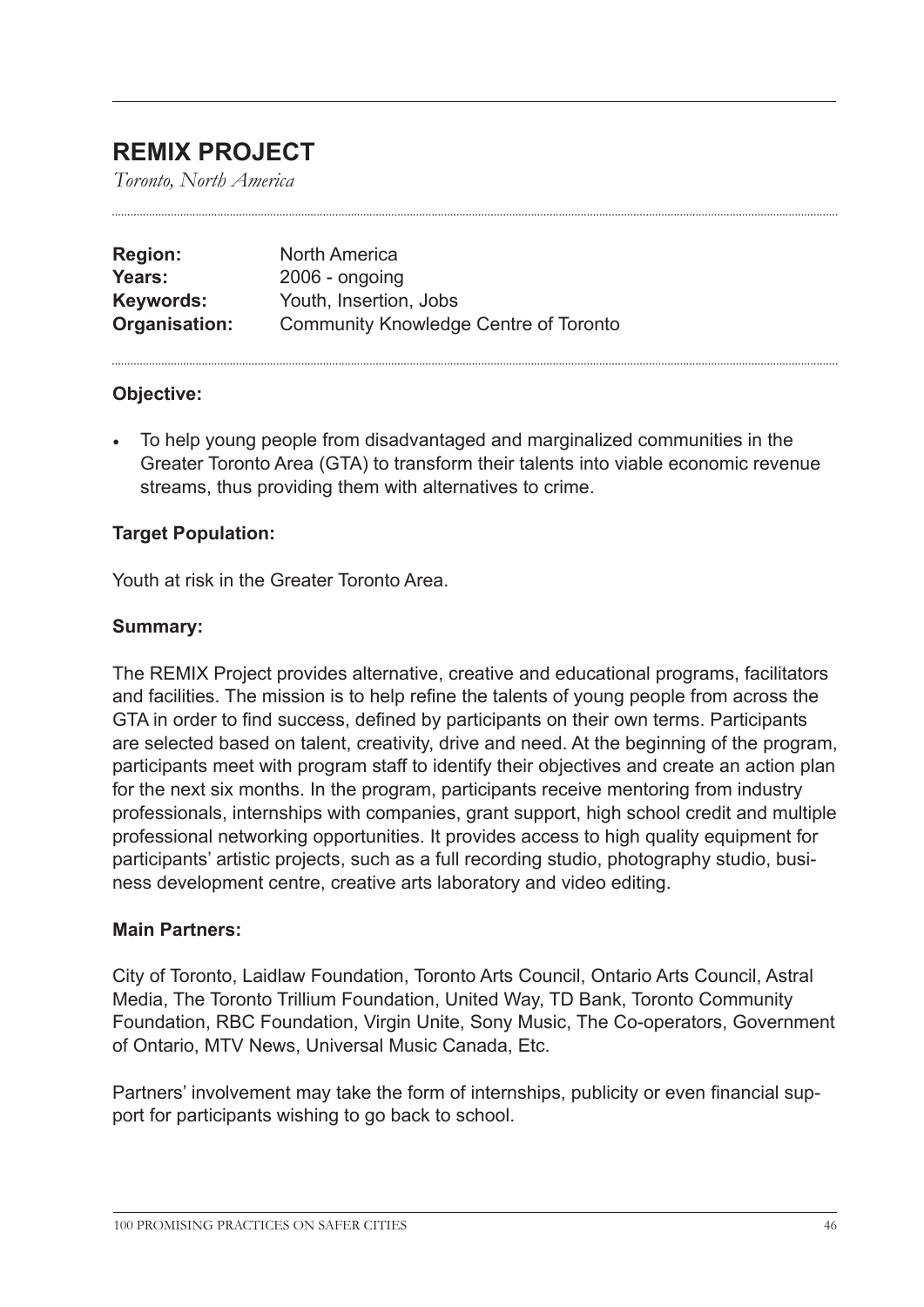# **Outcomes/Evaluation:**

The project was awarded top 3 youth programs in the world for urban safety by UN-Habitat in 2009. It was also awarded most innovative youth program in the GTA by the City of Toronto in 2005, and the project team sat on the Mayor's Community Safety panel from 2006 to 2010.

# **Further Information:**

- [The Remix Project](http://theremixproject.com/
)
- [Community Knowledge Centre The Remix Project](http://ckc.tcf.ca/org/remix-project
)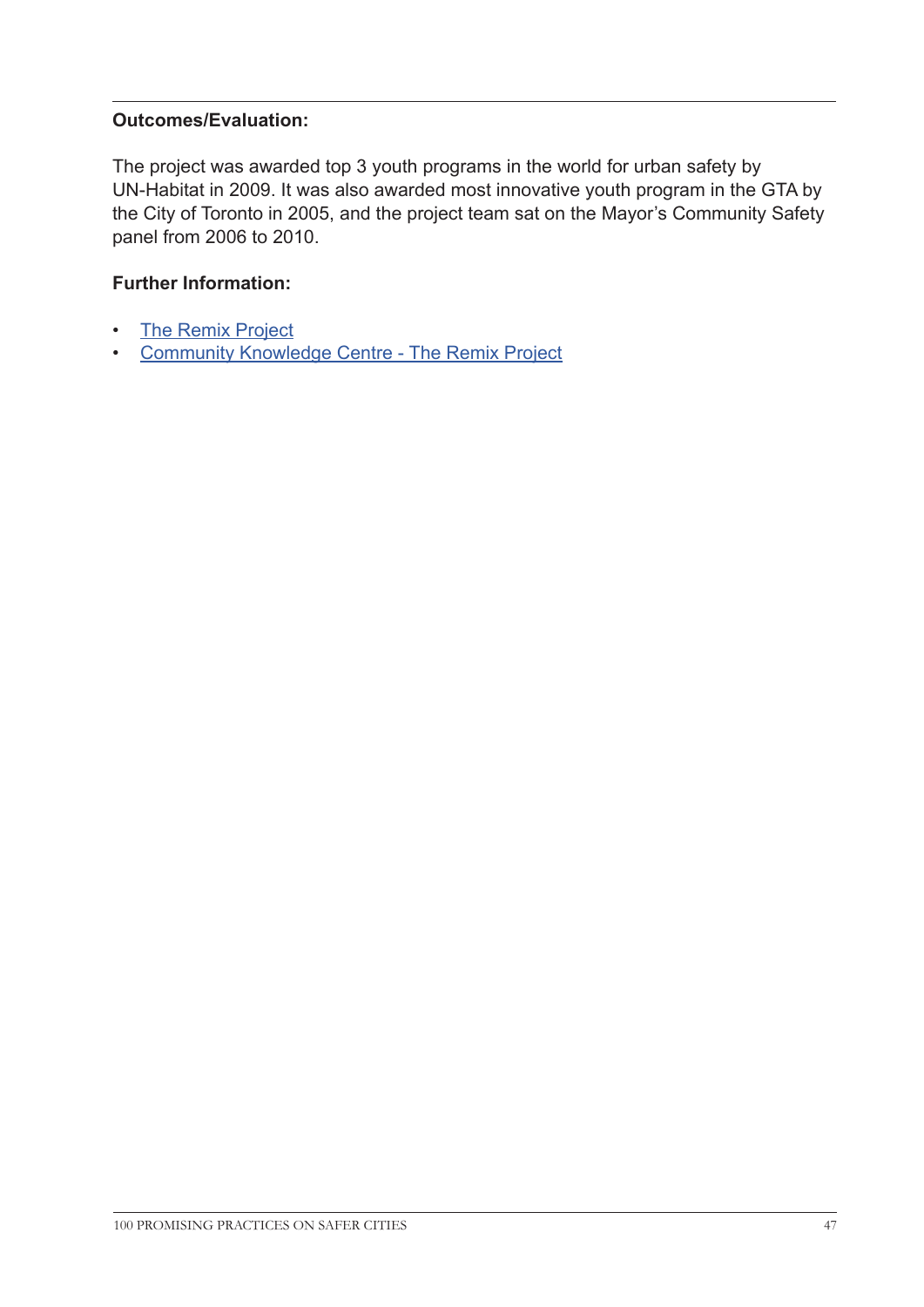# **ACCESS TO THE LAW IN SCHOOLS**

*Tourcoing, France*

| <b>Region:</b> | Europe                                                     |
|----------------|------------------------------------------------------------|
| Years:         | 1997 - ongoing                                             |
| Keywords:      | Access to the law, Conflict prevention, Early intervention |
| Organisation:  | City of Tourcoing                                          |

### **Objective:**

- To increase young people's awareness of their rights and duties;
- To prevent violence in schools.

# **Target Population:**

Young people ages 11 to 17, in primary and secondary schools.

### **Summary:**

Children and young people's understanding of law and justice is often limited, yet they are becoming more and more independent. Thus, developing a sense of collective values, citizenship and the notion of public good is paramount. In addition, work targeting violence prevention is more effective when started early. Schools remain the best place for a maximal impact on children and young people.

The programme involves working on their understanding of police and justice; meeting with practitioners in these fields; focusing on their roles as guardians of public security; fundamental pillars of society; and conflict management training sessions to explain the relevance of justice and mediation to settle a disagreement rather than force.

The project is based on tailoring interventions to each school, taking into account the student's age, problems they encounter and the area's socio-economic indicators. For older students, information is more targeted to address their daily concerns (job market or housing issues, health and risk reduction issues, gender or racial discrimination, etc.)

A strong partnership with schools and teachers is key to success and meetings with teachers and head teachers to assess problems should be addressed along with a questionnaire is also given to secondary school students.

### **Main Partners:**

City of Tourcoing Social Welfare Community Centre and its Access to Law centre, Teachers; Police and Justice as external contributors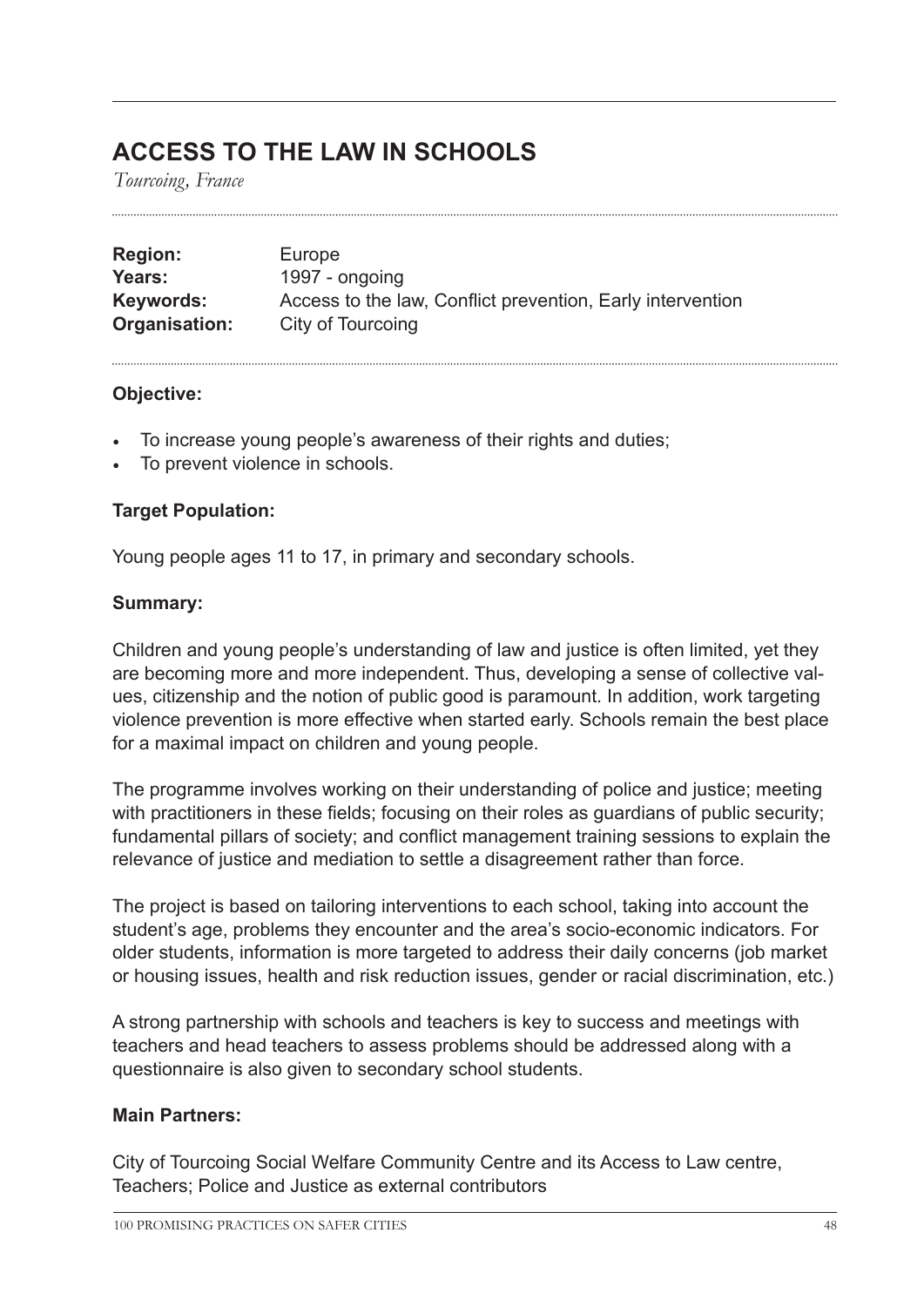# **Outcomes/Evaluation:**

The programme has been able to adapt to the evolution of society's problems. and has helped identify the service provider as a key stakeholder to turn to when looking for legal information proves difficult for schools, teachers and young people themselves.

2,600 students are involved in this project each year and some results from the conflict management training show a change in pupils' behaviour when confronted with crisis situations.

### **Further Information:**

• [Tourcoing - Securite](http://www.tourcoing.fr/securite
)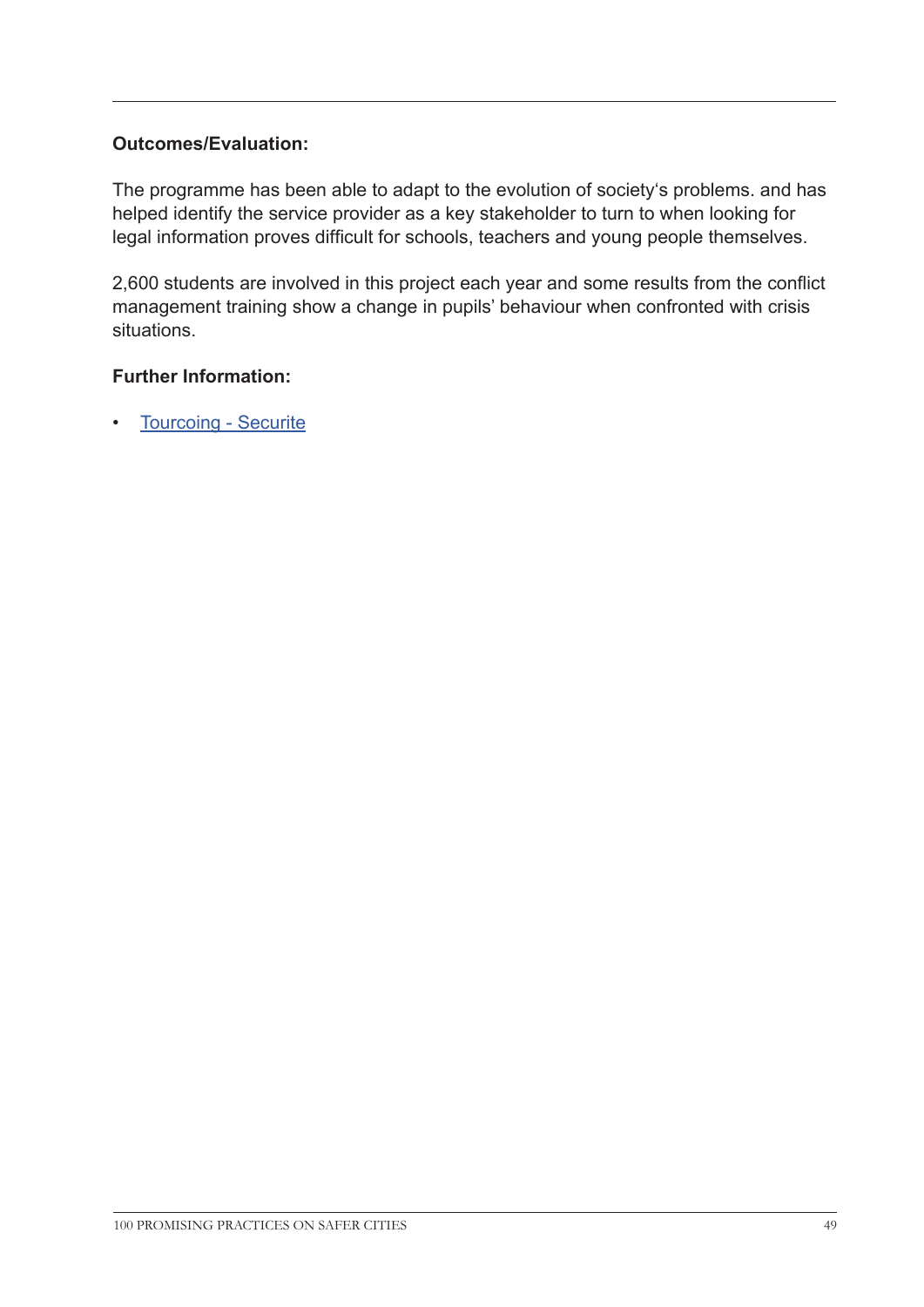# **PROJECT FOR THE SOCIAL INTEGRATION OF YOUTH AT RISK**

*Yaounde, Cameroun*

| <b>Region:</b> | Africa                                               |
|----------------|------------------------------------------------------|
| Years:         | 1998                                                 |
| Keywords:      | Youth, Health, Education                             |
| Organisation:  | National Park Youth Association, Township of Yaounde |

### **Objective:**

• To promote the social integration of youth at risk by: promoting literacy of youth who have dropped out of school and provide support to young students of families facing difficulties; sensitizing youth to AIDS and social problems; educating the population; and improving housing conditions in the area.

### **Target Population:**

Youth at risk

# **Summary:**

Since its inception, AJEPAN has undertaken a number of initiatives including small job creation through the training of street children in the production of bricks and the manufacturing of local construction materials at low cost; the creation of small and medium-sized companies by local unemployed youth; maintenance of community water supplies and gutter clearing; educating youth about social problems including drug and alcohol abuse, sexually transmitted diseases and AIDS; the publication of a newsletter allowing some 5,000 youth in the area to voice their opinions; and the establishment of a free community library available to youth whether in school or not.

### **Main Partners:**

Township of Yaoundé VI, European Union training programme, MIPROMALO, M.SO-RAD, G.PROSACC, UN-Habitat Safer Cities programme, UNDP, Association des Amoureux du Livre (ASSOAL), de Carrefour de la vie, du Réseau Africain des Educateurs Populaires (RAEP) et du Réseau InterAfricain des Habitants (RIAH Cameroun)

### **Outcomes/Evaluation:**

As of 2003, the project has helped train 200 street youth in the production of bricks and local construction materials; facilitated the establishment of two primary schools and a private secondary school in the area, enabling about 10,000 local youth to attend school; helped improve the standard of living of the 75,000 inhabitants living in the area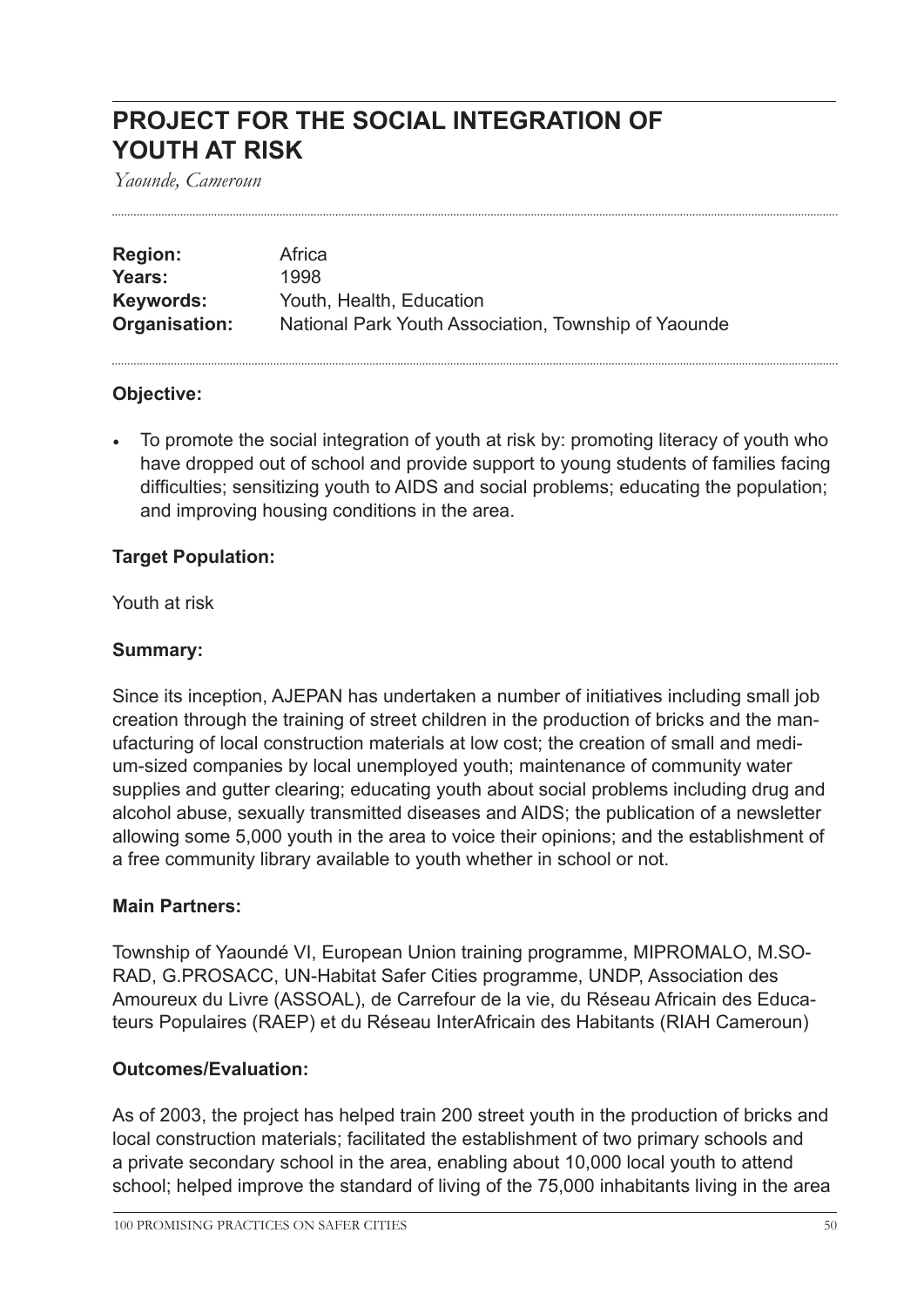through environmental clean-ups, and the organization of weekly sanitation and health campaigns by local unemployed youth; constructed a water source in Nkol-Bikok to facilitate access to drinking water in neighbouring communities; had been solicited by youth in neighbouring areas, where the district of Yaoundé VI has contracted with them to undertake a number of other maintenance and development tasks; and enabled AJEPAN to build 11 private houses and to purchase semi-industrial machinery for the production of bricks.

# **Further Information:**

• International Center for the Prevention of Crime. (2005). Urban Crime Prevention [and Youth at Risk.](http://www.crime-prevention-intl.org/fileadmin/user_upload/Publications/Urban_Crime_Prevention_and_Youth_at_Risk_ANG.pdf)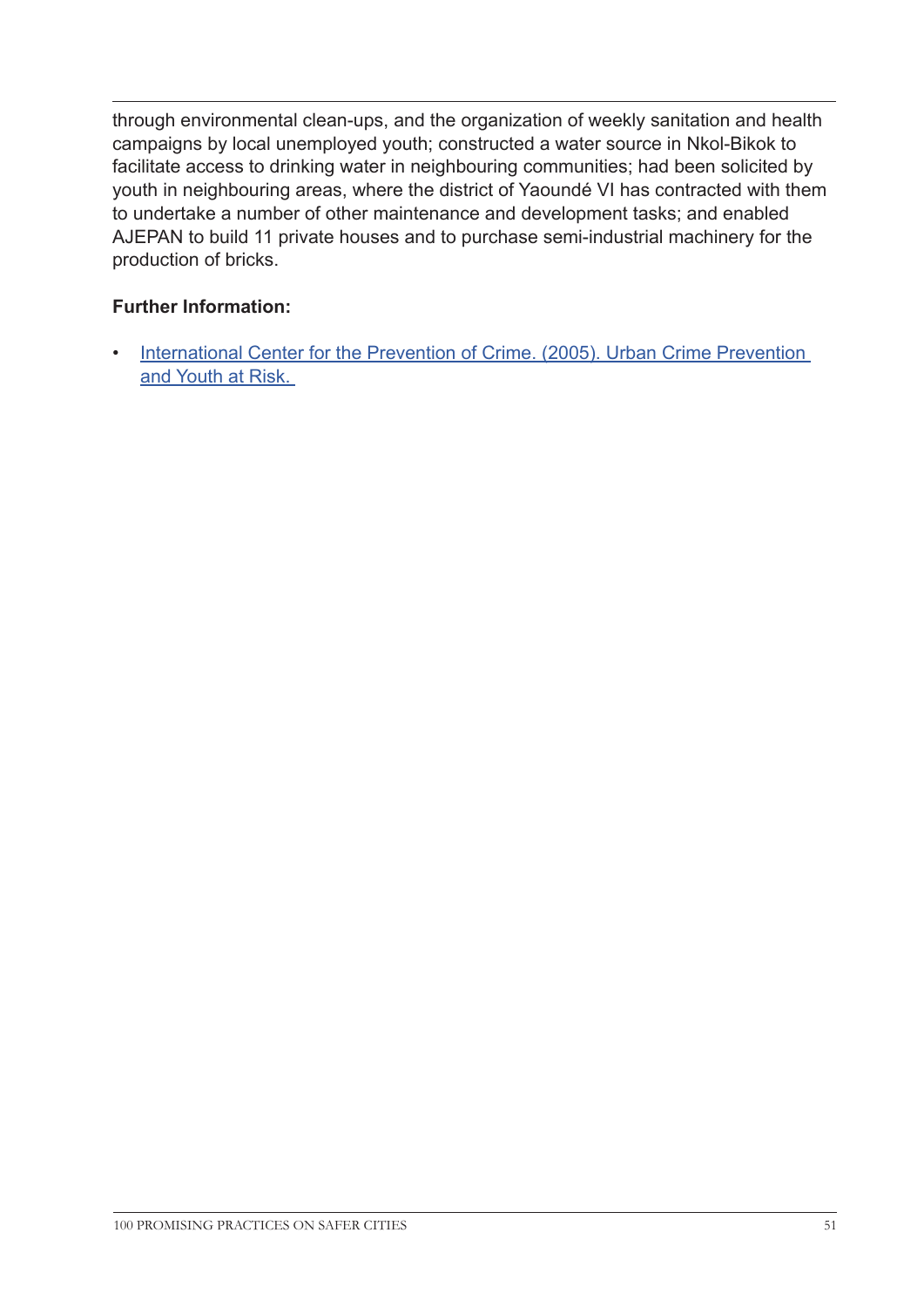# **GENDER SAFETY PRACTICES**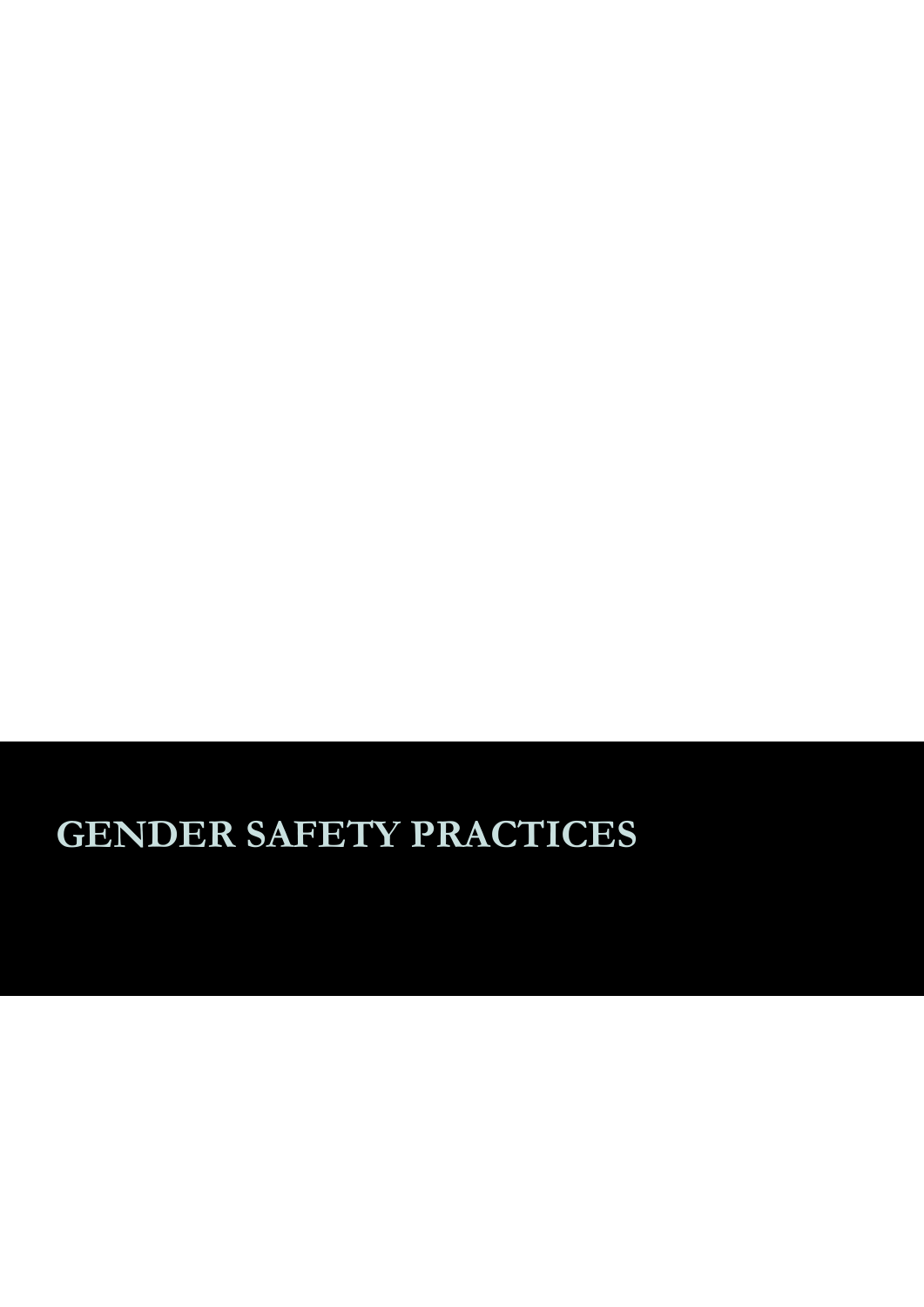# **BUS ANGELS**

*Bologna, Italy*

| <b>Region:</b> | Europe                                     |
|----------------|--------------------------------------------|
| Years:         | $2011 -$ ongoing                           |
| Keywords:      | Reassurance, Transport, Art and Prevention |
| Organisation:  | City of Bologna                            |

### **Objective:**

- To tackle citizens' feeling of insecurity;
- To tackle racial and cultural prejudices;
- To promote awareness of civic rights and duties;
- To combat indifference and the feeling of isolation;
- To promote the city of Bologna;
- To set an example of good citizenship to young people;
- To increase the use of public transport;
- To bring theatre and poetry to the people.

#### **Target Population:**

The project's primary target group is women. Other groups are also directly targeted, such as immigrants, homeless people, tourists and students. Generally speaking, the project has an indirect impact on the whole population of the city.

### **Summary:**

The project is part of a pre-existing programme run by the municipality of Bologna called "Assistenti civici" and consists of 29 local NGOs engaged in activities relating to urban security. The "Angels at the bus stop" represents the public transport branch of the programme.

The project began in 2007 with 8 stage-actors working on selected bus routes and areas. The number of volunteers involved grew rapidly and reached 30 in 2011. Each stage actor is given the task of "creating" his own character and must focus on different cultural, historical and social aspects of the city. They all also carry out tasks such as distributing flyers and informing citizens and tourists about upcoming events in the city.

Their mission is not to patrol the buses, although they can report cases of violence to the police and call for intervention when necessary. They also report to the municipality's urban security department on their activities.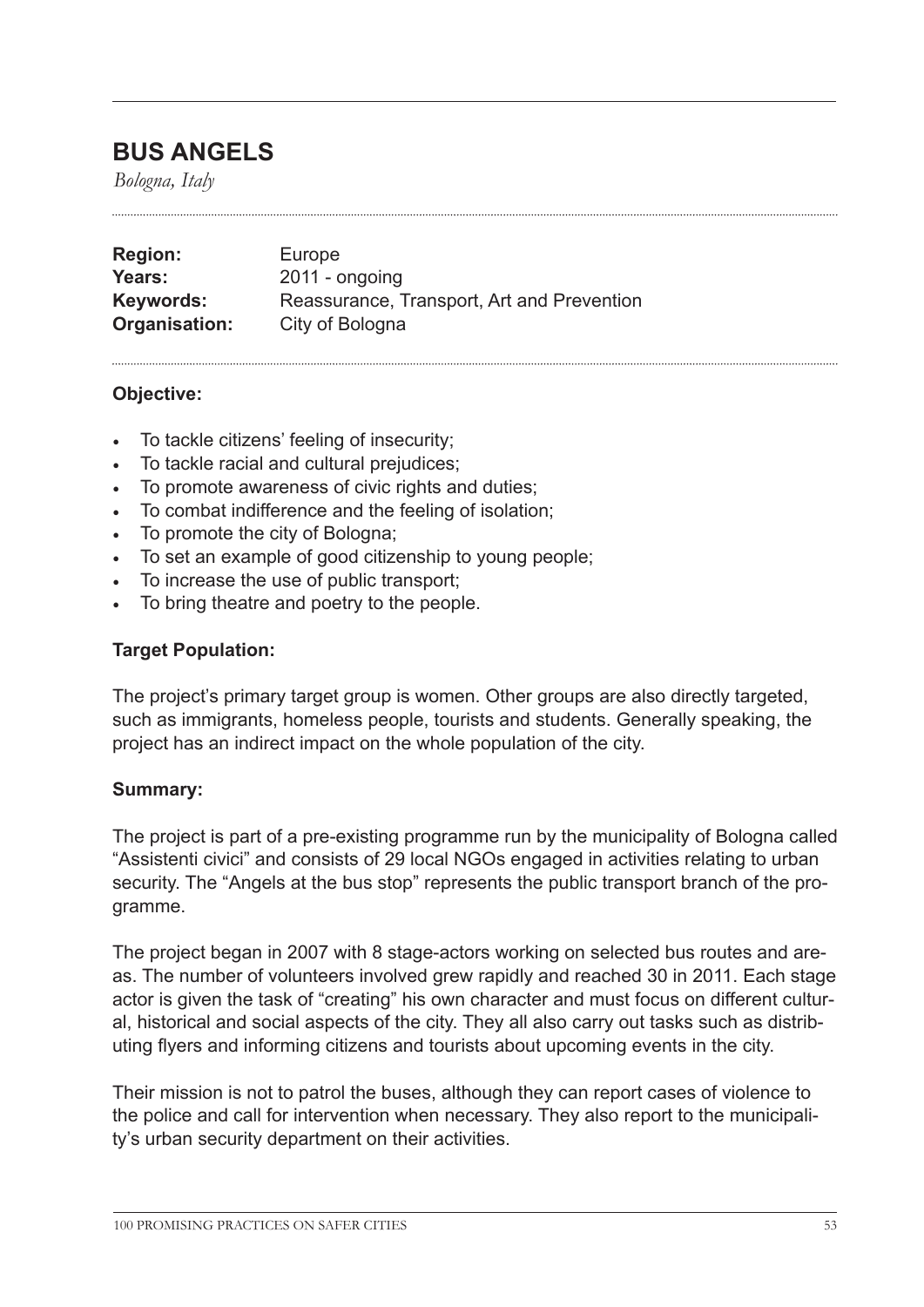### **Main Partners:**

City of Bologna and the public transportation company. The project is implemented by a theatre company called "Teatro dei mignoli".

### **Outcomes/Evaluation:**

Outcomes reveal that citizens and tourists trust the actors when they wear the municipality's logo and that the presence of actors on the public transport network allows them to intervene where their intervention is most needed. People are also able to fill complaint and suggestion forms that will be handled by the administration. The success of the project has led to its implementation in another Italian city, Genoa.

### **Further Information:**

• [Angeli Alle Fermate](http://www.angeliallefermate.it/ 
)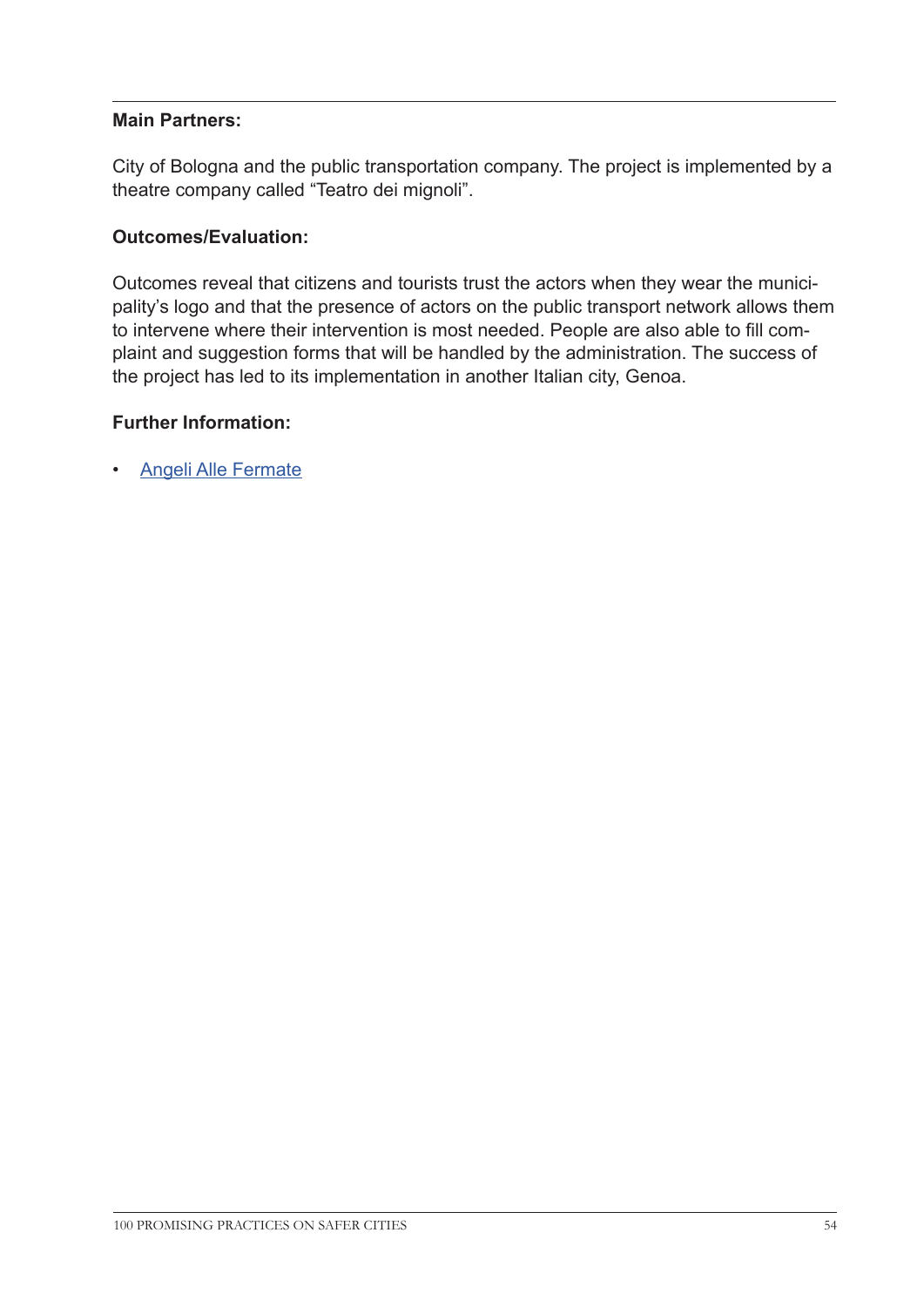# **PROGRAMME FOR THE SAFETY OF AND SUPPORT TO VICTIMS OF GENDER AND DOMESTIC VIOLENCE**

*Catalonia, Spain*

| <b>Region:</b> | Europe                             |
|----------------|------------------------------------|
| Years:         | $2011 -$ ongoing                   |
| Keywords:      | Women, Victim Protection, Police   |
| Organisation:  | Catalonia Ministry of the Interior |

# **Objective:**

- To combat abuse against the most vulnerable sections of society: women, children and elderly people, which affects not only Catalonia but the whole of Spain;
- To significantly reduce the number of victims;
- To ensure the victim's safety once the crime has been reported to the police;
- To improve support given to victims of violence.

### **Target Population:**

Victims of gender violence, which account for 80% of all crimes related to harassment and abuse and children and elderly people who are also victims of domestic violence.

### **Summary:**

This programme is implemented in two phases. From 2011-2012 implementation involved the elaboration of new police guidelines for support to victims and modernisation of police equipment in Catalonia's nine regions; the training of police forces; installation of new technology; and a pilot test for evaluating potential risks for the police. From 2013-2015, there will be a follow-up and evaluation of the technological solution adopted for monitoring victims and police protection; testing of the police risk evaluation tool; analysis of the results and proposals for improvement; staff training on how to fill out the document correctly; the review of the police operational procedures in order to include new tools; and the elaboration of a new police model.

### **Main Partners:**

Catalonia Ministry of the Interior, Victim Support and Care Unit, and The Catalonia Police. This project has also received support from the bank La Caixa, the Catalan Institute of Women, and the provinces of Barcelona, Girona, Lleida and Tarragona

### **Outcomes/Evaluation:**

This programme is included in the new policy for public security and victim support, which is a permanent political strategy of the Department of the Interior of the govern-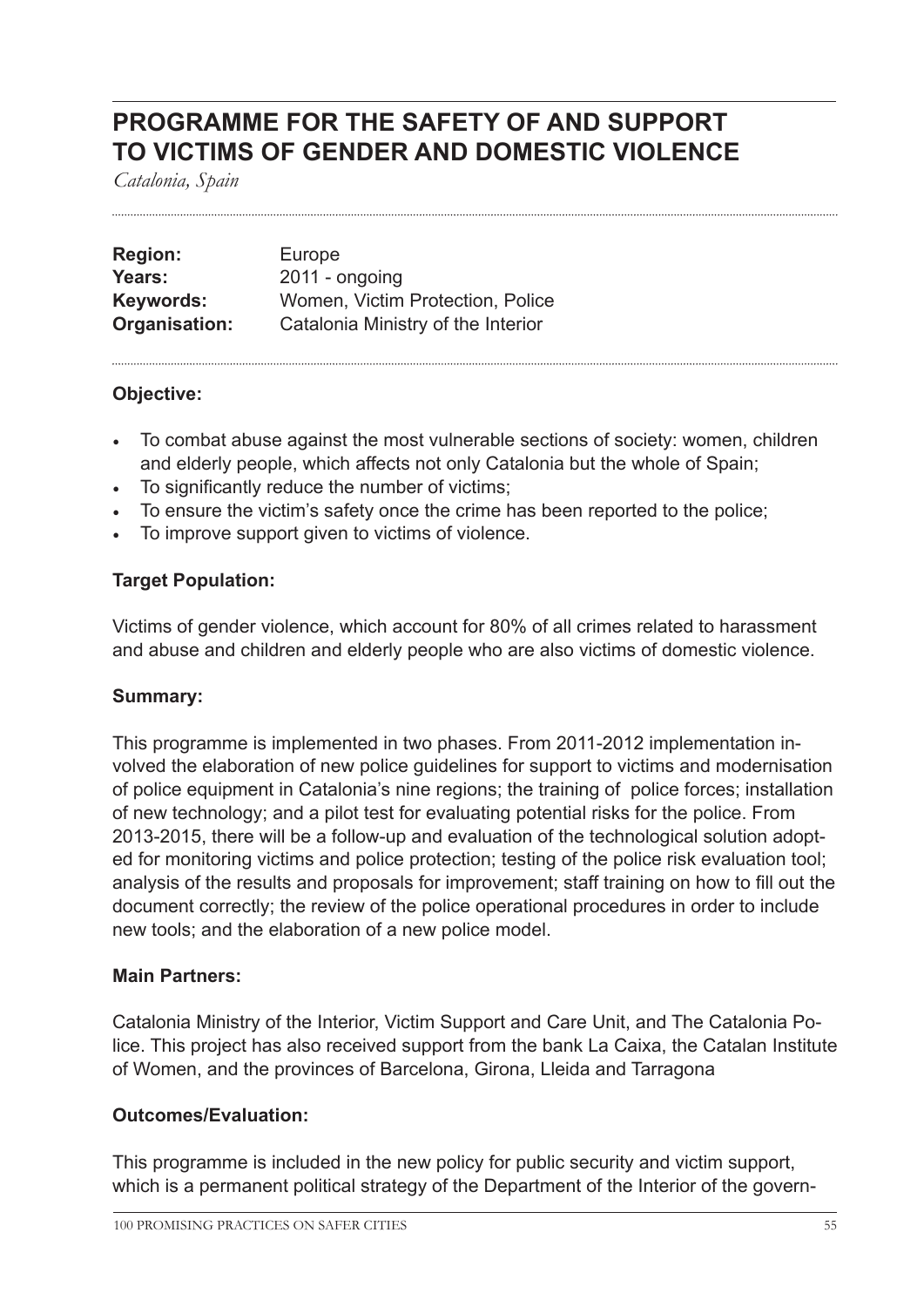# ment of Catalonia.

The following factors have been important in the conception and implementation of the programme: (a) the renewal of the previous model of support for victims of gender and domestic violence; and (b) the creation of tools enabling the police to deal with this type of violence better; and (c) the creation of interdisciplinary work groups with other departments dealing with gender and domestic violence, and the implementation of joint actions.

# **Further Information:**

• [Catalonia Interior Department Website](http://www20.gencat.cat/portal/site/interior/menuitem.28f88cc1ebe4d25dca86da5bb0c0e1a0/?vgnextoid=a6c3450ecbcb0310VgnVCM1000008d0c1e0aRCRD&vgnextchannel=a6c3450ecbcb0310VgnVCM1000008d0c1e0aRCRD&vgnextfmt=default)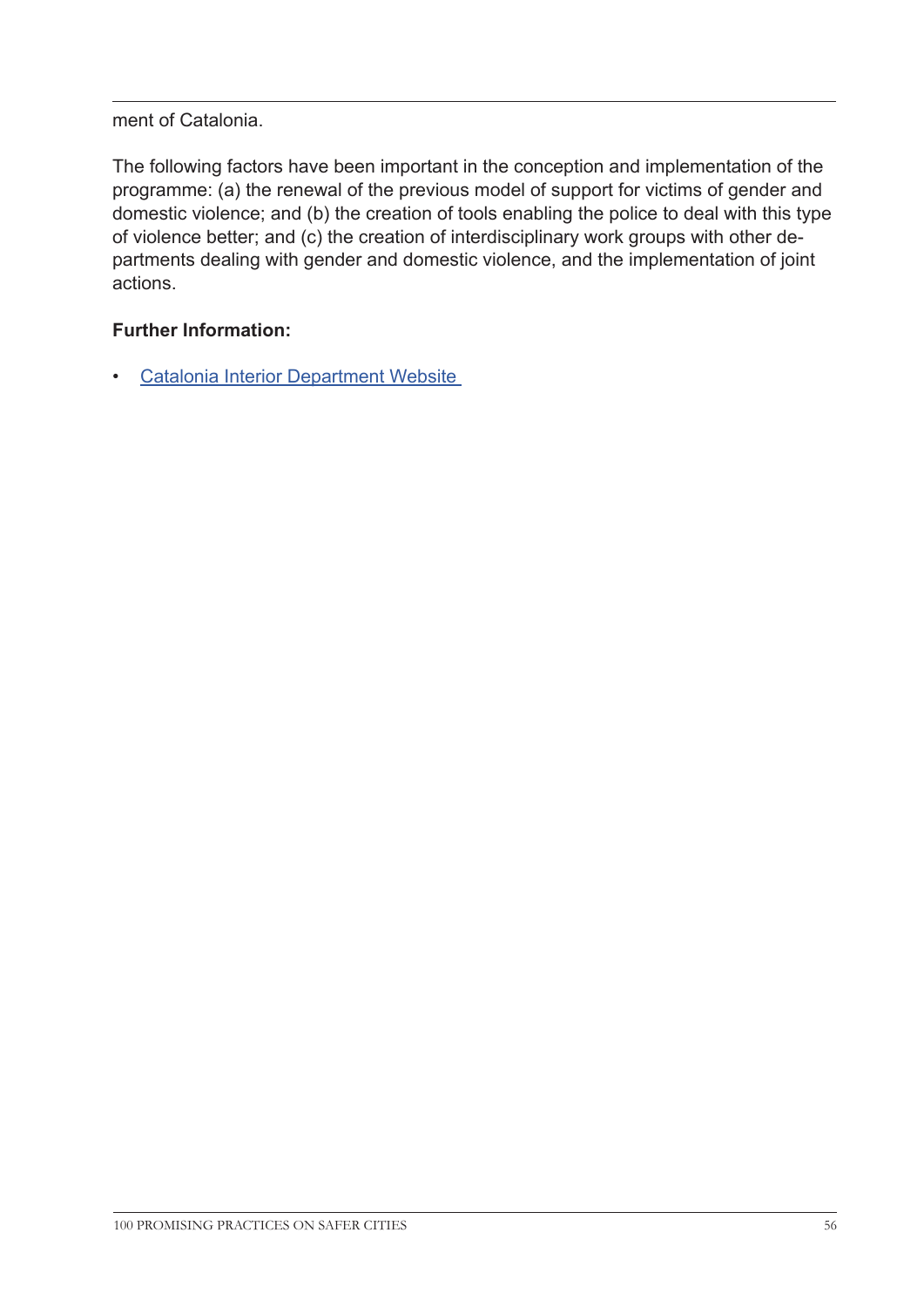# **TURNING THE TIDE ON FAMILY VIOLENCE PROGRAM**

*Charlottetown, Canada*

| <b>Region:</b> | <b>North America</b>             |
|----------------|----------------------------------|
| Years:         | 2001                             |
| Keywords:      | Women, Participation, Prevention |
| Organisation:  | City of Charlottetown            |

### **Objective:**

- To prevent family violence in Charlottetown;
- To disseminate information to raise awareness about family violence.

### **Target Population:**

Families in Charlottetown.

#### **Summary:**

The City of Charlottetown partnered with professionals working in the field of family violence prevention to conduct an evidence-based needs assessment to determine community needs. The results of the analysis led to the creation of the Turning the Tide on Family Violence Program. The Program emphasizes taking: "a holistic approach to community awareness and education that facilitates intergovernmental, inter-jurisdictional and voluntary sector partnerships, strengthens the City's regulatory and human resources framework and engages citizen support and feedback through community outreach presentations, the Internet and the media".

Educational training and an awareness-raising programme on preventing family violence were developed for city workers, offering sessions ranging from one to three hours. The training incorporates a video and four presentation modules that can be used individually or in combination, depending on the target audience. This training is ongoing and is provided to all new employees and elected officials. The City of Charlottetown has incorporated this training into management policies and practices with the City's Human Resource department, ensuring its long-term sustainability. To complement the training, a comprehensive information kit was designed and provided to each employee. Included in the kit was a small yellow referral card that holds the names and phone numbers of local authorities to help victims of violence. This is now a permanent part of the uniform that is worn by many municipal workers. Finally, the City has made use of the women's safety audit tool to identify the factors that increase fear of crime in order to make improvements to the physical environment and increase women's sense of safety. This ensures women's active participation in making their community safer.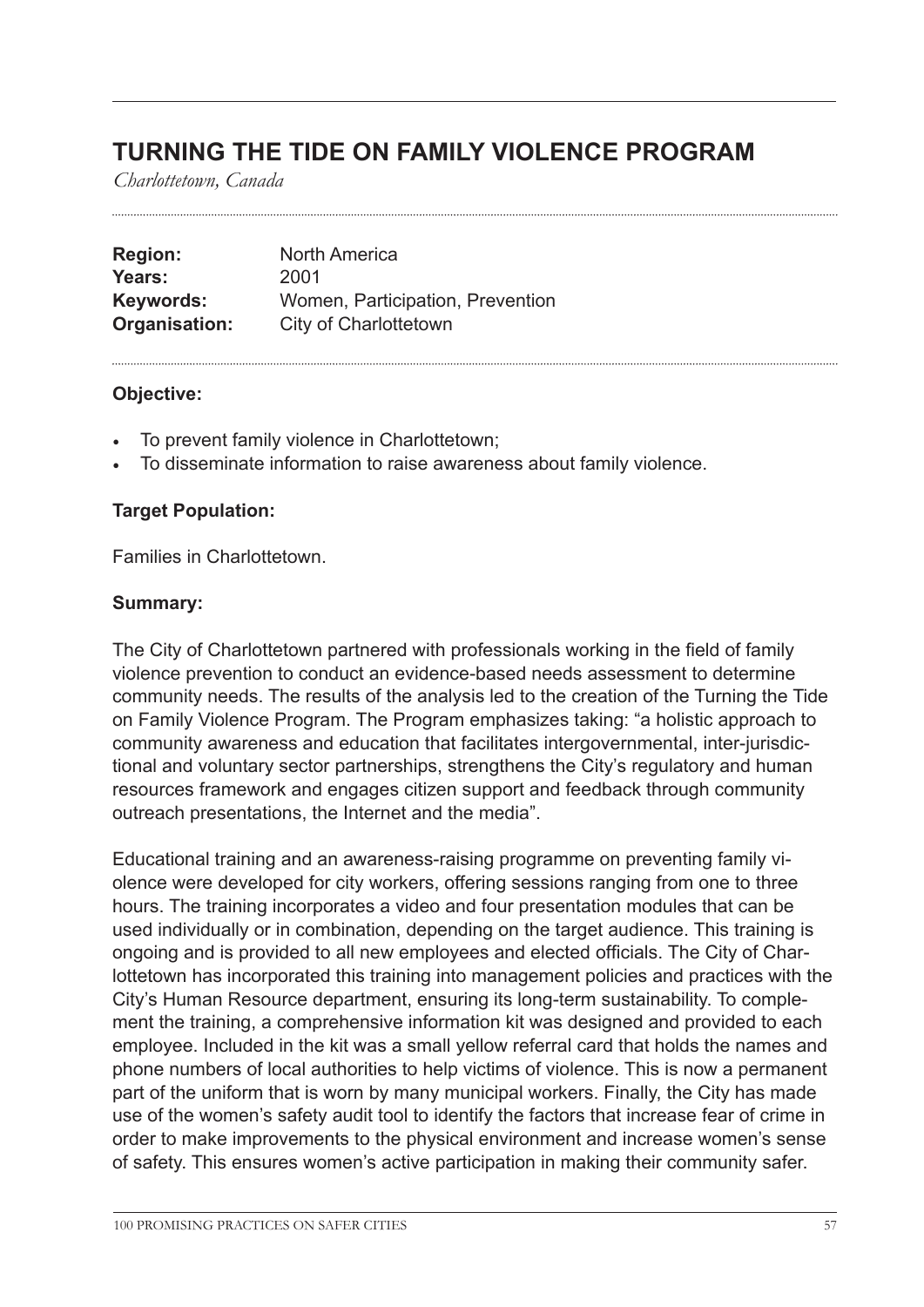### **Main Partners:**

Mayor and City staff representatives, a Family Violence Consultant, the Executive Director of Transition House Association, the Director of the Advisory Council on the Status of Women and the Program Coordinator for the PEI Rape & Sexual Assault Crisis Centre.

### **Outcomes/Evaluation:**

Since 2001, more than 80% of the City's employees have participated in the training program. The City of Charlottetown's Family Violence Prevention Programme was recognized by Women in Cities International as a good practice in the framework of the 2004 Women's Safety Awards. In 2002, the City of Charlottetown was awarded the Equality Recognition Award by the PEI Advisory Council on the Status of Women.

### **Further Information:**

- [International Centre for the Prevention of Crime. \(2008\). Women's Safety: A Univer](http://www.crime-prevention-intl.org/fileadmin/user_upload/Publications/Women_s_Safety._A_universal_concern_ANG.pdf)[sal Concern.](http://www.crime-prevention-intl.org/fileadmin/user_upload/Publications/Women_s_Safety._A_universal_concern_ANG.pdf)
- [The City of Charlottetown Purple Ribbon Taskforce](http://www.city.charlottetown.pe.ca/purple-ribbon-taskforce.php
)
- [Premier's Action Committee on Family Violence Prevention](http://www.stopfamilyviolence.pe.ca/
)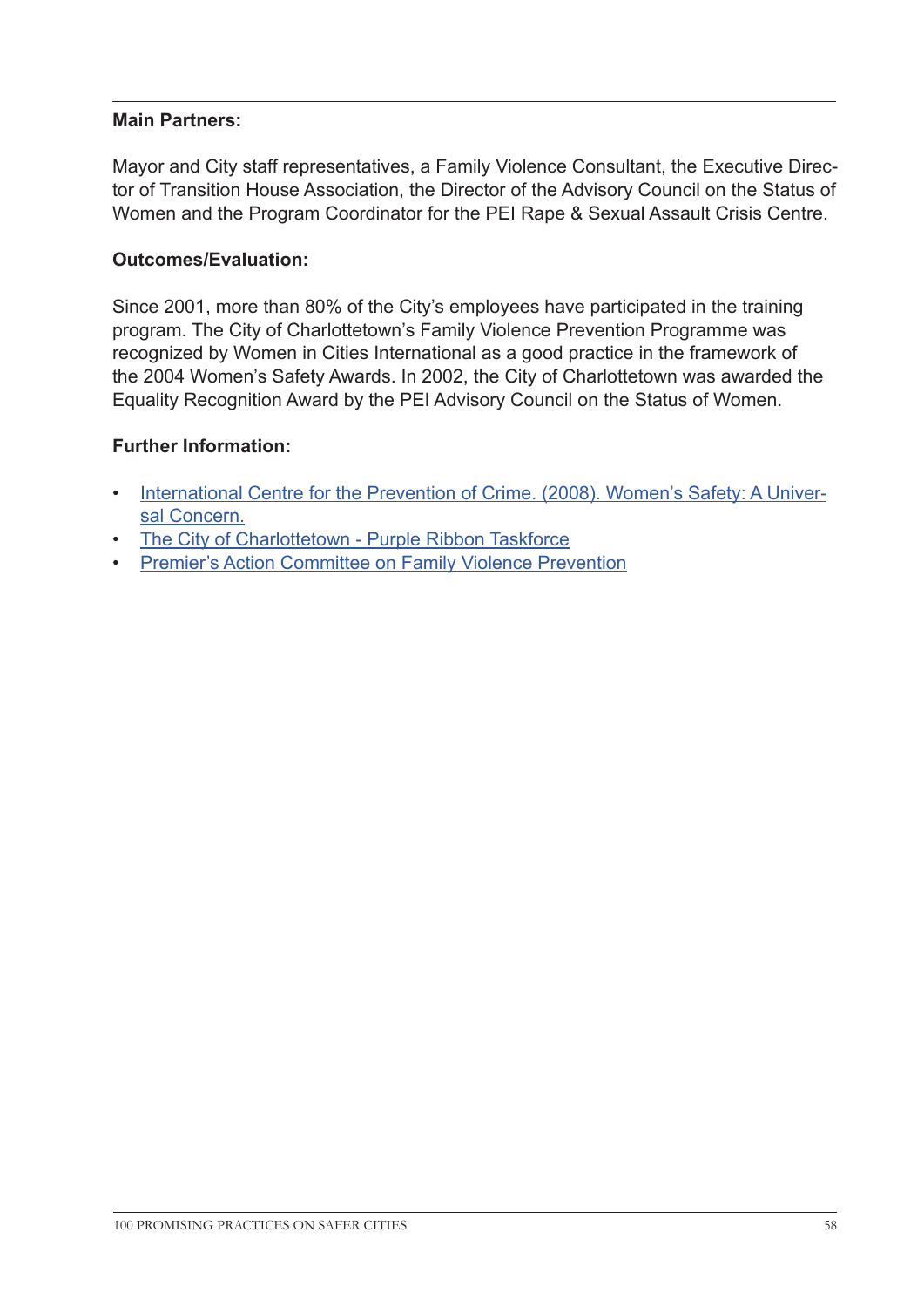# **GENDER INCLUSIVE CITIES PROGRAMME (GICP)**

*Dehli, India*

| <b>Region:</b> | Asia                                            |
|----------------|-------------------------------------------------|
| Years:         | 2009                                            |
| Keywords:      | Women, Community, Partnership                   |
| Organisation:  | Jagori and Women in Cities International (WICI) |

### **Objectives:**

- Create cities that are inclusive and respect the right of all people (particularly women) to live, work and move around without fear or difficulty.
- Develop comprehensive and reliable data on gender inclusion and exclusion in cities with a particular focus on sexual harassment and sexual assault in public spaces;
- Enhance public and stakeholder awareness of women's rights, access and inclusion in the city, and their engagement in partnerships;
- Create and test evidence-based pilot interventions aimed at decreasing sexual harassment and sexual assault, in order to achieve greater gender equality and inclusion.

# **Target Population:**

Women

# **Summary:**

The GICP stems from an interest in identifying factors that cause and perpetuate gender inequalities and exclusion in public space, as well as the policies and programme approaches that enhance women's inclusion and "right to the city". The first stage consisted of knowledge-generation using methodological tools of mapping, interview–based research and review. WICI, in partnership with local governments and NGOs, used this knowledge to work with key stakeholders to develop pilot interventions designed to reduce the public vulnerability and exclusion women and girls face. Pilot interventions were developed around assessed needs, as well as local capacity and opportunities. Interventions focused on policy change, public awareness and women's empowerment, and targeted areas such as public transportation, infrastructure in informal settlements, and women's/community use of public parks, squares and university campuses.

GICP research data pointed to several key issues that had an effect on women's safety and inclusion, including infrastructure deficiencies, social attitudes, policing and the usage level of public spaces. One key finding was that women and girls faced harassment while waiting for and using public transport.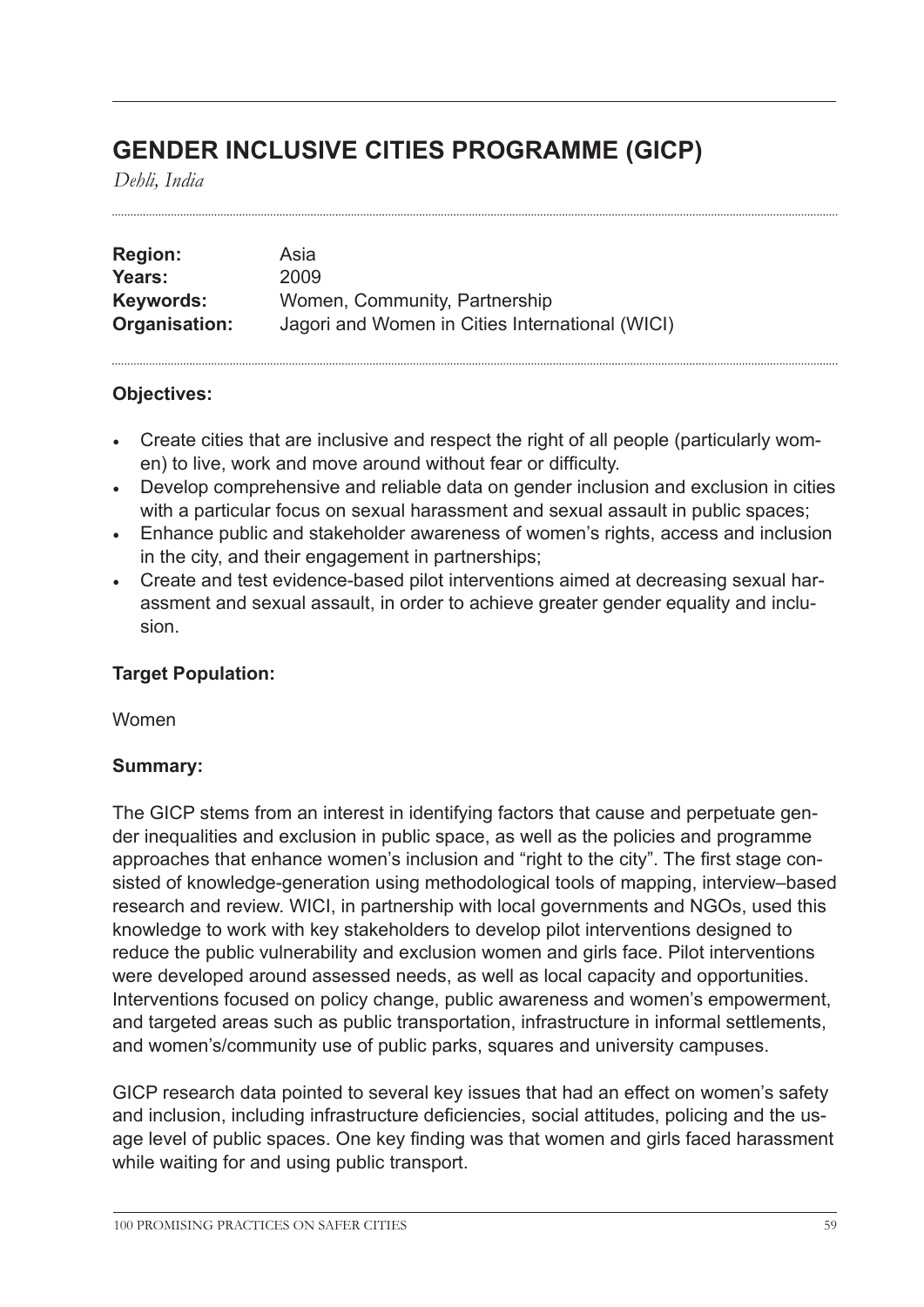### **Main Partners:**

Delhi Transport Corporation, Department of Women and Child Development, Delhi Government (WSDC), Delhi University

# **Outcomes/Evaluation:**

The initiative was successful in part since Jagori had strong links with women's groups and grassroots groups across the country and an ongoing partnership with the Delhi Government and UN Women. Further, the organisation had previous experience working with the transport department on messaging and conducting training with drivers and conductors of the Delhi Transport Corporation (DTC).

One key result was that the organisations involved were able to mainstream the understanding of gender and violence against women into the curriculum of the DTC. This has ensured that all drivers now receive training on gender and violence against women. Sustainability of the work in Delhi seems promising with its inclusion in the UN Women Global Programme Safe Cities Free of Violence Against Women and Girls and the launch of the Awaz Uthao Programme by the Delhi Government.

### **Further Information:**

[Jagori – GICP Final Report](http://jagori.org/wp-content/uploads/2012/04/GICP_Final-report.pdf 
) [Women in Cities International – Projects](http://www.femmesetvilles.org/index.php/en/our-work/projects	
)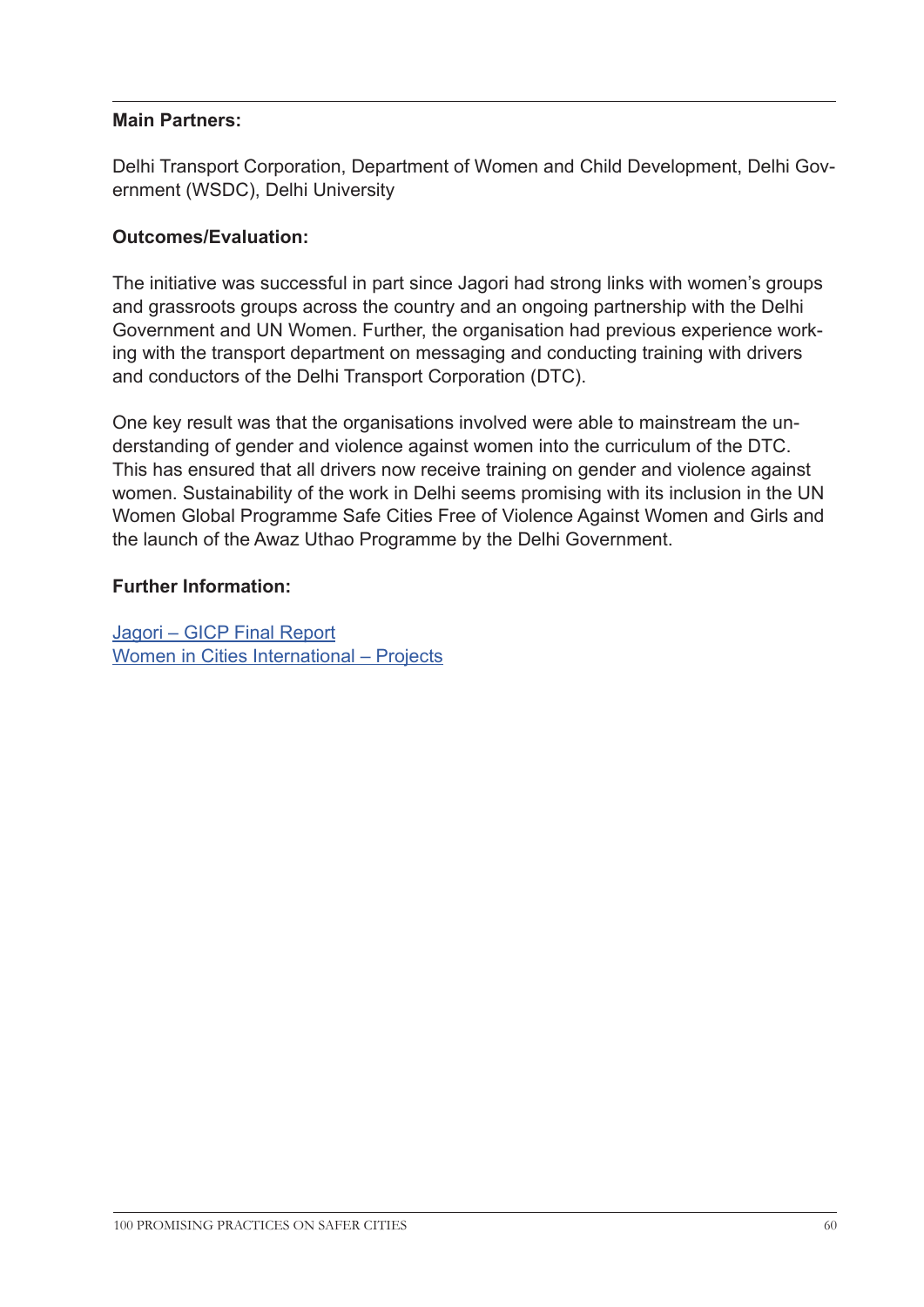# **CREATING SAFER COMMUNITIES FOR MARGINALIZED WOMEN AND EVERYONE**

*Gatineau, Canada*

| <b>Region:</b> | <b>North America</b>          |
|----------------|-------------------------------|
| Years:         | 2007                          |
| Keywords:      | Exclusion, Urban planning     |
| Organisation:  | Women In Cities International |

### **Objective:**

• To build partnerships between the municipality and local women's groups.

### **Target Population:**

Elderly women

### **Summary:**

The project was funded by the Status of Women Canada. The aim was to build partnerships between municipalities and local women's groups composed of marginalised women. During the project, partnerships were formed through the joint implementation of activities to create safer communities for marginalized women and all citizens.

The project's main activities include:

- Adapting the women's safety audit tool to be used by different groups of marginalised women;
- Designing and implementing training workshops on the adapted women's safety audits with representatives of local organizations, the police and municipal officials in Gatineau;
- Implementing safety audits in the communities with the respective organizations and target groups (elderly women);
- Providing training on partnership-building with municipalities around the use of safety approaches and women-led community improvements;
- Drafting and disseminating a report on the findings of the project, with a special focus on the experience and adaptation of safety approaches to target group of women.

The findings and recommendations from the women's safety audits done by a group of elderly women were shared with the municipality and incorporated and shaped the redesign of a public park (\$1.2M CAD investment). The city also asked the women to audit other spaces in the city and to share recommendations for improving public safety, which have been included in city reports.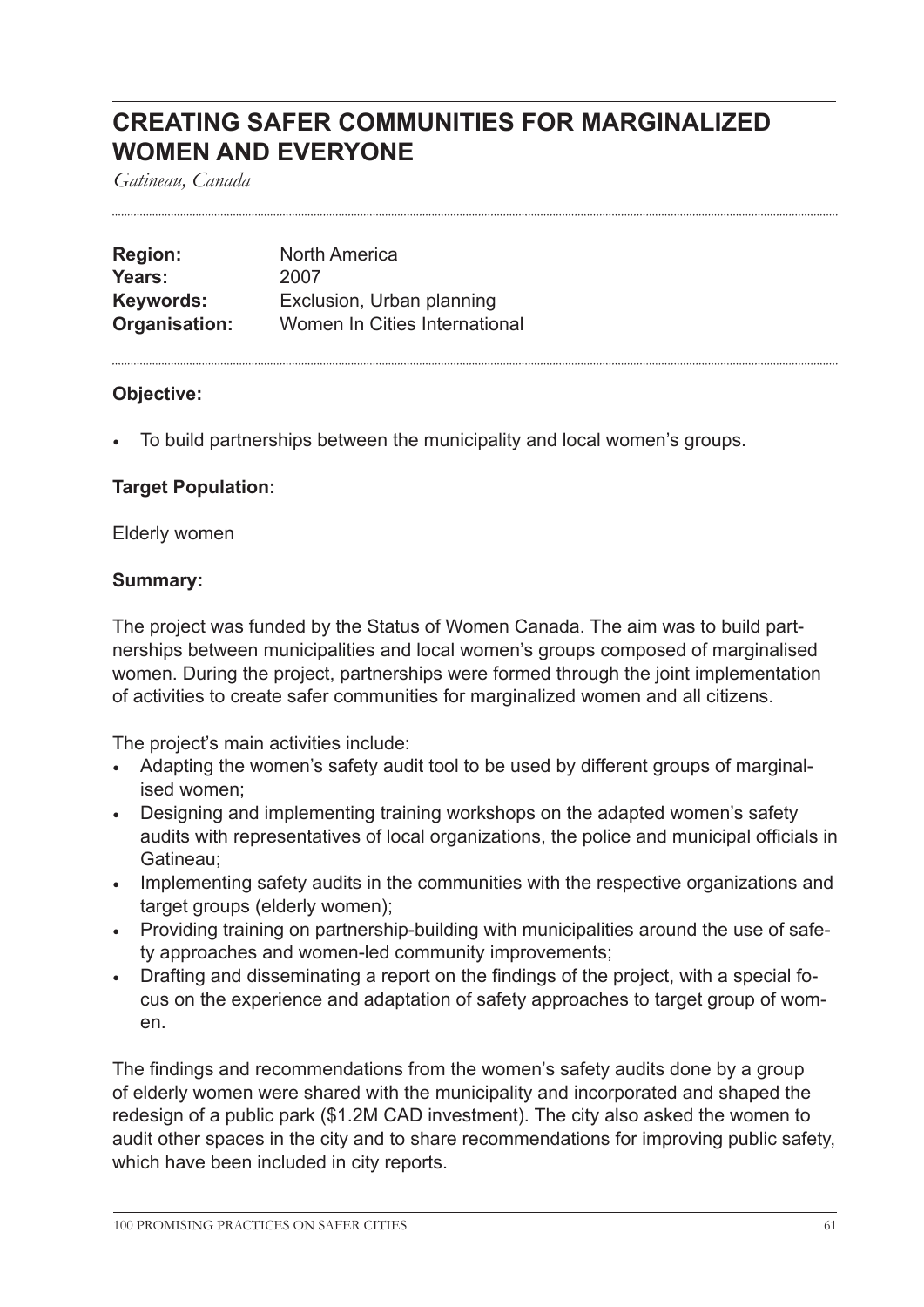### **Main Partners:**

Municipality of Gatineau, Gatineau Seniors' Centre, Gatineau Police, city criminologist, community development officers of the municipality, park site manager, city representative for universal accessibility, crime prevention professionals, and urban planners.

### **Outcomes/Evaluation:**

The project was implemented in three other communities in Canada with different target groups: Aboriginal women; women with disabilities; and immigrant and visible minority women. The evaluation report is available upon request.

### **Further Information:**

• [Women In Cities International - Together For Women's Safety](http://www.femmesetvilles.org/images/Publications/together%20for%20womens%20safety%20en.pdf )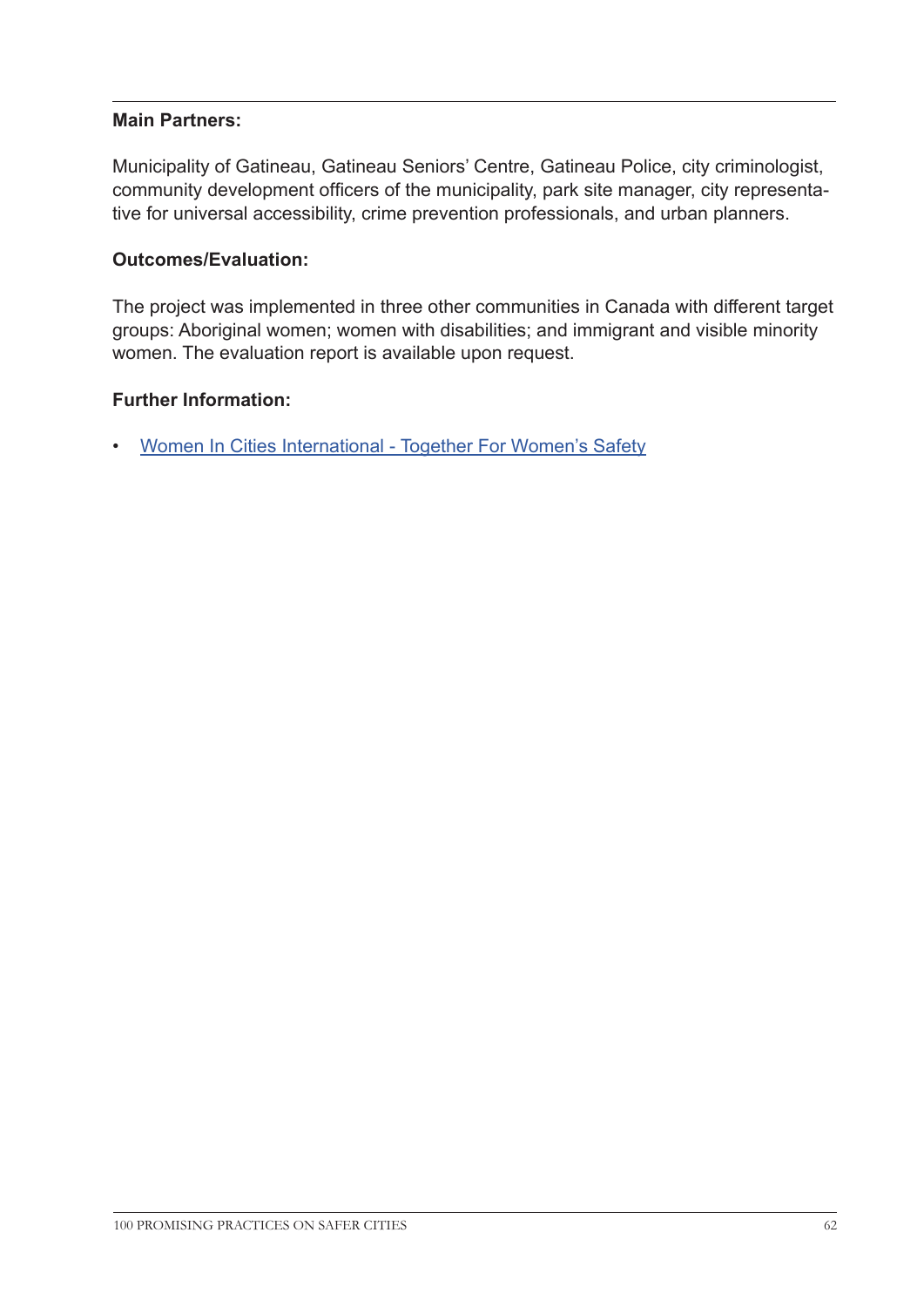# **MOBILIZING COMMUNITIES TO PREVENT DOMESTIC VIOLENCE**

*Kampala, Uganda*

| <b>Region:</b> | Africa                   |
|----------------|--------------------------|
| Years:         | 1999 - ongoing           |
| Keywords:      | <b>Domestic Violence</b> |
| Organisation:  | <b>Raising Voices</b>    |

### **Objective:**

To address the root causes of domestic violence and promote the right of women to live free of violence and to promote the collective responsibility of individuals and the community to uphold and respect that right.

### **Target Population:**

Community members of Kampala, Schools, and Health Care Services

#### **Summary:**

Raising Voices developed an innovative approach to domestic violence prevention that aims to facilitate individual and social change in communities. It focuses on working with a broad cross-section of community members, including women and men at the grassroots level and in local institutions such as the police, social and health care services, media outlets, religious communities and local governments, in order to develop and inspire creative, locally appropriate ways of challenging and changing the attitudes and practices that perpetuate domestic violence.

Raising Voices and the Centre for Domestic Violence Prevention have pioneered the approach in a densely populated slum community north of Kampala. Key products developed from the project include 'Mobilizing Communities to Prevent Domestic Violence: A Resource Guide for Organizations in the Horn, East and Southern Africa;' 'Rethinking Domestic Violence: A Training Process for Activists;' and 'Thinking Aloud, a booklet on domestic violence and women's rights.'

#### **Main Partners:**

Local women and men, Police, Court, Social and Health Care Services, Media Outlets, Religious Communities and Local Governments.

### **Outcomes/Evaluation:**

One of the outcomes includes providing learning materials, training, advocacy, public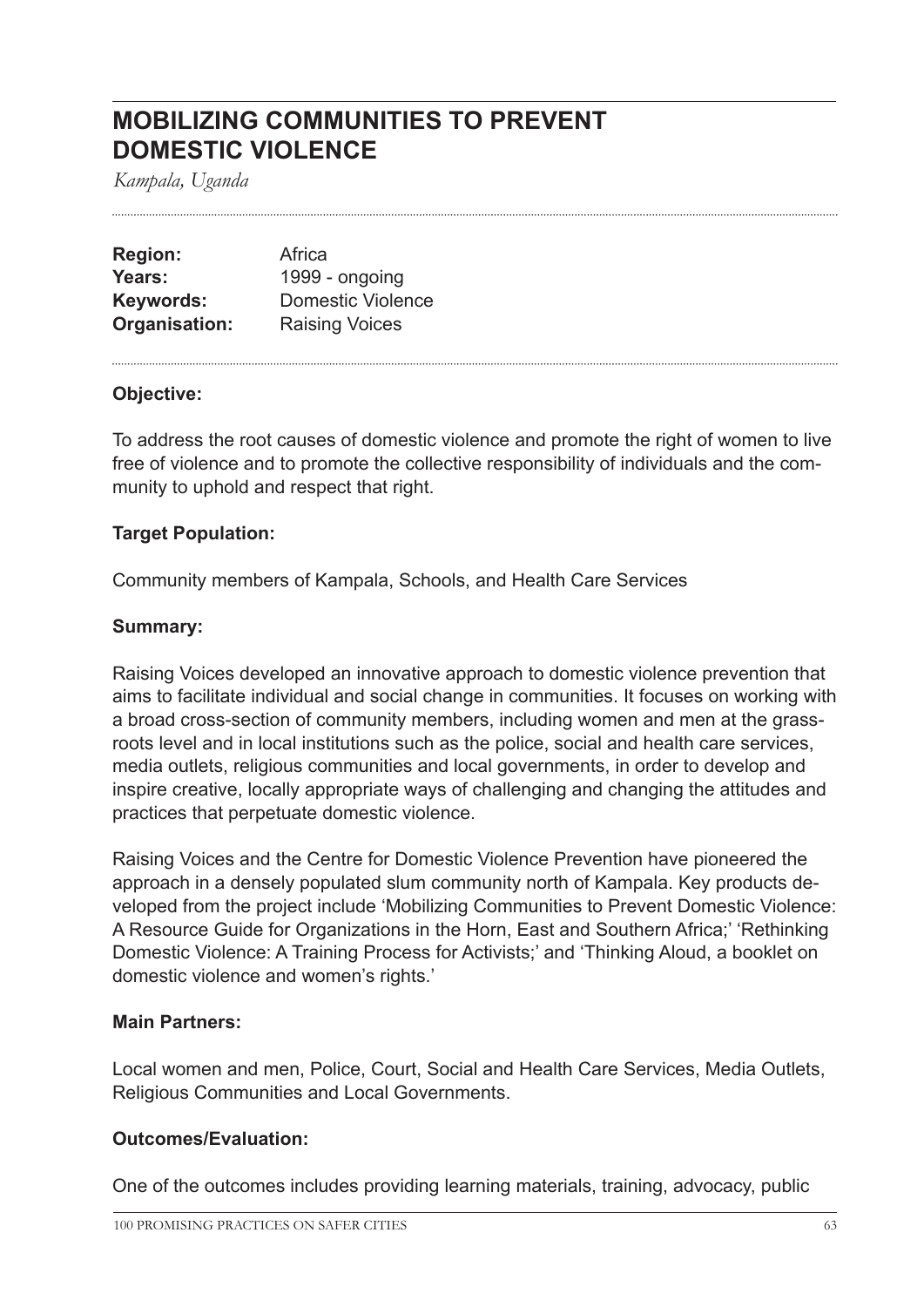education and community development.

An evaluation was conducted in 2013 and showed that 48 percent of both women and men reported a decreased level of physical violence in their relationships.

# **Further Information:**

- [Raising Voices]( http://raisingvoices.org/ )
- Raising Voices Impact Evaluation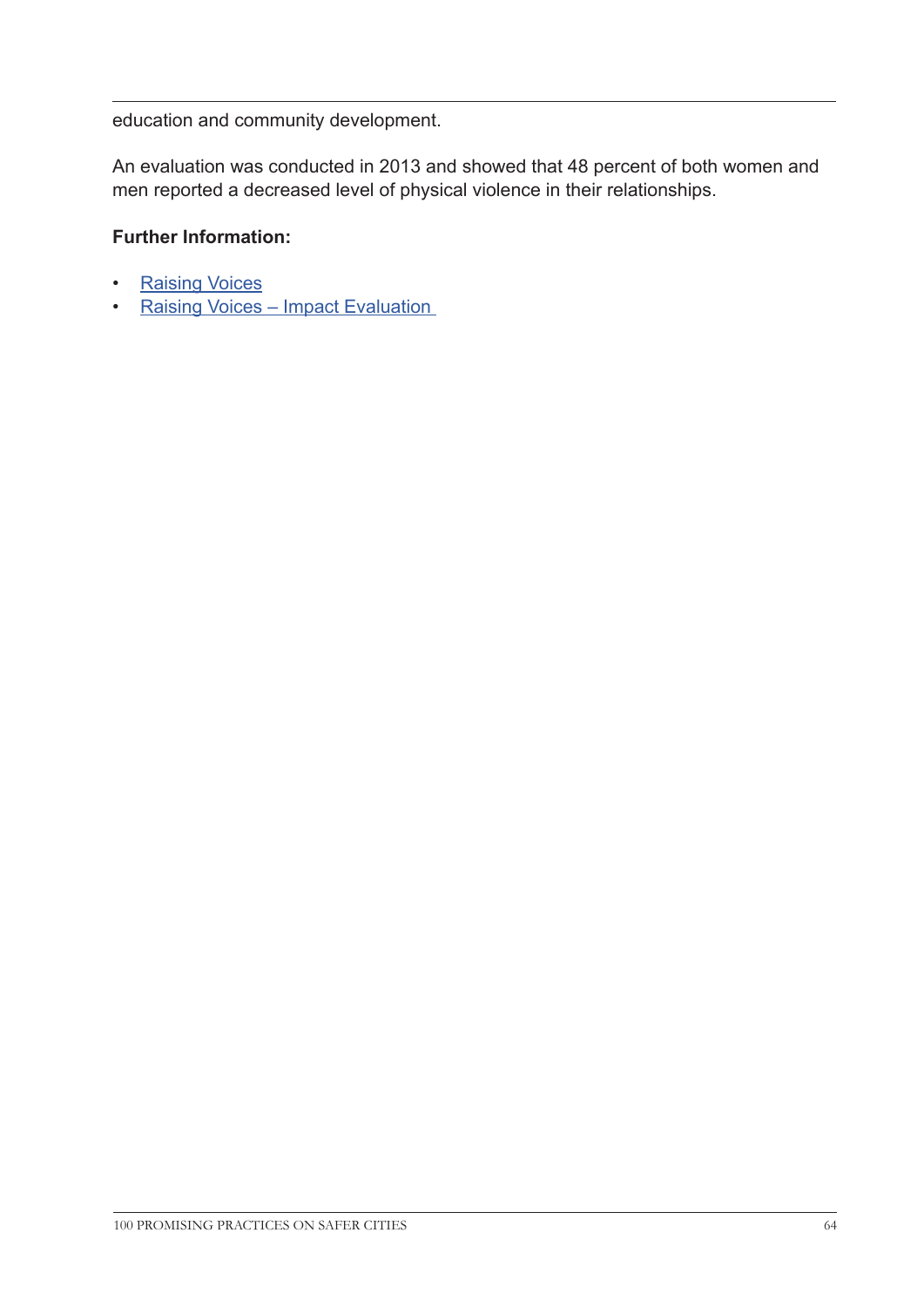# **LET WOMEN TRAVEL SAFELY IN PUBLIC TRANSPORT**

*Mexico City, Mexico*

| <b>Region:</b> | North America                                   |
|----------------|-------------------------------------------------|
| Years:         | $2008 - ongoing$                                |
| Keywords:      | Women, Transport, Prevention                    |
| Organisation:  | The Institute for Women in the Federal District |

### **Objective:**

• To prevent and reduce sexual violence committed against women who use the public transport system in Mexico City through the assistance of 11 government agencies and one civic institution, responsible for security, promotion of women's rights, social development, law enforcement, citizen services and citizen oversight.

### **Target Population:**

Women living in Mexico City and using public transportation.

# **Summary:**

This program includes the following services:

- Customer service unit to report sexual abuse cases in the Metro Collective Transport System;
- Atena Program "Exclusive service for women" a safe, convenient and affordable bus service only for female users ;
- Separation between men and women in the Metrobús;
- Separation between men and women in the light train;
- Separation between men and women in the metro.

### **Main Partners:**

Attorney General's Office of Justice of the Federal District (Procuradoria general de justicia del Distrito Federal (GJDF)), Department of Public Safety (las Secretarías de Seguridad Pública (SSPDF)), Department of Transport and Roads (Transportes y Vialidad (Setravi)), Metro Collective Transport System (STC Metro), Passengers Transports Network (Red de Transporte de Pasajeros (RTP)), Metrobús, Electric Transport Service (STE), Local Youth Institute (Instituto de la Juventud local (Injuve DF)), Locatel, and the Citizen Council for Public Safety and Law Enforcement (el Consejo Ciudadano de Seguridad Pública y Procuración de Justicia).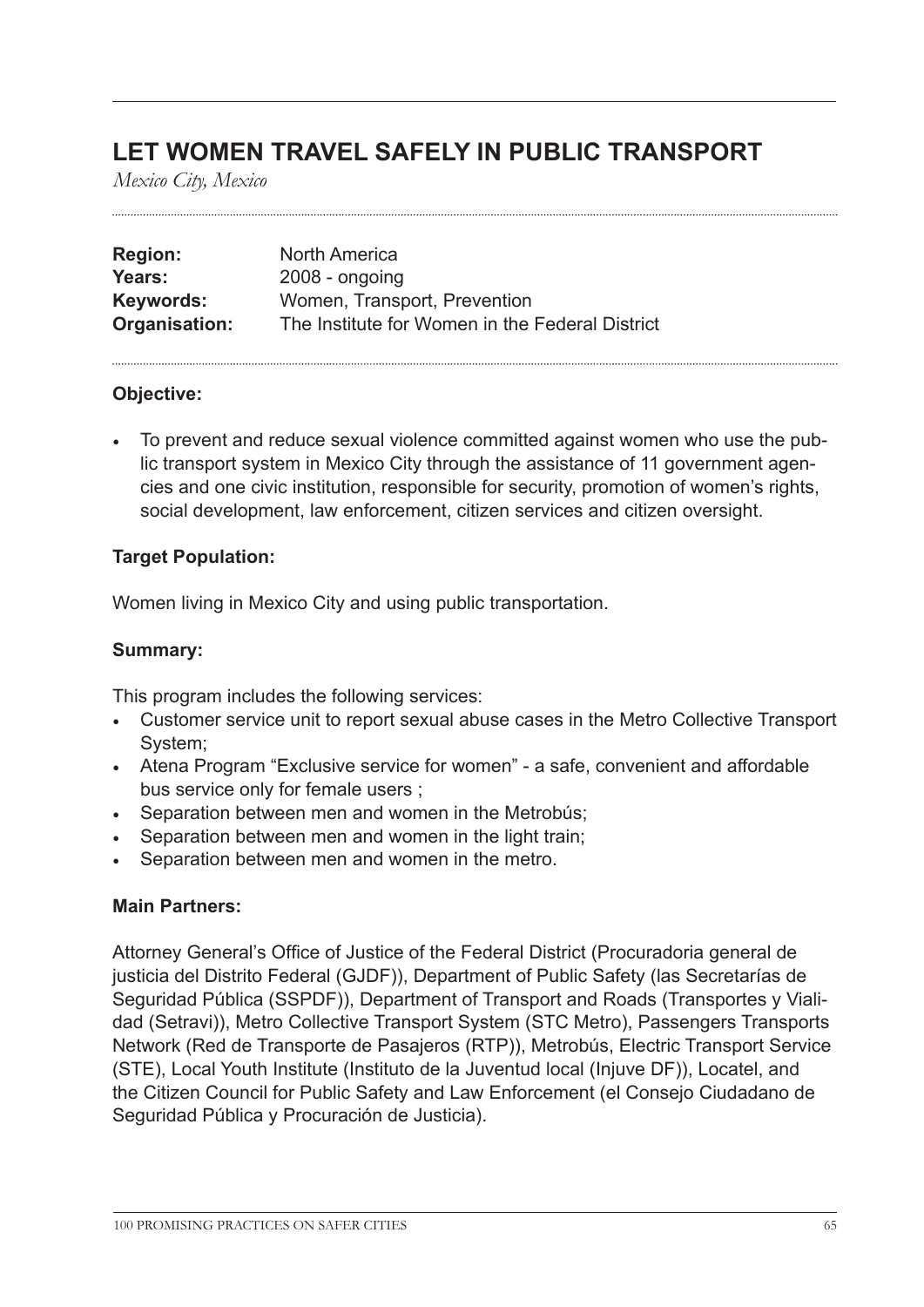# **Outcomes/Evaluation:**

The Program will be part of the "Evaluation of Impact of four Programs of Violence Prevention against women in Latin America and the Caribbean" (Evaluación de Impacto de cuatro Programas de Prevención de la Violencia contra las Mujeres en América Latina y el Caribe) as part of a project driven by the Inter- American Development Bank (IDB) in 2014.

Since the implementation of the customer service unit in some metro stations between January 2008 and November 2013, 1902 cases of sexual harassment, sexual abuse and other types of violence have been reported and taken care of for which 94 percent of victims were women.

From 2008 to 2013, training was given to more than 8300 public servants regarding the "Introduction to the guidelines of Safe Rideshare Program in Public Transport in Mexico City" (Inducción a los lineamientos del Programa Viajemos Seguras en el Transporte Público de la Ciudad de México)

# **Further Information:**

- [Instituto De Las Mujeres Programa Interinstitucional Viajemos Seguras en el](http://www.inmujer.df.gob.mx/wb/inmujeres/programa_interinstitucional_viajemos_seguras_en_el)  [Transporte Público de la Ciudad de México](http://www.inmujer.df.gob.mx/wb/inmujeres/programa_interinstitucional_viajemos_seguras_en_el)
- [El Sol de Mexico Evaluarán programa "Viajemos Seguras en el Transporte Público](http://www.oem.com.mx/elsoldemexico/notas/n3199029.htm)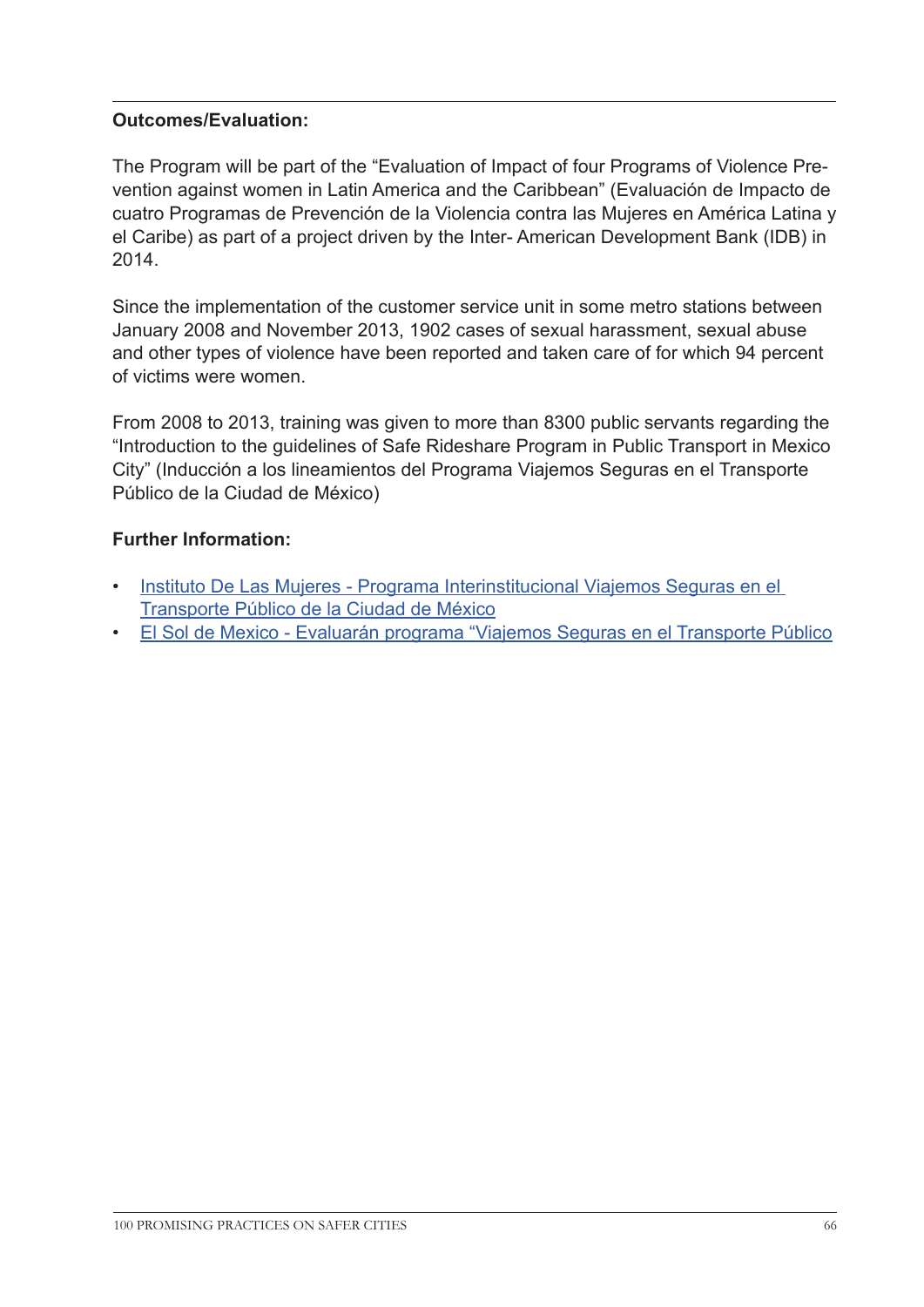# **THE SURVIVORS**

*Montreal, Canada*

| <b>Region:</b> | North America                                           |
|----------------|---------------------------------------------------------|
| Years:         | $2011 -$ ongoing                                        |
| Keywords:      | Human trafficking, Victims, Police                      |
| Organisation:  | Morality section of the Montreal Police Services (SPVM) |

### **Objective:**

- To inform various professionals on how to identify and work with victims of sexual exploitation and human trafficking;
- To assist victims of sexual exploitation and human trafficking through partnerships.

### **Target Population:**

Professionals (e.g. police, local authorities, organizations)

### **Summary:**

The project stemmed from consultations that begun in October 2009 with victims of sexual exploitation and institutional and community partners (e.g. SPVM), where the aim was to change perceptions and sensitize the police of victims of sexual exploitation.

The project involves a small team from the SPVM that collaborates with the Crime Victims Assistance Centre (CAVAC) and Centre de Jeunesse (Youth Centre) to offer a series of services for victims. The project team works with girls under the age of 18, as well as women over 18 years of age. The team identifies victims and connects them with expert organizations, such as CAVAC who offer support to victims in terms of reporting, meeting with investigators and prosecutors at the courthouse, and improving overall well-being. The project team conducts presentations at the Centre de Jeunesse to inform young women and girls about sexual exploitation and abuse, and past victims are brought in to share their experiences with individual girls during one-on-one sessions. The project also offers services for parents who require assistance.

### **Main Partners:**

CAVAC, Centre de Jeunesse, Provincial Prosecutors, Past Victims, SPVM and Court-House Investigators.

### **Outcomes/Evaluation:**

Over 100 presentations have been given and 1000 police officers have been trained.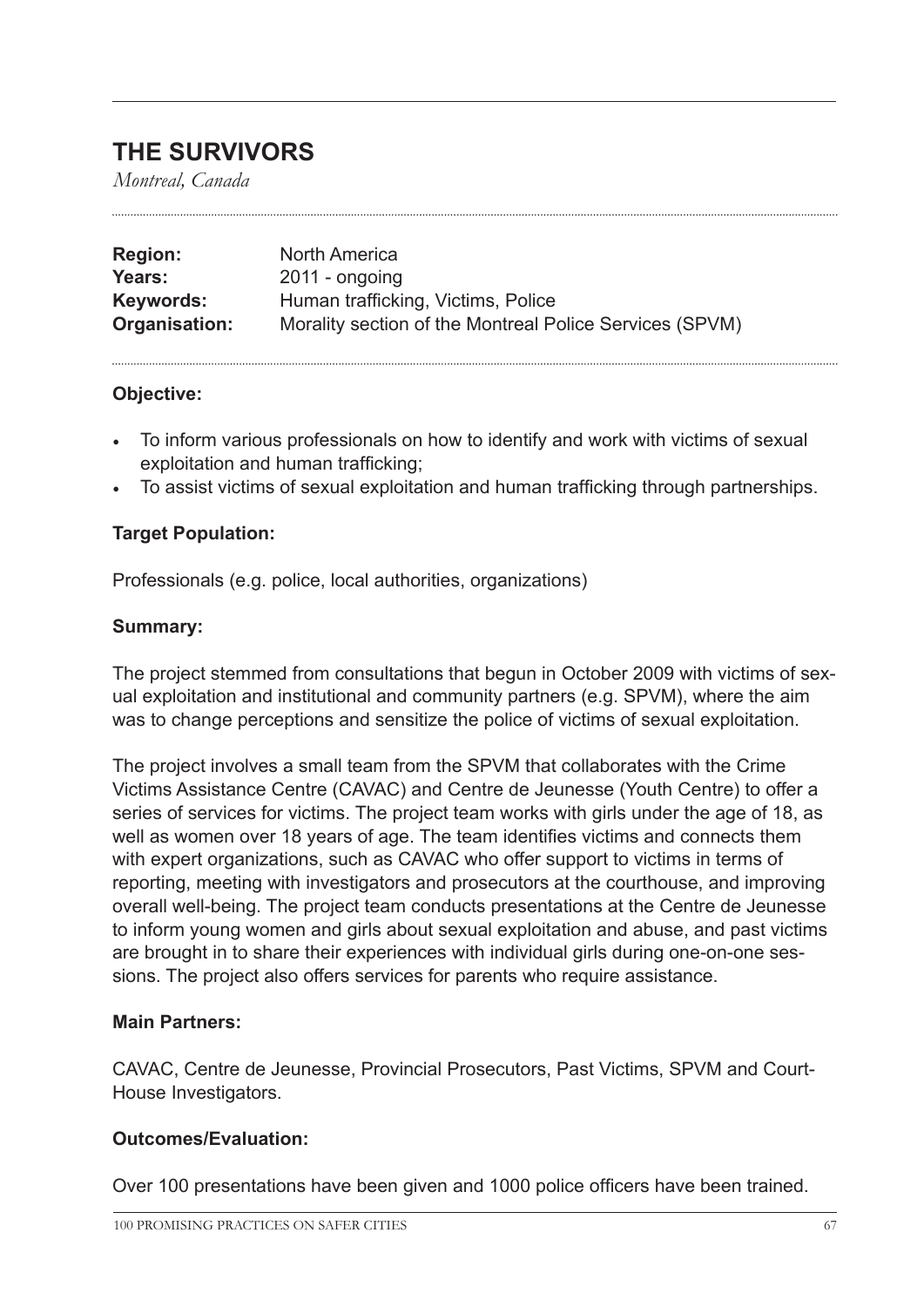# **Further Information:**

[SPVM - Communique](http://www.spvm.qc.ca/fr/documentation/3_1_2_communiques.asp?noComm=824 
)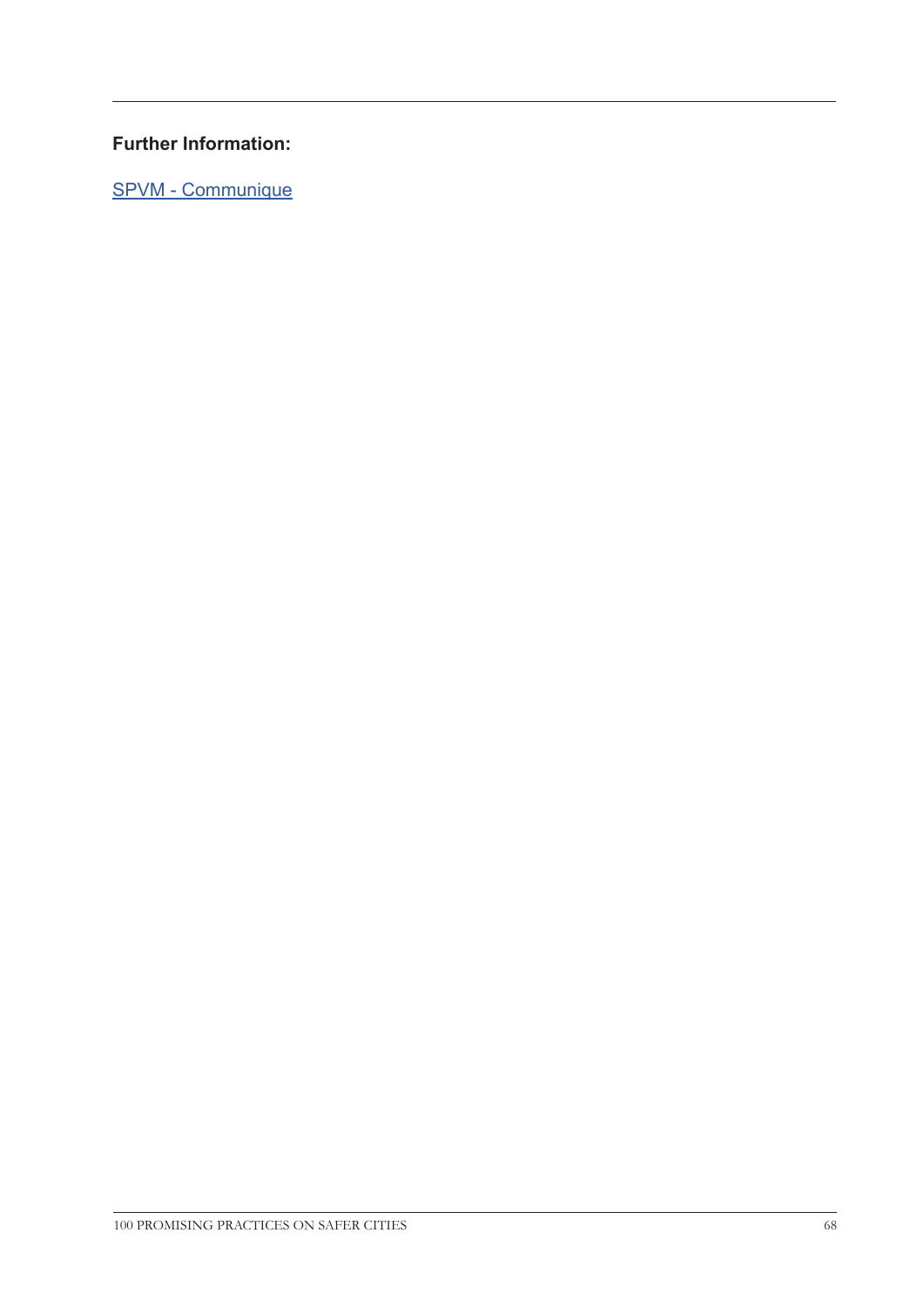# **TRAINING LOCAL POLICE AND MEDICAL STAFF WHO ASSIST VICTIMS OF DOMESTIC VIOLENCE**

*Ravenna, Italy*

| <b>Region:</b> | Europe                                        |
|----------------|-----------------------------------------------|
| Years:         | $2012$ - ongoing                              |
| Keywords:      | Violence against women, Training, Prevention  |
| Organisation:  | Municipal Police of the Emilia-Romagna region |

### **Objective:**

- To fill the knowledge gaps regarding domestic violence through specific training;
- To raise awareness by making a video (which was also used in training sessions).

### **Target Population:**

Police and medical staff who may be involved in this kind of situation. An indirect target are those who would watch the video.

#### **Summary:**

Although training and prevention activities regarding domestic violence had been implemented in Ravenna since 2007, police forces and medical staff still had knowledge gaps.

A guide was made to be distributed during training sessions and a short film entitled "It doesn't take much to see real change" was made and used during training sessions.

The project leaders are the City of Ravenna, its municipal police and the NGO Linea Rosa, which manages a support centre for women who are victims of violence and "safe houses" where they can take refuge with their children.

The project was entirely funded by a bank foundation for a total of €90,000 which went to the NGO Linea Rosa. This budget covered the design and implementation of a training programme providing the necessary skills for handling cases of violence against women in various contexts better. This was one of the first training programmes for local police in Italy.

### **Main Partners:**

The partners were the municipal police of the Emilia-Romagna region, the crisis centres, a private foundation, and the victims themselves since they suggested ways to improve the training sessions.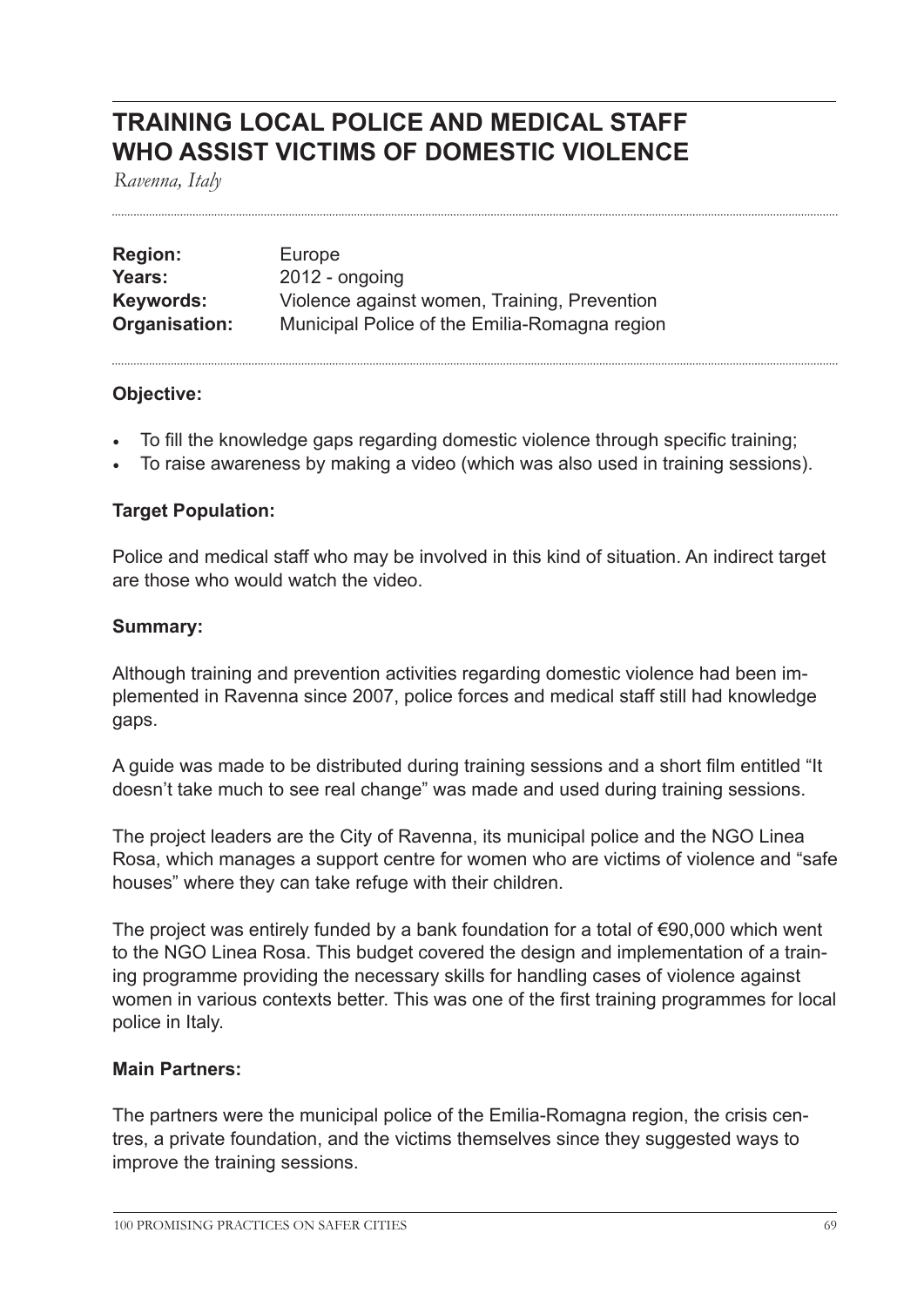# **Outcomes/Evaluation:**

One of the factors contributing to success is the fact that the president of the NGO Linea Rosa is also Deputy Commander of the Ravenna municipal police force. She was instrumental in building a close relationship between the NGOs and institutions.

The other great success is the short film which had a great impact on the public because it is both very moving and informative. The major risk of this type of project is the difficulty to really engage participants in the training programme.

### **Further Information:**

- [Linea Rosa](http://linearosa.it/
)
- [Short Film Basta poco per cambiare](http://vimeo.com/16690806
)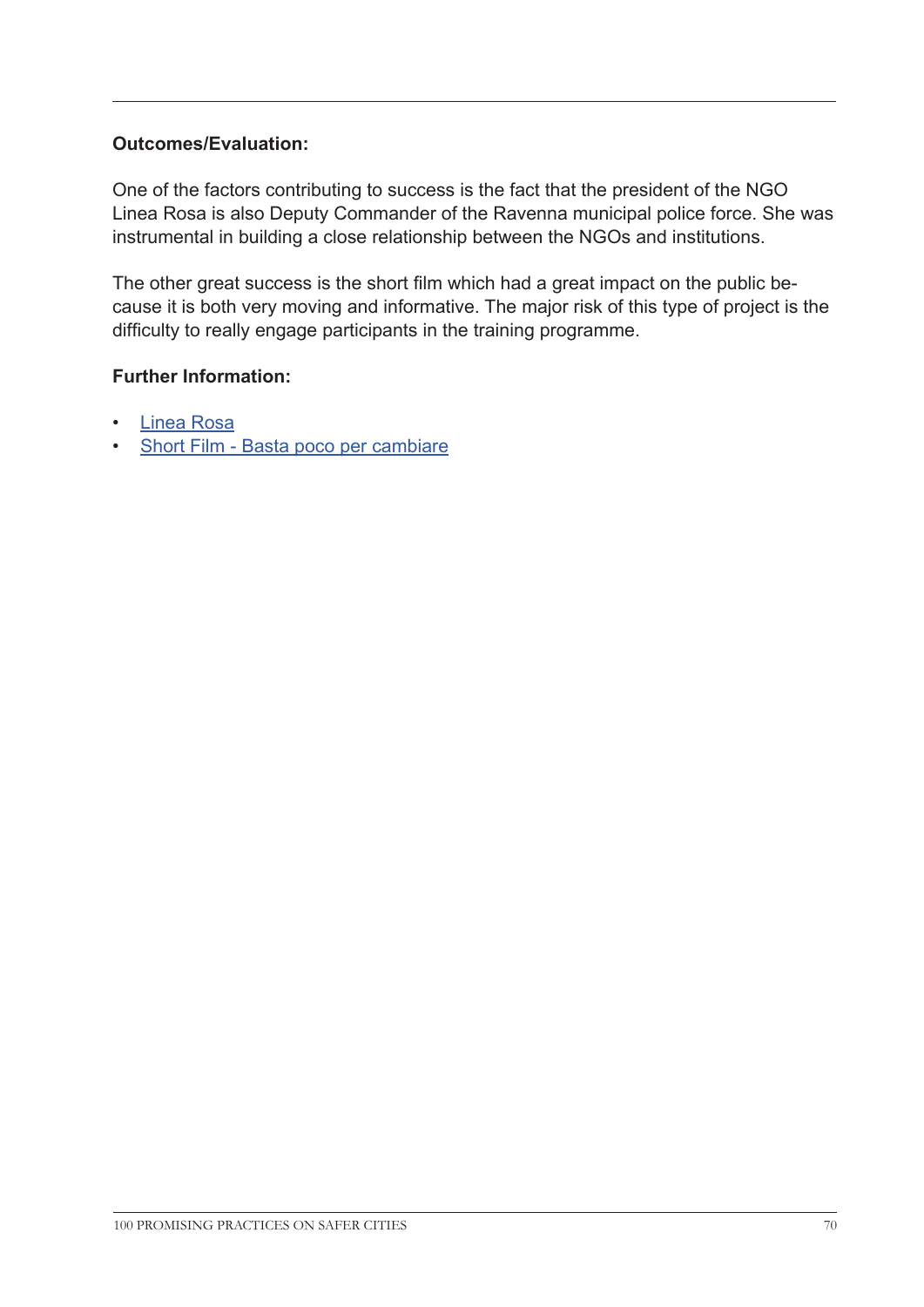# **WOMEN'S SELF HELP GROUP**

*San Miguel of Tucuman, Argentina*

| <b>Region:</b> | South America                                                |
|----------------|--------------------------------------------------------------|
| Years:         | 1990 - ongoing                                               |
| Keywords:      | Women, Inclusion, Participation, Solidarity                  |
| Organisation:  | Violence, Women and Human Rights Department, Municipality of |
|                | San Mighuel of Tucuman                                       |

# **Objective:**

- To help women be autonomous, both in their thinking and their actions;
- To help women find dignity in their self-image;
- To help women assume responsibilities that enhance their sense of self-worth and their productivity; and
- To help women become defenders of theirs and their children's rights.

# **Target Population:**

Women living in San Miguel of Tucumán

# **Summary:**

The group focuses on a variety of objectives including: collective self-help; helping women out of violent situations; and supporting the process of increasing autonomy (dignity, independence, knowledge and defence of one's rights). The group's approach is that all women have the freedom to express themselves, bear witness, speak of the problems affecting them, externalise their suffering and listen to the stories of their peers. This approach creates effective support among women. Psychologists and social workers offer the following services: psychological diagnoses; studies analyzing socio-economic issues; and providing a continuum of support.

# **Main Partners:**

Civil Association Atena, Directorate of Municipal Education of San Miguel of Tucumán, Judicial Power of Tucumán Province, National Institute against Discrimination and Xenophobia, Amnesty International

# **Outcomes/Evaluation:**

In March 2008, this initiative was among three winners of the 4th Regional Competition for Safe Cities of Girls and Women organised by the UNIFEM. An autonomous group was formed in 2004 that created the radio programme Nos Importa a Todos (It Con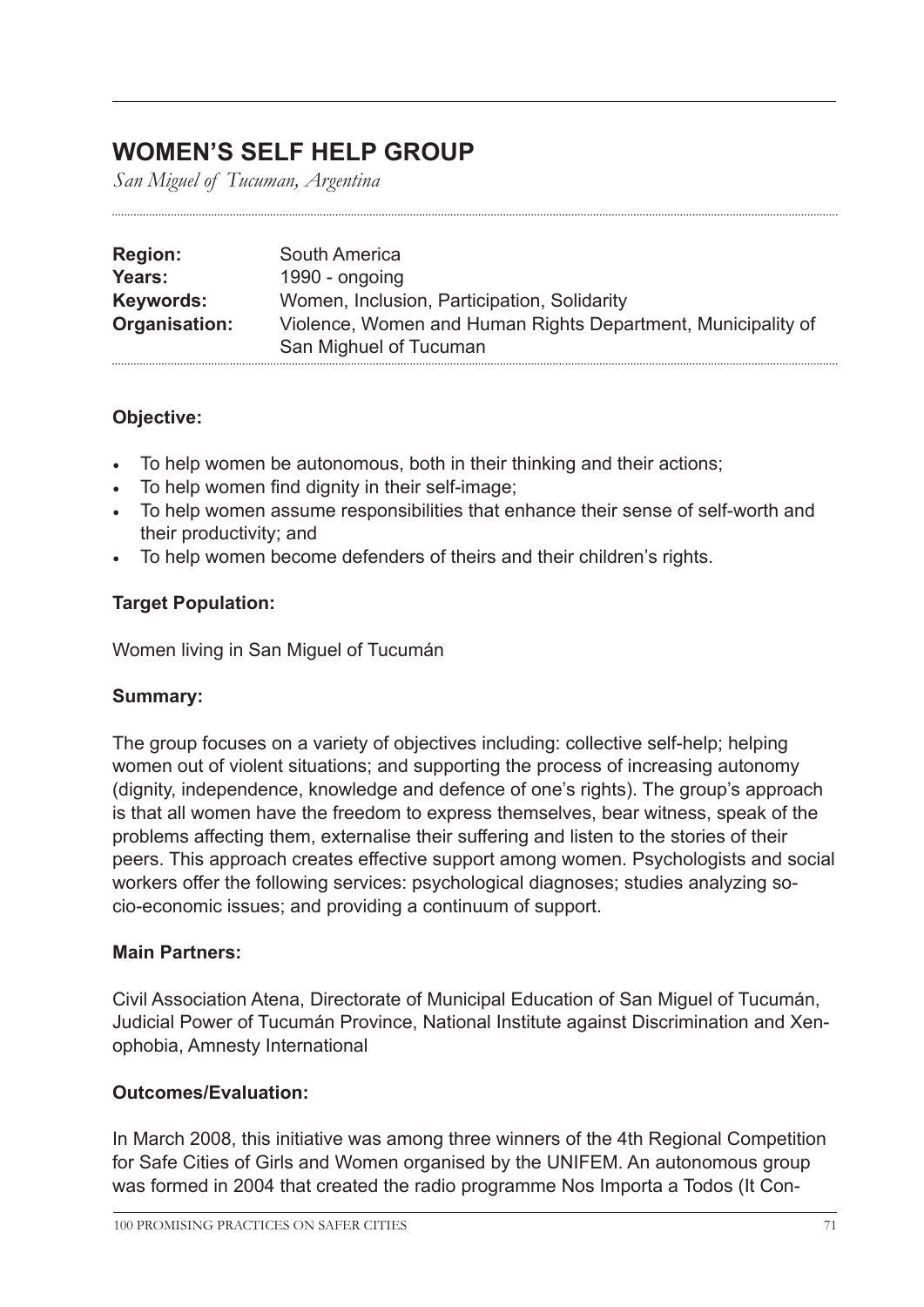cerns Us All), which looks at problems of violence within the family. Some women's meetings have begun to take place outside this group, which illustrates autonomy. In 2005, Asamblea inicial de Atenea (initial Atenea Assembly) was held. This association brings together female victims of family violence in the province of Tucumán.

# **Further Information:**

• [International Center for the Prevention of Crime. \(2008\). Women's Safety: A Univer](http://www.crime-prevention-intl.org/fileadmin/user_upload/Publications/Women_s_Safety._A_universal_concern_ANG.pdf)[sal Concern](http://www.crime-prevention-intl.org/fileadmin/user_upload/Publications/Women_s_Safety._A_universal_concern_ANG.pdf)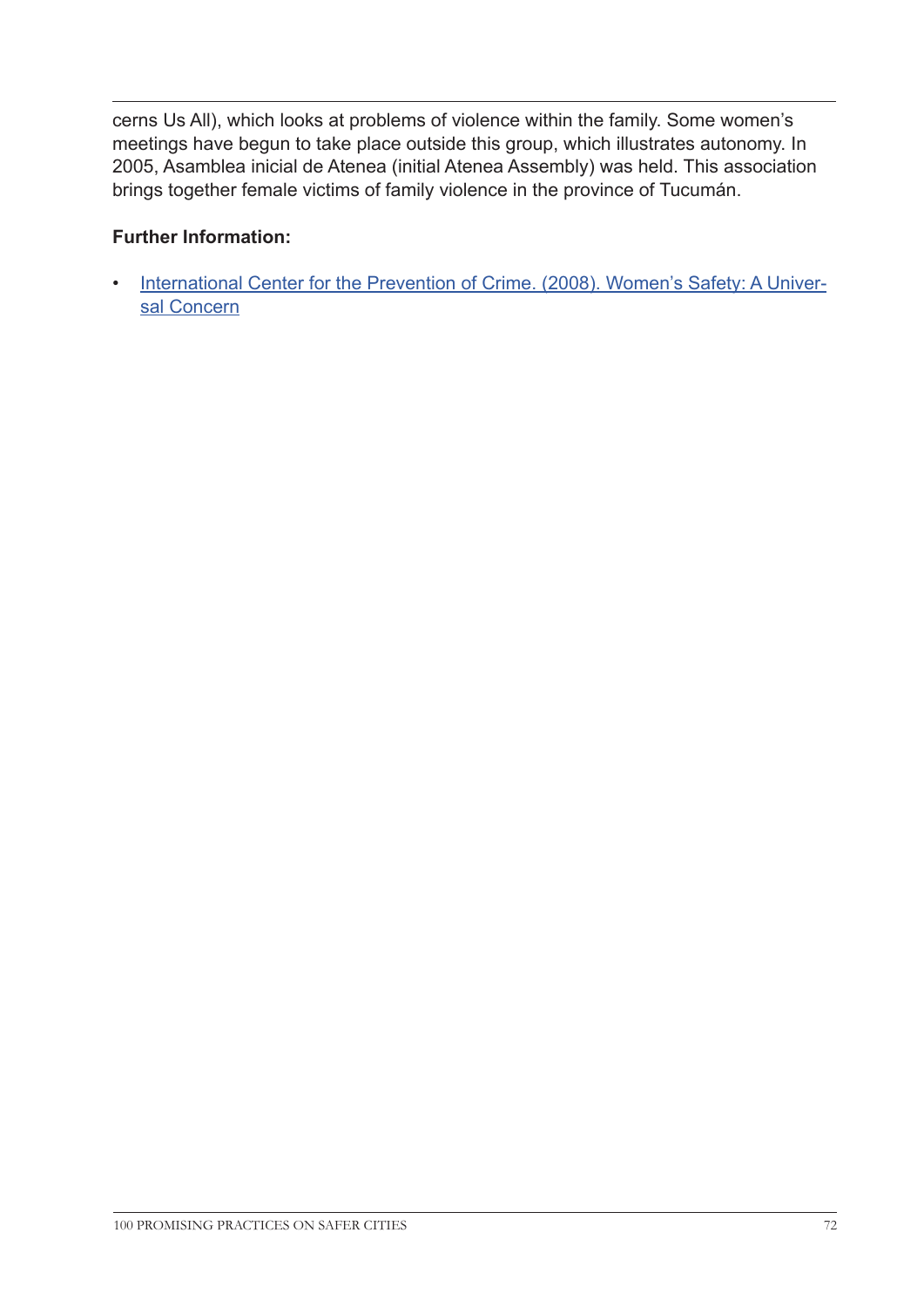# **URBAN DEVELOPMENT SAFETY PRACTICES**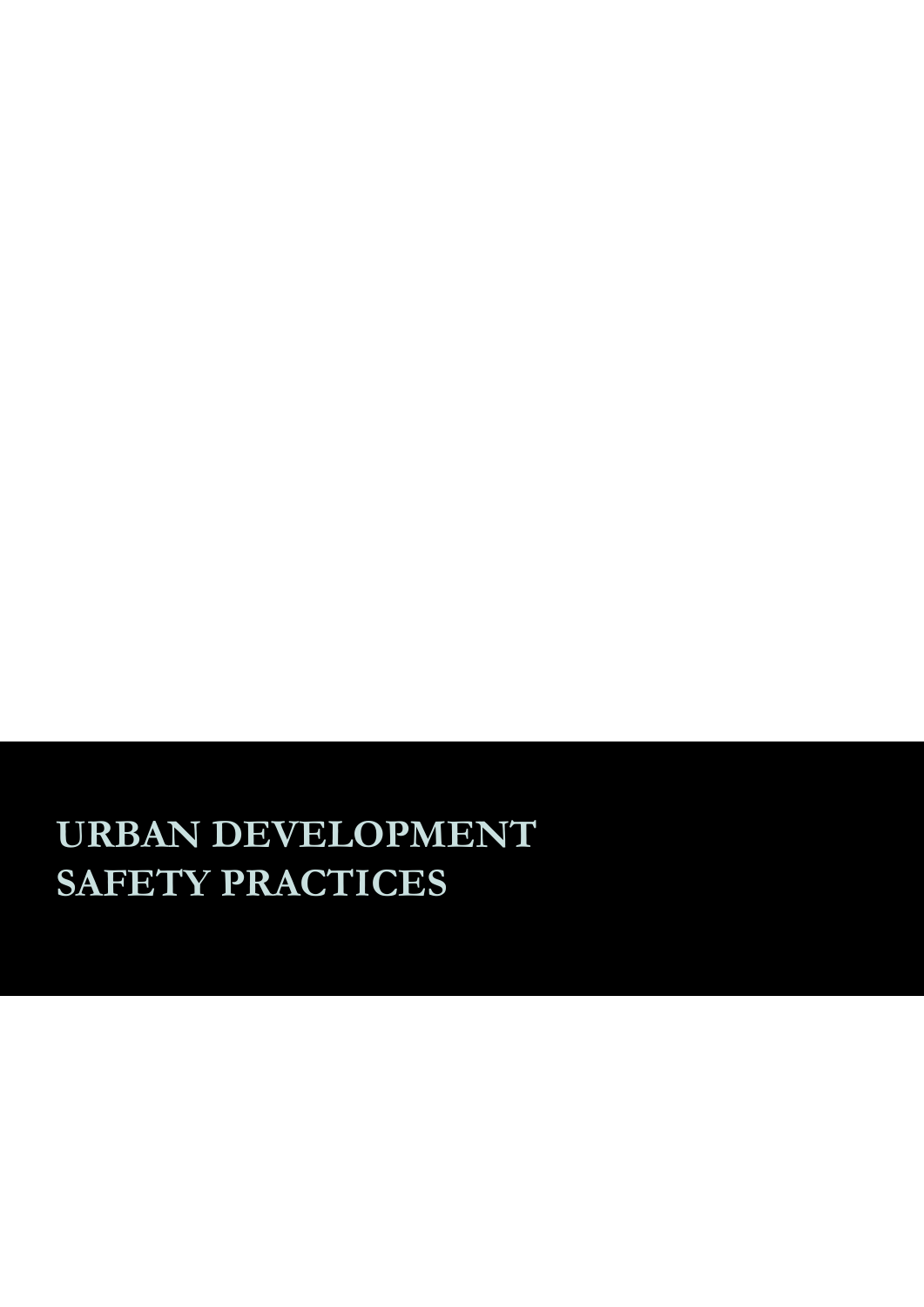# **MAKING TWO SOCIAL HOUSING ESTATES SAFER**

*Brest, France*

| Region:       | Europe                                                     |
|---------------|------------------------------------------------------------|
| Years:        | 2004 - 2008                                                |
| Keywords:     | Youth, Situational Prevention, Management of Public Spaces |
| Organisation: | City of Brest                                              |

# **Objective:**

- To put an end to public disturbances linked to gatherings of young people in entrance halls of buildings;
- To design a secure living area and situational measures;
- To improve the ways public spaces are used, bearing in mind the balance between recreation, leisure and other activities.

# **Target Population:**

Citizens of the two neighbourhoods: Lambezellec and Kerourien, but also other people attending the social centres or public facilities.

# **Summary:**

An architectural and urban study of the target neighbourhoods had been carried out (Ateliers Landauer, Paris). Solutions to the main problems regarding public spaces and the architectural design of the neighbourhoods have been found. It must be noted that the study did not only focus on the recent problems experienced in those areas but also more generally on how the way public spaces are designed can improve the security of the neighbourhoods and avoid gatherings of young people.

The two areas involved were then subject to major renovation works. Large squares have been built to provide a better and more communal use of the public space and buildings' entrance halls and common areas have been rebuilt in order to avoid gatherings of young people in hidden places.

### **Main Partners:**

The project was led by the department of "Development and Construction" of the City of Brest and the "Brest Metropole Habitat" service which is in charge of social housing.

# **Outcomes/Evaluation:**

Key factors for success included a preliminary study of the urban security and archi-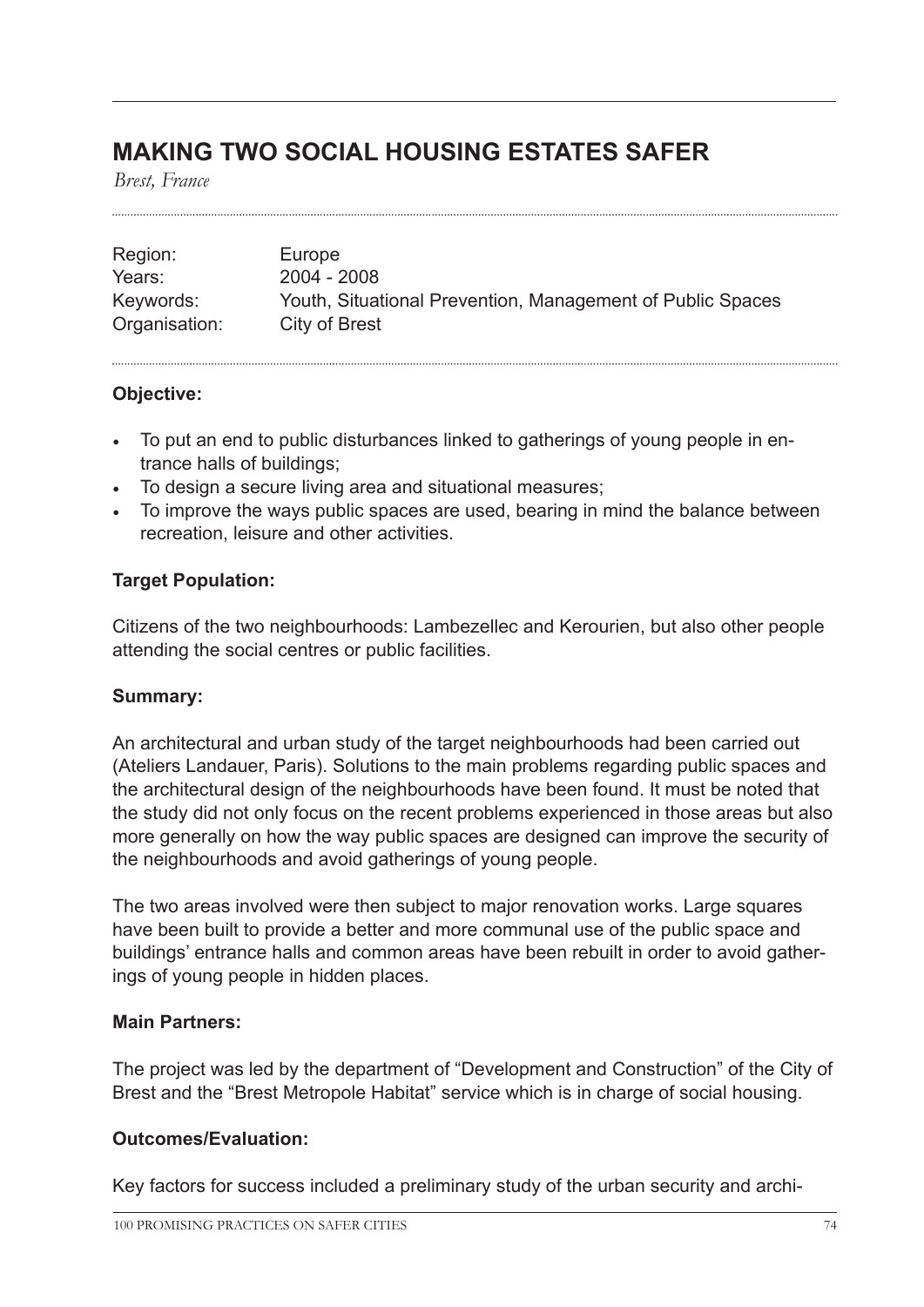tectural shortcomings in the two neighbourhoods; the development of a method by the architect which improved security levels and social interaction through the use of public space; good cooperation among partners (especially with the architect).

The initiative has been evaluated by the regional housing service which has witnessed a drastic reduction of disturbances and problems in both neighbourhoods. Moreover, the evaluation report confirmed that no displacement of the phenomena had been observed at the time of the study.

# **Further Information:**

• [Brest - Metropole Habitat](http://www.brest-metropole-habitat.fr/
)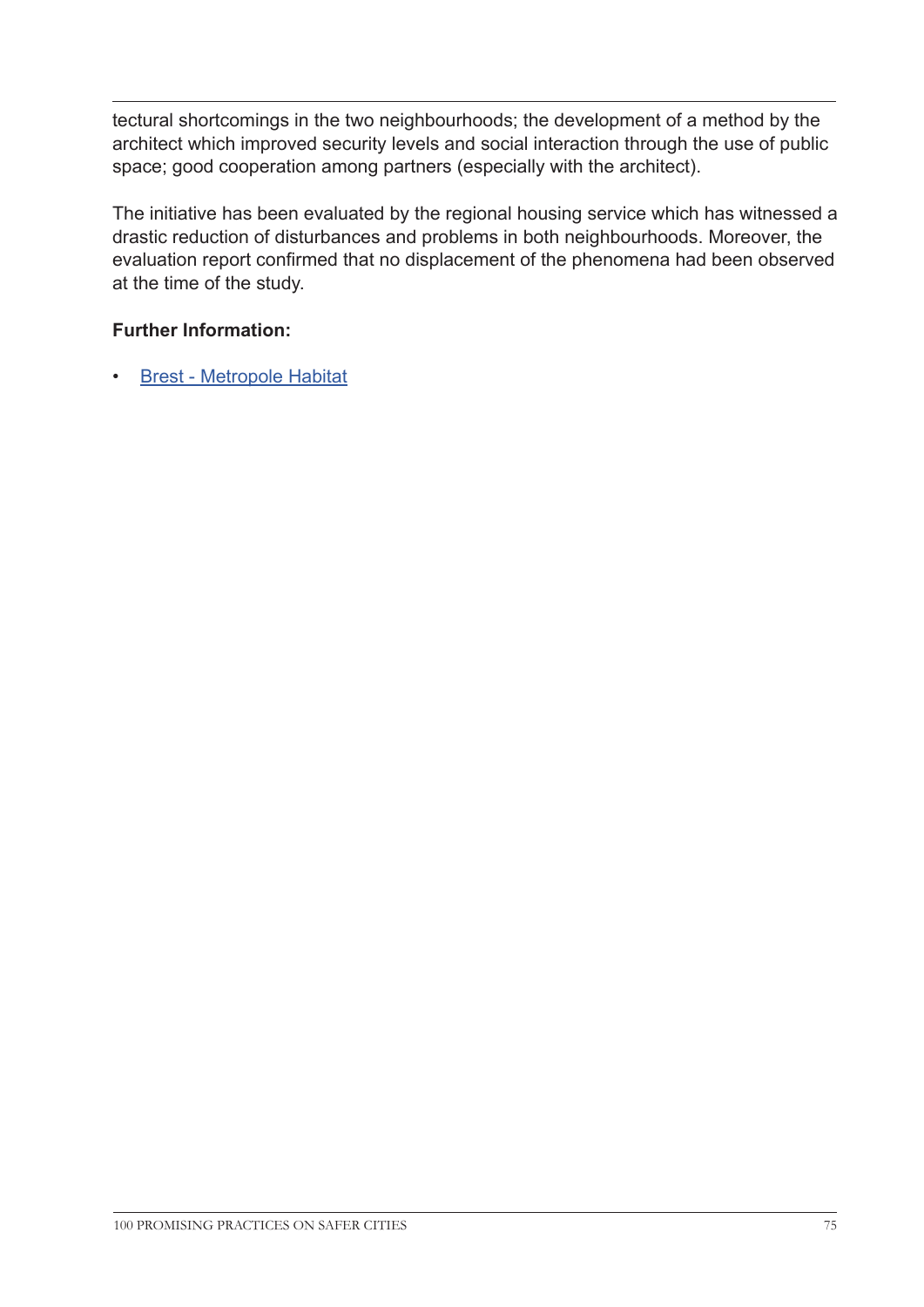# **VIOLENCE PREVENTION THROUGH URBAN UPGRADING PROGRAMME (VPUU)**

*Cape Town, South Africa*

**Region:** Africa **Years:** 2006 – ongoing **Keywords:** Crime prevention, Urban planning **Organisation:** City of Cape Town

# **Objective:**

- To increase safety;
- To upgrade low income neighbourhoods;
- To improve the socio-economic situation of the community;
- To reduce violence and crime.

# **Target Population:**

Urban areas of Cape Town

# **Summary:**

The VPUU is an integrated approach that focuses on capacity building, access to cultural facilities, victim support and crime prevention measures. It has undertaken detailed crime mapping (geographic information system - GIS) and engagement with community structures in order to design infrastructure with the intention of reducing crime in the selected public spaces, and to identify hot spots of crime. With this, the VPUU has conducted a baseline on perceptions of crime and illustrated the geography and nature of crime incidents in the project area.

The following initiatives were implemented:

- Increased surveillance through neighbourhood watch patrols, 24-hour community watch towers (known as 'Active Boxes'), the use of multi-purpose work-live units, and the introduction of 'Safe Node Areas' – each of which caters to around 50,000 people;
- Clearly defined boundaries between properties to encourage greater responsibility among residents;
- Safer pedestrian passageways, through the use of street lighting and paved walkways;
- Aesthetically pleasing buildings and facilities to discourage criminal acts;
- Well-kept buildings that are respected by residents and which deter illegal activities;
- Higher physical barriers between properties in order to prevent criminal mobility.

A Social Development Fund has been active since 2007 to provide financial and organ-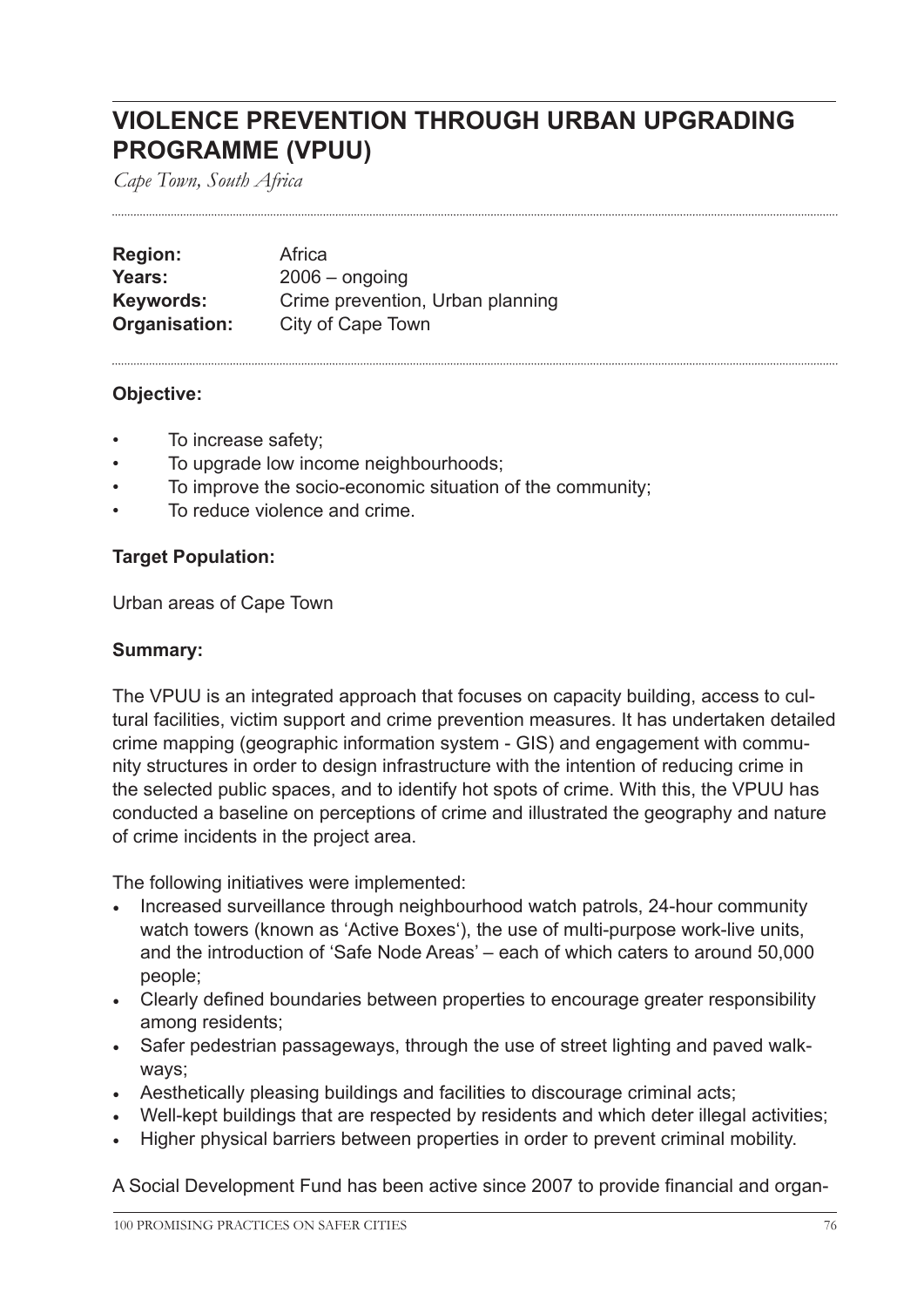izational support to small projects and initiatives.The VPUU currently has about 2,662 volunteers who conduct community patrols in the townships. The VPUU is supporting the Simelela Partnership, which is a network of 16 organizations that assist victims of sexual violence in the township of Khayelitsha.

# **Main Partners:**

German Development Bank (KFW) Kreditanstalt für Wiederaufbau ARG Design, Charlotte Chamberlain & Nicola Irving Architects, Jonker & Barnes Architects, Macroplan townplanners, Masimanyane Community Participation, Partners for Impact, Naylor & Van Schalkvwyk, Talani Quantity Surveyors, Tarna Klitzner Landscape Architects

# **Outcomes/Evaluation:**

Preliminary results reveal that the VPUU is a promising crime prevention initiative. So far, 1,417 residents received training courses, 92 attended conflict resolution classes, and at least 80 community projects have been funded.

There has been a significant drop in the homicide rate by at least a third, and the perception of safety improved significantly. There is also interest in replicating the VPUU approach in other South African communities and countries in the African region.

# **Further Information:**

- [City of Cape Town Community Safety](http://www.capetown.gov.za/en/MetroPolice2/Pages/Violence-prevention.aspx 
)
- [VPUU](http://www.vpuu.org.za/)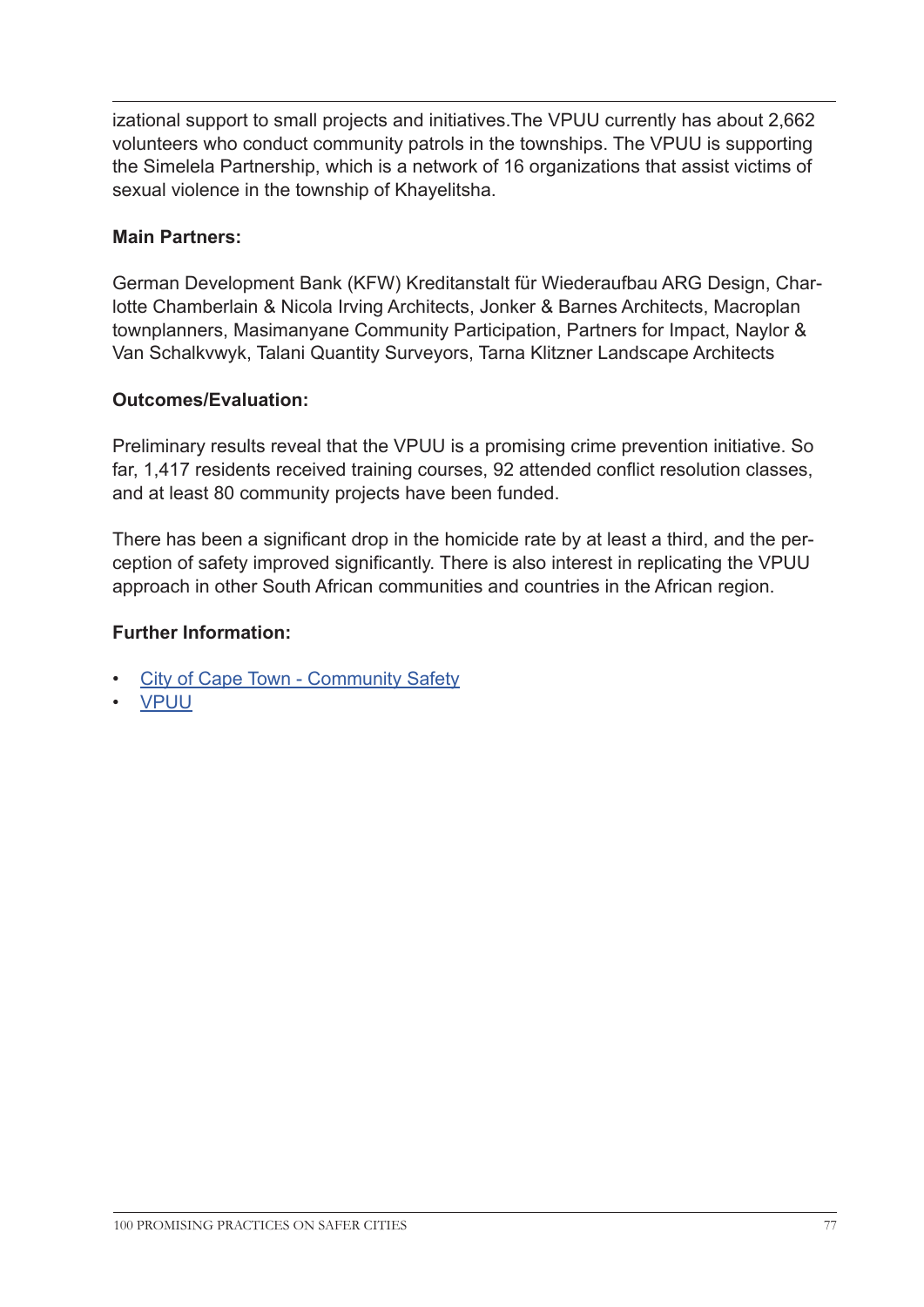# **WARWICK JUNCTION PROJECT**

*Durban, South Africa*

| <b>Region:</b> | Africa                                             |
|----------------|----------------------------------------------------|
| Years:         | 1997                                               |
| Keywords:      | Inhabitants, Participation, Business               |
| Organisation:  | City Council and Traders Association of Etherkwini |

# **Objective:**

- To improve the safety and security and overall quality of life of the Warwick Junction area;
- To promote citizen and community empowerment through organized participation in decision making with the city administration;
- To upgrade cleanliness and the quality of the physical environment;
- To increase commerce, employment and investment opportunities.

# **Target Population:**

Informal traders

### **Summary:**

The project is a multi-agency holistic redevelopment initiative that turned a problematic area into a vibrant business centre and a popular tourist attraction. Rather than clear the informal traders out of the area, the city administration recognised the importance of the informal economy and decided to work with them and other key stakeholders by negotiating to improve their conditions in a participatory way.

Some examples of actions included locating the project office at the Junction rather than City Hall and converting a derelict warehouse into a community hall to enable project teams, community members and city representatives to meet and discuss issues, and to serve as a base for developing the consultation process with stakeholders.

An umbrella traders' street committee was also established to enable them to discuss their needs and space requirements. The more limited space necessitated negotiations among the informal traders themselves, which were carefully conducted by the traders over a process of months. Each trader was provided with a formal rental arrangement and individual kiosk. Multipurpose centres were also created for street traders to carry out their business activities. The city also identified a section of elevated city highway which had never been utilized and constructed a bridge and pedestrian access to create a purpose-built and functional Herb Traders Market.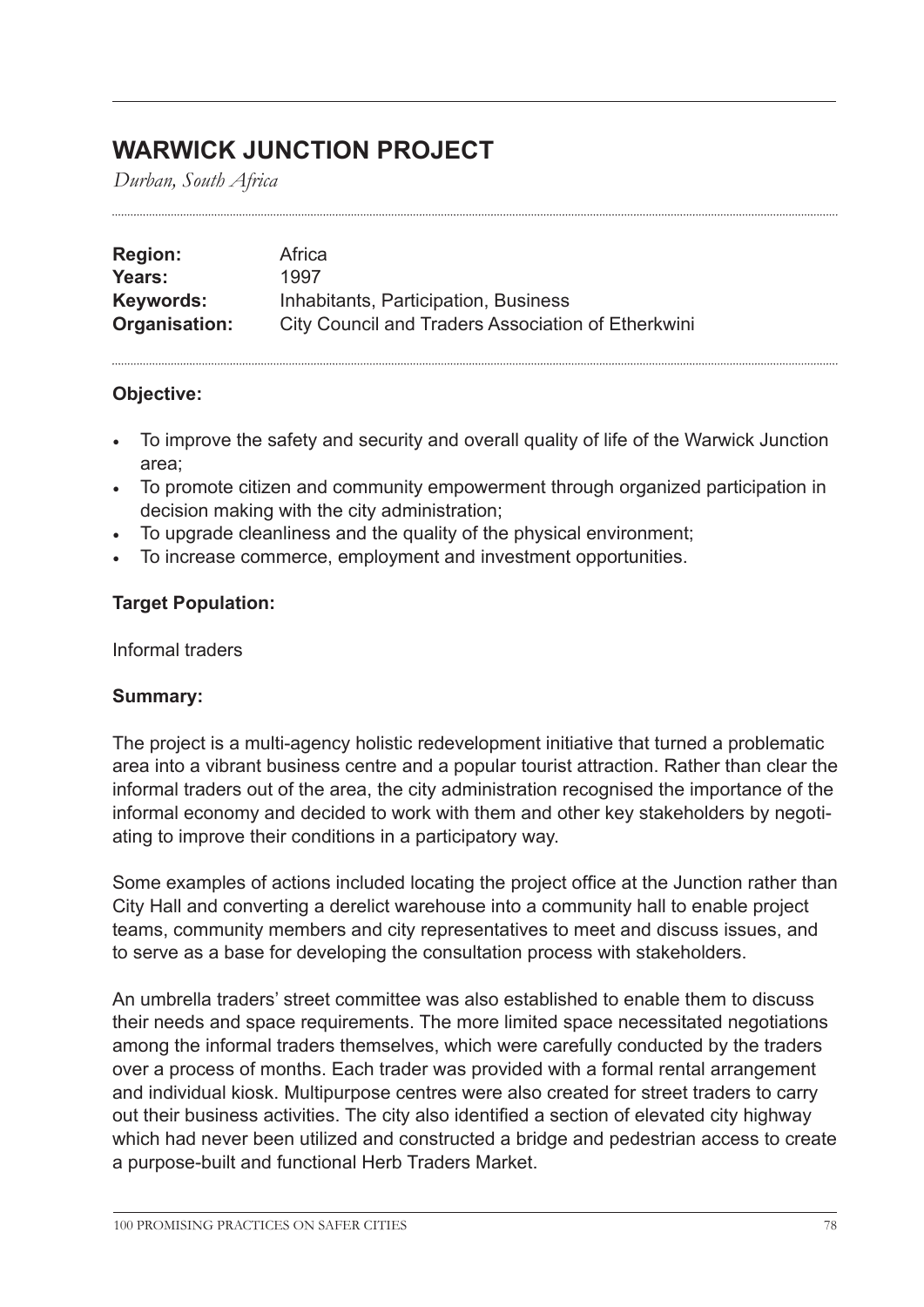## **Main Partners:**

City Council, Traders Association

# **Outcomes/Evaluation:**

The results included a marked improvement in trading, commuter safety and living conditions. Crime rates declined from 50 violent deaths in the Warwick Junction area in 1997, to a record 6 in 2002, in part due to the work of the traders who formed an organization 'Traders Against Crime' that used conflict resolution to resolve disputes.

Furthermore, the annual turnover of the Herb Traders Market has increased enormously and apart from the area becoming a major tourist attraction, an employment chain of an estimated 14,000 jobs in Durban has been created.

Given the successful results, the city launched the Inner eThekwini Renewal and Urban Management Programme (iTRUMP) to apply similar processes to other inner-city areas.Nevertheless there is still room to improve as there is still some concern by residents in the area about the level of safety and security;

### **Further Information:**

• [International Center for the Prevention of Crime. \(2005\). U](http://www.crime-prevention-intl.org/fileadmin/user_upload/Publications/Urban_Crime_Prevention_and_Youth_at_Risk_ANG.pdf)rban Crime Prevention and Youth at Risk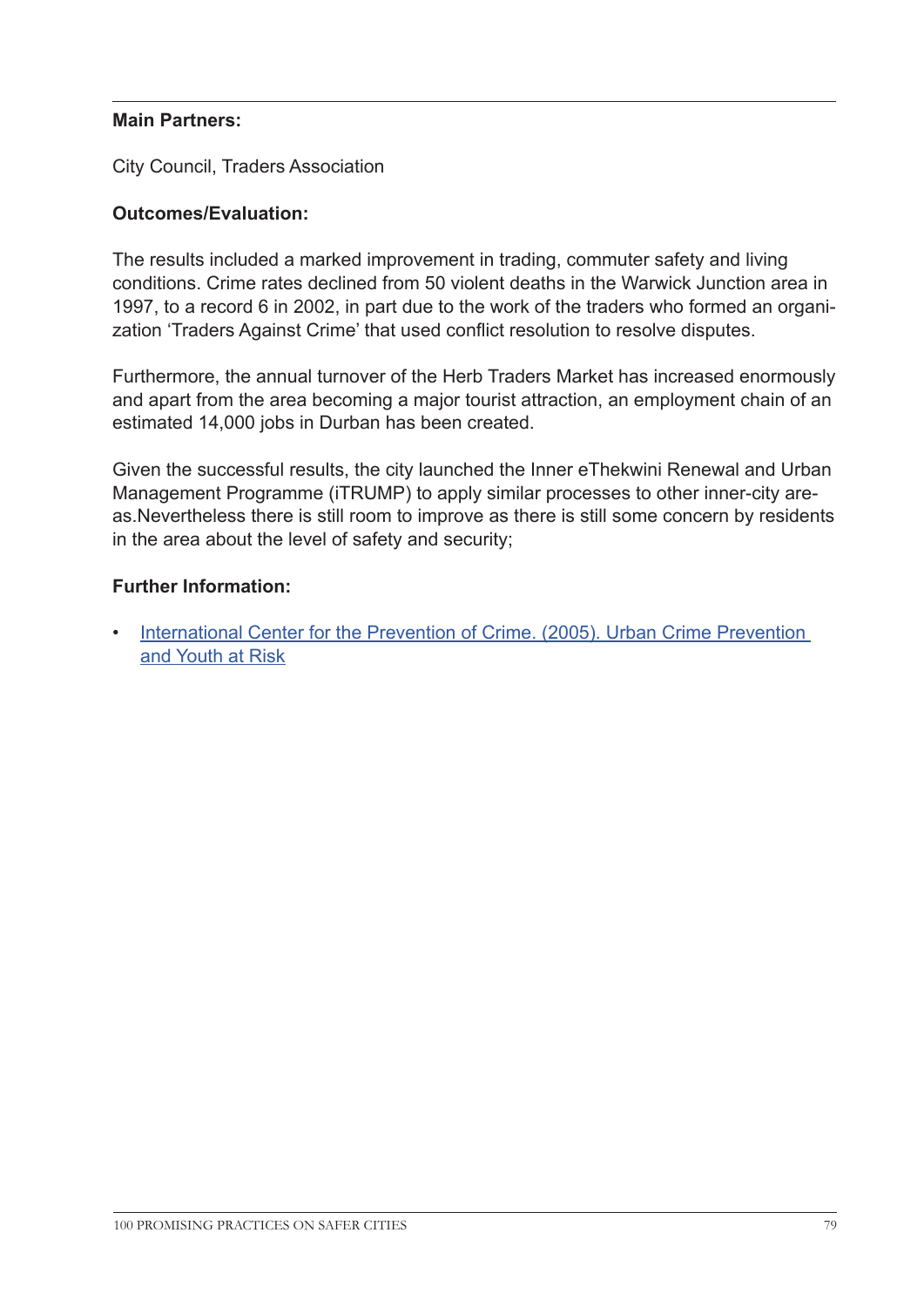# **UPGRADING OF OSHODI URBAN INTERCHANGE**

*Lagos, Nigeria*

| <b>Region:</b> | Africa                        |
|----------------|-------------------------------|
| Years:         | $2009 -$ ongoing              |
| Keywords:      | Urban planning                |
| Organisation:  | <b>Lagos State Government</b> |

# **Objective:**

- To implement the Lagos State 10-point Agenda with respect to the environment, planning, roads and security;
- To enhance sustainable urban development and upgrade infrastructure;
- To free the commercial nerve centre of vehicle and pedestrian congestion to facil itate shorter travel times;
- To ensure adequate security in the transport areas;
- To enhance commercial and social activities.

# **Target Population:**

Citizens of Lagos

### **Summary:**

The initiative involved the dislodgement of factors contributing to the traffic. This included the provision of adequate street infrastructure to serve the high density of traffic; the increase of policing activities; and the organising street-side stalls and traders.

A key component of the initiative was the use of urban planning as a tool for effective urban governance and policing. Another component involved the upgrading of a slum area into an urban park, which enabled its use for community recreational activities and social functions.

The initiative also involved the development of a comprehensive Safe City Project which enabled the growth of the central security surveillance and led to the establishment of the Lagos State Security Trust Fund (LSSTF) which works in partnership with the private sector, the police and other agencies. This partnership aims to: improve safety and conduct intensive vehicular patrol with over 400 vehicles; install street lights on major roads to enable effectiveness of security cameras; and expand neighbourhood watch, among other activities.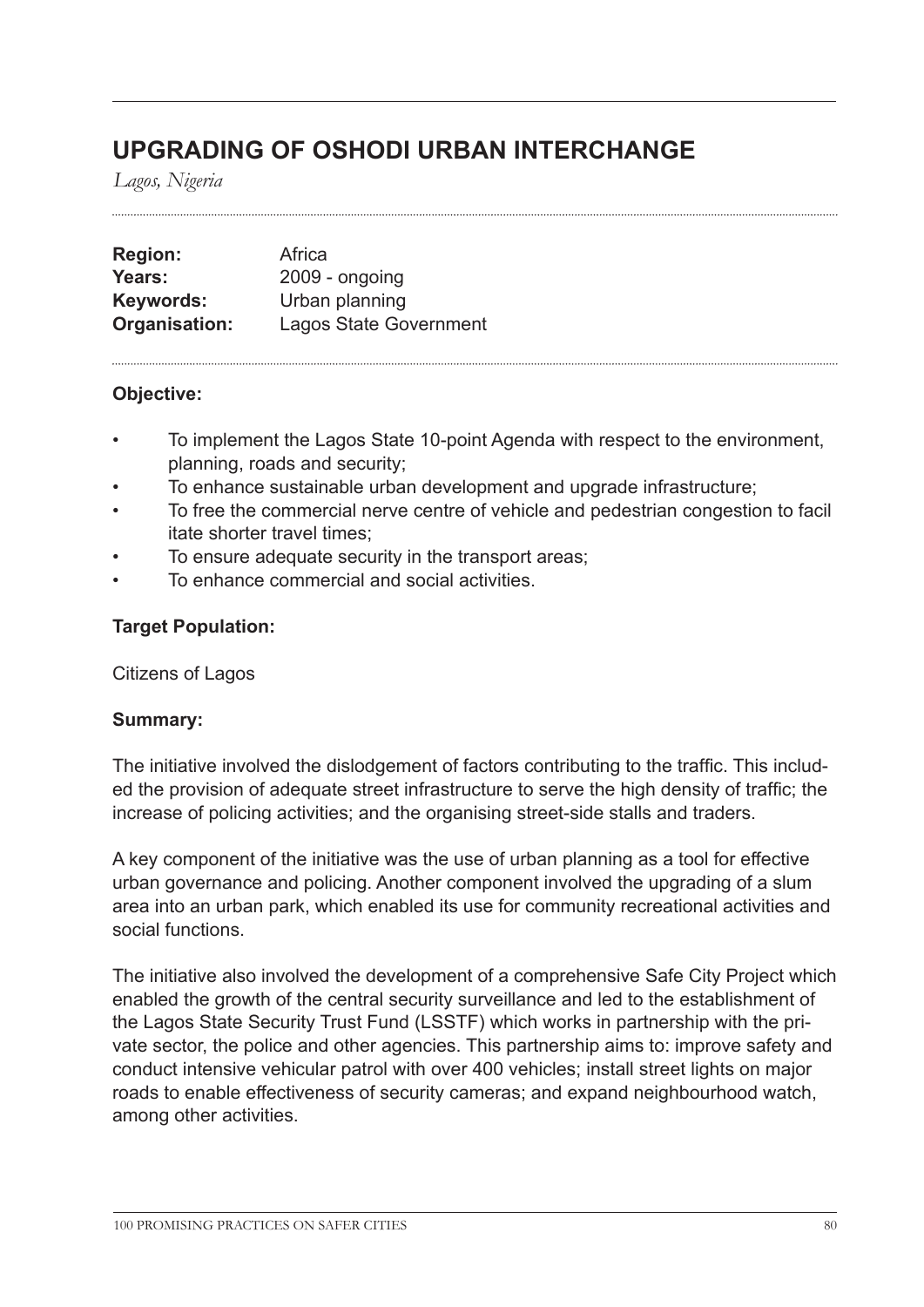## **Main Partners:**

Lagos State Security Trust Fund (LSSTF), Oshodi-Isolo Local Government, Mushin Local Government, Ikeja Local Government, Nigeria Police Force, Police-Community Development Associations.

# **Outcomes/Evaluation:**

There were noted reductions in crime rates (shown in public assessment and police records under compilation) and there was an improvement in the traffic flow along the arterial roads.

# **Further Information:**

• [Lagos State Security Trust Fund](http://www.lagosstatesecuritytrustfund.org/home
)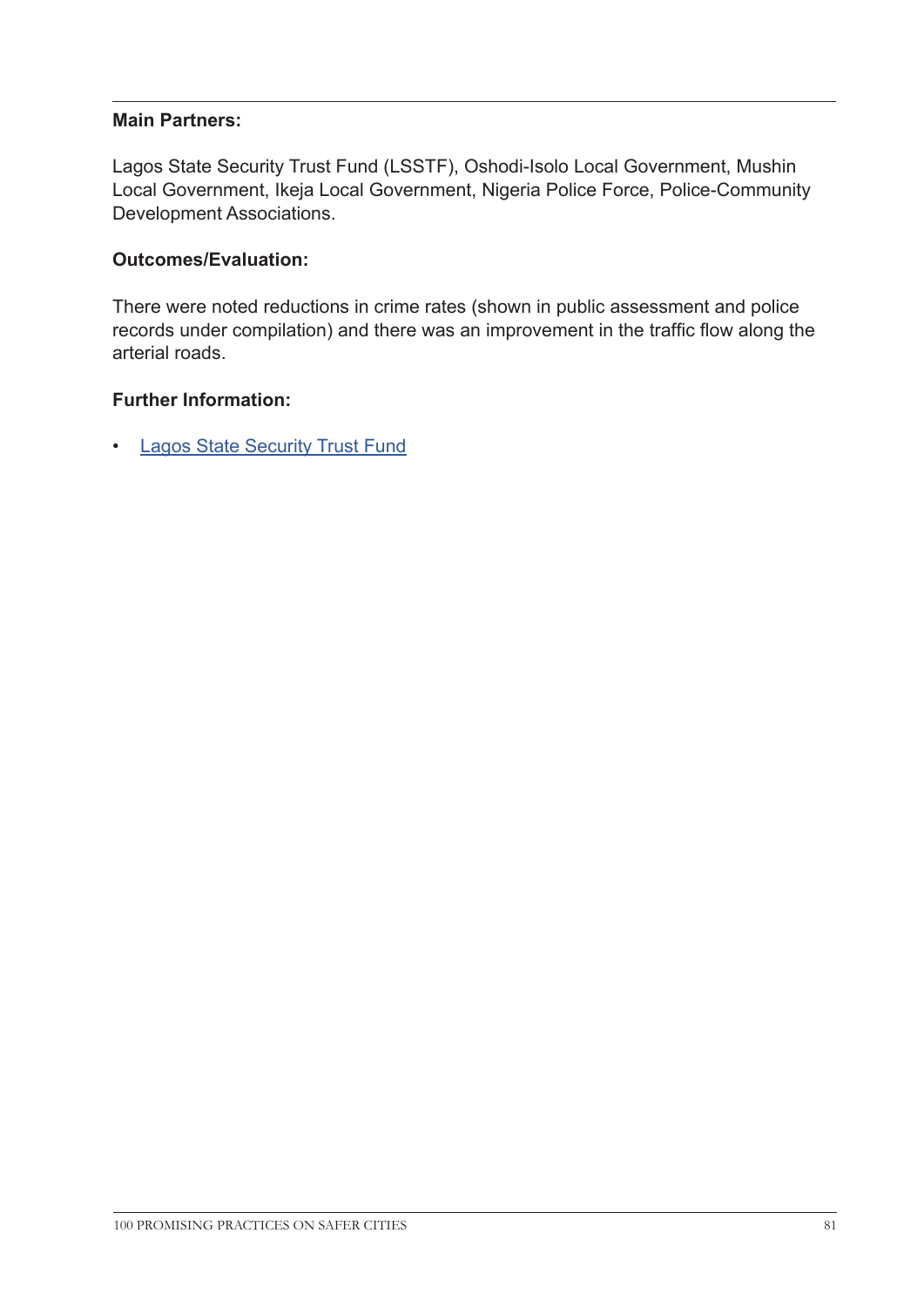# **24 HOUR CITY**

*Melbourne, Australia*

| <b>Region:</b> | Oceania                                         |
|----------------|-------------------------------------------------|
| Years:         | $2010 -$ ongoing                                |
| Keywords:      | Participation, Safety, Tourists, Urban planning |
| Organisation:  | City of Melbourne                               |

### **Objective:**

To support improvements in perceptions of safety; anti-social behaviour; crime and violence; noise and disturbance; negative amenity impacts; and alcohol and drug-related harms.

#### **Target Population:**

City visitors, Residents and Businesses located in Melbourne.

#### **Summary:**

The City of Melbourne's Policy for the 24 Hour City is a framework for action that aims to balance activation with regulation and thereby promote a safe, vibrant and inclusive city that extends from the day into the night. It utilises principles of harm reduction, social and community well being, economic prosperity, land use planning, public place design and management and service excellence.

The policy develops a vision for the 24-hour city that acknowledges and addresses the varying needs of city visitors, residents and business. The aim is to employ this overarching vision across the breadth of the City of Melbourne's local government responsibilities. The policy is the result of significant work involving identifying and analysing issues, developing priorities for action, extensive research, and the broadest possible consultations with stakeholders. The policy identifies four priorities for action: activation and cultural context; infrastructure and physical context; regulation and operational context; and partnerships.

#### **Main Partners:**

Service providers, Traders and Businesses, Federal, State and local government, Local residents and communities.

### **Outcomes/Evaluation:**

The policy has not yet been evaluated, but is identified as a promising initiative.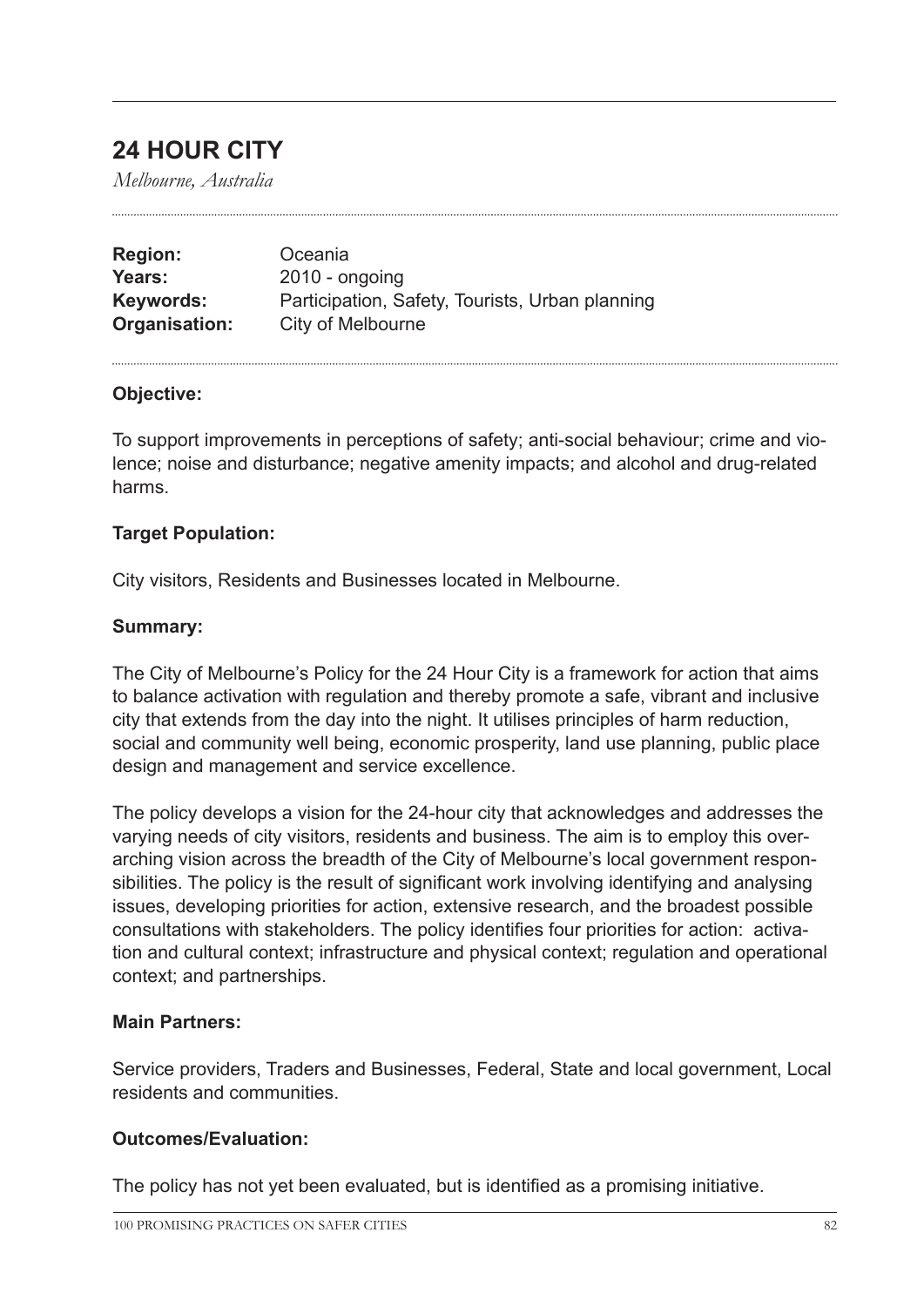# **Further Information:**

• [City of Melbourne - 24 Hour City](http://www.melbourne.vic.gov.au/CommunityServices/CommunitySafety/Documents/24%20Hour%20City%20Policy.pdf)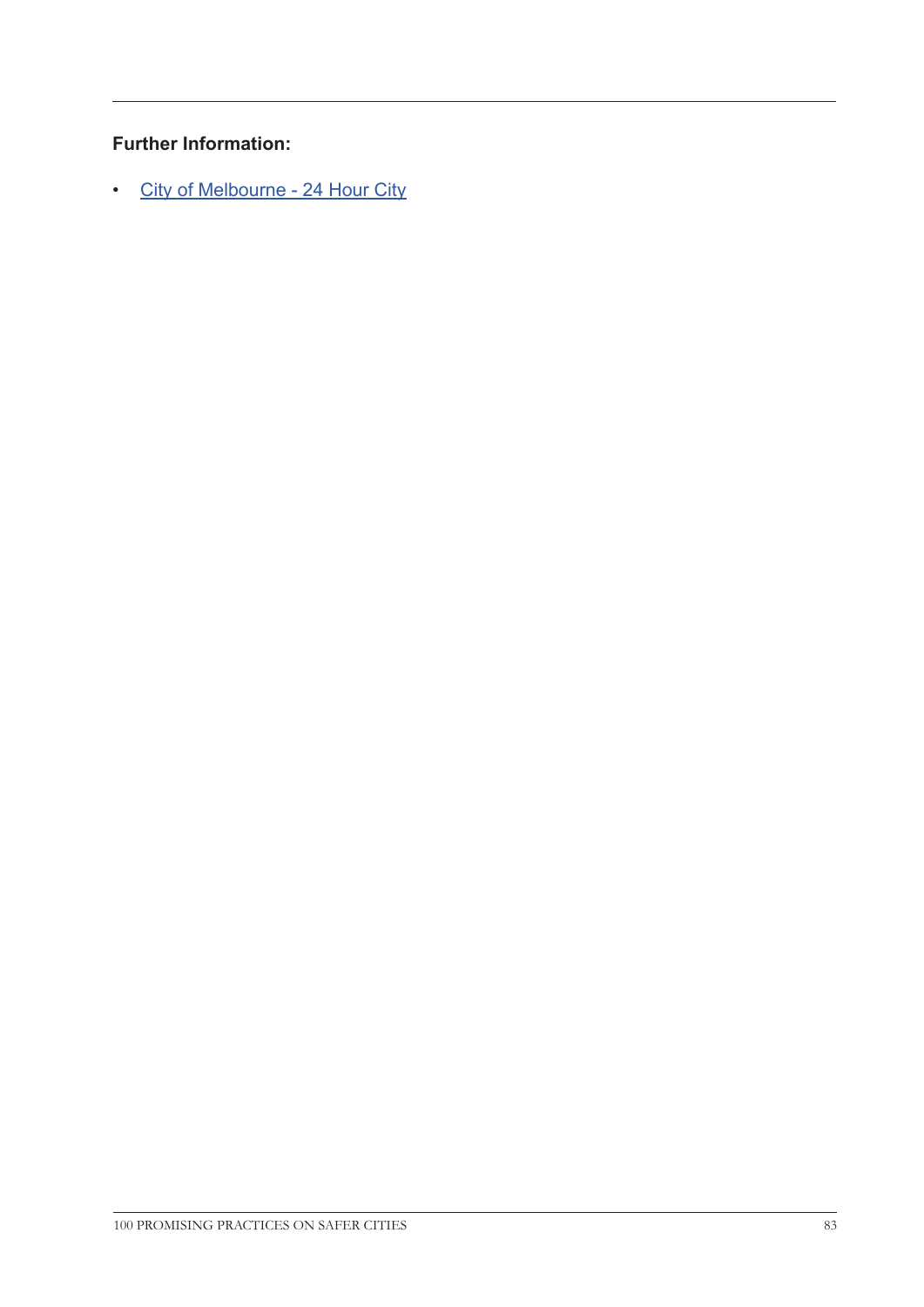# **INTEGRATED MEDELLIN SLUM-UPGRADING PROGRAMME (PRIMED)**

*Medellin, Colombia*

| <b>Region:</b> | South America                                       |
|----------------|-----------------------------------------------------|
| Years:         | 1993 - 2003                                         |
| Keywords:      | Communities, Housing, Participation, Urban planning |
| Organisation:  | <b>Municipality of Medellin</b>                     |

### **Objective:**

• To achieve peaceful coexistence in Medellin and contribute to the unification of the city through the integration of its subnormal neighbourhoods.

### **Target Population:**

Subnormal zones throughout the city.

#### **Summary:**

The programme is an integrated urban programme (PUI) and urban intervention model. It was set up in neighbourhoods with lower human development indexes in the city. The project is part of what is called "social urbanism" that is based on the assumption that citizens are crucial in urban planning. This includes improvement of houses in high-risk areas; use and improvement of public spaces and the improvement of mobility, environmental programmes and urban facilities. All these components are articulated through an inter-sectorial and consultative management mechanism.

### **Main Partners:**

The Government of Colombia, The Government of Germany through KFW Bank, International Development Bank, UNDP, Government of Colombia

### **Outcomes/Evaluation:**

The results include a significant reduction in rate of violence and insecurity, mainly in intra-familiar violence and burglary, the promotion of community leadership, strengthening of social and community organisations and increasing levels of citizen participation. Furthermore, there was a 300% increase in commerce and 92% of the workforce benefitted from the programme in an area where the unemployment rate was 40%.

### **Further Information:**

• [UN-Habitat. \(2011\). Building Urban Safety through Slum Upgrading. Pp. 7-20.](http://mirror.unhabitat.org/pmss/listItemDetails.aspx?publicationID=3222)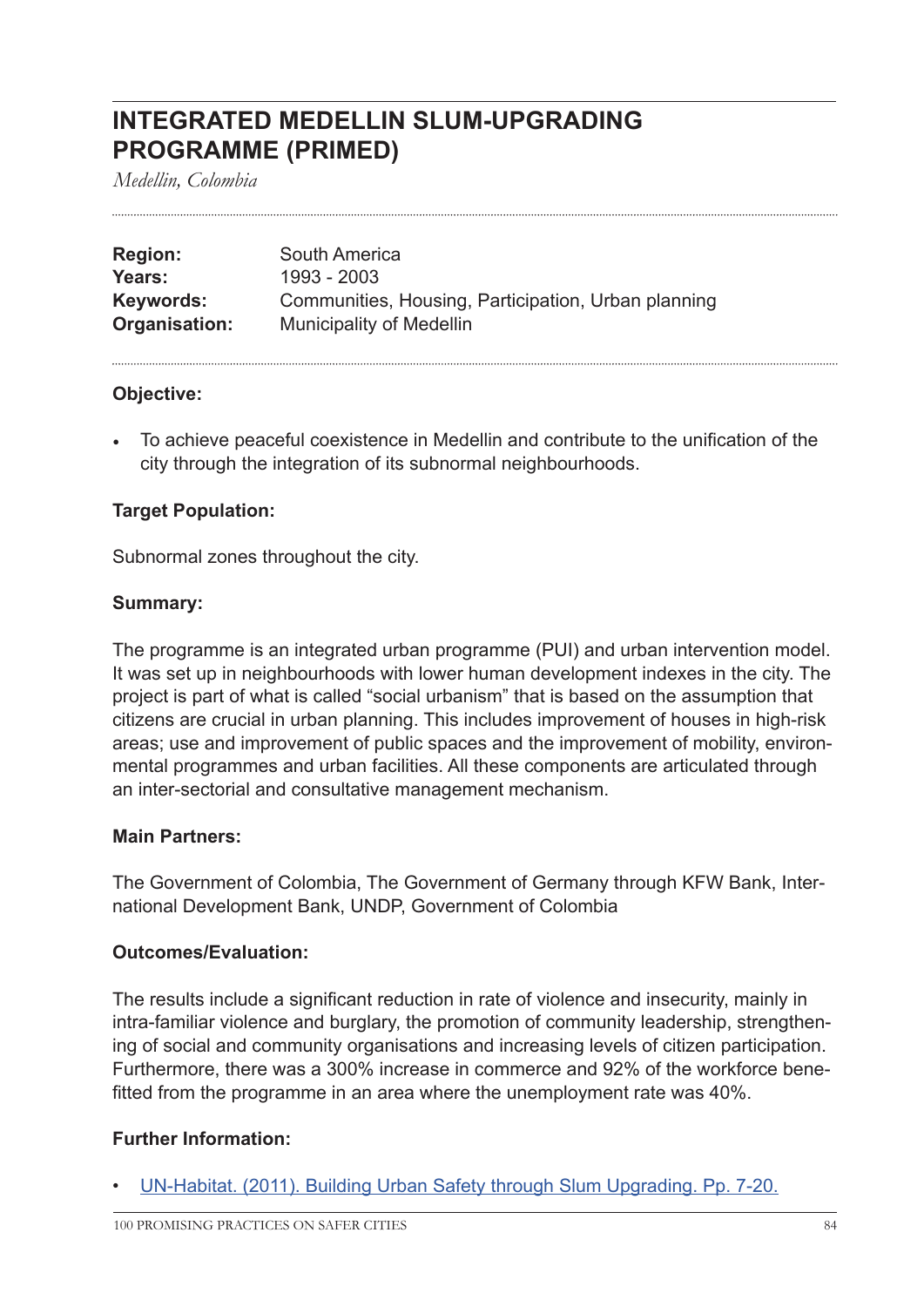# **NORTHEAST AREA INTEGRAL URBAN PROJECT**

*Medellin, Colombia*

| <b>Region:</b> | South America                                               |
|----------------|-------------------------------------------------------------|
| Years:         | 2004                                                        |
| Keywords:      | Communities, Housing, Participation, Urban planning         |
| Organisation:  | Empresa de Desarrollo Urbano (Urban Development Enterprise) |

# **Objective:**

• To prevent crime in socially excluded neighbourhoods through social urbanism.

# **Target Population:**

Socially excluded households in the northeast area of Medellin.

# **Summary:**

In 2005 the local government regained territorial control of the peripheral areas of the city and reopened schools and health services. With these changes, local authorities developed a social inclusion policy within the municipal development plan for 2004-2007 based on an approach known as "social urbanism." In order to implement the plan, the municipality launched an integrated urban intervention that involved both large-scale social investment as well as physical upgrading of housing and public spaces.

The municipality invested US\$325 million in 2004-2007 covering an urban area of approximately 150 hectares. Of the total investment, 80% was spent on 290 social programmes and projects benefitting a population of over 150,000 with universal health and basic and secondary education, psycho-social and legal assistance for victims of human rights violations, support for communities receiving ex-combatants reintegrating into society, access to recreational, cultural and sport activities for youth, promotion and monitoring of participatory budgeting processes, improvement of access to justice, among others.

The remaining 20% of the investment, approximately US\$75 million, was directed to improving and building 125,000m2 of public spaces. These included a library-park, community infrastructure, playgrounds, pedestrian bridges and pathways, as well as cleaning polluted streams and rivers. Around 300 social housing units were also constructed, validating an onsite relocation and redensification pilot project that led to the reclassification of 215 hectares of urban land in Medellin as suitable for social housing development on slope areas of the city.

A key aspect of the initiative is the development of highly participative community consultation mechanisms to allow program and project managers to maintain an under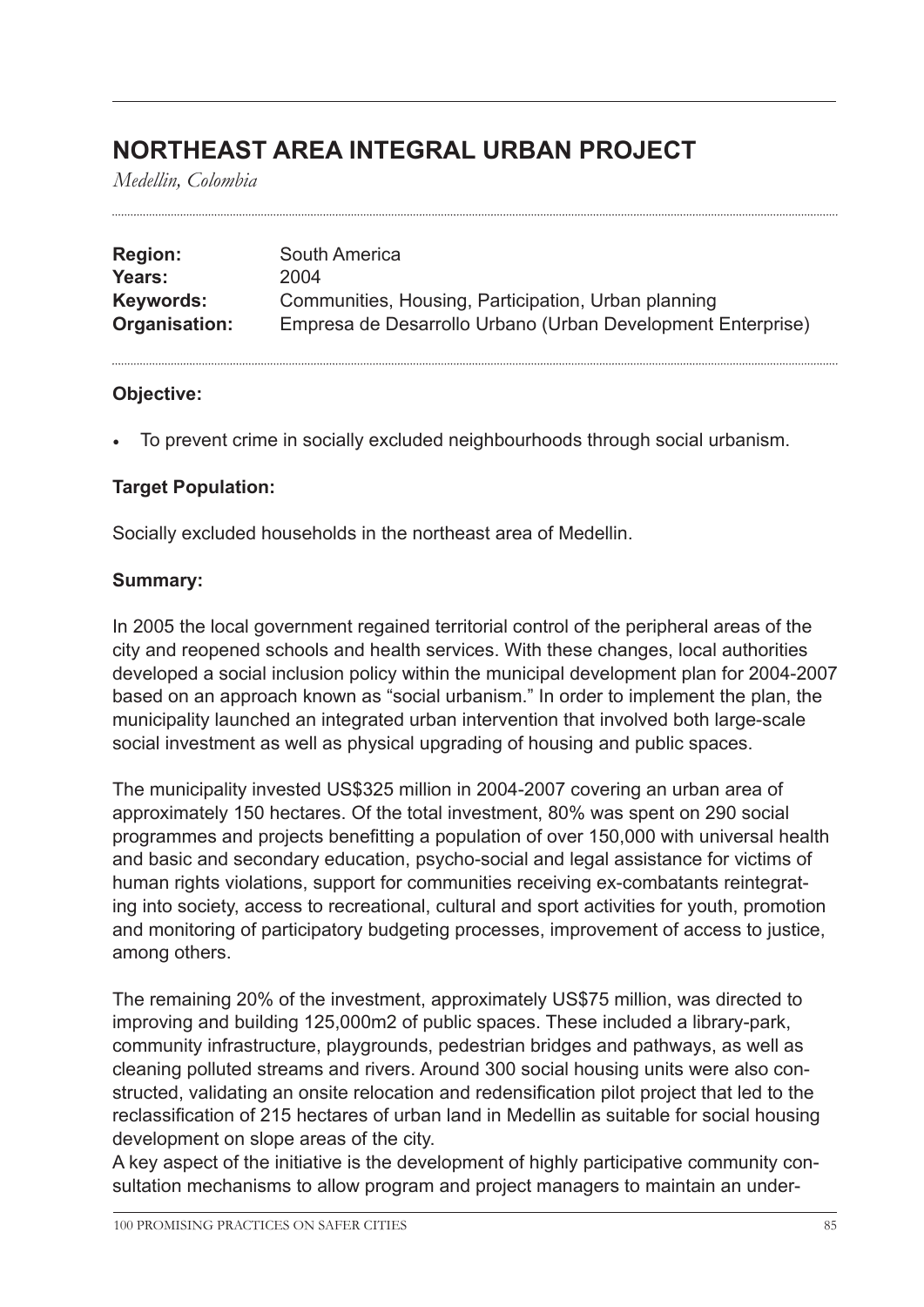standing of local needs and demands.

# **Main Partners:**

Planning Department, Communication Division, Ministry of Finance, Secretariat of the Government, Ministry of Environment, Department of Public Works, Ministry of Education, Ministry of Health, Ministry of Social Welfare, Ministry of Citizenship Culture, Ministry of Social Development, Ministry of Transport and Traffic, Spanish Agency for Development Cooperation, Institute of Sports and Recreation of Medellin, EPM (public companies of Medellin, company of the mayor's office)

# **Outcomes/Evaluation:**

Integrated urban interventions have proved in the case of Medellin to be successful as a crime prevention strategy that effectively contributes to the well being of socially excluded households. Social urbanism has laid the groundwork to build communities with greater capacity to resist renewed and uncontested subordination to illegal groups and criminal organisations. The initiative encouraged pro-social behaviour, improved trust and community integration in high-risk neighbourhoods and reduced opportunities and incentives for offending.

# **Further Information:**

- [International Center for the Prevention of Crime. \(2011\). Practical Approaches to Ur](http://www.crime-prevention-intl.org/fileadmin/user_upload/Publications/Practical_approaches_to_urban_crime_prevention_ANG.pdf)[ban Crime Prevention: Proceeding of the Workshop held at the 12th UN Congress](http://www.crime-prevention-intl.org/fileadmin/user_upload/Publications/Practical_approaches_to_urban_crime_prevention_ANG.pdf)  [on Crime Prevention and Criminal Justice, Salvador, Brazil, April 12-19, 2010.](http://www.crime-prevention-intl.org/fileadmin/user_upload/Publications/Practical_approaches_to_urban_crime_prevention_ANG.pdf)
- [Comisión de Inclusión Social, Democracia Participativa y Derechos Humanos de Ci](http://www.uclg-cisdp.org/sites/default/files/Medell%C3%ADn_2010_es_FINAL.pdf)[udades y Gobiernos Locales Unidos. \(2010\). Medellín, Colombia: Proyecto Urbano](http://www.uclg-cisdp.org/sites/default/files/Medell%C3%ADn_2010_es_FINAL.pdf)  [Integral zona Nororiental.](http://www.uclg-cisdp.org/sites/default/files/Medell%C3%ADn_2010_es_FINAL.pdf)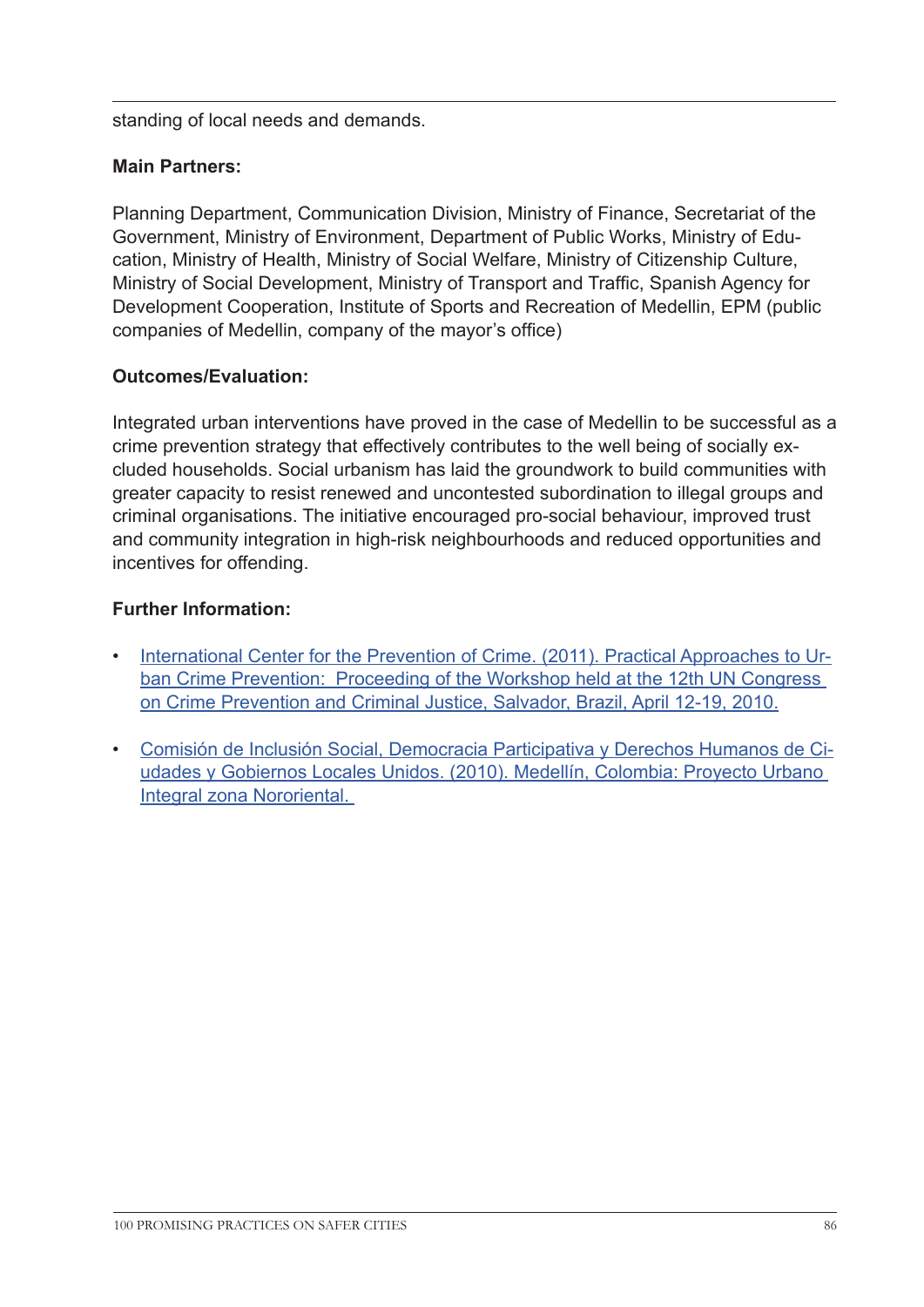# **R-NORD: URBAN AND SOCIAL IMPROVEMENT**

*Modena, Italy*

| <b>Region:</b> | Europe                                                                                                 |
|----------------|--------------------------------------------------------------------------------------------------------|
| Years:         | $2008 - ongoing$                                                                                       |
| Keywords:      | Urban degeneration, Alcohol and drug abuse; Vandalism and anti<br>social behaviour; Social integration |
| Organisation:  | City of Modena                                                                                         |

# **Objective:**

- To purchase nearly 10,000 m2 to create new services such as: training centres, centres for children and adolescents, social care, a local police station; an Italian Red Cross; multi-purpose rooms, student halls, communities for the elderly and people with disabilities;
- To purchase 70 apartments to be renovated;
- To analyse the social situation, living conditions and degeneration;
- To involve residents in the promotion of common rules and spaces.

# **Target Population:**

The target area is situated in a specific district at risk in the city of Modena.

### **Summary:**

The project covers an area near the train station and concerns a residential complex (privately owned) of approximately 260 small apartments that are in a state of social degeneration and housing deterioration, which has resulted in security issues.

The project is aimed at improving the safety of residents and the whole neighbourhood in general, not only through the presence of a local police station and a CCTV system, but also by promoting initiatives for integration and social supervision of the area. The idea is to encourage lawful activities to be open in the evenings as well as during the day, so that residents can feel safe if they go out at night.

Budget and Source of Funding:  $\epsilon$ 25.0333.050,41 (36% from the City of Modena – 33% from the State/Region – 31% from other local authorities).

### **Main Partners:**

Local authorities; Cultural, voluntary and sports associations; Red Cross; Citizen groups and committees; Private and public social associations.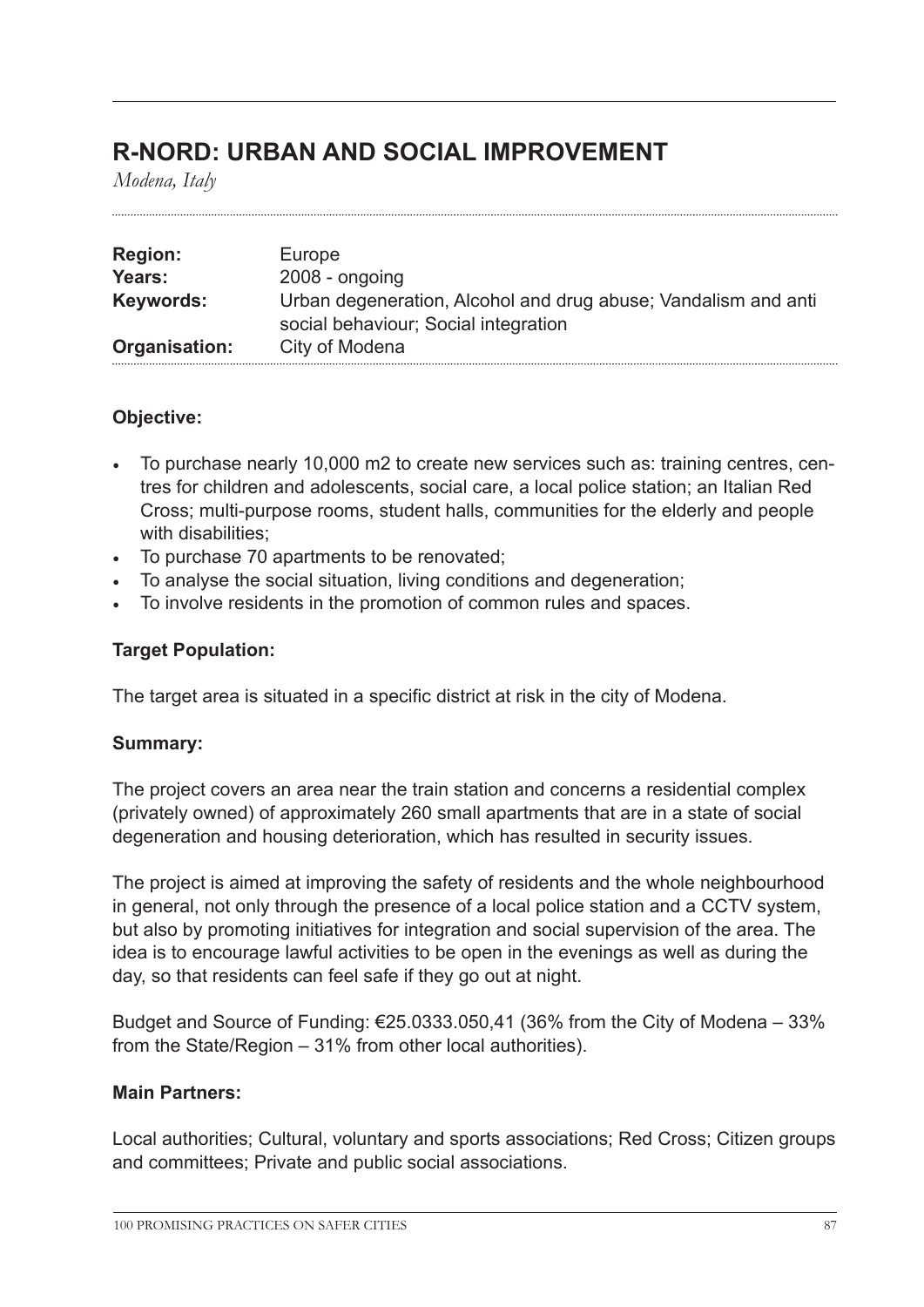# **Outcomes/Evaluation:**

The project's strengths are twofold: 1. The participatory process developed enabled the project to be qualified further and facilitated communication and the sharing of the project's goals. The co-partnership was crucial for the acquisition of properties and for the management of public and private functions inside the condominium. 2. Social action concerning structural interventions- including social care – gave continuity to the idea of participation.

# **Further Information:**

• [Comune Modena - Politiche delle Sicurezze](http://www.comune.modena.it/politichedellesicurezze/sicurezza-urbana/sicurezza-urbana )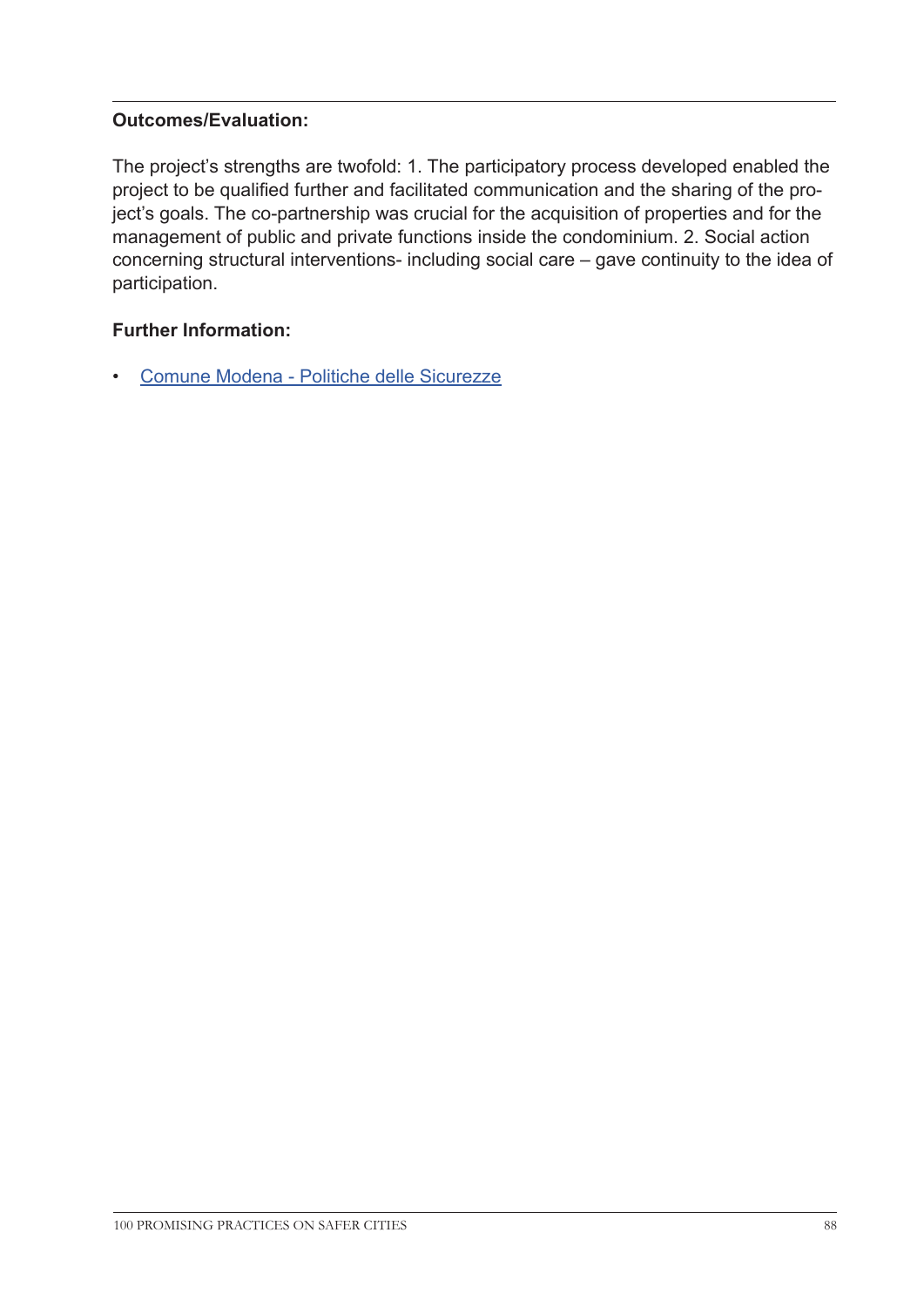# **SAO PAULO EM PAZ PROGRAM**

*Sao Paulo, Brazil*

| <b>Region:</b> | South America                                             |
|----------------|-----------------------------------------------------------|
| Years:         | 2006                                                      |
| Keywords:      | Urban Planning, Citizen Participation, Audit              |
| Organisation:  | Municipal Government of Sao Paulo and Institut Sou da Paz |

### **Objective:**

- To promote peaceful cohabitation in public urban spaces;
- To involve the community in the prevention and reduction of lethal violence through measures such as conflict mediation; control of firearms, alcohol and drug use; and community policing.

# **Target Population:**

Residents of three district of Sao Paulo: Brasilândia, Grajaú and Lajeado

## **Summary:**

The program was developed in several phases. In the first phase, a safety audit was conducted for each district involving both quantitative and qualitative data for different crime and violence variables. The safety audit benefitted from the active participation of residents. The second phase included the design of local plans for violence prevention and the promotion of peaceful cohabitation (Plano Local de Prevenção da Violência e Promoção da Convivência) involving work groups composed of community members and local authorities. In each of the three neighbourhoods, about 40 community organisations participated in the project. In 2007 and 2008, local plans were implemented and progressively consolidated with the co-operation of the police and community, involving cross-sectoral collaboration aimed at engaging other local authorities.

### **Main Partners:**

Municipal department of Participation and Partnership, Municipal Department of Education, and the Municipal Commission of Human Rights

### **Outcomes/Evaluation:**

On February 2007, the municipal bylaw no 48.147 made Sao Paulo em Paz a municipal project, paving the way for a public policy model of crime prevention.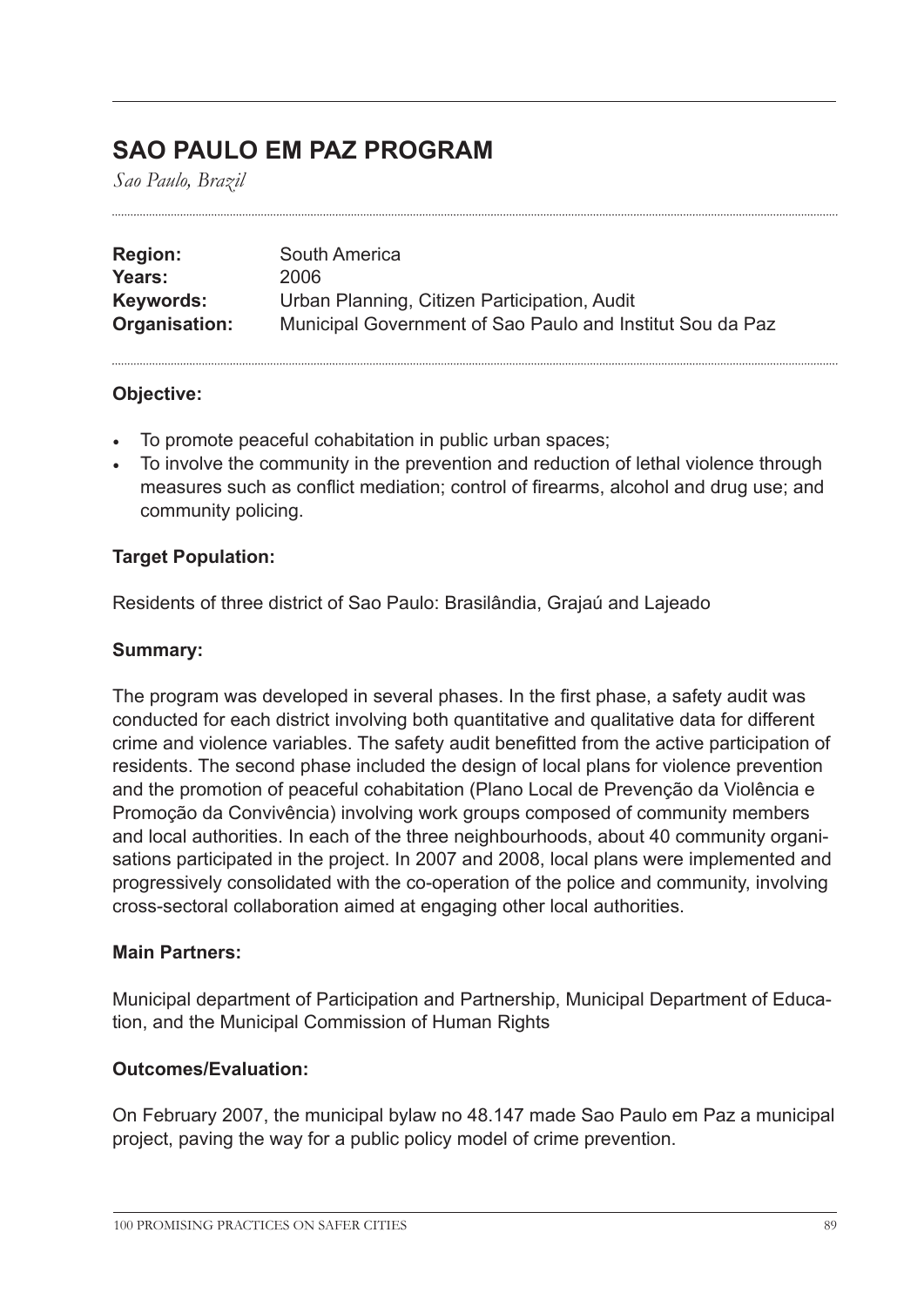# **Further Information:**

• [Sou Da Paz em Paz](http://www.soudapaz.org/upload/pdf/sistematiza_o_sp_em_paz.pdf
)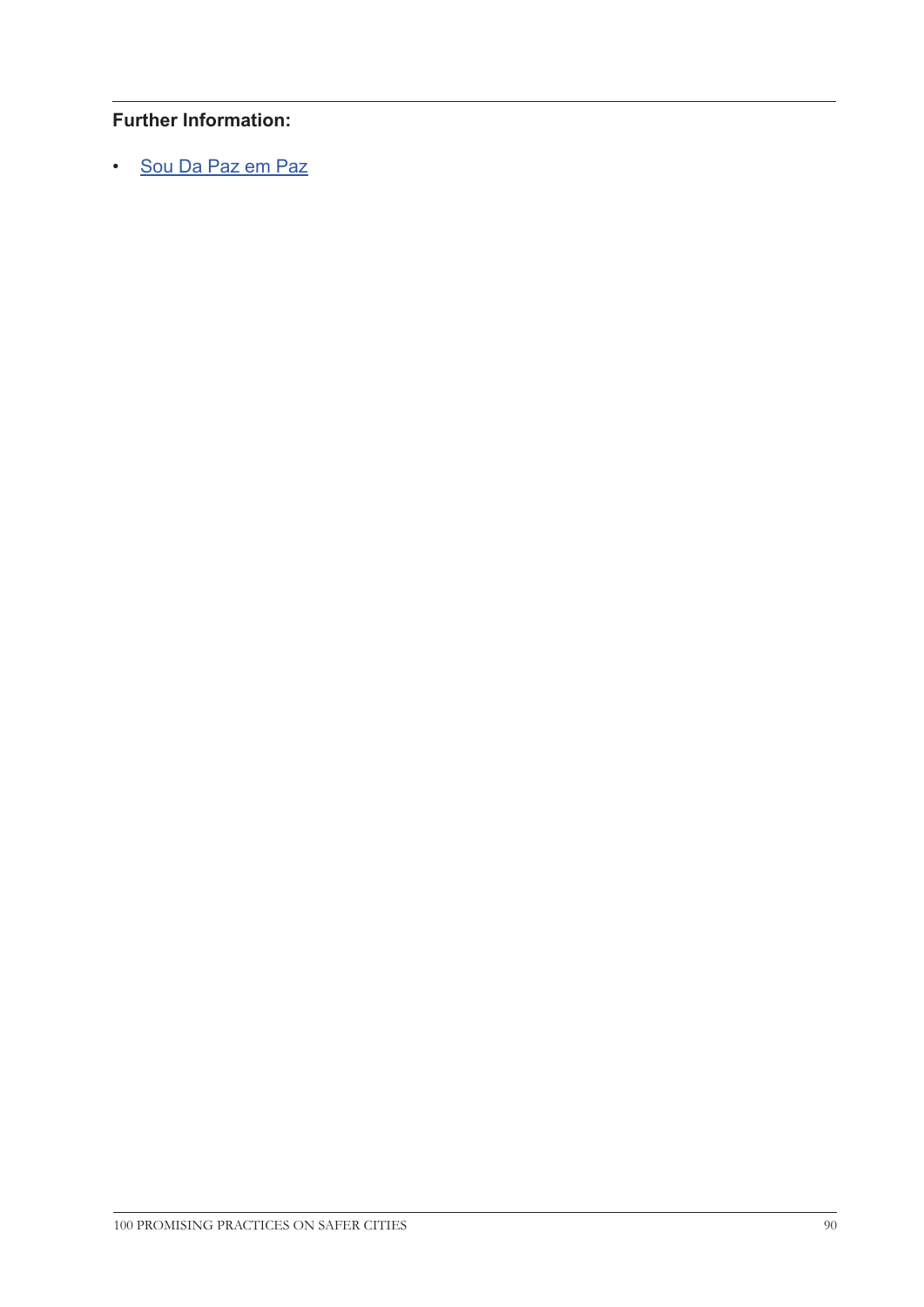# **THE PEACE SQUARES PROJECT**

*Sao Paulo, Brazil*

| <b>Region:</b> | South America                              |
|----------------|--------------------------------------------|
| Years:         | 2007                                       |
| Keywords:      | Public Private Partnership, Urban Planning |
| Organisation:  | Instituto Sou da Paz                       |

### **Objective:**

• To revitalize public spaces in neighbourhoods on the outskirts of Sao Paulo with intensive community participation.

# **Target Population:**

Neighbourhoods on the outskirts of Sao Paulo

# **Summary:**

The project was a collaborative intervention initiative in partnership with the SulAmerica Insurance Company. It invited community members to enter into discussions and debates about the public space. During this process, community members become engaged in the conception, implementation, control and management of the space. The aim was that the public space becomes a safe space in which community activities can take place and where community solidarity is strengthened. The project also provided community members, especially young people, with alternative outlooks and goals, and helps build leadership skills.

The first phase of the project included the identification of an area that was abandoned, used by drug lords, and was essentially a space of fear and neglect. Educators from Sou Da Paz engaged with community members to gain information on the level of desire and willingness to transform the space. The construction of the space marked the second phase of the project. The final phase of the project was the sustainability phase. At this stage, a group of young leaders completed training and gained experience in managing the space, developing good community relations and relationships with public and local authorities.

### **Main Partners:**

Sul America Insurance Company, City of Sao Paulo, Ministry of Housing

# **Outcomes/Evaluation:**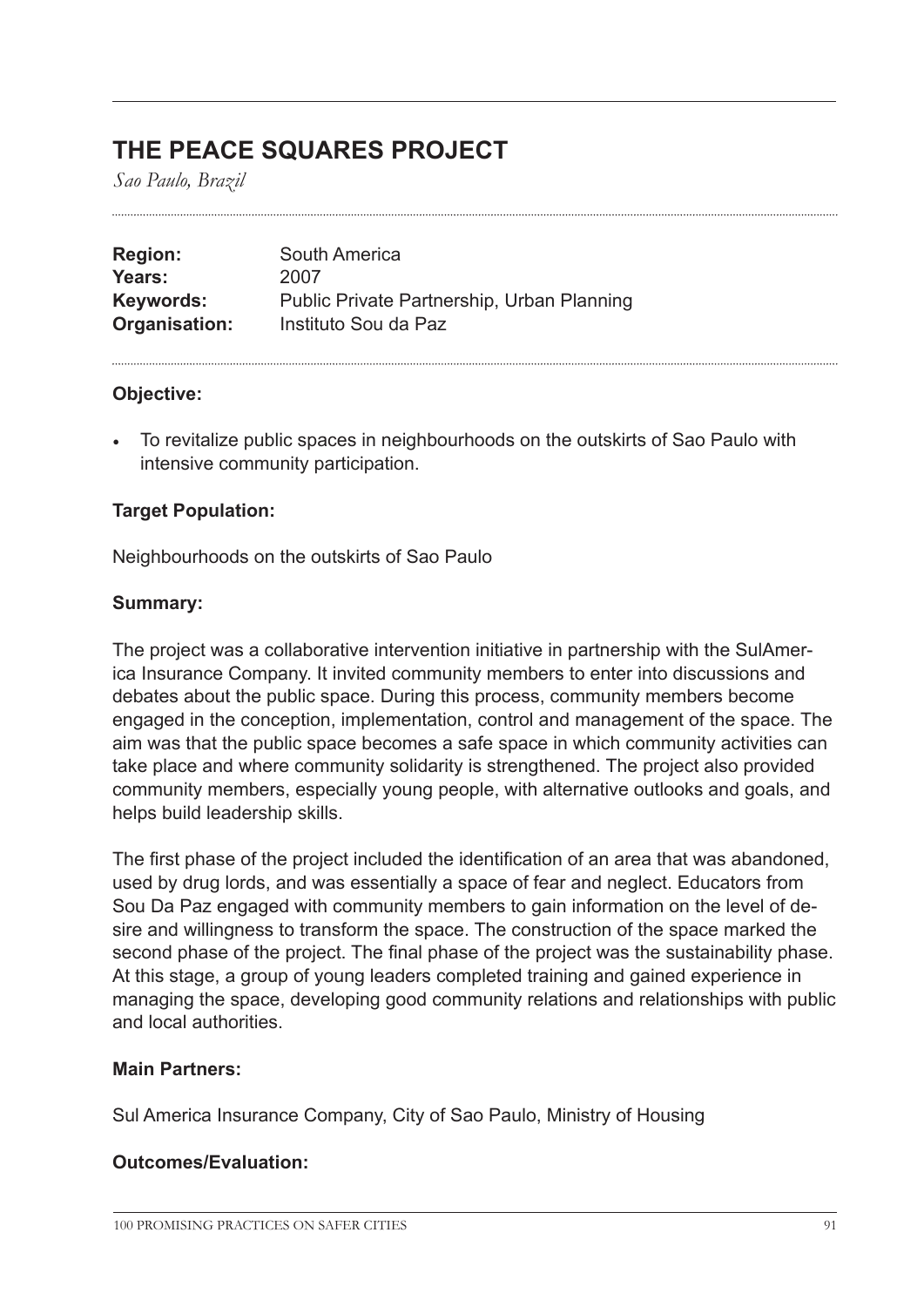The transformed space was not only a physical area, but aimed to break a cycle of fear and isolation in disadvantaged communities that experienced high levels of violence and crime. The initiative has successfully acted as a medium for young people to actively participate and become leaders in developments to improve the quality of their lives, and the community. Groups of government technical staff have also been trained by Sou da Paz in the methodology of the project, which is now used by the City of Sao Paulo, Ministry of Housing.

Results include the 5 squares that were re-done on the outskirts of the city; the maintenance of the squares in the long run; the use of the space by the community for various recreational activities; the improved links between the borough and community members regarding the organization of sports and cultural activities in squares; the use of the squares by roughly 2,500 residents per year; and the Increased sense of security surrounding the squares.

# **Further Information:**

- [Sou Da Paz Pracas da Paz Sulamerica Sistematizacao da metodologia](http://www.soudapaz.org/upload/pdf/pra_as_da_paz_sulam_rica_sistematiza_o_da_metodologia.pdf)
- [Sou Da Paz Polos da Paz e Pracas da Paz Sul America](http://www.soudapaz.org/upload/pdf/p_los_pra_as_da_paz_sulamerica.pdf)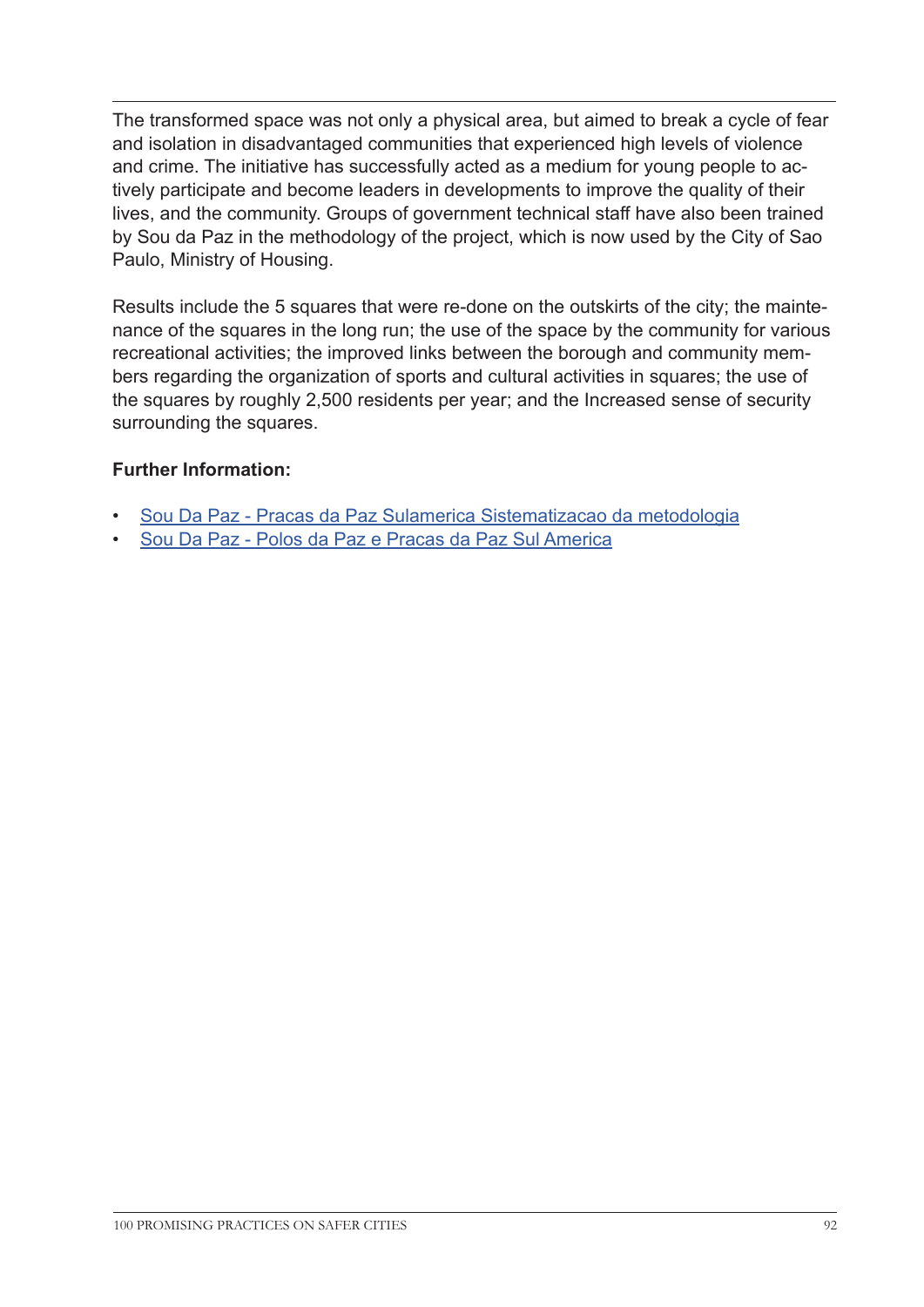# **COMMUNITY MOBILIZATION SAFETY PRACTICES**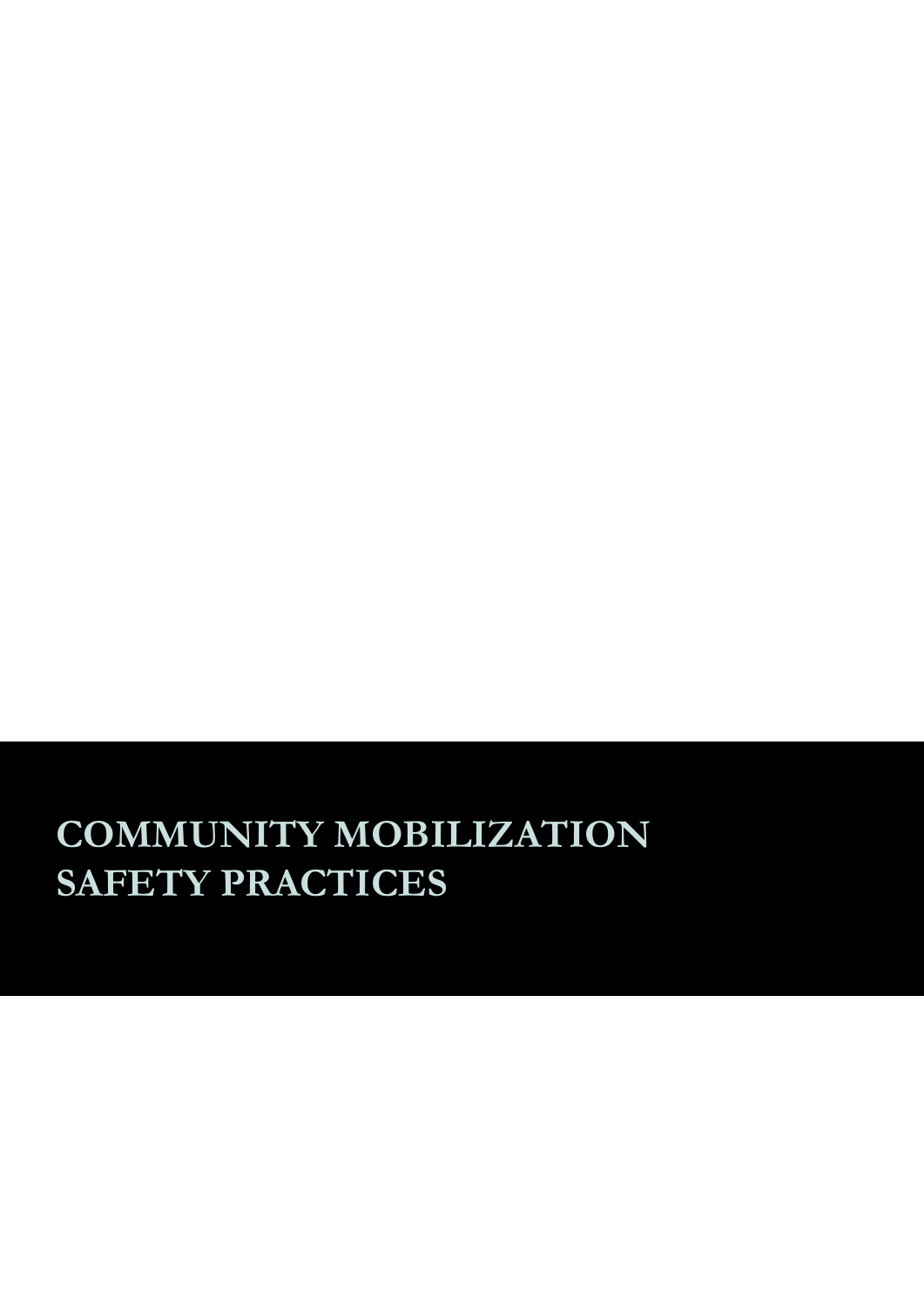# **THE ROLE OF CITIZENS IN SHAPING URBAN SECURITY POLICIES**

*Amiens, France*

| <b>Region:</b> | Europe                                                |
|----------------|-------------------------------------------------------|
| Years:         | $2012$ - ongoing                                      |
| Keywords:      | Participative democracy, Community board, Citizenship |
| Organisation:  | City of Amiens                                        |

# **Objective:**

- To encourage citizen participation and to improve their knowledge of urban security issues;
- To find appropriate answers to the concerns expressed by the community board following citizens' suggestions.

# **Target Population:**

The initiative's direct target is the Community board's representatives in charge of urban security issues. However, their recommendations have an impact on the city's services and the entire population.

### **Summary:**

The City of Amiens supported the creation of 4 community boards comprised of 28 randomly selected citizens. Each board focuses on a topic selected from a list given by the city, carries out several activities (workshops, field visits, research...) and sets out recommendations. These will then be officially presented to city officials and politicians during an official ceremony at the City Council.

In order to develop recommendations, 7 meetings are held each month by the community board (3 hours long). The topic "What is the citizen's role in shaping urban security policies" was addressed during the first 6 meetings while the last one focused on writing and implementing the recommendations. Each meeting was structured differently. Activities ranged from brainstorming, debates, conferences, workshops to field visits and confrontations on key issues such as the role of repression and prevention. Community board's recommendations are not only officially presented to the City Council but are also disseminated through the council's communications channels and the local press.

### **Main Partners:**

The City department in charge of participative democracy leads the project. The Community board of the south sector is coordinated by an employee of the local department of participative democracy.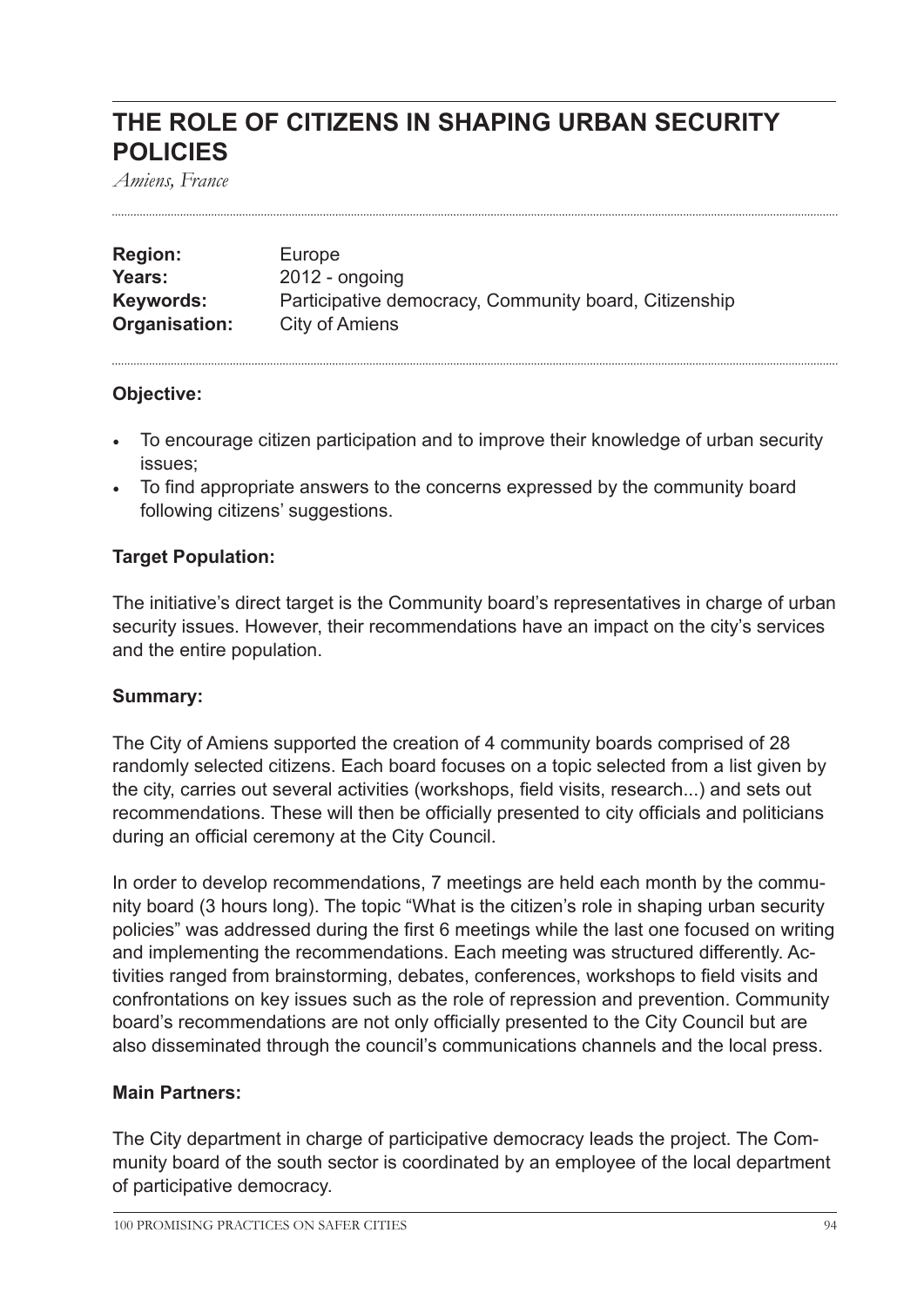According to the topic selected by the Community board, external partnerships are set up (in this case: with the police, victim support associations).

# **Outcomes/Evaluation:**

The main factor for success is good cooperation between city officers and local elected officials. Moreover, the innovative way in which the 7 community board meetings were organised has helped foster citizens' participation.

The evaluation of the project is very positive: citizen participation improved significantly and the administration received recommendations and suggestions from Community boards.

# **Further Information:**

**[Amiens](http://www.amiens.fr/ 
)**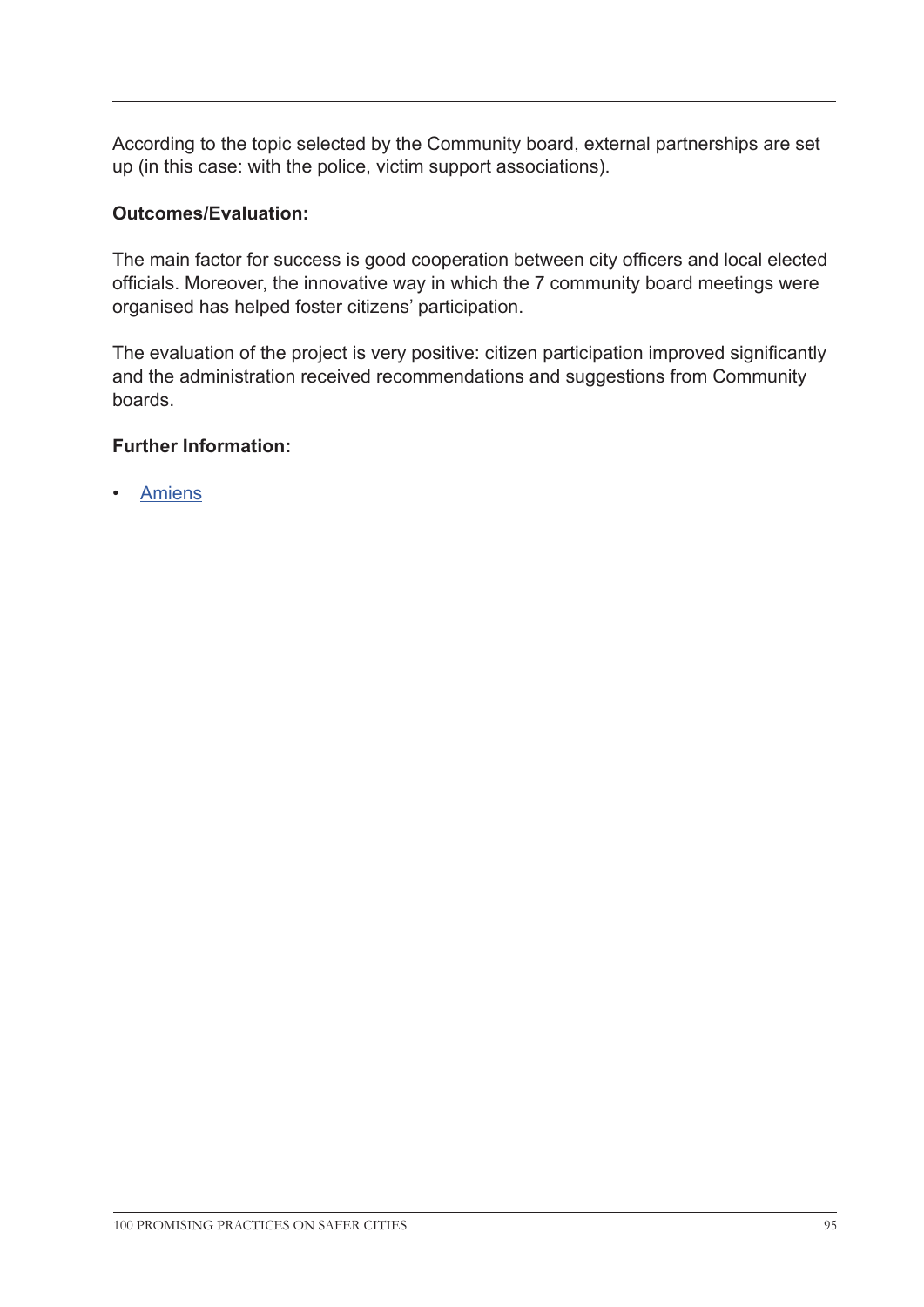# **HELPING RECENTLY RELEASED PRISONERS TO REINTEGRATE INTO THEIR COMMUNITIES**

*Belfast, Northern Ireland*

| <b>Region:</b> | Europe                                                    |
|----------------|-----------------------------------------------------------|
| Years:         | 2009                                                      |
| Keywords:      | Preventing reoffending, Reintegrating offenders, Training |
| Organisation:  | <b>Belfast City Council</b>                               |

# **Objective:**

- To help young offenders serving short sentences to reintegrate their communities when released from prison;
- To improve the delivery of services by strengthening inter-agency cooperation;
- To develop training sessions to improve common understanding and communication throughout the partnership.

# **Target Population:**

Youth ages 17 – 21 that have been released from prison directly into the community and who also have a history of being excluded from the area they used to live in due to "anti-community activity" (drugs/ burglary /paramilitarism etc.), and are likely to face some hostility in the community.

# **Summary:**

The RIO project (Re-Integration of Offenders) was set up in 2009 by the Belfast City Council and its partners in Northern Ireland. Potential beneficiaries were identified and case conferences were held with the main service providers to assess the individual's needs. These needs were linked to housing, health care, unemployment, lack of education, mentoring, family support, etc. An action plan was devised for each individual case and implemented with the help of a specifically employed "RIO" officer. Appointed in 2010, this officer bridged any gaps between service providers; kept in touch with the offender; offered support and motivation; and built links with civil society organisations in the community that the offender would return to.

A small fund enabled the RIO officer to pay small transportation, administration, and other small fees for the beneficiary. Four training sessions were also organised for partners, including the presentation of local practices, international experiences, and a tour of the local prison for young offenders.

# **Main Partners:**

Northern Ireland Housing Executive, Belfast City Council, Northern Ireland Association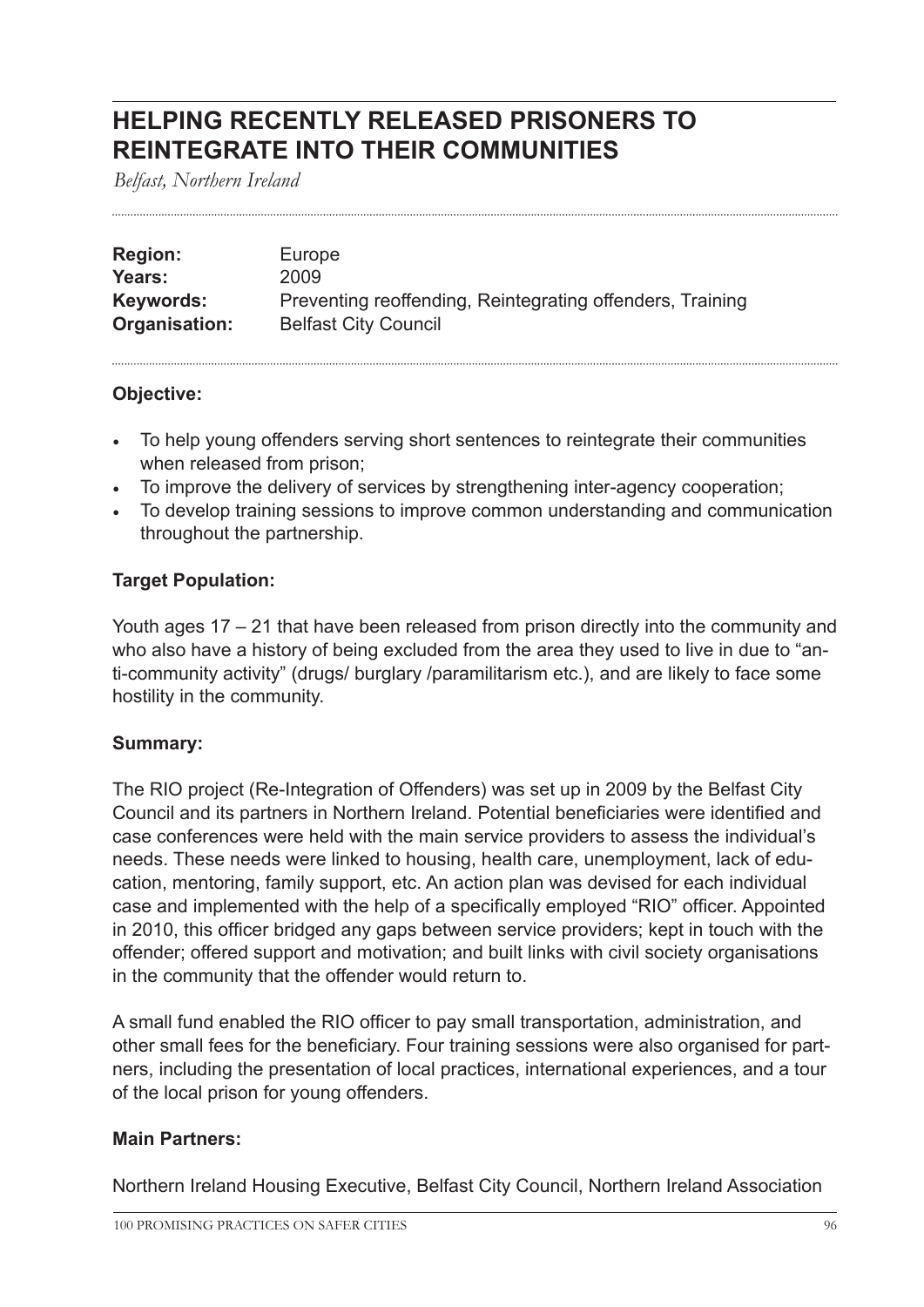for the Care and Resettlement of Offenders (NIACRO), Hydebank Young Offenders' Centre and Prison.

# **Outcomes/Evaluation:**

The evaluation of the impact, in terms of reintegrating beneficiaries and reducing re-offending has not been documented but is highly promising. Potential for sustainable funding and government interest is in a national roll out.

The elements for success are the following: (a) a broad partnership with a good level of participation from partners, achieved in part through the implementation of training sessions for networking and mutual understanding; and (b) dedicated individuals at the decision-making level and the RIO project officer;

# **Further Information:**

- **[Stop Reoffending](www.stop-reoffending.org
)**
- [An Introduction to the RIO Programme]( http://www.youtube.com/watch?v=mHLARvEd1no
)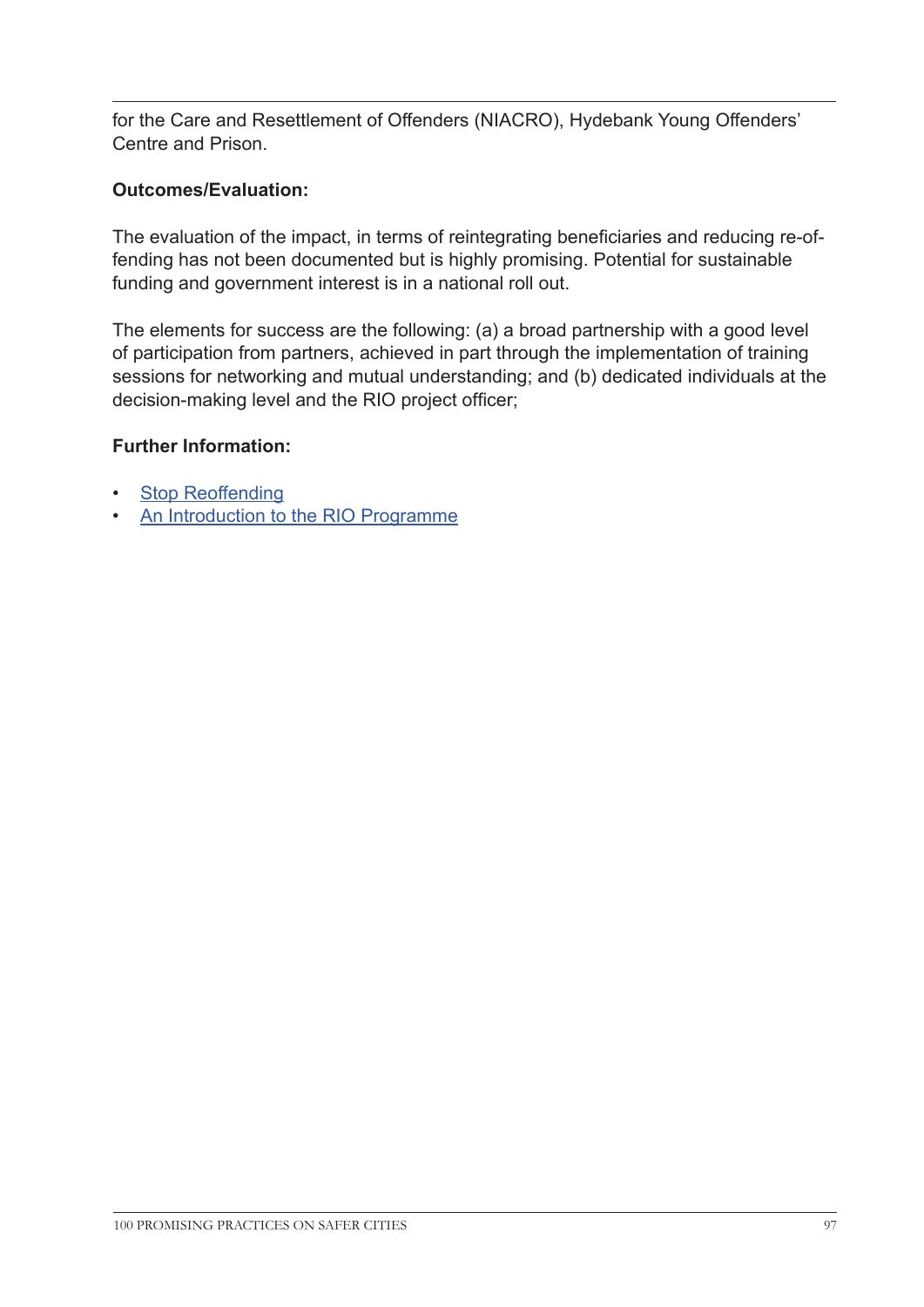# **CULTURAL EVENTS IN PUBLIC SPACES**

*Bogota, Colombia*

**Region:** South America **Years:** 1995 Keywords: Safety, Violence, Governance **Organisation:** Bogota Mayor's Office

### **Objective:**

- To promote the healthy use of free time;
- To reclaim public spaces;
- To promote tolerance and coexistence.

# **Target Population:**

The citizens of Bogota

#### **Summary:**

During the time that Antanas Mockus was Mayor of Bogota, it was decided that cultural events would be organized every year as a means of achieving the objectives of promoting tolerance, coexistence, and reclaiming public space.

Some examples included "Rock in the Park" (Rock al Parque), "Jazz at the Park" (Jazz al Parque), "Rap to the cake" (Rap a la torta) where music was used to bring the community together (especially the youth) and to advance tolerance and coexistence.

During the holiday season, "Nights of peace" (Noches de paz) and "Nights of rap and roll" (Noches de rap and roll) were organized to reclaim public spaces; "Septimazos" (which is the name of one of the main avenues in Bogota – Septima , and 'zos' refers to 'large') included various activities organized in the street to promote the revitalization of the city centre, to promote the functioning of business and to generate alternative uses of the city and public spaces; "Music in the temples" (Música en los templos) involved the organization of concerts that intended to associate religious places with music within cultural, social and educational perspective. For example, the community was encouraged to attend various church choir concerts; "Movie theater in public spaces" (Cinema al espacio público) took place in public spaces and are audiovisual projections on the architectural memory of Santa Fe de Bogota.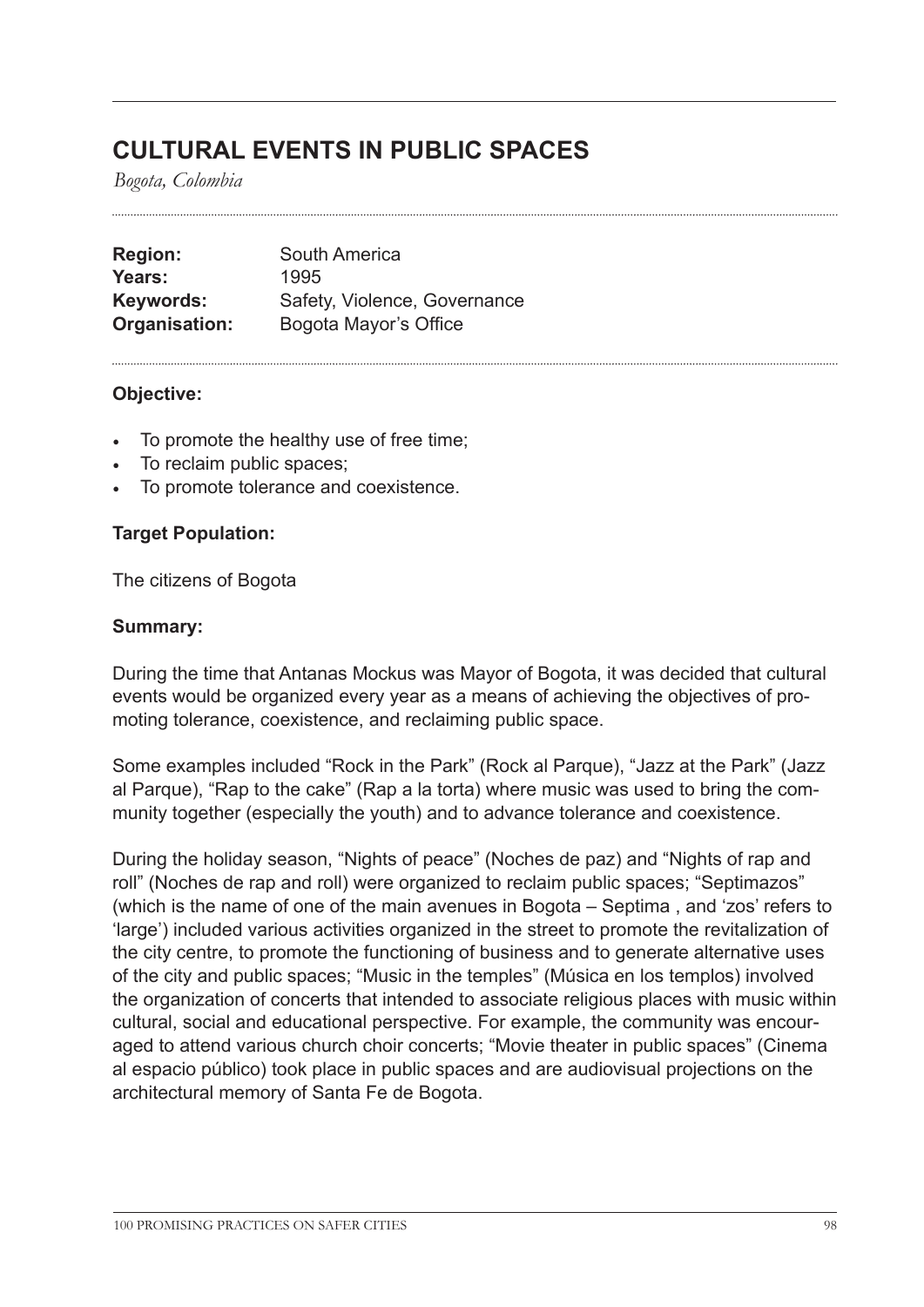# **Main Partners:**

Bogota Humana Ministry of Culture, Secretariat of Culture, Recreation and Sport

### **Outcomes/Evaluation:**

The initiative was a success as it attracted a significant number of people into public spaces.

### **Further Information:**

• [Antanas Mockus. \(2001\). Cultura ciudadana, programa contra la violencia en Santa](http://idbdocs.iadb.org/wsdocs/getdocument.aspx?docnum=353306)  [Fe de Bogotá, Colombia, 1995-1997.](http://idbdocs.iadb.org/wsdocs/getdocument.aspx?docnum=353306)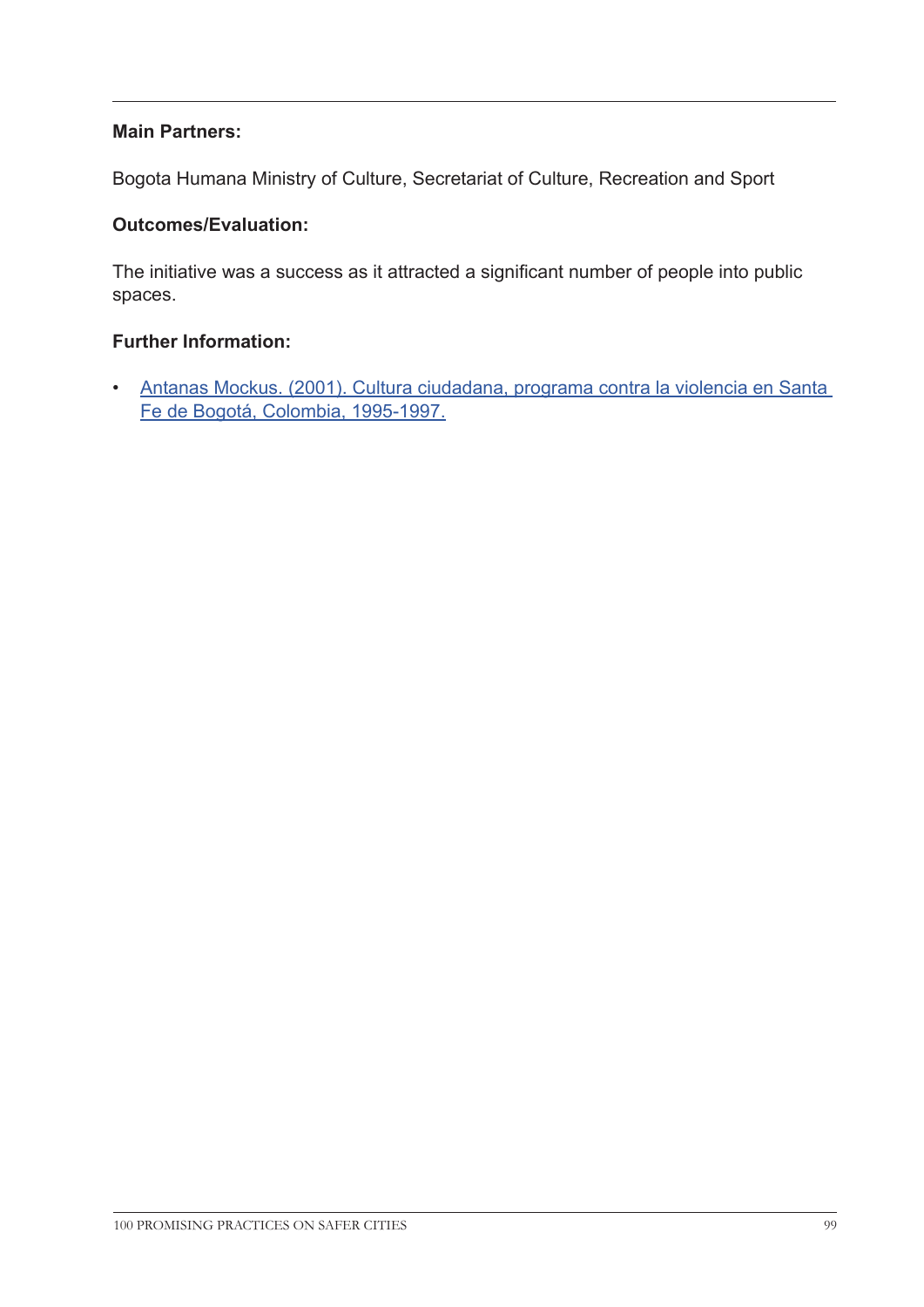# **MIMES AND ZEBRA CROSSING**

*Bogota, Colombia*

| <b>Region:</b> | South America                                 |
|----------------|-----------------------------------------------|
| Years:         | 1995                                          |
| Keywords:      | Citizenship, Anti-social behaviour, Transport |
| Organisation:  | Bogota Mayor's Office                         |

### **Objective:**

• To improve coexistence between pedestrians and drivers through the proper use of crosswalks and bus stops.

### **Target Population:**

Citizens of Bogota

#### **Summary:**

The mayor's office set up a series of projects promoting a culture of peaceful co-existence. The initiative involved the use of mimes to improve road safety. In various parts of the centre of Bogota, citizens were given whistles to be used when car drivers failed to stop at the crosswalks to allow pedestrians to have the right of way. If the whistle did not work, a mime would appear to persuade drivers to respect the crosswalk. If the driver continued to disrespect the crosswalk, a transit police officer would intervene. Over the course of three months 400 mimes instructed the citizens of Bogota on how to improve traffic safety. The initiative also involved bus stops where bus passengers and drivers did not respect the use of the stops. Educational programs were developed to increase the use of stops by bus passengers and drivers to ultimately improve safety.

### **Main Partners:**

Police officers, Mimes, Citizens of Bogota

### **Outcomes/Evaluation:**

This initiative was successful as it was a participatory and non-repressive approach to respecting traffic norms. The number of bus passengers who respected the use of bus stops increased by 26.2% in 1995 and 38% in 1996. In addition, between February and May of 1997, 43% of the bus drivers respected the use of bus stops. There was also an increase in the use of crosswalks as results showed that in 1996, 76.5% of drivers and 72.3% of pedestrians respected crosswalks.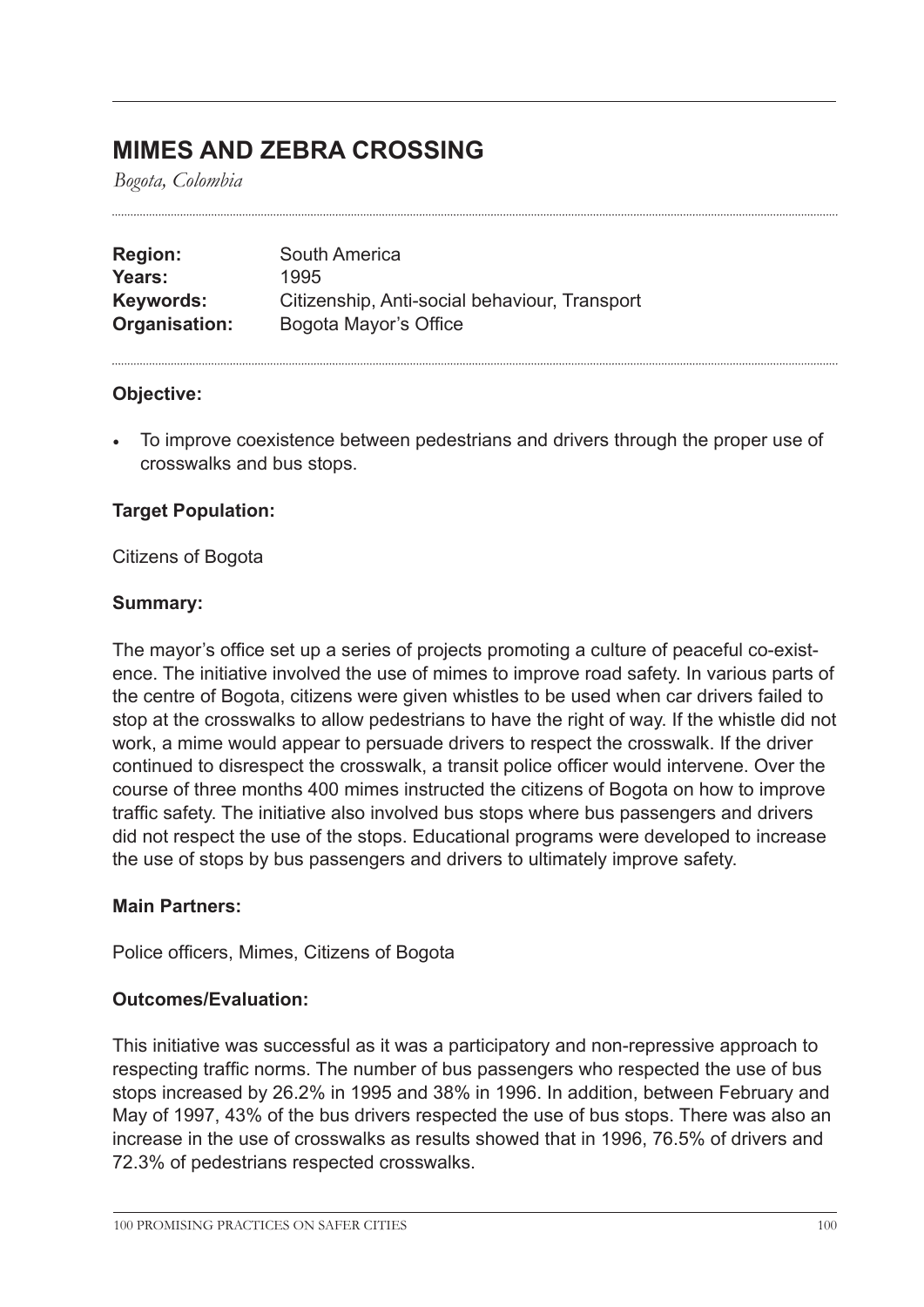# **Further Information:**

• [Antanas Mockus. \(2001\). Cultura ciudadana, programa contra la violencia en Santa](http://idbdocs.iadb.org/wsdocs/getdocument.aspx?docnum=353306)  [Fe de Bogotá, Colombia, 1995-1997.](http://idbdocs.iadb.org/wsdocs/getdocument.aspx?docnum=353306)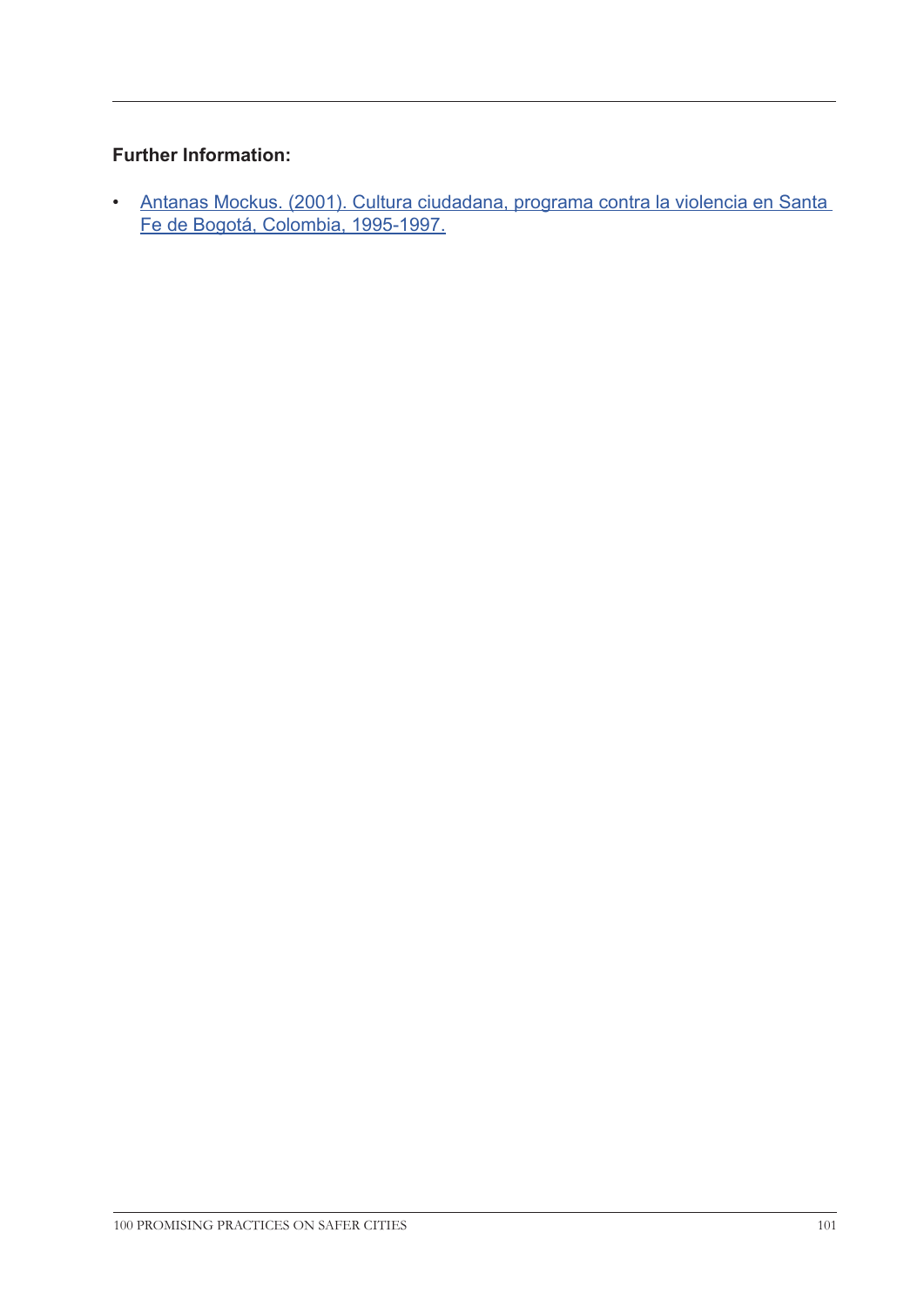# **INFORMATION LEAFLET FOR ELDERLY PEOPLE**

*Brno, Czech Republic*

| <b>Region:</b>   | Europe                              |
|------------------|-------------------------------------|
| Years:           | 2005                                |
| <b>Keywords:</b> | Elderly frauds, Feeling of security |
| Organisation:    | City of Brno                        |

# **Objective:**

- To prevent crimes committed against elderly through the dissemination of an information leaflet;
- To inform elderly on the risks that they may encounter on the street due to the growing number of cars;
- To disseminate the information brochure in the most effective way.

# **Target Population:**

Elderly people living in Brno or in the region of South Moravia.

### **Summary:**

The city of Brno witnessed a lack of information among elderly people on the potential risks they may encounter in everyday life. Although no official statistic on that issue in Brno, social workers and police agents felt that elderly people needed to be protected more efficiently against crime and frauds.

Since the establishment of the Centre for the prevention of crime in Brno (1996), a focus has been made on crimes committed against elderly people. In the context of recurrent episodes of crimes and frauds, a "Guide for seniors" has been produced and distributed to elderly by social workers and police officers. The guide contains advice to prevent crimes, frauds, burglaries and also a list of numbers to call in case of an emergency.

Key prevention messages for elderly were also transmitted on the radio several times per day during the so-called "Minute for prevention". Since 2006, the City set up a series of seminars to train police officers on how to deal with specific groups, such as children, minorities, sport fans or elderly people.

### **Main Partners:**

Centre for the prevention of crime (City of Brno), Police, local radio channel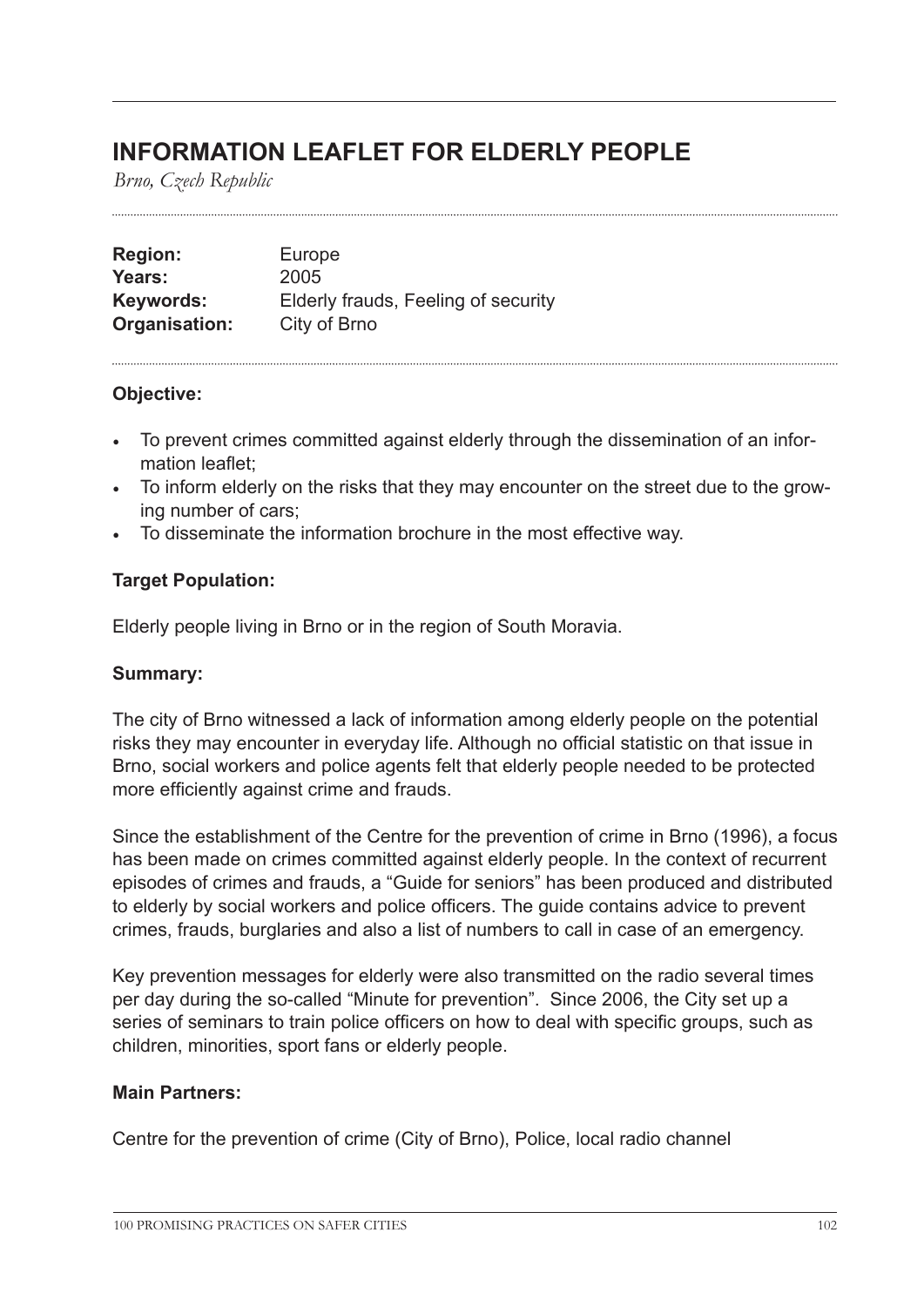# **Outcomes/Evaluation:**

The interesting and user-friendly format of the leaflet had positive feedback from Brno citizens. Although official statistics were not available, a series of criminals have been convicted following calls made by elderly after the awareness raising campaign. Disseminating the guide to elderly was an occasion for social workers and police agents to meet them, listen to their needs and also to evaluate the guide through their suggestions. This personal contact helped elderly to feel more secure.

# **Further Information:**

• [Brno - Uvodni Strana](http://www.brno.cz/uvodni-strana/
 Strana )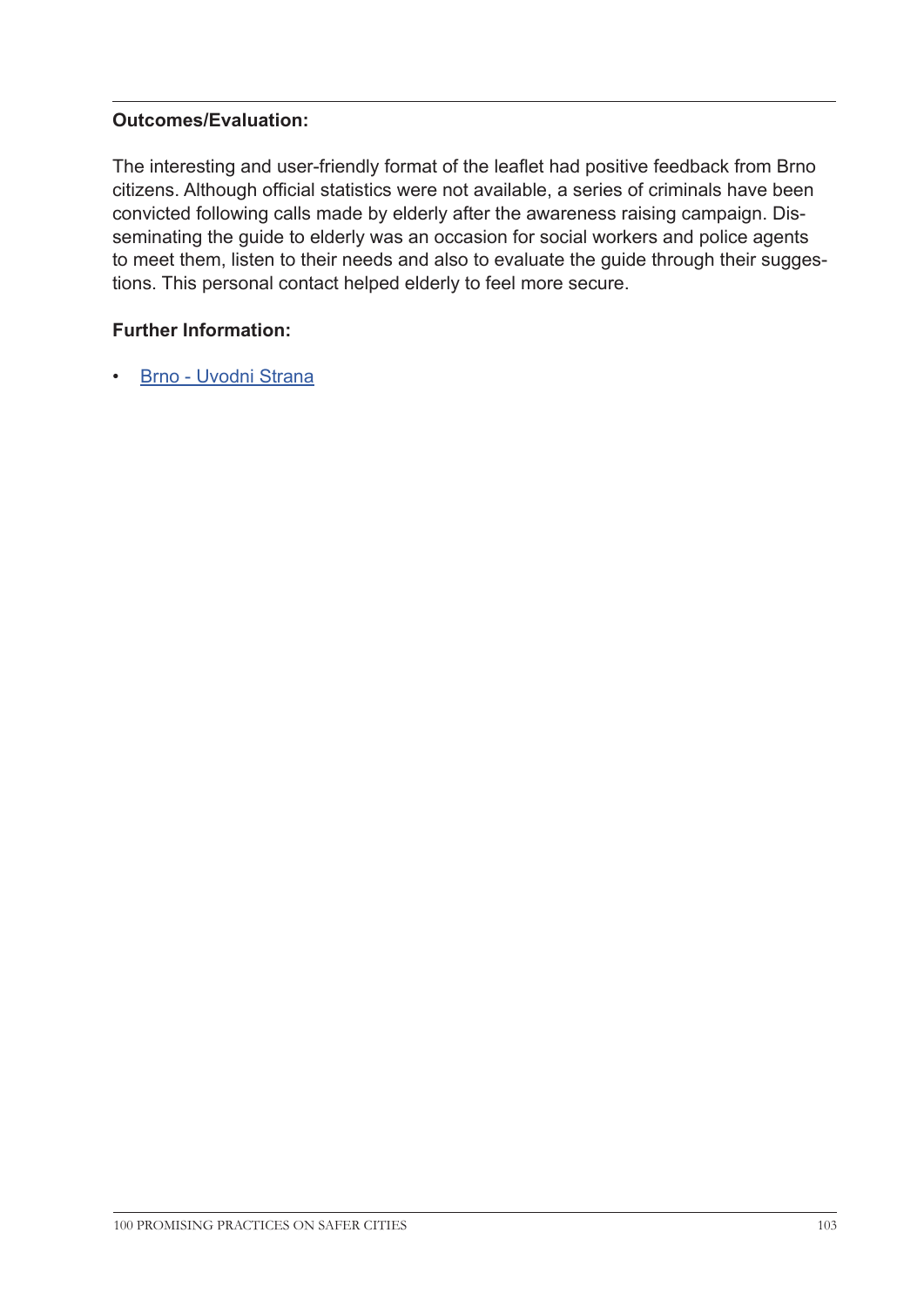# **SOCIAL MEDIATION**

*Brussels, Belgium*

| Region:       | Europe                                    |
|---------------|-------------------------------------------|
| Years:        | $2004 - ongoing$                          |
| Keywords:     | Mediation, Listening, Information, Action |
| Organisation: | <b>Brussels Region</b>                    |

# **Objective:**

- To improve the quality of the relationship between local authorities and people living in difficult neighbourhoods with the aim being to improve the level of security and social links;
- To resolve the problems experienced by citizens after they had happened (social permanence);
- To analyse these problems with the aim being to create preventive measures.

# **Target Population:**

Areas that have higher levels of violence, poverty, school dropouts, greater presence of marginalised people, etc.

# **Summary:**

In 1991, the Belgian Ministry of Internal Affairs established the professional role of the community social mediator. A few years later, due to the specific needs, a school mediator role was established.

There is at least one community social mediator in each of the 19 communities that make up the Brussels region (a total of 45 community social mediators for the region). School social mediators work in schools or NGOs connected to schools. They also provide information at youth centres through specific training sessions on several prevention subjects.

Social and school mediators' main activities are to provide immediate assistance to those in need of their services (e.g. conflict management) and then analyse these situations in order to develop preventative strategies. They write regular reports to the Brussels region authority. Monthly meetings are organised between mediators and local and national officials who are responsible for security matters.

Activities carried out by mediators also include their participation in urban planning and public housing management meetings; at welcome events for newly arrived citizens (and help with administrative paperwork); and giving advice and counselling to a wide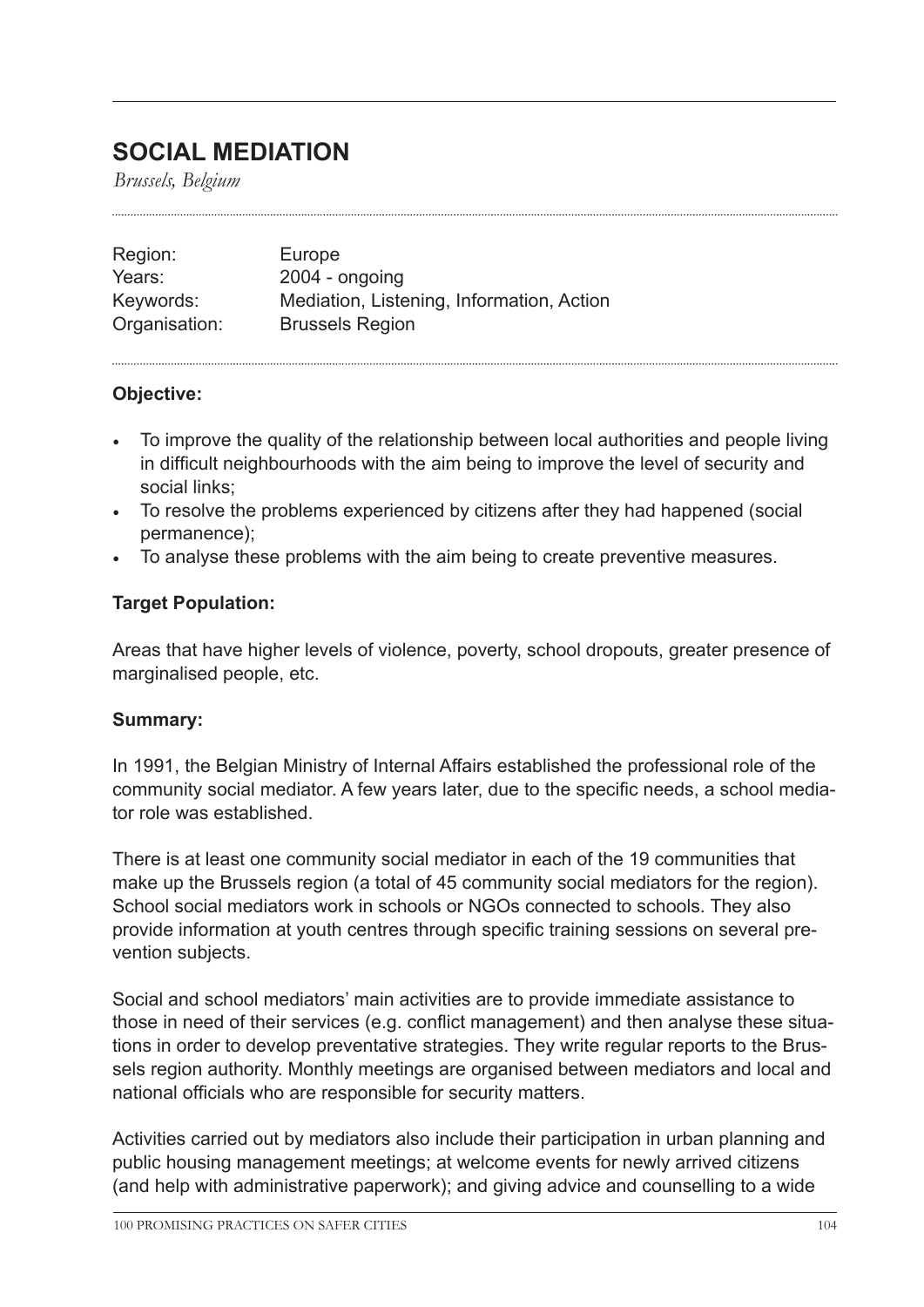range of people (students, workers, the unemployed, etc.).

# **Main Partners:**

Brussels region, Community Services, Police, Places of Worship, and several local associations

# **Outcomes/Evaluation:**

Results show that the mediation service responds to an actual need in the neighbourhood where it is implemented; that the police and judicial system are relieved from taking care of minor conflicts and can concentrate on issues that are more in line with their responsibilities; and that citizens feel safer thanks to the presence of a trusted and local mediator. In addition, prevention strategies improved through the analysis in the report written by mediators.

# **Further Information:**

• Ville de [Bruxelles - Social Mediation](http://www.bruxelles.be/artdet.cfm/4776
)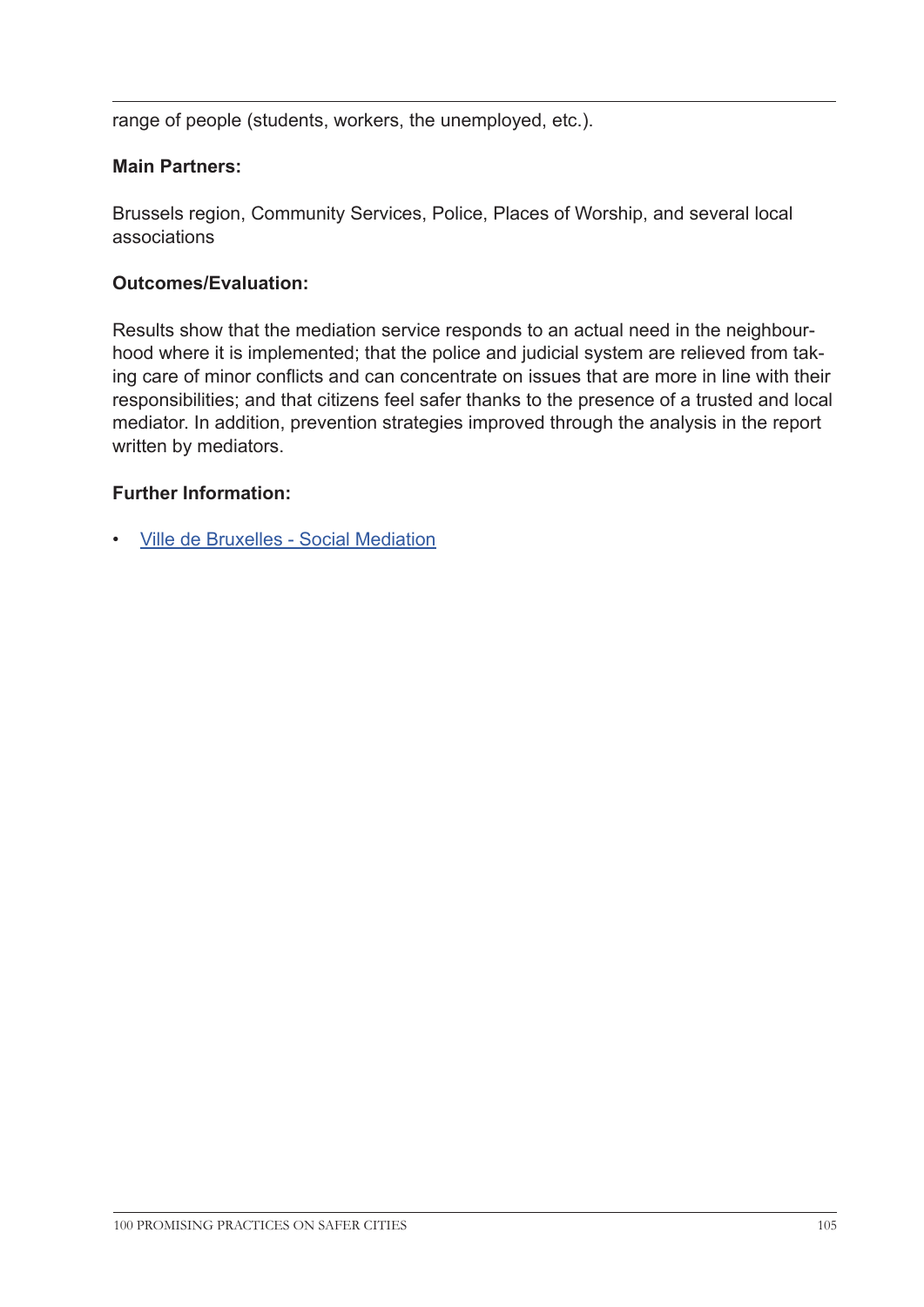# **PREVENTION OF VIOLENT THEFT COMMITTED AGAINST SHOPKEEPERS**

*Charleroi, Belgium*

| <b>Region:</b> | Europe                                                        |
|----------------|---------------------------------------------------------------|
| Years:         | 1998 - 2004                                                   |
| Keywords:      | Information campaign, Shopkeepers, Public Private Partnership |
| Organisation:  | City of Charleroi                                             |

# **Objective:**

- To improve shopkeepers' attitudes and behaviour when faced with potential aggression/attack;
- To support victims after the crime has been committed.
- To create links between shopkeepers, victims, victim support centres, prevention services and the police;
- To systematically ensure the follow-up of victims;
- To investigate the dynamics of aggressive behaviour;
- To improve shopkeepers' awareness of how to react.

# **Target Population:**

Small shop owners and medium/large supermarket staff. There was a special focus on those among them who had been victims of crime before.

### **Summary:**

A preliminary investigation of small shops and supermarkets was conducted. The goal was to measure the feeling of security amongst the staff, inform them about the initiative and create links with participants involved in the project. Results showed that 81% of shopkeepers were anxious about their security;

Several support tools were also created: brochures, videos, stickers, posters and were distributed amongst shopkeepers during meetings, conferences and police interventions. A special training session was organised on "technological tools for crime prevention" (electronic payment, anti-breakages panels, surveillance cameras, etc.) for shopkeepers and a victim follow-up plan was created with the cooperation of the police. This plan has been supported by data collection on most relevant aspects of crimes committed against shopkeepers.

### **Main Partners:**

The leader of the project was the City of Charleroi and external partners included: the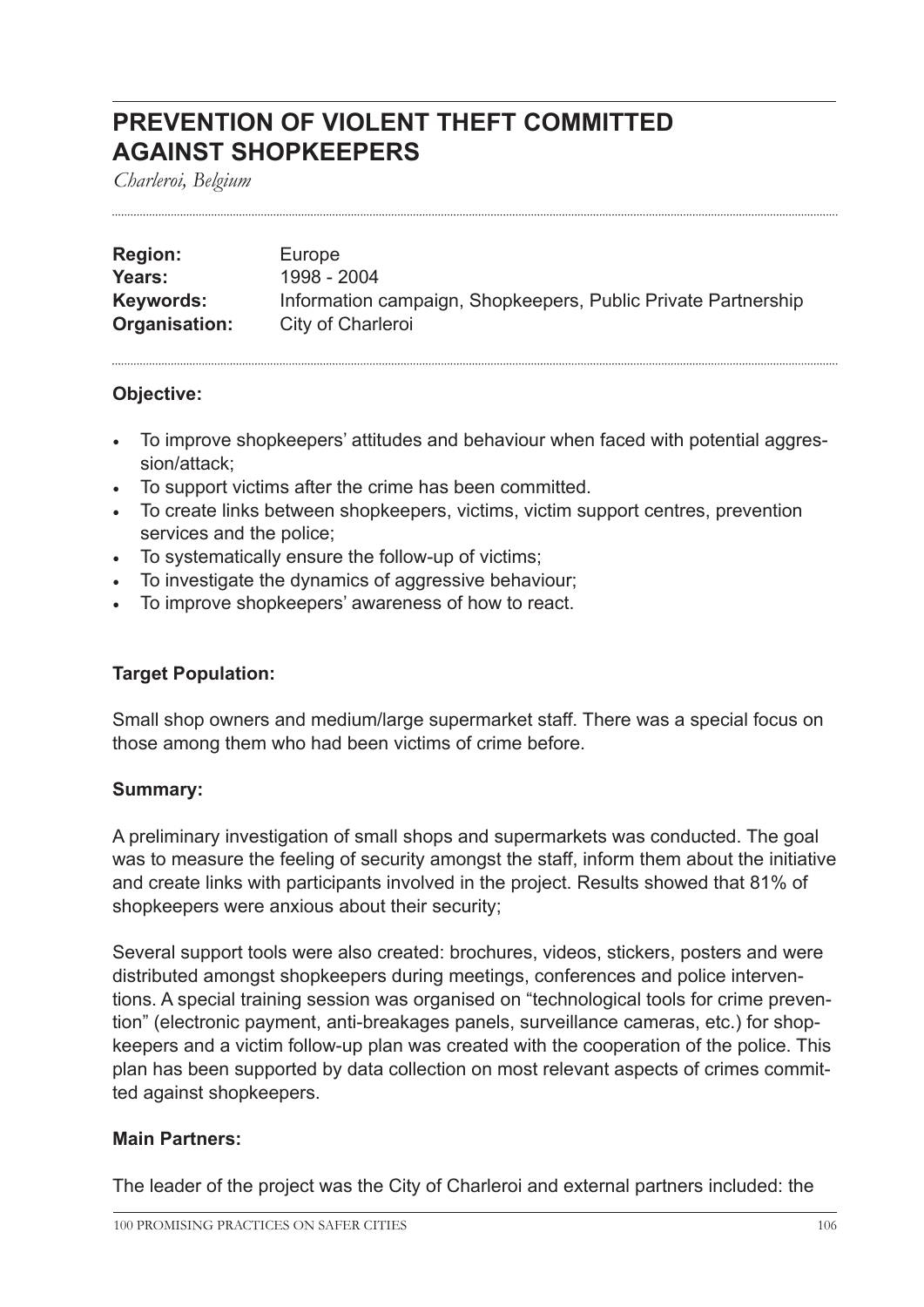police; victim support associations; and small shop and supermarket staff.

# **Outcomes/Evaluation:**

The key factor for the success of the initiative was the active role of the City in responding to a real need expressed by local shopkeepers. The willingness of the people involved and the dynamic cooperation with the police allowed for a reduction in crimes committed in small shops and supermarkets.

An important result of the initiative was the reduced number of armed robberies, from 206 in 2000 to 50 in 2003. Moreover, shopkeepers have showed an increasing satisfaction towards the initiative (from 56% in 1998 to 79% in 2001).

# **Further Information:**

• [Charleroi Communiqque - Prevention Delits](http://www.charleroi.be/node/160
)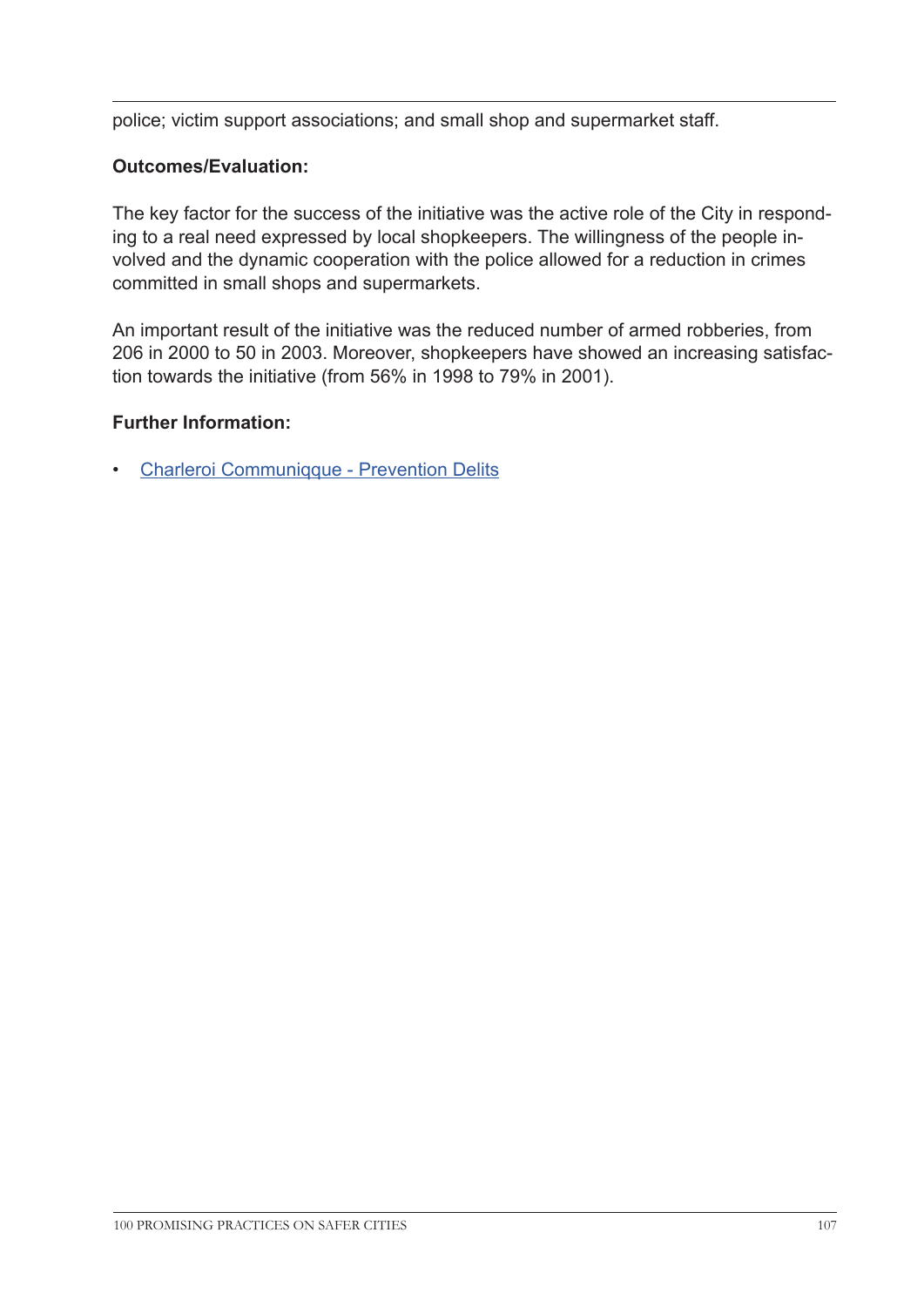# **VOLUNTEERS ENGAGEMENT AND THE MANAGEMENT OF PUBLIC SPACE**

*Dakar, Senegal*

| <b>Region:</b> | Africa                                                                          |
|----------------|---------------------------------------------------------------------------------|
| Years:         | $2009 - ongoing$                                                                |
| Keywords:      | Participatory Urban Planning, Mediation, Social and Professional<br>Integration |
| Organisation:  | City of Dakar                                                                   |

# **Objective:**

- To improve the living conditions of Dakar citizens through the work of volunteers;
- To promote a culture of peace, security and respect for the law among citizens;
- To help young people's professional and social integration through Dakar City's development programmes.

# **Target Population:**

All the citizens of Dakar are targeted. The project is carried out in all 19 districts of the City.

### **Summary:**

Volunteers are involved in improving the public management of prevention and intervention policies in various fields (health, transport, hygiene and environment). In order to get citizens involved in the actions carried out by the City, the volunteer programme has adopted the slogan: "Putting citizens at the heart of our action."

The volunteer programme is made up of 500 people and was set up in 2010 by the Mayor of Dakar. Potential participants attend a theoretical and practical training session before being assigned to one of seven different teams. Each team has a different task to fulfil, and these include: surveillance of public spaces, hygienic conditions, environment, beaches, markets, traffic, patrolling problem areas and providing a fixed neighbourhood presence.

# **Main Partners:**

The Municipality of Dakar has cooperated with the Municipality of Bordeaux, AIMF (International Association of French Mayors) and the Municipality of Marseille.

### **Outcomes/Evaluation:**

Citizens see volunteers as key figures in the urban participative management of the city as volunteers have been remarkably effective in the management of public spaces (e.g.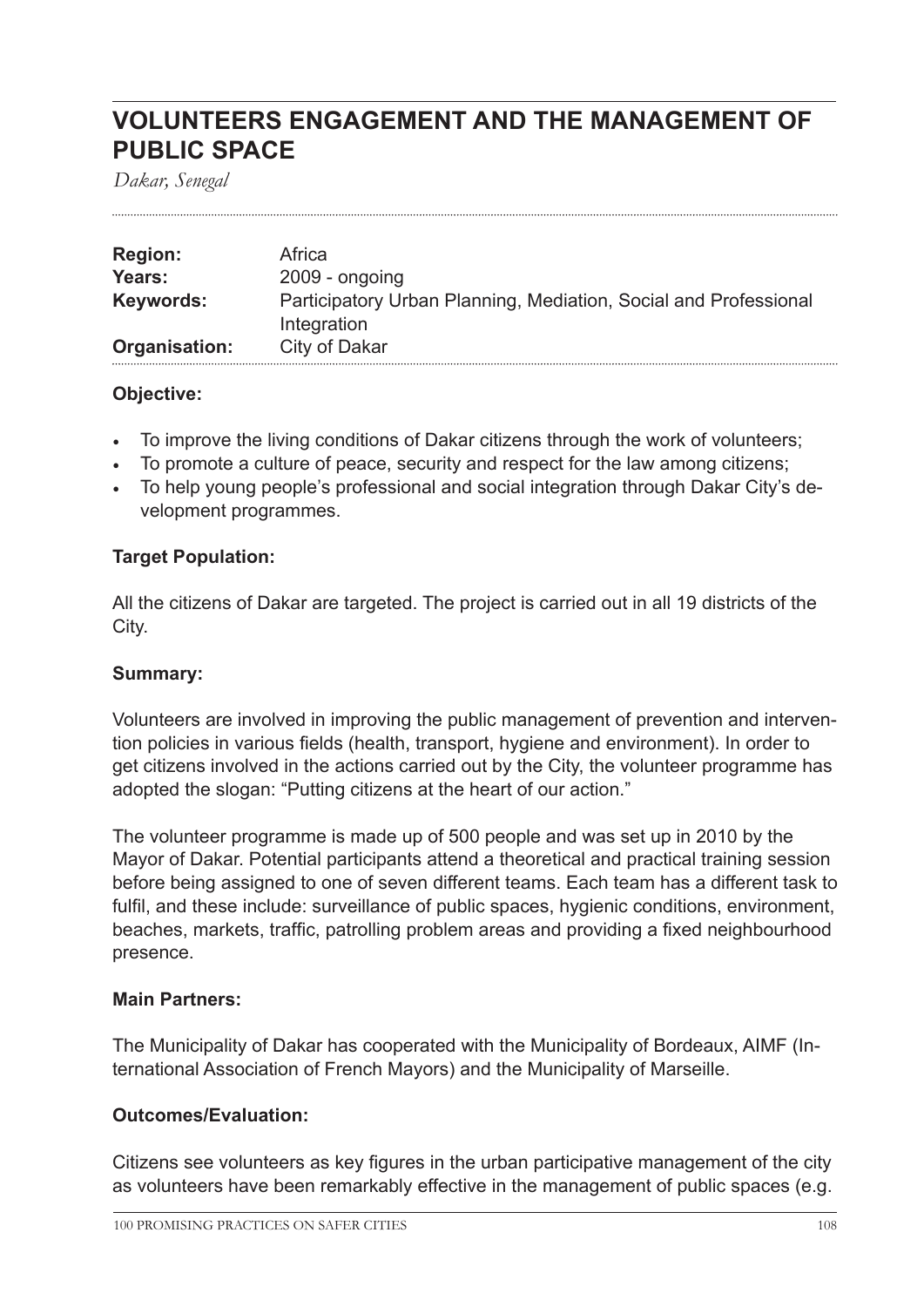#### clearing pavements).

The main factor for success is the adaptability of this initiative. Although the volunteer programme was initially intended to be a support project for the police, it has become an integral part of the City's urban management services.

An annual evaluation is carried out allowing for a continued revision of the programme according to the citizens' and the City's needs.

## **Further Information:**

• [Volontaires de Dakar](www.facebook.com/volontaires.dakar.3
)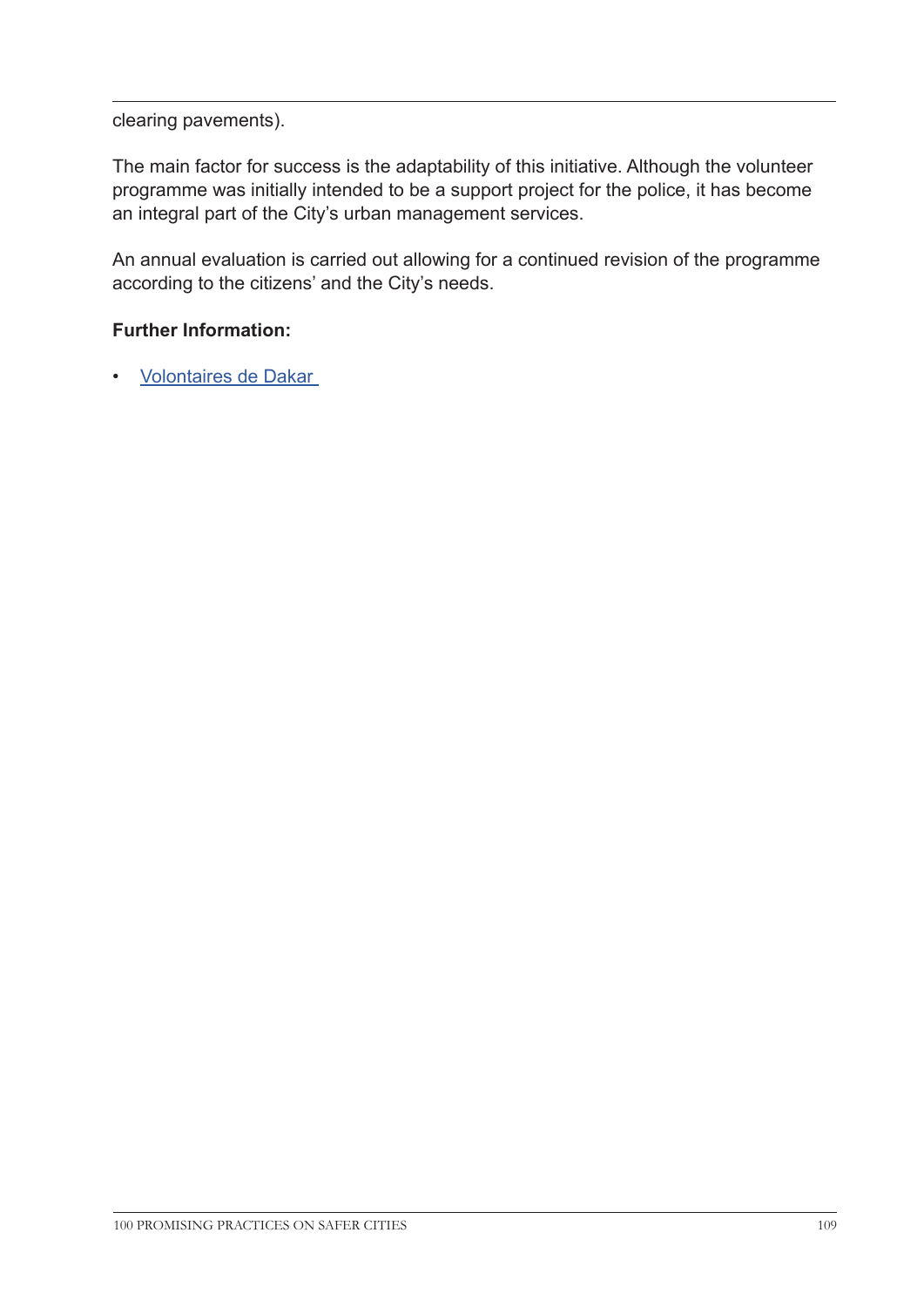# **SAFER CITIES DAR ES SALAAM**

*Dar es Salaam, Tanzania*

| <b>Region:</b> | Africa                                                         |
|----------------|----------------------------------------------------------------|
| Years:         | 1997                                                           |
| Keywords:      | Youth, Women, Police, Community Partnership, Justice, Children |
| Organisation:  | UN-Habitat                                                     |

## **Objective:**

- To strengthen the capacity of local authorities to manage and sustain urban security and reduce crime, including violence against women, children, and other vulnerable groups;
- To create a culture of crime prevention and community safety through pilot projects at the neighbourhood level initiated by the communities themselves.

# **Target Population:**

Residents of neighbourhoods in Dar es Salaam and the three municipalities of Ilala, Kinondoni, and Temeke, with a particular focus on women.

# **Summary:**

Project partners worked together to develop locally based solutions to prevent crime in their neighbourhoods and build awareness among communities about safety and security issues. The first phase of the project identified youth crime, and violence against women as the priority concerns. Victimisation surveys and a young offender survey provided data on crime problems and trends, and an integrated crime prevention strategy was developed. The strategy addresses three areas: i) law enforcement including the creation and training of the City Auxiliary Police, the development of neighbourhood watch groups (Sungusungu), and the development of Ward Tribunals to expedite minor offences; ii) social and economic issues including job creation and skills training, cultural, and recreational activities for youth at risk; iii) environmental design including the use of women's safety audits to identify needs for safety enhancement.

The Sungusungus were people engaged by the community for neighbourhood watch. They received some basic militia training from retired militia/police/army officers and provided night-time security in their communities.

The project promoted women's safety and empowerment by training community members to conduct the safety audits and implement audit recommendations. Continuous public awareness campaigns also helped to create a culture of adherence to the law and partnerships in local innovations for crime prevention.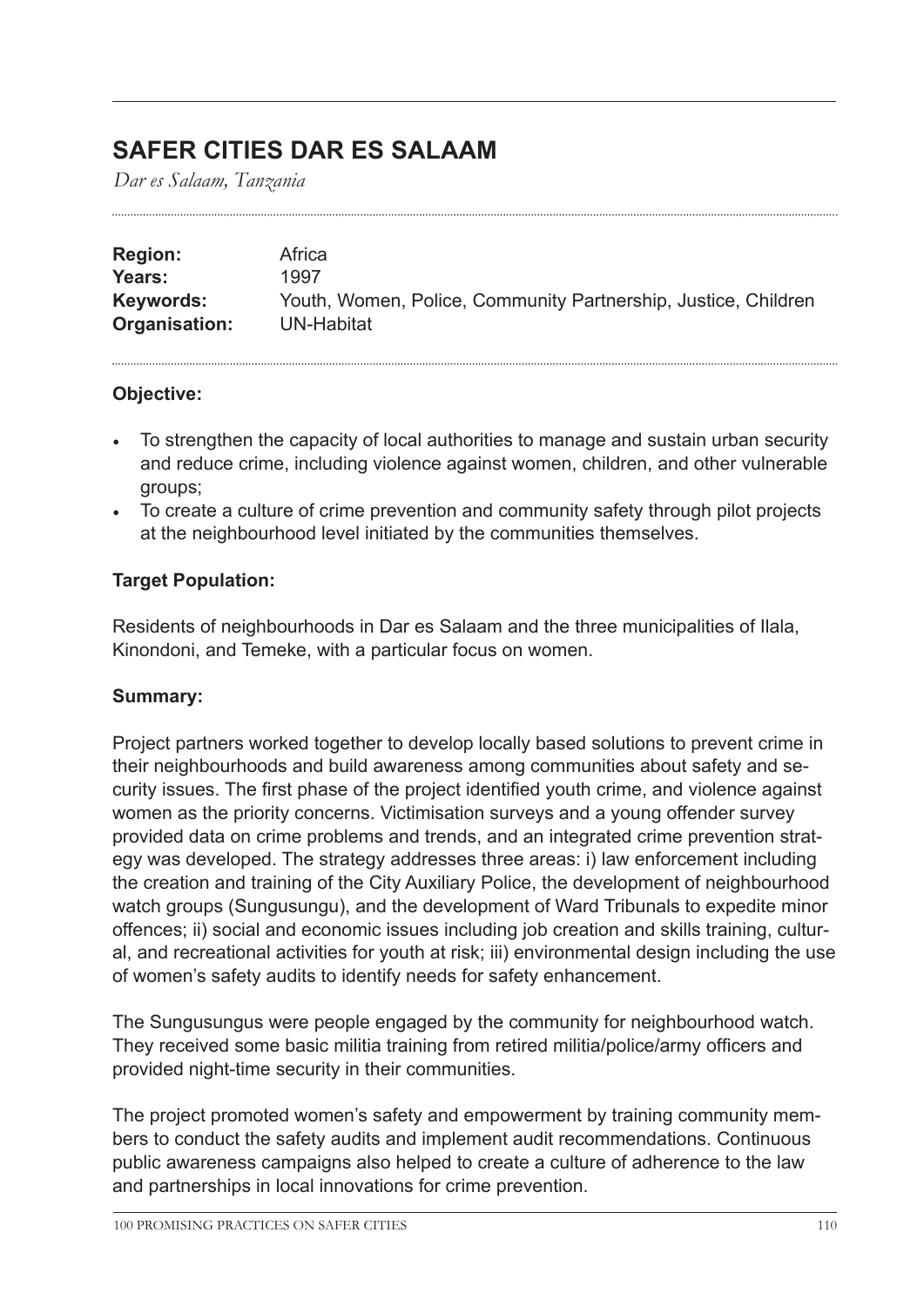## **Main Partners:**

National and local governments, NGOs, Training Institutions, UN-Habitat, ICPC. Funding was provided by the Netherlands, Sweden, UNDP and local authorities

### **Outcomes/Evaluation:**

The project strengthened, co-ordinated and embedded institutional capacity and skills in crime prevention at the municipal level. Citizens also have a better understanding of prevention and the benefits of developing their own crime prevention initiatives. Furthermore, a programme to integrate youth into the local authority decision-making framework is underway.

The Safer Cities Dar es Salaam project won the award for best crime prevention initiative at the Africities Summit in 2000 and was nominated Best Practice by the 2004 Dubai International Award for Best Practices.

## **Further Information:**

- [International Center for the Prevention of Crime. \(20](http://www.crime-prevention-intl.org/fileadmin/user_upload/Publications/Urban_Crime_Prevention_and_Youth_at_Risk_ANG.pdf)05). Urban Crime Prevention and Youth at Risk.
- [UN-Habitat Safer Cities Projects](http://ww2.unhabitat.org/programmes/safercities/projects.asp#3)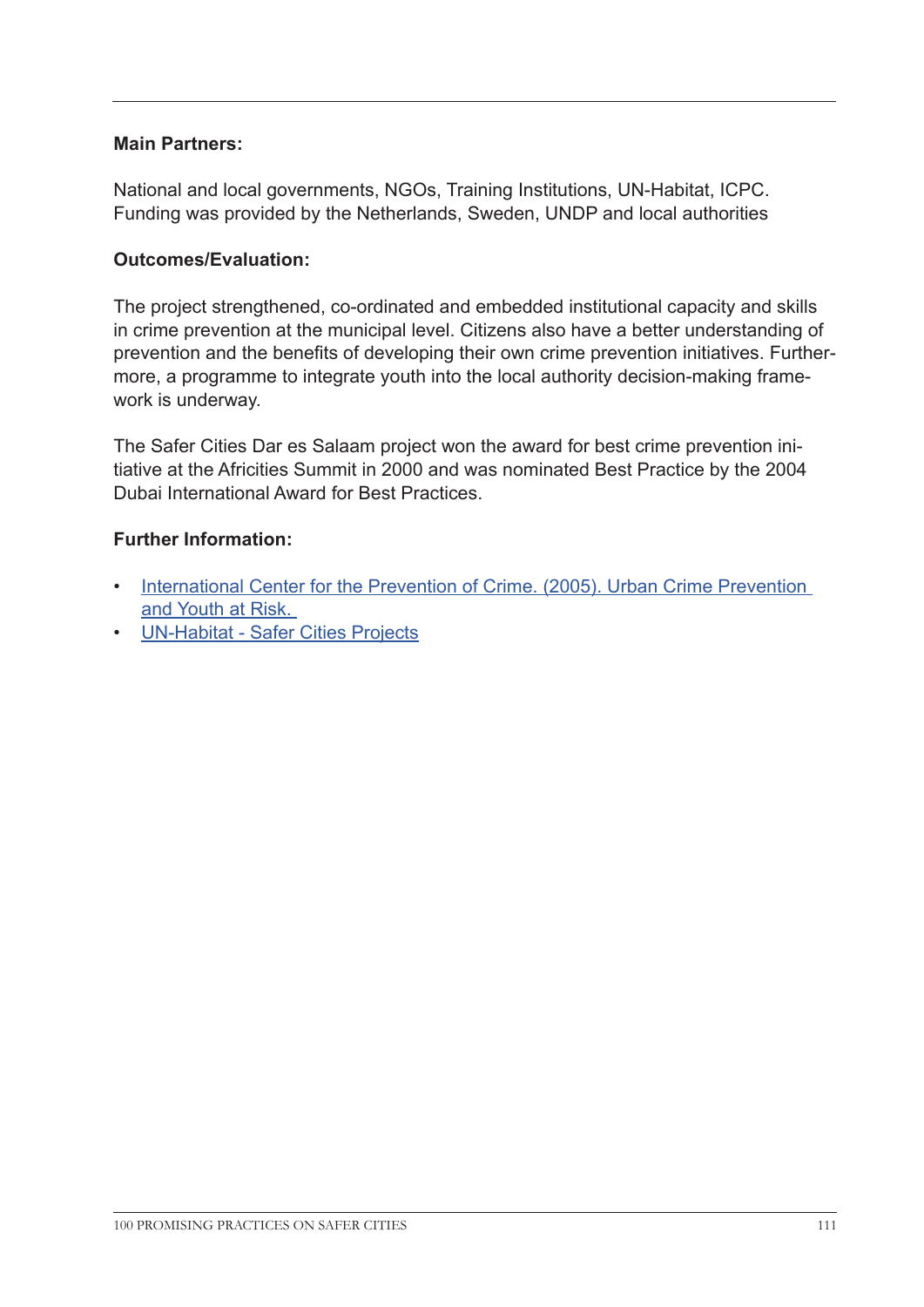# **PARENTING WORKSHOPS**

*Halluin, France*

| <b>Region:</b> | Europe                                            |
|----------------|---------------------------------------------------|
| Years:         | 2000 - 2012                                       |
| Keywords:      | Parenting, Educational Responsibility, Prevention |
| Organisation:  | City of Halluin                                   |

#### **Objective:**

- To represent an opportunity to pay attention and listen to struggling parents, to guide and support them when they encounter problems;
- To encourage meetings and discussions between parents, and to listen to individuals in crisis situations;
- To be a watchdog for the difficulties families encounter and contribute to discussions on how best to respond to them.

## **Target Population:**

Parents of pupils, working parents, house-wives and house-husbands, single parents, adults with disabilities, families from foreign backgrounds, grandparents and prospective parents, etc.

#### **Summary:**

The Workshops do not provide "guidelines" of good practices to follow nor present a good parenting role-model, but there are prohibited kinds of behaviour. The workshops aim above all to reassure parents in their role, their responsibility for their children's education, and especially to not make them feel guilty. This discussion forum can result in some parents reconnecting with their children who are struggling at school or are firsttime offenders.

The Parents' Workshops work as groups for exchanging knowledge and experiences. The "parent mediators" lead discussions and also share their experiences. Several themes are addressed at various meetings (breakfast, afternoon or evening sessions); these correspond to the parents wishes and they can also choose the time and place of the meetings. These meetings conclude with a specialist that visits during one of the evening sessions or a Saturday morning so that working parents can be made aware too. Two monitoring bodies unite on a technical (implementation) and political (guidance, evaluation) level.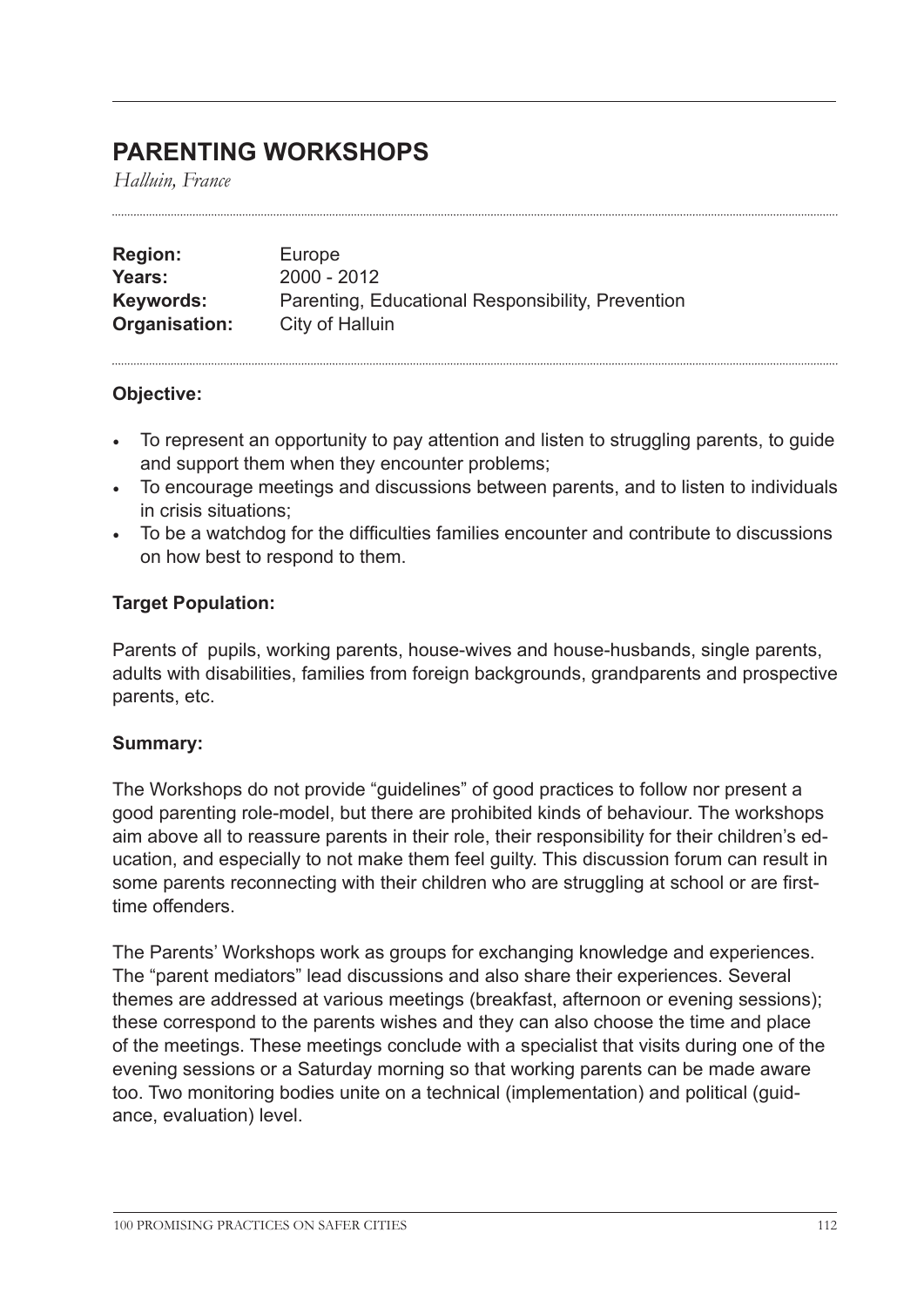## **Main Partners:**

City of Halluin, associations working in neighbourhoods and with families, social services and headteachers, General Council of the Nord department, DDASS, CAF

### **Outcomes/Evaluation:**

The results regarding parents' responsibility for their children's' education are very satisfying; the workshops restore parents' confidence and enable them to act. The impact in terms of crime prevention is difficult to measure

Questions about issues other than parenting were redirected to more appropriate organisations or other actions led by the city. Professionals from the social or health sector frequently contributed to the debates. 6 national meetings took place between 2002 and 2012 in order to discuss the best ways to address this issue on a wider scale

## **Further Information:**

• [Ville Halluin - Parent Workshops](http://www.ville-halluin.fr/citoyen/dossiers.php?id_dossier=10
)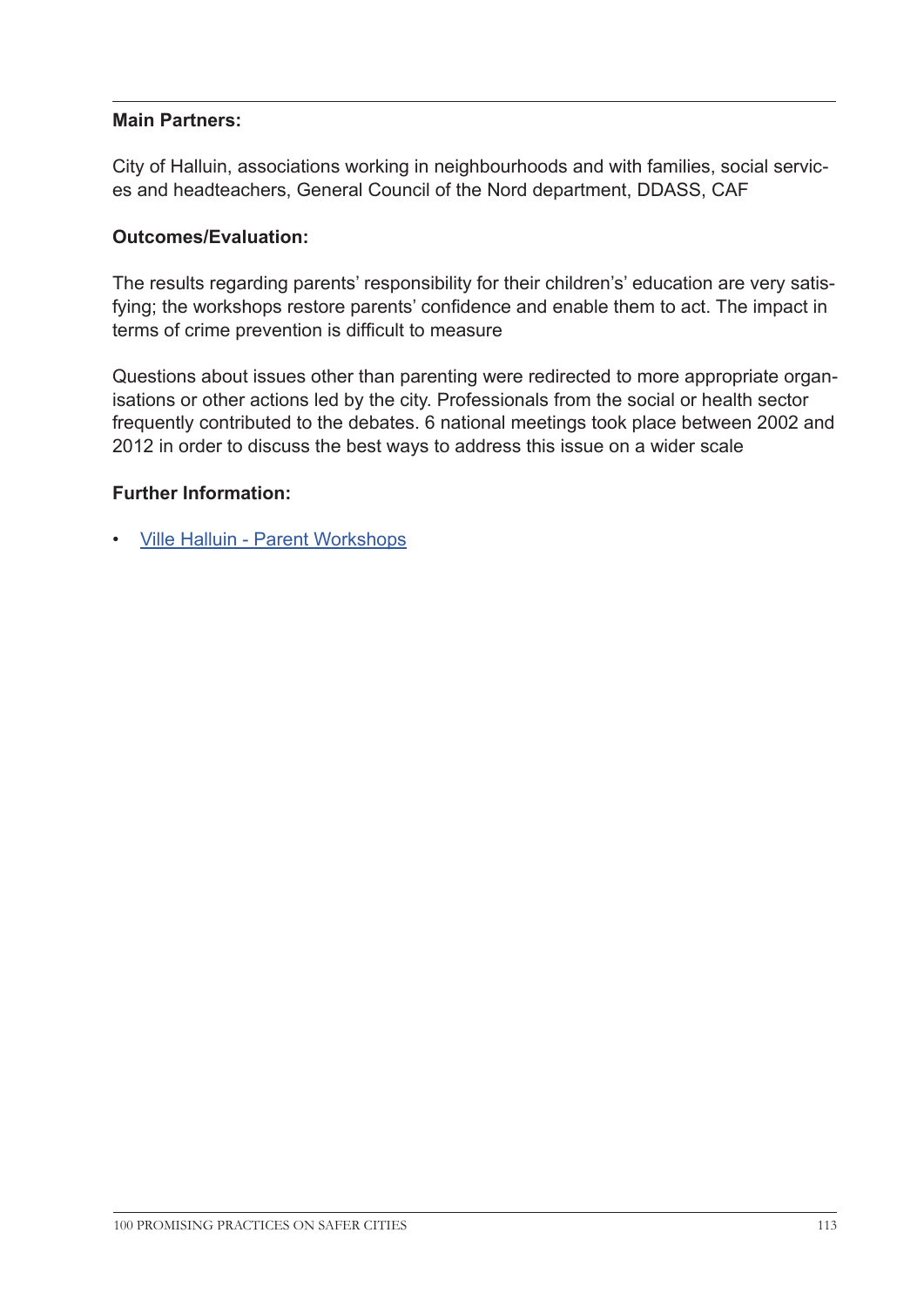# **I AM ROMA**

*Heraklion, Crete, Greece*

| <b>Region:</b> | Europe                                                |
|----------------|-------------------------------------------------------|
| Years:         | 2013                                                  |
| Keywords:      | Minorities, Inclusion, Roma, Combating discrimination |
| Organisation:  | City of Heraklion                                     |

#### **Objective:**

- To improve relations between Roma and non-Roma people;
- To promote Roma integration;
- To combat discrimination;
- To raise awareness of Roma culture and rights.

## **Target Population:**

Roma minorities and other residents.

### **Summary:**

As part of the City of Heraklion's work maintaining and improving social protection, cohesion and urban security, it has developed concrete support actions to foster the social inclusion of Roma people, such as combating illiteracy, mediation seminars. In 2006 the City set up a Sociomedical Centre that provides social, health, education and employment support to Roma people. A series of actions focuses on the public's awareness of Roma people's rights and culture through the media and education system. Local authorities have actively participated in local, national and European forums and networks on Roma issues with the aim being to study good practices and exchange ideas. Educational programmes include vocational and entrepreneurial training. The project's anti-discrimination campaign targets children through school events and inter-cultural discussions. 800 people (adults and children) from the target group of 1500 Roma people (approximately 550 people from the Roma camp and others from the wider urban area) benefited from this project.

In 2013 the city of Heraklion received the Dosta of the Congress of Local and Regional Authorities of the Council of Europe as part of its ongoing work strengthening the role of local authorities in protecting Roma and other minorities' rights.

#### **Main Partners:**

City of Heraklion (Greece)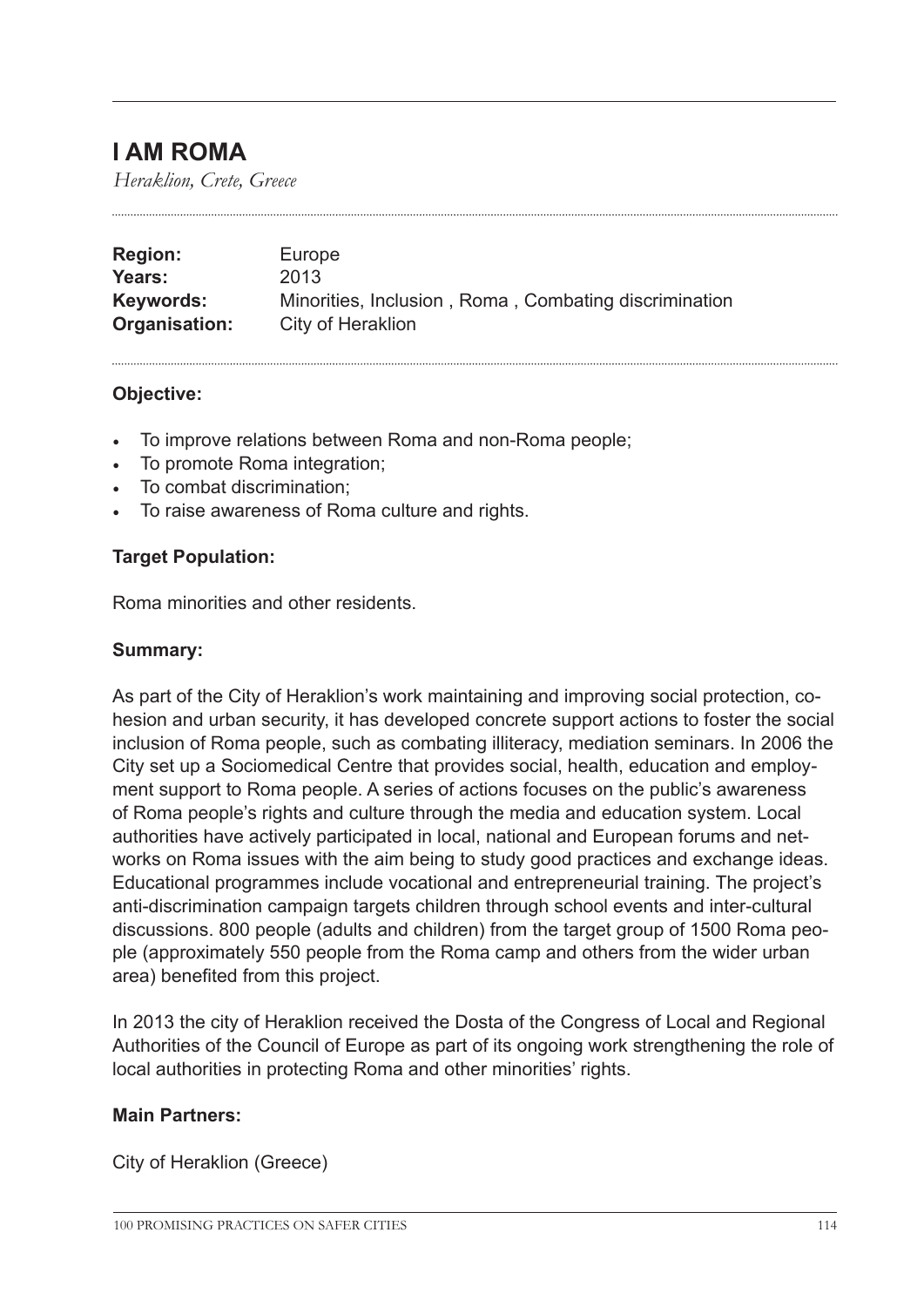Increasing public awareness, changing the local community's mindset, and improving access to employment, education and health. Raising awareness and empowering both Roma and local communities (education, media, events, etc.).

Innovative aspects of the project include combating illiteracy of young Roma women aged 11-17, creating a local campaign and using anti-discrimination messages to raise awareness at state schools and in the wider local community, creating a DVD for children- participation of Roma children and families from the Roma camp in the film- and disseminating it to schools, conferences and the social media and forming a network of organisations from the state education system, social services, NGOs and Roma camp representatives as stakeholders.

# **Further Information:**

**[Municipality of Heraklion](http://www.heraklion.gr/en
)**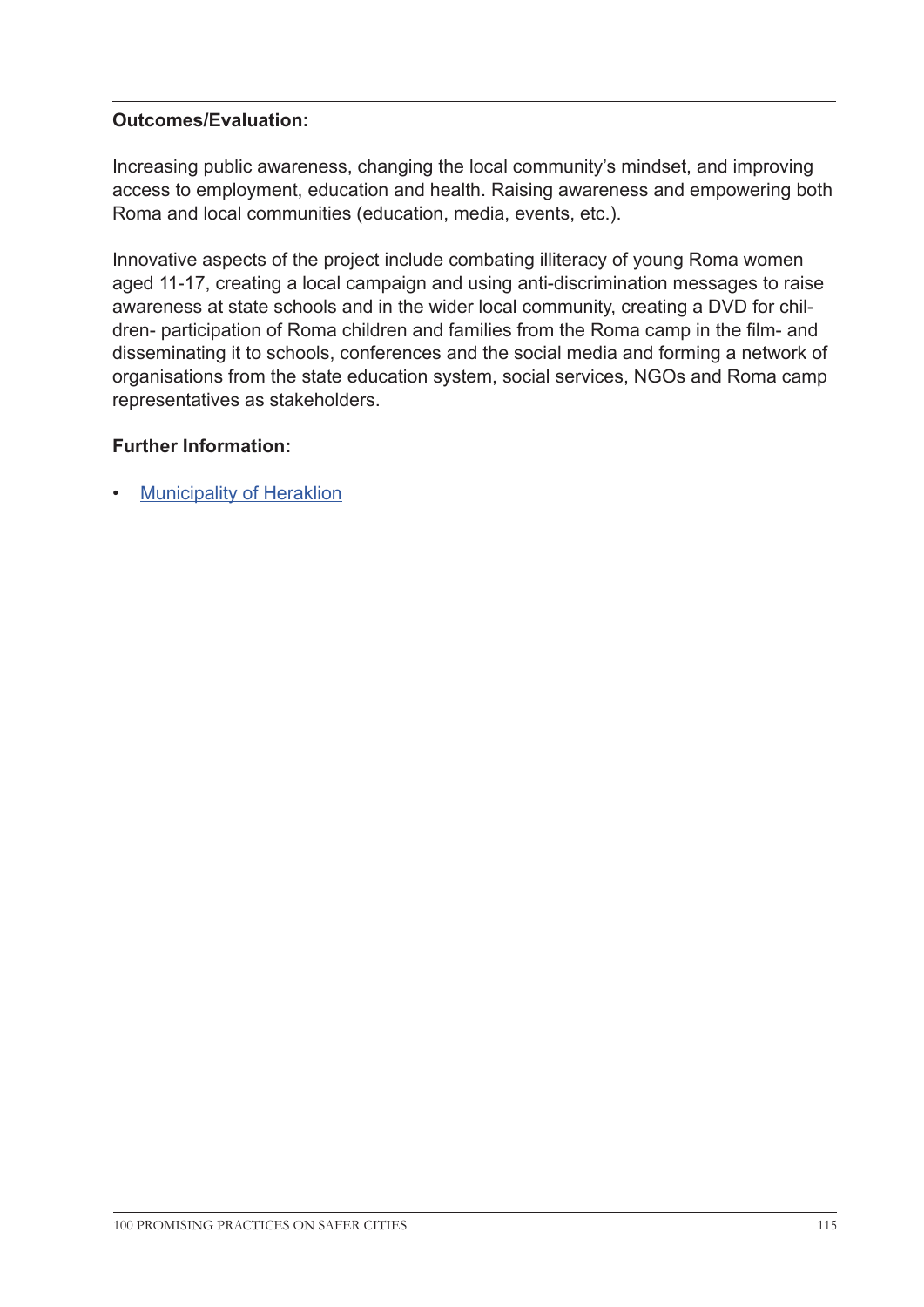# **JAMADI ASSISTANCE CENTRE FOR AT-RISK GROUPS**

*Huimilpan, Queretaro, Mexico*

| <b>Region:</b> | North America                                       |
|----------------|-----------------------------------------------------|
| Years:         | 2007                                                |
| Keywords:      | Victims                                             |
| Organisation:  | Public Safety Secretariat for Citizen Safety of the |
|                | State of Queretaro                                  |

# **Objective:**

- To create a mechanism for victim support by piloting an approach in different municipalities;
- To coordinate services offered across municipalities and encourage the coordination of activities between government and civil society, seeking to strengthen inter-institutional relationships to better support victims;
- To share information with the departments of the Secretariat of Public Safety in order to create and inform preventive strategies and action plans, and to develop a regional picture of local issues.

# **Target Population:**

Victims of crime in the municipality of Huimilpan.

# **Summary:**

The Secretariat for Citizen Safety and the Municipality of Huimilpan provided support towards the creation, coordination and implementation of the pilot project through the development of the Jamädi Assistance Centre for at-risk groups. Before the Centre was launched, a manual was developed for its administrative operation, including work procedures, general guidelines, organisational policies, and working protocols. Key participants in the pilot project included the Public Safety Secretariat of the State of Queretaro, the Municipality of Huimilpan, and the local police.

Home visits, and meetings with community leaders and local authorities were arranged to better respond to the needs of victims. Information collected throughout this process was compiled in monthly reports. Based on these reports, the victim was contacted and offered support in the form of guidance, legal advice, and psychological counselling.

# **Main Partners:**

Public Safety Secretariat of the State of Queretaro, the Municipality of Huimilpan, and the Local Police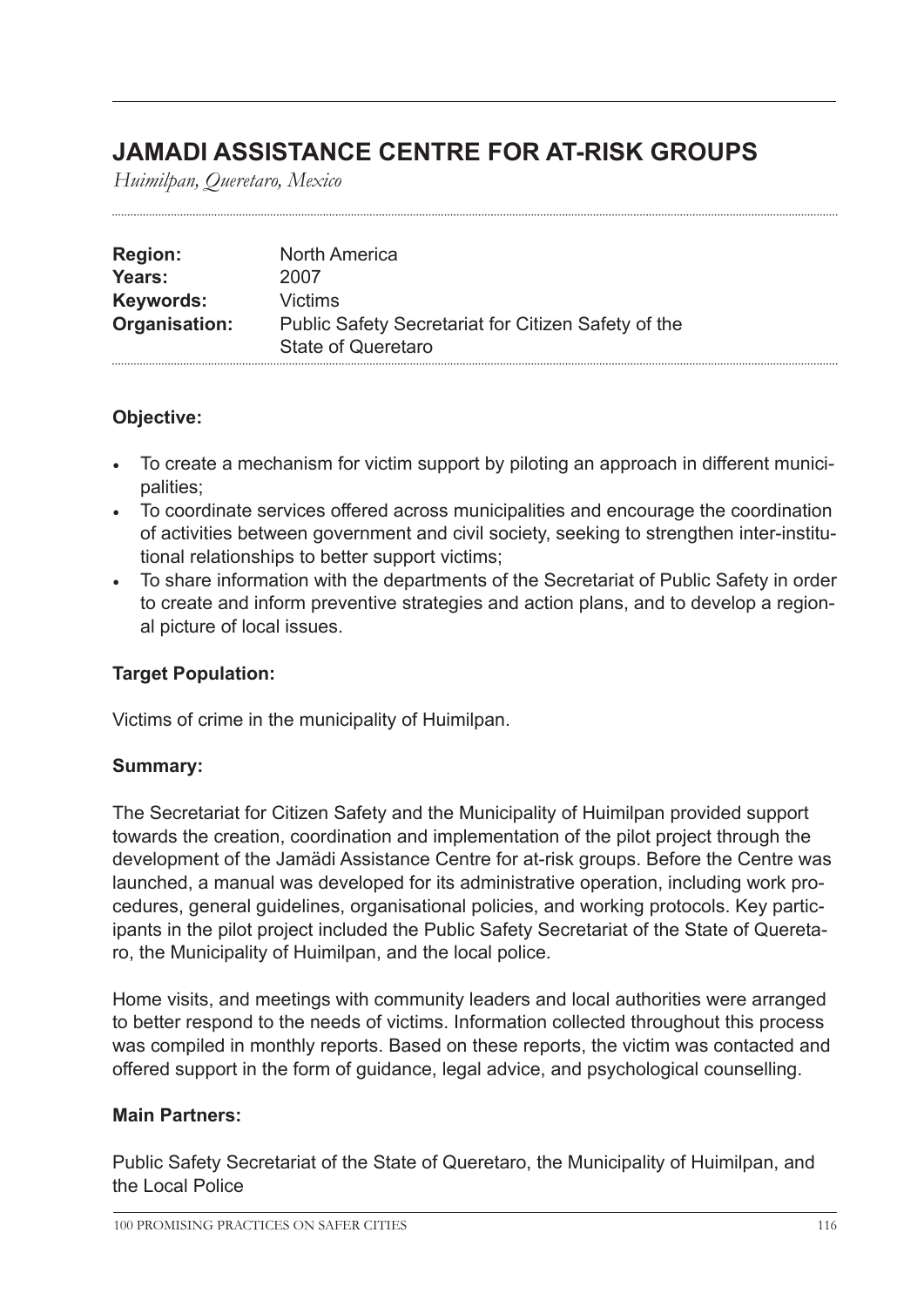Evaluations have been carried out since January 2008 on the model, involving monitoring processes throughout the pilot phase. Several items have been assessed including the types of assistance given to victims, and the impact of the Centre within the community and on municipal and institutional coordination. The evaluation gathered both qualitative and quantitative data. The state intended to replicate the project in 18 municipalities across Queretaro and each site will undergo an initial pilot phase.

#### **Further Information:**

[Seguridad Queretaro](http://seguridad.queretaro.gob.mx/ssc/ssc/comunicacion/eventos/se_inauguro_el_primer_ )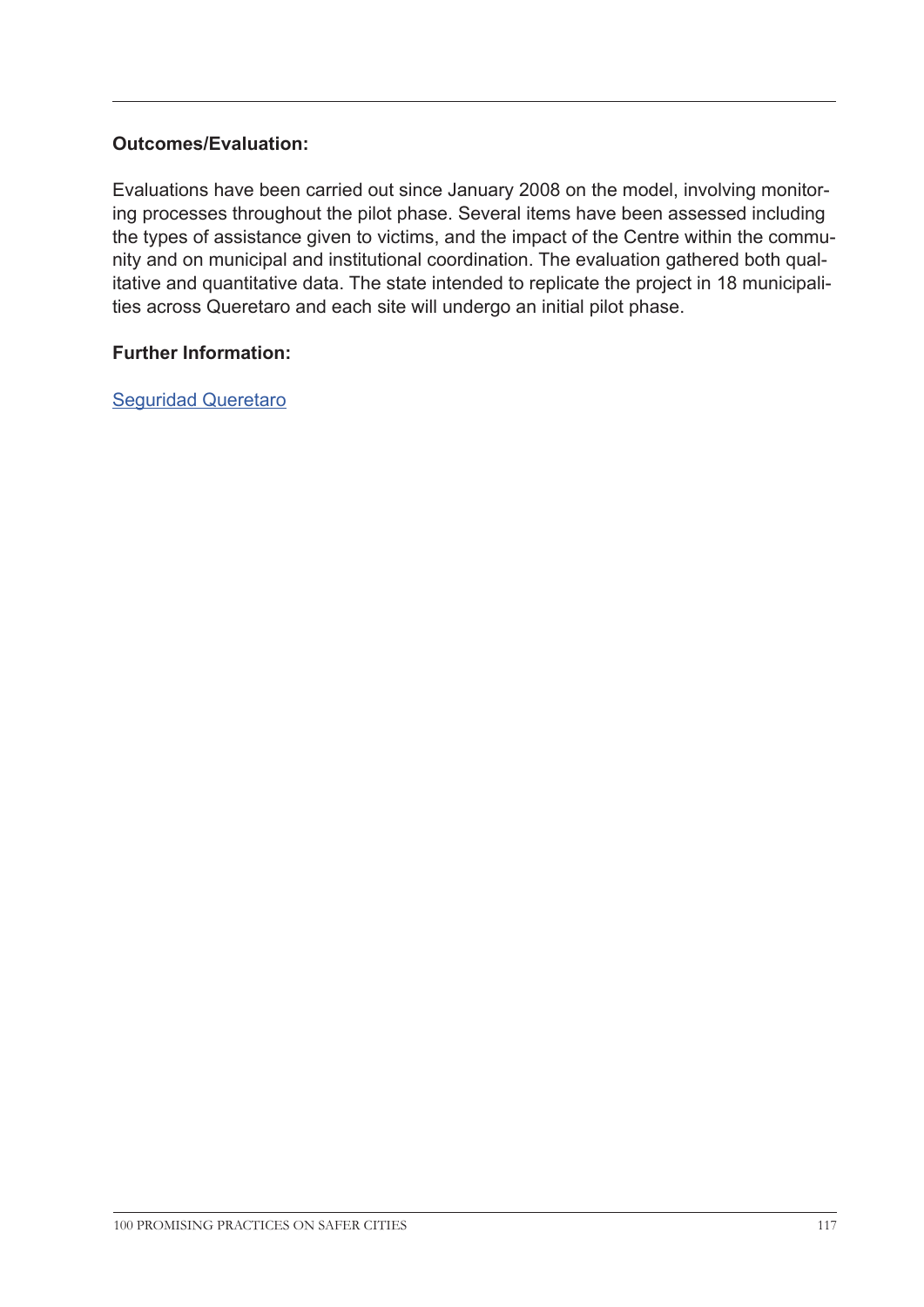# **PREVENTION AND NIGHTLIFE MANAGEMENT**

*La Rochelle, France*

| <b>Region:</b> | Europe                                              |
|----------------|-----------------------------------------------------|
| Years:         | 2007 - ongoing                                      |
| Keywords:      | Night-life regulation, Public peace, Risk reduction |
| Organisation:  | City of La Rochelle                                 |

## **Objective:**

- To prevent public disorder due to alcohol abuse during festive gatherings;
- To provide a general review of the development of La Rochelle's night-life, leading to the production of a final Night-life charter.

# **Target Population:**

Young people from 15 to 25 years old, Residents of the city centre, and Night-life venue managers

# **Summary:**

The project was set up following an increase in antisocial behaviour and alcohol abuse by young people during gatherings at night in the city centre, especially on the weekend. This increase was highlighted by complaints from residents, shopkeepers, pedestrians and tourists, as well as by the conclusions made by surveillance units and the results of the preliminary study carried out by two sociologists when this action was launched in 2007.

Two activities were implemented to respond to this situation: (1) a 3-man field prevention team (social worker, nurse and a volunteer), working at night to offer help and advice to young people from midnight until 4 a.m at the weekend. The aim is to encourage dialogue and mediation between young people, bar and club managers, and residents on the use of public spaces in order to reduce the feeling of insecurity and neutralise any conflicts. (2) The Night-life Charter, a document signed by all the actors involved, aims to promote a healthy approach to night-life, peaceful cohabitation between various groups and commits them to adhering properly to local regulations (public order, alcohol retail etc.)

# **Main Partners:**

City of La Rochelle, other local authorities, local state representative, schools and the university, student organisations, night-life venue managers, Private actors, neighbourhood committees (inhabitants).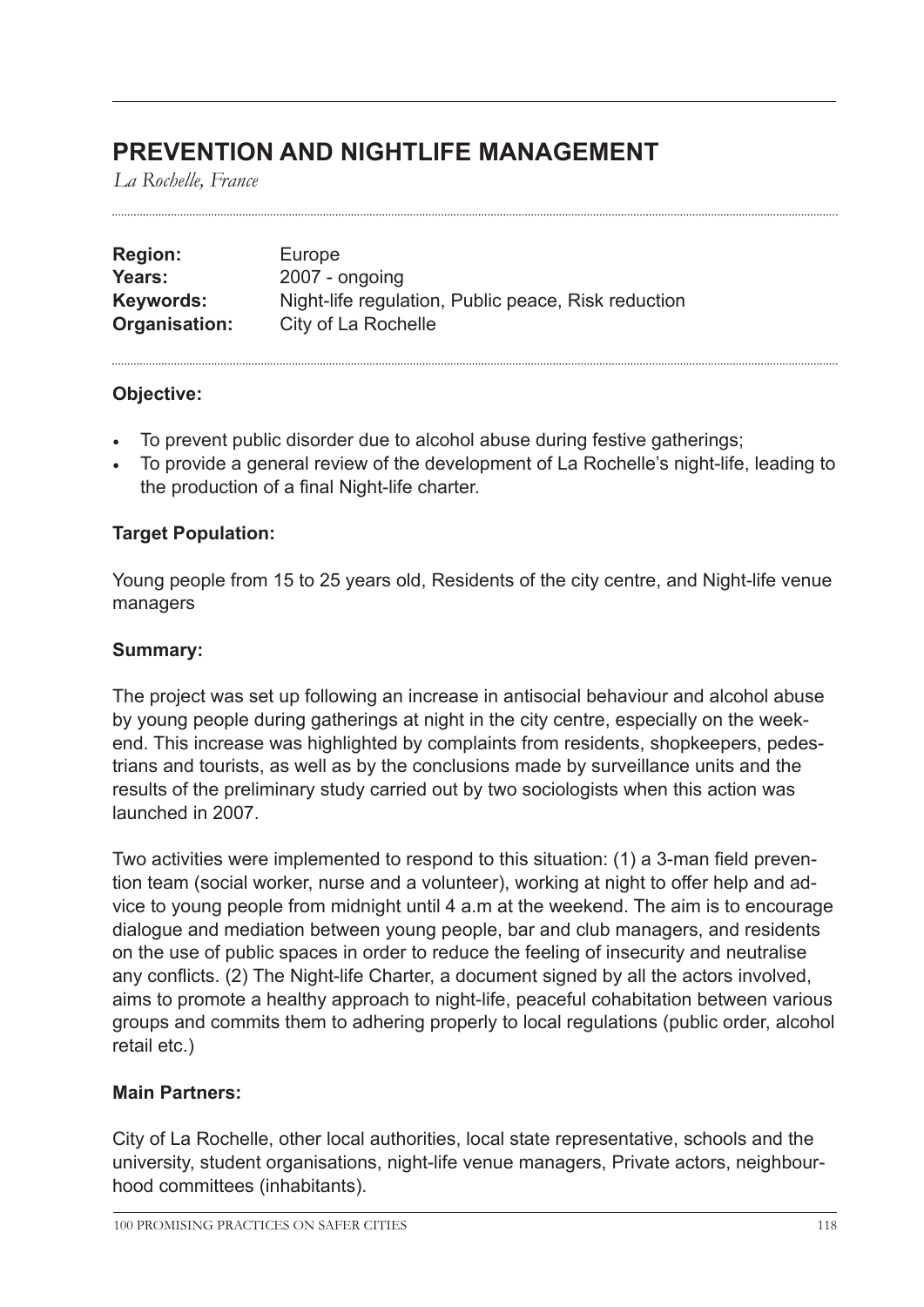The presence of the night team has eased tensions between young people, bars and residents. Work around the Night-life Charter has increased the feeling of security and has provided an opportunity for dialogue. Everyone can now give feedback on night-life issues. Working groups take this feedback into account when creating new proposals.

The main conditions of success are basing the project on an action-research principle with a sociological analysis before implementation and opening up dialogue within the night-life charter means being able to constantly adapt to the partners' needs.

## **Further Information:**

• [Safer Drinking Scenes](www.sds-project.eu
)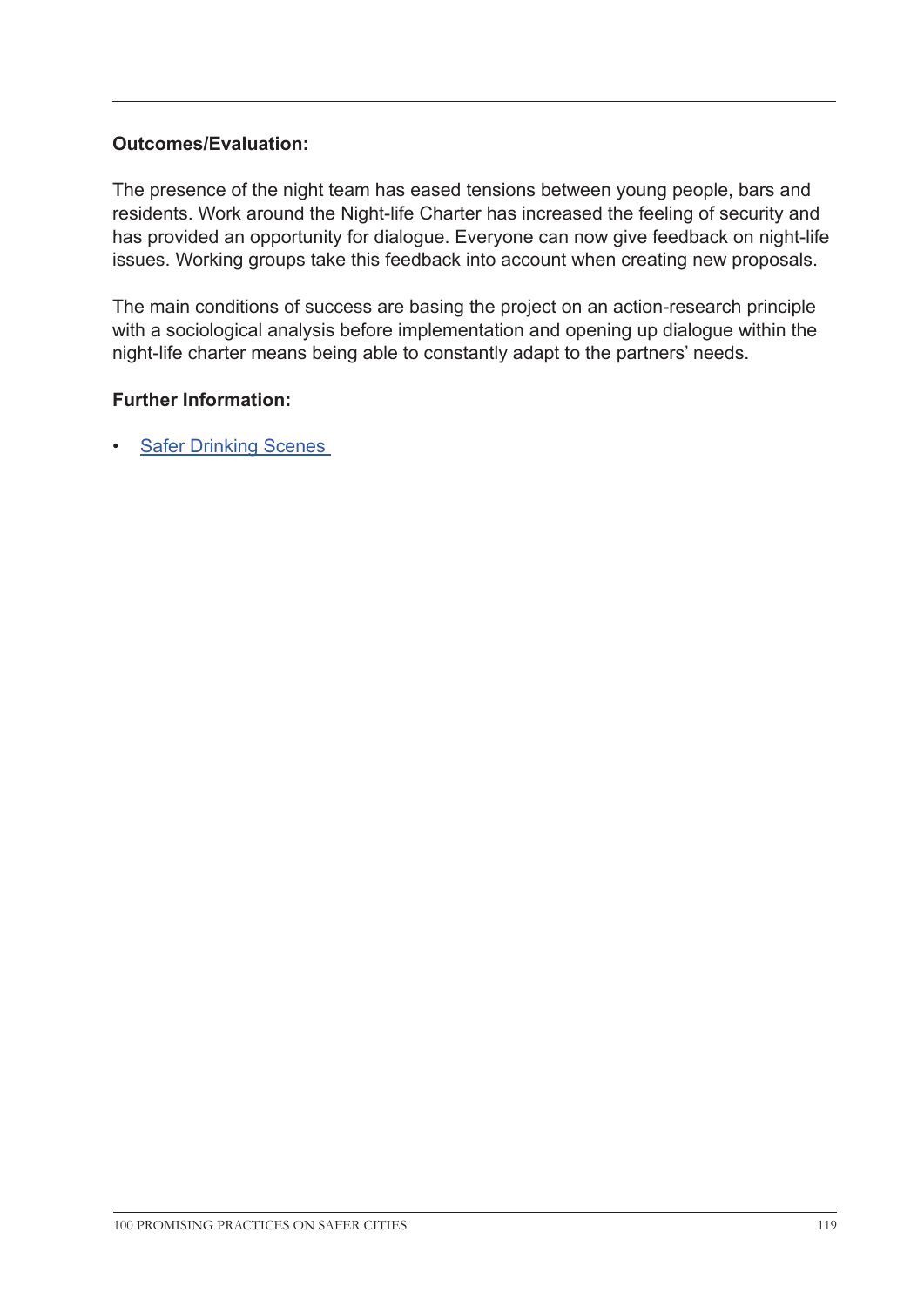# **PREVENTING HOOLIGANISM**

*Liege, Belgium*

| <b>Region:</b> | Europe                                                        |
|----------------|---------------------------------------------------------------|
| Years:         | 1997 - ongoing                                                |
| Keywords:      | Fan coaching; Prevention of Hooliganism, Use of Public Spaces |
| Organisation:  | City of Liege                                                 |

## **Objective:**

- To reduce violence during football matches;
- To create new jobs;
- To improve the relationship between football fans and the police;
- To train young people in the city of Liège to view sport in a peaceful way.

## **Target Population:**

Groups of football fans who acted violently. In addition, young people were also targeted during training sessions outside of football matches.

#### **Summary:**

The project takes place at the Standard de Liège football team stadium and the surrounding area where violent groups of supporters used to gather. The project was co-managed by the City of Liège and the "fan coaching" NGO.

An initial phase involved hiring 5 social workers who had the task of mediating between groups of fans and the police during matches in order to manage conflicts in a peaceful manner.

Once the 5 people had been hired, they began their work that included: preparing recreational activities in the area around the stadium during matches, weekly activities for fan groups (games, sport, cultural activities) and organised public debates at the "fan coaching" association's headquarters. They also advise members of fan groups on employment opportunities and other administrative aspects.

The 5 "fan coaching" workers were also involved with schools and local associations working with young people and organising training sessions.

#### **Main Partners:**

City of Liège and Fan coaching NGO; Standard de Liège football teams; Police; Judicial system; Ministry of the Interior (project's evaluation)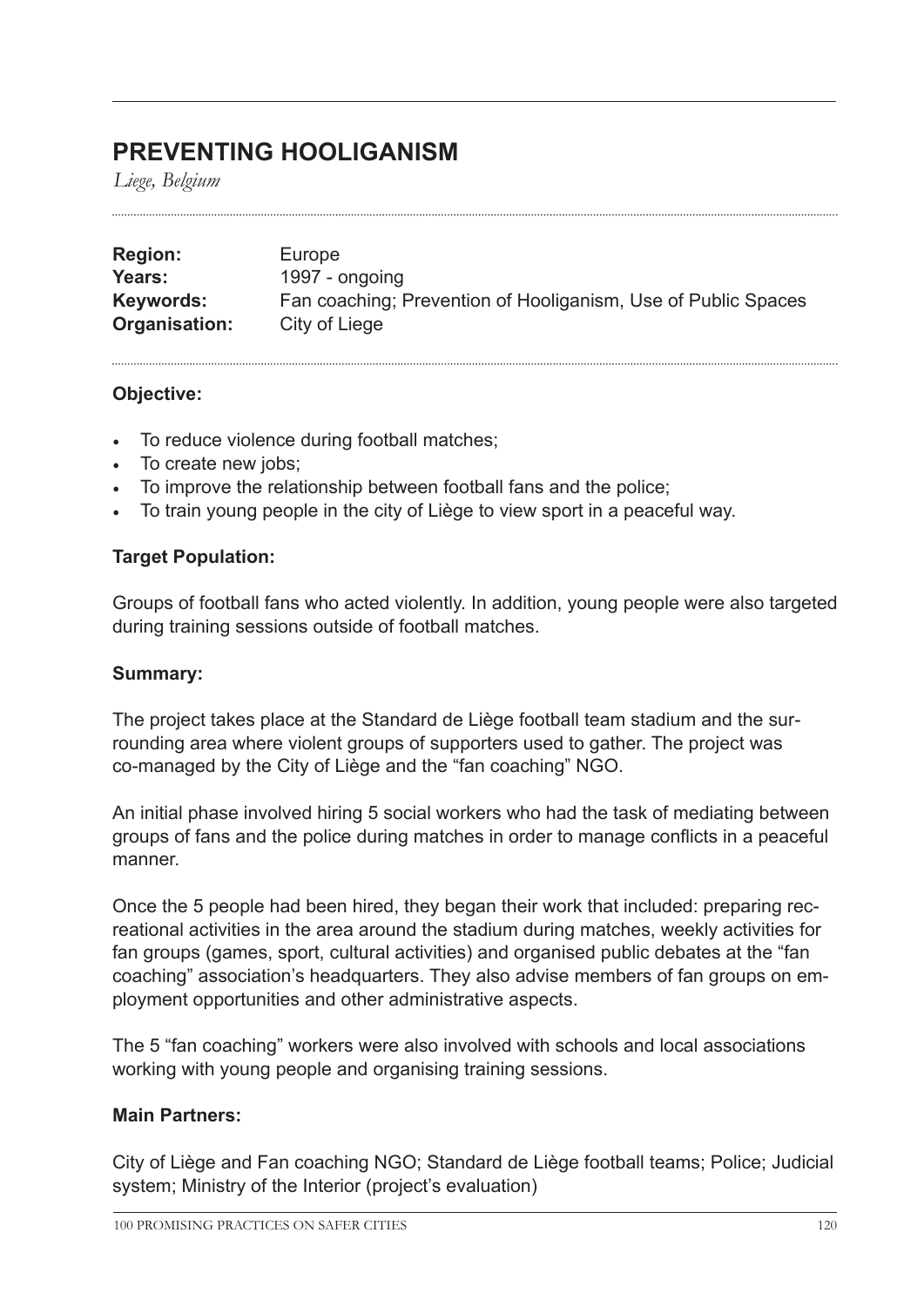The impact of the project allowed all football supporters to enjoy sports events more peacefully. There was a decrease, both in qualitative terms (regarding frequency) and in quantitative terms (violence and vandalism), of incidents during football matches. With regard to urban regulation, a noticeable improvement in the level of self-regulating behaviour among supporters in their own living environment. Educators were well-integrated into football fan groups which allowed them to supervise supporters informally. The project started back in 1990 and is still ongoing as violence in football has proved to be a macro social phenomenon that is difficult to eradicate completely.

# **Further Information:**

• [Fan coaching \(City of Liège website\)](http://www.liege.be/securite/plan-de-prevention/prevention-integree-approche-par-quartiers/prevention-integree-approche-par-quartiers-1/fan-coaching)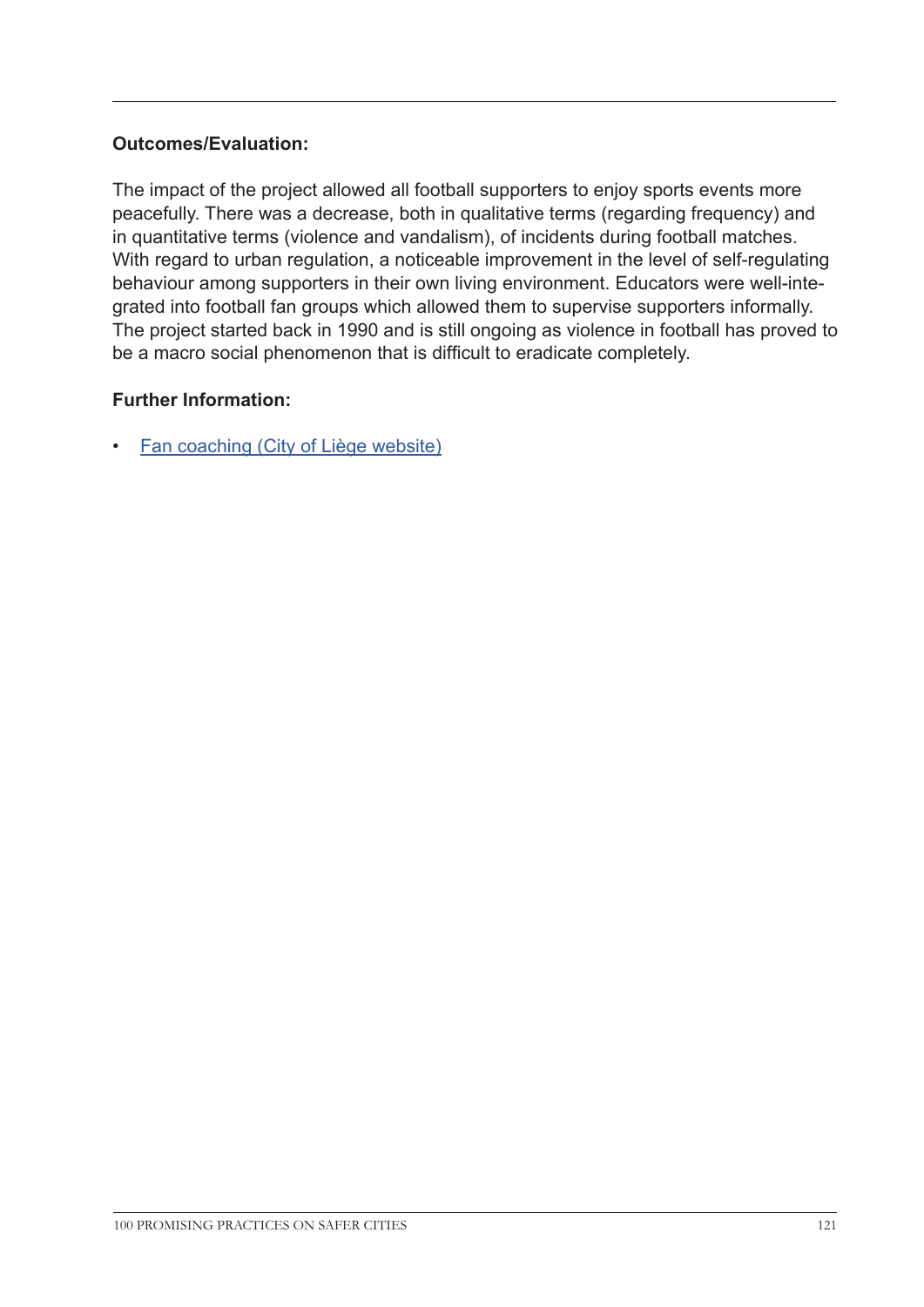# **UN ARMA MENOS SON MUCHAS VIDAS MAS**

*Medellin, Colombia*

| <b>Region:</b> | South America                                                 |
|----------------|---------------------------------------------------------------|
| Years:         | 2004                                                          |
| Keywords:      | Citizenship, Anti-social behaviour, Prevention, Safety        |
| Organisation:  | Mayor's Office of Medellin, The Metropolitan area of Valle of |
|                | Aburra and the United Nations Development Program (UNDP)      |

## **Objective:**

• To enhance citizen understanding of disarmament as a way to contribute to reducing violence.

## **Target Population:**

Citizens of Medellin

## **Summary:**

The agreement is essentially a firearms disarmament plan that was designed as a series of strategies with an educational component that aimed to reduce the number of homicides or lethal accidents and contribute to the construction and strengthening of the social fabric.

The educational component involved the development of formative processes and communication strategies orientated to changing attitudes about firearms and reducing aggressive behaviour. It aimed to limit citizen ownership of firearms and encourage citizens to voluntarily hand over and destroy their firearms at public events to prevent re-distribution.

The social and public management component supported social and institutional local, national and international disarmament processes that strengthened and improved action orientated to deter and control the ownership of firearms by citizens.

The policing component contributed to increasing the governability and credibility of the State as the unique and legitimate carrier of firearms and sole provider of security.

#### **Main Partners:**

Municipal Administrations, Municipal Councils, Metropolitan police, the Catholic Church, Education institutions, Youth, NGOs and the community.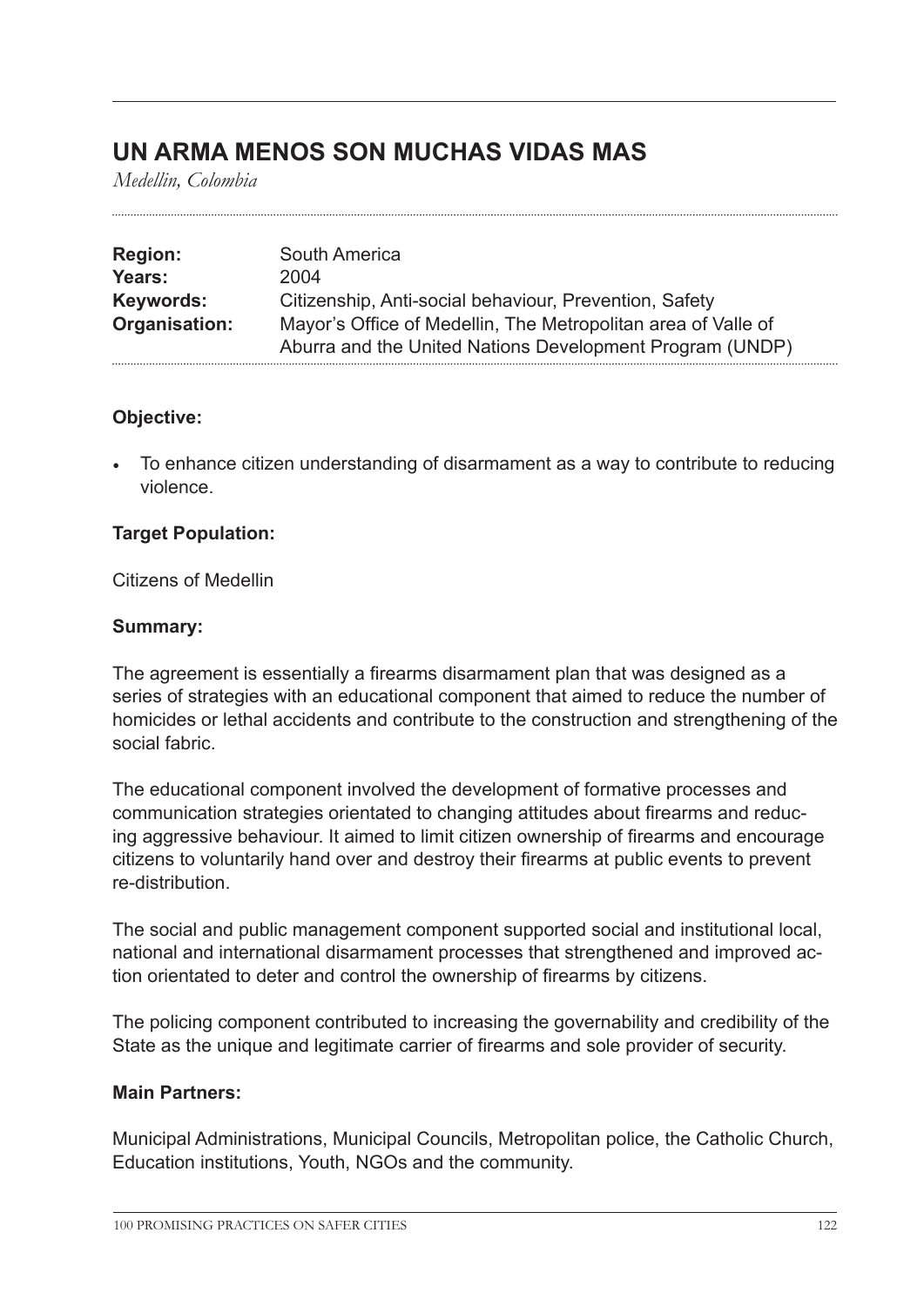The initiative changed attitudes of youth towards firearms; strengthened the bases of the citizen culture and contributed to the reduction of homicides in the city and the Valle of Aburrahas

# **Further Information:**

• [Carlos Alberto Morales Gaviria, Coordinador Plan Desarme Medellín. \(2008\). Un](http://www.comunidadesegura.org/pt-br/node/39192)  [arma menos son muchas vidas más](http://www.comunidadesegura.org/pt-br/node/39192)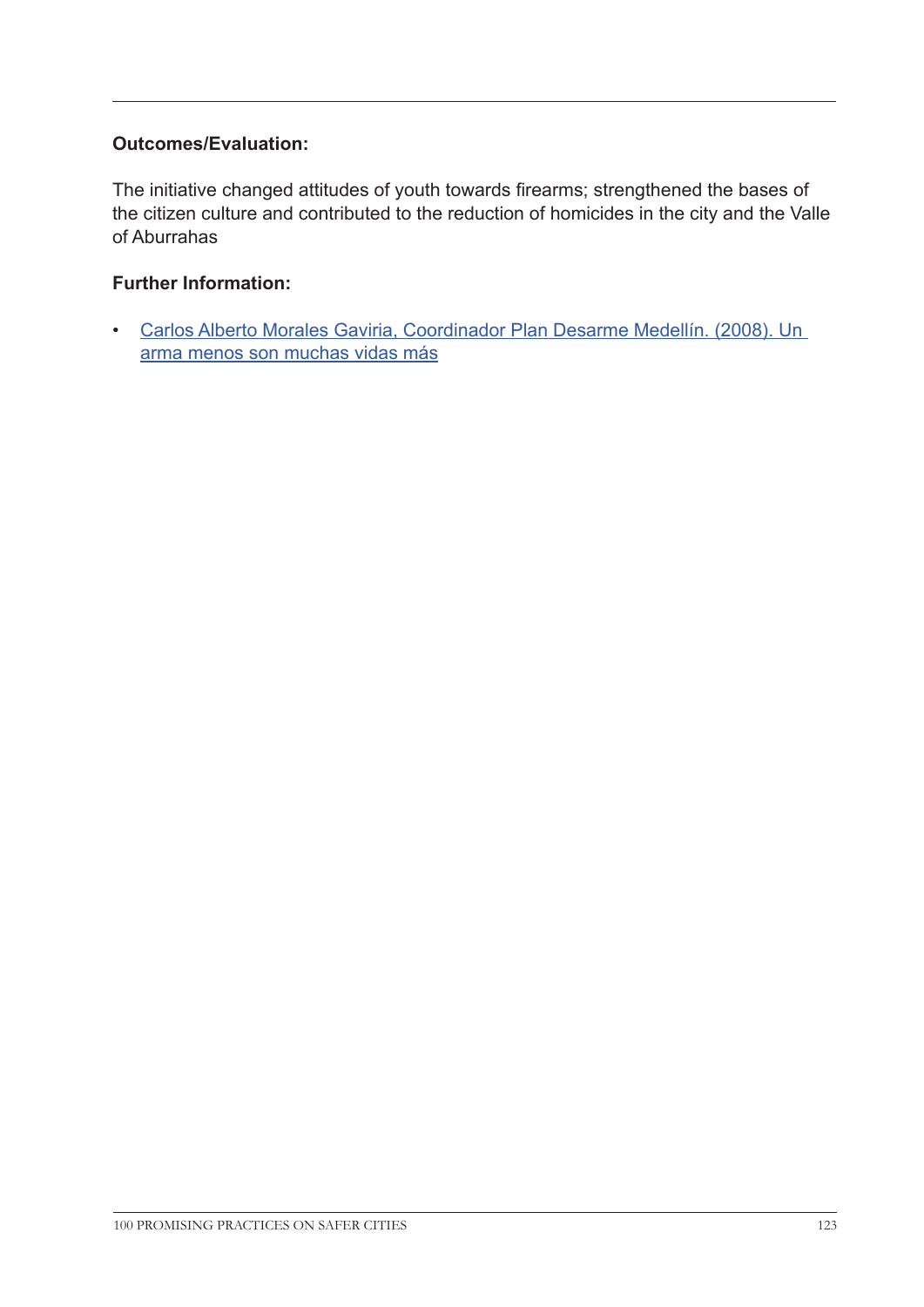# **TAPAJ (ALTERNATIVE WORK PAID BY THE DAY)**

*Montreal, Canada*

| <b>Region:</b> | <b>North America</b> |
|----------------|----------------------|
| Years:         | $2000 -$ ongoing     |
| Keywords:      | Exclusion, Inclusion |
| Organisation:  | Spectre de Rue       |

#### **Objective:**

• To improve the living conditions of vulnerable people through social integration by offering employment opportunities.

# **Target Population:**

Individuals 16 years and over living in very precarious situations and not ready to enter the labour market.

#### **Summary:**

TAPAJ provides vulnerable young people with a per diem through work that does not require any special qualification or job experience. The project aims to ensure that the participant develops confidence and self-esteem; confidence of others; personal and professional skills; and pro-actively improves his/her overall living conditions.

The program involves three stages. The first stage involves minimum commitment by the participants (200 each year), who must follow-up with the organization by telephone and must complete between 2 to 3 hours of work each week. This is carried out for a one year period, with a possible extension if needed.

The second stage demands more commitment from the participants (25 participants), and involves personal and professional reflection and the setting of goals. The participants meet with front-line workers on a regular basis over 12 months to develop their goals and monitor progress. The organization offers longer-term work contracts so that the participants can gain work experience. The participants work 3 to 7 days per day, on average. The front-line worker also works closely with the participants regarding housing and health needs.

The third stage involves working closely with the participants, depending on their needs, to integrate into the labour force or while participating in a training program. At this stage, support is tailored to the specific needs of each participant.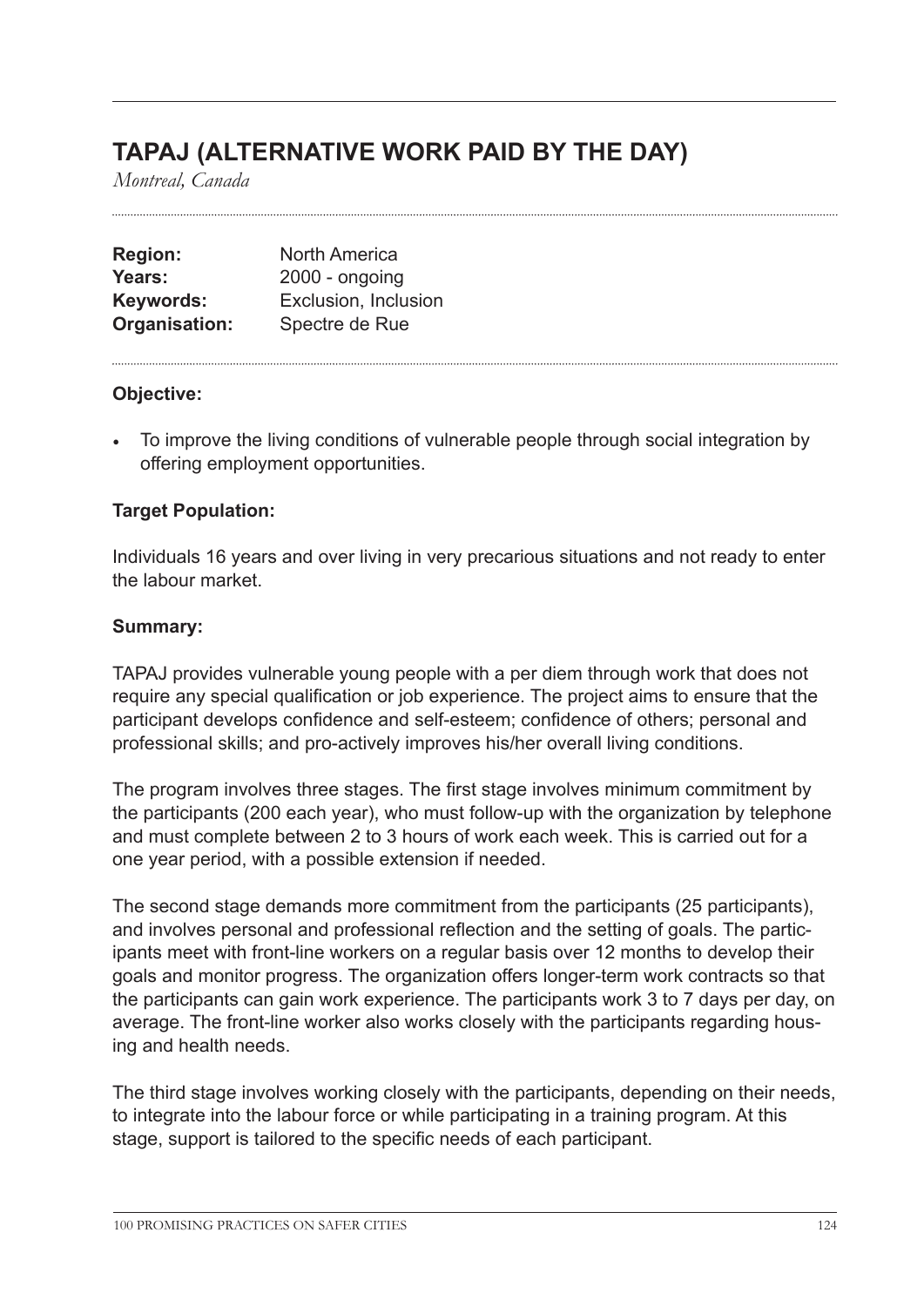## **Main Partners:**

Montreal Police Services (SPVM), City of Montreal, Institut Universitaire sur les dépendances communautaires et financiers, Intact Foundation, Les œuvres Léger, Société de développement social de Ville-Marie, Borough of Ville-Marie, Borough of Plateau Mont-Royal, Quartier de Spectacle, Piknic Électronique

### **Outcomes/Evaluation:**

The program has been a success. It was replicated in France in the City of Bordeaux in partnership with CEID (Comité d'Étude et d'information sur la drogue et les addictions/ Committee of studies and information on drugs and addictions) in 2013 and will be extended to the whole of France. The program's success is partly due to its large network of partners and close monitoring of participants in the long-term. The evaluation report is available on demand.

## **Further Information:**

• [Spectre De Rue - Tapaj](http://spectrederue.org/tapaj/)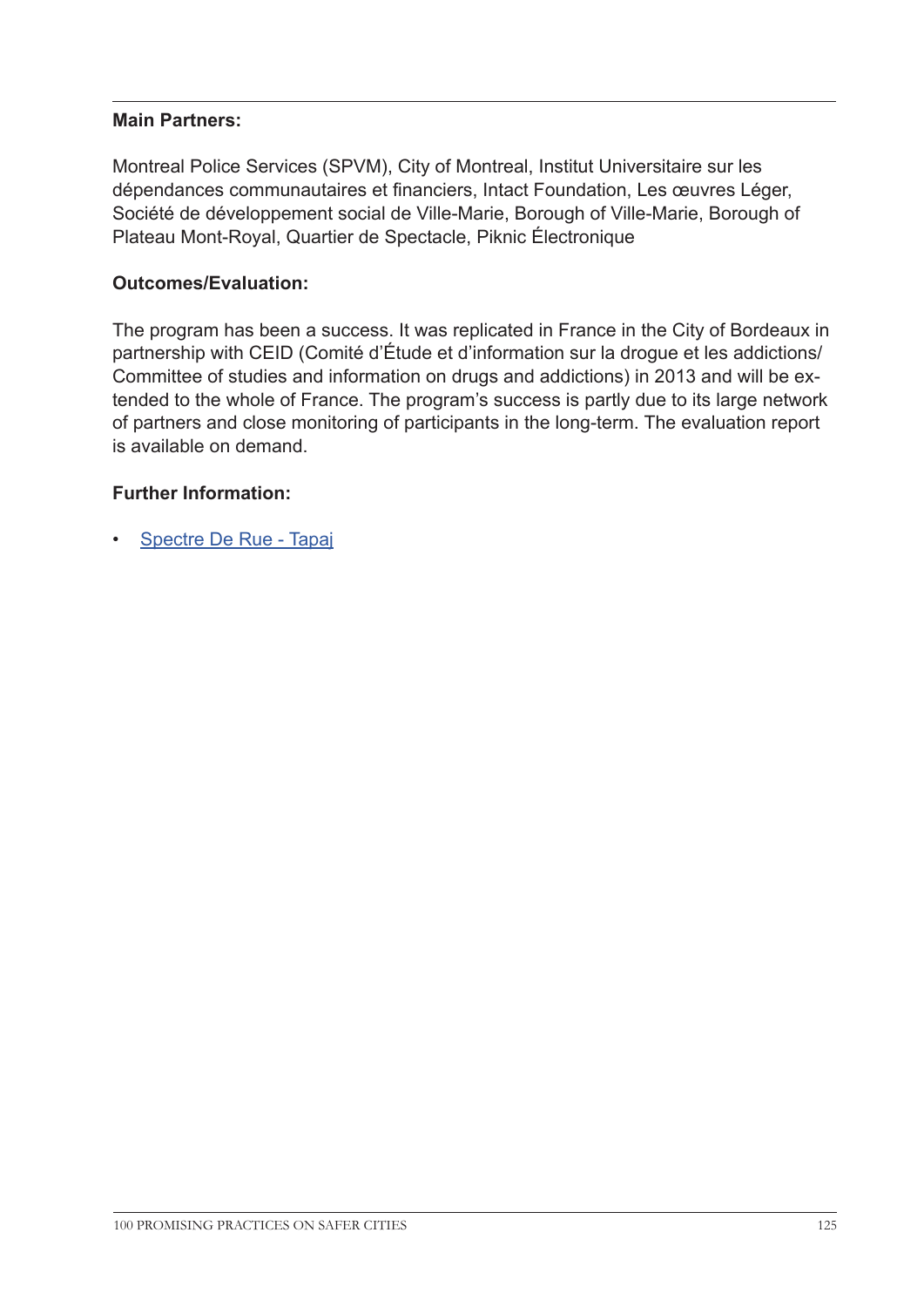# **OUR HOME PROJECT**

*Ottawa, Canada*

| <b>Region:</b> | North America                              |
|----------------|--------------------------------------------|
| Years:         | $2009 -$ ongoing                           |
| Keywords:      | Community, Partnership, Police             |
| Organisation:  | <b>Lowertown Community Resource Centre</b> |

## **Objective:**

• To improve the quality of life and safety of residents in the city of Ottawa – Lowetown by giving people the power to take over their neighborhood and to reclaim parks and other public places.

## **Target Population:**

Residents of Lowertown

#### **Summary:**

The project is a neighbourhood initiative from a district of the city of Ottawa. Prevention Crime Ottawa is the main funder. The project stems from an initiative by residents to set up a committee, regrouping about 40 members in order to develop and implement community initiatives. The first step involved a project coordinator who assessed neighbourhood concerns and planned activities such as community events, walks in the neighbourhood, cleaning-up activities and barbecues. The project currently offers sessions on working with the police, reporting criminal activities, community safety, parenting, drugs and racism. Within the context of the project, youth have the opportunity to work beside the police and security services to share knowledge and establish a relationship of mutual respect. Local resources and volunteers are used to ensure the implementation of the project.

#### **Main Partners:**

13 Community Partners, Residents of the Community, the Police Service, Ottawa Community Housing, the Office of Councillor Mathieu Fleury, Crime Prevention Ottawa, Lowertown East Residents, Ottawa Police Services, Le Patro, Action-Housing, Options Bytown, Lowertown Community Association, Shepherds of Good Hope, Lowertown Good Neighbours Community House, Centre de services Guigues, John Howard Society and the Lowertown Community Resource Centre.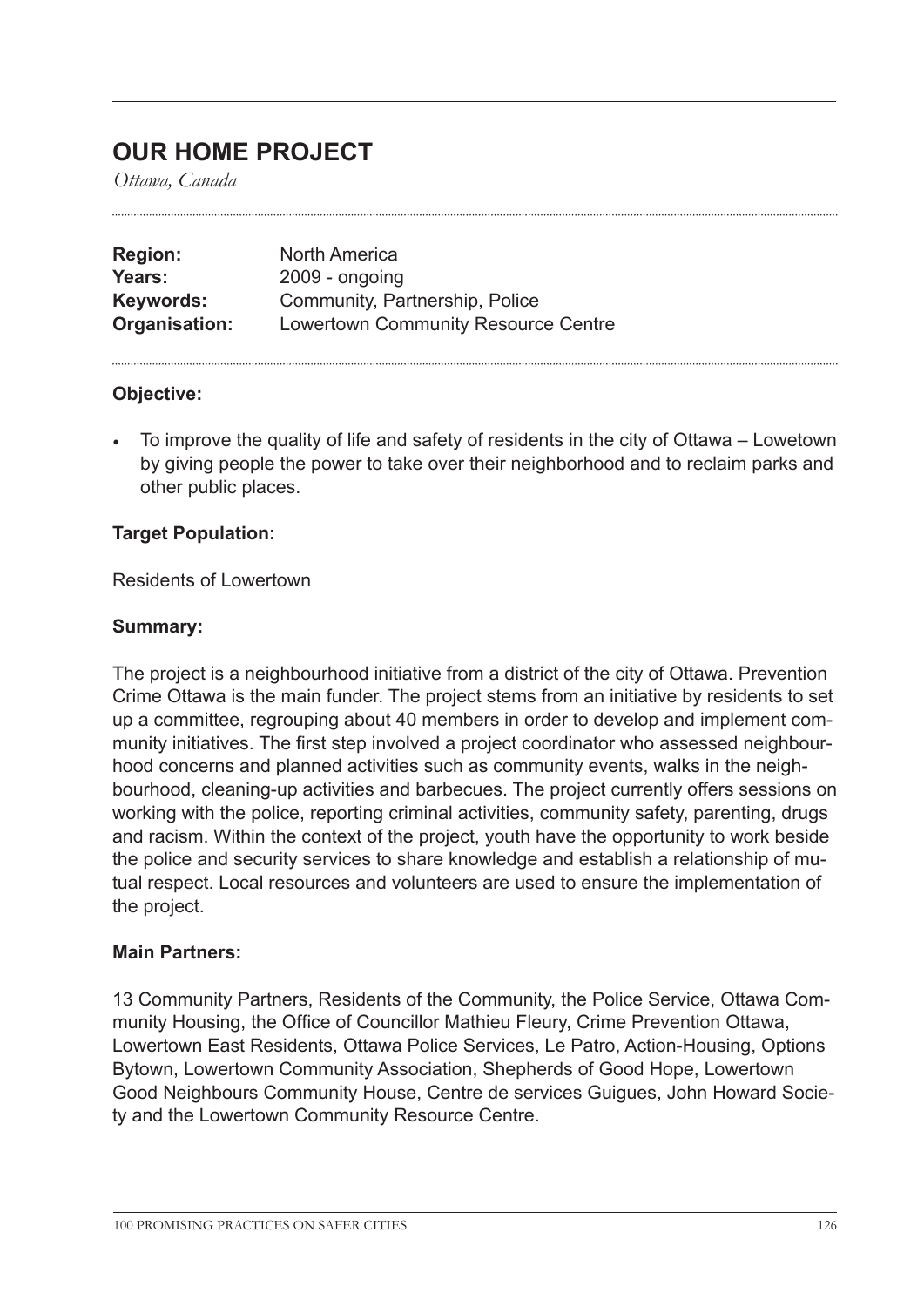The project won both the Award of Merit Award 2010 Community Engagement from the Ontario Association of Chiefs of Police, and the Ontario Award of Merit in the category of community safety.

# **Further Information:**

- [Ottawa Neighbourhoods Social Capital Forum Lowertown Case Study](http://www.onscf.ca/wp-content/uploads/2013/08/Case_Study_Lowertown_2011-12_Final1.pdf)
- [Crime Prevention Ottawa Profile Lowertown Home Community Safety Program](http://www.crimepreventionottawa.ca/uploads/files/news/media_profile-lowertown_our_home-community_safety_program-fr.pdf)
- Crime Prevention Ottawa Why Community-Based Crime Prevention Works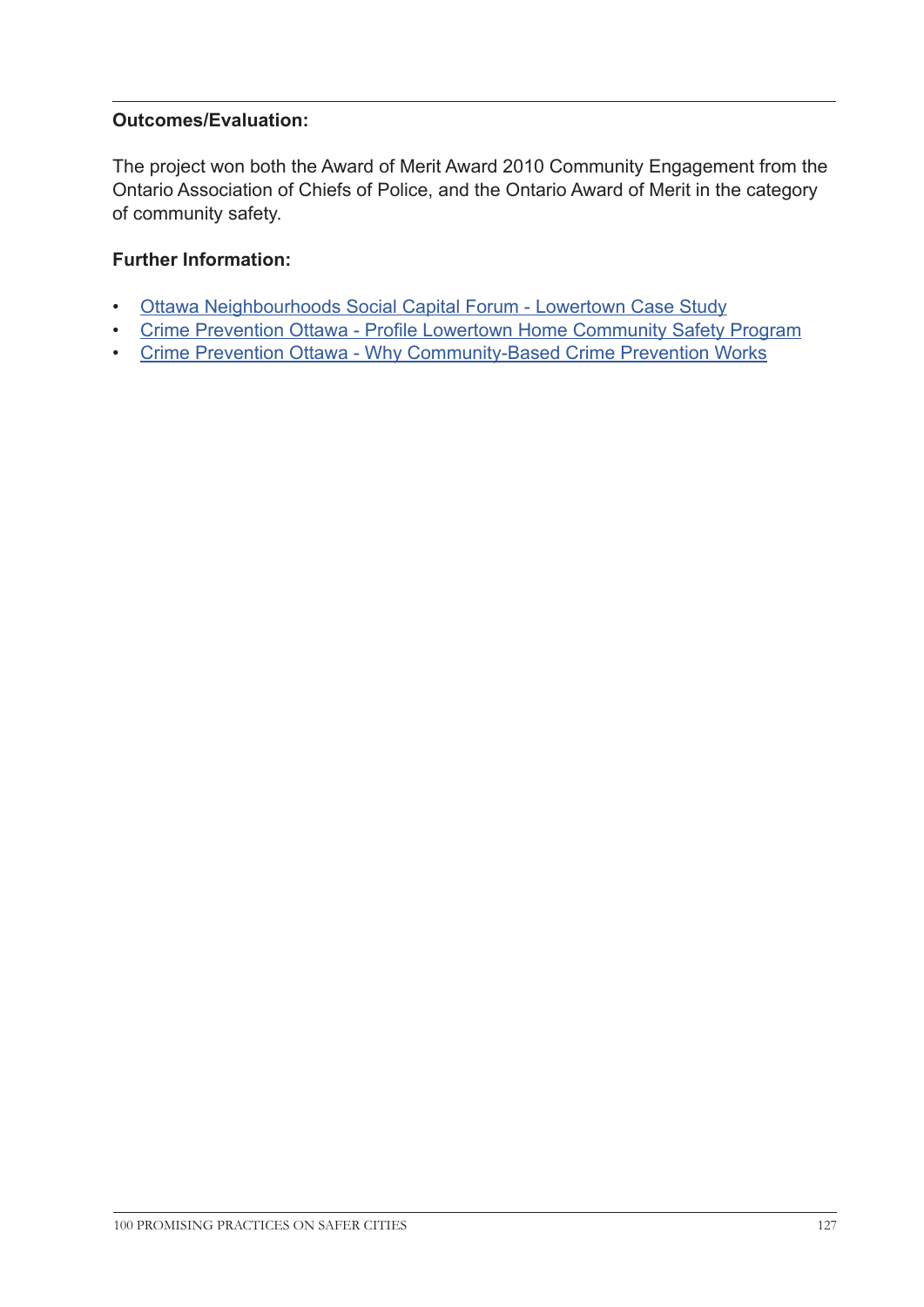# **UNITED NEIGHBOURS**

*Ottawa, Canada*

| <b>Region:</b> | <b>North America</b>                               |
|----------------|----------------------------------------------------|
| Years:         | $2008 - ongoing$                                   |
| Keywords:      | <b>Citizen Participation</b>                       |
| Organisation:  | <b>Community Health Centre Pinecrest-Queensway</b> |

#### **Objective:**

• To take concrete steps to address the situation of increasing crime in the area and to improve safety.

# **Target Population:**

Residents of Pinecrest-Queensway

## **Summary:**

In the spring of 2008, United Neighbours conducted surveys to assess crime and safety issues in the area in four languages (Arabic, French, Somali and English) from more than 800 adults and youth residents. As a response, United Neighbours held a community forum to encourage residents to unite their efforts to make neighborhoods safer. The result was the creation of four working groups: (1) environment and beautification; (2) community safety; (3) directory of programs and services; and (4) preventive measures and interventions on drug and alcohol.

Each working group meets once a month to discuss issues, projects and new initiatives. The following initiatives have been implemented: a community forum; community cleanup days; and the creation of a park in one of the neighborhoods where coffee shops provide an opportunity for residents to meet and discuss crime and safety issues. Kiosks selling beverages have recently been set up to encourage young people to meet and discuss the issues that concern them.

#### **Main Partners:**

Community leaders, Service providers, Tenants of housing in the private sector, Homeowners and Local businesses, Housing associations, the Police.

#### **Outcomes/Evaluation:**

United Neighbours is an example of a community action plan that educates and mobilizes the community on crime and safety.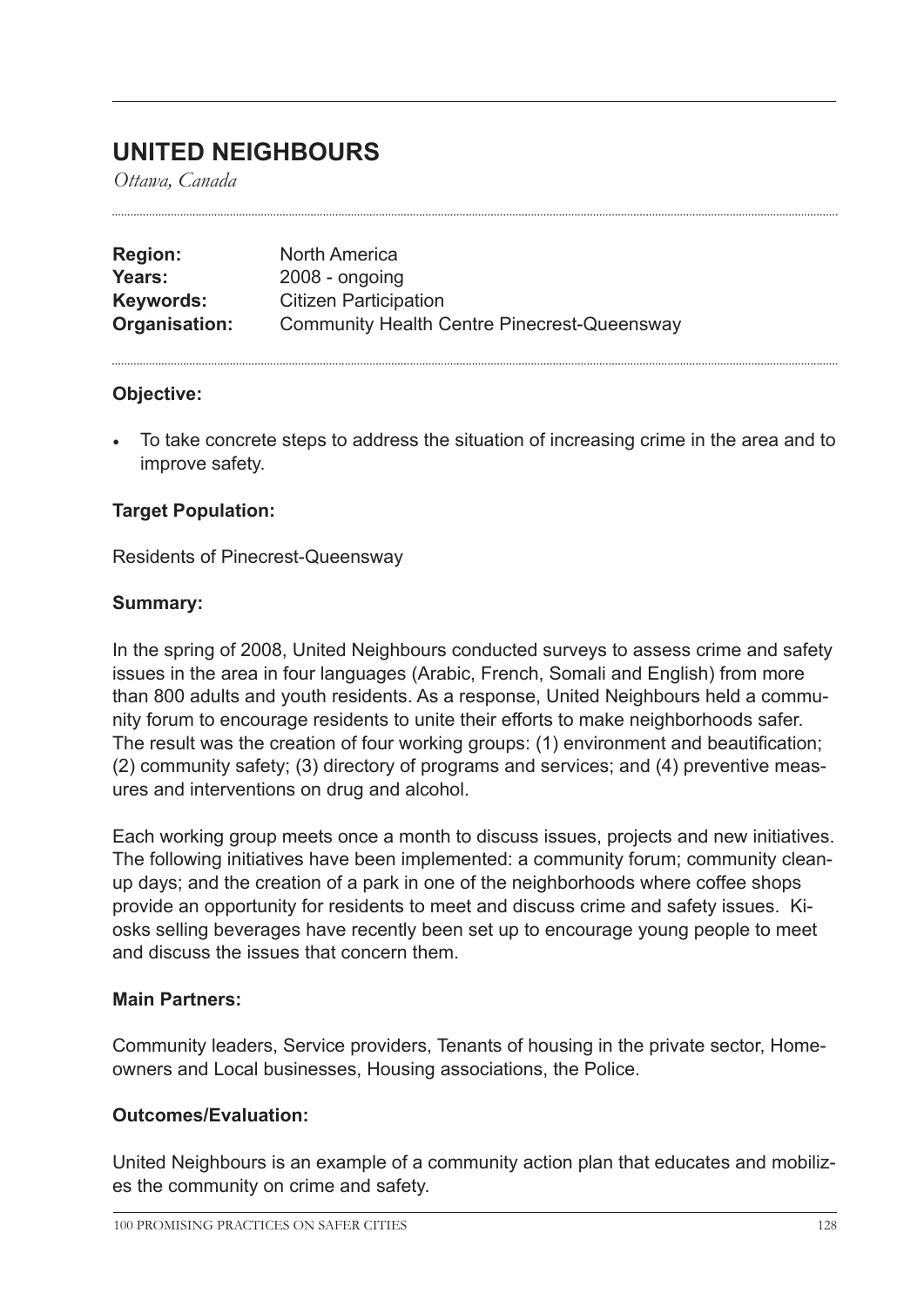United Neighbours was awarded the Crime Prevention Ottawa's 2009 Community Safety Award, and it was evaluated in 2012. United Neighbours became a network of support for community members and provided the basis for more collective action to build a safer, healthier community. From 2006 to 2011, reported incidents of crimes against person and crimes against property decreased by 27% in the United Neighbours communities than the city average, which was down by 15%.

# **Further Information:**

- [United Neighbours](http://www.crimepreventionottawa.ca/Media/Content/files/Initiatives/Neighbourhoods/Why%20Community-Base%20Crime%20Prev%20Works%20EN%20web-final.pdf)
- [Crime Prevention Ottawa Neighbourhood Initiatives](http://www.crimepreventionottawa.ca/Media/Content/files/Initiatives/Neighbourhoods/Why%20Community-Base%20Crime%20Prev%20Works%20EN%20web-final.pdf)
- [Crime Prevention Ottawa Why Community-Based Crime Prevention Works](http://www.crimepreventionottawa.ca/Media/Content/files/Initiatives/Neighbourhoods/Why%20Community-Base%20Crime%20Prev%20Works%20EN%20web-final.pdf)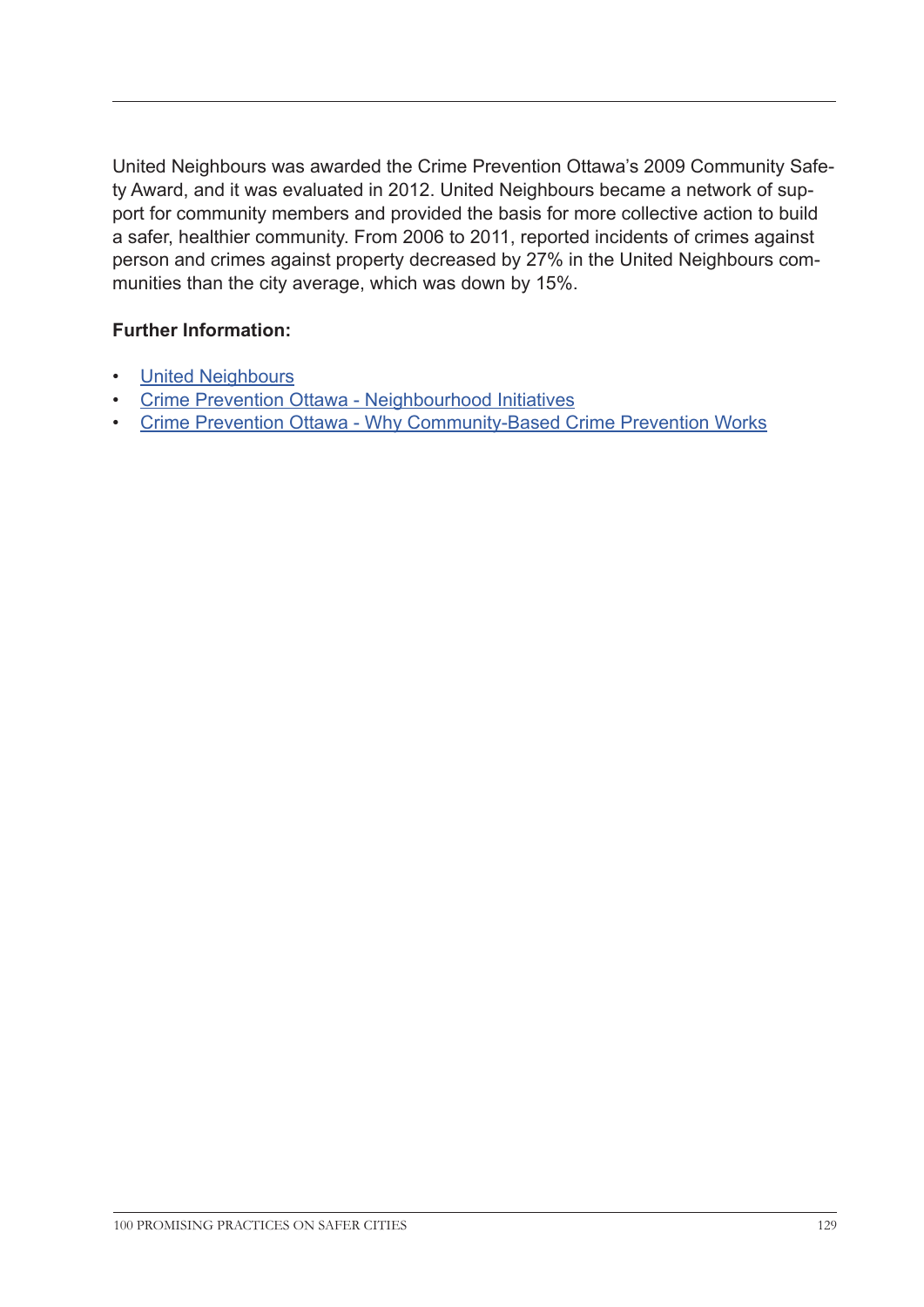# **RIGHT OF ACCESS TO MEDIATION**

*Pierrefitte-sur-Seine, France*

| <b>Region:</b> | Europe                                              |
|----------------|-----------------------------------------------------|
| Years:         | $2001 -$ ongoing                                    |
| Keywords:      | Access to law, Social services, Conflict management |
| Organisation:  | Pierrefitte-sur-Seine                               |

## **Objective:**

- To give civic education classes to pupils at schools;
- To offer a platform for mediation and conflict management;
- To provide information about the rights and duties of citizens, and help them gain access to the law.

# **Target Population:**

The project's main target group is composed of citizens who live in the worst conditions and need help dealing with administrative and legal activities. People involved in minor conflicts are also targeted directly.

#### **Summary:**

Pierrefitte-sur-Seine is a suburb of Paris and has the same issues that are characteristic of many French suburbs such as unemployment, poverty, violence, lack of education, etc. The city of Pierrefitte-sur-Seine decided to set up a multi-dimensional project with the aim to provide information about the rights and duties of citizens, and help them gain access to the law.

Following a pilot project in one area, a comprehensive scheme was put in place with the cooperation of local elected officials, institutional staff, social workers and academic researchers. An association was created in order to centralise activities (AFPAD: association for training, prevention and access to the law).

AFPAD offers citizens a team of legal experts, copyists and notaries who are available in different areas of the city (schools, police stations, etc.). Training sessions in schools are organised for pupils on civic education subjects.

Finally, a team of 15 experienced social mediators are also available to be called upon by citizens or social landlords when a conflict arises, in order to manage these conflicts effectively and peacefully.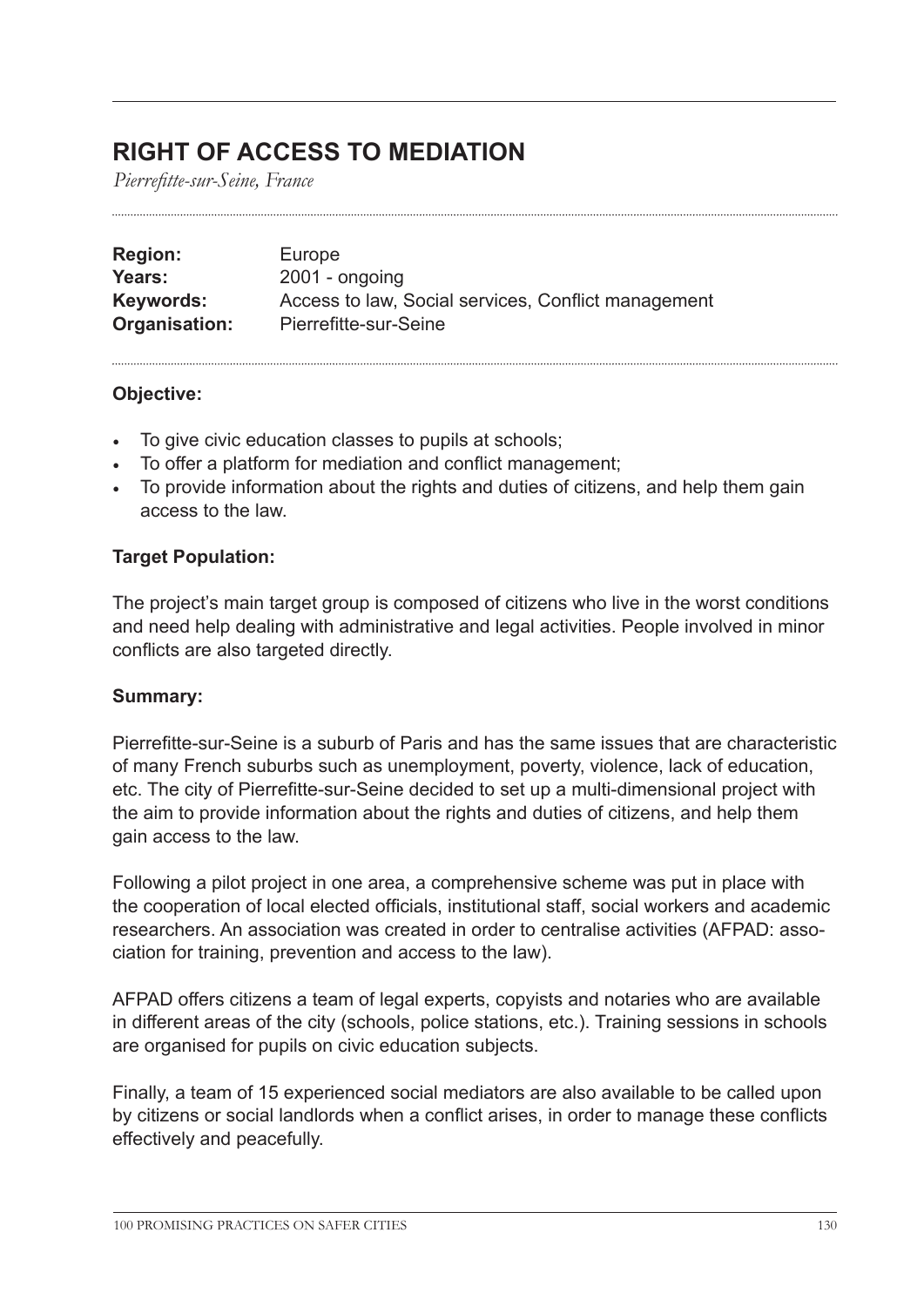### **Main Partners:**

Pierrefitte-sur-Seine, Seine-Saint-Denis Department, Île-de-France Region, National Education, National Police, the national rail service (SNCF), a local victim support NGO, etc.

## **Outcomes/Evaluation:**

Results include a holistic approach with many partners involved; precise evaluation of citizens' main needs prior to the project; an effective communication and dissemination strategy (the project was well-known among citizens); and the training of 160 local professionals who work in the field of security and prevention.

#### **Further Information:**

• [AFPAD](http://afpad.pierrefitte93.fr/rubrique.php3?id_rubrique=2
)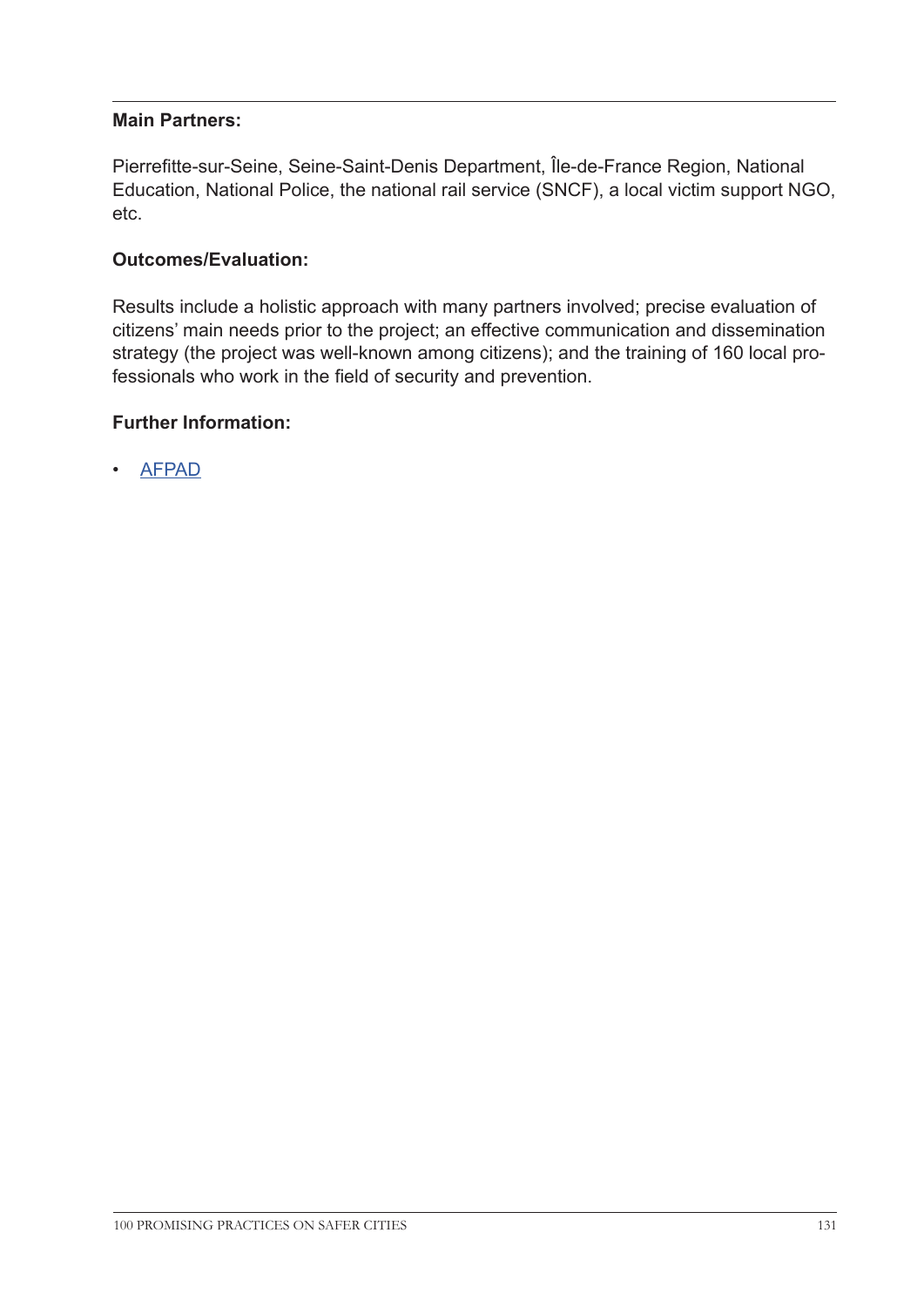# **PRODEPPAP (URBAN COMMUNITY-DRIVEN DEVELOPMENT PILOT PROJECT)**

*Cité du soleil , Port-au-Prince, Haiti*

| <b>Region:</b> | North America/Caribbean   |
|----------------|---------------------------|
| Years:         | 2007                      |
| Keywords:      | Health, Urban Development |
| Organisation:  | <b>World Bank</b>         |

#### **Objective:**

- To improve access to basic services;
- To help create opportunities for community organizations;
- To generate income;
- To reinforce social cohesion.

## **Target Population:**

Cité du soleil community members.

## **Summary:**

The project was developed following the success of the Community Driven Development Pilot Project (PRODEP) in Haiti that was supported by the Post-Conflict Fund. PRODEPPAP was implemented between 2007 and 2009 in disadvantaged areas of Port-au-Prince, guided by the government's objective to reduce poverty and safeguard peace restored after years of armed conflict. To achieve its objective, the project followed its predecessor's strategy and focused on the active participation of community groups in the implementation of sub-projects.

The project had different components including:

- Capacity building and institutional strengthening of community groups and organizations, local representatives, and relevant government officials in the planning, management and implementation of participatory community-driven development.
- Implementation of community sub-projects to improve severely deteriorated physical infrastructure and to provide income-generating opportunities to targeted impoverished communities.

# **Main Partners:**

World Bank, the Mayor and local government of Cite du Soleil, civil society.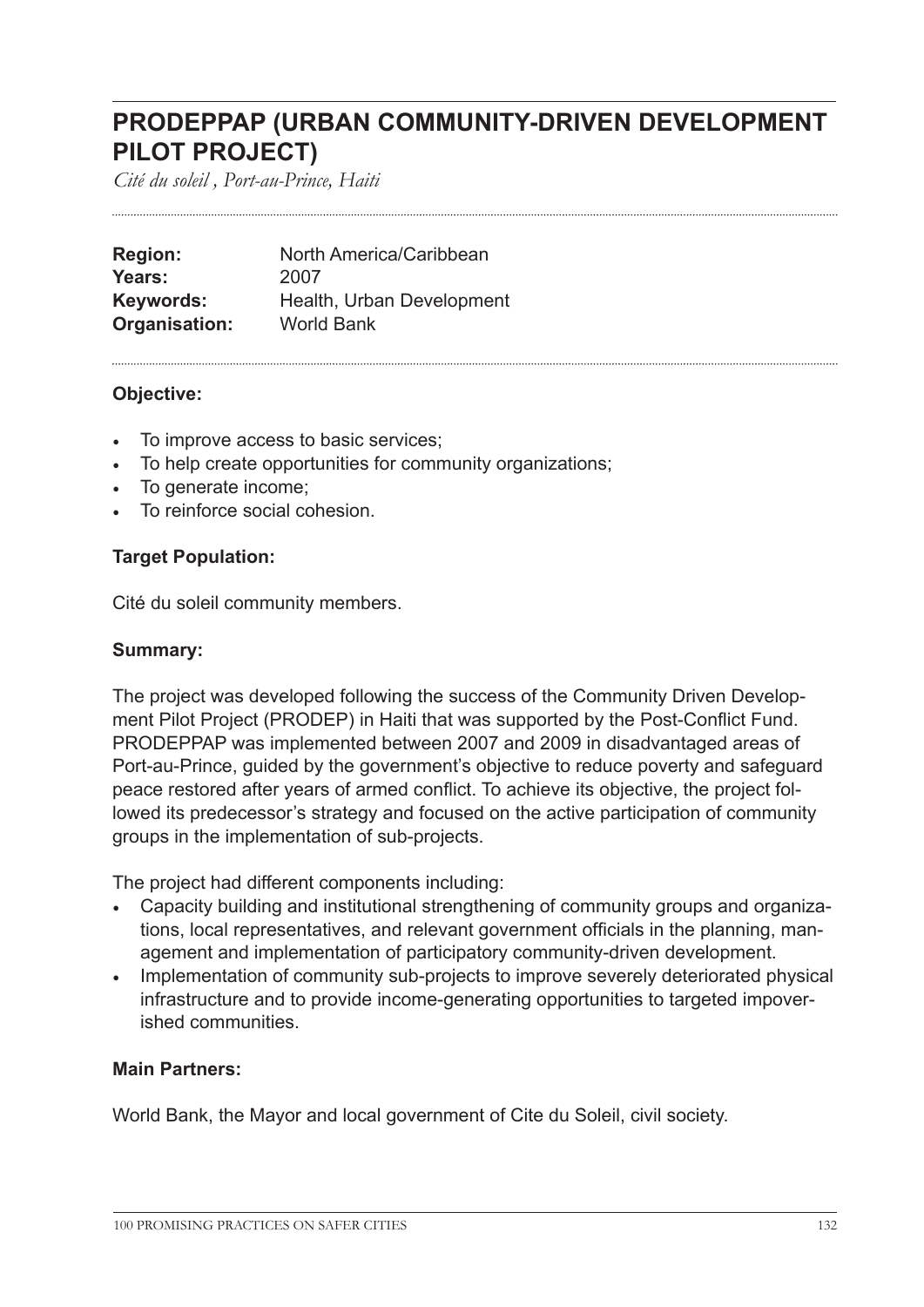The results included strengthened social cohesion through the creation of committees/councils; prioritized and allocated resources for the implementation of community sub-projects that were implemented by community groups or associations through a participatory and inclusive process; and the participation of local government authorities, which served to improve the relationship between local government and civil society in terms of helping local government representatives to better understand and address their constituents' needs.

# **Further Information:**

- [World Bank State and Peace Building Grant Database](http://siteresources.worldbank.org/EXTLICUS/Resources/511777-1292880178543/335.html  )
- [OECD Developpement](http://www.oecd.org/fr/developpement/incaf/48646395.pdf 
)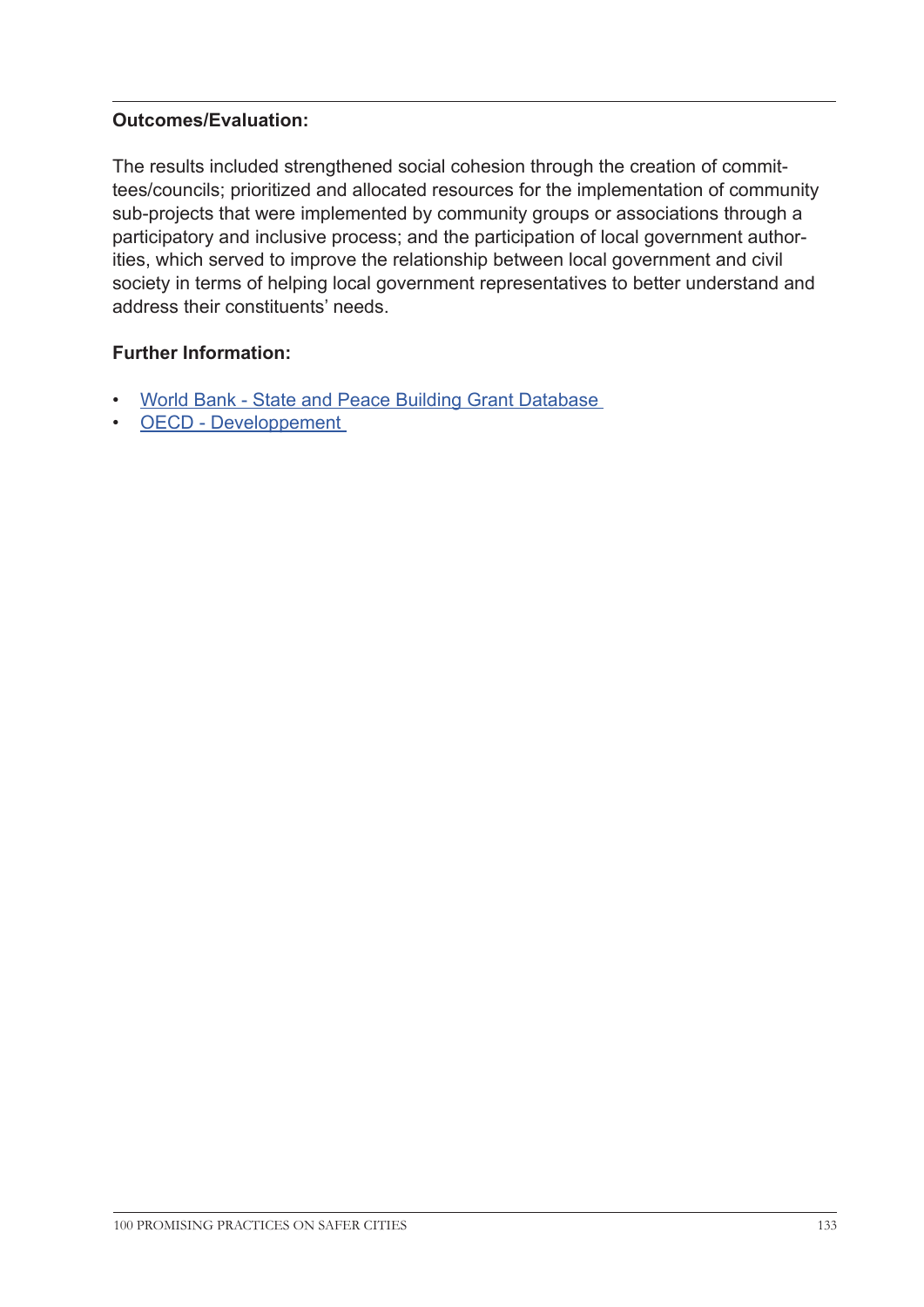# **COMMUNITY MOBILIZATION PRINCE ALBERT (CMPA)**

*Prince Albert, Canada*

| <b>Region:</b> | North America                                             |
|----------------|-----------------------------------------------------------|
| Years:         | $2011 -$ ongoing                                          |
| Keywords:      | Individuals/Families with acutely elevated levels of risk |
| Organisation:  | <b>Prince Albert Police Service</b>                       |

# **Objective:**

- To achieve a dramatic and ongoing reduction in the levels of crime and victimization in Prince Albert;
- To improve all aspects of social wellness, including reducing emergency room visits and school truancy rates;
- To give citizens and families at risk the supports needed to build positive and healthy lives;
- To allow youth to grow and be educated in environments free from fear and risk;
- To grant businesses a safe and positive marketplace in which to operate.

## **Target Population:**

Individuals/families with acutely elevated levels of risk.

#### **Summary:**

Basing its actions on rigorous research and analysis, CMPA prevents crime and violence by bringing together multiple partners to provide short and long-term interventions for individuals at risk of engaging in criminal behaviour. CMPA targets the root causes of criminality by offering counselling and options to individuals and families in need, such as those suffering from addictions and mental health issues, or those requiring further education and employment training.

CMPA consists of two components: (1) The Hub - the group of individuals from partnering organizations that meet weekly to identify emerging problems and deliver immediate, coordinated solutions. (2) The COR (Centre of Responsibility) - the group of professionals that use research to establish long-term community goals and solutions for crime prevention and reduction. The CMPA project is funded by the Province of Saskatchewan, which provides \$450,000 to the COR component.

#### **Main Partners:**

Community Groups, Government Departments/Agencies, Academic Institutes (research and evaluation), Local Government.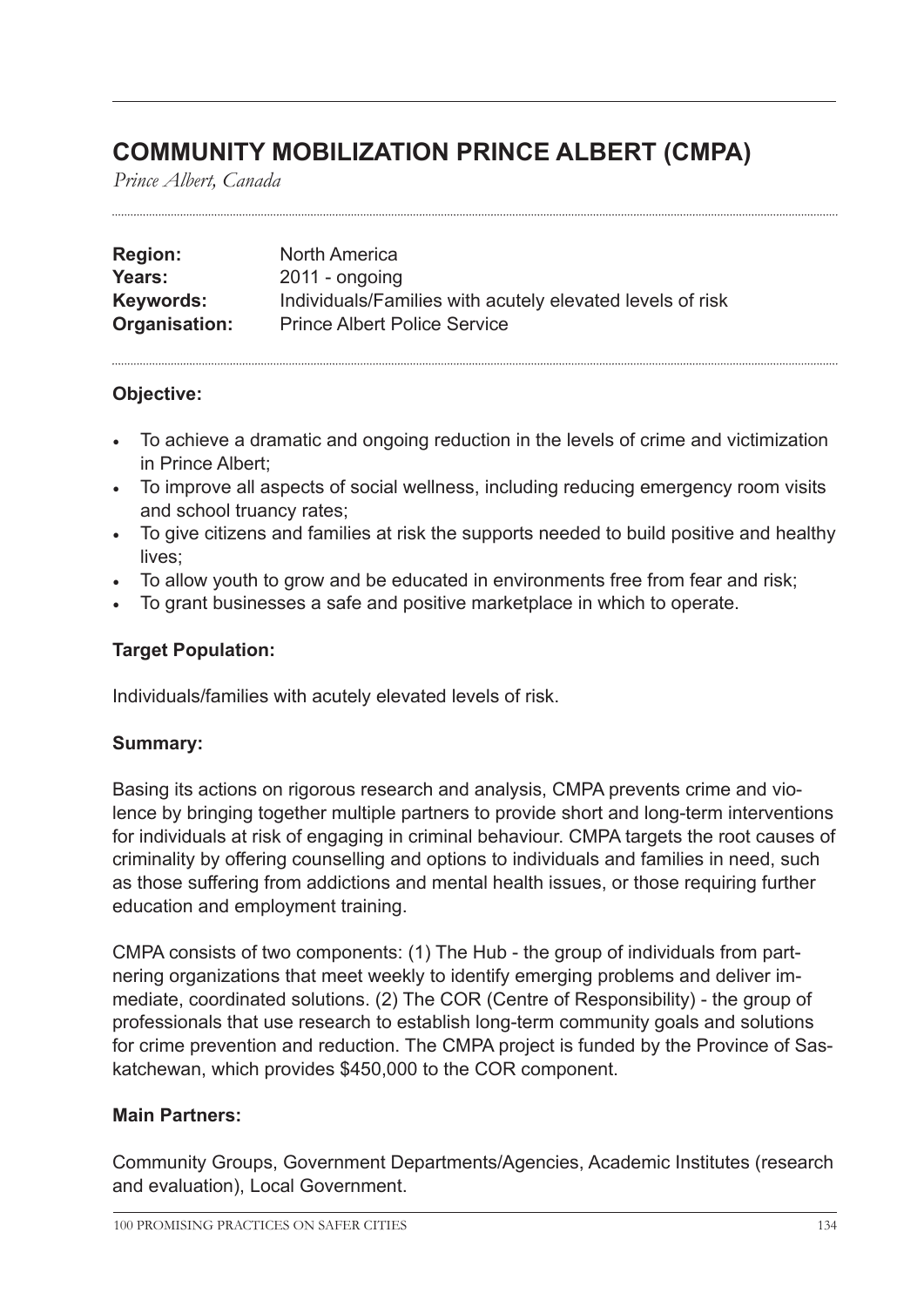From April 2011 to March 2012, CMPA contributed to an overall drop in Prince Albert's crime rate by 11%, public prosecutions by 12% and emergency room visits by 11%. The CMPA model has received national and international recognition. It is now being tested elsewhere including neighborhoods in Toronto. The University of Regina is currently conducting a formal evaluation of this initiative.

## **Further Information:**

- [Public Safety Canada Community Mobilization Prince Albert \(CMPA\)](http://www.publicsafety.gc.ca/cnt/cntrng-crm/plcng/cnmcs-plcng/ndx/dtls-eng.aspx?n=152 )
- [Prince Albert Police Service Community Mobilization](http://papolice.ca/Programs/CommunityMobilization.aspx 
)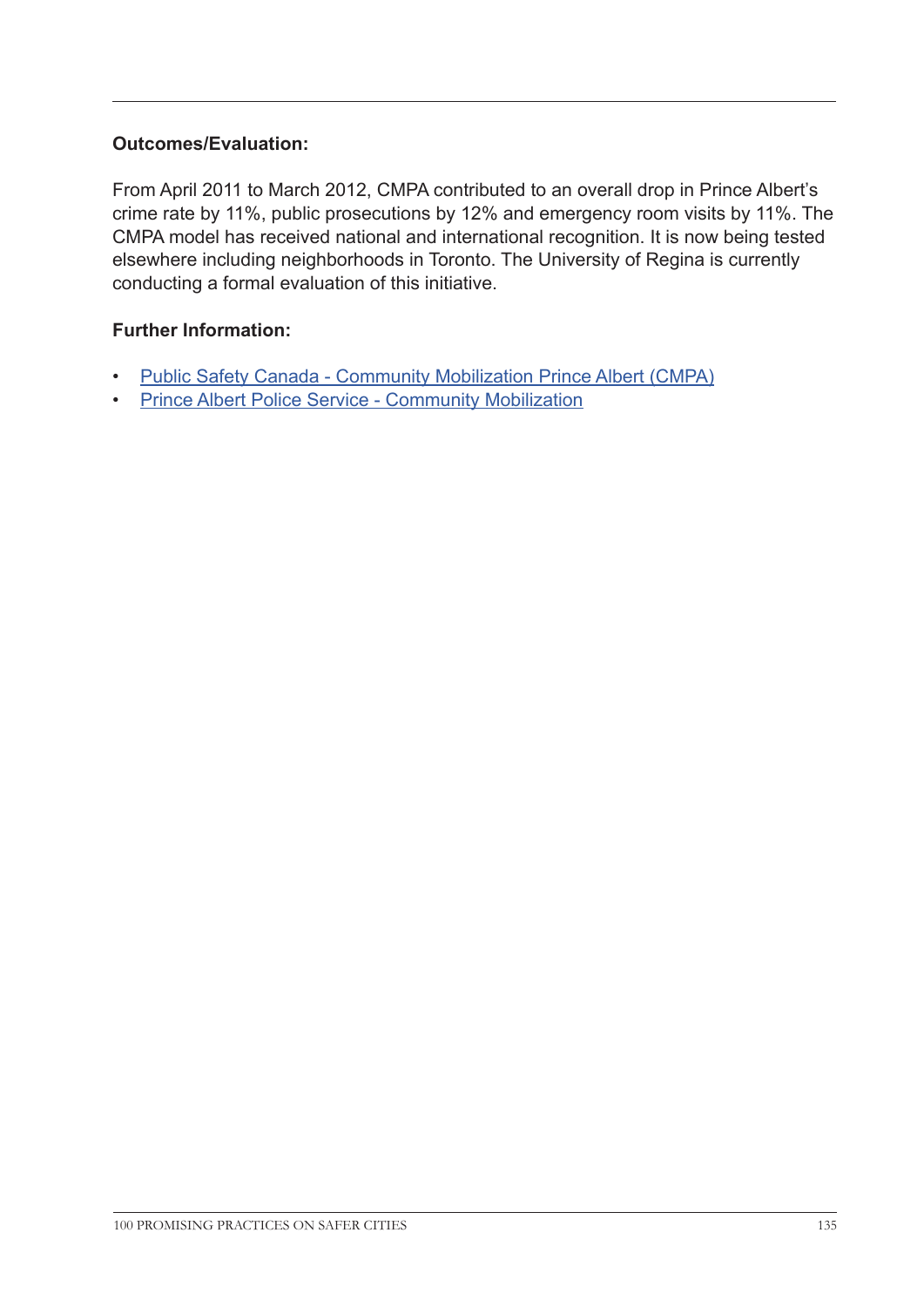# **INITIATIVE AGAINST ORGANISED CRIME**

*Reggio Emilia, Italy*

| <b>Region:</b> | Europe                                                                          |
|----------------|---------------------------------------------------------------------------------|
| Years:         | $2010 - 2013$                                                                   |
| Keywords:      | Organised Crime, Education to legality, Respect for the law and<br>institutions |
| Organisation:  | City of Reggio                                                                  |

# **Objective:**

- To combat the infiltration of organised crime in the region of Reggio Emilia.
- To gather information on phenomena linked to organised crime in the department of Reggio Emilia;
- To raise citizens' awareness of these illegal activities (which are often underestimated);
- To counter the spread of illegal concepts and young people's acceptance of criminal practices;
- To strengthen controls on the allocation of public acquisitions.

# **Target Population:**

Students, Civil Servants, Government Employees, Local NGOs and interested Citizens.

# **Summary:**

Several actions were included in the initiative such as research on the topic resulted in the creation of a "documentation centre" on organised crime at the regional level; training sessions in secondary schools promoted respect for the law and institutions, both from a moral and a more practical point of view (visits to confiscated areas); surveys of students were also conducted in order to understand young people's views on this topic; organisation of a public event called "Rassegna della legalità" where citizens attend exhibitions and debates with experts was held; an "Ethical shop" selling products produced exclusively in properties confiscated from organised criminal groups has opened. which also hosts debates and events open to the public; a training course for civil servants has been set up with the cooperation of the "Avviso Pubblico" NGO that works on tackling organised crime at the local level; and there has been increasing controls on the allocation of public acquisitions where organised crime is traditionally very active.

# **Main Partners:**

The City worked with the University of Modena (survey), NGOs and private companies: "Avviso pubblico", "Libera", "Colore", etc., Emilia Romagna Region...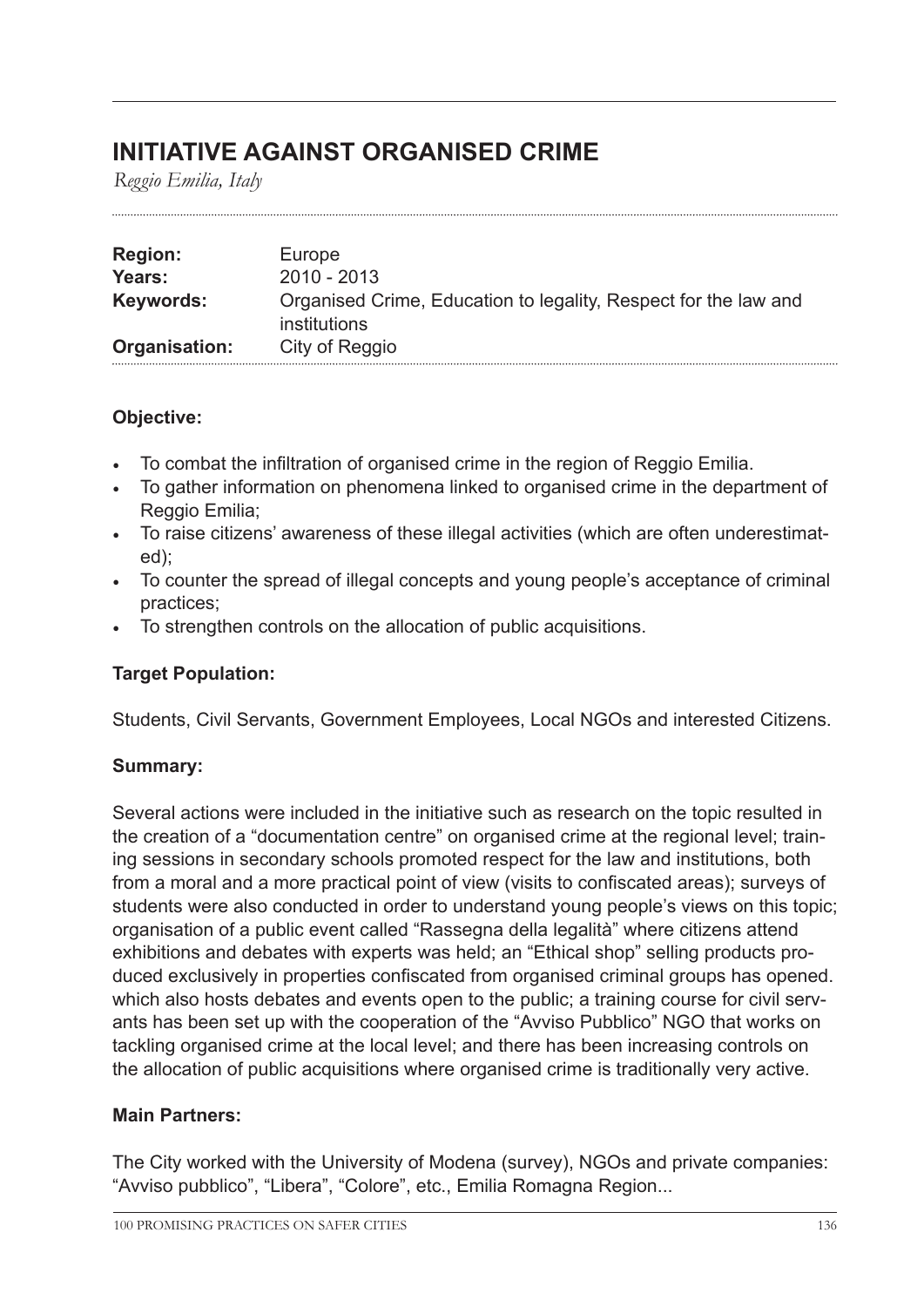Results show that the initiative was a large and diverse partnership. Due to the initiative's success, the coalition of partners grew from 33 to 83 members in the period from 2010 to 2013. Working on administrative tools to tackle organised crime has proved an innovative way to address the issue and has made it easier to find new partners and the fact that all activities are implemented under a global initiative avoided duplication and loss of energy.

## **Further Information:**

• [Reggio Controle Mafie](http://www.reggiocontrolemafie.it/
)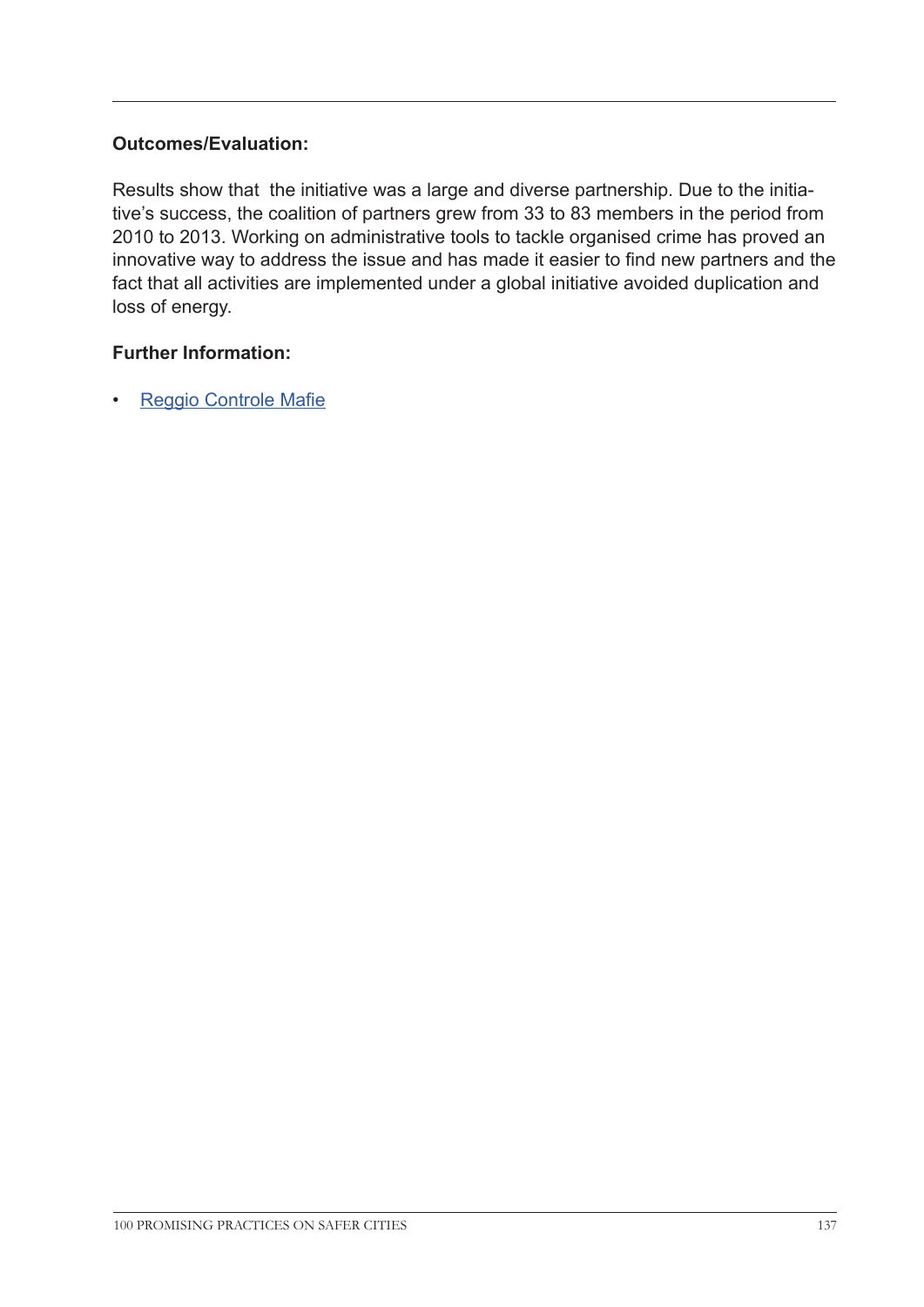# **STREET PREVENTION TEAM & ALCOHOL-FREE BAR IN THE RAILWAY STATION AREA**

*Reggio Emilia, Italy*

| <b>Region:</b> | Europe                                                           |
|----------------|------------------------------------------------------------------|
| Years:         | 2010                                                             |
| Keywords:      | Risk reduction, Street work and mediation, Peaceful co-existence |
| Organisation:  | Municipality of Reggio Emilia                                    |

#### **Objective:**

- To reduce risks linked to alcohol abuse;
- To improve marginalised people's living conditions;
- To create conditions for peaceful coexistence between these groups and local residents.

## **Target Population:**

Predominantly socially disadvantaged young people and adults gathering in this area and using or abusing alcohol in addition to some chronic alcoholics; residents; and workers in the railway station area.

#### **Summary:**

The area around Reggio Emilia's railway station is populated by high rates of socially disadvantaged people. In this context, certain groups used public spaces to meet and consume excessive amounts of alcohol. A study revealed a strong feeling of insecurity among residents who started voicing concerns about disturbances and litter.

One of the project's initiatives was a street prevention team working to reach out to the problematic groups and residents; deliver and gather (listen in a non-judgmental way) information, create a relationship; and where necessary, provide help, support and guidance towards other structured support services.

At the same time, an alcohol-free bar named "Café Reggio" was set up as a meeting place for local residents. The bar staff are part of the prevention team and also work around the bar. This establishment offers activities for families and children, and helps to control and monitor the area.

All the outreach staff and professionals attend regular training sessions and hold coordination meetings every two weeks. As part of the project a "collaborative network" has also been set up with all the interested NGOs, residents' associations and service providers.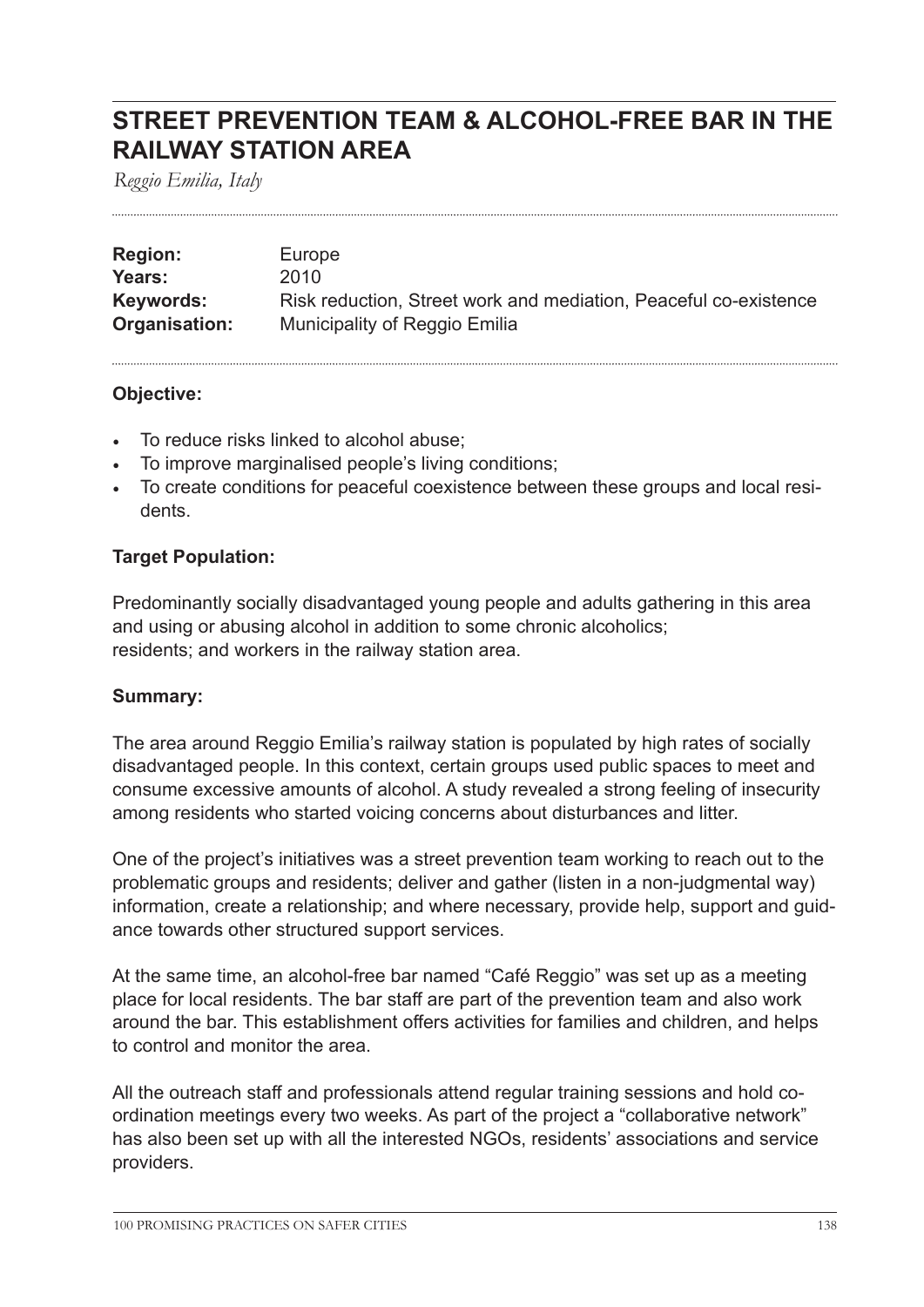In 2008 funding from the Italian government helped set up the project and since then local authorities have been able to finance implementation expenses.

# **Main Partners:**

Municipality of Reggio Emilia, Department for Social Cohesion, Integration and Inclusion, the Local Health Authority, the Emilia Romagna Region and three local NGOs providing operators for the project that have an agreement with the Municipality.

# **Outcomes/Evaluation:**

Notable outcomes have included the presence of a linguistic-cultural mediator to facilitate a relationship of trust; an accessible and flexible network of NGOs; and an information desk that makes the operators visible and easy to contact, by both concerned citizens and those in difficulty.

# **Further Information:**

• [Redazione Web Reggiano Emiliano]( http://www.youtube.com/watch?v=Oq7RtNJue8A#t=268)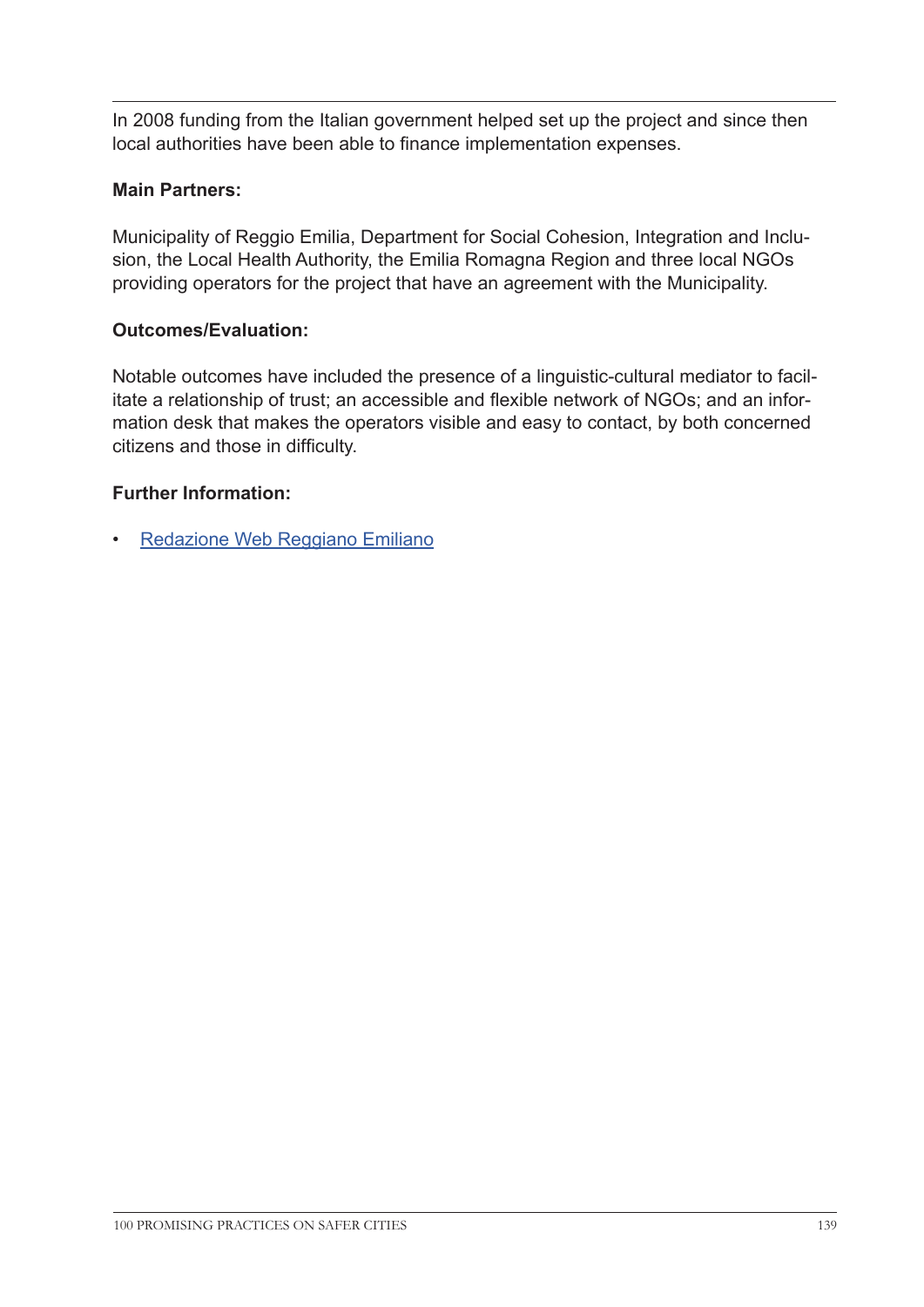# **ASSISTANCE TO ELDERLY VICTIMS OF CRIME**

*Rome, Italy*

| <b>Region:</b> | Europe                                   |
|----------------|------------------------------------------|
| Years:         | 2000                                     |
| Keywords:      | Victim support, Assistance, Volunteering |
| Organisation:  | City of Rome                             |

#### **Objective:**

- To ensure assistance to elderly victims of crime will be provided quickly when practical help is needed (repairing locks on door, etc.);
- To provide follow-up support to victims to help them feel less lonely;
- To make the service as accessible as possible.

#### **Target Population:**

Elderly people who are victims of crime or need special assistance.

#### **Summary:**

A group of 70 volunteers were trained for two months on how to help elderly people who have been victims of violence (in person and over the phone). Once the training was finished, the City launched the "Silver thread" initiative, a free phone number that elderly people could call if they needed assistance.

Volunteers provided this assistance in person on a daily basis (where possible) and over the phone by monitoring victims in the period after the crimes have been committed. Moreover, a team of 10 lawyers cooperate on a voluntary basis and give first-hand legal advice to crime victims. They advise elderly people on which service to contact, make sure that the police report the crimes correctly and suggest trustworthy lawyers when necessary.

The phone line was active 24 hours a day and 7 days a week. Volunteers were also expected to be available on their mobile phones during weekends.

#### **Main Partners:**

City of Rome, AUSER NGO, the National Association Supporting Elderly People, which was set up by the National Union of Pensioners; Local police, social services, health service, services responsible for elderly people in the city.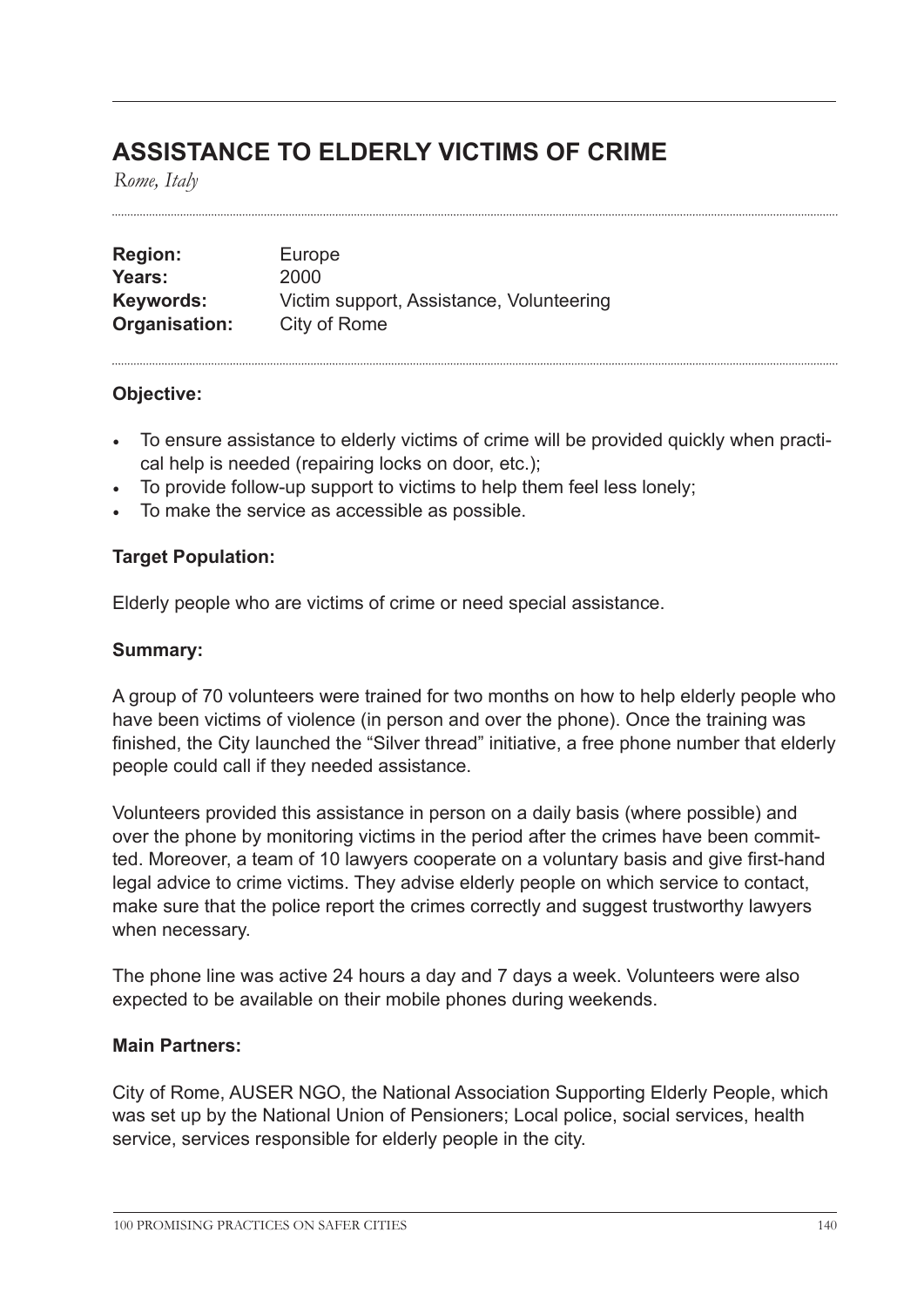In the period between June 2000 (beginning of the initiative) and 2004, 1083 calls were registered; 760 calls were transferred to other services and 323 were dealt with directly (70% consultations and follow-up, 26% social, health, and psychological assistance and family mediation). Representatives from the cities of Paris and Brussels went to Rome to review the initiative. The foundation "Cittadinanza attiva" that supervises cities' engagement towards weaker parts of the society evaluated the initiative positively.

# **Further Information:**

• [Auser](http://www1.auser.it/IT/HomePage
)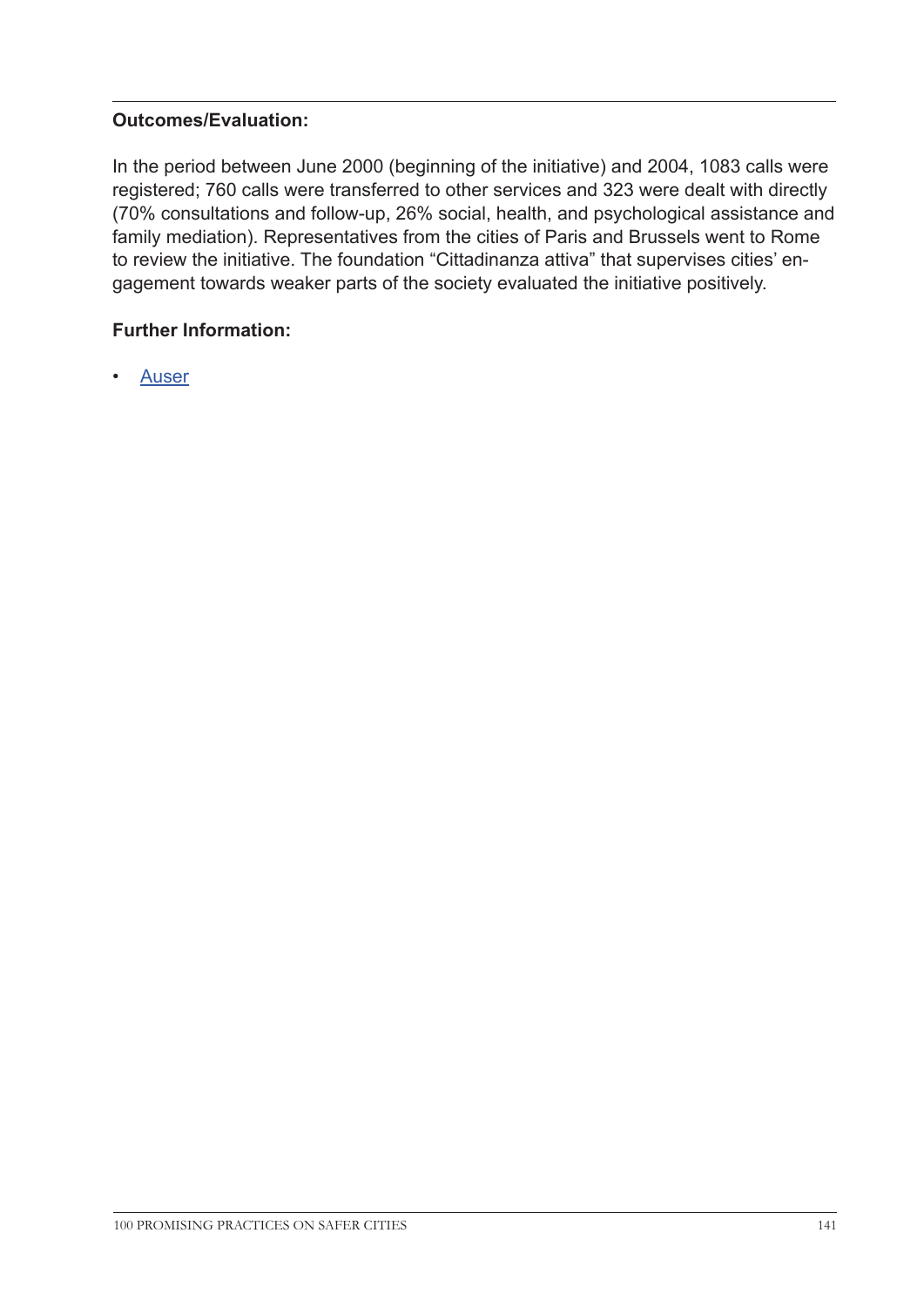# **SENIOR PATROLS**

*Setubal, Portugal*

| <b>Region:</b> | Europe                                                   |
|----------------|----------------------------------------------------------|
| Years:         | 2011                                                     |
| Keywords:      | Social integration, Public Spaces, Citizen Participation |
| Organisation:  | City of Setubal                                          |

#### **Objective:**

- To promote the insertion of elderly people in active life, and preventing vandalism and degradation of gardens and municipal facilities;
- To raise awareness among inhabitants on the proper use of the park;
- To promote community involvement.

## **Target Population:**

Setúbal inhabitants, especially senior retired citizens over 65 years old.

### **Summary:**

The City of Setubal launched a project to carry out the surveillance of a public park by enrolling senior citizens to patrol the park, situated in a neighbourhood that was often subject to acts of vandalism. The retired people who participate in these patrols all live in the neighbourhood.

They have been trained to carry out, in shifts, the surveillance of the park. The candidates to the Senior Patrols must be over 65 years old and there is no age limit. They must have good mobility and interpersonal skills (for example, demonstrating that they are able to act as a mediator, or intervene, even in a conflict situation).

Each patrol is given a cell-phone by the City, with a direct connexion to the Police for emergency contact. Members of the patrol are paid 2.60€ per hour. In addition to the surveillance tasks, the senior patrols also provide park users with other services, such as giving them information.

Following the renewal of the city of Setúbal's main Avenue, the City decided to extend this experience. Indeed, the city centre is often the target of acts of vandalism such as grafitti on monuments and degradation of trees and street furniture.

#### **Main Partners:**

Setúbal City, Anunciada District Council, Friends of Albarquel Park NGO, Centre for the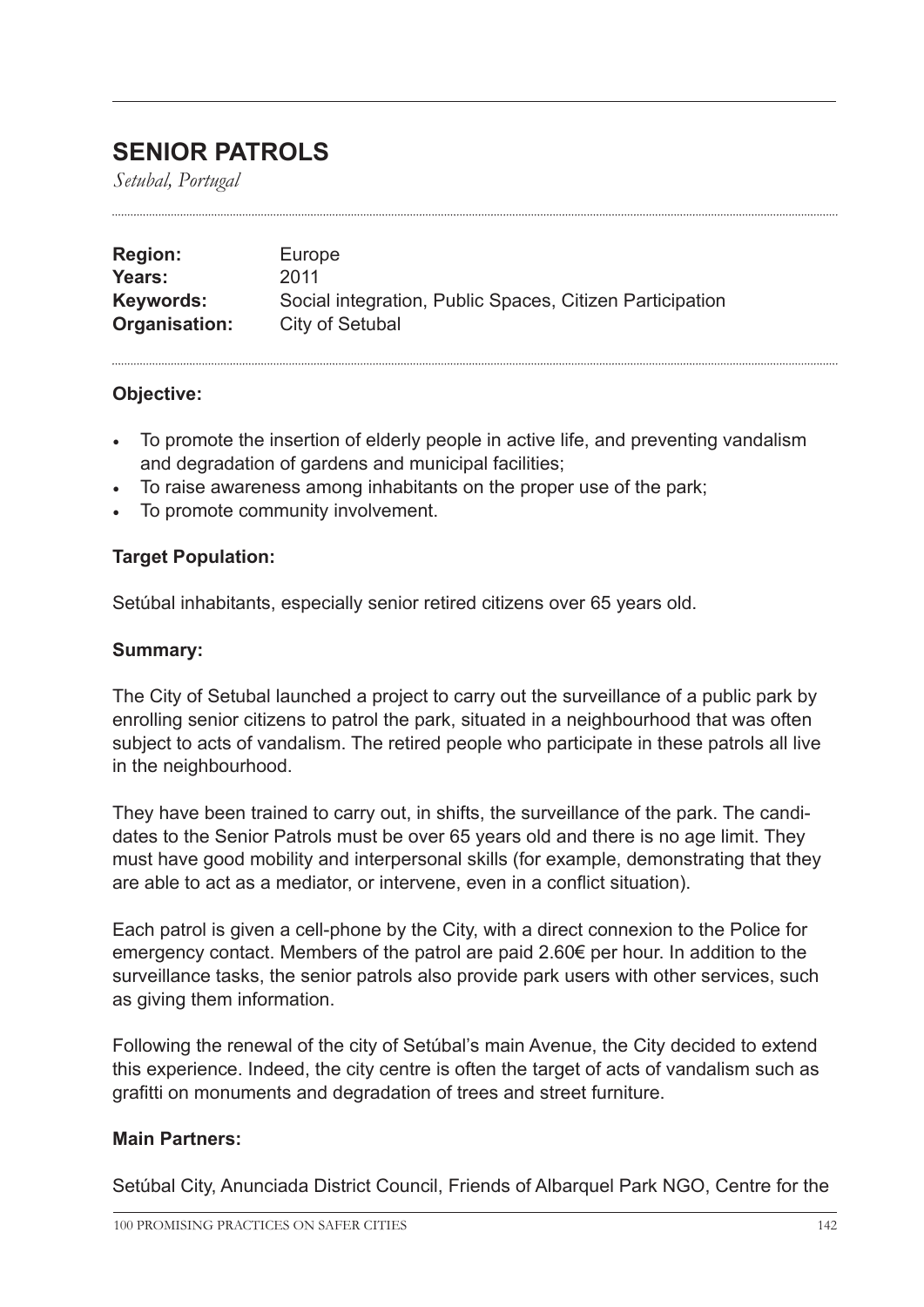well-being of Retired and Elderly People NGO.

## **Outcomes/Evaluation:**

This project has helped promote a spirit of citizenship and community involvement. Setúbal's inhabitants now show greater respect for parks and gardens; they are more careful with street furniture and overall show a greater concern for environment.

This project has also boosted elderly people's self-esteem by allowing them to show their abilities and role in the community. In addition, this solution offers economical benefits for local authorities. The general evaluation of this project is positive and it is planned to be extended to other parts of the city.

#### **Further Information:**

• [Setubal - Municipio Participado](http://www.mun-setubal.pt/ 
)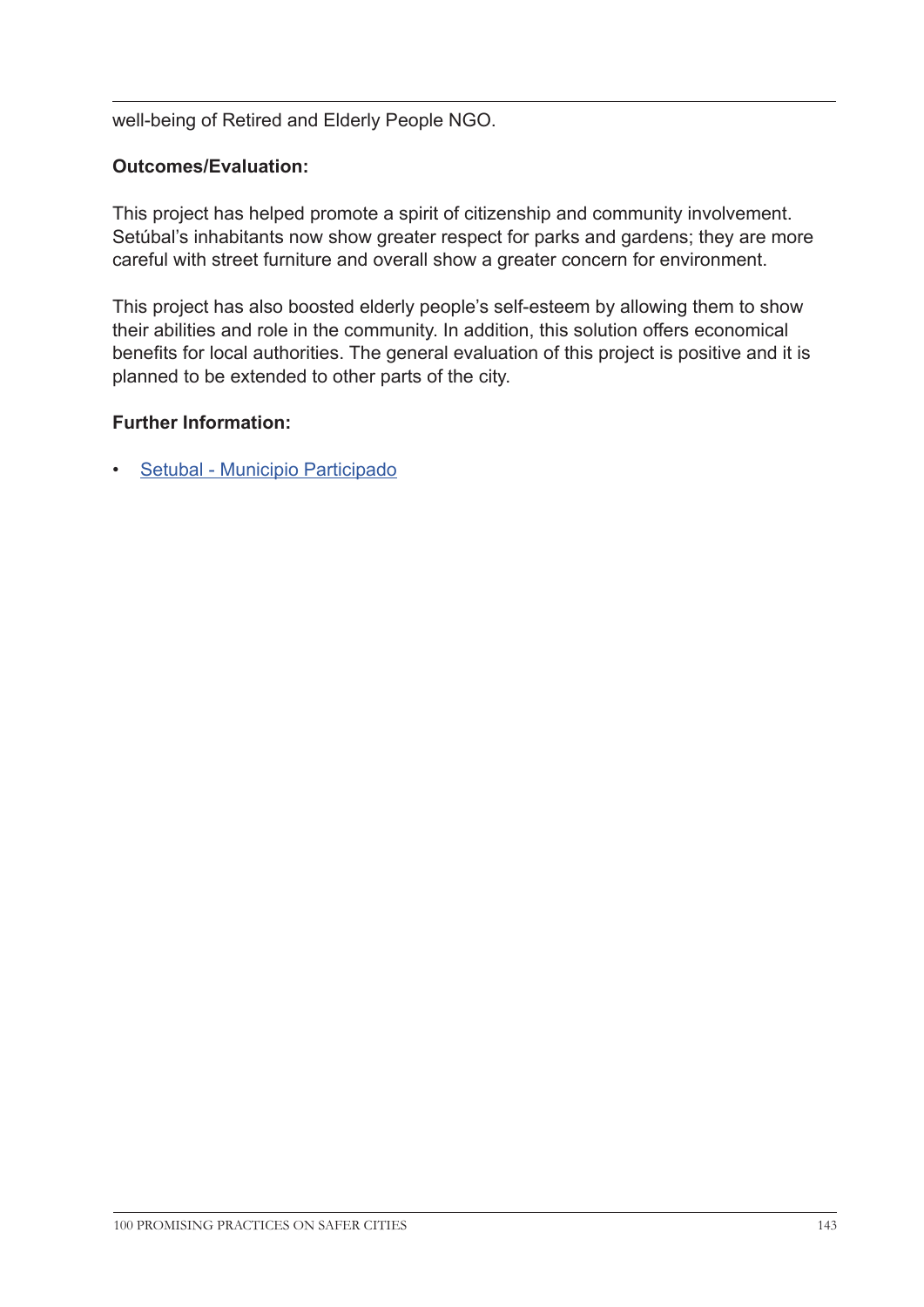# **AT HOME/CHEZ SOI**

*Vancouver, Canada*

| <b>Region:</b> | North America                             |
|----------------|-------------------------------------------|
| Years:         | 2009                                      |
| Keywords:      | Exclusion, Drugs, Housing                 |
| Organisation:  | Mental Health Commission of Canada (MHCC) |

#### **Objective:**

• To provide practical and meaningful support to Canadians experiencing homelessness and mental health problems.

#### **Target Population:**

Homeless people with mental health issues in Vancouver.

#### **Summary:**

This four-year project is also taking place in four other cities in Canada: Winnipeg; Toronto; Montreal; and Moncton. Through referral resources that include emergency shelters and street outreach programs, the project recruited nearly 500 participants. Although the project did not specifically target people with concurrent disorders (i.e. having both mental health and substance abuse issues), the majority of participants were found to be dependent on drugs or alcohol, and nearly a quarter were using drugs on a daily basis.

To best serve this population, the Vancouver team took a two-tiered approach. Under the "dispersed housing" model, participants were provided with access to housing across 22 neighbourhoods throughout the city and were supported by either an Assertive Community Treatment team through RainCity Housing (for people with more complex needs) or an Intensive Case Management team through the Coast Foundation Society (for people with moderate needs). Another group of people were provided housing and support through the "congregate site" model by the Portland Hotel Society. Housed at a single site at the Bosman Hotel, these people were given access to a range of onsite mental health and addictions services to meet their needs.

The research team at Simon Fraser University and the University of British Columbia led the research to explore the impacts of homelessness on participants from both the "dispersed housing" model and at the "congregate site" model.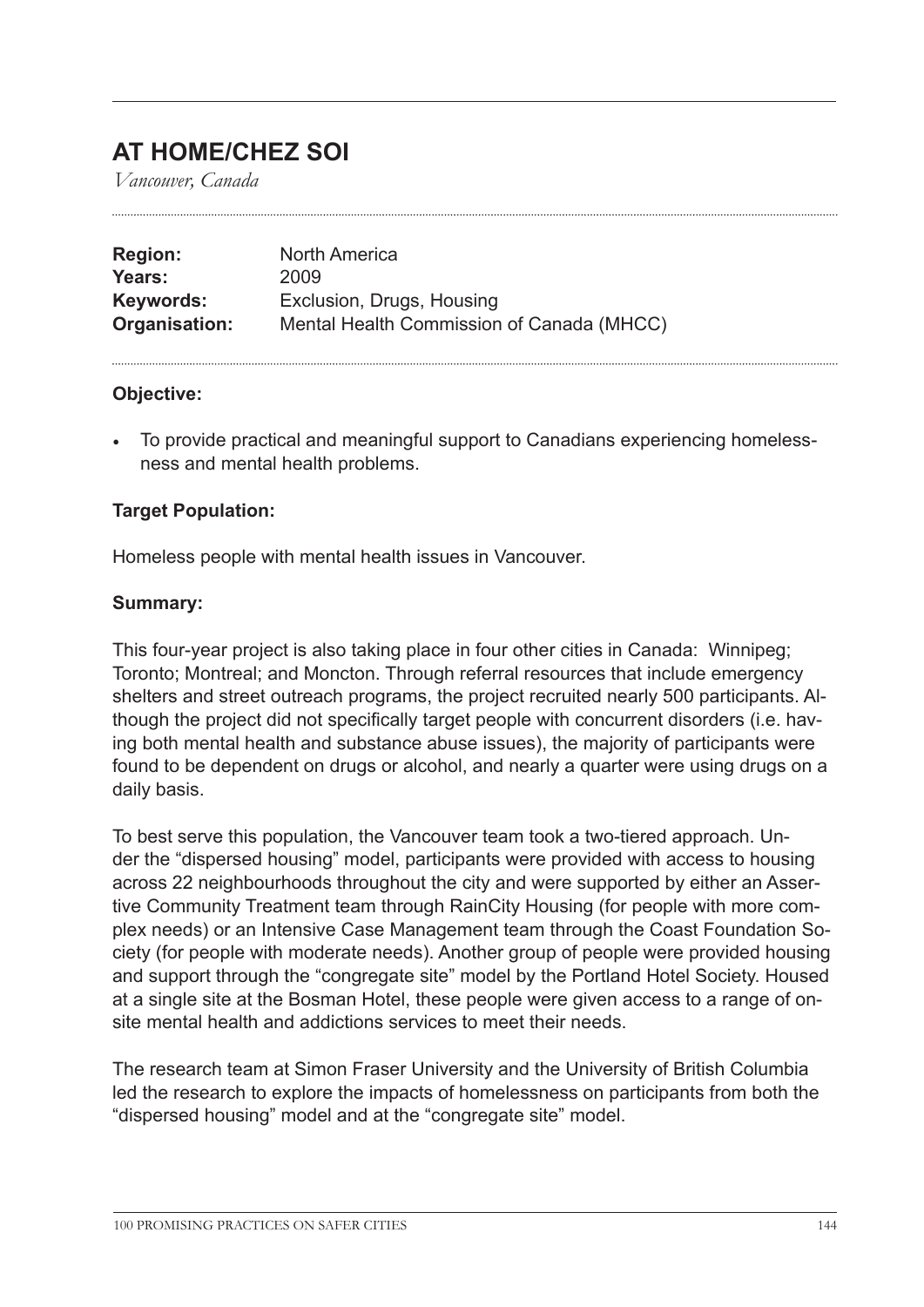## **Main Partners:**

Vancouver Coastal Health, the City of Vancouver, the Vancouver Police Department, Universities, NGOs and Provincial Government Departments.

### **Outcomes/Evaluation:**

The project has provided housing to more than 1,000 homeless Canadians. The Early Findings Report, Volume 3 published in 2012 shows that the project makes good use of public dollars and is cost-effective.

- [Mental Health Commission Initiatives and Projects: At Home](http://www.mentalhealthcommission.ca/English/initiatives-and-projects/home?terminitial=38&routetoken=f28a159f7f50911693a59ee1c4941372 )
- [Mental Health Commission At Home Early Findings Report](http://www.mentalhealthcommission.ca/English/node/775?terminitial=41 
)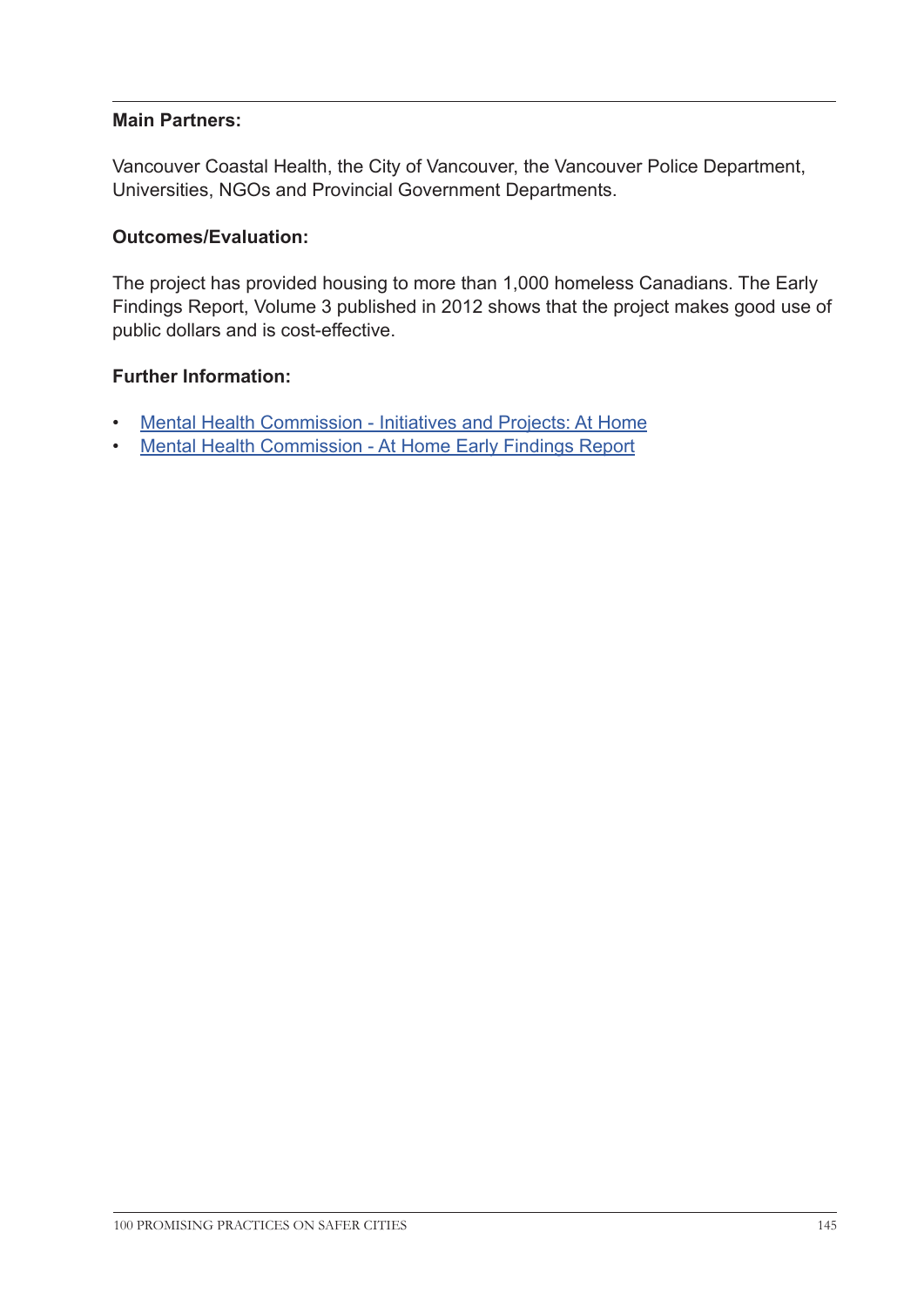## **SAM: MOBILE TEAMS OF SOCIAL WORKERS ENSURE PEACEFUL COEXISTENCE IN THE STREETS**

*Vienna, Austria*

| <b>Region:</b> | Europe                                       |
|----------------|----------------------------------------------|
| Years:         | 2007 - ongoing                               |
| Keywords:      | Mediation, Public spaces, Social integration |
| Organisation:  | Vienna Public Service                        |

## **Objective:**

- To promote the tolerance and individual responsibility;
- To promote amicable understanding, cooperation and coexistence between those using public spaces (both individuals and groups);
- To integrate marginalised people;
- To integrate drug addicts into Vienna's addiction and welfare system;
- To increase the subjective feeling of security as well as targeted interventions in the most problematic areas of the city.

## **Target Population:**

Homeless people and drug users and the general public in public spaces.

#### **Summary:**

The project was set up to improve the feeling of security among people using public spaces by assuring adequate support for homeless people and drug users through the work carried out by a team of street workers.

The project is run by three teams, two of which are location-based (teams of 9 and 6 people) and one of which, SAMflex (11 people) intervenes in hotspots in public spaces across the city. The teams are made up of both men and women from different ages and backgrounds (languages spoken include Polish, Russian, French, English, Persian, Greek, Slovakian and Bulgarian).

Activities delivered include developing relations with people using public spaces; developing relations and cooperation with institutions and establishments; conflict management; intervention in crises and First Aid; providing information and being the first port of call; consultation with specialists; redirecting and accompanying people to other institutions; and follow-up preventative measures

## **Main Partners:**

Austrian rail service, Vienna's public transport service, Social services, Addiction Vien-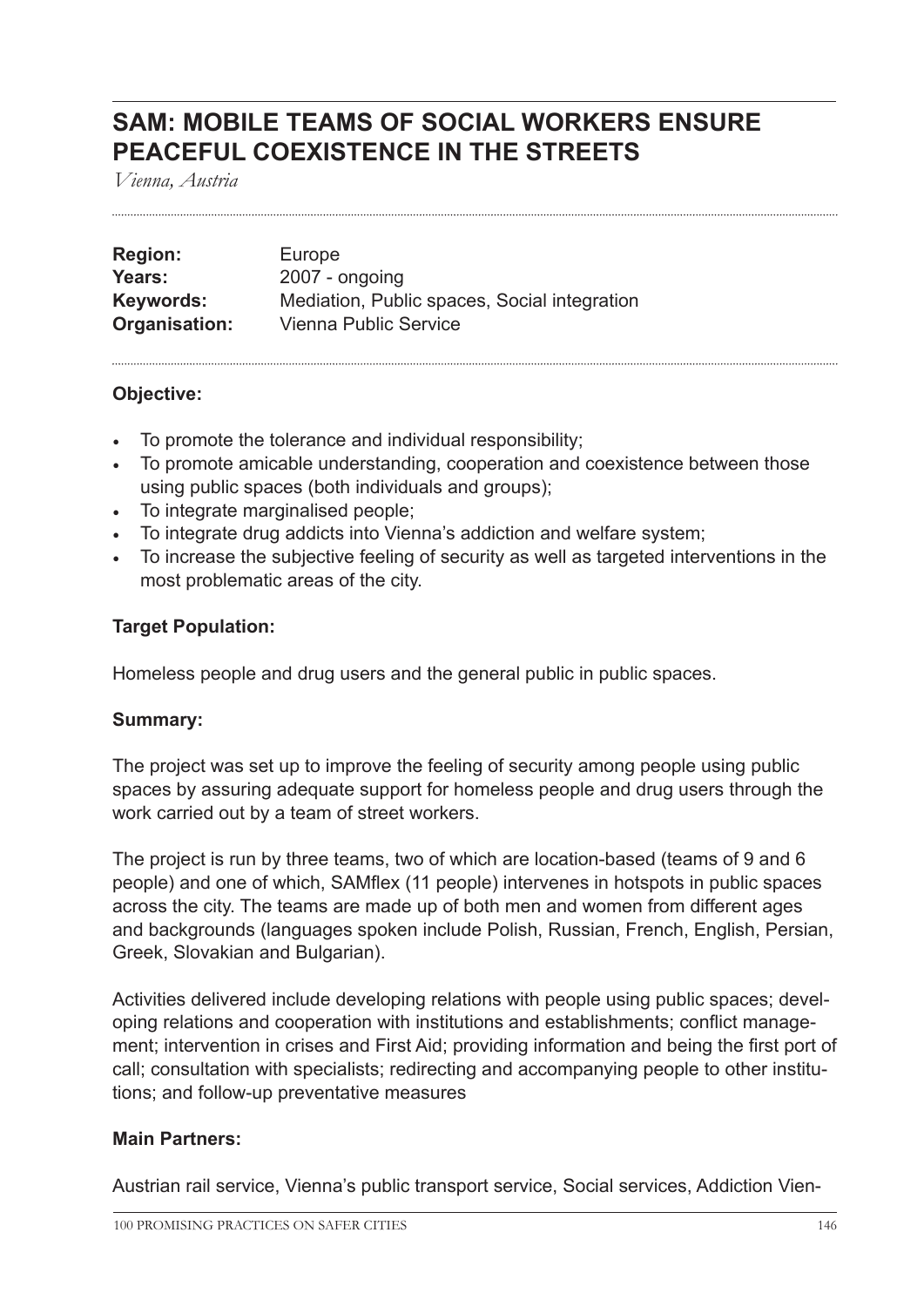na's children and families service, Vienna's health service, the waste disposal service, Vienna's municipal garden service, Vienna Social Fund, and many more.

## **Outcomes/Evaluation:**

Factors for the project's success show a holistic, systematic approach to finding solutions; social work on the streets and local development work being provided simultaneously; and a correct balance between repressive actions and social mediation, with the latter often being the simpler solution to minor conflicts.

## **Further Information:**

• [Suchthilfe - Sam](http://www.suchthilfe.at/mobile-soziale-arbeit/sam/	
)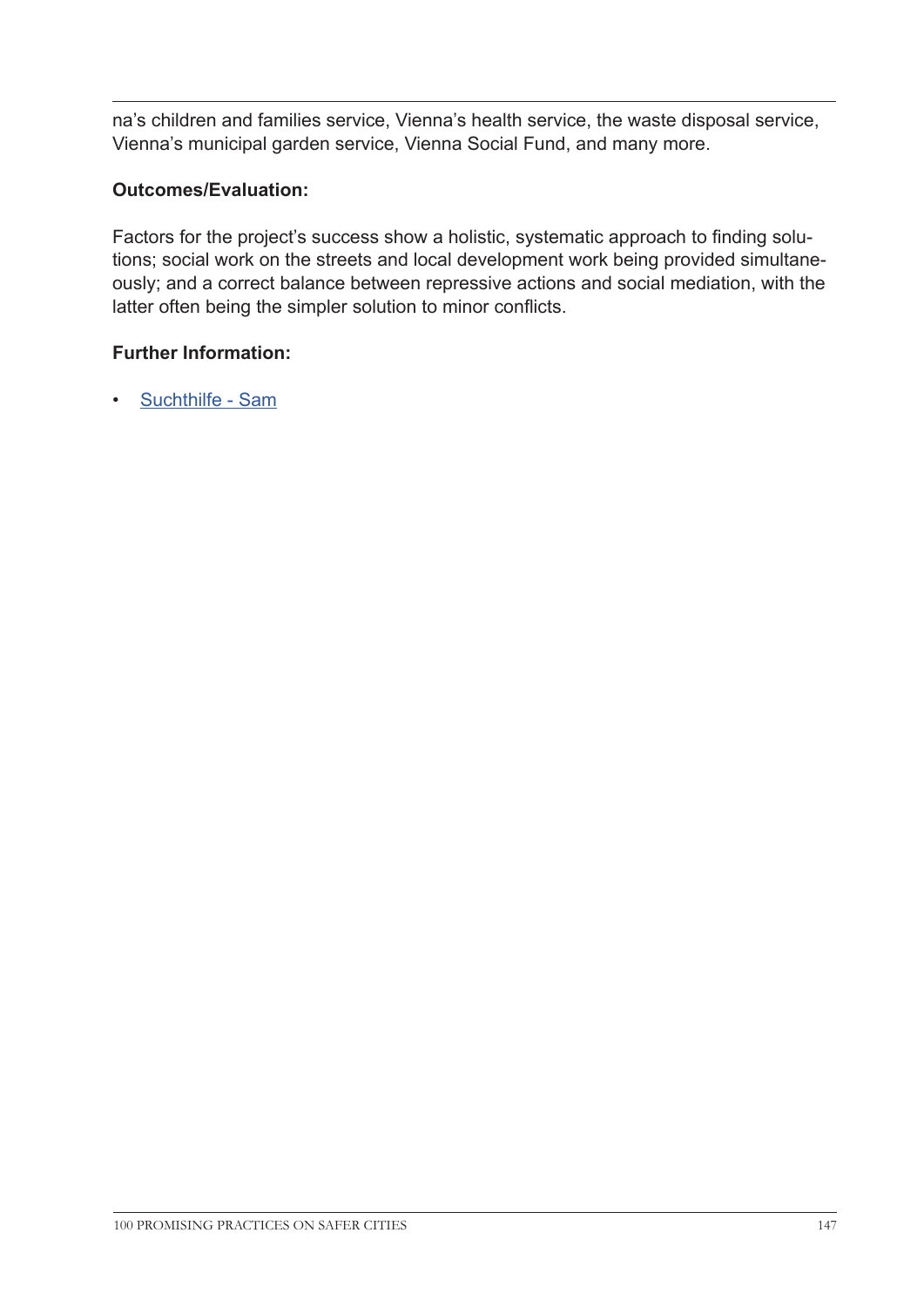## **RANUI ACTION PROJECT (RAP)**

*Waitakere, New Zealand*

**Region:** Oceania **Years:** 2001 **Keywords:** Cities, Health, Minorities **Organisation:** Ranui Organization

## **Objective:**

• To bring together the Ranui community, the Waitakere city council, government agencies and volunteer groups to improve health and well-being in Ranui.

## **Target Population:**

Indigenous peoples

## **Summary:**

The project involved several activities including a Ranui Futures Creation Festival, where 400 people participated in a visioning process on various subjects such as young people's development, safety, health and social services, education, environment, employment, business and community identity. Some of the visioning exercises translated into tangible 'Go Now' projects that were implemented throughout 2001 by Ranui people.

An Action Plan Prioritisation Workshop was another initiative that also took place in July 2002 where 70 Ranui people decided on the priorities for the first phase of the Ranui Action Plan. The Plan has been developed to include initiatives in eight main areas: youth development; social services and health; public safety; economic development; labour; the environment; education; identity; and collective pride. Some examples of initiatives in the plan included a computer room/study room and homework centre and a Ranui Market Day as a starting point for local business initiatives.

## **Main Partners:**

Ranui community, Ministry of Social Development, Ministry of Health, Ministry of Child, Youth and Family, Health Providers, Volunteer Groups and the Waitakere City Council. Violence Free Ranui was set up in partnership with Violence Free Waitakere.

## **Outcomes/Evaluation:**

An evaluation of the project was conducted in July 2002 and the results show that the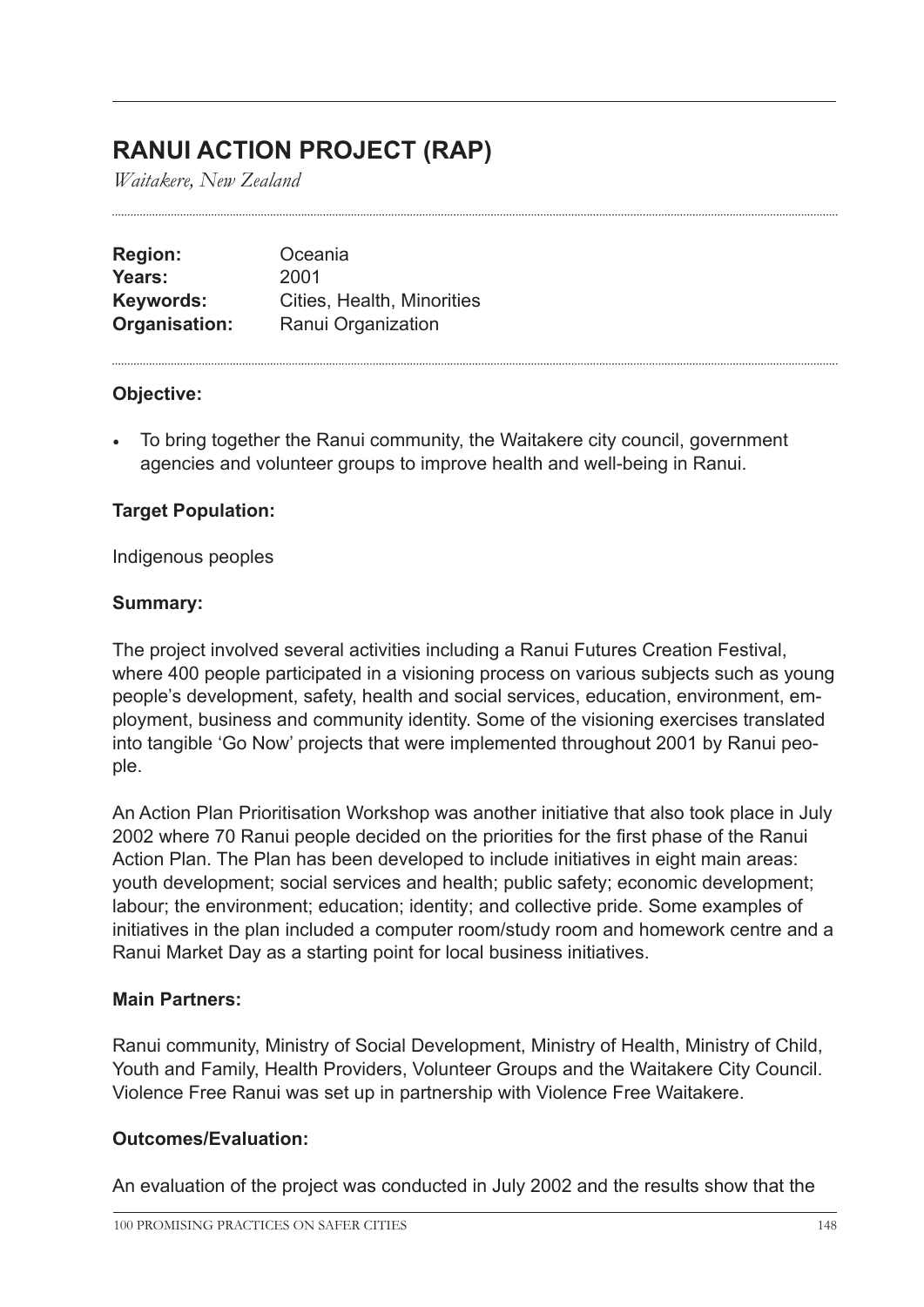project has helped to increase social capital and has enhanced the skills of community members involved in the planning and implementation of community activities. Several projects have become self-sufficient and have attracted external funding (e.g. Market Day) and community involvement was maintained through active communication within the community by the use of multiple advertising methods.

A formal evaluation of RAP was carried out in 2004 by the Centre for Social and Health Outcomes Research and Evaluation (SHORE) and Te Ropu Whariki.

- [Ranui](http://www.ranui.org.nz/  
)
- [Ranui Evaluation Results](http://www.ranui.org.nz/page.php?view=rap_evaluation )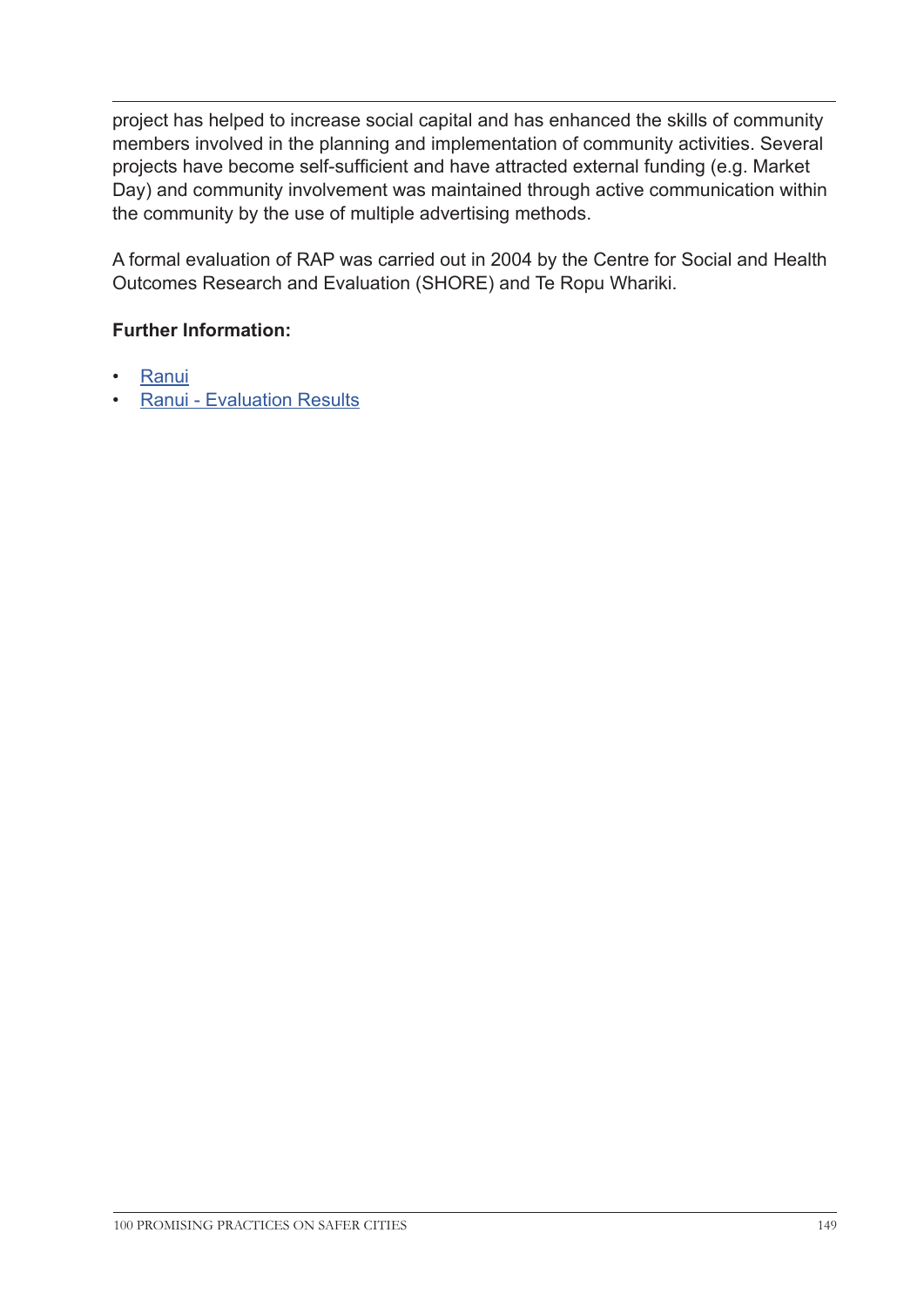# **POLICING & SECURITY SAFETY PRACTICES**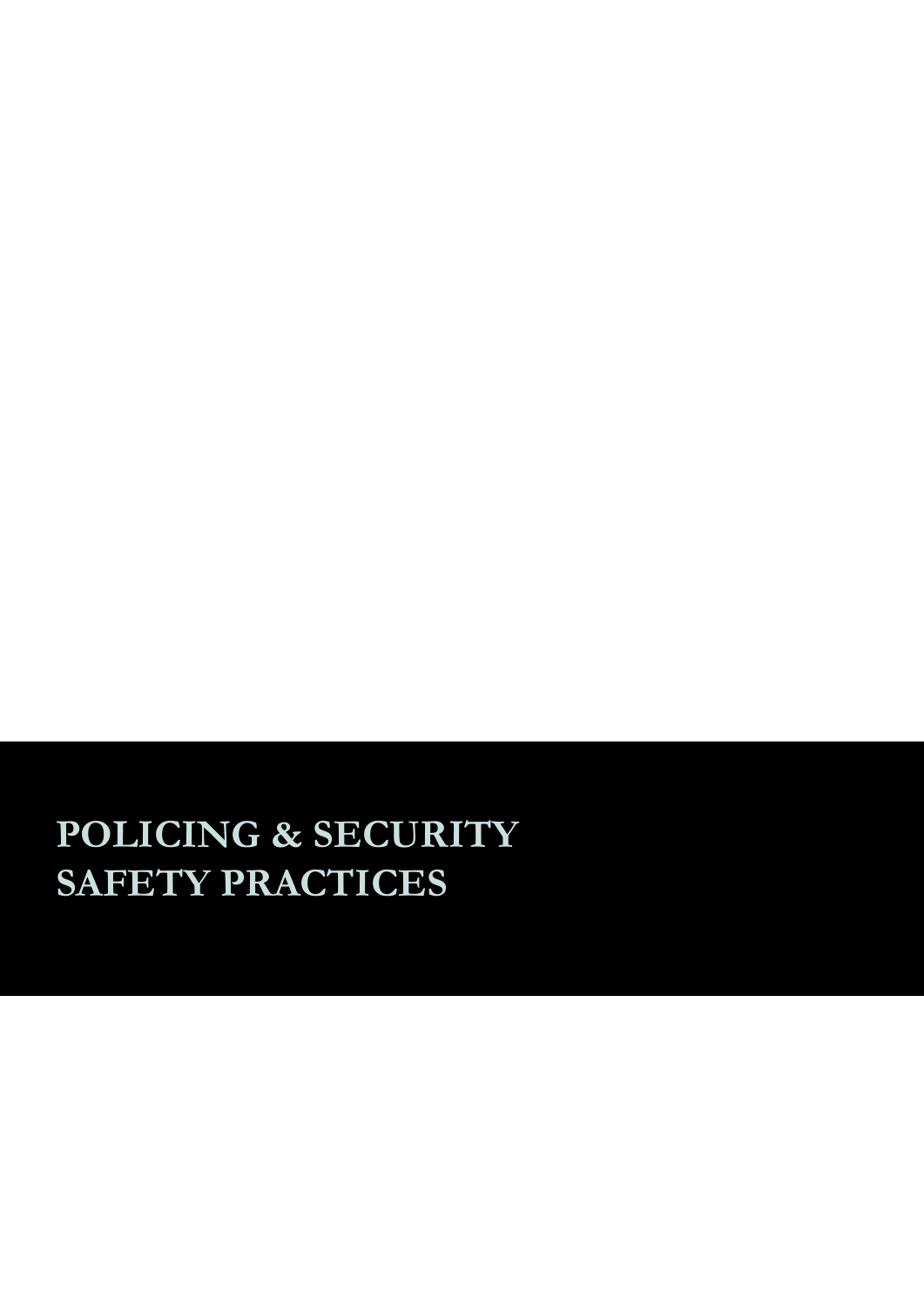## **HARM REDUCTION PROGRAM FOR CHRONIC ALCHOHOL (AB)USERS**

*Amsterdam, Netherlands*

| <b>Region:</b> | North America                                           |
|----------------|---------------------------------------------------------|
| Years:         | $2013$ - present                                        |
| Keywords:      | Harm reduction, public safety, alcohol consumption room |
| Organisation:  | De Regenboog Group                                      |

#### **Objective:**

- To enhance the participants' quality of life on the one hand;
- To reduce public disturbances caused by the participants to inhabitants of the neighbourhood "Westerpark" in Amsterdam;
- To create a new outlook on life for our participants.

## **Target Population:**

Our target group is selected by the local police due to the amount of fines related to alcohol related disturbances, screened by Amsterdam's health service (GGD) for health issues and possible contacts, and put in contact with social service organisations. At the beginning 16 people with no contact to any social organisation were selected.

#### **Summary:**

By 'quality of life' health aspects are addressed such as reducing the risks of (binge) drinking and social aspects like social and societal behaviour. With interventions regarding health issues, cognitive changes and practical issues like nutrition, personal hygiene, finances and housing, our aim is to create a new outlook on life for our participants.

The participants agreed to join the programme for 7 days a week for one year. Every day they have a tight schedule from 9a.m. till 6p.m. The participants are split into two groups of 8 people under the guidance of one staff member. During the day everyone has to work outside the location, sweeping the streets or taking care of monuments, respecting curfews and preparing meals. Everyone can consume a 0,33cl can of beer each hour provided by the program but paid for by the participants. A social worker is present several hours a week and the GGD takes care of medical monitoring.

#### **Main Partners:**

De Regenboog Groep, City of Amsterdam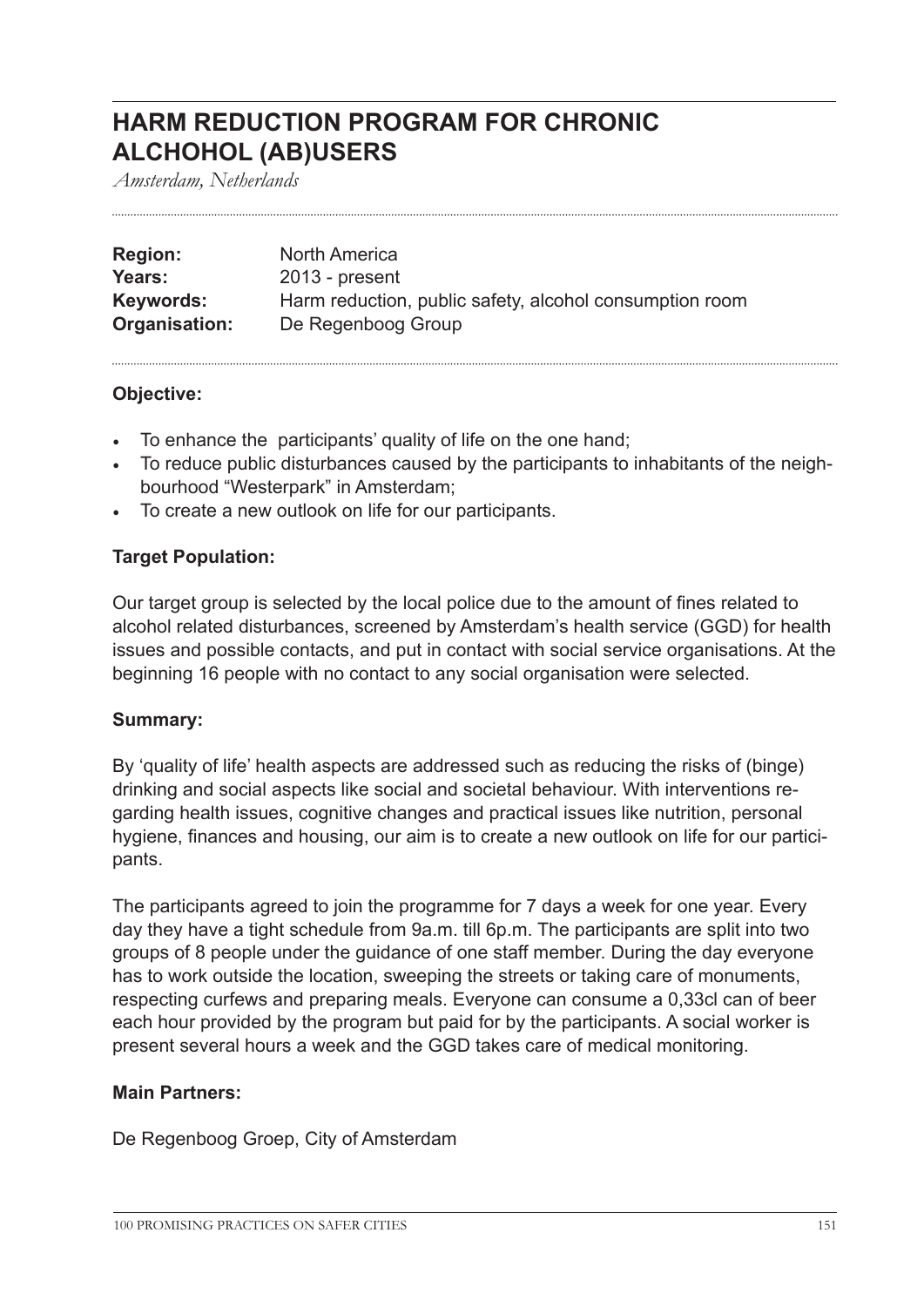## **Outcomes/Evaluation:**

The programme has a significant impact on reducing public disturbances related to alcohol in the neighbourhood (fewer fines related to alcohol for participants). The overall physical situation of the participants has at least stabilised.

The participants gain a new perspective and are motivated to change their behaviour. 9 hours a day, 7 days a week is too intensive a schedule for most of the participants. This will be reduced in 2014 to 5 days a week and 7 hours a day.

- [De Regenboog Groep](http://www.deregenboog.org/en 
)
- [New York Times Amsterdam Has a Deal for Alcoholics: Work Paid in Beer](http://www.nytimes.com/2013/12/05/world/europe/amsterdam-has-a-deal-for-alcoholics-work-paid-in-beer.html?pagewanted=2&_r=0 )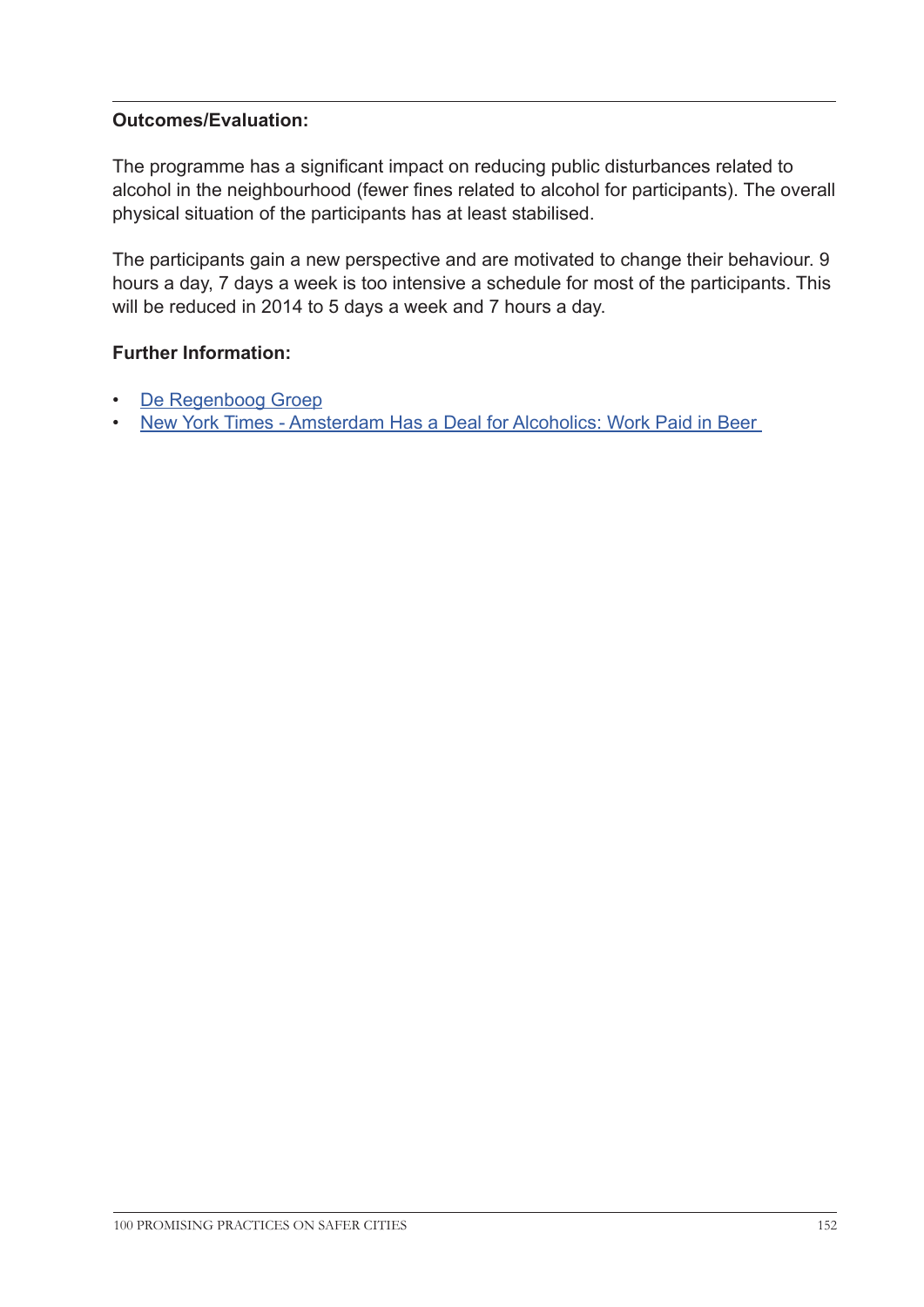## **NIGHT TIME STREET GUARDS**

*Brussels, Belgium*

| <b>Region:</b> | Europe                                |
|----------------|---------------------------------------|
| Years:         | $2010 -$ ongoing                      |
| Keywords:      | Night time presence, Mediation, Trust |
| Organisation:  | City of Brussels                      |

## **Objective:**

- To provide night-time prevention;
- To build up citizens' trust in the city's officers, police and associations;
- To promote peaceful coexistence by direct mediation of conflicts and information on appropriate mediation services for serious conflicts between neighbours.

## **Target Population:**

The whole population of the neighbourhood where the actions take place, with a particular focus on young people.

#### **Summary:**

The project was set up as a response to problems of insecurity in the neighbourhood of Les Rempart des Moines. A number of factors had an impact on security in this area: high rate of unemployment, especially among young people; high population density and few green areas; high numbers of homeless people and illegal immigrants; bad condition of some housing estates; distrust among residents towards institutions and even associations; low feeling of security among elderly; and several reports on incidents between residents, especially at night.

The city therefore established a new preventive figure: the Night-Shift Guards who patrol hotspots at night. Their role is to mediate conflicts and meet both victims and perpetrators in order to resolve conflicts peacefully (when possible). They also collect reports from residents on problems concerning public equipment, shortcomings of public services and illegal occupation of buildings.

#### **Main Partners:**

A whole department comprised of a manager, 3 coordinators, 7 team leaders and 130 street guards is dedicated to the Night Street Guards service. An initial pilot project was launched with 2 team leaders and 12 street guards. External partners include street educators, day-shift Street guards, Social Housing associations, police, local NGOs.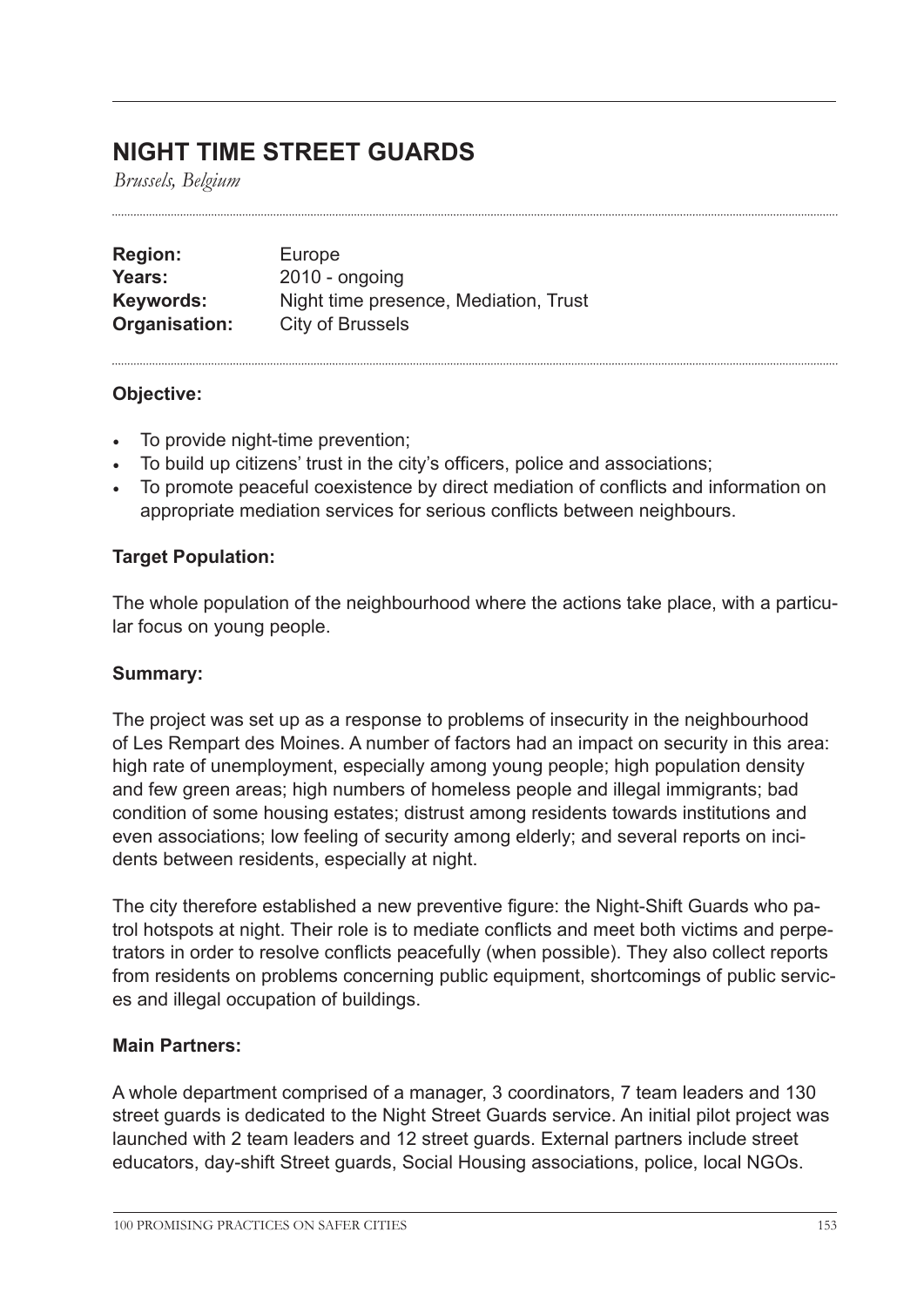## **Outcomes/Evaluation:**

Key factors of success are an evidence-based project, strong political support, effective training, residents' participation at every stage of the project helped foster trust in institutions and police.

An intense follow-up through various means was developed including an IT system (FLUX) that collects information to be analysed by the team leader and summarised in a weekly report; a follow-up chart collecting information is used by the IT team for the monthly activities' evaluation; data collected by Night Guards is stored by the Observatory (a Prevention Committee within the City) together with quantitative and qualitative data from prevention services and the police. The Observatory then produces a report every six months on each neighbourhood.

## **Further Information:**

• [Bravvo - Les Gardiens de la Paix de Nuit](http://bravvo.be/Les-gardiens-de-la-paix-de-nuit
)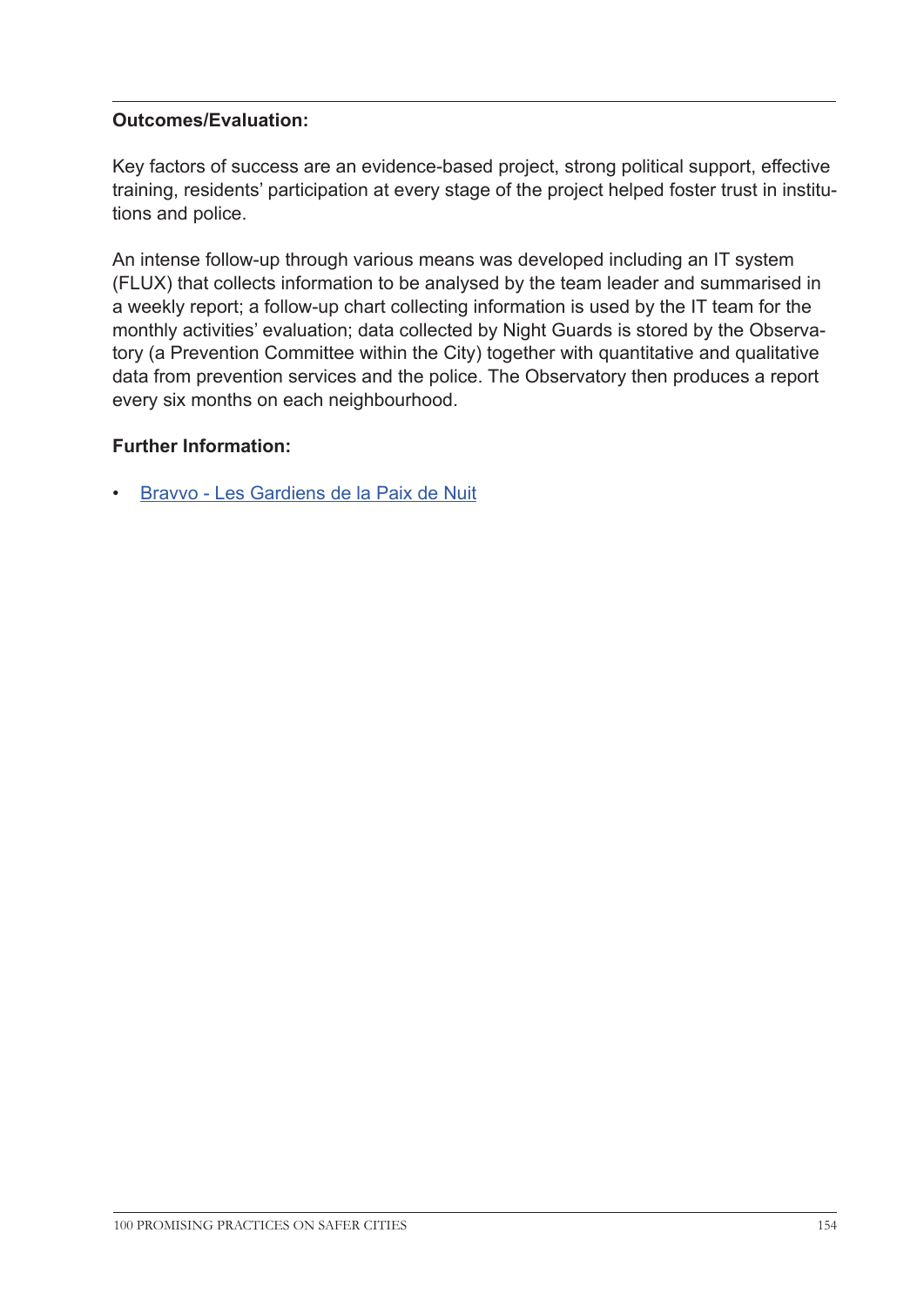## **CURE VIOLENCE**

*Chicago, United States*

| <b>Region:</b> | <b>North America</b>                                                                     |
|----------------|------------------------------------------------------------------------------------------|
| Years:         | 1999 - ongoing                                                                           |
| Keywords:      | Delinquency, Youth, communities, Police, Prevention, Mediation,<br>Anti-social behaviour |
| Organisation:  | <b>Chicago Project for Violence Prevention</b>                                           |

## **Objective:**

- To reduce shootings and killings by using highly trained street violence interrupters and outreach workers, public education campaigns, and community mobilization;
- To provide on-the-spot alternatives to violence when gangs and individuals on the street are making behavior-based decisions;
- To increase understanding of the risks and consequences of involvement in violence among high-risk people.

## **Target Population:**

Young offenders, Children exposed to violence, Gang members, High-risk offenders.

## **Summary:**

Cure Violence (formerly known as CeaseFire—Chicago) is a Chicago based violence prevention program administered by the Chicago Project for Violence Prevention. Rather than aiming to directly change the behaviours of a large number of individuals, Cure Violence concentrates on changing the behaviour and risky activities of a small number of selected members of the community who have a high chance of either "being shot" or "being a shooter" in the immediate future.

The activities of Cure Violence are organized into five core components, which address both the community and individuals who are most at risk of involvement in a shooting or killing: street-level outreach; public education; community mobilization; faith leader (clergy) involvement; police and prosecutor participation.

#### **Main Partners:**

Many partners are involved, as Cure Violence has been endorsed by the U.S. Conference of Mayors and replicated more than 50 times in 15 cities and 8 countries around the world.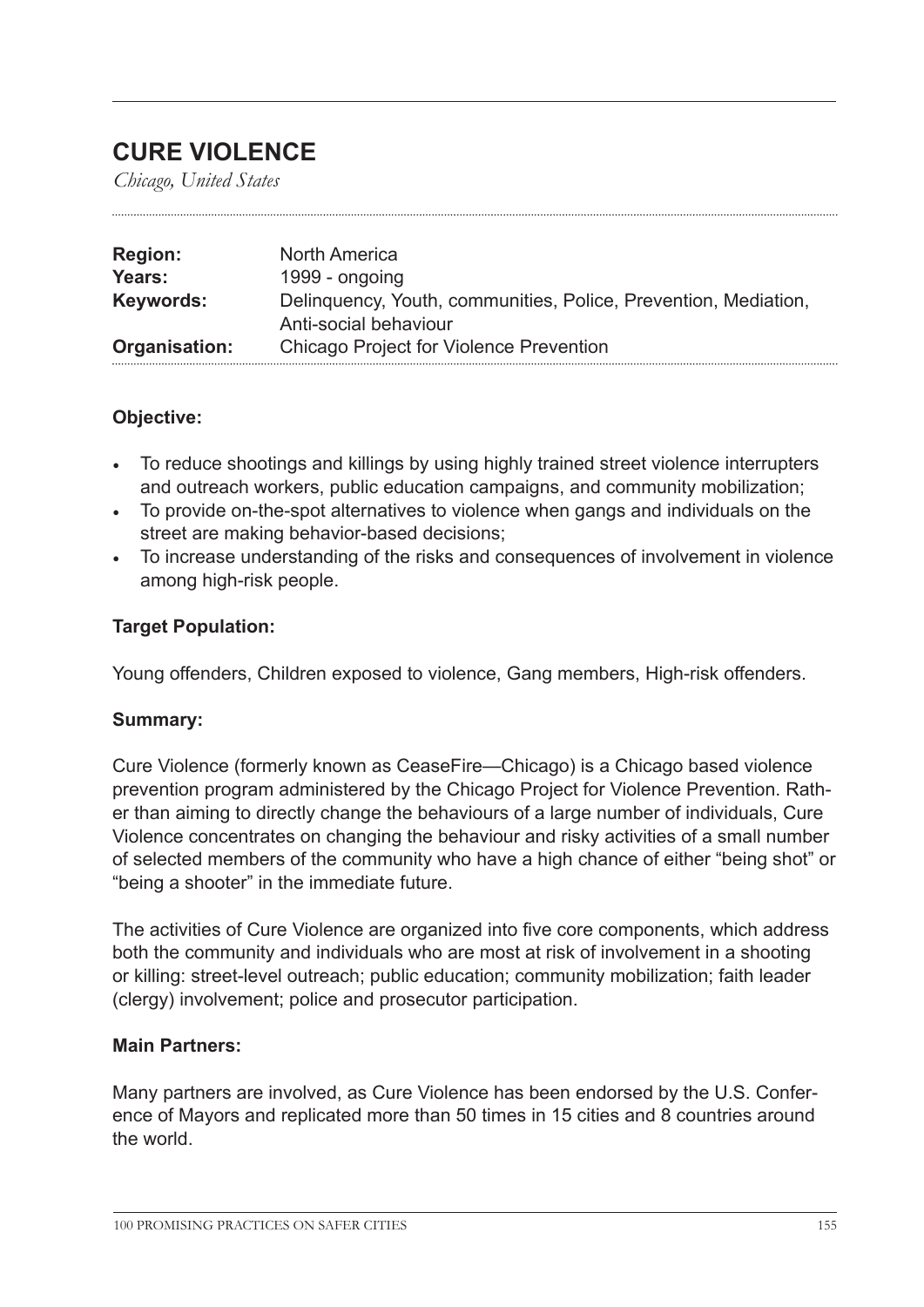## **Outcomes/Evaluation:**

The evaluation of Chicago CeaseFire by the U.S. Department of Justice included three types of methodologies to assess the impact of the program on shootings and killings: time-series analysis; hot-spot mapping; and network analysis.

A decade ago, West Garfield Park was considered one of the most violent communities in Chicago and when Cure Violence intervened, the number of shootings reduced by 67% after one year. Since then, three evaluations by the Department of Justice and the Centres for Disease Control and Prevention have demonstrated the success of Cure Violence's public health model.

- [Cure Violence](http://cureviolence.org/)
- [Crime Solutions](http://www.crimesolutions.gov/ProgramDetails.aspx?ID=205
)
- [Evaluation of CeaseFire-Chicago](https://www.ncjrs.gov/pdffiles1/nij/grants/227181.pdf)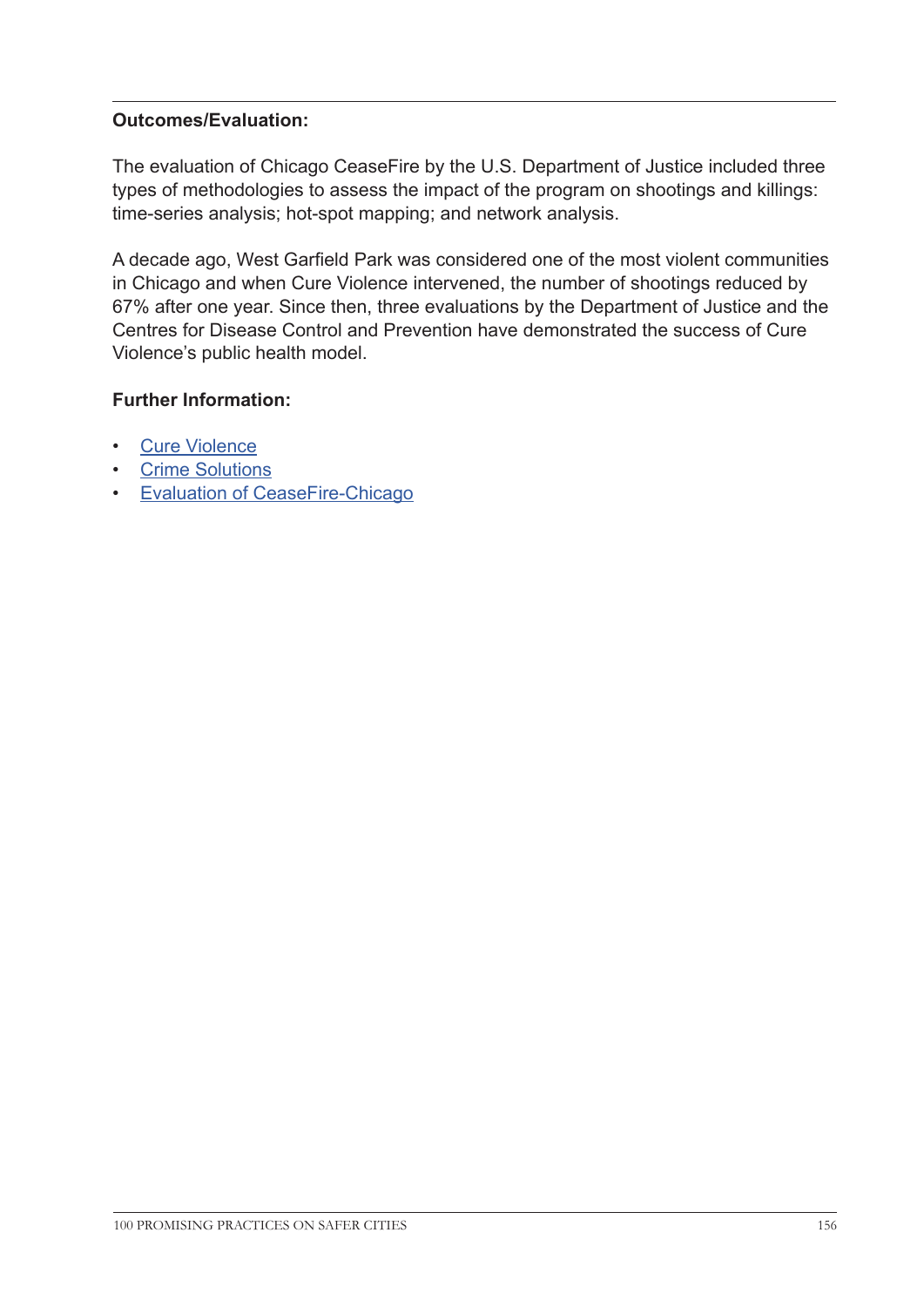## **INTERCULTURAL REPRESENTATIVES IN THE LOCAL POLICE FORCE**

*Emilia-Romagna, Italy*

| Region:       | Europe                                             |
|---------------|----------------------------------------------------|
| Keywords:     | Feeling of insecurity, Social & ethnic integration |
| Organisation: | Emilia-Romagna                                     |

#### **Objective:**

- To overcome cultural and social barriers between local communities and immigrants;
- To improve the feeling of urban security and enhance the flexibility and multidisciplinary nature of local police forces.

## **Summary:**

In order to promote cultural and social integration at a local level, the local police forces have been assisted by support staff from various cultural and ethnic backgrounds that are residents in the municipalities.

The work carried out by the support staff has brought about major changes in the police cultural model. This action broke down barriers to communication and overcame stereotypes based on ethnicity and group identity, thus avoiding social models and self-exclusion.

The support staff's duties did not relate to surveillance in the strict meaning of the term. They acted as translators, interpreters and facilitators to enhance mutual understanding of urban security. One of the main target areas of the action was gender difference.

Budget and Source of Funding: €30.000 (40% from the Associazione intercomunale – 60% from Emilia-Romagna Region).

#### **Main Partners:**

Project leaders: Emilia-Romagna Region and Inter-municipal Association between the towns of Argenta, Masi Torello, Portomaggiore, Voghiera (Province of Ferrara). Partners are Law enforcement agencies, Cultural, sports and voluntary associations, Private organisations, Schools.

#### **Outcomes/Evaluation:**

Activities carried out as part of the project showed that the support from native speaker operators fostered empathy among the ethnic groups involved (Pakistani and Moroccan communities).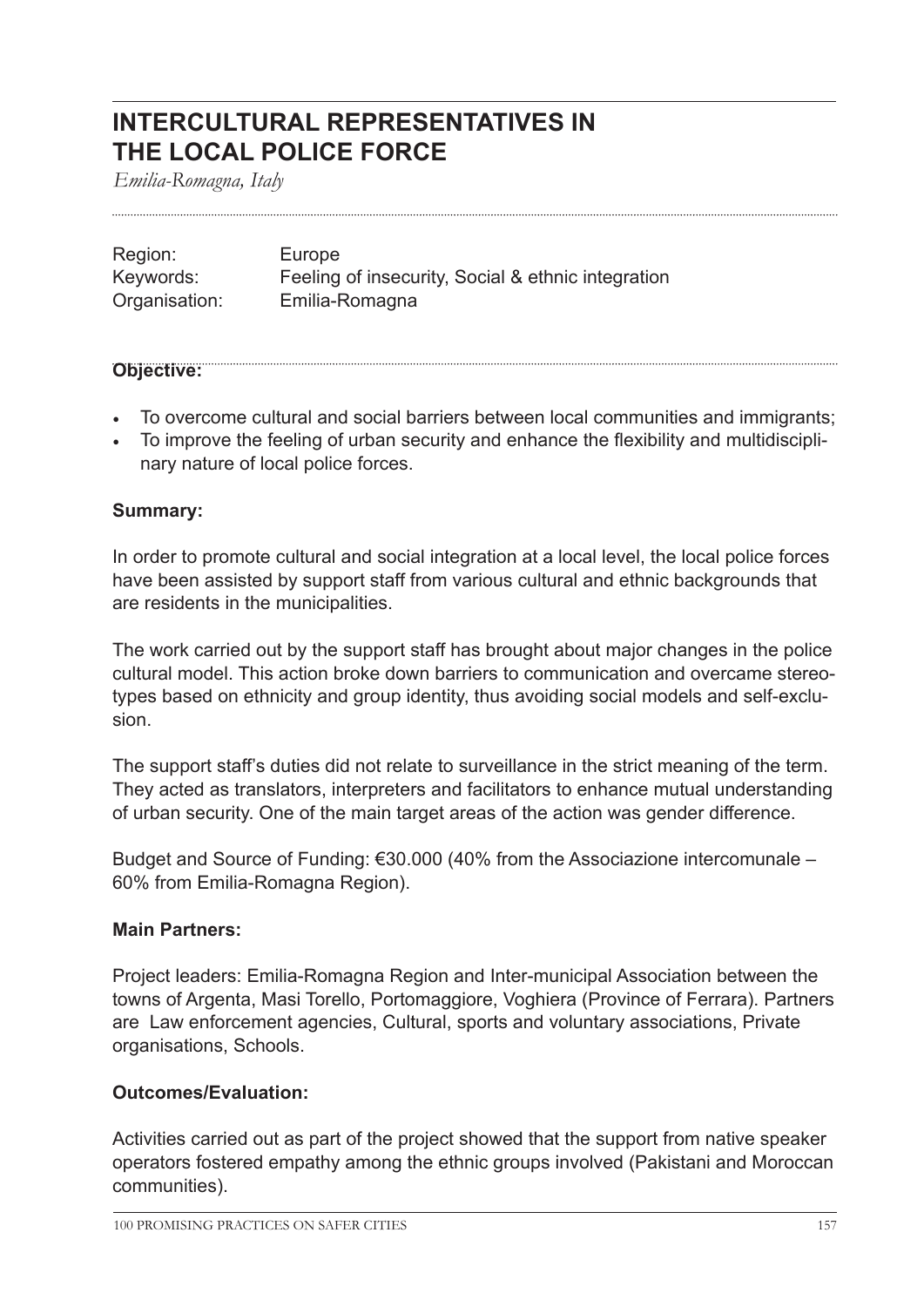Feedback from Local Police forces has been positive since they had the chance to explain that the local police is not simply punitive. Although it was not unanimous, the local community supported the project in order to promote common rules whilst respecting tradition.

## **Further Information:**

• [Autonomie Regione Emilia Romagna - Sicurezza Urbana](http://autonomie.regione.emilia-romagna.it/sicurezza-urbana/sicurezza-urbana)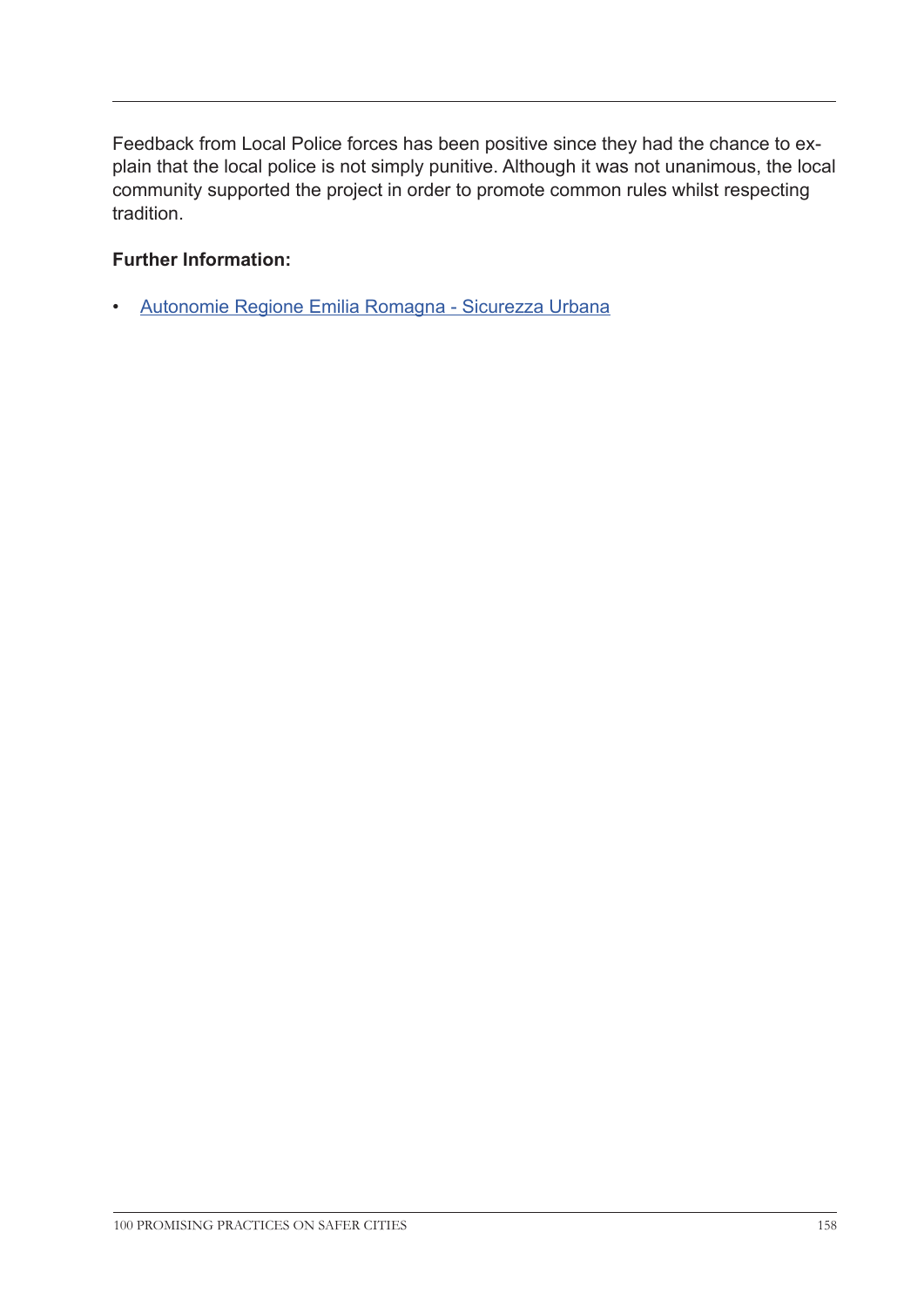## **PRONTO POLIZIA LOCALE APP**

*Emilia-Romagna, Italy*

| <b>Region:</b> | Europe                                                     |
|----------------|------------------------------------------------------------|
| Years:         | $2012$ - ongoing                                           |
| Keywords:      | Local Police, Smartphone technology, Feeling of insecurity |
| Organisation:  | Emilia-Romagna Region                                      |

## **Objective:**

• To contact, when necessary, the local police easily and quickly throughout the whole regional territory.

## **Target Population:**

Potentially the entire population of the Emilia-Romagna region (4,45 million inhabitants).

#### **Summary:**

The Emilia-Romagna region has developed an app that makes it easy for citizens to contact the nearest Local Police Station when necessary. Thanks to geolocation, the app identifies the nearest relevant authorities and allows the user to contact them.

The same function is provided regarding the municipalities; the function "Calculate Route" shows the shortest route to the City Hall. Even if the user has no internet connection, the app can still detect the user's position. The app also provides "Manual Search" with the Local Police and the City Hall as points of reference and "Emergency Numbers" to contact emergency services in foreign countries.

#### **Main Partners:**

Emilia-Romagna Region, Local Police Forces

#### **Outcomes/Evaluation:**

The service is free and available for Android and on the Apple Store. Another factor for success is the proliferation of smartphones. Recent studies have shown that the number of smartphone users will increase exponentially in the coming years, reaching 50 million in Italy within 2 or 3 years.

#### **Further Information:**

• [Autonomie Regione Emilia Romagna - Sicurezza Urbana](http://autonomie.regione.emilia-romagna.it/sicurezza-urbana/sicurezza-urbana)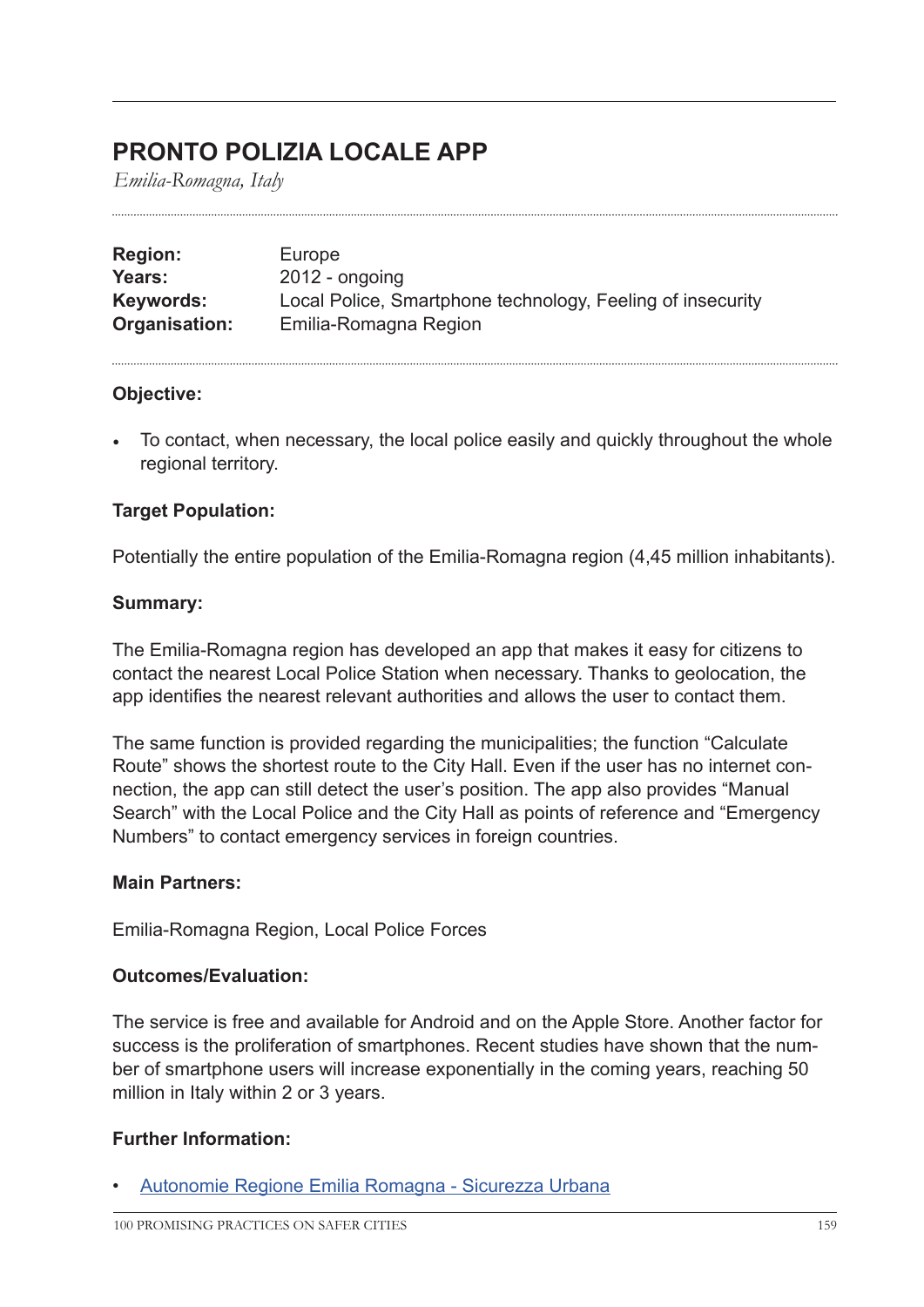## **INTEGRATED GANGS INTERVENTION PROJECT**

*Hackney, United Kingdom*

| <b>Region:</b> | Europe                                |
|----------------|---------------------------------------|
| Years:         | 2010                                  |
| Keywords:      | Gang violence, Multi-agency Gang Unit |
| Organisation:  | London Borough of Hackney             |

## **Objective:**

• To reduce the amount of serious violence in gangs and as a result of gang culture.

## **Target Population:**

The partnership decided to address one of Hackney's largest gangs, identifying 100 members along with 50 other high profile individuals from several other Hackney gangs. The individuals were identified through police indexes and a bespoke matrix developed by the Metropolitan Police.

#### **Summary:**

Hackney experienced an increase in gang-related violence and serious incidents. Young people who weren't gang members said they were afraid to go to certain areas, and those directly involved did not have the resources or support to leave these gangs if they wanted to.

In Spring 2010 Hackney Police and Hackney Council started to work on developing a multi-agency gangs unit (1 inspector, 2 sergeants and 8 constables) that would initially try to dismantle the gang. In September 2010 the project went live and a series of case conferences were held on every individual on the gangs' unit list.

Each case was then reviewed periodically to ensure that the action plan was appropriate, effective and fit for purpose. The police created a record for each gang nominal, allowing other partners to input information.

#### **Main Partners:**

Hackney Council, Metropolitan Police Service, HM Prisons, UK Borders Agency

#### **Outcomes/Evaluation:**

The decision to focus on one gang at a time, identifying those responsible and dismantling the gang before moving on to the next, was pivotal to the project's success. It was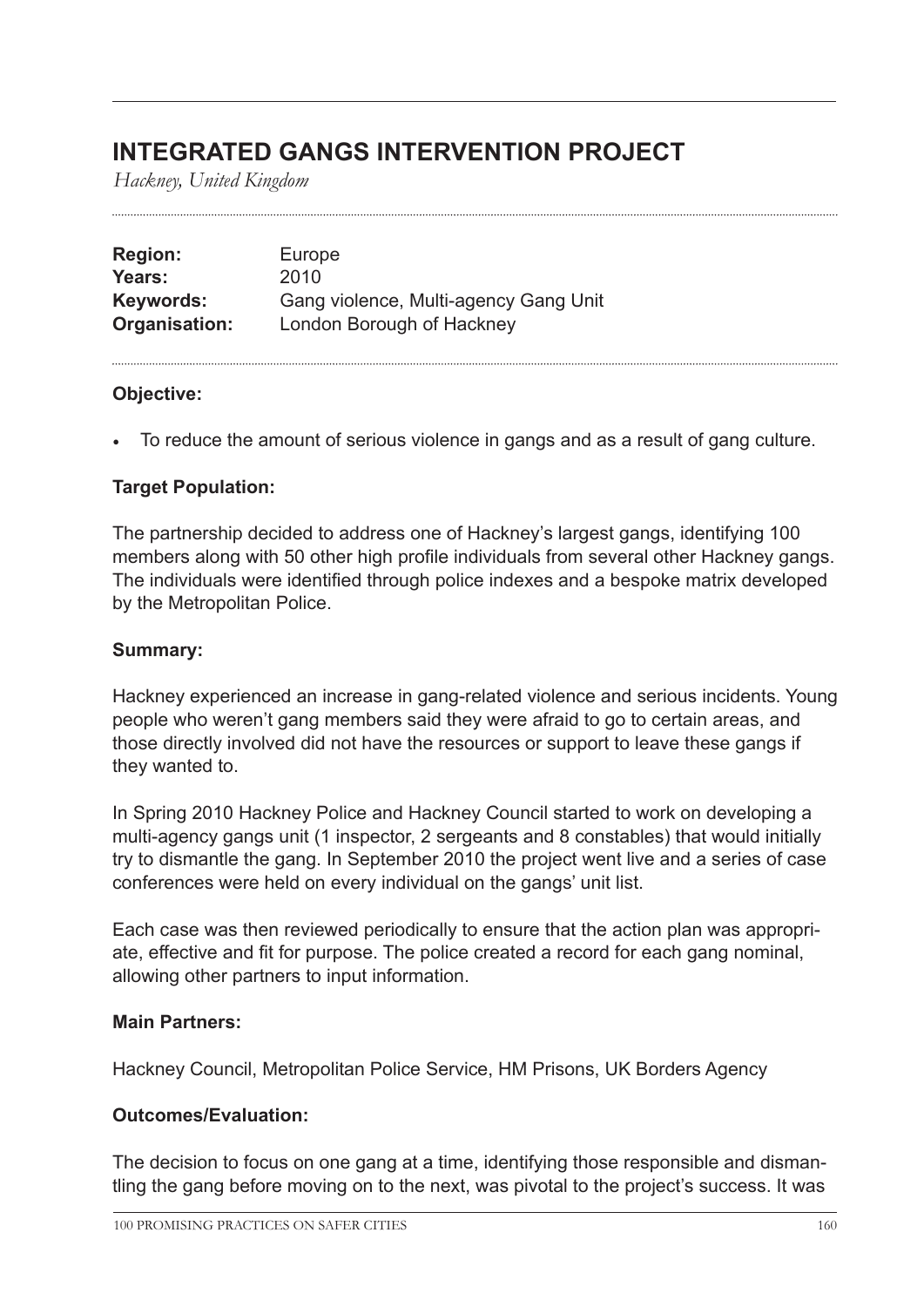quickly established that focusing on one gang allowed other gangs to increase their criminal activity and the vacuum left would quickly be filled with the next high profile gang. They also agreed that the unit would look at the top 50 gang members in order to have an overall understanding of the gangs and their criminal activity.

The partnership approach has enabled information to be shared rapidly between all departments. Regular meetings allow all departments to report on progress made or present issues. This has led to a number of significant arrests and prevented a number of potentially serious gang related incidents. After six months, gang violence fell by 59%, gang-related knife crime by 68% and gang-related gun crime by 67%.

## **Further Information:**

**[Hackney - Safer Communities](http://www.hackney.gov.uk/safer-communities-crime-community-safety.htm#
)**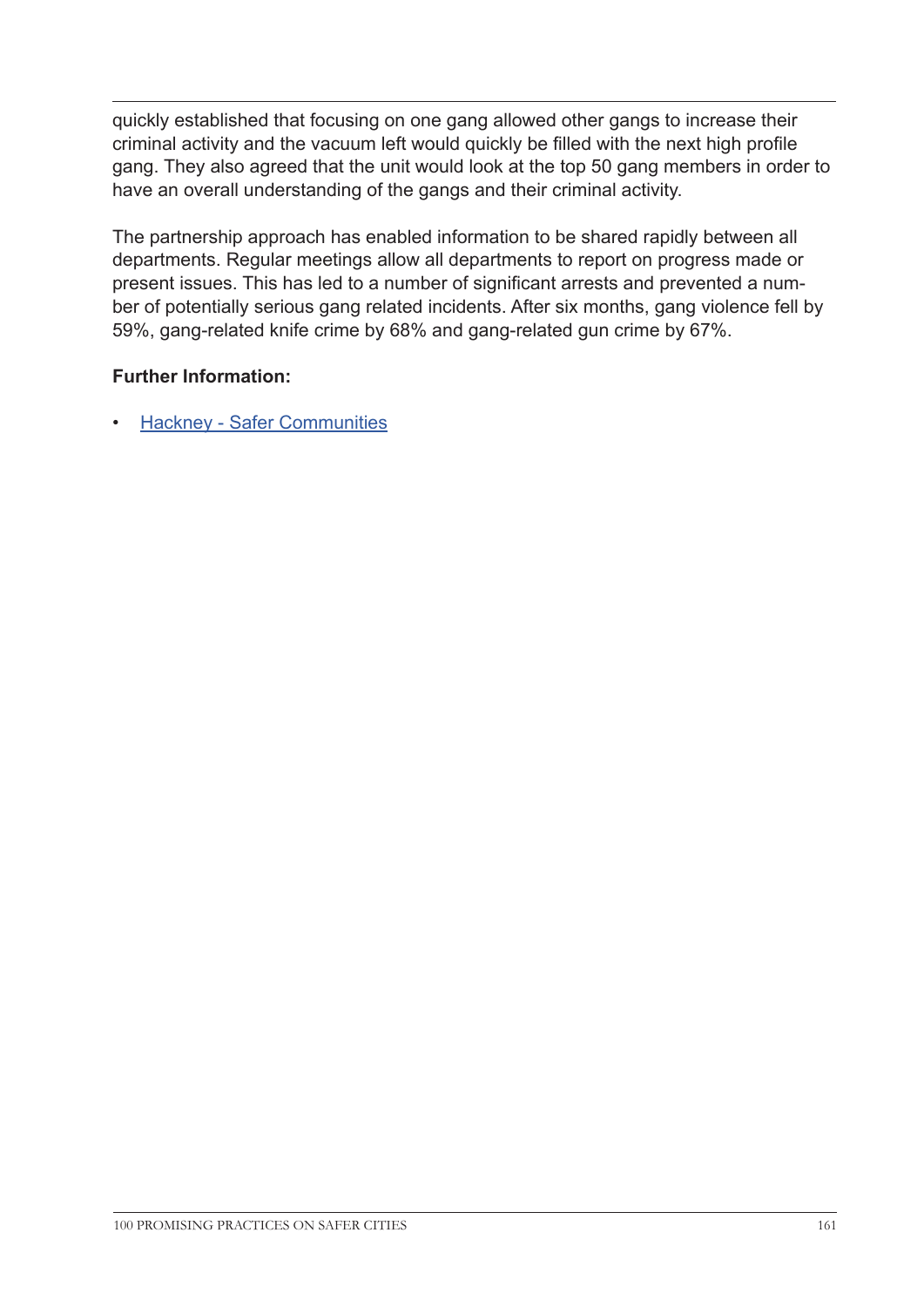## **TRAINING SESSIONS ON THE LIPOL SECURITY SYSTEM**

*Liege, Belgium*

| <b>Region:</b> | Europe                                       |
|----------------|----------------------------------------------|
| Years:         | $2000 - ongoing$                             |
| Keywords:      | Professionals at risk, Training, Prevention, |
|                | Public private partnership                   |
| Organisation:  | City of Liege                                |

## **Objective:**

- To protect the owners of private businesses in Liège from violent crime;
- To collect data and build on individual experiences to improve preventive practices.

#### **Target Population:**

The project involves 69 pharmacies, 41 bookshops and 35 GP surgeries.

#### **Summary:**

Through the installation of cameras, professionals can contact the police if their premises are attacked. This service provided by the council also has the indirect aim of collecting data and building on individual experiences to improve preventive practices.

The city of Liege offers the LIPOL (LIaising with the POlice) security equipment to a number of high risk professionals, as part of its Urban Plan for the Global and Integrated Prevention of Urban Insecurity. With LIPOL, professionals who are in a situation of physical danger can alert the police directly. The police can see and listen to what is happening through pre-installed cameras and immediately send forces to the registered address.

Training sessions on the LIPOL system are organised with professionals on their premises and are adapted to their daily routine. The LIPOL system is entirely free of charge for professionals and this makes them more willing to attend training. Moreover, the analysis of professionals' daily routine helps the City's prevention service adapt prevention practices to each individual.

When the LIPOL system is actually used by someone, a follow-up with regular visits and support takes place in order to prevent future incidents.

#### **Main Partners:**

The local police, professionals involved in the project and private companies selected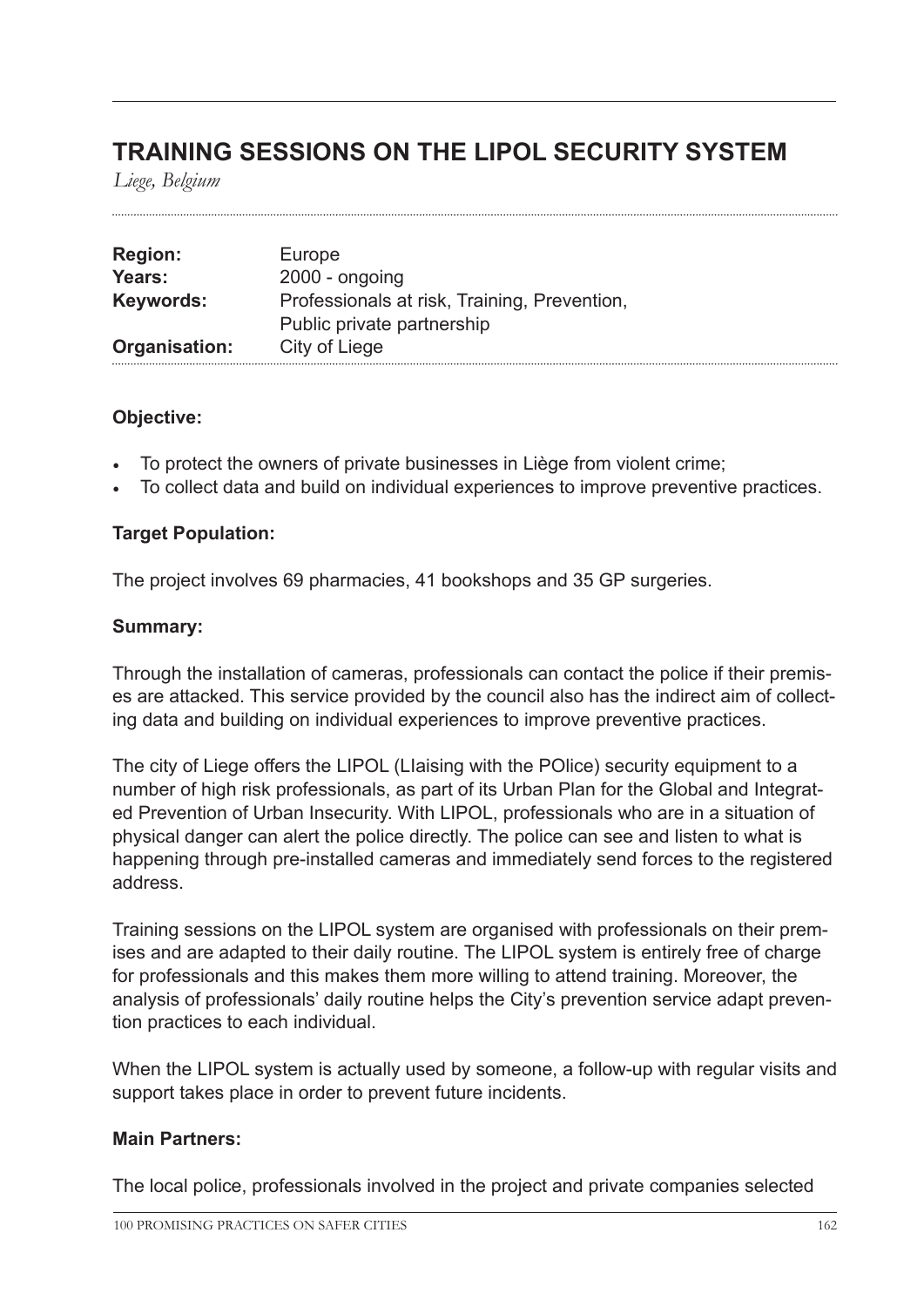through procurement procedures for technical aspects.

## **Outcomes/Evaluation:**

Factors for success are assessing the specific needs of each user; good coordination between the police, technical services, private companies and users; and the professionalism and credibility of the project leaders.

Something to bear in mind before starting a project of this nature is to be sure that the staff involved are well trained and that they can provide the service properly. The number of "unintentional alerts" through the LIPOL system is very low. According to a 2010 survey among users: 78% are satisfied with the system, 64% never needed to use it, 94% think that LIPOL has improved the level of security, and 98% would recommend it to other people.

## **Further Information:**

• [Liege - Plan de Prevention](http://www.liege.be/securite/plan-de-prevention
)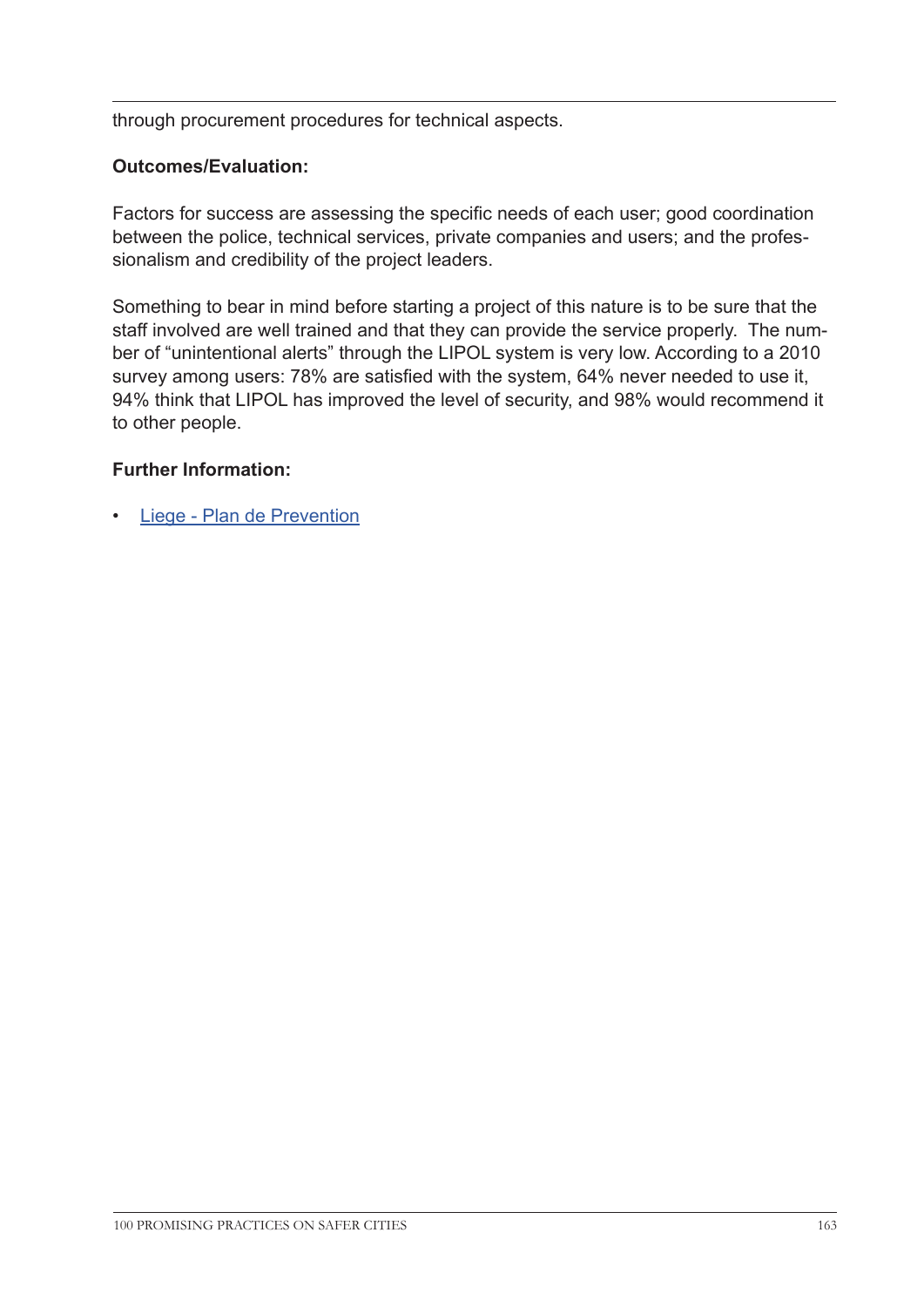## **COMMUNITY POLICING IN UPTOWN LISBON**

*City of Lisbon, Portugal*

| <b>Region:</b> | Europe                                           |
|----------------|--------------------------------------------------|
| Years:         | $2009 - ongoing$                                 |
| Keywords:      | Police-Population Relations; Community building; |
|                | <b>Citizen Participation</b>                     |
| Organisation:  | City of Lisbon                                   |

## **Objective:**

- To develop active participation in security issues at local level in cooperation with the Municipal Police;
- To increase the feeling of safety and general sense of well-being of citizens in uptown Lisbon by lowering crime rates; bettering knowledge of the territory; bettering police-population relations; raising citizen's awareness of safety measures; and community problem solving.

## **Target Population:**

Citizens of Uptown Lisbon (Alta de Lisboa), a residential area in the north of Lisbon.

## **Summary:**

Inspired by community policing models, the project was carried out through the partnership between the Municipal Police of Lisbon and public and civil society organizations, including citizens' representatives. It was based on the consultation of citizens and mobilization of organisations combating crime and disorder; and the adaptation of police methods to local needs and resources in the territory and use of the problem solving method.

At an early stage of implementation, local partners and residents gave their input on planning and key issues during focus group meetings. A partnership driven "Security Group" meets every month since March 2010 to discuss the main insecurity issues identified and how best to address them. The problem-solving method has enabled partners to strengthen security measures in some areas (e.g removing vegetation that facilitates drug dealing/use), refer people in vulnerable situations to health and welfare institutions; inform the appropriate services of problematic situations (lighting, etc.)

## **Main Partners:**

City of Lisbon, 13 community organisations in the Security Group (residents, parents' associations, library, health, social centres, police, etc.)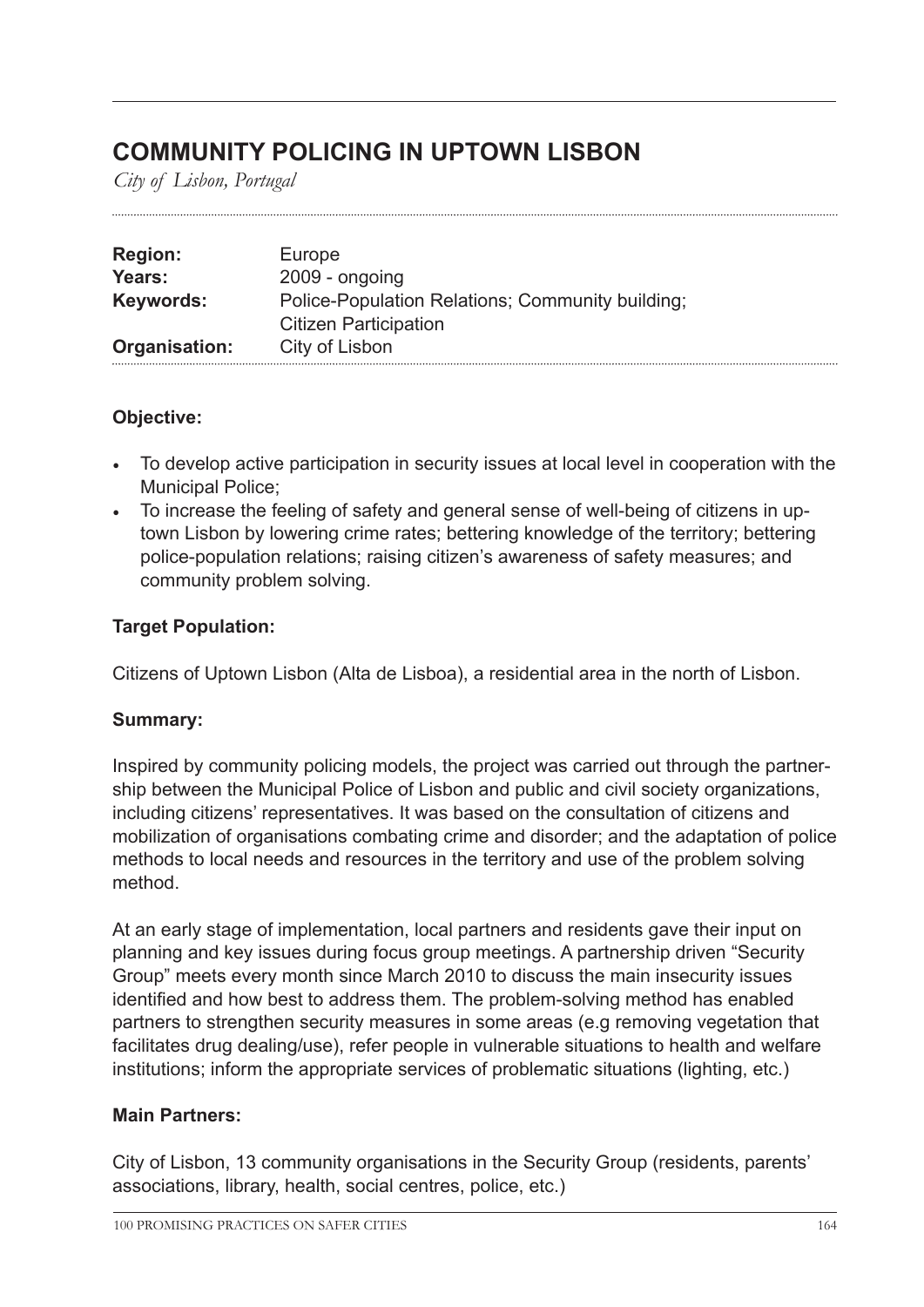## **Outcomes/Evaluation:**

Success factors include a multidisciplinary Community Policing Team skilled in problem-solving; flexible work schedules for police officers; support for the police hierarchy; training needs assessed by Police and local partners; integration of police officers in the community; community planning activities are physically developed in the area; and police officers patrolling the territory on foot.

Outcomes revealed that police recognized the importance of community participation to identify priorities and tackle them; local partners recognized that security is not the only responsibility of the police and acquired a better understanding of the role of the Municipal Police and thus had more realistic expectations. There was also a closer cooperation between the Municipal and National Police.

- [Policia Municipal Lisboa Projecto Alvalade mais Seguro](http://pm.cm-lisboa.pt/conteudos/menu-principal/area-operacional/policiamento-comunitario.html )
- [Alta de Lisboa Grupo Comunitario Seguranca](http://grupocomunitarioalta.wordpress.com/category/seguranca/ 
)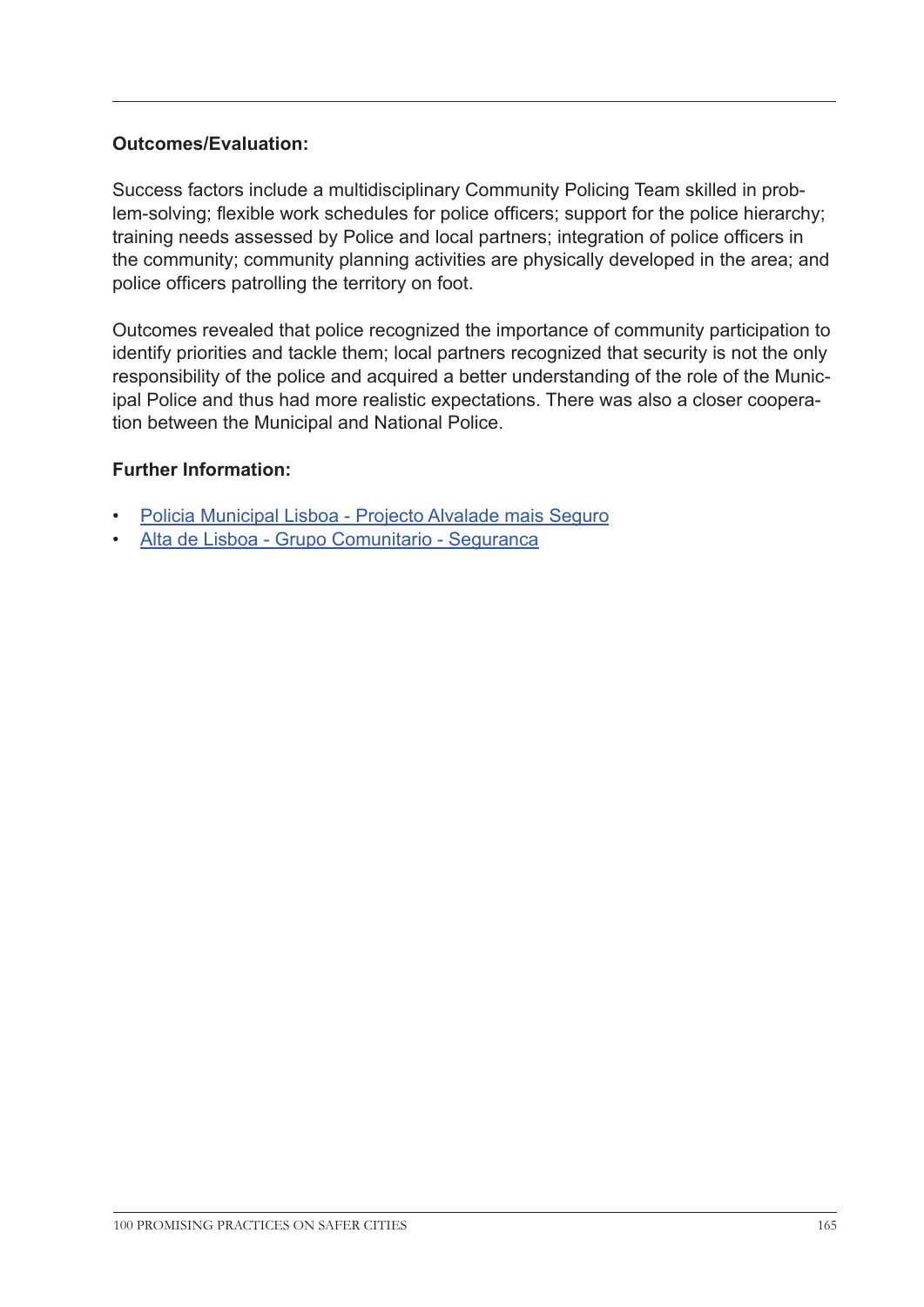## **TOGETHER IN THE NEIGHBOURHOOD**

*Milan, Italy*

| <b>Region:</b> | Europe                                 |
|----------------|----------------------------------------|
| Years:         | 2012                                   |
| Keywords:      | Proximity, Police/population relations |
| Organisation:  | City of Milan                          |

## **Objective:**

- To build bridges between citizens and institutions by helping citizens and joining forces with local NGOs;
- To carry out their activities on the streets of each district of the city with the primary aim being to increase citizens' feeling of security;
- To have a specific area to patrol and strive to create a feeling of trust amongst the population.

## **Target Population:**

General population. Specific targets are students, visitors of local marketplaces, event organisers requesting the presence of "vigili di quartiere".

#### **Summary:**

One of the main determinants of social cohesion is a strong relationship between citizens and institutions. In this context, the project aims to redesign a specific unit within Milan's police force, the "vigili di quartiere" (community police).

Although the "vigili di quartiere" is not a new unit, the project is based on a total shift in its philosophy; the first "vigili di quartiere" only registered complaints and their role was not considered as part of a network. This conception failed because policemen were not prepared for specific duties of community policing and were used as support forces by colleagues who were unaware of their specific mission.

Today the work of the "vigili di quartiere" is strictly defined: they are part of a system composed of two higher level coordination units, one based in each area and a citywide coordination unit. Both these coordination units have to fulfil management and evaluation duties, according to their level of responsibility, and are in charge of communicating information concerning people's complaints to other institutions and to all other "vigile di quartiere".Partners are engaged in a regular and strict follow-up process at all levels of governance.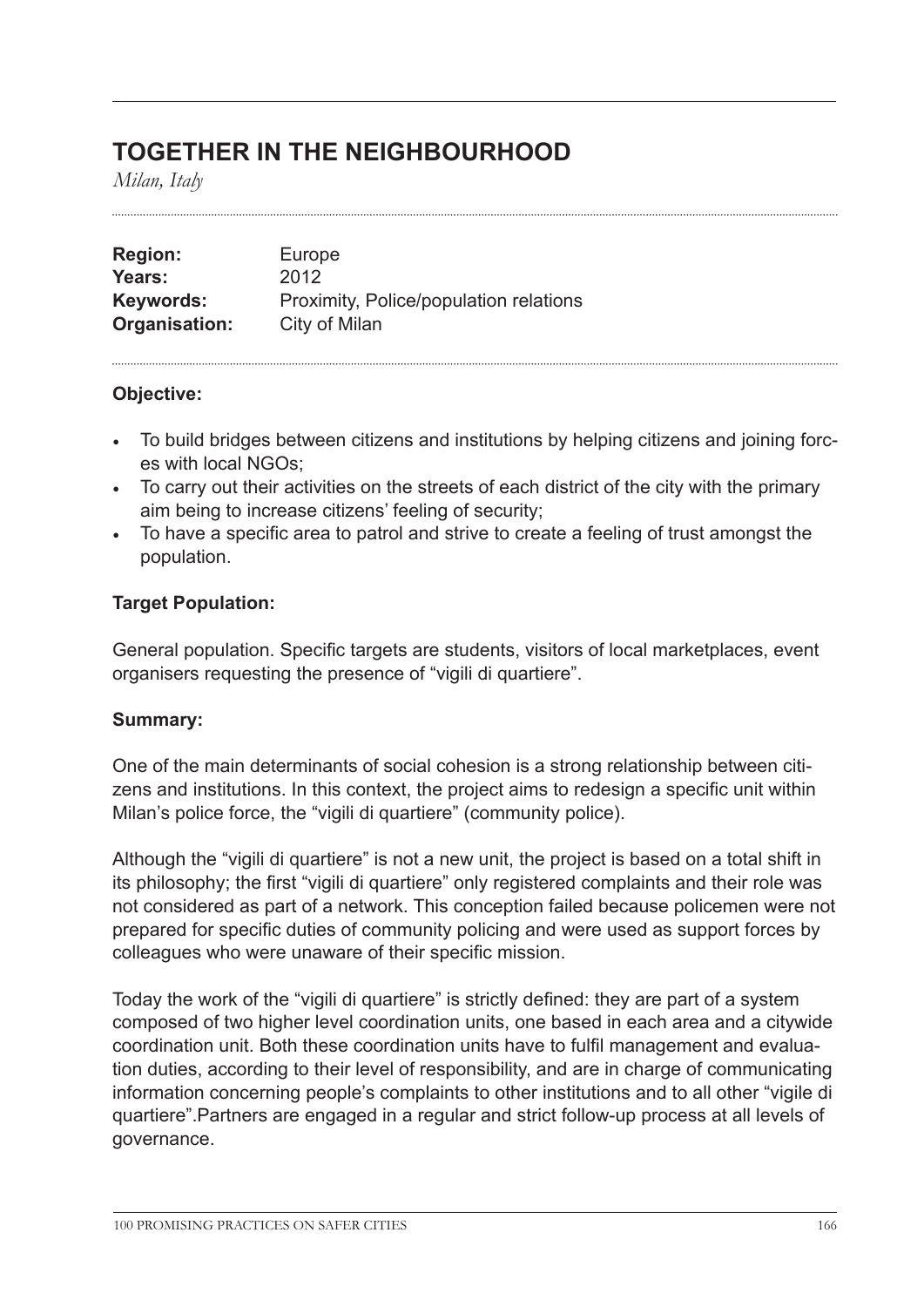## **Main Partners:**

The City of Milan, Local Police Forces.

## **Outcomes/Evaluation:**

The results from the first eighteen months of activities have been very positive. Collaboration between local police and district councils is now a reality. Activities have been intense: in 2013 the 347 "vigili di quartiere" patrolled 3,254 roads, reporting over 45,000 different critical situations (roadway or light problems, rubbish, etc.) using their specialised smartphones. Almost 40,000 of these warnings have been resolved.

- [Video presentation of the Vigile di Quartiere](https://www.youtube.com/watch?v=ERBnhdPX_JE)
- [Written interview of the Deputy Mayor for Security Marco Granelli](http://www.z3xmi.it/pagina.phtml?_id_articolo=507-Vigili-di-quartiere-verso-il-raddoppio.html)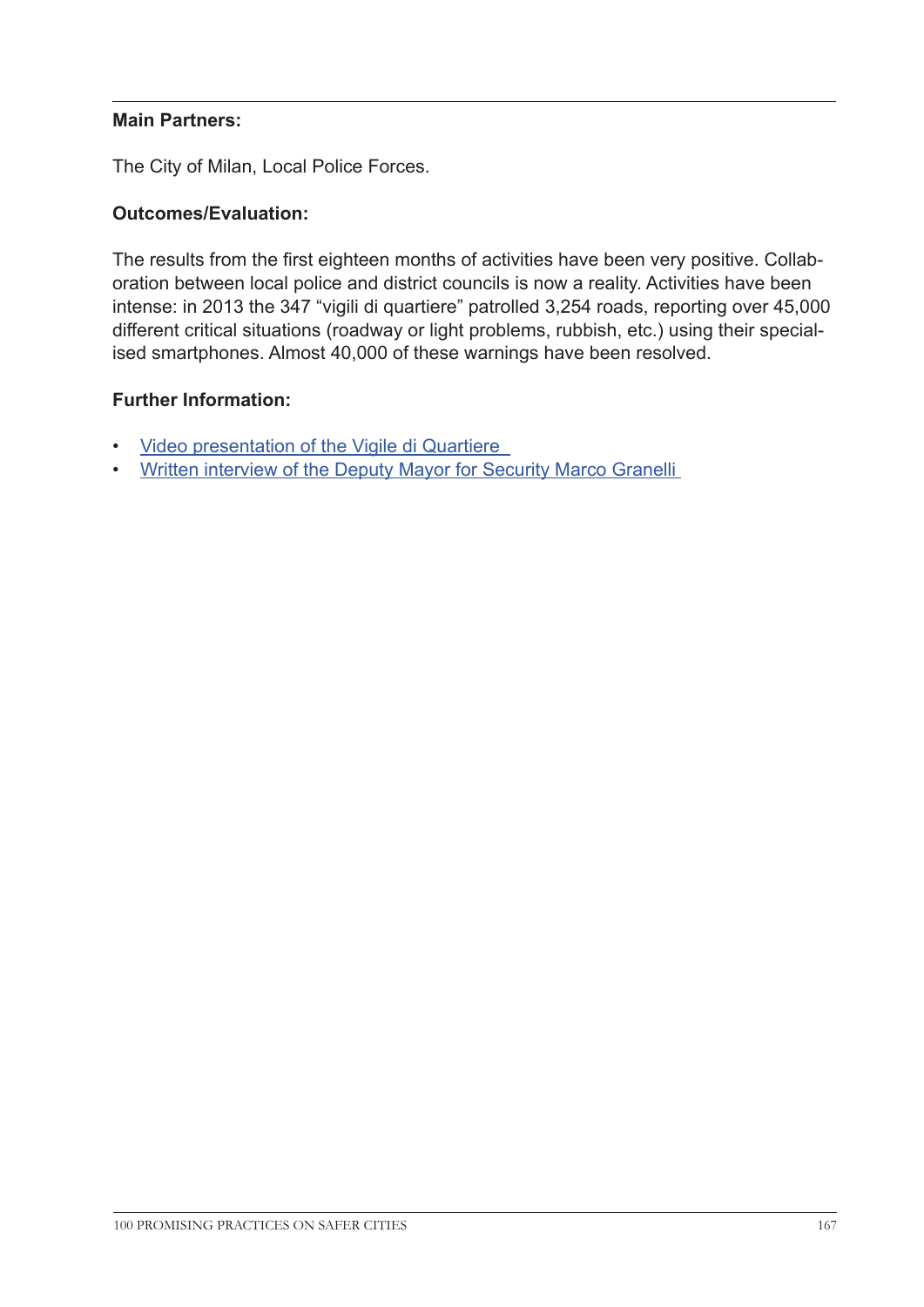## **GROUP VIOLENCE REDUCTION STRATEGY**

*New Orleans, United States*

| <b>Region:</b> | <b>North America</b>                   |
|----------------|----------------------------------------|
| Years:         | $2012$ - ongoing                       |
| Keywords:      | Violence, Justice, Delinguency, Police |
| Organisation:  | New Orleans Mayor's Office             |

## **Objective:**

• To advance the collaboration of law enforcement, service providers and community members to "stop the violence," by providing access to social services.

## **Target Population:**

Youth at risk of becoming victims of violence; juvenile repeat offenders and violent adults

#### **Summary:**

This strategy applies concentrated enforcement within areas of high crime on groups of individuals that commit violent acts. Designed by criminologist David Kennedy, it is based on the belief that crime can be prevented when the costs of committing the crime are perceived by the offender to outweigh the benefits.

The strategy includes three major components: (1) Collaborating with members of the affected communities to deliver a single message "the violence must stop"; (2) Organizing and building the capacity of social service providers (e.g. clergy, probation and parole officers) so that they can provide support and services to those that no longer wish to engage in violent lifestyles; and (3) Setting up a focused law enforcement effort that deters violent behaviour and ensures consequences for those who continue to commit violent acts.

#### **Main Partners:**

The following agencies are part of the Multi Agency Gang Unit, which is part of the strategy: New Orleans Police Department (NOPD), Orleans Parish District Attorney's Office (DA), Orleans Parish Sheriff's Office (OPSO), Louisiana State Police (LSP), Parole Board of the Louisiana Department of Corrections, United States Attorney's Office (USAO), Federal Bureau of Investigation (FBI), Bureau of Alcohol, Tobacco, Firearms, and Explosives (ATF), Drug Enforcement Administration (DEA), United States Marshal's Service (USMS), United States Probation and Parole Office for the Eastern District of Louisiana.Community partners, Kipp: New Orleans Schools, Rethink, Youth Empower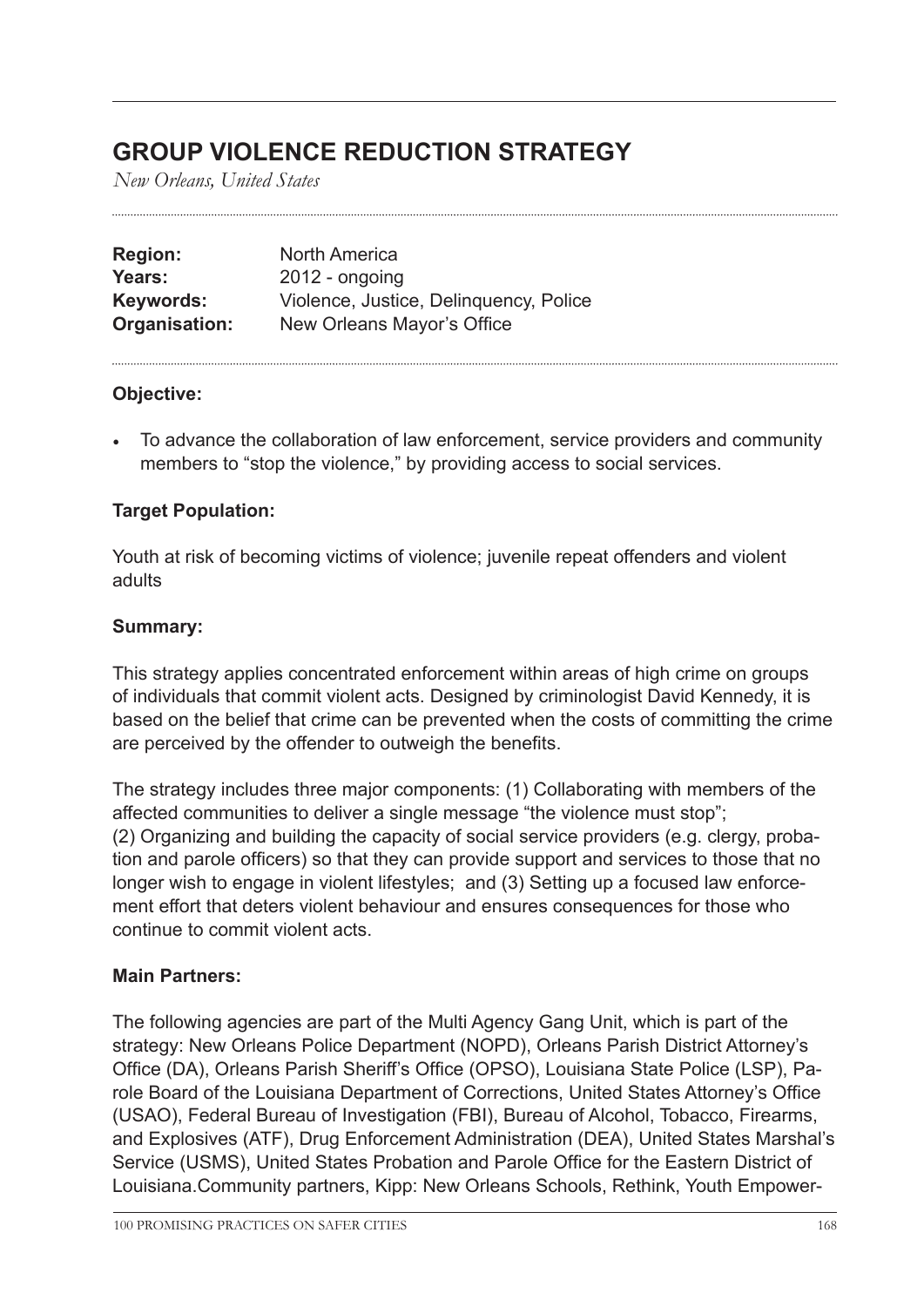ment Project, Recovery School District, and the New Orleans Recreation Development Commission. This list is not exhaustive.

## **Outcomes/Evaluation:**

There was a 35 percent to 60 percent reduction in community-wide homicides. Furthermore, 100 individuals have attended a call-in since October 2012, where 37 have signed up for support services, and 75 individuals attended the first and second call-in. The enrolment is more than twice the national average for this program, which is estimated to be between 5 to 10 percent of attendees. In addition, the Street Gang Unit has made 126 felony arrests, 185 misdemenour arrests, 50 unicipal arrests, 4 juvenile arrests and 25 traffic arrests. The Street Gang Unit has also executed 35 search warrants and assisted on 4 additional search warrants and confiscated 47 firearms.

- [City of New Orleans. \(2012\). NOLA for Life: A comprehensive Murder Reduction](http://www.fbi.gov/neworleans/press-releases/2013/multi-agency-gang-unit-investigation-nets-sweeping-indictment-of-20-defendants)  [Strategy. Power-point on the National Forum on Youth Violence Prevention, City of](http://www.fbi.gov/neworleans/press-releases/2013/multi-agency-gang-unit-investigation-nets-sweeping-indictment-of-20-defendants)  [New Orleans, December 10, 2012.](http://www.fbi.gov/neworleans/press-releases/2013/multi-agency-gang-unit-investigation-nets-sweeping-indictment-of-20-defendants)
- [The Lens. \(newsroom\) \(2013\). NOLA for Life Measures.](http://lensnola.wpengine.netdna-cdn.com/wp-content/uploads/2013/05/NOLA-For-Life-Measures-1.pdf)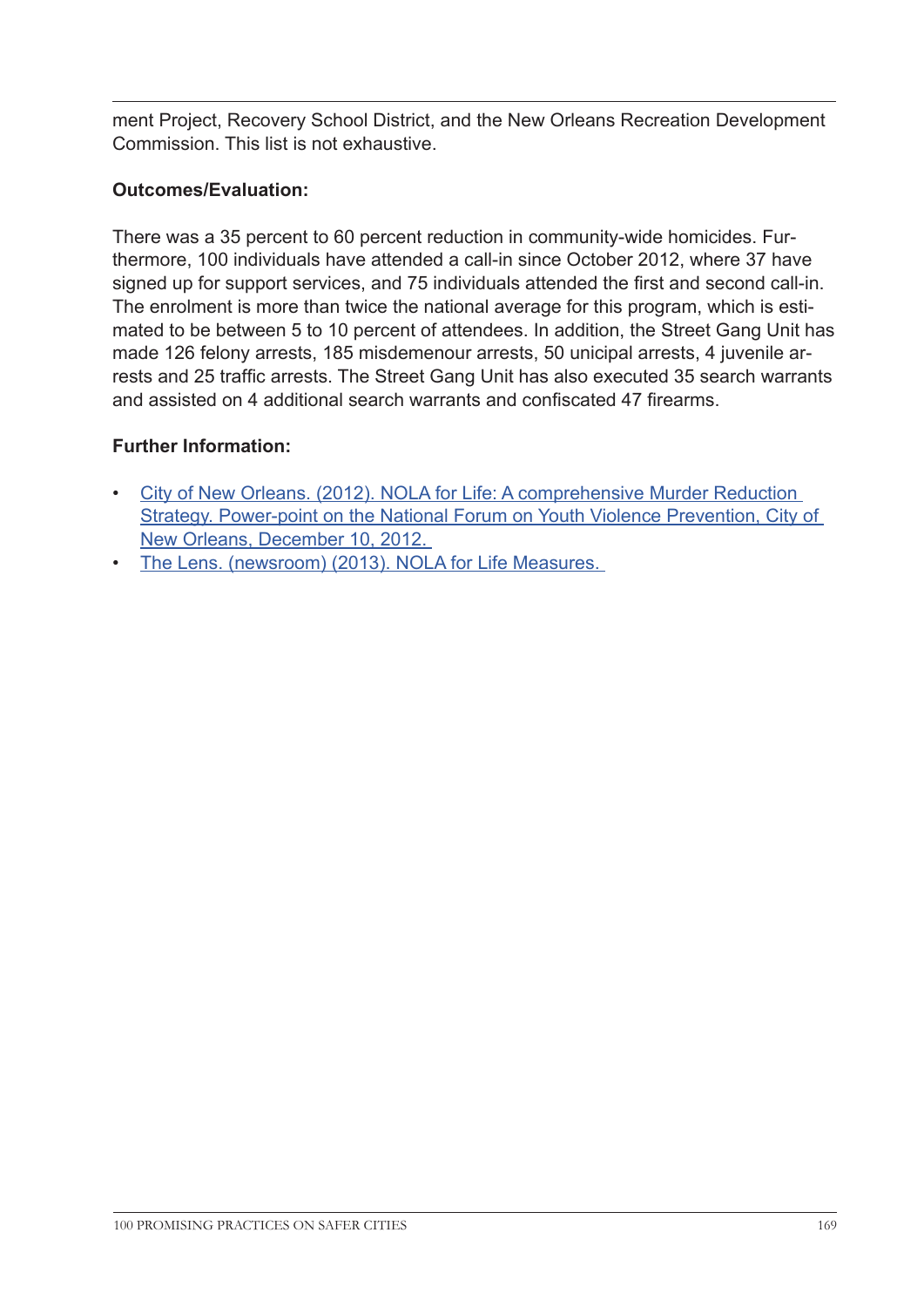## **PHILADELPHIA FOOT PATROL**

*Philadelphia, United States*

| <b>North America</b>           |
|--------------------------------|
| 2009                           |
| Delinquency, Police, Proximity |
| Philadelphia Police Department |
|                                |

## **Objective:**

• To increase police visibility and presence in high-crime locations to reduce violent crime, specifically during the summer months.

## **Target Population:**

Inhabitants of certain areas, and clusters of micro spatial units with high levels of violent crime in Philadelphia.

#### **Summary:**

During the first decade of the 21st century, violent crime levels rose to epic proportions in Philadelphia. From 2002 to 2008, there had been more than a hundred shootings recorded in the city each month. In response, the Philadelphia Police Department developed the Philadelphia Foot Patrol strategy, which used proactive, non-threatening, and community-oriented approaches to local policing. The strategy combined these approaches with techniques borrowed from hot spots policing, disseminating foot patrol to specific high-crime locations. Some officers engaged in extensive community-oriented work, speaking to community members and visiting child care centers and juvenile hangouts. Other officers took a more crime-oriented approach to their patrol assignment, stopping vehicles at stop signs and intersections, and interviewing pedestrians.

#### **Main Partners:**

Department of Criminal Justice of Temple University

#### **Outcomes/Evaluation:**

Ratcliffe et al. (2011) found that the target areas experienced a 23 percent statistically significant reduction in reported violent crime in comparison with the control areas.

An analysis of displacement and diffusion effects indicated a reduction of 90 crimes in the target areas, which was offset by an increase of approximately 37 offenses occurring in buffer zones surrounding target areas leading to an overall net effect of 53 violent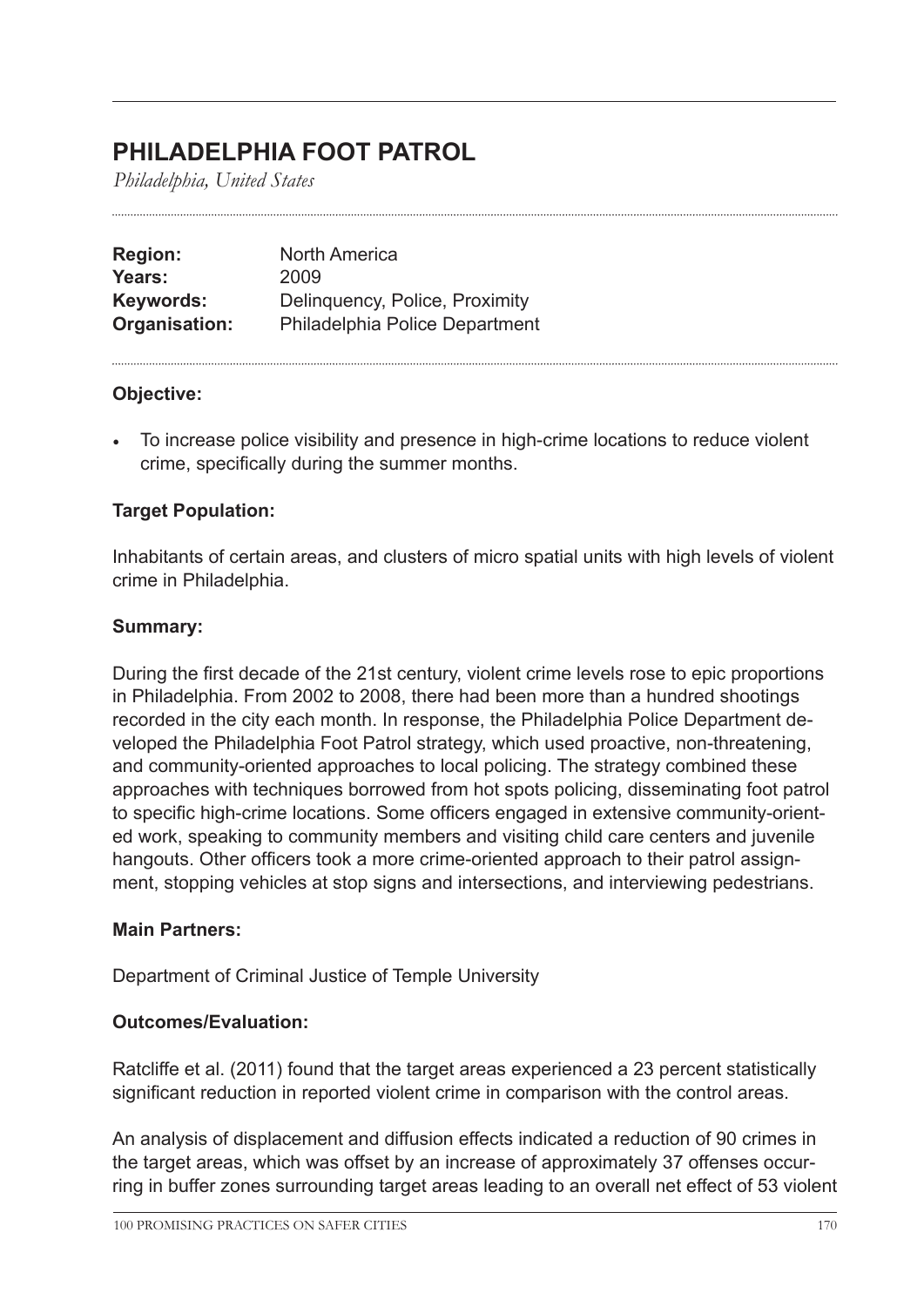#### crimes prevented across the city;

Foot patrol officers contributed substantially to the rise in proactive police activity observed in treatment areas. It is possible that such proactive policing techniques helped increase police visibility in treatment locations, thereby contributing to reductions in violent crime.

After three months, relative to the comparison areas, violent crime decreased by 23%. Official records of police activities during the intervention period reveal that in target areas, drug related incident detections increased by 15%; pedestrian stops increased by 64%; vehicle stops by increased 7%; and arrests increased by 13%.

- [Crime Solutions Philadelphia Foot Patrol](http://www.crimesolutions.gov/ProgramDetails.aspx?ID=234
)
- [Temple University Department of Criminal Justice: The Philadelphia Foot Patrol](http://www.temple.edu/cj/FootPatrolProject/
)  **[Experiment](http://www.temple.edu/cj/FootPatrolProject/
)**
- [Temple University The Philadelphia Foot Patrol Experiment Research Brief](http://www.temple.edu/cj/FootPatrolProject/documents/PFPE_research_brief.pdf
)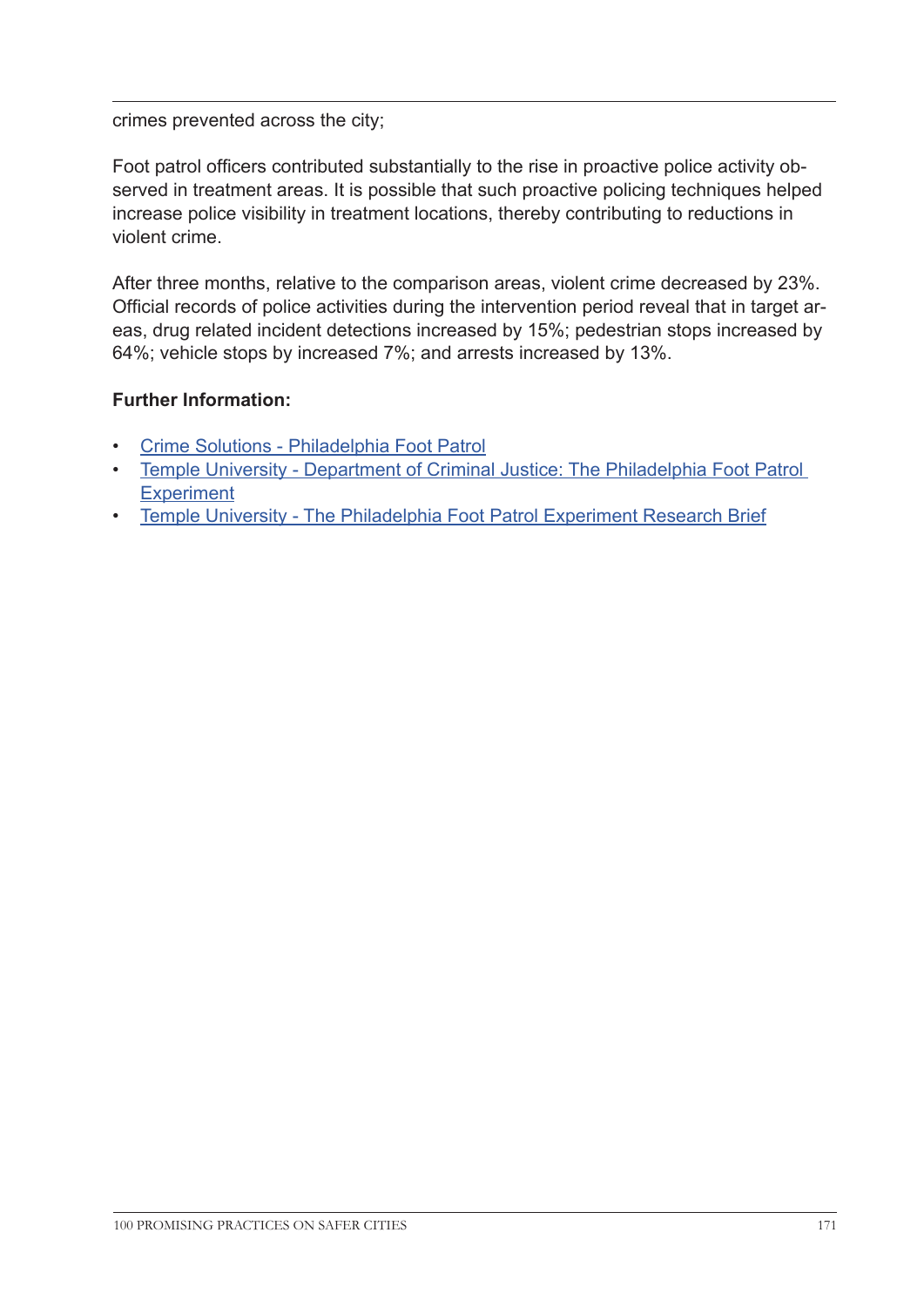## **UPP SOCIAL PROGRAM**

*Rio De Janeiro, Brazil*

| <b>Region:</b> | South America                                                   |
|----------------|-----------------------------------------------------------------|
| Years:         | $2010 -$ ongoing                                                |
| Keywords:      | Police, Urban planning, Inclusion                               |
| Organisation:  | City Hall of Rio de Janeiro, The Pereira Passos Institute (PPI) |

## **Objective:**

- To contribute to the consolidation of the pacifying process and promote local citizenship in the pacified territories;
- To promote urban, social and economic development in the pacified territories;
- To advance the full integration of the pacified territories within the city.

## **Target Population:**

All the communities benefiting from the Pacifying Police Units except for Manguinhos and Jacarezinho.

#### **Summary:**

In order to address and deal with the high rates of violence, the state of Rio de Janeiro developed the Unidade de Polícia Pacificadora (Pacifying Police Unit) also known as the UPP project, to gain control over favelas dominated by drug trafficking networks.

The UPP Social was created as a complementary programme to the UPP. It was first set up in September 2010 in the favela Cidade de Deus (City of God), marked by public consultations held in order to understand the demands of the residents. The pacification process sets the stage for the UPP Social, which promotes social development, citizenship building, integration into the city, transformation of the informal / formal divide, and equal access to services and goods. At this stage, the government provides urban upgrading, such as sanitation facilities, electricity, and waste collection.

## **Main Partners:**

Some partners include Unicirco, Redemunho Produções Artísticas e Culturais, Inffinito – Núcleo de Arte e Cultura, Coca-Cola, Centro de Criação de Imagem Popular – Cecip / Instituto Dynamo / Secretaria Municipal de Educação - SME, Chevron e Elas Fundo de Investimento Social, Os Inclusos e os Sisos nas UPPs, Hotel Windsor Barra, Fundo Carioca / Brazil Foundation, La Fabbrica/ TIM/ Secretaria Municipal de Urbanismo -SMU, Circo Crescer e Viver e Produtora M'Baraká, Federação das Empresas de Transportes de Passageiros do Estado do Rio de Janeiro, Centro de Estudos de Políti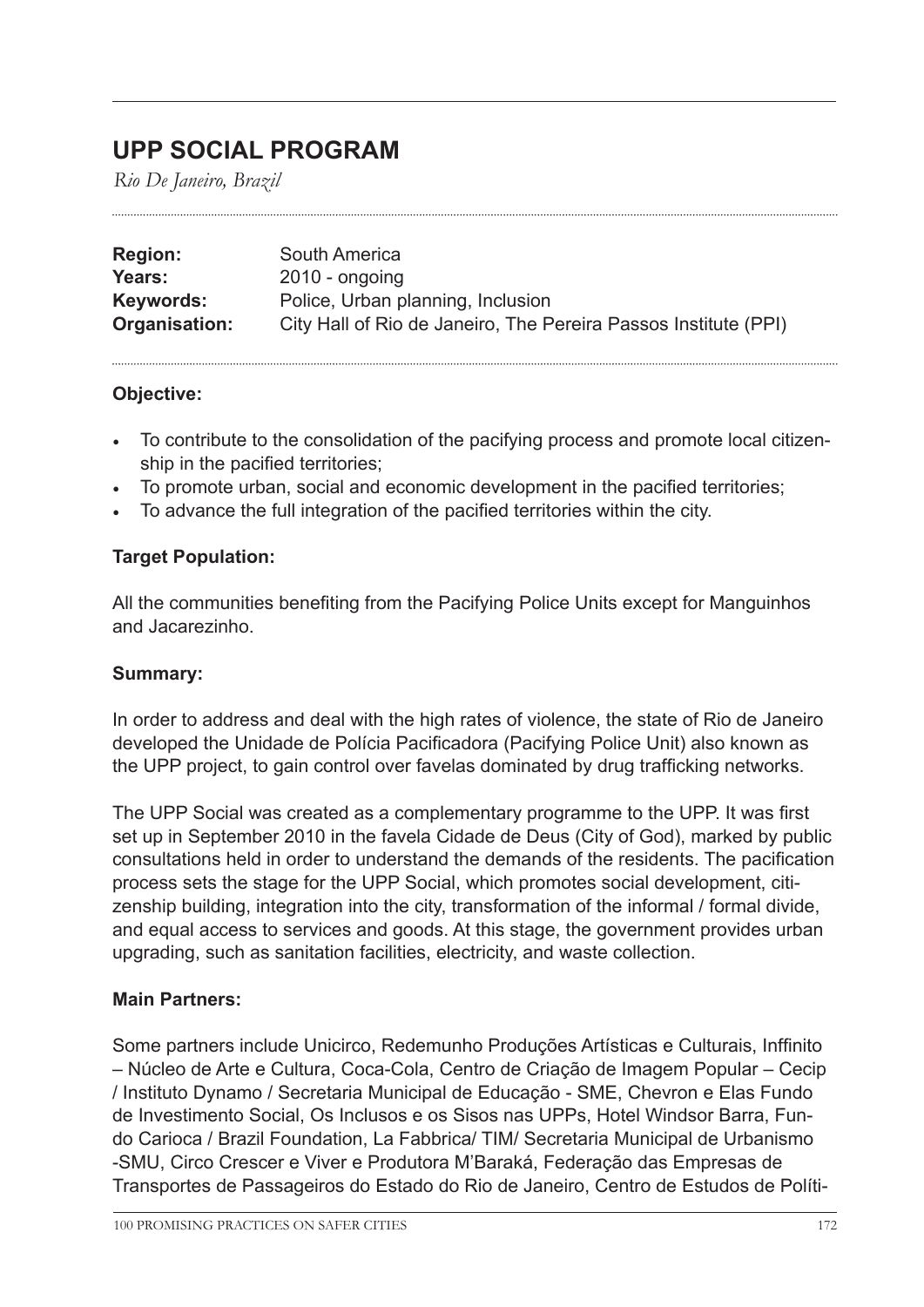cas Públicas – CEPP, Sindicato de Hotéis, Bares e Restaurantes – SindRio, UNICEF, Universidade Estácio de Sá, Academia Brasileira de Letras / FLUPP, Roda de Produção Ilimitada e Coletivo Santa Música, Federação das Indústrias do Estado do Rio de Janeiro – Firjan, and the United States Consulate.

## **Outcomes/Evaluation:**

The short-term results show a positive impact on safety. After the UPP pacification process, the majority of respondents in the affected communities claimed the state had successfully gained control. In addition, there were increased perceptions of safety compared to a year before intervention.

## **Further Information:**

• [UPP Social](http://uppsocial.org/about/
)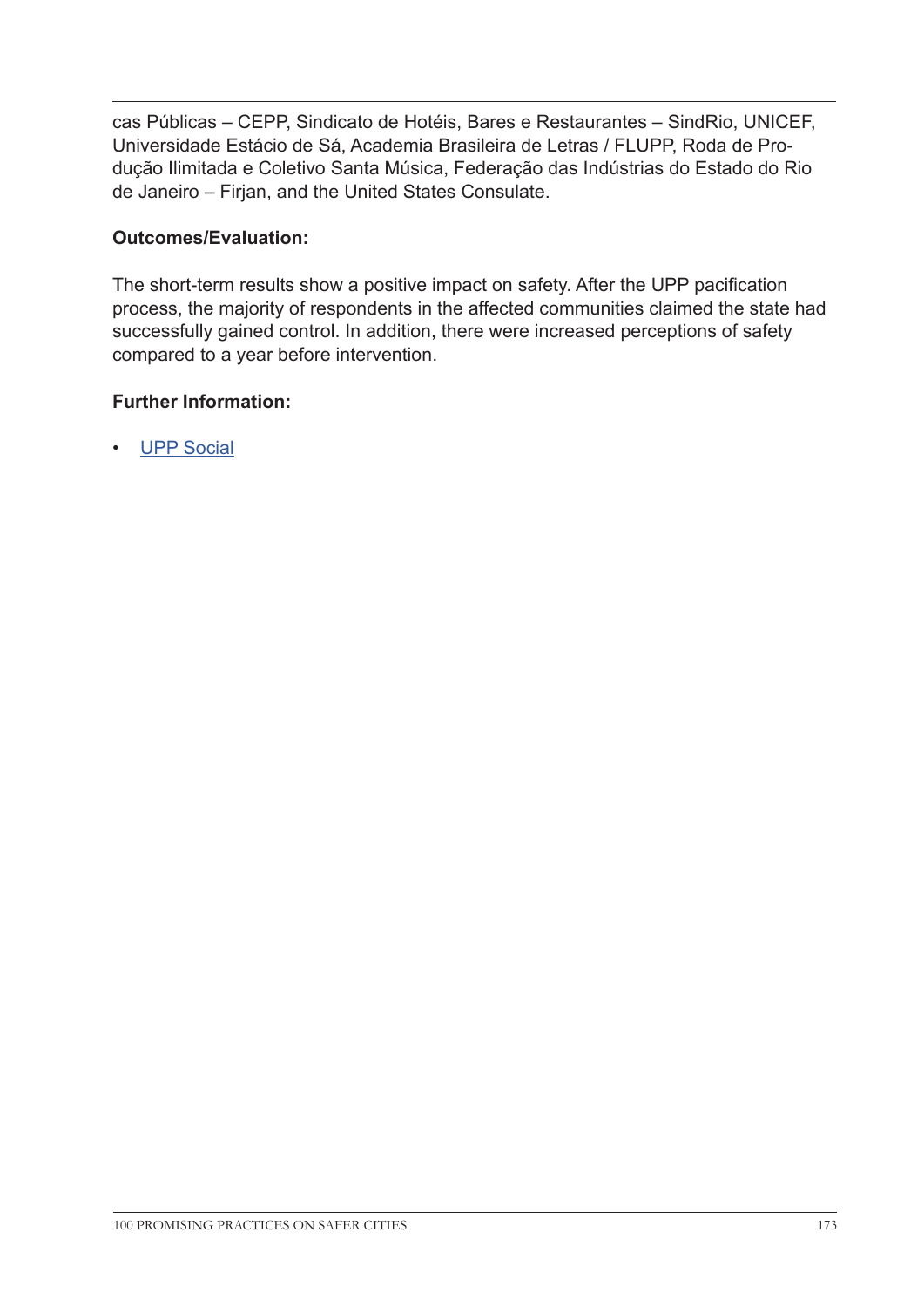## **CITY MARINES**

*Rotterdam, Netherlands*

| <b>Region:</b> | Europe                            |
|----------------|-----------------------------------|
| Years:         | $2002$ - ongoing                  |
| Keywords:      | Safety, neighbourhoods, authority |
| Organisation:  | City Marines, City of Rotterdam   |

#### **Objective:**

• To improve safety in Rotterdam's most unsafe neighbourhoods as indicated by the Rotterdam safety index.

## **Target Population:**

Population of the most unsafe neighbourhoods

#### **Summary:**

The City Marine is a special delegate of the mayor responsible for tackling problems in the most unsafe neighbourhoods. The "taskforce for crime hotspots" was set up in 2002 with the newly created Rotterdam safety index, as in 6 out of 63 neighbourhoods conventional methods didn't seem to produce results. The approach consists of appointing an experienced senior personality as "city marine" to tackle the security problems in a neighbourhood.

The city marine obtains the authority of the mayor to make changes and access funds to immediately produce quick results. It is a straightforward, hands-on approach that mixes authority and law enforcement, mobilisation of stakeholders, mediation, support offers and investment in one person who is able to work with citizens and administration. The city marine has to quickly obtain a clear analysis of the problems in a neighbourhood, and then start tackling them by beginning with the most urgent issues. He can also use unorthodox solutions, but very soon needs to start producing visible results for residents. His success can be measured in the annual survey conducted for the safety index.

#### **Main Partners:**

Appointed directly by the Mayor of the Rotterdam, each city marine reports to the "Safety steering group" comprised of the mayor, attorney and head of police. The city marines also work on mobilising the community, initiating partnerships between local stakeholders such as the employment service, housing agencies or businesses to tackle the problems.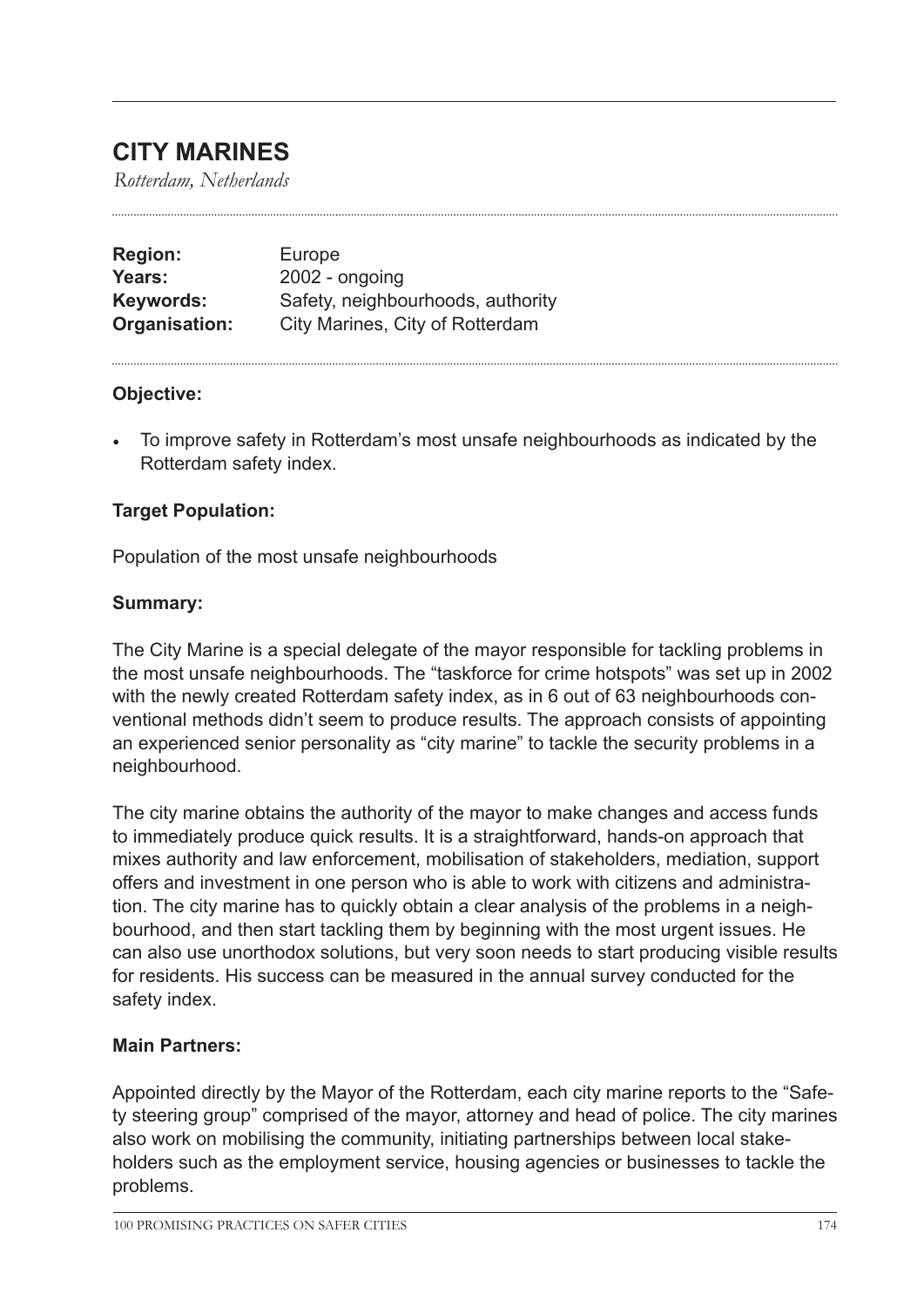## **Outcomes/Evaluation:**

The city marines have been shown to play an important role in improving safety in Rotterdam's neighbourhoods in recent years. There are no unsafe neighbourhoods anymore, i.e. neighbourhoods with a lower score on the safety index than a 3.9. However, they are still used to improve the security in the neighbourhoods which are relatively worse off. In the Spangen neighbourhood, which for a long time symbolised the lack of safety in their city for many Rotterdammers, the score has increased from a 2.7 to a 6.3. The city marines schemes is now applied in other cities in the Netherlands and abroad.

## **Further Information:**

• [Rotterdam - Stats Mariniers](http://www.rotterdam.nl/stadsmariniers )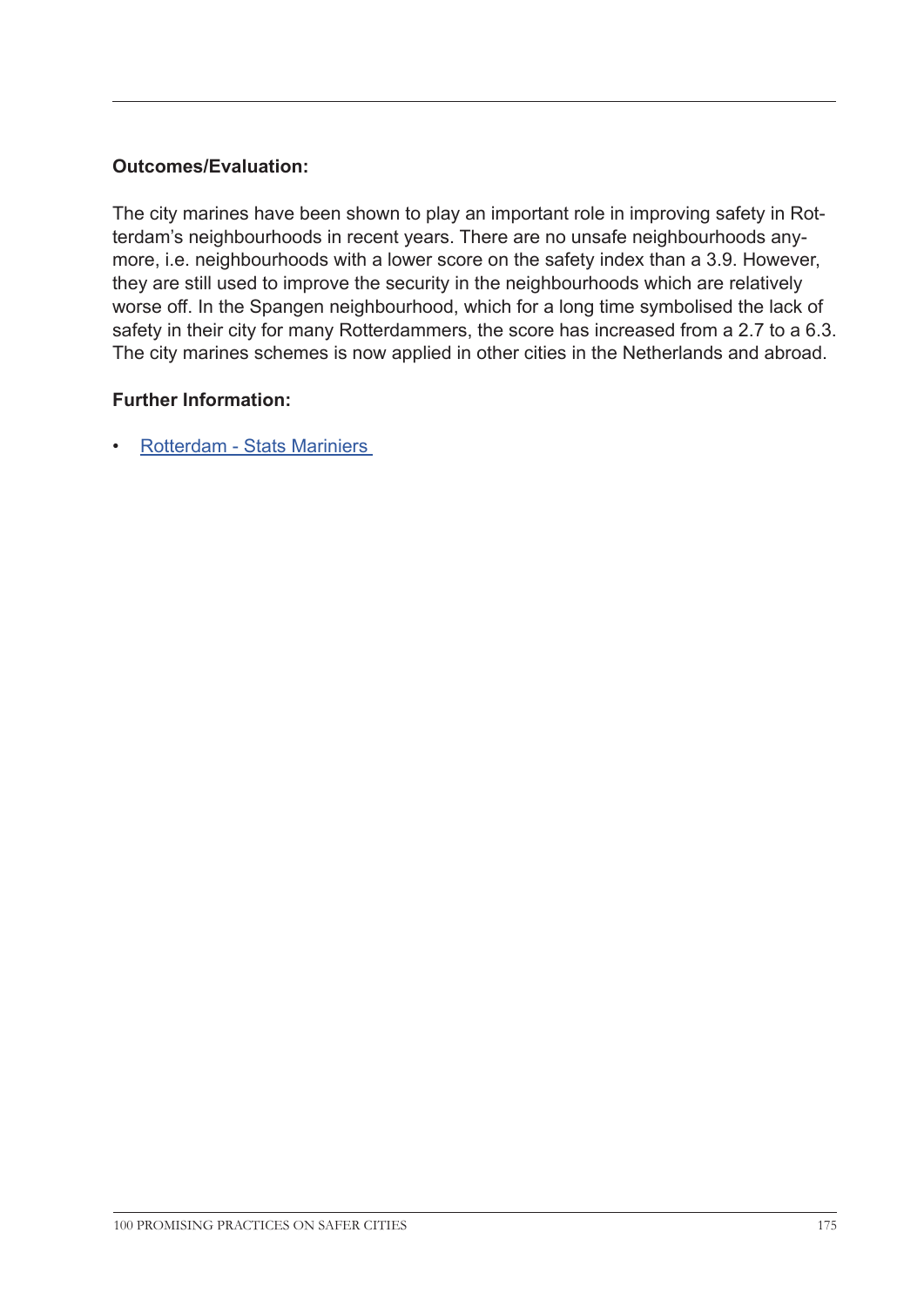## **OFFICE FOR PUBLIC TRANQUILLITY**

*Toulouse, France*

| <b>Region:</b> | Europe                                              |
|----------------|-----------------------------------------------------|
| Years:         | 2009 - ongoing                                      |
| Keywords:      | Public tranquillity, Mediation, Conflict resolution |
| Organisation:  | <b>Office for Public Tranguillity</b>               |

#### **Objective:**

• To give greater attention to citizens and improve their quality of life.

## **Target Population:**

People who do not need immediate assistance from emergency services but need to report other problems.

#### **Summary:**

The Office for Public Tranquillity responds to victims of conflicts, noise-related disturbances, degradation of public goods and anti-social behaviour. Urgent calls are forwarded to the relevant authorities; the rest are either answered by the office or redirected elsewhere.

The Office for Public Tranquillity responds to citizens' requests that are not urgent or violent but concern crime prevention, urban security or public spaces. A free call centre is open 24 hours a day, 7 days a week; it can forward calls directly to the police when necessary and equally the police can do the reverse. Whenever requests occur repeatedly, the issue is followed up with the cooperation of the relevant service.

In cases of conflict between neighbours, the call is forwarded to a team of 6 mediators who work in pairs to resolve conflicts through dialogue and without the intervention of repressive forces. Noise-related problems are also initially dealt with by mediators, although the police's intervention is requested when necessary.

The Office for Public Tranquillity also offers a house patrolling service to citizens when they are on holiday.

#### **Main Partners:**

In general, the office follows the logic of mutual, transversal cooperation with all stakeholders which can improve the quality of the service given to citizens.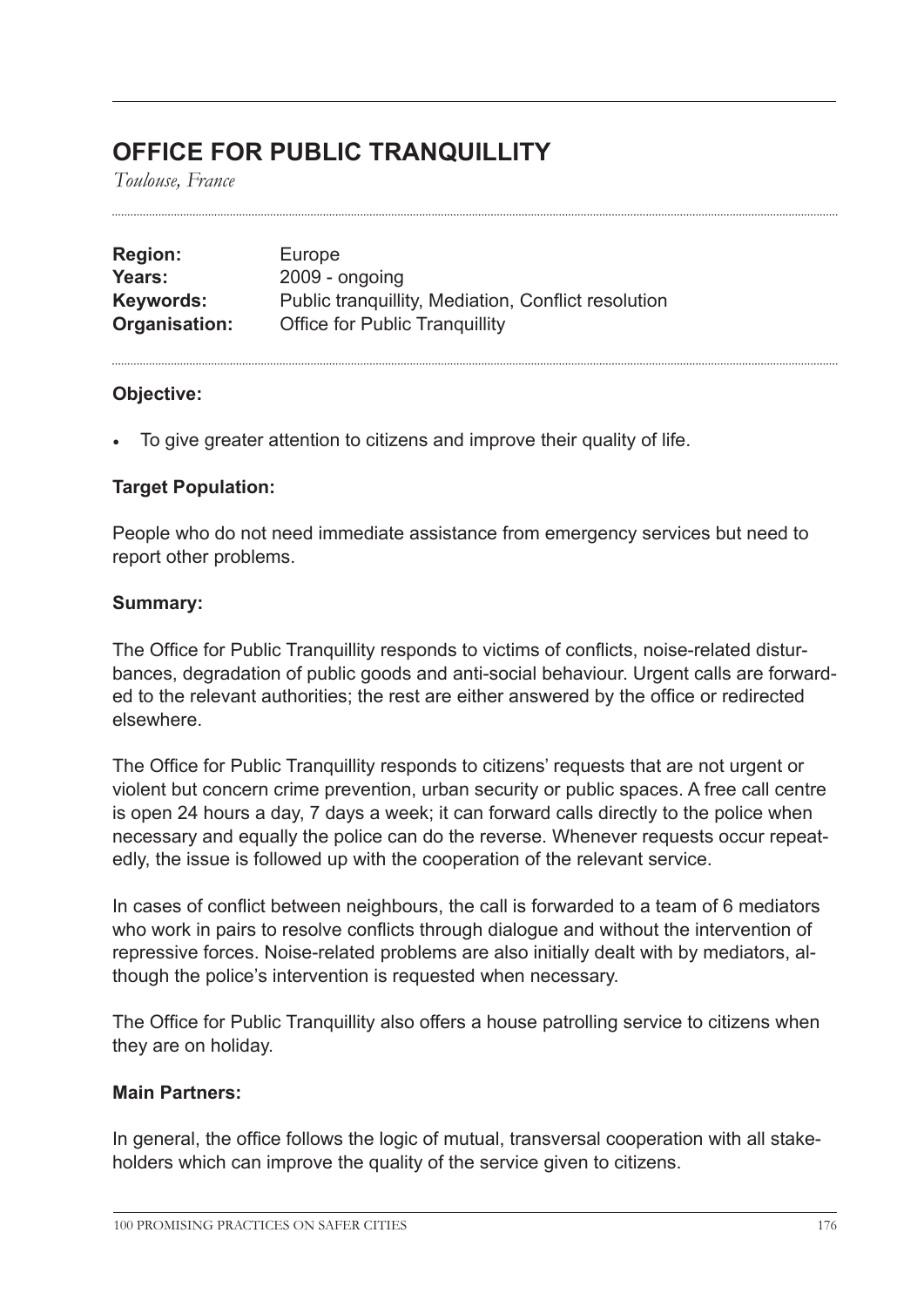## **Outcomes/Evaluation:**

Factors of success require strong political support; efficient cooperation between services (ability to adapt to new work routines); rules for procedures allow for clarity regarding responsibilities and avoid conflict with other services; and training staff (employees need to be able to deal with situations, stress and sometimes emergencies).

The office answers approximately 600 calls a day, on average a call lasts 40 seconds -1 minute although calls can last up to one hour (they often involve further investigation that goes beyond the domain of public peace).

## **Further Information:**

• [Mairie de Toulouse - Office de la Tranquillite](http://www.toulouse.fr/web/prevention-securite/3101-office-tranquillite)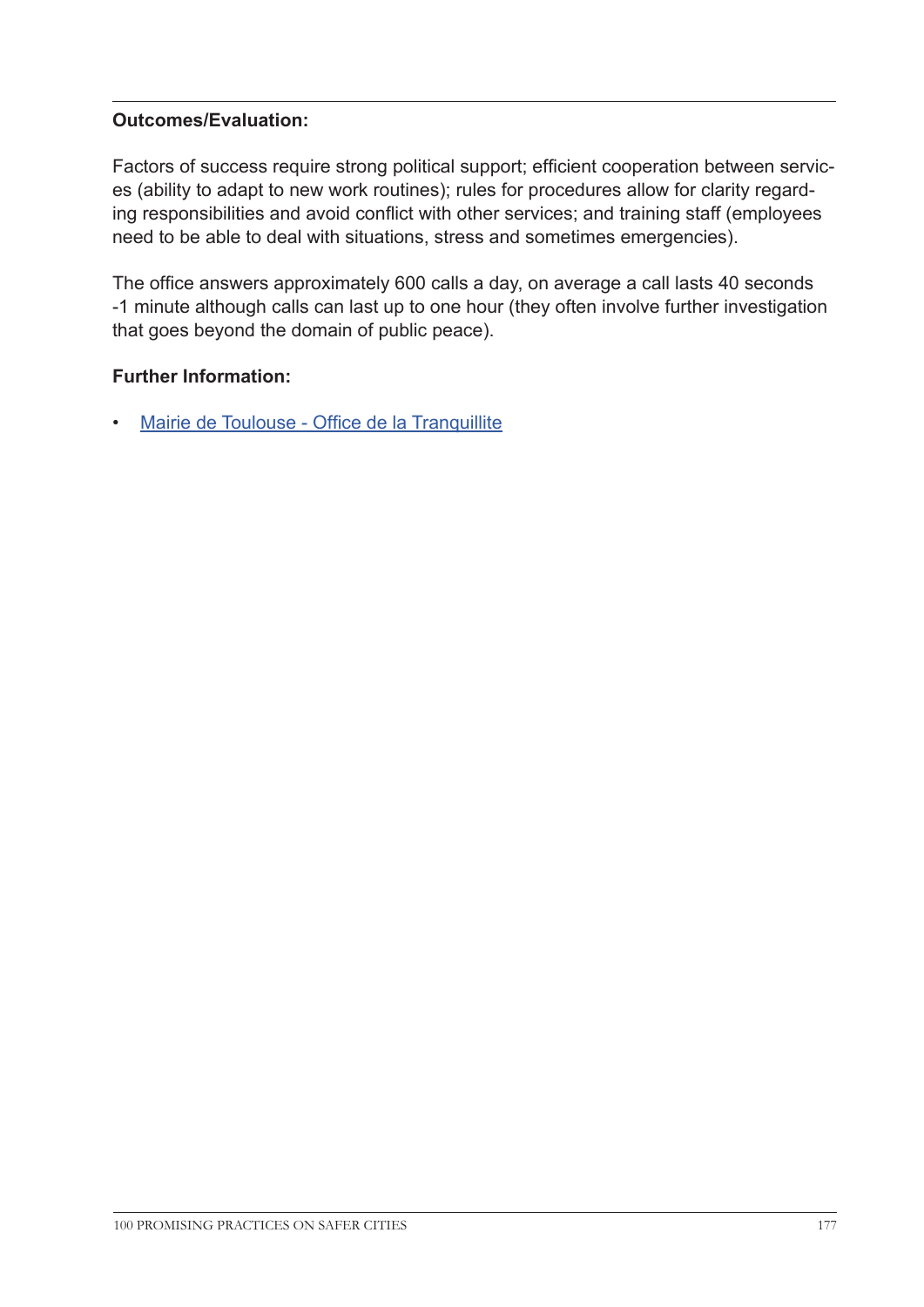# **GOVERNANCE SAFETY PRACTICES**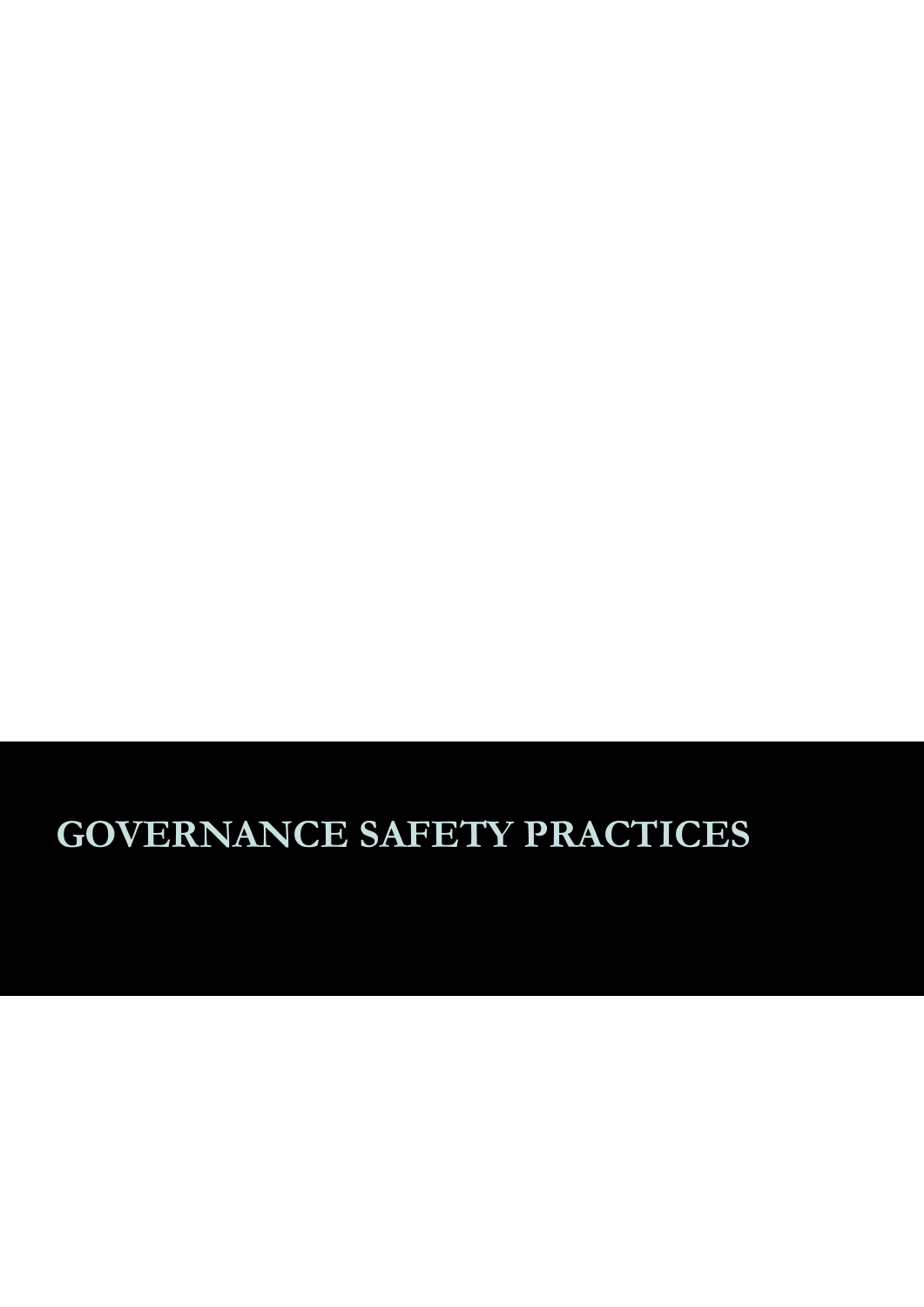## **BOGOTA HUMANA, YA!**

*Bogota, Colombia*

| <b>Region:</b> | South America                                      |
|----------------|----------------------------------------------------|
| Years:         | 1998 - ongoing                                     |
| Keywords:      | Inclusion, Jobs, Solidarity                        |
| Organisation:  | Institute for Social Economy of the City of Bogota |

## **Objective:**

- To reduce social segregation and build an inclusive and equitable city: A city with work opportunities for all; that does not discriminate against the poor; that treats women and youth as equal citizens; that respects diverse cultural, racial and sexual orientations; that reduces the price of basic goods; that provides free healthcare, education, and that supports the formal economy.
- To construct a city that does not harm nature, and one that revitalises public spaces: A city that considers water as crucial for development; protects its waterways; and privileges people over vehicles.
- To combat corruption and insecurity, deepening democracy with citizen empowerment and participation: Improve the administration of Bogota by improving transparency in the management of public goods, applying the principles of participative planning and budgeting, and fighting corruption and organized crime.

## **Target Population:**

Youth at risk

## **Summary:**

In order to meet these objectives, the government carried out eight programs: 1. Inclusive city; 2. Support for formal economy; 3. The heart of the city and its metropolitan area; 4. Improve mobility along main roads in the city; 5. Focus on the environment; 6. Transparent city administration without corruption; 7. Reduce organized crime activities; 8. Enhance democracy with participative planning and budgeting.

#### **Main Partners:**

Secretariat of Culture, Recreation and Sport, District System of Art, Culture and Heritage.

## **Outcomes/Evaluation:**

1,996 persons have been involved, of which 410 are men and women working in prosti-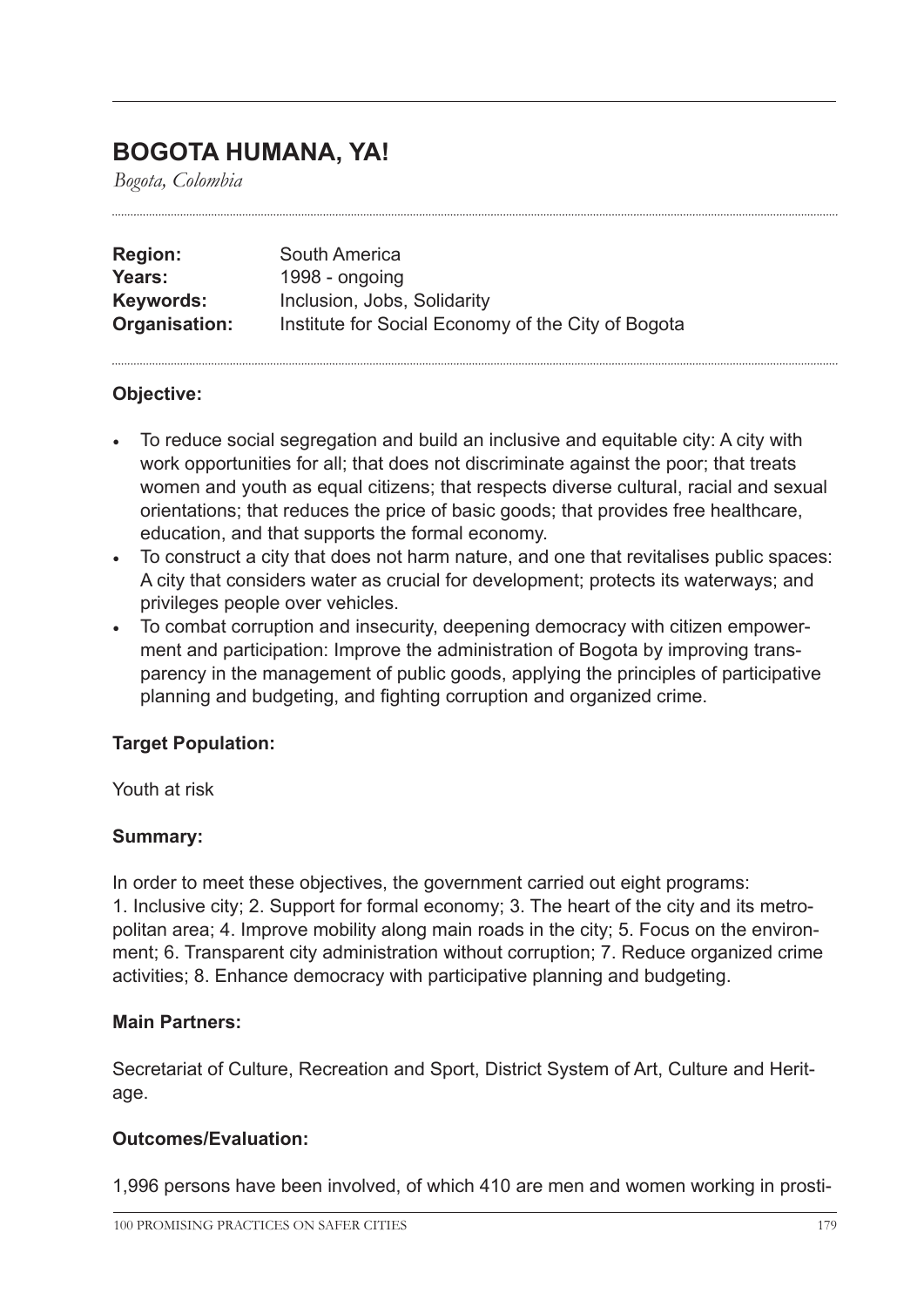tution; 250 Lesbian, Gay, Bisexual and Transgender; 1,034 youths from the most violent areas of Bogota; 219 victims of armed conflict; and 83 disabled persons.

## **Further Information:**

• [Bogota Humana](http://www.bogotahumana.gov.co/index.php/2012-01-04-20-46-15/bogota-humana)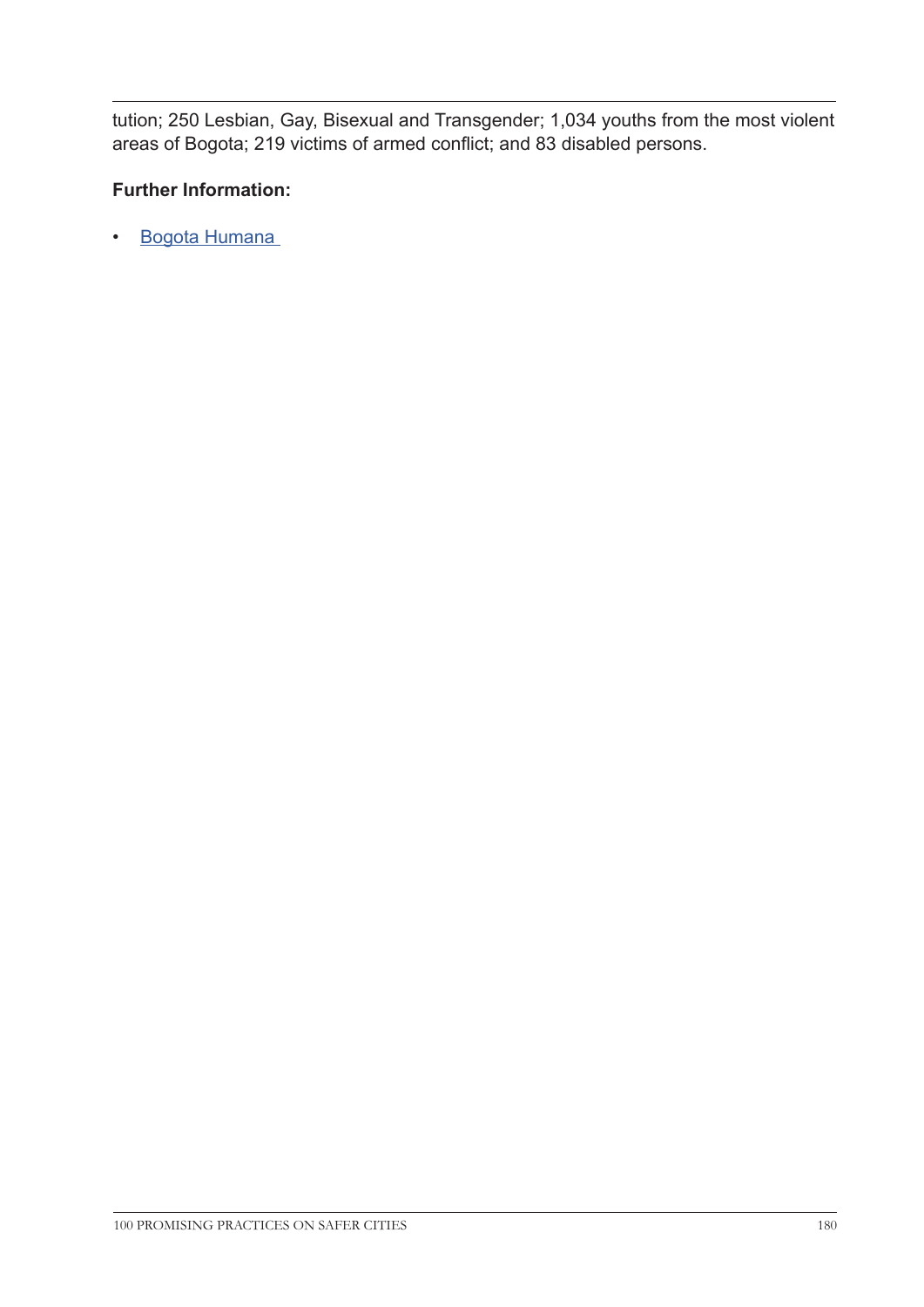## **MAYOR'S OFFICE OF NEW BOSTONIANS**

*Boston, United States*

| <b>Region:</b> | <b>North America</b>             |
|----------------|----------------------------------|
| Years:         | 1998 - ongoing                   |
| Keywords:      | Immigration                      |
| Organisation:  | Mayor's Office of New Bostonians |

#### **Objective:**

• To strengthen the ability of diverse cultural and linguistic communities to play an active role in the economic, civic, social and cultural life in the city of Boston.

## **Target Population:**

#### **Minorities**

#### **Summary:**

The Mayor's Office of New Bostonians is the municipal agency dedicated to welcoming the city's newcomers and getting them established. It acts as a catalyst for providing opportunity, access and equality for immigrants. It has a centralized coordination of services, including a pool of interpreters fluent in 17 languages that is available to 20 city departments and for newcomers, free legal advice relating to discrimination, and English classes for speakers of other languages (ESOL). The agency also conducts research and serves as an advocate for immigrants citywide. It is the 'go-to' place for all inquiries. It focuses on three areas:

- 1. Education: Diverse partners across all sectors health, community-based organizations, business, higher education, labor, and education work together to ensure equitable and sustainable resources that support all English language learners and immigrant students towards high achievement and success in college and the workplace;
- 2. Adult ESOL: Boston's system of adult classes in English for speakers of other languages (ESOL) supports learners in attaining educational and economic success for themselves and their families. As parents, guardians, and caregivers of Boston public school children, these adults are empowered by learning English to best support their children's learning.
- 3. Jobs: Boston's immigrant families have access to a continuum of educational, vocational and supportive services that helps them attain, keep and advance in employment. They receive support to navigate this continuum of services as well as direction and advice on career choices, and mentorship for pre- and post-job placements. They are supported in their efforts to earn the credentials they need for economic success.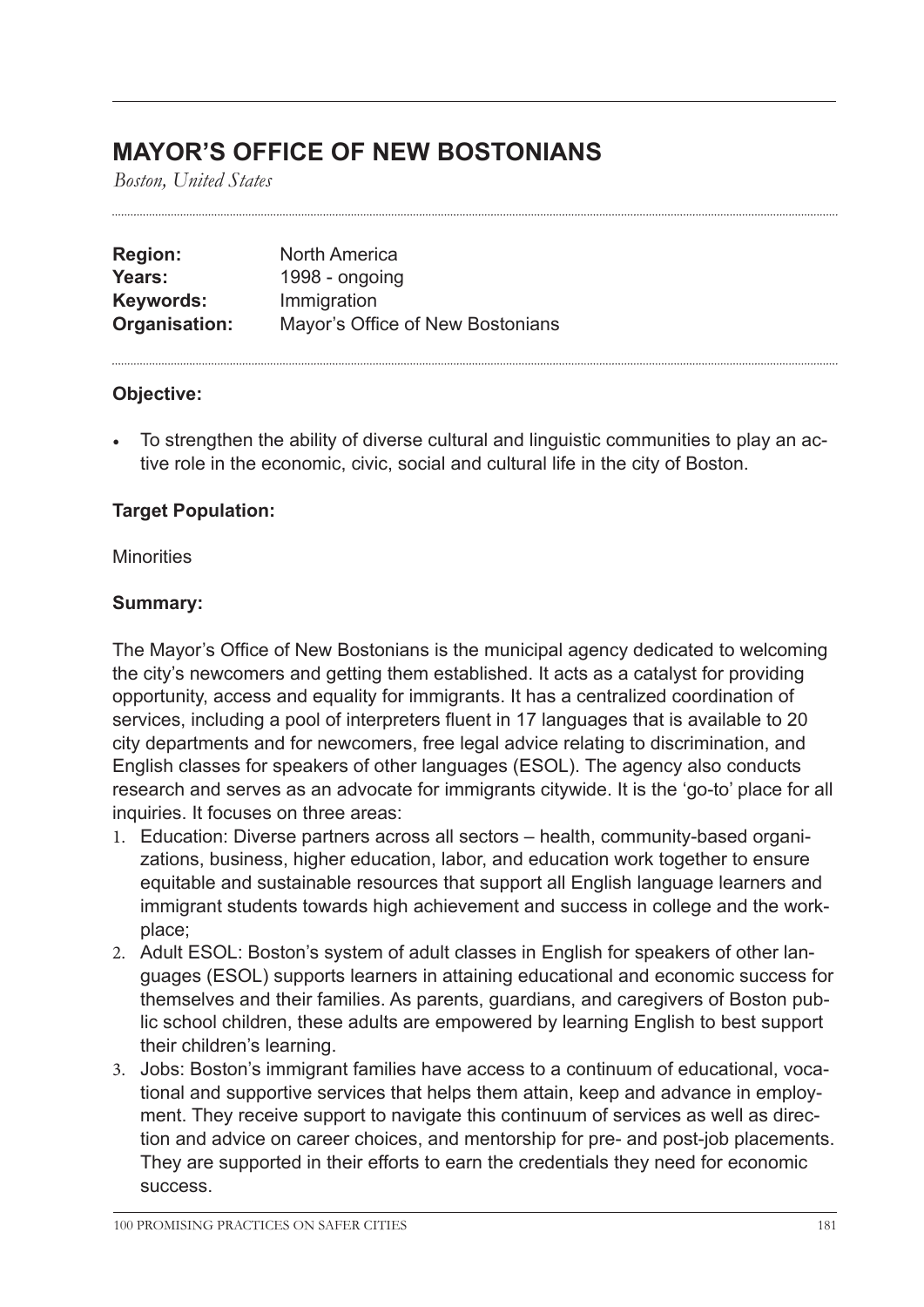### **Main Partners:**

Immigrant Communities, Businesses, Philanthropies, Boston Public School System

#### **Outcomes/Evaluation:**

This initiative has funded 25 English ESOLs for around 1,000 adult learners annually; registered more than 5,000 immigrant voters; hosted an annual event for immigrants to help them learn how to access city services; developed an ESOL curriculum for parents and caregivers in partnership with the Boston public school system; and developed a dual strategy to help immigrants find productive work through employment and support for immigrant entrepreneurship.

#### **Further Information:**

- [Cities of Migration Mayors Office of New Bostonians](http://citiesofmigration.ca/good_idea/mayors-office-of-new-bostonians/
)
- [City of Boston New Bostonians](http://www.cityofboston.gov/newbostonians/
)
- [City of Boston New Bostonians Executive Report](http://www.cityofboston.gov/Images_Documents/Final%20New%20Bostonians%20Summit%20Executive%20Report%20-%20Color_tcm3-16608.pdf)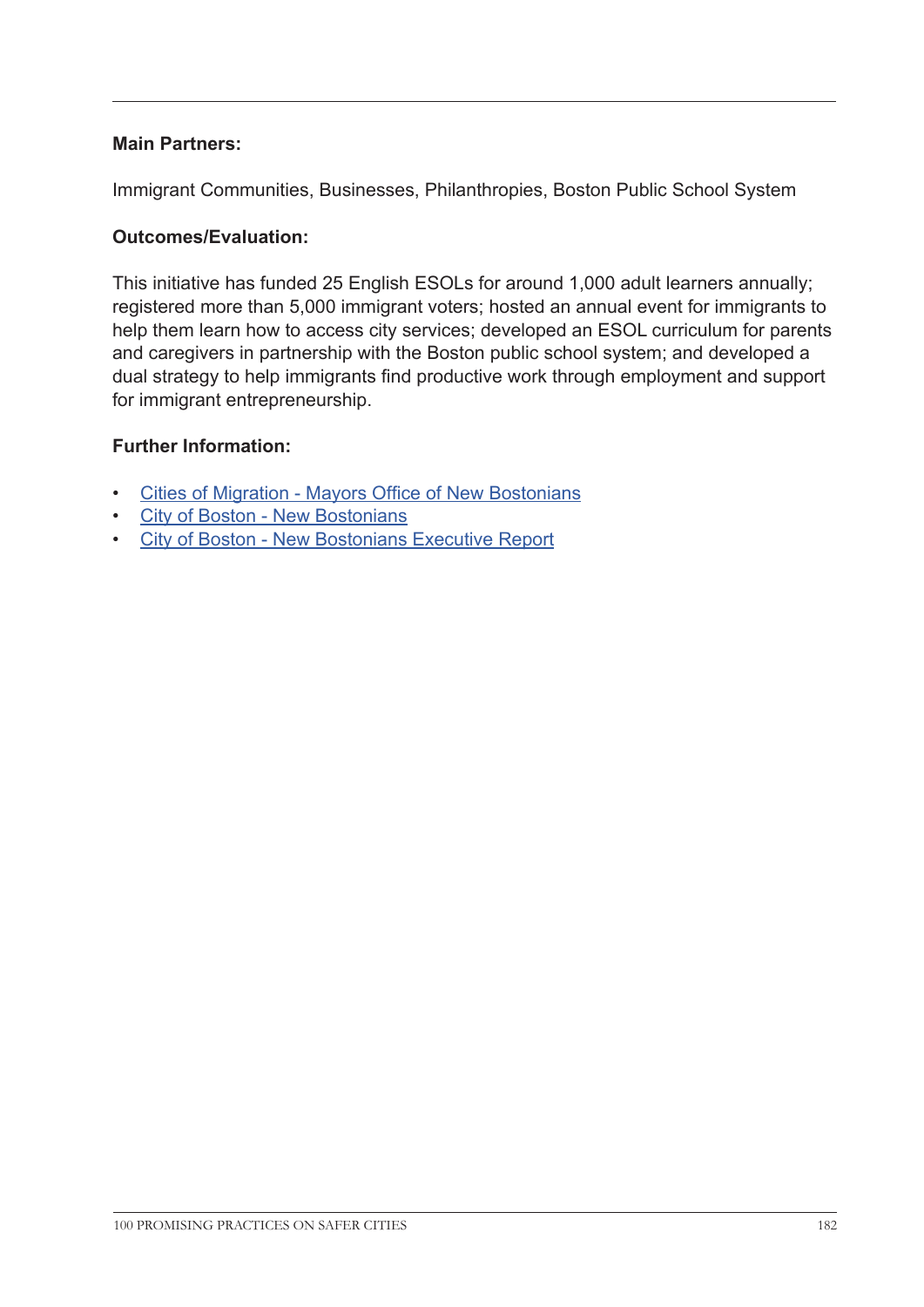## **HELP DESK FOR VICTIMS**

*Brescia, Italy*

| <b>Region:</b> | Europe                                                  |
|----------------|---------------------------------------------------------|
| Years:         | 2005                                                    |
| Keywords:      | Moral and psychological support, Financial compensation |
| Organisation:  | City of Brescia                                         |

#### **Objective:**

- To support victims of crime both morally and with financial compensation;
- To follow-up support for victims with the cooperation of the local police;
- To evaluate potential shortcomings of the victim support scheme;
- To make sure that victims of crime are aware of this service.

#### **Target Population:**

Victims of crime in the City of Brescia.

#### **Summary**:

A "help-desk" was set up as part of this project in order to support victims of crime through financial compensation and moral support. Compensation could be given for a range of crimes and circumstances: (a) in cases of physical violence the victim will receive compensation for any medical treatment that might be necessary; (b) compensation was available to repair material possessions that were damaged or destroyed by the violent criminal act; (c) when the damage concerned cars, bicycles or motorbikes, compensation was offered only when physical violence was also involved.

Victims had to report the damage immediately to the police in order to be eligible for compensation. Following an agreement with the local police, a follow-up scheme for victims of crime has been developed. An agent visited the victim regularly for a long period of time after the incident. This had two aims: to give the victim moral support by increasing their sense of security, and to review the victims' support scheme thanks to their feedback. The data was collected and used to improve victim support in the future and also to create prevention campaigns.

#### **Main Partners:**

Volunteer Organisations Auser, Antea, the Red Cross and Meb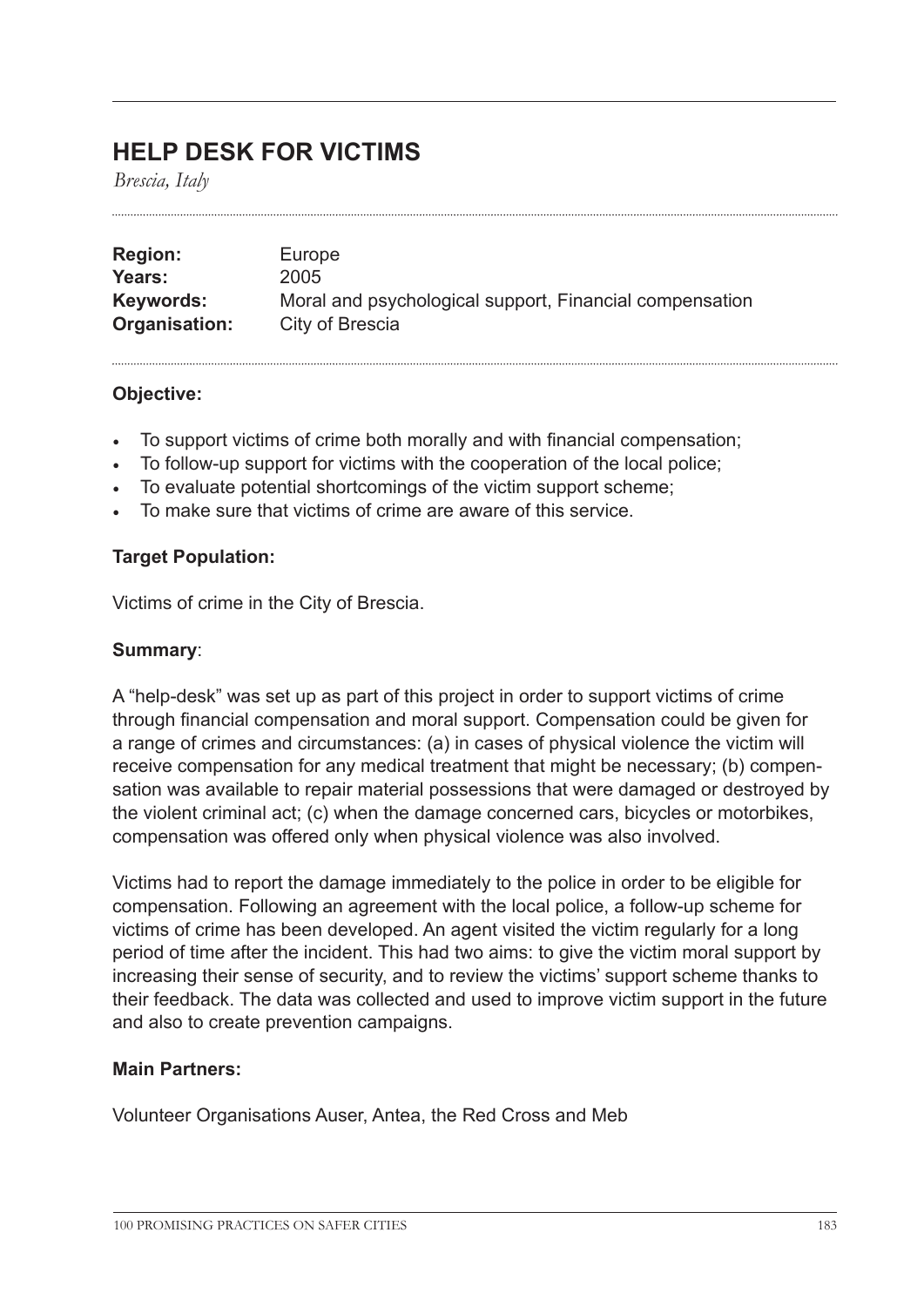## **Outcomes/Evaluation:**

Citizens gave very high value to the offer of economic compensation from a service run by the City. Offering moral and psychological support is absolutely necessary as it is the only way to improve the feeling of security for those who have been victims of a crime

## **Further Information:**

• [Commune di Brescia](http://www.comune.brescia.it/online/appuntamenti/Pagine/SportelloVittimeViolenza.aspx
)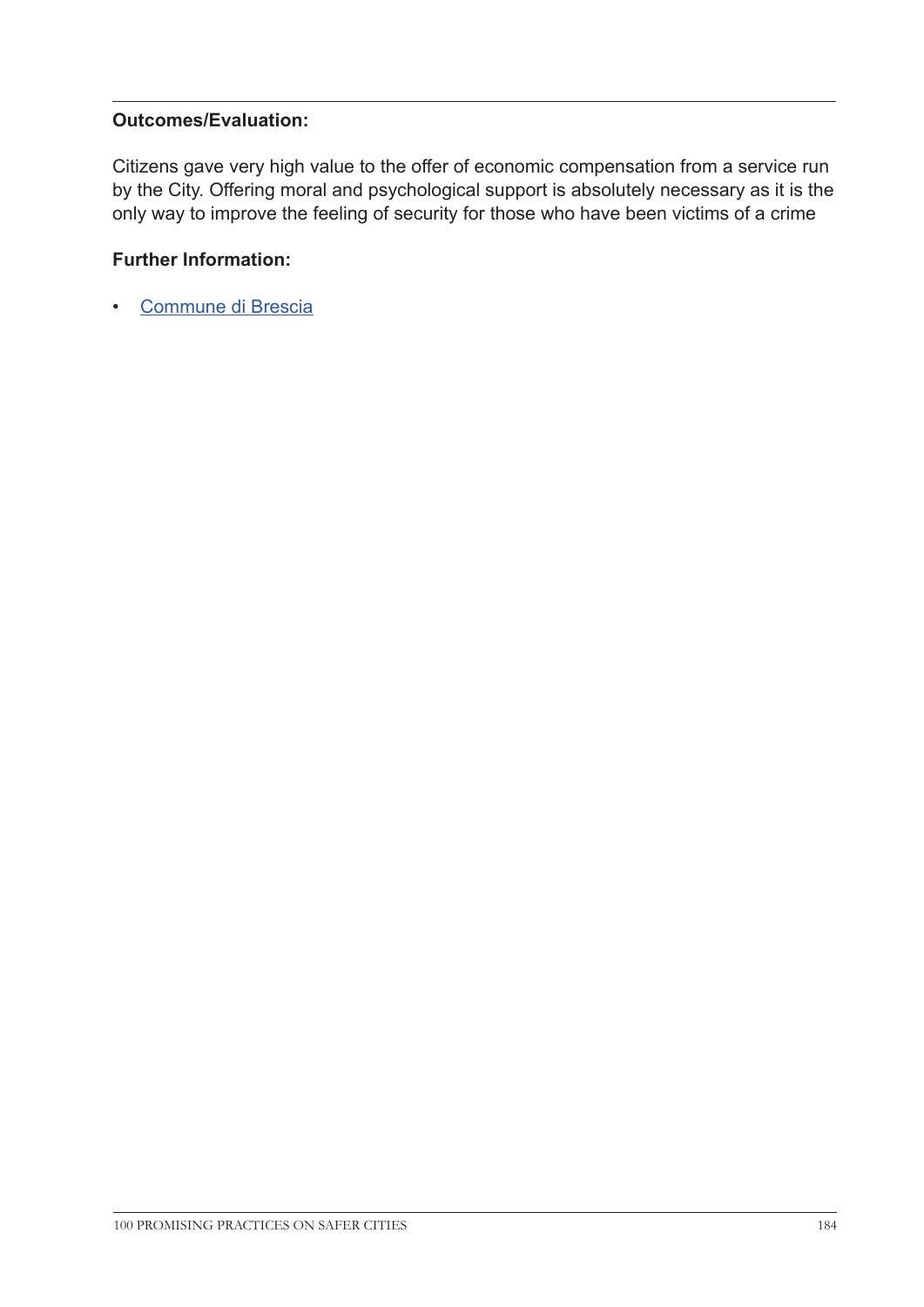## **HEIDELBERG AUDIT CONCEPT OF URBAN SECURITY - HAKUS**

*Heidelberg, Germany*

**Region:** Europe Years: 1997 - ongoing **Keywords: Organisation:** City of Heidelberg

#### **Objective:**

- To provide an understanding of the security situation, including the feeling of insecurity within a certain area, necessary to establish a local prevention strategy;
- To obtain information to improve local prevention measures;
- To evaluate the impact of all prevention measures;
- To provide information about relevant groups of citizens to create adequate "sales strategies" for crime prevention measures.

## **Target Population:**

General population in the Heidelberg area.

#### **Summary:**

The cornerstone of HAKUS is conducting a survey of citizens. The questionnaire operationalises the theoretical concepts underlying the city's approach to crime prevention: broken windows theory, social capital theory, target group analyses. It specifically measures fear of crime, anti-social behaviour, social capital and the area's socio-economic structure.

The survey was initially conducted to launch crime prevention activities in Heidelberg in 1997. Since then it has been implemented ten times in several municipalities until 2008 with random samples of approx. 5000 citizens.

The particularity of HAKUS is that it evaluates the overall impact of all community crime prevention measures on crime and fear of crime in Heidelberg and its surrounding Rhein-Neckar county. It does so firstly by comparing the development of these two aforementioned variables in Heidelberg/Rhein-Neckar-County to other territories. Secondly, it tests empirically the underlying theoretical model of the Heidelberg approach to community crime prevention through structural equation modelling (SEM).

#### **Main Partners:**

City of Heidelberg; Heidelberg police department; Institute of criminology at the Univer-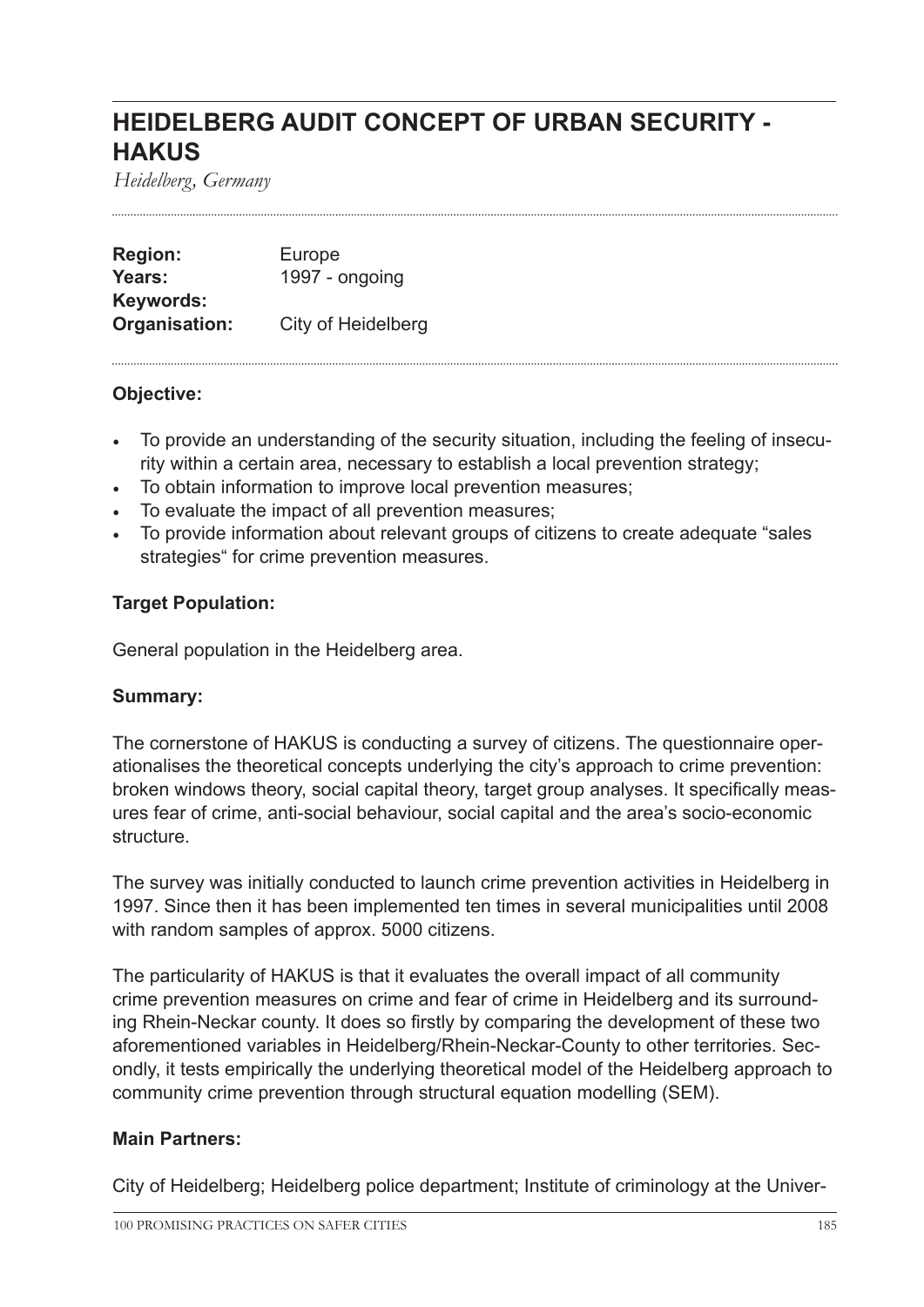sity of Heidelberg; Civil society organisations, notably the Associations for crime prevention in the Rhein-Neckar County and the Association for safety in Heidelberg : "Sicherheid".

## **Outcomes/Evaluation:**

Since this approach was implemented, the area has significantly lower crime and fear of crime than the State of Baden-Württemberg, or Germany as a whole, or other comparable territories in Europe. Both results suggest that the crime prevention measures worked.

Empirical analysis of the influence of prevention measures on crime and fear of crime demonstrates the effectiveness of the city's approach to prevention. As expected, regarding the underlying crime theory, the number of prevention measures correlates strongly with a reduced fear of crime. Moreover, the number of prevention measures is also correlated with less anti-social behaviour, which is correlated with an increase in crime and fear of crime.

## **Further Information:**

- Sicher Heid
- [Universitat Heidelberg Institut fur Kriminologie](http://www.uni-heidelberg.de/institute/fak2/krimi/hermann.html
)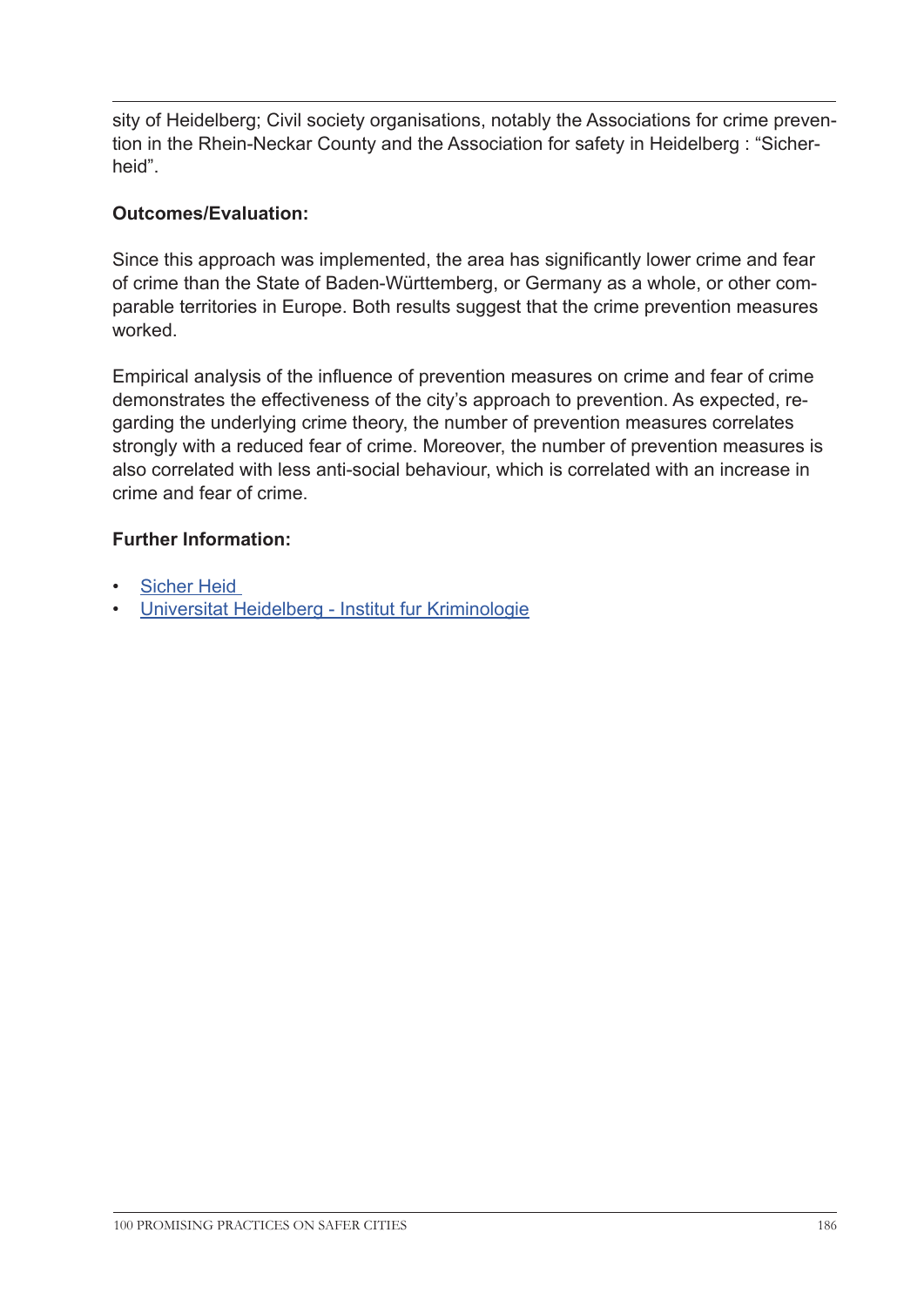## **INCLUSIVE VIOLENCE AND CRIME PREVENTION FOR SAFE PUBLIC SPACES PROGRAMME (VCP)**

*Ikwezi, South Africa*

| <b>Region:</b> | Africa                                                                                                                                                          |
|----------------|-----------------------------------------------------------------------------------------------------------------------------------------------------------------|
| Years:         | $2012$ - ongoing                                                                                                                                                |
| Keywords:      | Urban area, Public Private Partnership                                                                                                                          |
| Organisation:  | Deutsche Gesellschaft fuer Internationale Zusammernarbeit (GIZ).<br>Nelson Mandela Bay Metro, West Rand District Municipality and<br><b>Ikwezi Municipality</b> |

#### **Objective:**

• To contribute to the realisation of the government's strategic outcome that all people in South Africa feel safe, through enabling and promoting collaborative action between governmental and non-governmental stakeholders at the national, provincial and municipal level.

#### **Target Population:**

Selected municipalities with disadvantaged areas that are strongly exposed to insecurity and violence (particular for youth, women and girls).

Additional population groups are being targeted through different measures such as the provision of training opportunities or through exchange platforms at the national/provincial and local level.

## **Summary:**

The programme's approach comprises of four defined areas of intervention: (1) Up- and wide-scaling of violence prevention practices (establishing and strengthening exchange mechanisms/platforms); (2) Professionalization of violence prevention practitioners in different fields (increasing capacities); (3) Active citizen participation in creating safer communities, focusing on youth; (4) Mainstreaming of a safety lens in local government.

#### **Main Partners:**

The programme is jointly implemented by the German Federal Ministry for Economic Cooperation and Development and various South African partners. The programme's multi/inter-departmental steering committee consists of the Department of Social Development, the South African Police Services and their Civilian Secretariat for Police, National Treasury, the Ministry of Cooperative Governance and Traditional Affairs (as chair) as well as the South African Local Government Association.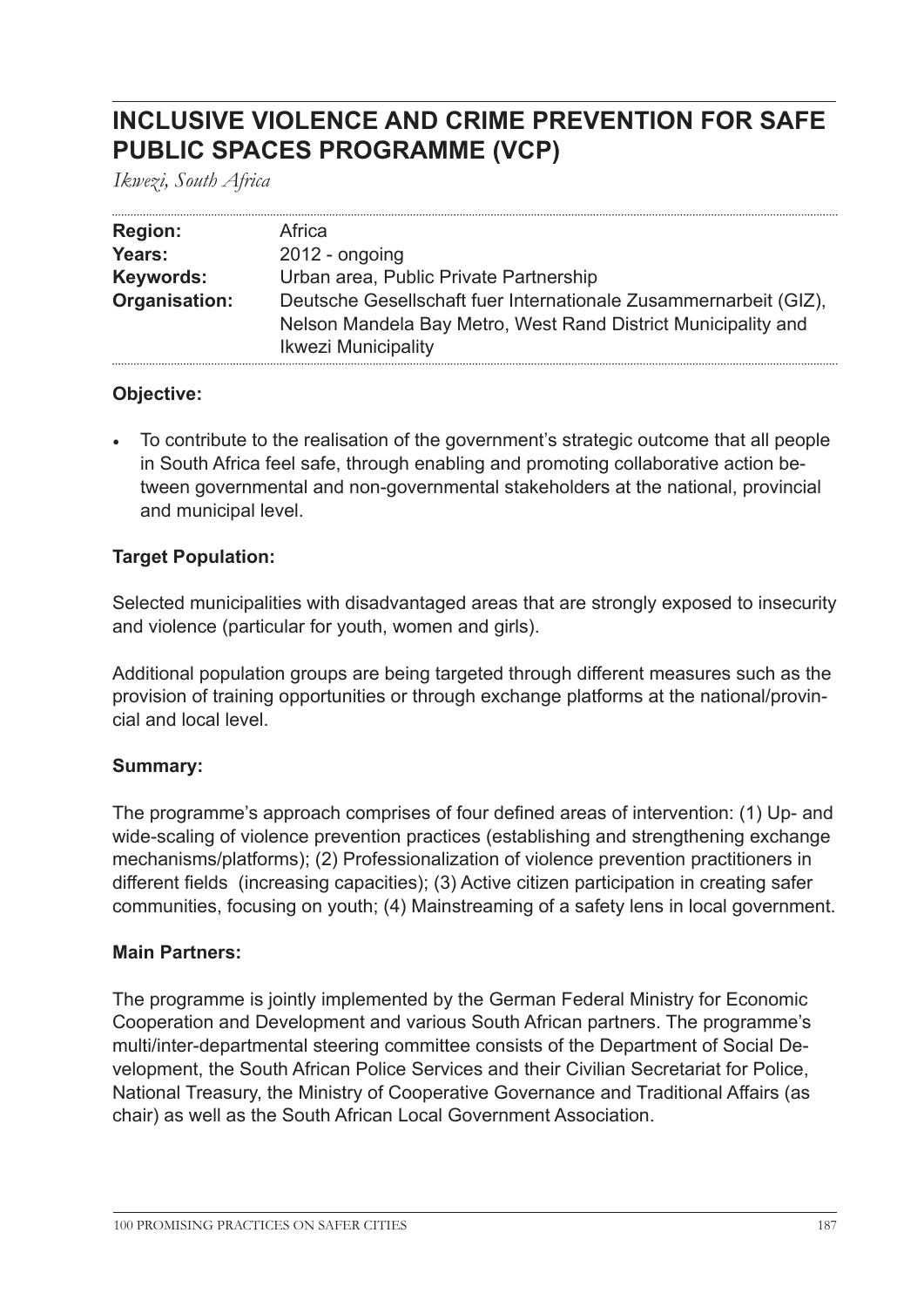## **Outcomes/Evaluation:**

The programme has assisted in increasingly integrating the topic of urban violence prevention into national urban strategies that are supported at all governmental levels in cooperation with actors from civil society and the private sector. In addition, governance processes are being improved and knowledge and exchange platforms are being established to improve the collaboration of relevant actors around safety issues.

## **Further Information:**

• [GIZ – Collaborative thinking and action for violence prevention and safe public spac](http://www.giz.de/en/worldwide/17705.html)[es](http://www.giz.de/en/worldwide/17705.html)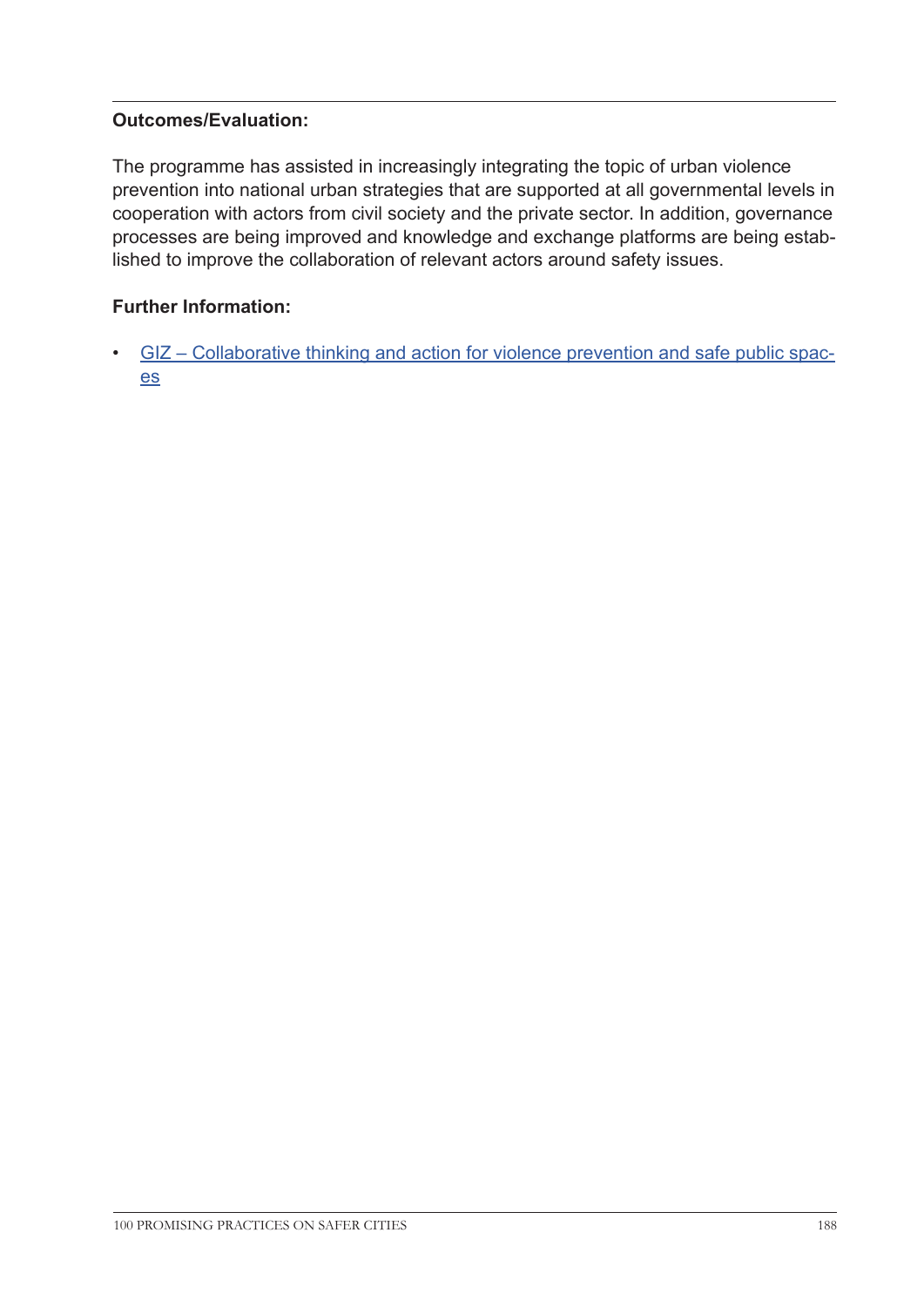## **OBSERVATORY ON CITIZEN SECURITY AND COEXISTENCE**

*Juarez, Mexico*

| <b>Region:</b> | <b>North America</b>               |
|----------------|------------------------------------|
| Years:         | $2008 -$ ongoing                   |
| Keywords:      | Safety, Violence, Governance       |
| Organisation:  | <b>Juarez Municipal Government</b> |

#### **Objective:**

- To coordinate efforts by several agencies to produce information and data on violence and injuries, both intentional and accidental, as well as to map out critical geographic crime hot spots;
- To ensure the information collected is used in policy-making efforts regarding safety related public policies.

#### **Target Population:**

General public, inhabitants of the municipality of Ciudad Juarez.

#### **Summary:**

The Observatory is independent, autonomous and citizen-based. The Observatory is one part of a comprehensive public health approach that views violence and injuries as a preventable problem that is everybody's responsibility. This approach begins with the building of a data system that is reliable and adaptable to produce timely data on safety that is also sustainable and supported by agencies at all three levels of government (Federal, State and Local) as well as non-governmental organizations. Data and information generated by the observatory is used to produce periodic reports through a bulletin, and shared with the general public via a web page.

#### **Main Partners:**

Municipal Government of Juarez, Autonomous University of Ciudad Juarez, United States-Mexico Border Office of the Pan American Health Organization (PAHO / WHO), Integral Development of Family of Juarez (Desarrollo Integral de la Familia (DIF) de Juárez), Service of the Medical Examiner (Servicio Médico Forense (SEMEFO)), Mexican Institute of Social Insurance No. 6 (Instituto Mexicano del Seguro Social No. 6), Health Secretariat – National Center of Accidents Prevention (Secretaría de Salud - Centro Nacional Prevención de Accidentes), Municipal Institute of Investigation and Planning (IMIP) (Instituto Municipal de Investigación y Planeación (IMIP)), Instituto CISALVA - Universidad del Valle, Cali, Colombia, Public Security Secretariat of Juarez (Secretaría de Seguridad Pública de Juárez), General Directorate of Transit of Juarez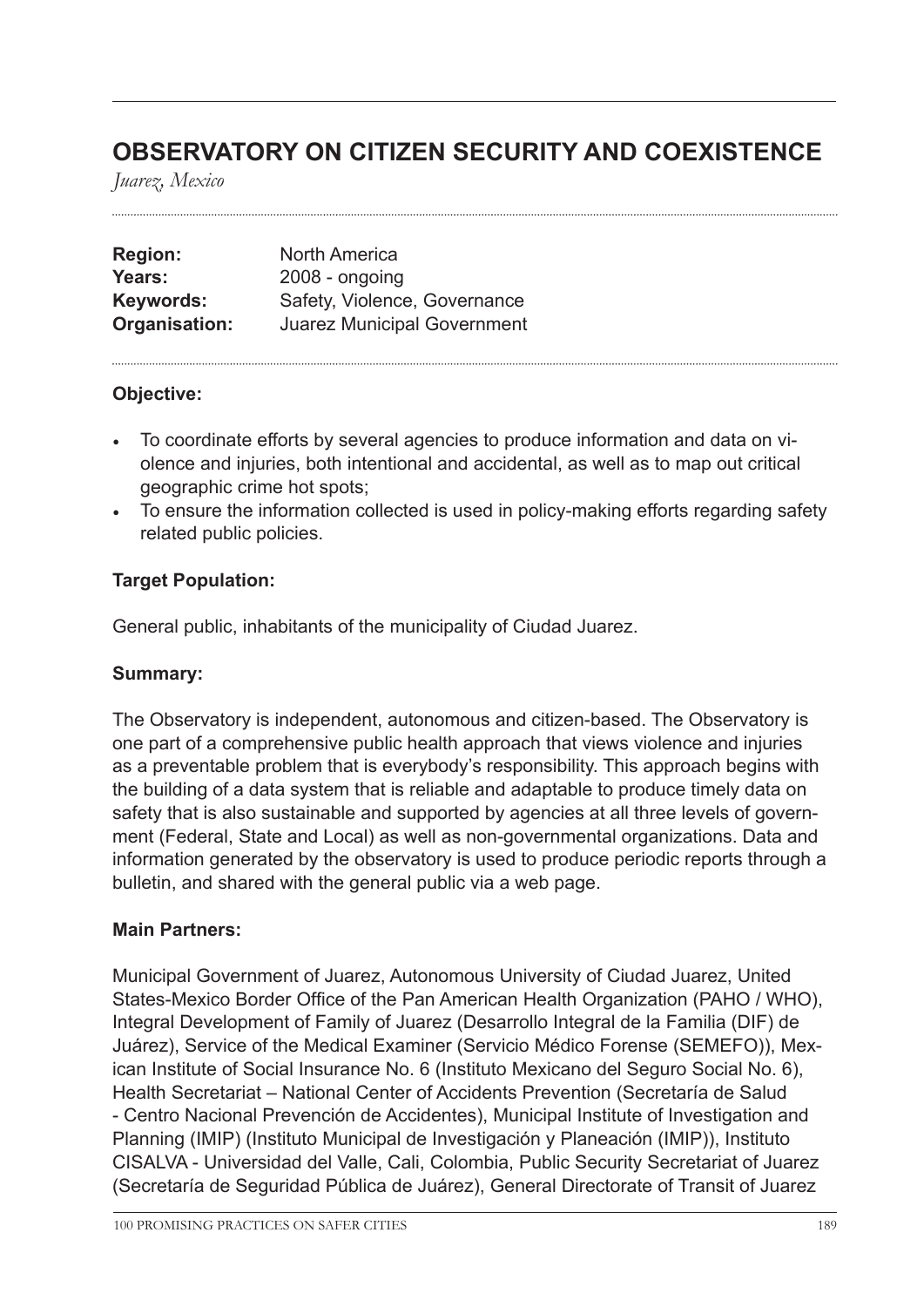(Dirección General de Tránsito de Juárez), etc.

### **Outcomes/Evaluation:**

The Observatory is unique in its activities in the region and has been claimed as a promising initiative. An evaluation has not been conducted.

#### **Further Information:**

• [Observatorio Juarez](http://observatoriodejuarez.org/dnn/Acercade/Vision.aspx)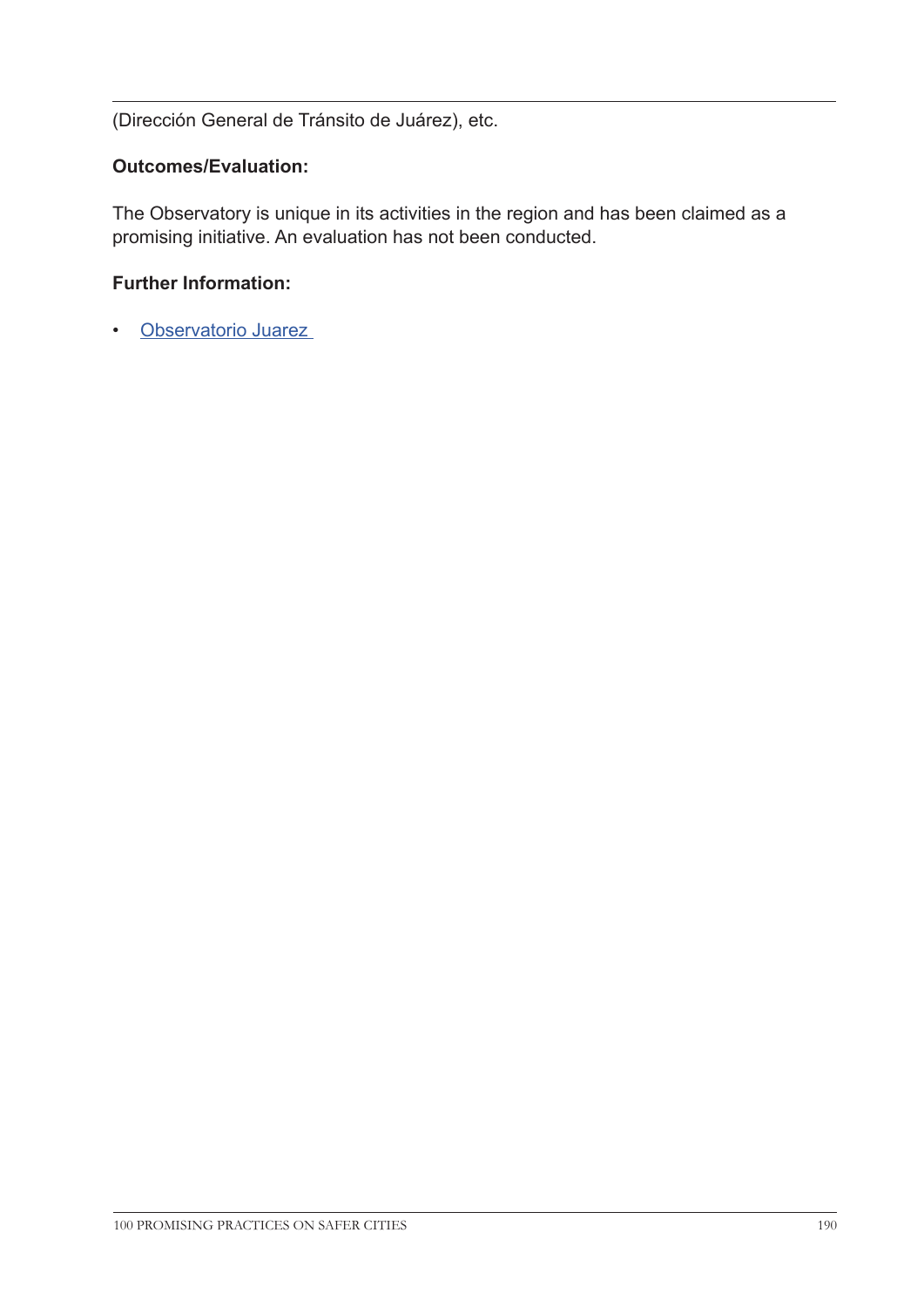## **SALOC – JOINT OPERATIONS ROOM**

*Lisbon, Portugal*

| <b>Region:</b> | Europe                                                |
|----------------|-------------------------------------------------------|
| Years:         | $2010 - 2013$                                         |
| Keywords:      | Civil protection, Disaster Reduction, Risk Management |
| Organisation:  | City of Lisbon                                        |

#### **Objective:**

- To improve the capacity of prevention and risk management in the Lisbon area;
- To bring all civil protection and security forces together in the design, planning and operational organization of security through a single communications system.

#### **Target Population:**

Lisbon inhabitants.

#### **Summary:**

In 2010, the City of Lisbon inaugurated SALOC, the joint operations room which brings together the Lisbon Fire Brigade, the Municipal Police, Forest Fire department and the Department of Civil protection in one place, supported by a single communications system. These four entities were working in different physical spaces and were acting in an independent manner, with little or no coordination. A single communications and operational unit (SALOC) allows for a more pro-active management in the field of civil protection.

The main results were establishing a common strategy for disaster reduction; reducing delays in responding to emergency situations/disasters; and setting up an "occurrence management system" to streamline and simplify the entire process of creating and recording proceedings.

This system is used by the partners of SALOC as well as by the Mayor of Lisbon, Deputy Mayor in charge of security and the National Authority for Civil Protection.

#### **Main Partners:**

City of Lisbon through its Local Police, Civil protection department, Fire service, Forest fire department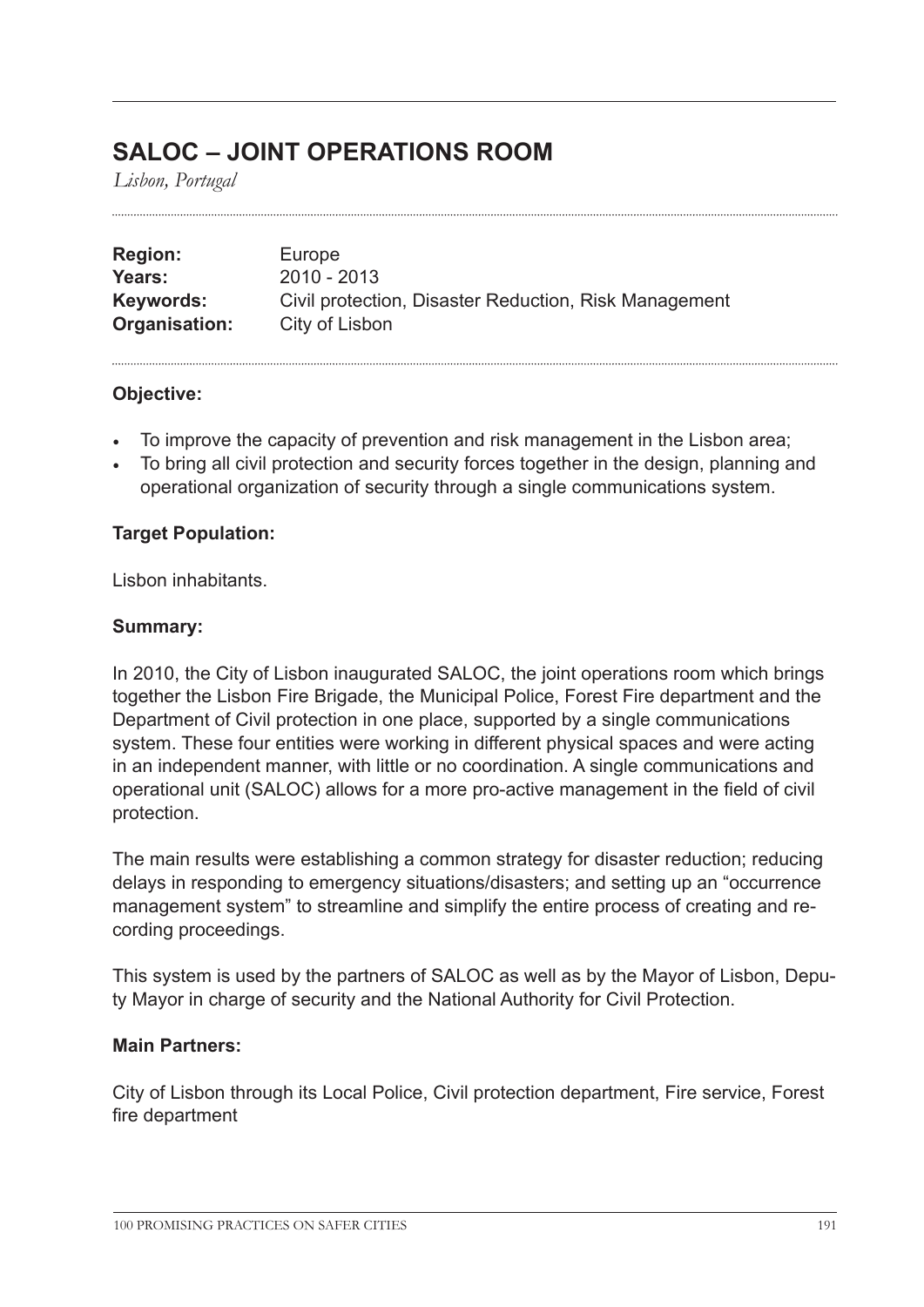## **Outcomes/Evaluation:**

The results show better coordination and efficiency of the methods used in the field of civil protection. Furthermore, all the systems are dynamic and tend to evolve along with the organisations and the emergence of new technologies.

The integration of the City of Lisbon's emergency communications system into the national 'Integrated System of Security and Emergency Networks in Portugal' (SIRESP) is a key element that demonstrates the project's success. It shows the need to ensure intercommunication and interoperability between different services and the forces responsible for public safety and emergencies that work on a local level, and their integration into a single national system.

## **Further Information:**

• [Camara Municipal de Lisboa - Safety](http://www.cm-lisboa.pt/en/living-in/safety/sos-program)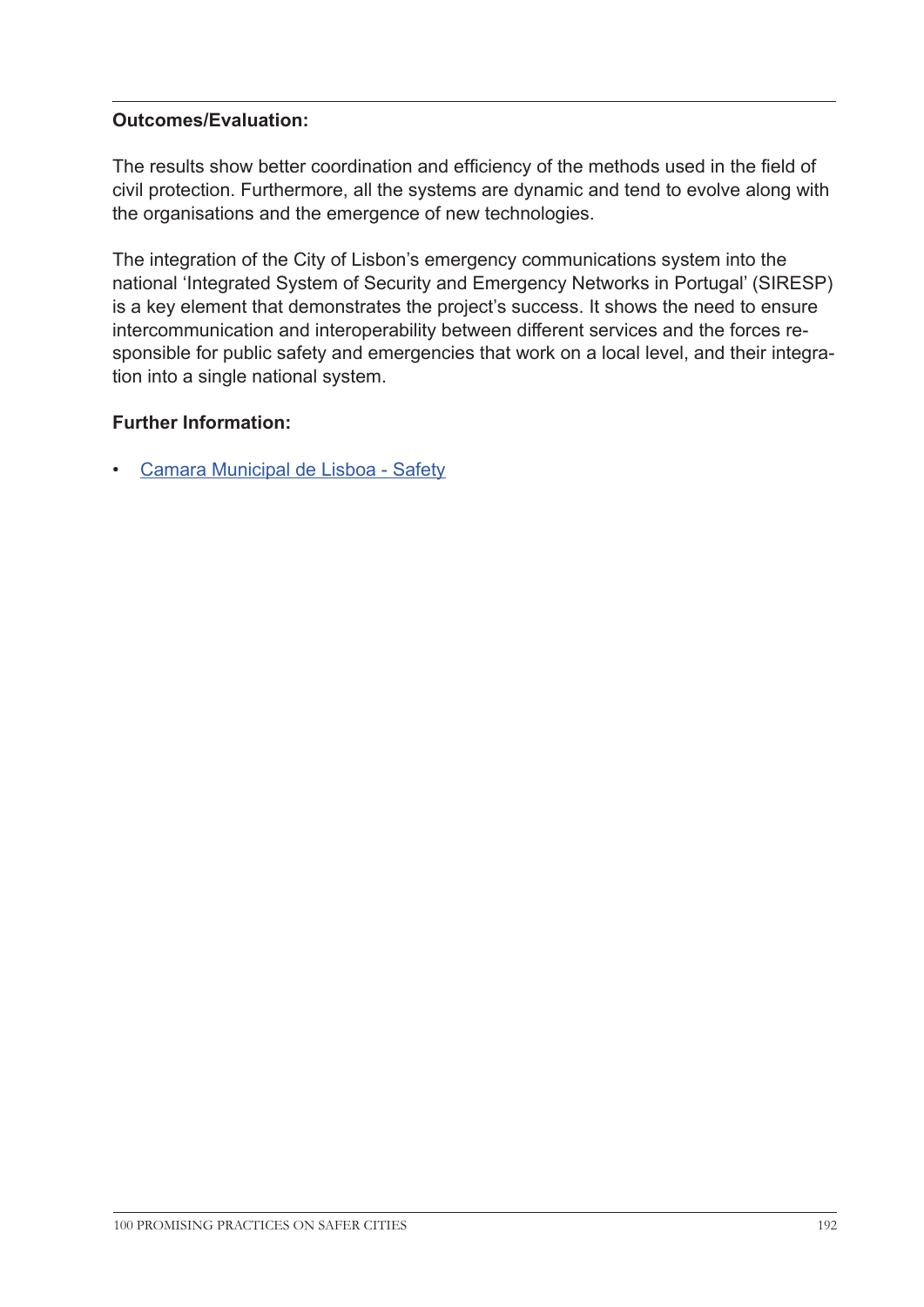## **PILOT PROJECT ON CCTV**

*Mannheim, Baden-Wuttermberg, Germany*

| <b>Region:</b> | Europe           |
|----------------|------------------|
| Years:         | 2001 - 2007      |
| Keywords:      | Technology       |
| Organisation:  | City of Mannheim |

## **Objective:**

- To improve crime prevention by preventing delinquency, improving citizens' feeling of security, and increasing the risk of being caught;
- To improve punishment by identifying offences, criminals and dangerous situations, making new lines of inquiry, making arrests with the best evidence;
- To improve the efficiency of police actions by an effective use of police forces, greater monitoring capacity, shorter intervention time.

## **Target Population:**

The project targets places rather than people. Nine cameras were installed; six were used from 2001 to 2007 and 3 are still working in the train station area.

#### **Summary:**

Mannheim's CCTV network of 9 cameras (only 3 remain) is small for a city of 340,000 inhabitants. Its mission was, in accordance with State police law, to prevent and investigate offences and crimes in the problematic areas of the town centre.

#### **Main Partners:**

City of Mannheim, Local Police

#### **Outcomes/Evaluation:**

In Baden-Württemberg, CCTV is only allowed in public places with a high crime rate. If this proof of the need for CCTV becomes invalid, the system must be deactivated, as in the case of Mannheim in 2007. The crime rate in the town centre had dropped by 70% so the cameras there were disconnected. Since 1 January 2008, the CCTV system is only active in front of the train station.

Since then the crime rate has not changed significantly. video-surveillance's positive effect on security has been maintained without an increased police presence. The planning of public spaces that accompanied the CCTV network is probably responsible for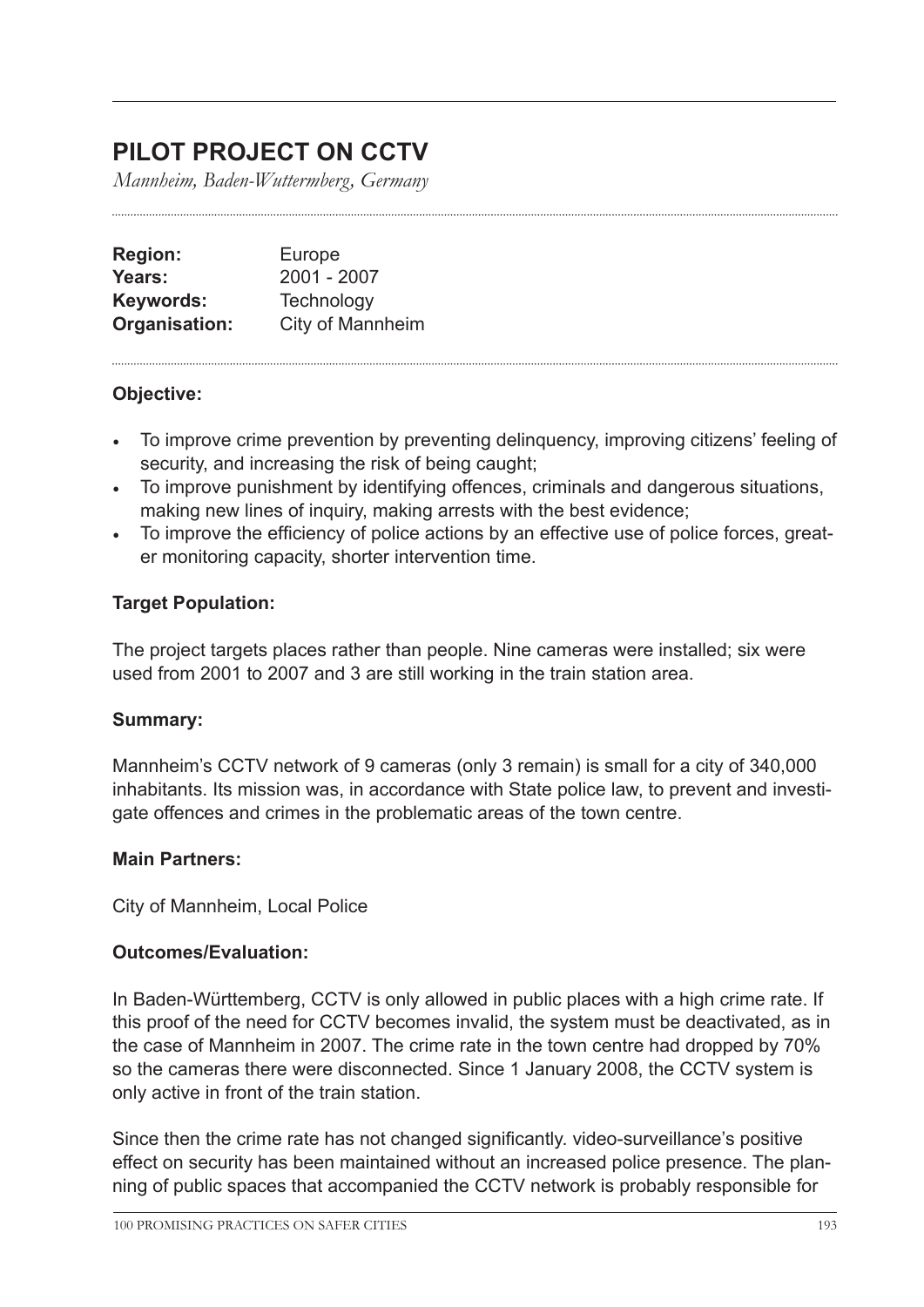the impact's sustainability. The space is more open, pleasant, visible and better lit.

Due to a slight delay, it was not possible to take a safety audit before the system's installation as it would have necessitated a scientific analysis of the system's impact. The evaluation is therefore limited to the trends in crime since the system's installation. These trends have been documented through the police's usual statistical tools and special statistical tools for spaces under video-surveillance. Thus comparisons can be made and trends identified. These observations were published annually in a report on the functioning of the system.

## **Further Information:**

Töpfer, E. and Köber, T Open street CCTV — The pilot project in the city of Mannheim in: Heinrich-Böll-Stiftung (ed.), Save Privacy. (In German)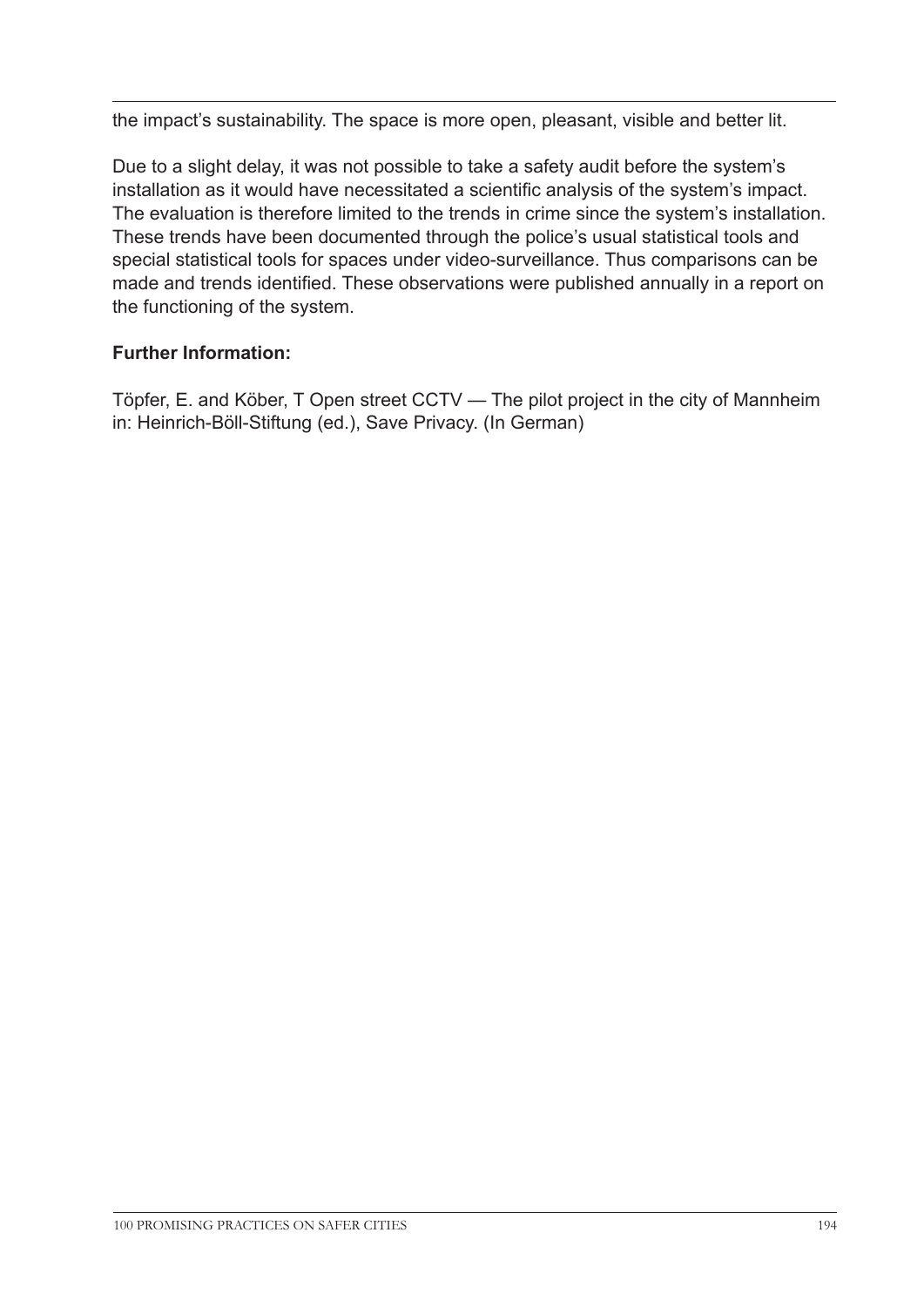## **MEUSE-RHINE EUROREGION CRIME OBSERVATORY**

*Liege Province, Europe*

| <b>Region:</b> | Europe                                             |
|----------------|----------------------------------------------------|
| Years:         | $2009 - ongoing$                                   |
| Keywords:      | Crime observatory, cross-border cooperation, drugs |
| Organisation:  | Meuse-Rhine Euroregion Crime Observatory           |

#### **Objective:**

- To observe crime in the cross border area of the Meuse-Rhine Euroregion;
- To improve the cooperation of the Belgian, German and Dutch crime prevention and law enforcement institutions;
- To provide scientific assistance to the Euroregio stakeholders;
- To implement cross-border survey on the feeling of insecurity;
- To create a documentation centre on crime phenomena in the region.

#### **Target Population:**

Local and regional authorities; police; justice; crime prevention stakeholders in the three bordering countries Belgium, Germany and the Netherlands. Indirectly, also the population of the region.

## **Summary:**

Stakeholders on the different sides of the borders had seen over the years that it was difficult to tackle problems linked to drugs alone, if the border to other countries with quite different drug policies was so close. Supported by an academic report (De Ruyver/ Fijnaut 2008) they decided on a cooperation project to jointly tackle drug problems in the Meuse-Rhine Euroregion. With the support of the EU's INTERREG IV-A programme the EMROD crime observatory was created. EMROD is an interdisciplinary, multi-agency, multi-language clearing house for information and a platform for cooperation. While its first mission was the creation of a thorough understanding of the problems linked to drugs and the mechanisms in the region, partners quickly extended cooperation on other forms of criminal activities in the border region.

#### **Main Partners:**

Liège Province (pilot) Limbourg Province (Belgium and Netherlands), Regio Aachen, Governments and police authorities (and attorneys) of the bordering regions/states in Belgium, the Netherlands and Germany, the Meuse-Rhine Euroregion and the university of Liège.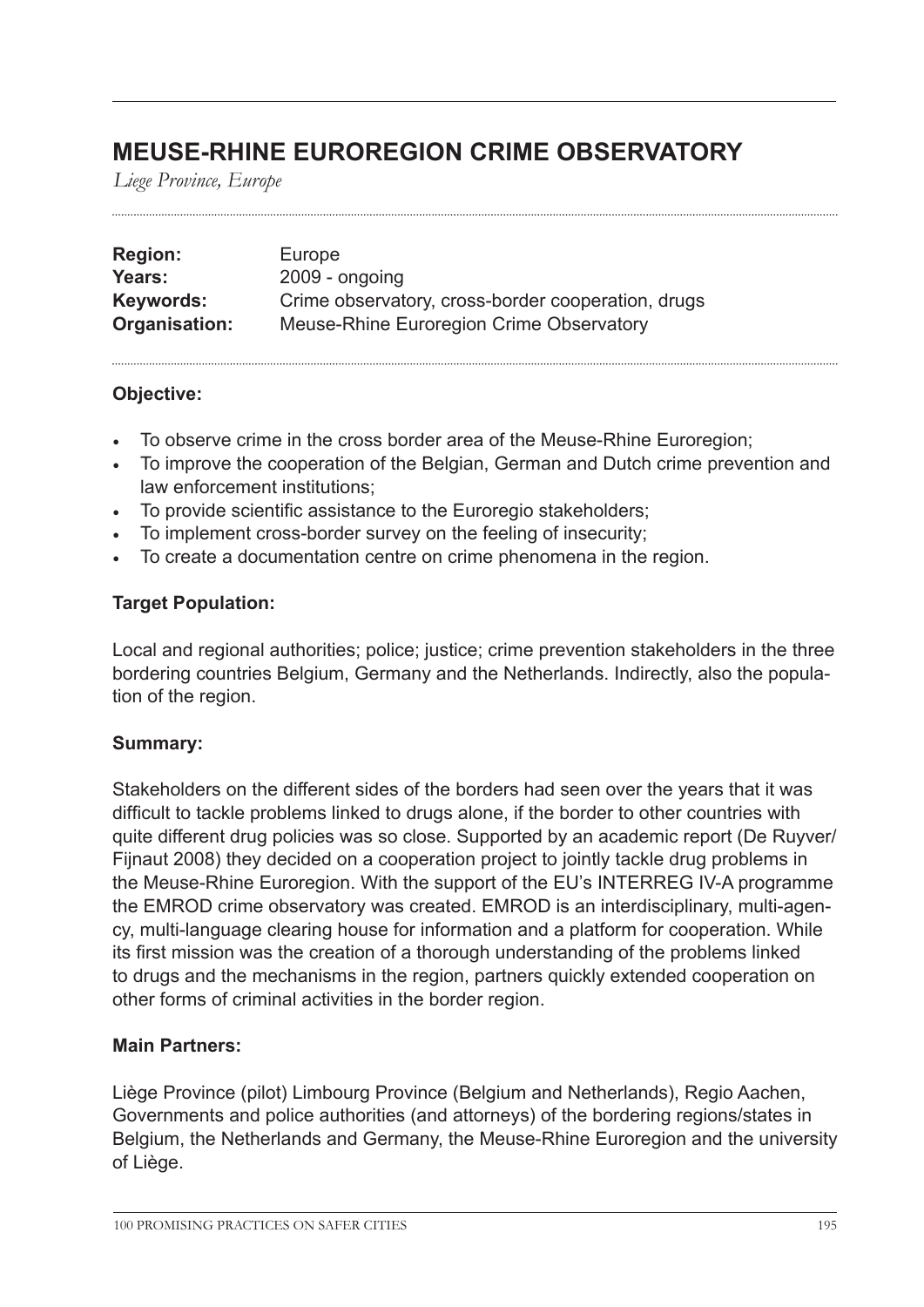## **Outcomes/Evaluation:**

In four years of existence, EMROD analysed the following crime problems in the cross-border area: production and trade of cannabis products, production and trade of synthetic drugs, metal theft, burglaries, and trafficking in human beings.

EMROD has undertaken a comprehensive survey on the feeling of insecurity in the Euroregio. It has established thematic working groups of actors of all three countries notably on drugs and addictions. It has provided academic analyses of problems and proposed conference and colloquiums on different issues. It has created a resource centre on its website and its intranet section.

A key to its success is the openness of the different partners to work together. EMROD is an instrument to establishing cross border partnership of different stakeholders to work jointly on different cross border crime problems.

## **Further Information:**

• [Emrod](www.emrod.org 
)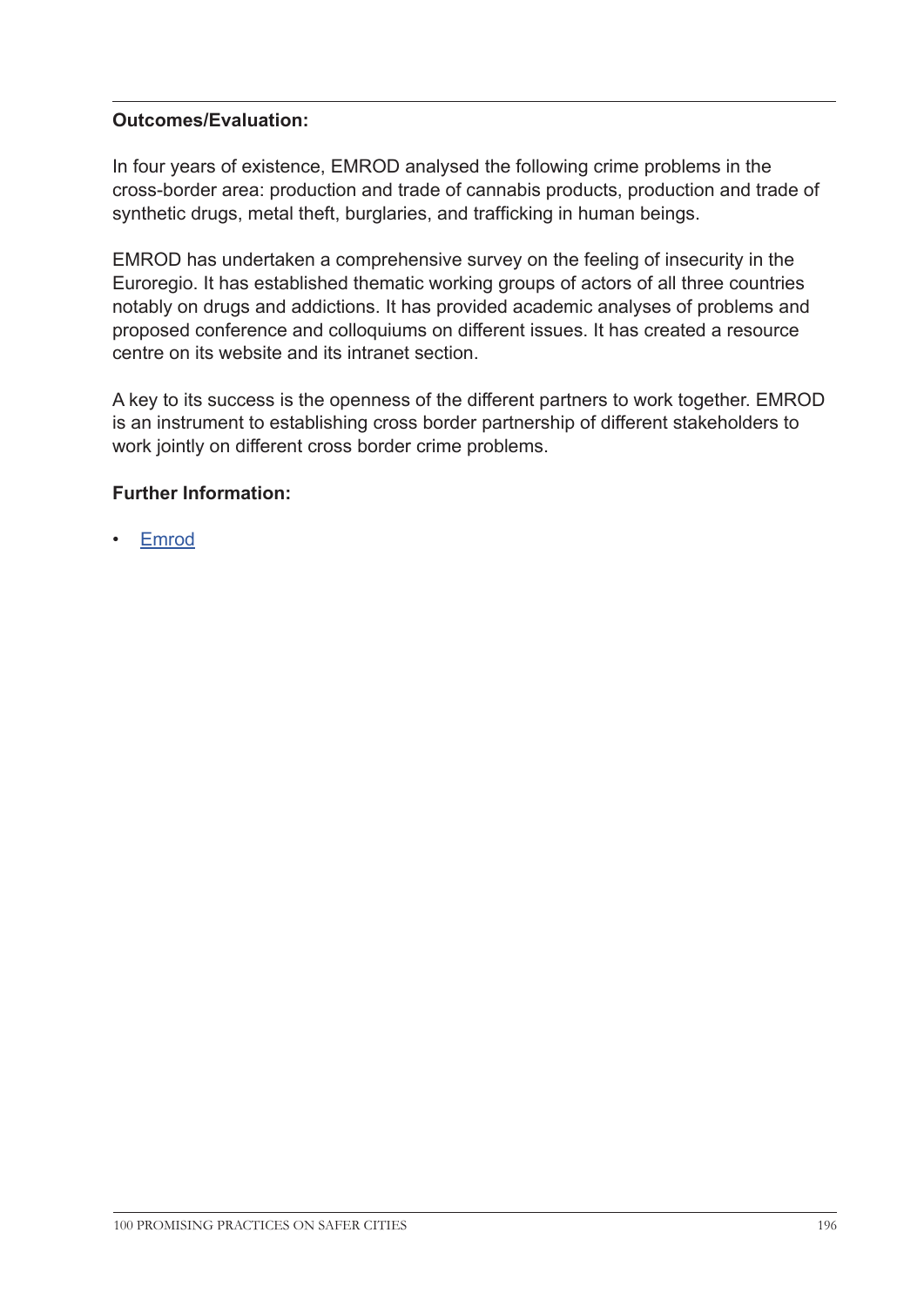## **NO LONGER LOST IN TRANSLATION: STRENGTHENING TIES WITH THE SPANISH COMMUNITY**

*Newport News, United States*

| <b>Region:</b> | <b>North America</b>               |
|----------------|------------------------------------|
| Years:         | 2004                               |
| Keywords:      | Citizen Integration, Immigration   |
| Organisation:  | <b>Hispanic Advisory Committee</b> |

#### **Objective:**

- To improve relations and the trust between the Police Department and the Hispanic Community in Newport;
- To strengthening ties with the Spanish community.

#### **Target Population:**

Hispanic Community in Newport.

#### **Summary:**

In an effort to reduce crime in the Hispanic community, the Newport News Police Department took a proactive approach by setting up a training program for all members of the police department on Hispanic/Latino culture to ensure that officers could better communicate and understand a group that grew up in a culture where the police were feared.

The Police Department held the first Hispanic Community Leaders meeting, which hosted Hispanic leaders from different areas of the City. The topic of discussion was on building trust between the community and law enforcement personnel. This initiative, coupled with city leadership's desire to improve communications with Hispanic residents, led to the establishment of the Hispanic Advisory Committee (HAC). This Committee is comprised of 12 Hispanic community members who either live or work in the city and are actively involved with the Hispanic community. The members represent a variety of backgrounds including the medical, real estate, non-profit, health, and faith-based fields. Their expertise and direct involvement in the community provide an in-depth view of the wide-ranging issues that affect the limited-English speaking community. In 2009, HAC developed a detailed strategic plan that outlined several goals, including holding a public forum, developing informational tools, partnering with various community groups, facilitating training for city staff, formulating a volunteer/internship program and liaising with the Department of Human Services.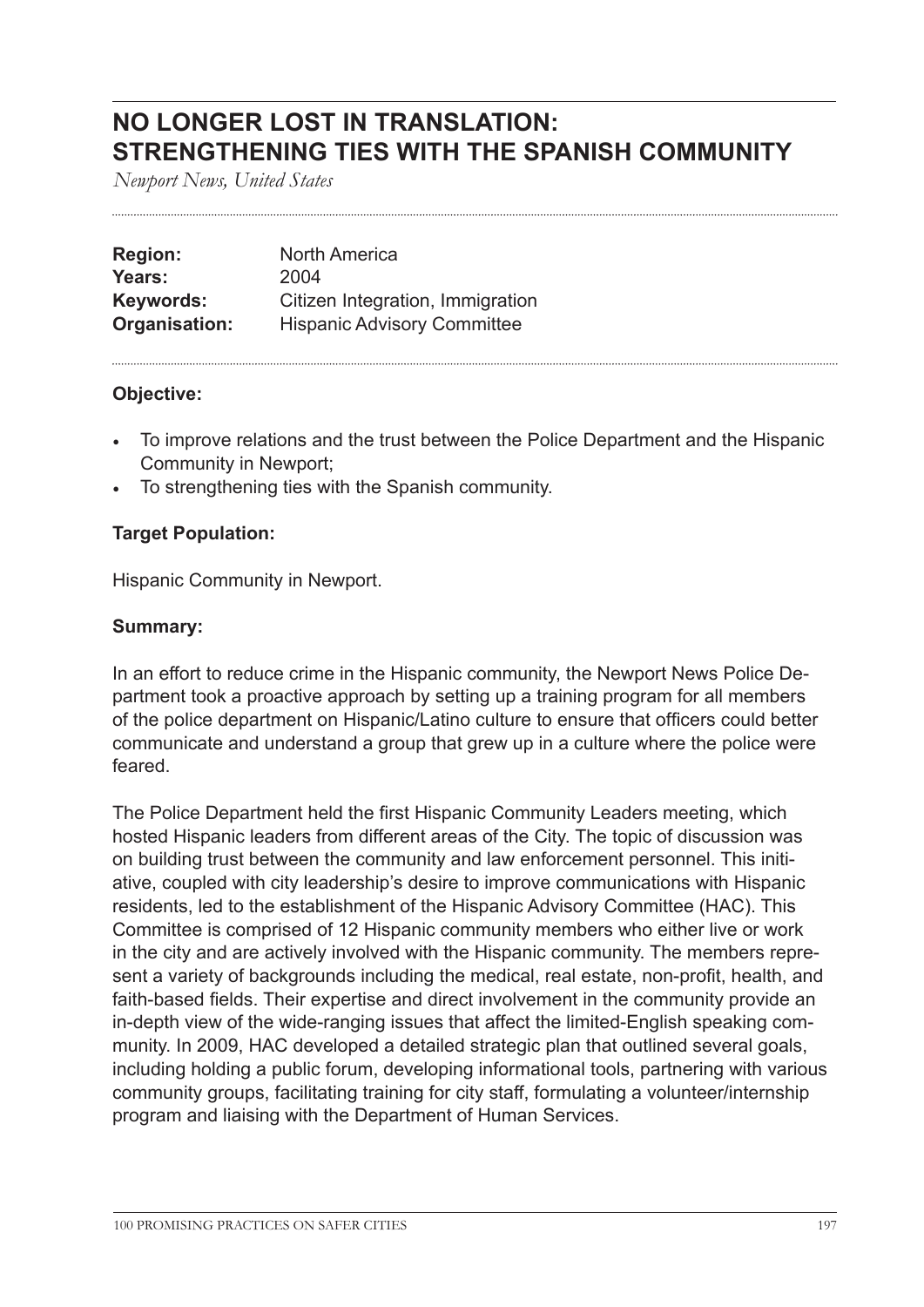#### **Main Partners:**

Human Services, Health, Public Schools, Parks and Recreation, Sheriff's Office, Police Department, Fire Department and Codes Compliance.

#### **Outcomes/Evaluation:**

One result was a short-term rise in crime, as previously unreported crimes were not being tracked, and so this was an expected result. Within the year, the crime rate began to drop again as police efforts began to educate the community on how to avoid becoming victims of crimes.

#### **Further Information:**

• [Newport News - No Longer Lost in Translation](http://www.nngov.com/city-manager/hispanic/NLC%20AME%20application%202010.pdf
)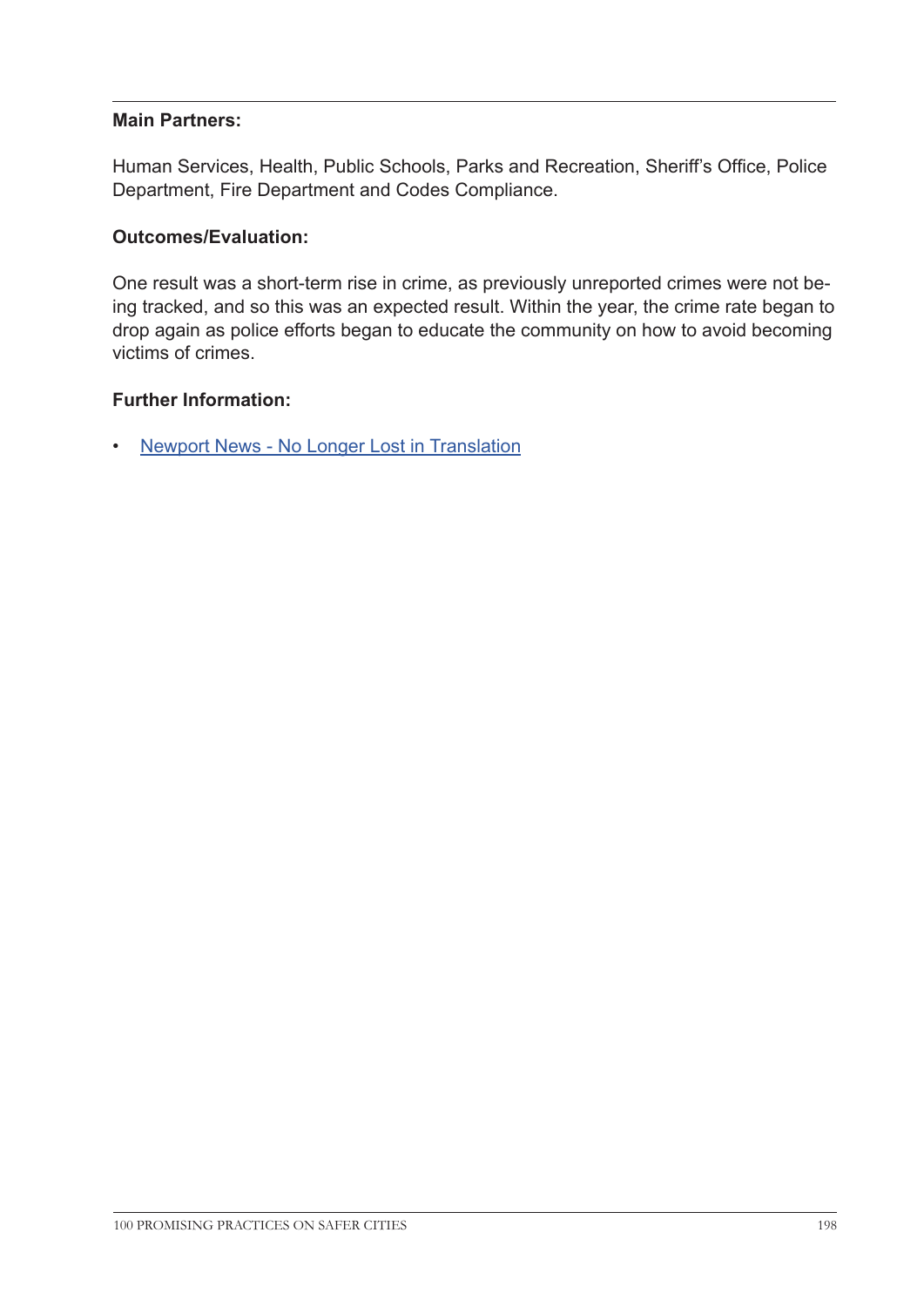## **VIDEOPROTECTION PLAN FOR PARIS (PVPP)**

*Paris, France*

| <b>Region:</b> | Europe                                                       |
|----------------|--------------------------------------------------------------|
| Years:         | $2008 - ongoing$                                             |
| Keywords:      | Privacy Protection, Ethics committee, Citizen participation, |
| Organisation:  | City of Paris                                                |

#### **Objective:**

- To help manage road traffic and strengthen road safety;
- To help maintaining public order, in particular at events and demonstrations;
- To help protecting institutions and critical infrastructure;
- To help securing Paris, protecting its inhabitants and visitors against crime;
- To help preventing the risk of terrorism especially around high risk places;
- To facilitate police interventions as well as the fire department and other emergency services.

#### **Target Population:**

General population.

## **Summary:**

The Video Protection Plan for Paris is a polycentric public area CCTV system of 1105 cameras set up between 2008 and 2012 with access to further 10 000 cameras of partners such as the Paris transport authority (RATP), national railway company (SNCF), museums, shopping centres. This camera network built around 480 km of dedicated optic fibre has 260 operators working in thirty control rooms. It is embedded into a geographic information system, including the position of police cars and teams. It can provide images live, time-delayed, different data export forms and regularly stores imaged for 30 days.

#### **Main Partners:**

Prefecture de Police of Paris and city of Paris; public private partnership with a consortium of private companies for installation and maintenance of the system

#### **Outcomes/Evaluation:**

The PVPP respects all seven principles of the Efus Charter for democratic and responsible use of CCTV. It goes beyond legal obligations and has given itself an ethical charter as first introduced in Lyon (legality). It was set up with clearly defined missions (ne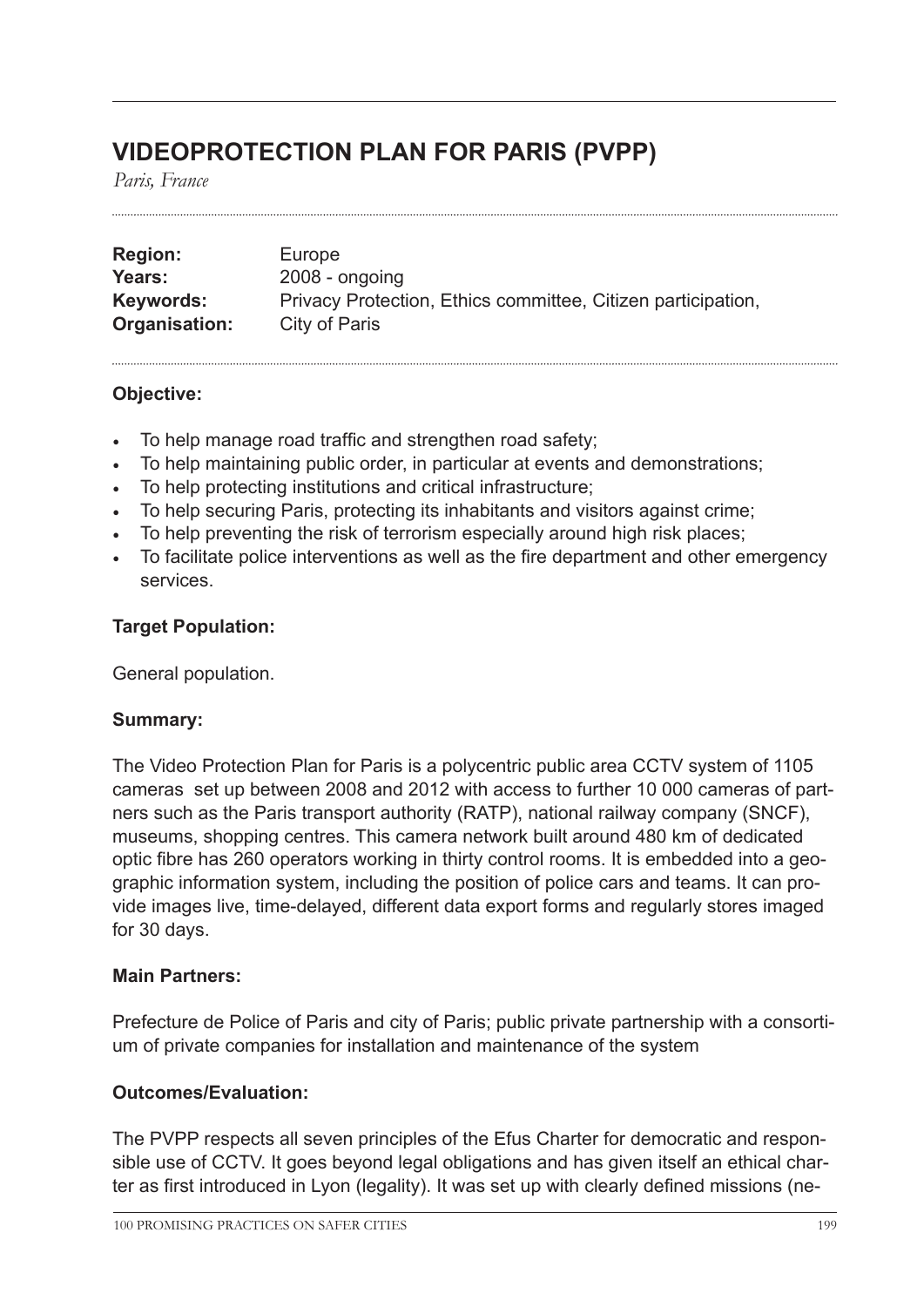cessity). It dynamically blacks out private areas from the scope of the cameras and the data is highly secured (proportionality). Transparency was achieved through a website and brochures, 520 comprehensive CCTV information signs and an online map with all cameras. Accountability is achieved through strong identification, electronic tractability of all system operations and well-trained operators. Independent oversight is achieved through an ethics committee. Citizens have been consulted prior to camera installations in 30 neighbourhood meetings. The neighbourhood meetings led to the modification of 10% of the original CCTV plan.

The prefecture de police points to the utility of the system, which had been used in 10 months in 6 348 cases, leading to 1 090 identifications and 2 839 arrests. The Ethics Committee was already set up during planning phase and has not had to intervene since the launch of the system.

## **Further Information:**

• [Prefecture de Police - Actions de Prevention](http://www.prefecturedepolice.interieur.gouv.fr/Vous-aider/Actions-de-prevention/Dispositifs-ZSP-et-videoprotection/Le-Plan-de-videoprotection-pour-Paris)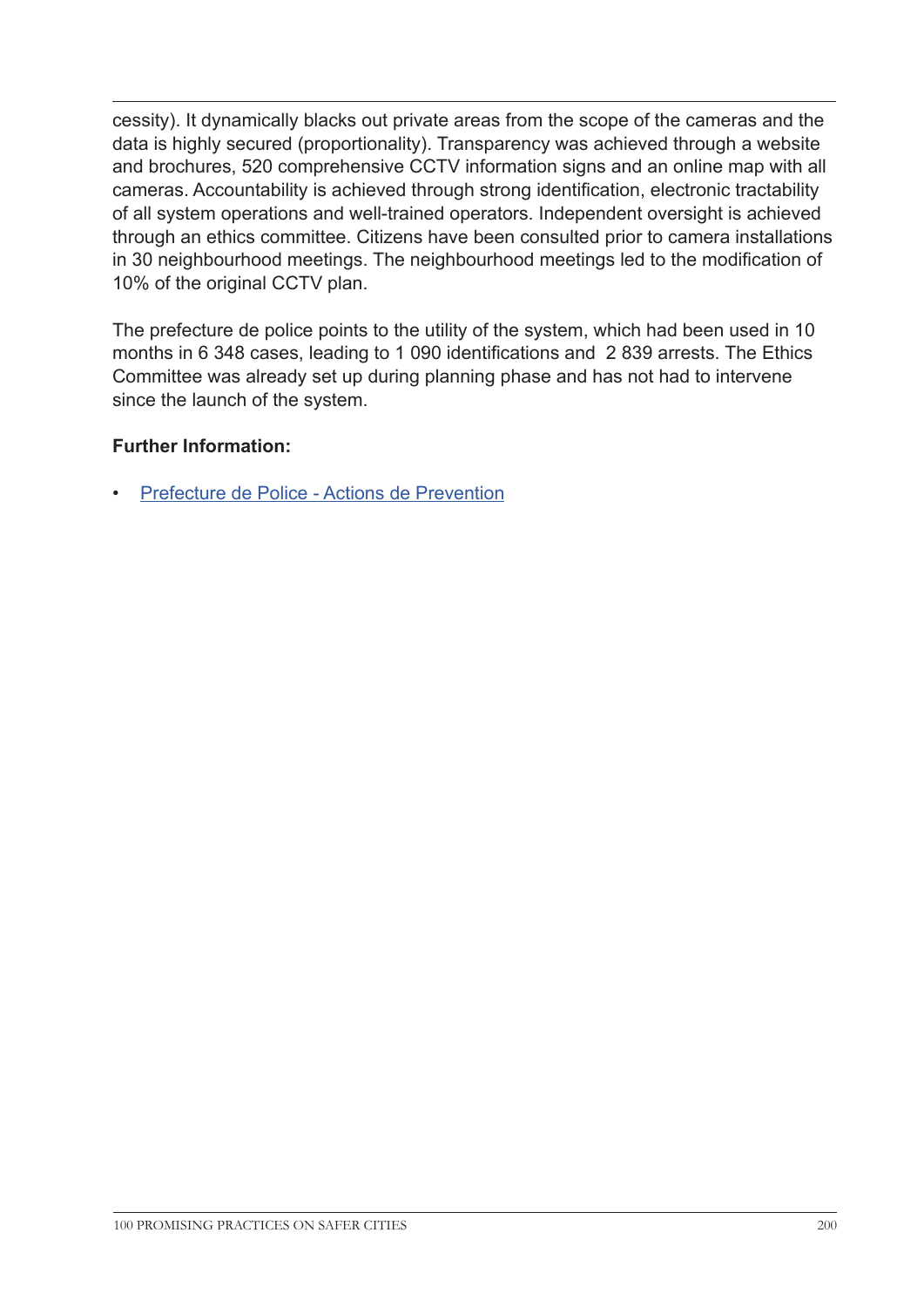## **PACT FOR LIFE (PACTO PELA VIDA)**

*Pernambuco, Brazil*

| <b>Region:</b> | South America                      |
|----------------|------------------------------------|
| Years:         | 2007                               |
| Keywords:      | Partnership, Strategy              |
| Organisation:  | <b>Pernambuco State Government</b> |

#### **Objective:**

• To reduce violence with a focus on reducing crime against people and cultural heritage sites.

## **Target Population:**

High crime areas in the City of Pernambuco.

#### **Summary:**

The Pact for Life is a transversal and integrated public safety policy that involves several partners. The first activity was the preparation of the policy: State Plan for Public Security (PESP PE-2007) in May 2007. Thereafter, 138 projects were developed and implemented by the state and local organizations to prevent and reduce crime. The projects range from the reform of the police and correctional services, to social prevention programs that have been inspired by ongoing dialogue with national and international bodies.

A strategic document was developed within the PESP PE-2007, which includes guidelines for all government-based actions that have a goal of reducing of intentional violent deaths (e.g. homicide, injuries followed by death, and robbery) in the state of Pernambuco. The goal was to reduce intentional violent deaths rates by 12% per year starting from 2007.

#### **Main Partners:**

Municipalities, the Federal Government, the Judiciary, the Legislature, and the Ministry of Justice.

#### **Outcomes/Evaluation:**

Since the launch of the PESP PE-2007, the Government of Pernambuco follwed all 138 projects on a weekly basis and there are monthly progress reports.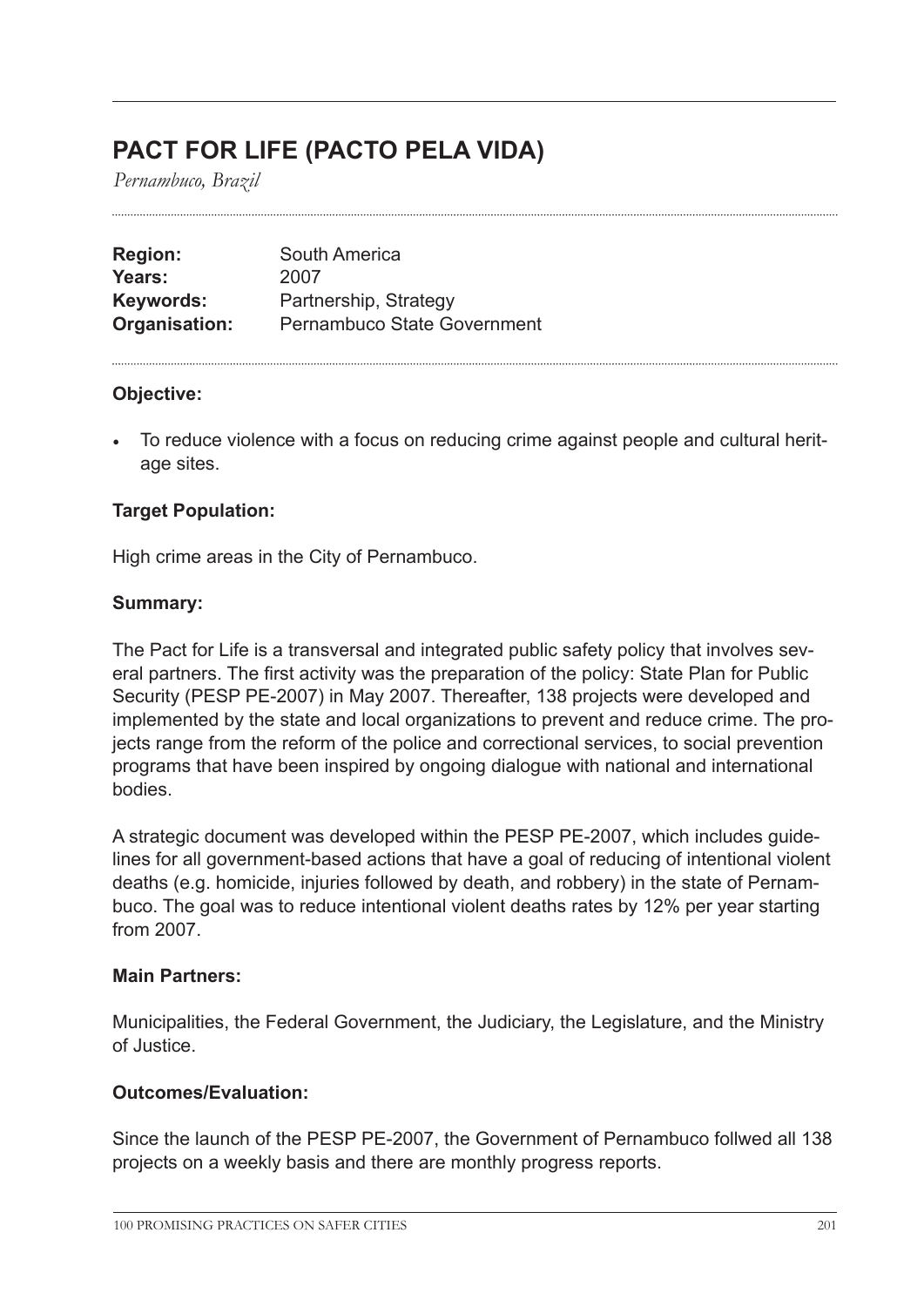Every six months, a steering committee of the PESP PE-2007 prepared a report to monitor any improvements in public safety. Monthly bulletins are available on the website and offer some results

The Government of Pernambuco has received international awards, which includes three awards from UN Award for Public Service (UNPSA) in the following categories: Promotion of participation in the development of public policies through innovative mechanisms; promotion of public service-delivery geared to gender; and improving the delivery of public services.

## **Further Information:**

• [Pacto Pela Vida](http://www.pactopelavida.ba.gov.br/)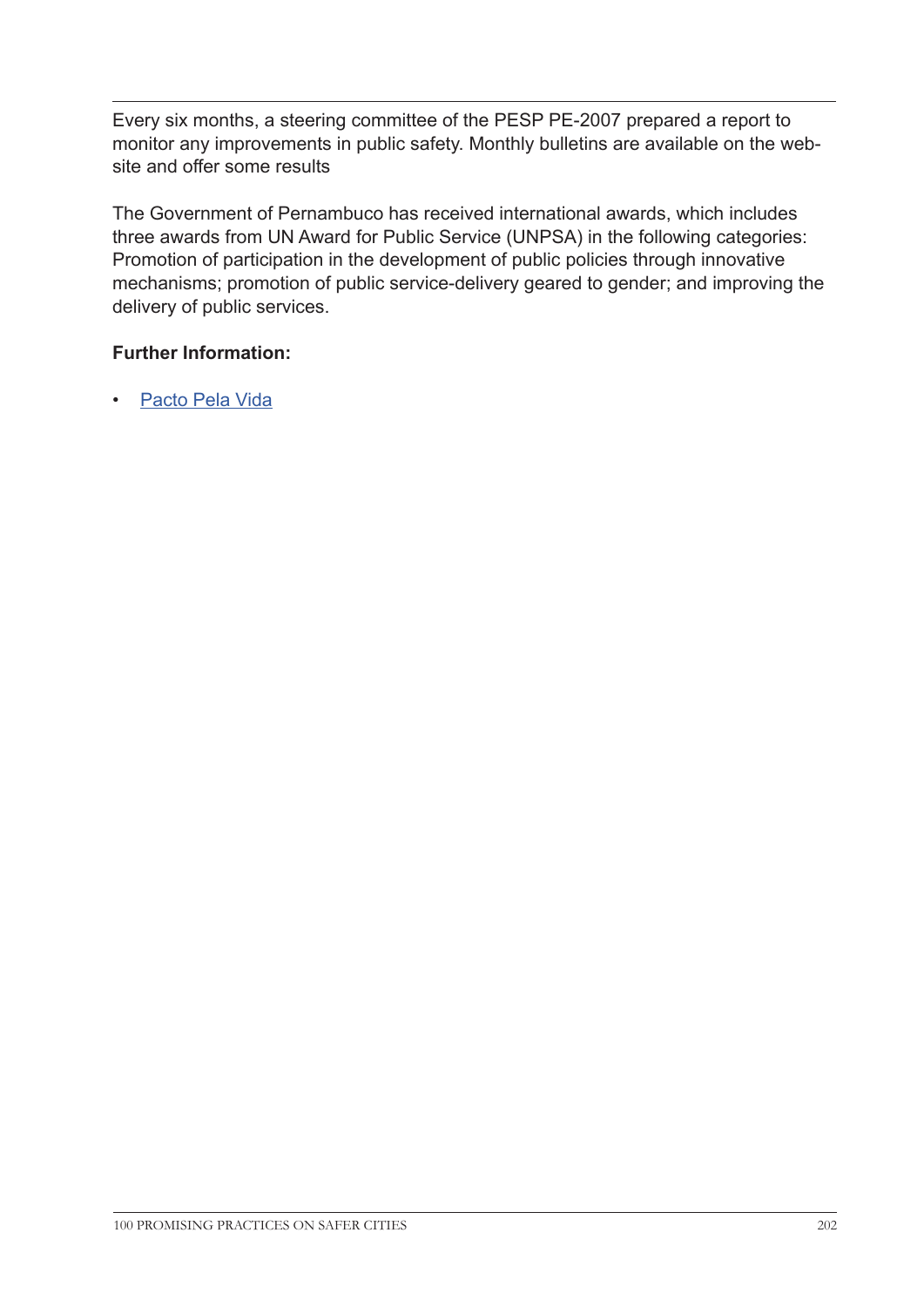## **ROTTERDAM SAFETY INDEX**

*Rotterdam, Netherlands*

| <b>Region:</b> | Europe                                                                           |
|----------------|----------------------------------------------------------------------------------|
| Years:         | 1999                                                                             |
| Keywords:      | Crime statistics, Neighbourhood classification, Subjective and<br>Objective data |
| Organisation:  | City of Rotterdam                                                                |

## **Objective:**

- To measure the safety situation of the city at any given moment;
- To analyse and compare figures and data;
- To enable security policies to be adjusted if necessary.

#### **Target Population:**

This is a comprehensive project that aims to manage all the security policies in the City. Some citizens will be targeted directly through surveys.

#### **Summary:**

The Safety Index provides an insight into the situation of the city. The index brings together various types of information regarding urban security. Measuring urban security is not simple: on the one hand, objective data such as complaint files may not be effective as people are reluctant to report crime. On the other hand, subjective data alone would not be accurate as perceptions of security vary greatly among citizens. Thus the index is composed of both subjective and objective data.

Subjective data comes from questionnaires. At least 150 residents within each district are asked to participate and these people are divided up according to the population composition in the district. This type of data is collected once a year.

Objective data comes from two sources: (1) Incidents, violations, crimes and other signs recorded by the police, fire services and the waste-removal department; (2) Economic and social characteristics of each neighbourhood, such as population composition, house prices, percentage of the population receiving benefits. All this data is incorporated into a standard "Safety Index" (ranging from 1, least secure, to 10, most secure).

## **Main Partners:**

The City cooperates with: police, fire services, Roteb (waste department) and other bodies reporting on incidents, violations and crime. Another partner is the Centre for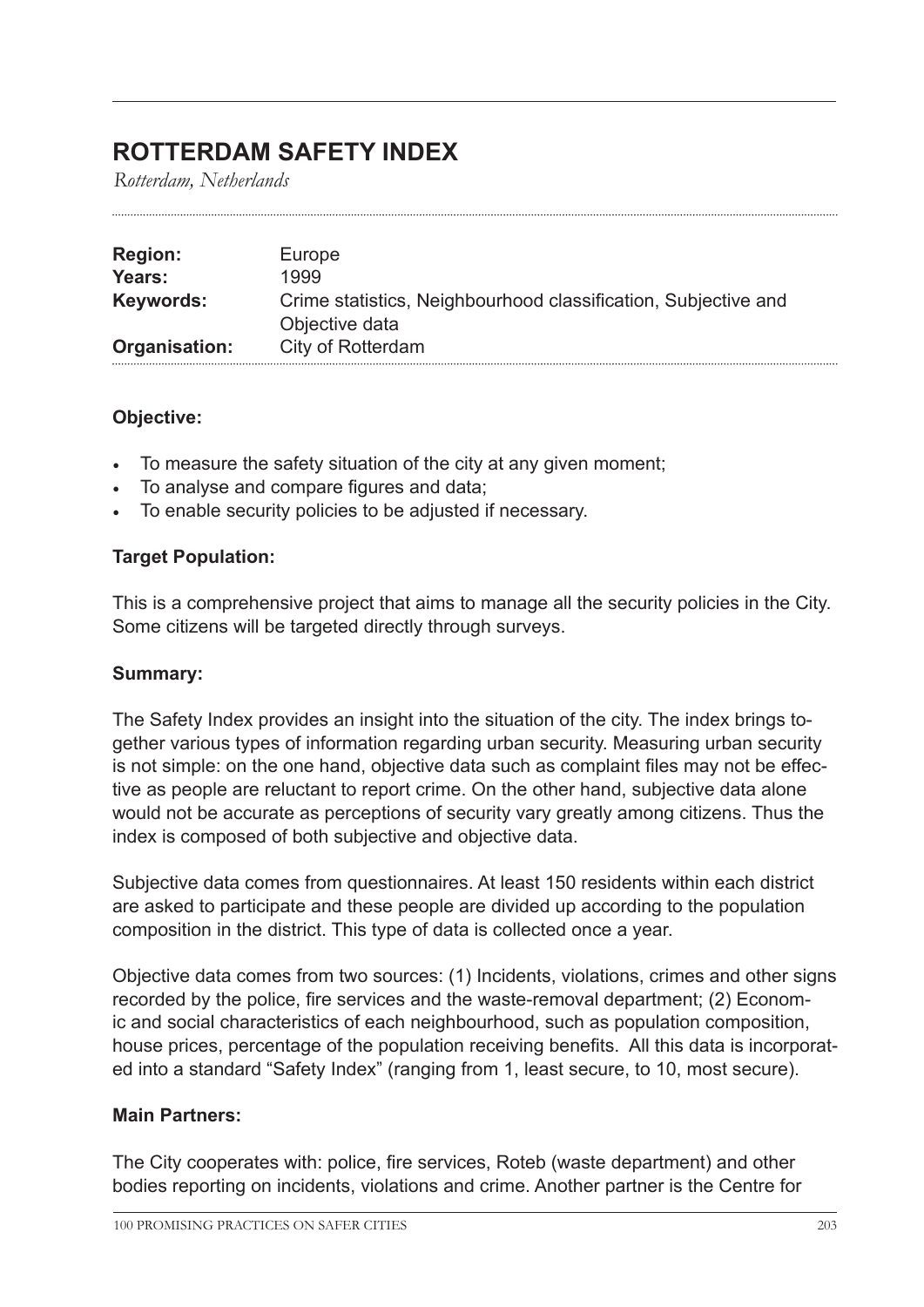Research and Statistics of Rotterdam which helps collect and analyse the vast amount of data gathered each year.

### **Outcomes/Evaluation:**

The Safety Index enabled political decisions to be adjusted and justified based on actual data (e.g. presenting police forces from one neighbourhood to the other, etc.).

The mix of subjective and objective data enables the collection of convincing data on urban security. The Safety Index enables the effectiveness of some prevention policies to be tested and to compare the "level" of security from one year to another.

#### **Further Information:**

• [Rotterdam](http://www.rotterdam.nl/Directie%20Veilig/PDF/VJAPengels%202010-2014.pdf
) - Summary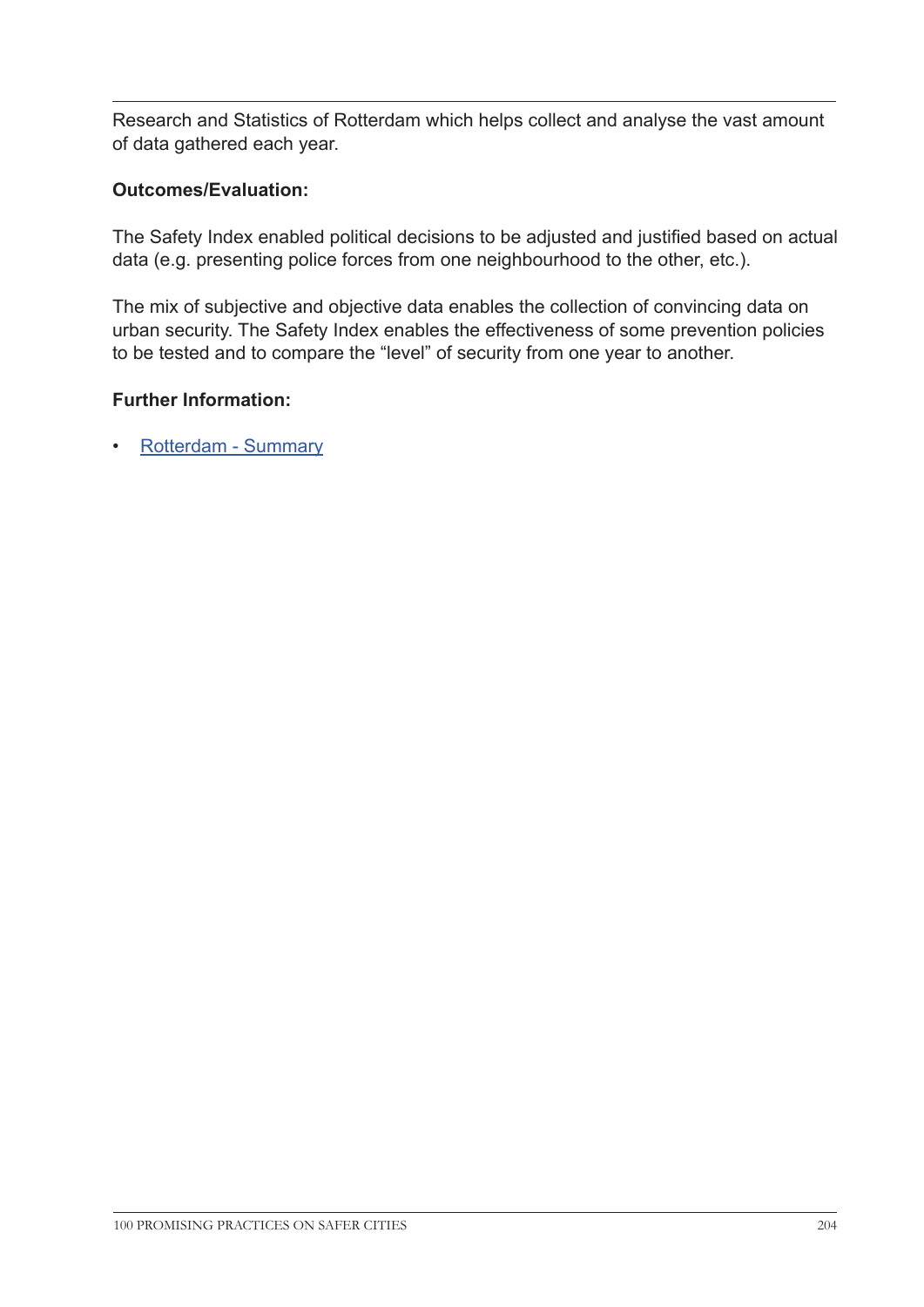## **COMMUNITIES THAT CARE PILOT PROGRAMME**

*New Orleans, United States*

| <b>Region:</b> | Europe                                         |
|----------------|------------------------------------------------|
| Years:         | $2008 - 2012$                                  |
| Keywords:      | Youth prevention, data-driven decision making, |
|                | Community empowerment                          |
| Organisation:  | Crime Prevention Council of Lower Saxony       |

#### **Objective:**

- To help communities prevent youth behavioural problems before they develop;
- To provide community-based partnerships with reliable information on the prevalence of youth behaviour problems and of underlying factors (risk- and protective factors);
- To transfer scientific prevention knowledge to local community prevention coalitions;
- To assess risk and protective factors at community level in order to match preventive programmes to the highest risk factors and/or lowest protective factors;
- To assess capacity building, needs and resources, effective prevention programming, evaluate results;
- To enhance sustainability of community prevention coalitions;
- To help prevention policy-makers choose effective or promising programmes for funding.

#### **Target Population:**

Local citizens

## **Summary:**

Derived from a public health model, the Communities That Care (CTC) approach was originally developed in the US to assist and guide community prevention coalitions. Several countries adopted the CTC method (e.g. Australia, Columbia, UK, The Netherlands, Germany, Cyprus and Croatia), using the same implementation strategy and instruments.

The CTC operation system encourages communities to use prevention science to plan and implement effective measures to prevent youth behavioural problems based on each community's risk and protection profile. The CTC's core elements include: Research risk and protective factors, work with effective prevention programmes, community ownership of local implementation, proactive training, technical assistance and evaluation of local results.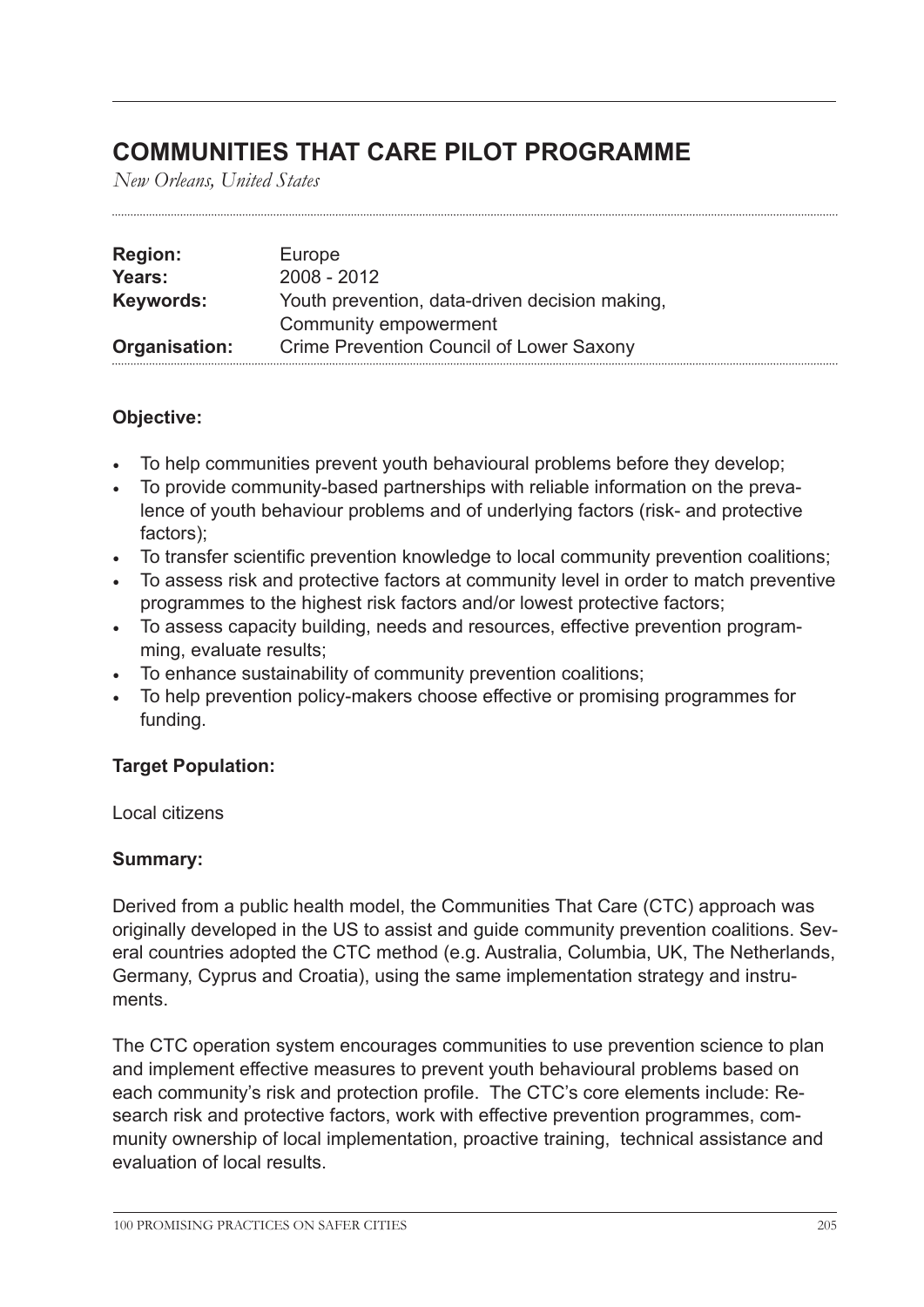#### **Main Partners:**

Crime Prevention Council of Lower Saxony (pilot), Districts of Emsland, Osnabrück and Nienburg, Cities of Göttingen, Hannover, Oldenburg, Stadthagen, Hameln, Nordstemmen (partners).

### **Outcomes/Evaluation:**

Main results of the evaluation of the CTC approach- pilot in Lower Saxony include that the approach was easy to implement provided that the available resources suit the method and this is ensured by setting the right priorities. Participants also saw the method as a good opportunity to make an inventory and overview of the resources available in a particular area and highlighted the CTC approach's evidence-based, goal-oriented strategy, rendering it particularly qualitative.

Local teams accepted and approved of the CTC approach thanks to the large amount of information distributed at training sessions and meetings, and the fact that this systematic method delivers clear directives and practical advice. Recent evaluation of results in the US has shown that CTC can reduce the prevalence of youth behavioural problems in a community.

#### **Further Information:**

• [Communities That Care](http://www.ctc-info.de/
)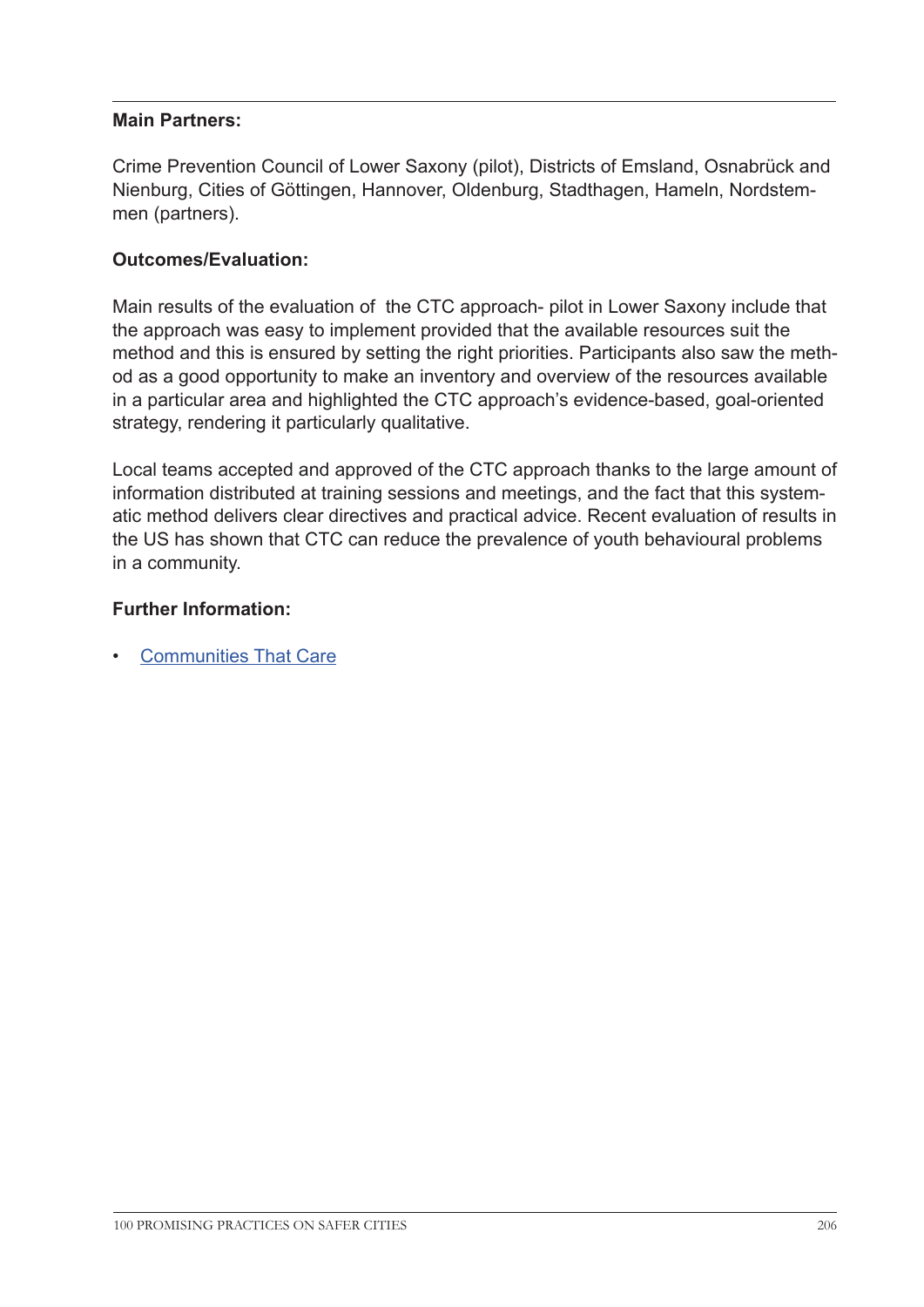## **GLOBAL AND INTEGRATED APPROACH "LOCAL SAFETY AUDIT"**

*Saint-Gilles, Belgium*

| <b>Region:</b> | Europe                                               |
|----------------|------------------------------------------------------|
| Years:         | $2003$ - ongoing                                     |
| Keywords:      | Ongoing evaluation, Partnership, Integrated approach |
| Organisation:  | <b>City of Saint-Gilles</b>                          |

#### **Objective:**

- To establish a general local safety audit procedure;
- To develop a local safety audit that surpasses the simple analysis of the local status.

## **Target Population:**

General population.

#### **Summary:**

This version of the audit would combine criminal records with the actions that are taken to combat crime and represents a step towards the definition of a right balance between the two.

The initiative is divided into three stages: (1) A local analysis of crime and citizens' feeling of security is carried out by taking into consideration objective (crime statistics, geographical data) and subjective (surveys, feeling of security) data. The results of this dual analysis are then shared with the relevant stakeholders in order to establish a shared local safety audit. (2) The analysis carried out in the first place is periodically repeated in order to adapt prevention policies accordingly. Stakeholders also meet every three months in order to discuss these issues. Criminal phenomena are discussed in broad terms and the local official responsible for prevention presents for review all actions that tackle each phenomenon. (3) Meetings with field workers, who are chosen according to the topic that is being addressed, are regularly organised. These meetings allow public officials and field workers to meet each other (build up trust) and to review aspects of the local safety audit.

## **Main Partners:**

Local officials in charge of security and prevention (educators, mediators, stewards, etc.), officers from several departments of the City (urbanism, internal affairs, etc.), Social housing managers, Private sector, Police.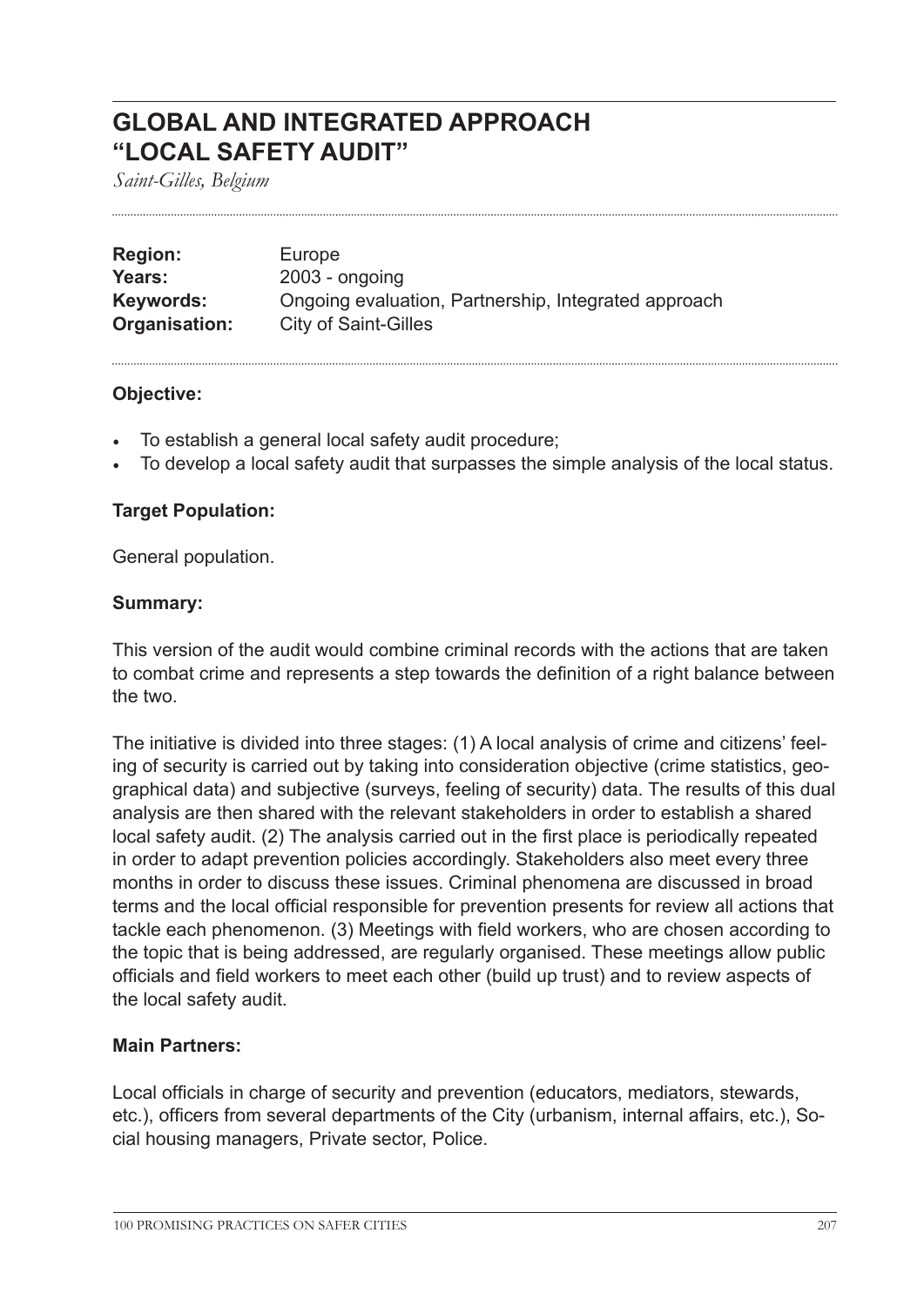## **Outcomes/Evaluation:**

This project promotes a better understanding of criminal and problematic local phenomena; implementing and evaluating targeted actions aimed at tackling security problems in the three areas of the City; and reinforcing mutual trust among local officials, field workers and other stakeholders.

Although the project needs a large investment of human capital in order to work efficiently, it can be started with relatively low material efforts and minimal technical expertise.

## **Further Information:**

• Commune de [Saint Gilles - Service de Prevention](http://www.stgilles.irisnet.be/fr/services-administratifs/prevention/service-de-prevention/
)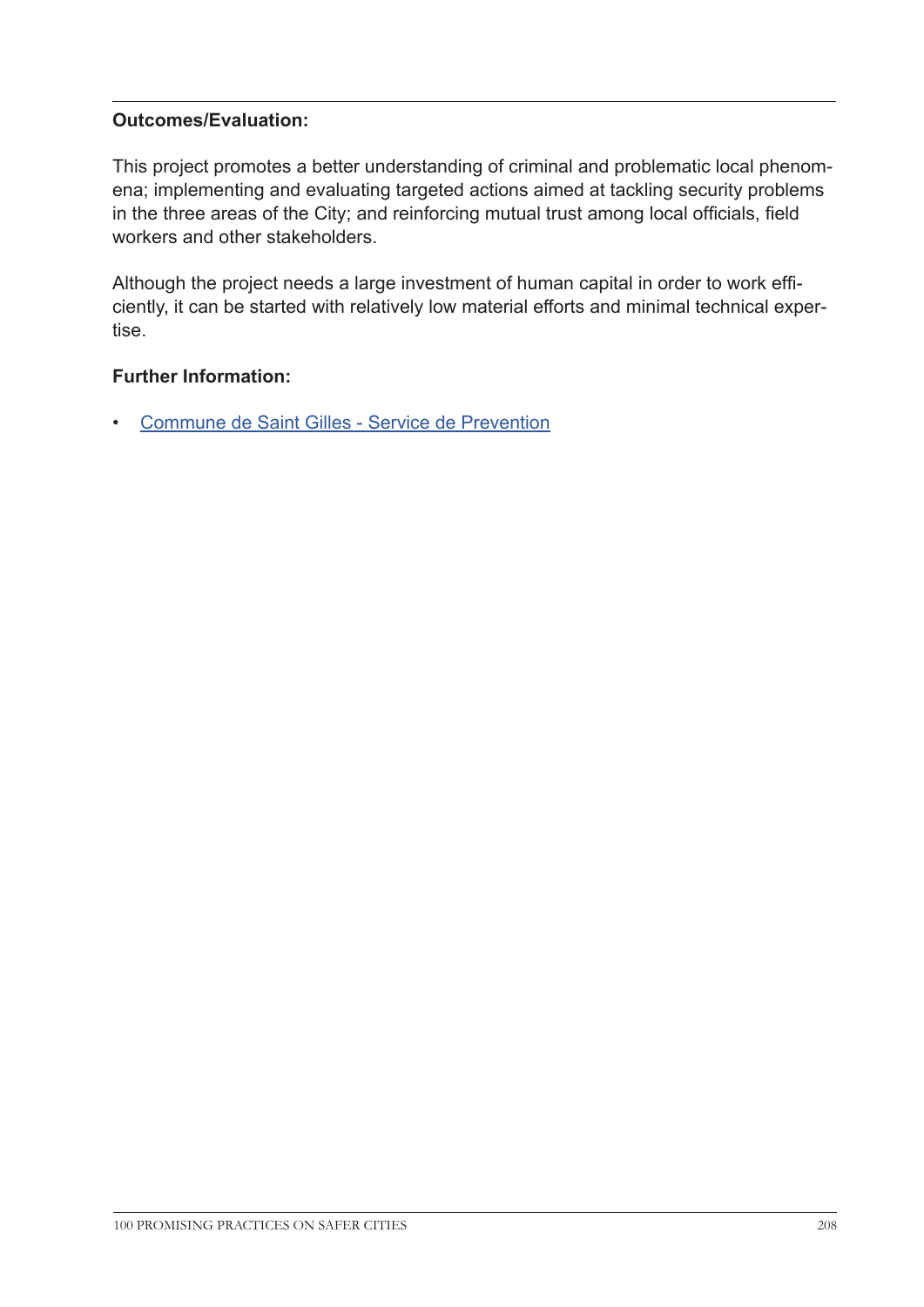## **METROPOLITAN FORUM OF PUBLIC SECURITY**

*Sao Paulo, Brazil*

| <b>Region:</b> | South America                                                     |
|----------------|-------------------------------------------------------------------|
| Years:         | $2001 - ongoing$                                                  |
| Keywords:      | Local authorities, Elected representatives, Governance, Intercity |
|                | cooperation                                                       |
| Organisation:  | Town Halls in the Metropolitan Area of Sao Paulo                  |

#### **Objective:**

• To reduce and prevent crime and violence in the metropolitan area of São Paulo.

## **Target Population:**

Mayors

#### **Summary:**

In March 2001, a first meeting was held between the 39 mayors of the Metropolitan Area of São Paulo. The aim was to discuss and promote crime prevention programmes; develop ways to integrate local strategies at the state and federal levels; develop partnerships with NGOs on crime and violence prevention and control; and to develop meaningful partnerships between the local, state, and federal levels of government.

Since the initial meeting, the mayors have met every quarter to assess their progress and to plan future improvements. Crime prevention legislation has been enacted in several municipalities and a Metropolitan Plan for Violence Prevention has been approved. Working groups, including secretariats and specialized departments in charge of public security, have been established and meet more frequently than their mayoral counterparts.

The working groups have a more specific scope; addressing crime information, municipal policing, crime and violence prevention, social communication and law, criminal, and prison policy. These groups aim to put into practice the decisions taken by the mayors in the plenary sessions of the Metropolitan Forum of Public Security. A permanent secretariat, managed by the São Paulo Institute Against Violence, has been established, and support from the Federal government has helped to set up a permanent forum.

## **Main Partners:**

São Paulo Institute Against Violence (Executive Secretariat), Federal Government and State Government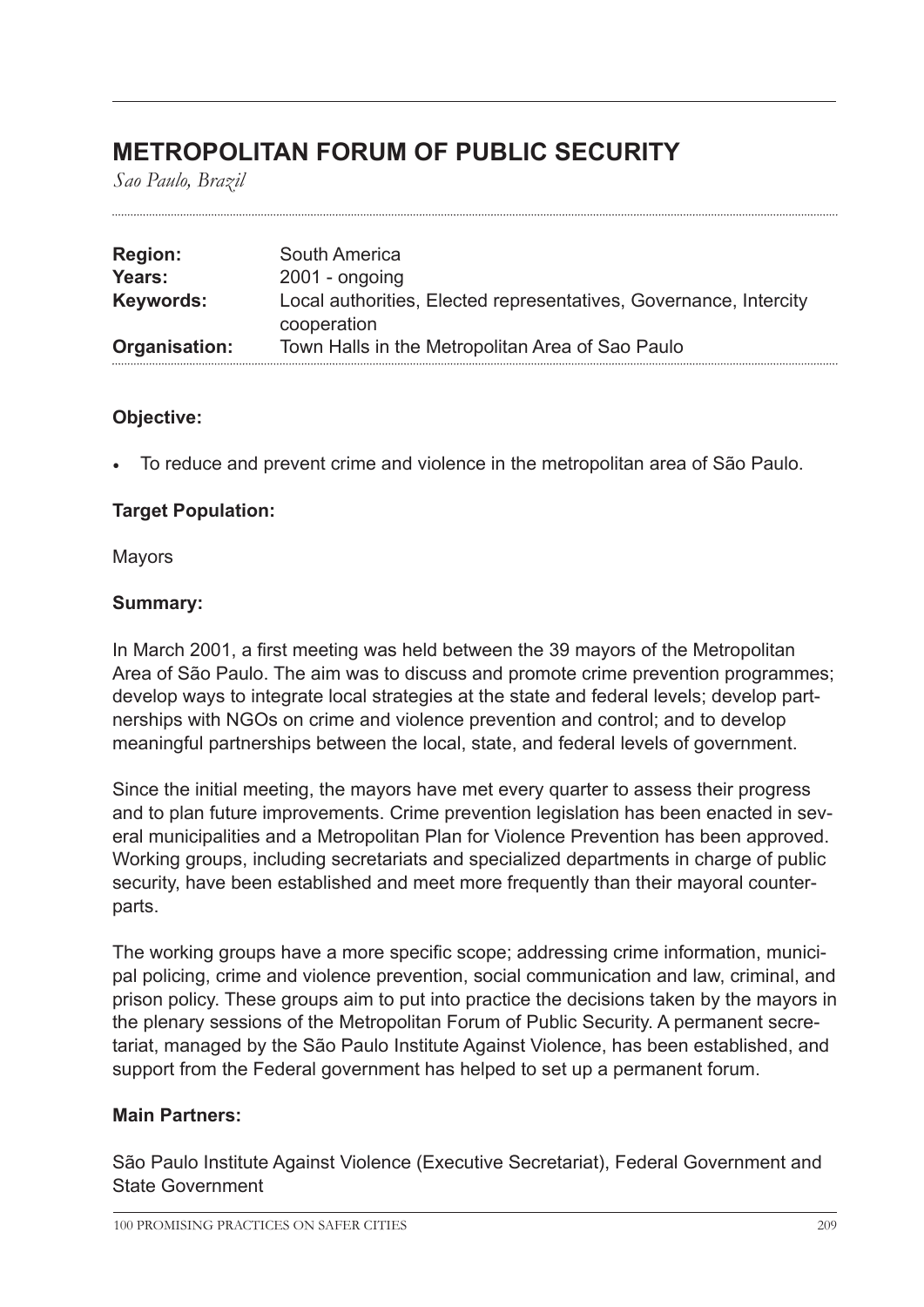### **Outcomes/Evaluation:**

Since its creation, the Metropolitan Forum has held 14 sessions with the 39 mayors. Mayors have a better understanding of the challenges they face and have started to address them. As of December 2004, 11 of the 39 towns in the Metropolitan Area of São Paulo have created general offices or other institutions to coordinate local action in urban security; 26 of the 39 towns have created a municipal police force; and 15 of the 39 towns had enacted regulations on the opening and closing hours of bars.

Results in the metropolitan area of Sao Paulo have shown that there was a significant decline in homicides and thefts per 100,000 inhabitants by 2003. Specifically, the homicide rate per 100,000 inhabitants decreased by 20.5% from 49.3 in 2000 to 39.9 in 2003 and the rate of thefts and car thefts per one hundred thousand inhabitants decreased by 26.5% from 995.1 in 2000 to 731.4 in 2003.

#### **Further Information:**

• [International Center for the Prevention of Crime. \(2005\). Urban Crime Prevention](http://www.crime-prevention-intl.org/fileadmin/user_upload/Publications/Urban_Crime_Prevention_and_Youth_at_Risk_ANG.pdf)  [and Youth at Risk.](http://www.crime-prevention-intl.org/fileadmin/user_upload/Publications/Urban_Crime_Prevention_and_Youth_at_Risk_ANG.pdf)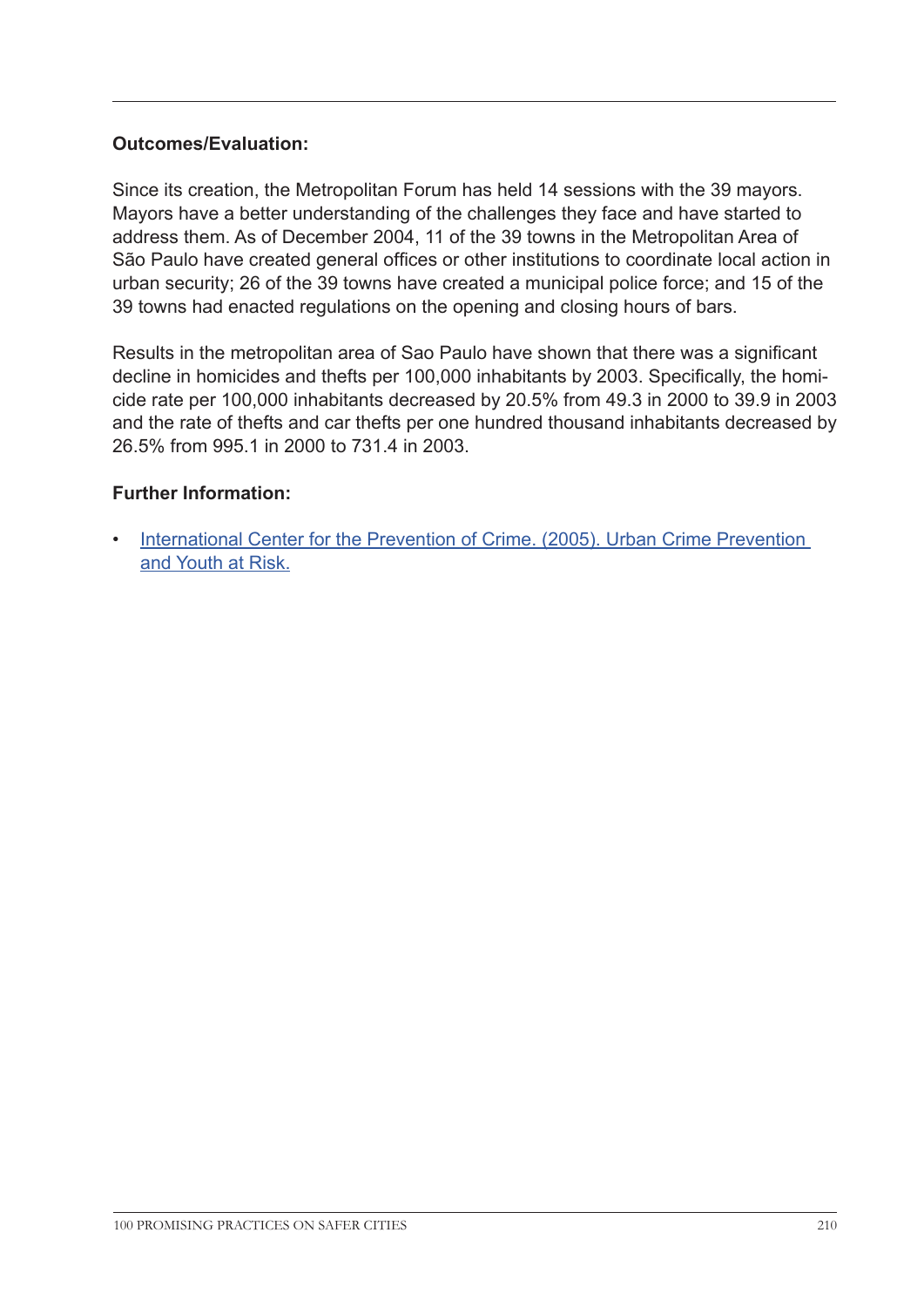## **SAFETY HOUSES**

*Hague, Netherlands*

| <b>Region:</b> | Europe                                                                |
|----------------|-----------------------------------------------------------------------|
| Years:         | $2002$ - ongoing                                                      |
| Keywords:      | Local security – Partners in office-sharing – Preventing re-offending |
| Organisation:  | <b>Safety Houses</b>                                                  |

#### **Objective:**

• To increase cooperation between law enforcement, local authority and health care agencies by creating a single service that combines the three aspects.

#### **Target Population:**

Frequent offenders, Robbers, Members of criminal organisations, Systematic violent offenders, Young re-offenders, Perpetrators of domestic violence, Former prisoners.

#### **Summary:**

Each case submitted to the Safety House is treated with a multidisciplinary approach aimed at finding joint and common solutions based on cooperation between crime prevention services.

Safety Houses represent partnerships between crime related services at the local level. A cooperation agreement is signed by all partners and states mutual rights and obligations. Although each security service has kept its own office, Safety Houses are intended to allow all relevant stakeholders to work together on sensitive issues.

Safety Houses have permanent staff that coordinate cases that need to be addressed by different partners. Their work consists of facilitating the cooperation of partners on individual cases, assessing whose partners are best suited to work on a case and also monitoring the implementation of actions by partners.

The methodology of Safety Houses follows the scale-up model, meaning that a first attempt to resolve cases is made with the competent institution and the Safety House intervene only when this first approach isn't successful. Whenever coordination problems among partners arises a consultation with superiors of the departments involved is scheduled.

#### **Main Partners:**

City of the Hague, Public Order and Security Department, Public Prosecution Service,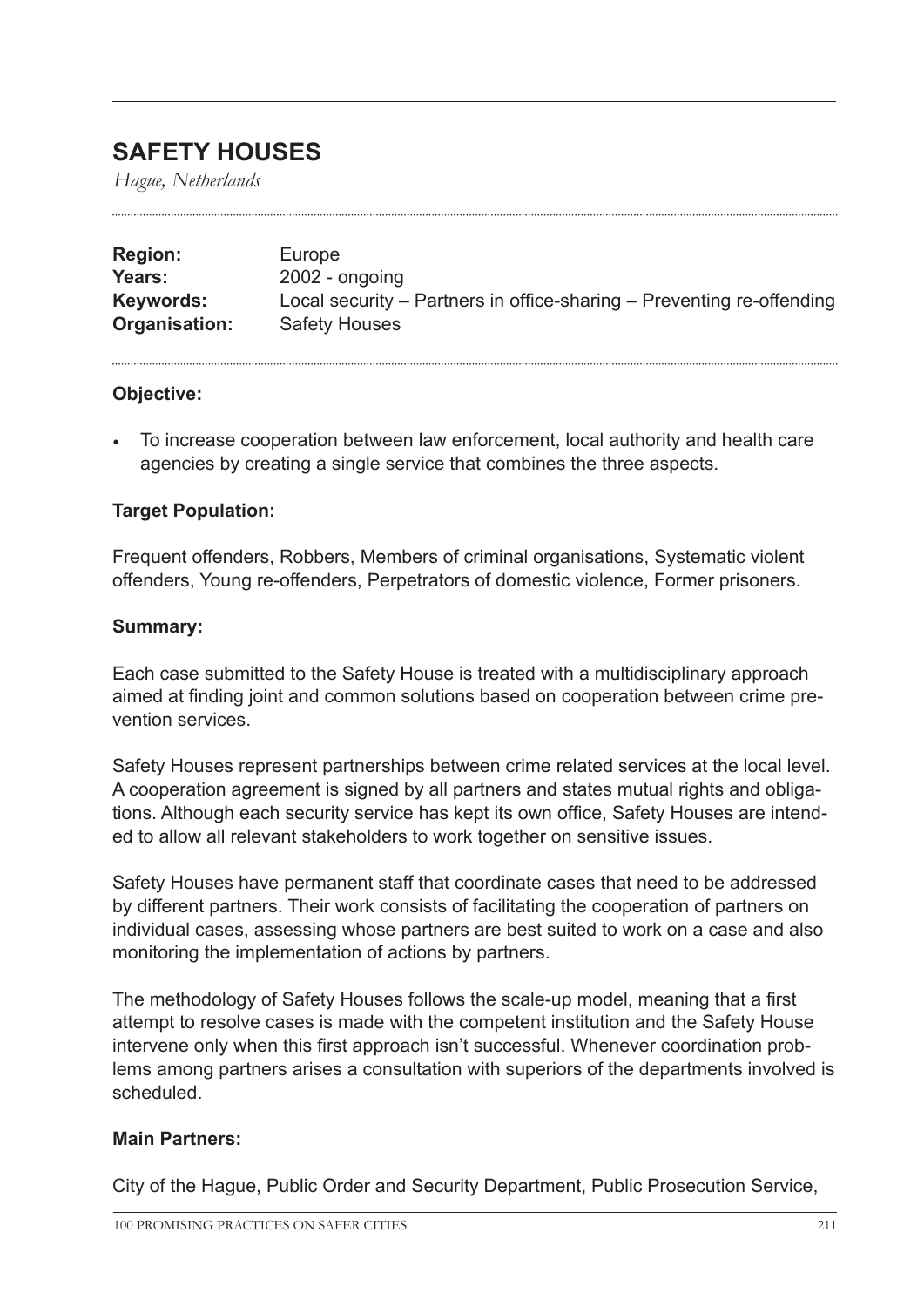Probation Services, Prison Service, Institutions for mental health care and the treatment of addiction , City's social services, Youth Care Offices , Partners in the care chain that are specifically concerned with domestic violence.

## **Outcomes/Evaluation:**

Success factors require the carefully evaluation of needs and cases that can be assessed through cooperation between partners; elaborate practical examples of cases where cooperation would have been beneficial in order to attract funding for the initiative; and being able to cope with coordination problems among partners, which are prevalent but when overcome can bring successful results.

## **Further Information:**

• [Ministerie van Veiligheid en Justitie](http://www.veiligheidshuizen.nl
)